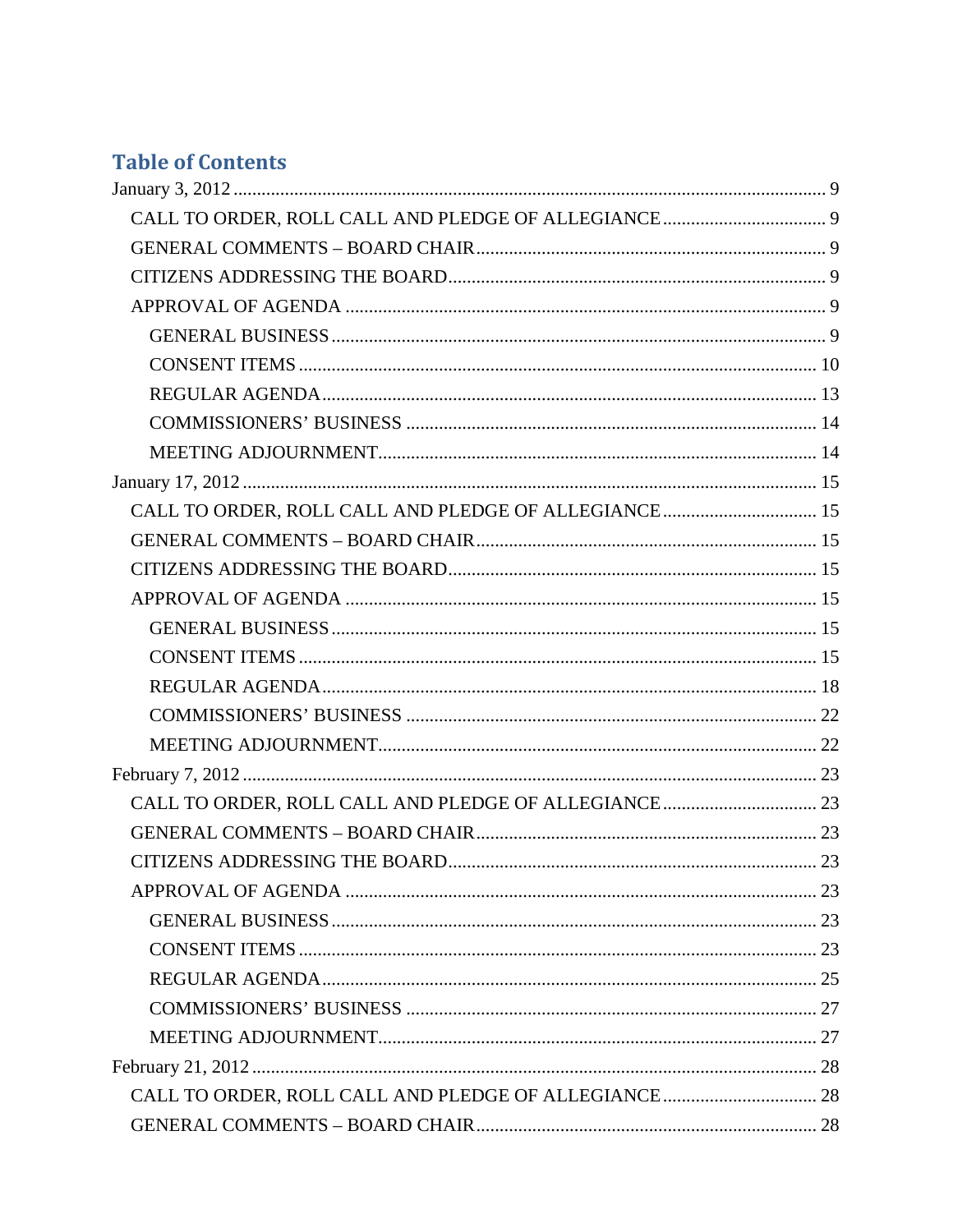| CALL TO ORDER, ROLL CALL AND PLEDGE OF ALLEGIANCE 48 |  |
|------------------------------------------------------|--|
|                                                      |  |
|                                                      |  |
|                                                      |  |
|                                                      |  |
|                                                      |  |
|                                                      |  |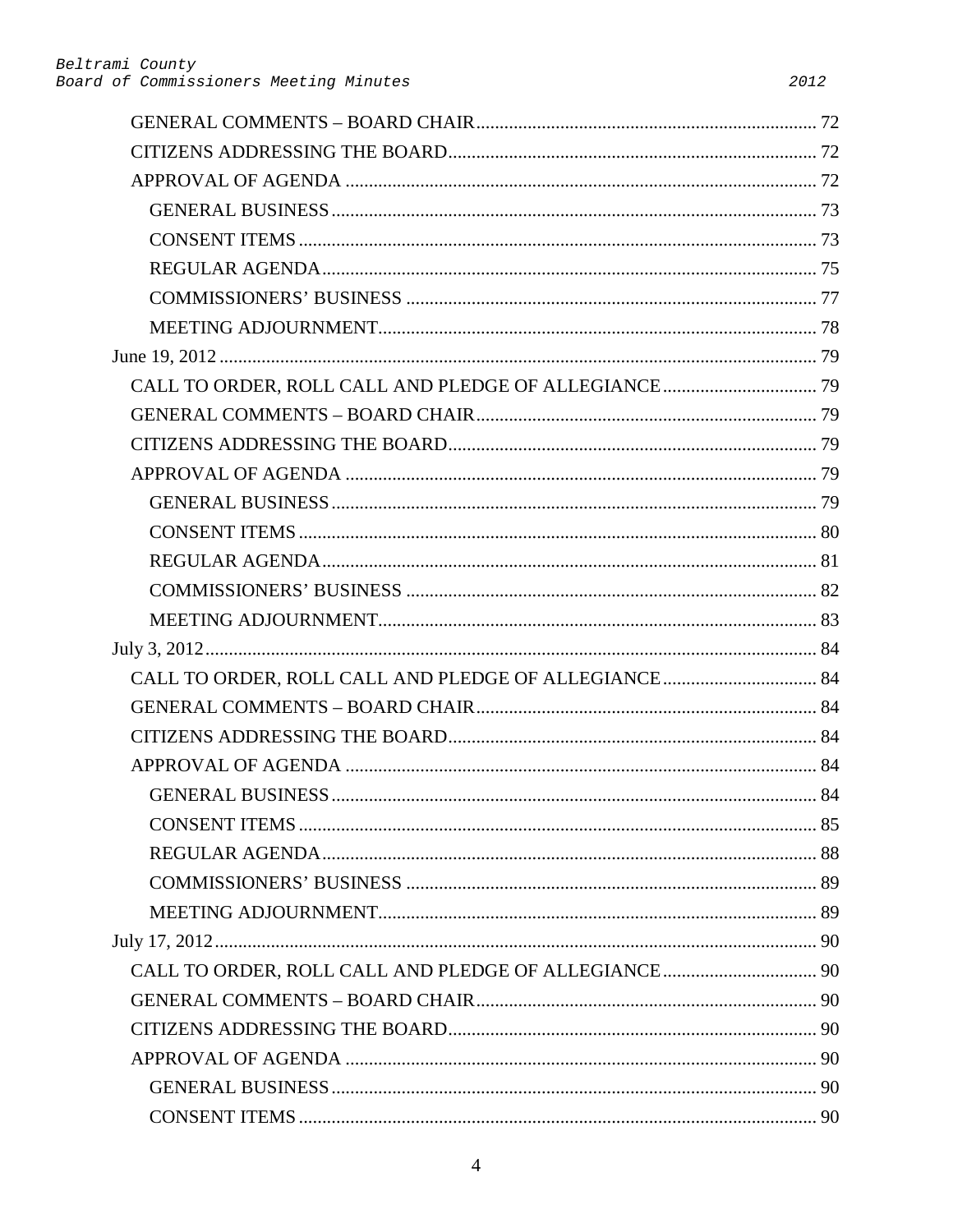| CALL TO ORDER, ROLL CALL AND PLEDGE OF ALLEGIANCE 103 |  |
|-------------------------------------------------------|--|
|                                                       |  |
|                                                       |  |
|                                                       |  |
|                                                       |  |
|                                                       |  |
|                                                       |  |
|                                                       |  |
|                                                       |  |
|                                                       |  |
|                                                       |  |
|                                                       |  |
|                                                       |  |
|                                                       |  |
|                                                       |  |
|                                                       |  |
|                                                       |  |
|                                                       |  |
|                                                       |  |
|                                                       |  |
| CALL TO ORDER, ROLL CALL AND PLEDGE OF ALLEGIANCE 113 |  |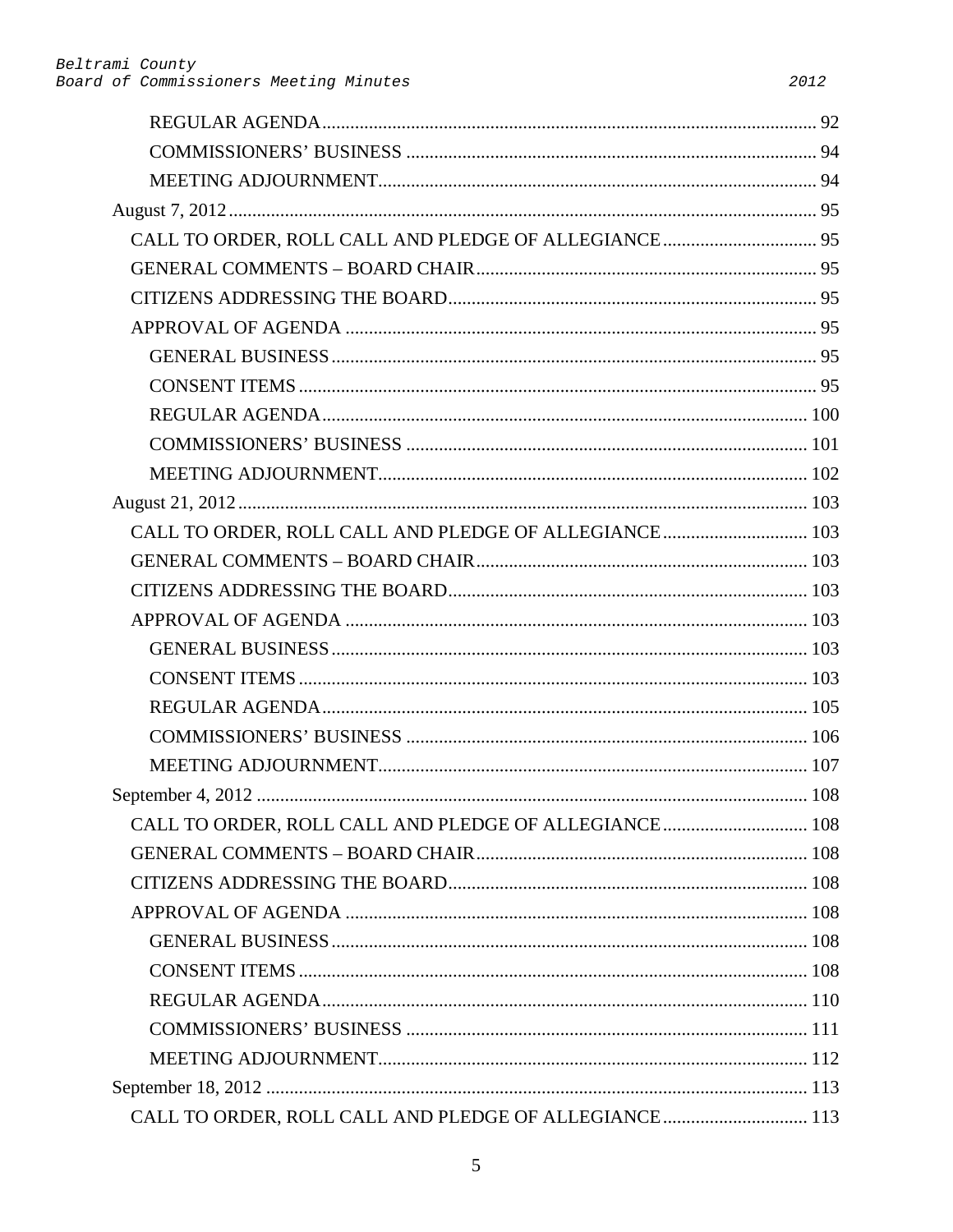| CALL TO ORDER, ROLL CALL AND PLEDGE OF ALLEGIANCE 120 |  |
|-------------------------------------------------------|--|
|                                                       |  |
|                                                       |  |
|                                                       |  |
|                                                       |  |
|                                                       |  |
|                                                       |  |
|                                                       |  |
|                                                       |  |
|                                                       |  |
| CALL TO ORDER, ROLL CALL AND PLEDGE OF ALLEGIANCE 125 |  |
|                                                       |  |
|                                                       |  |
|                                                       |  |
|                                                       |  |
|                                                       |  |
|                                                       |  |
|                                                       |  |
|                                                       |  |
|                                                       |  |
| CALL TO ORDER, ROLL CALL AND PLEDGE OF ALLEGIANCE 131 |  |
|                                                       |  |
|                                                       |  |
|                                                       |  |
|                                                       |  |
|                                                       |  |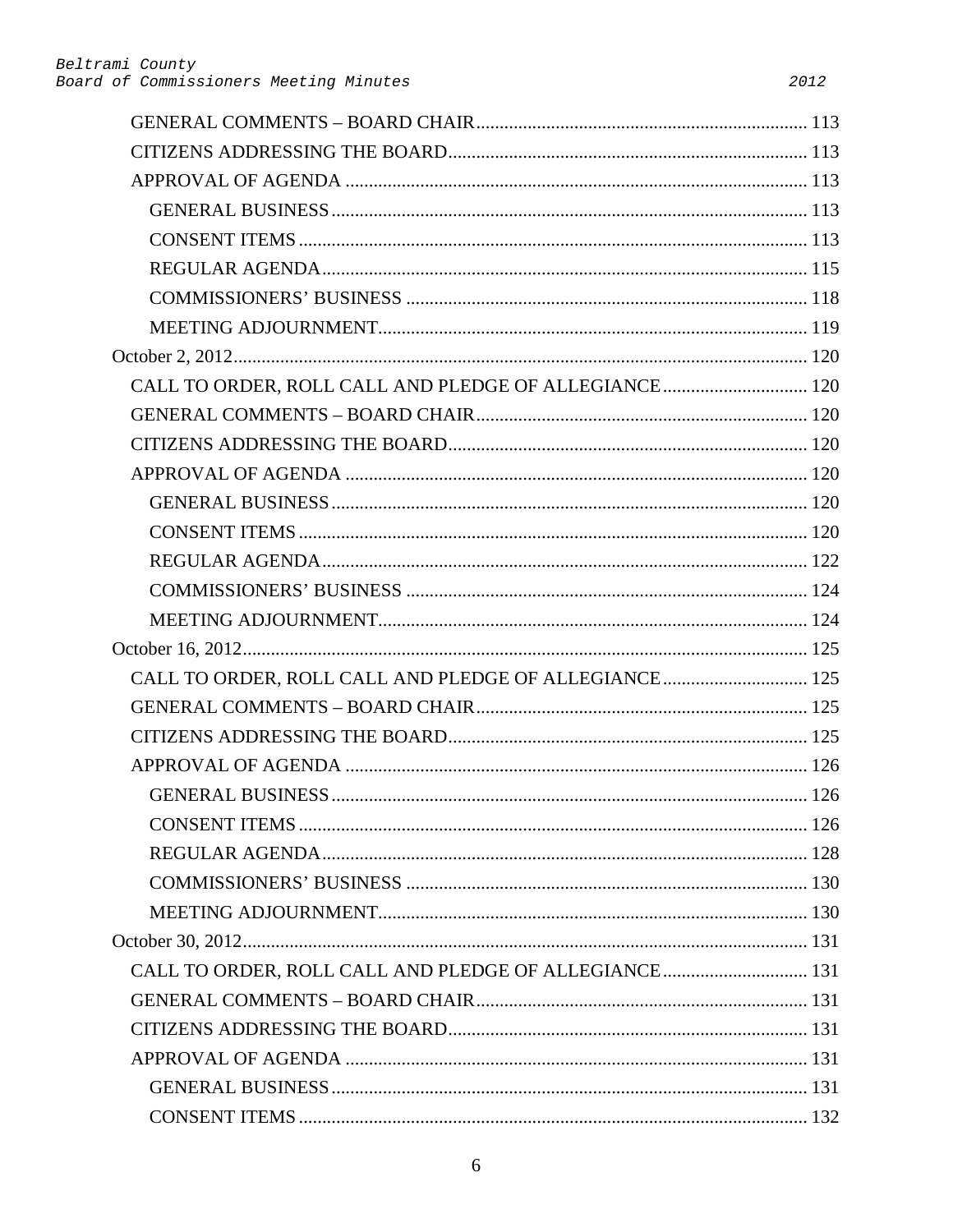| CALL TO ORDER, ROLL CALL AND PLEDGE OF ALLEGIANCE 135 |  |
|-------------------------------------------------------|--|
|                                                       |  |
|                                                       |  |
|                                                       |  |
|                                                       |  |
|                                                       |  |
| CALL TO ORDER, ROLL CALL AND PLEDGE OF ALLEGIANCE 137 |  |
|                                                       |  |
|                                                       |  |
|                                                       |  |
|                                                       |  |
|                                                       |  |
|                                                       |  |
|                                                       |  |
|                                                       |  |
|                                                       |  |
| CALL TO ORDER, ROLL CALL AND PLEDGE OF ALLEGIANCE 144 |  |
|                                                       |  |
|                                                       |  |
|                                                       |  |
|                                                       |  |
|                                                       |  |
| CALL TO ORDER, ROLL CALL AND PLEDGE OF ALLEGIANCE 145 |  |
|                                                       |  |
|                                                       |  |
|                                                       |  |
|                                                       |  |
|                                                       |  |
|                                                       |  |
|                                                       |  |
|                                                       |  |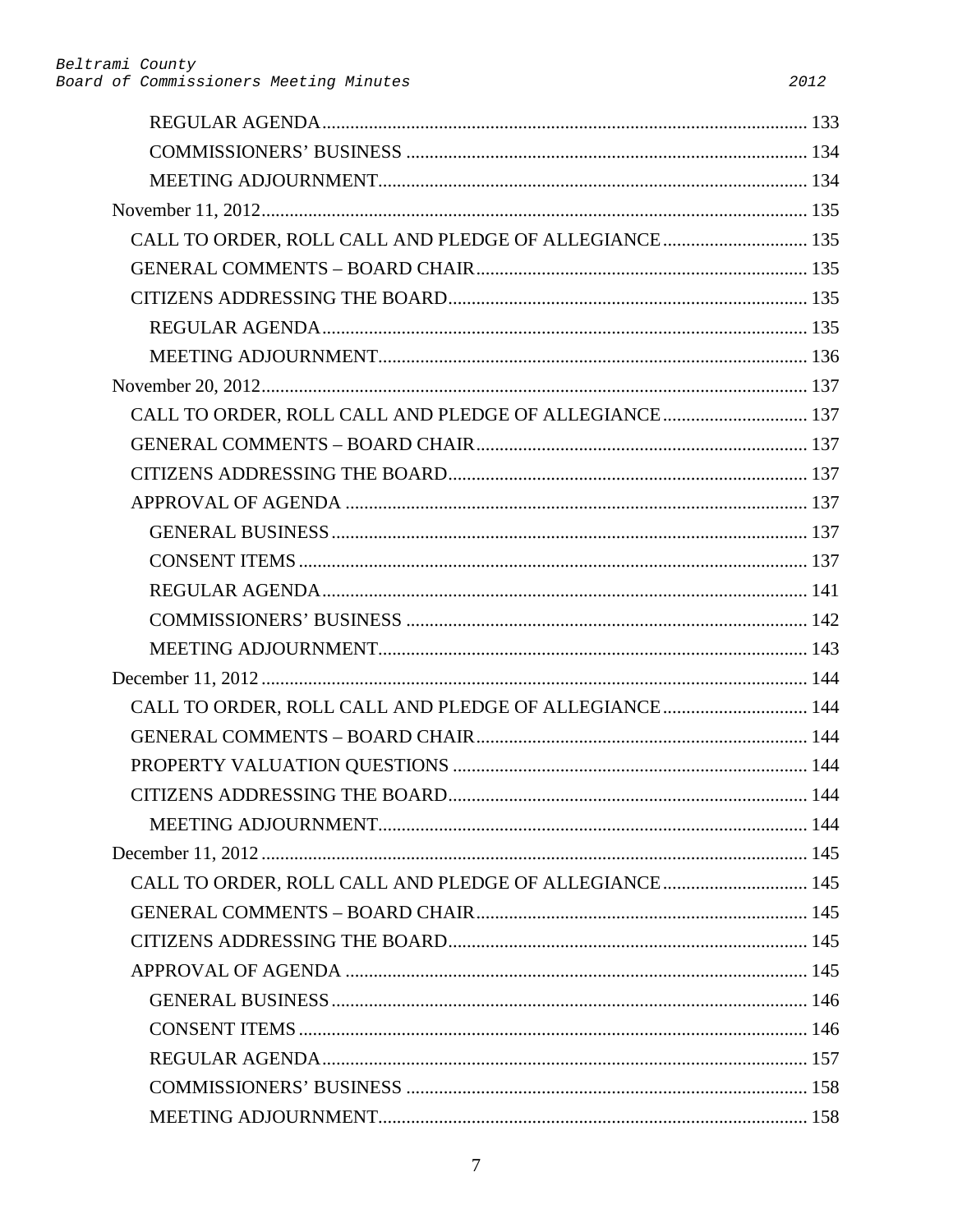| CALL TO ORDER, ROLL CALL AND PLEDGE OF ALLEGIANCE 159 |  |
|-------------------------------------------------------|--|
|                                                       |  |
|                                                       |  |
|                                                       |  |
|                                                       |  |
|                                                       |  |
|                                                       |  |
|                                                       |  |
|                                                       |  |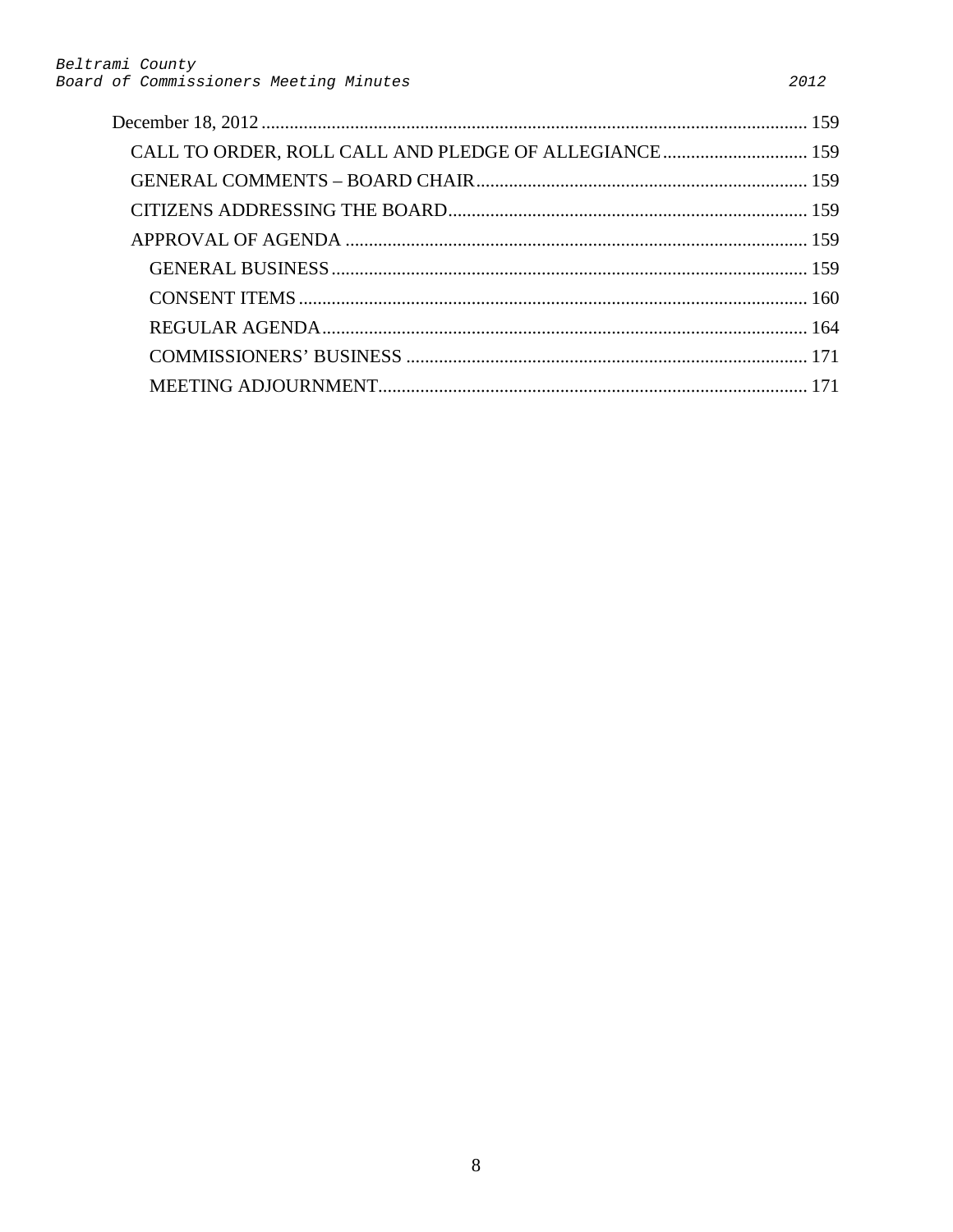# **TRANSCRIPT OF THE PROCEEDINGS OF THE BELTRAMI COUNTY BOARD OF COMMISSIONERS January 3, 2012**

<span id="page-8-0"></span>The Beltrami County Board of Commissioners met in regular session on January 3, 2012, at the County Board Room, County Administration Building, Bemidji, Minnesota.

#### <span id="page-8-1"></span>**CALL TO ORDER, ROLL CALL AND PLEDGE OF ALLEGIANCE**

Chair Joe Vene called the meeting to order at 5:00 p.m. Commissioners Joe Vene, Jim Lucachick and Richard Anderson were present. Commissioner Jack Frost listened in via teleconference.

## <span id="page-8-2"></span>**GENERAL COMMENTS – BOARD CHAIR**

Auditor/Treasurer, Kay Mack, presented a recognition of 30 years' service award to retiring Assistant Auditor, Becky Hagel (Murphy).

Commissioner Vene thanked the Board and staff for his term as chair.

A motion was made by Commissioner Lucachick and seconded by Commissioner Anderson to elect Commissioner Fairbanks as Board Chair for 2012. Unanimously carried.

A motion was made by Commissioner Lucachick and seconded by Commissioner Vene to elect Commissioner Anderson as Board Vice-Chair for 2012. Unanimously carried.

#### <span id="page-8-3"></span>**CITIZENS ADDRESSING THE BOARD**

Irv Blom, a resident of Beltrami County, presented a Resolution from Eckles Township addressing a proposed change in child labor law that would be detrimental the small, family owned/operated farms. He is requesting a Resolution in opposition to this law from Beltrami County.

#### <span id="page-8-4"></span>**APPROVAL OF AGENDA**

The following item was added to the Consent Agenda:

• Approval of a Resolution approving a Joint Powers Agreements between Beltrami County and the State of MN

## <span id="page-8-5"></span>**GENERAL BUSINESS**

## Approved Agenda and Amendments

A motion to approve the Agenda and Amendments was made by Commissioner Lucachick, seconded by Commissioner Anderson, and unanimously carried.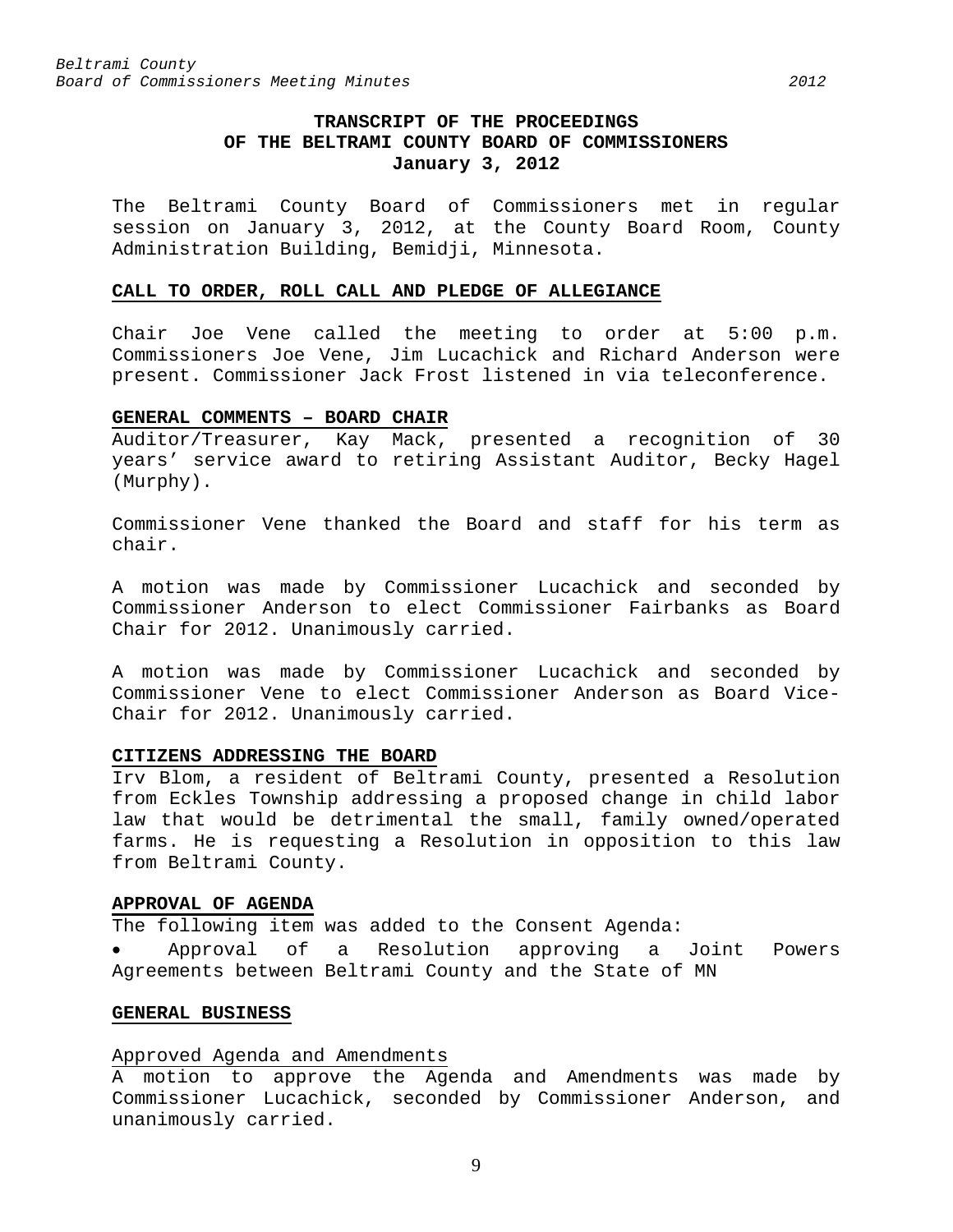## Approved Consent Agenda

A motion to approve the Consent Agenda was made by Commissioner Vene, seconded by Commissioner Anderson, and unanimously carried.

#### <span id="page-9-0"></span>**CONSENT ITEMS**

# Approved Minutes

The Board, by adoption of its Consent Agenda, approved the Minutes of the Board of Commissioners Work Meeting held December 20, 2011, and the Minutes of the Board of Commissioners Regular Meeting held December 20, 2011, as submitted.

#### Approved Auditor/Treasurer Warrant Payment Listing

The Board, by adoption of its Consent Agenda, received and approved the warrant payment listing submitted by the Auditor/Treasurer's Office.

## Approved Payment of Auditor/Treasurer Bills

The Board, by adoption of its Consent Agenda, approved payment of Auditor/Treasurer bills, as submitted.

# Approved Award of Legal Publications to The Bemidji Pioneer

The Board, by adoption of its Consent Agenda, approved awarding the legal publication of the Notice of Delinquent Taxes, Financial Statements, and legal ads to The Bemidji Pioneer, for the calendar year 2012, as submitted.

## Approved On-Sale Intoxicating Liquor License Transfer

The Board, by adoption of its Consent Agenda, approved the transfer of On-Sale liquor license from ME & ES Inc, DBA Mi Rancho to Lolo Munoz, DBA Mi Rancho, located in Northern Township, as submitted.

# Approved Consumer Scale Agreement Between Beltrami County and Wagner Sawmill

The Board, by adoption of its Consent Agenda, approved the Consumer Scale Agreement between Beltrami County and Wagner Sawmill, as submitted.

#### Approved Otter Tail Power Easement

The Board, by adoption of its Consent Agenda, approved the Easement Agreement and Resolution for Otter Tail Power Company to cross county lands:

WHEREAS, in Great River Energy, a Cooperative Corporation consisting of Minnesota Power, Otter Tail Power Company,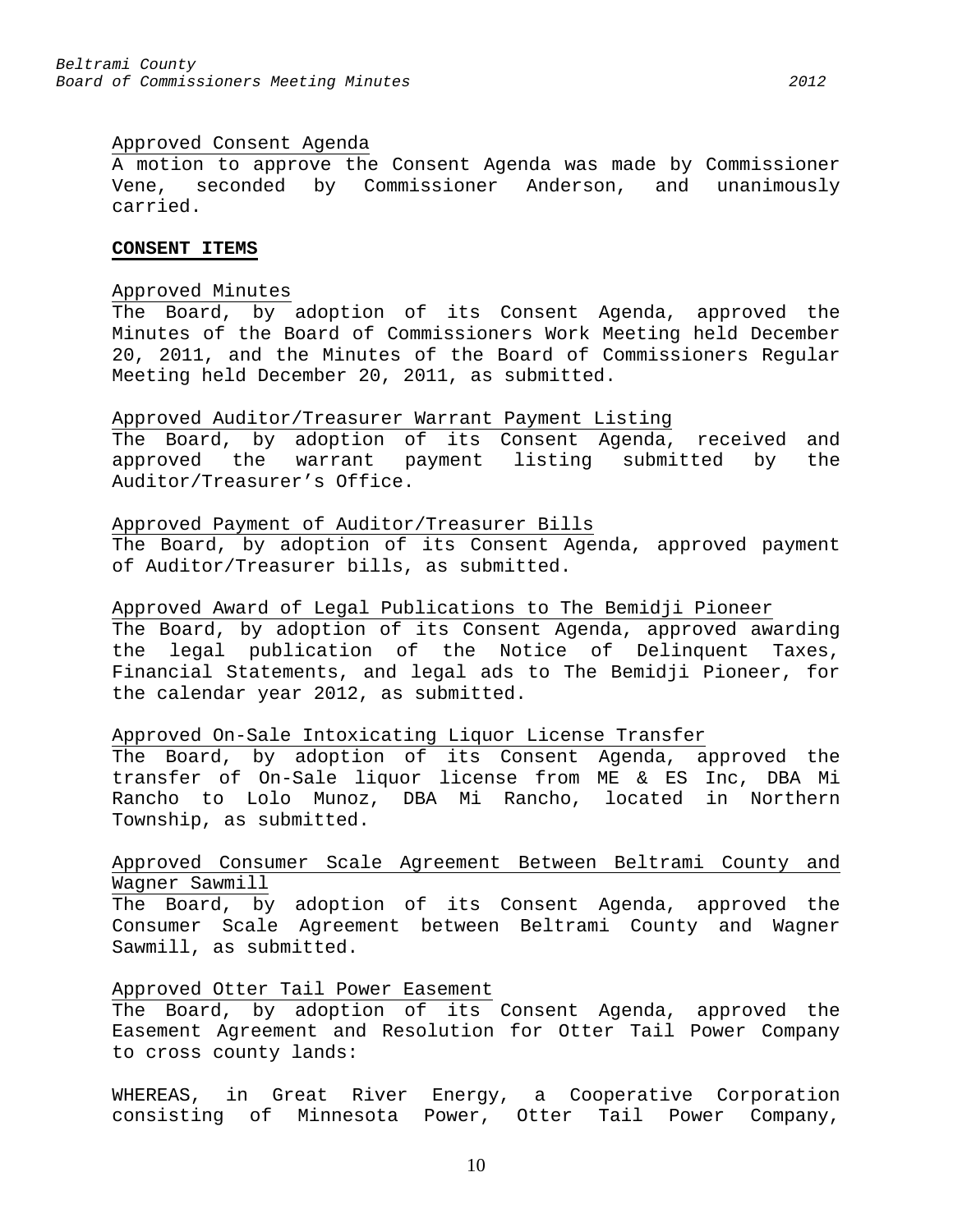Minnkota Power Cooperative and Northern States Power Company are desirous of securing an easement from Beltrami County as part of the construction of a power line crossing several counties in Northern Minnesota, and

WHEREAS, Minnesota Statutes § 282.04, subd. 4 authorizes a County Auditor to grant easements upon unsold tax-forfeited land,

NOW, THEREFORE, be it resolved as follows:

1. That the Beltrami County Board of Commissioners authorizes the Beltrami County Auditor to grant an easement to Great River Energy, a cooperative corporation incorporated under the laws of the State of Minnesota, pursuant to the terms of the Beltrami County Utility Easement of even date.

Approved County State Aid Highway 39 Speed Study Resolution The Board, by adoption of its Consent Agenda, approved the speed limit study resolution on County State Aid Hwy 39, near Pennington:

WHEREAS, the Beltrami County Highway Department received a petition requesting a reduced speed limit on a section of Beltrami County State Aid Highway 39, from Cass Bluff Loop Road to Forest Road 3845; and

WHEREAS, the Beltrami County Highway Department believes it would be worthwhile to have a speed study conducted; and

WHEREAS, the Minnesota Department of Transportation will conduct a speed study at the request of Beltrami County; and

NOW THEREFORE, be it resolved that the Beltrami County Board of Commissioners do hereby authorize the County Highway Engineer to request the Minnesota Department of Transportation to conduct a speed study on the referenced section of County State Aid Highway 39 to determine a safe and appropriate speed limit.

Approved Appointment of North County Community Health Board and North County CHS Advisory Committee Members

The Board, by adoption of its Consent Agenda, approved the recommendations for appointment to the North County Community Health Board and North County CHS Advisory Committee of: 1. Dr. J. R., Parkin to the North County Community Health Board (3 year term)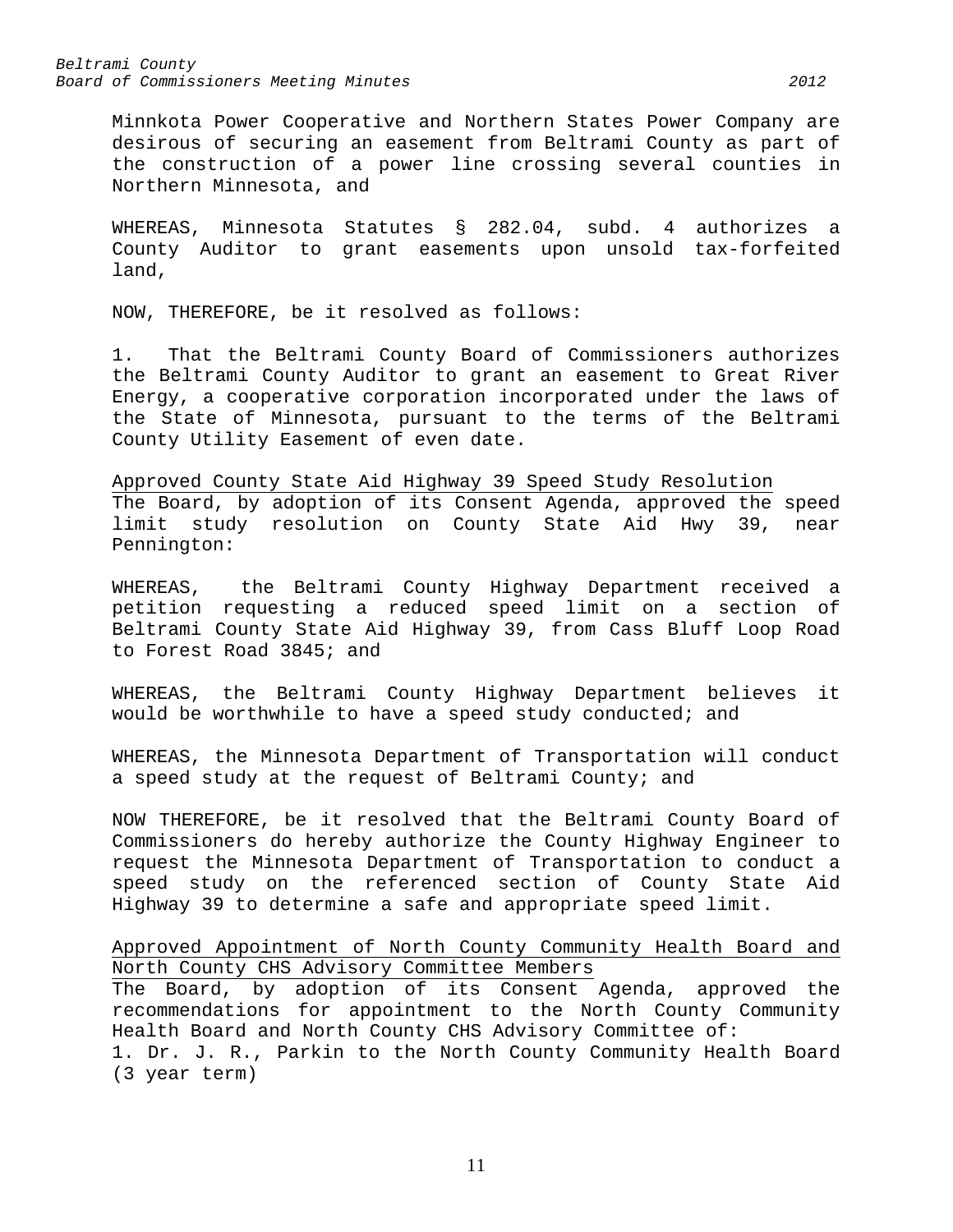2. Linda Yourczek and Wendy Potratz to the North County CHS Advisory Committee (2 year terms)

## Approved Appointment to Beltrami County Parks & Trails Advisory Committee

The Board, by adoption of its Consent Agenda, approved the appointment of Lynn Marden as the District 3 Representative to the Beltrami County Parks and Trails Advisory Committee.

## Approved Surveyor's Certificate of Plat Correction

The Board, by adoption of its Consent Agenda, approved the Surveyor's Certificate of Plat Correction for an error found in the recorded plat of Contree Acres, originally recorded in 1975, as submitted.

## Approved Victim Assistance Program Grant Agreement

The Board, by adoption of its Consent Agenda, approved the Victim Assistance Program Grant Agreement for Services period October 1, 2011 to September 30, 2012, as submitted.

## Approved Health & Human Services Warrant Payment List

The Board, by adoption of its Consent Agenda, received and approved the warrant payment listing submitted by Health & Human Services Department.

# Approved Resolution and Joint Powers Agreements between Beltrami County and the State of MN

The Board, by adoption of its Consent Agenda approved the Resolution and Joint Powers Agreements between Beltrami County and the State of MN:

WHEREAS, the County of Beltrami on behalf of its County Attorney and Sheriff desires to enter into Joint Powers Agreements with the State of Minnesota, Department of Public Safety, Bureau of Criminal Apprehension to use systems and tools available over the State's criminal justice data communications network for which the County is eligible. The Joint Powers Agreements further provide the County with the ability to add, modify and delete connectivity, systems and tools over the five year life of the agreement and obligates the County to pay the costs for the network connection.

NOW, THEREFORE, BE IT RESOLVED by the County Board of Beltrami, Minnesota as follows:

1. That the State of Minnesota Joint Powers Agreements by and between the State of Minnesota acting through its Department of Public Safety, Bureau of Criminal Apprehension and the County of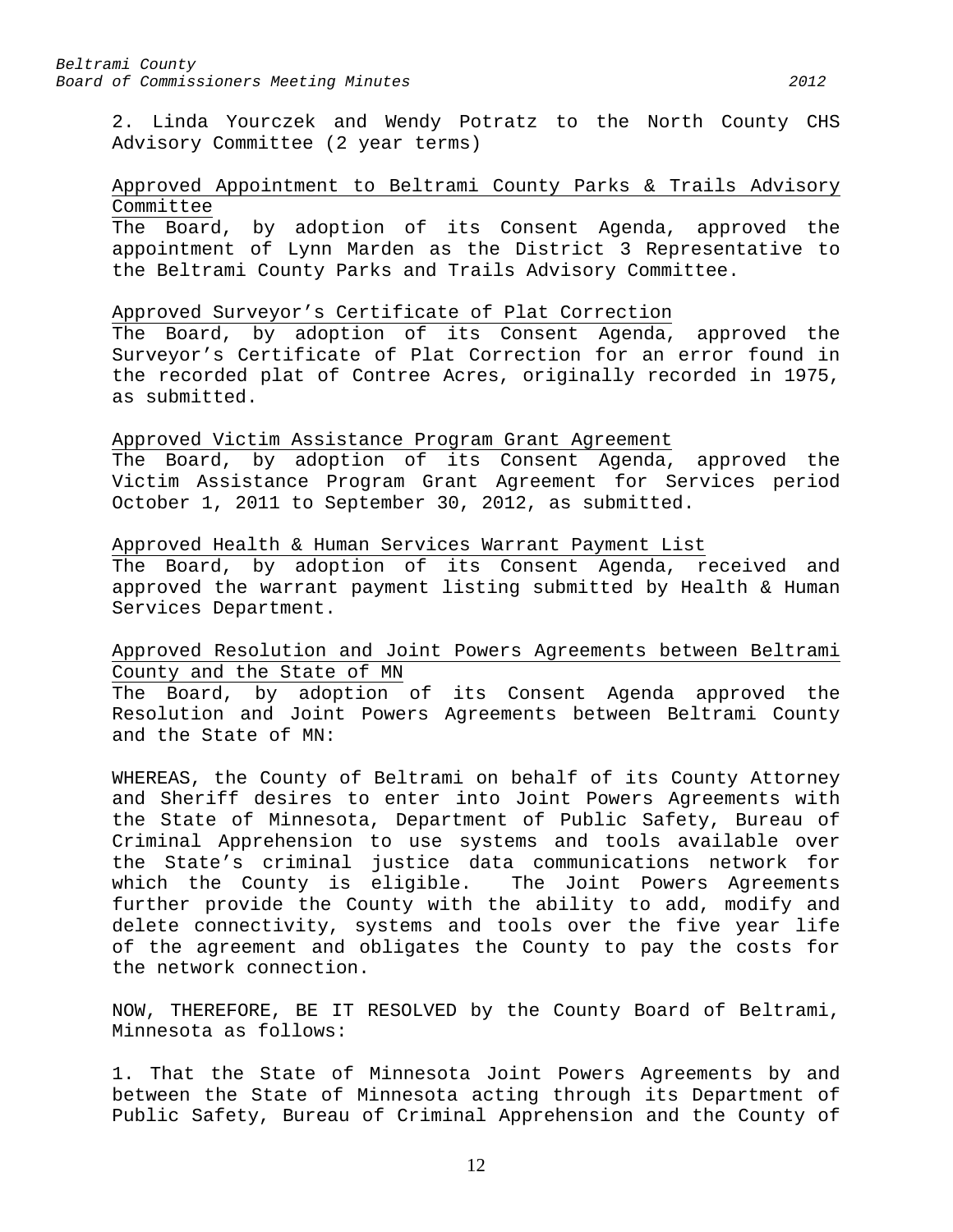Beltrami on behalf of its County Attorney and Sheriff are hereby approved. Copies of the two Joint Powers Agreements are attached to this Resolution and made a part of it.

2. That the Phillip Hodapp, Beltrami County Sheriff, or his or her successor, is designated the Authorized Representative for the Sheriff. The Authorized Representative is also authorized to sign any subsequent amendment or agreement that may be required by the State of Minnesota to maintain the County's connection to the systems and tools offered by the State.

To assist the Authorized Representative with the administration of the agreement, Michael Bakke, Chief Deputy, is appointed as the Authorized Representative's designee.

3. That Timothy Faver, Beltrami County Attorney, or his or her successor, is designated the Authorized Representative for the<br>County Attorney. The Authorized Representative is also The Authorized Representative is also authorized to sign any subsequent amendment or agreement that may be required by the State of Minnesota to maintain the County's connection to the systems and tools offered by the State.

To assist the Authorized Representative with the administration of the agreement, Annie Claesson-Huseby, Chief Assistant County<br>Attorney, is appointed as the Authorized Representative's is appointed as the Authorized Representative's designee.

4. That Quentin Fairbanks, the Chair of the County Board for Beltrami County, and Tony Murphy, County Administrator and the County Board Clerk, are authorized to sign the State of Minnesota Joint Powers Agreements.

## <span id="page-12-0"></span>**REGULAR AGENDA**

Solid Waste Service Fee Adjustment for 2012

Environmental Services Director, Bill Patnaude, presented Solid Waste Contract Committee recommendations to the proposed Service Fee increase for residential and commercial as submitted by Waste Management of Bemidji. Waste Management has proposed an adjustment on Solid Waste Service Fee for residential from \$116 to \$121 for a period of three years and seasonal residents would continue to pay one-half of the residential service fee.

A motion was made by Commissioner Lucachick and seconded by Commissioner Anderson to set a Public Hearing date for January 17, 2012 at 5:00 pm to receive any comment from the public on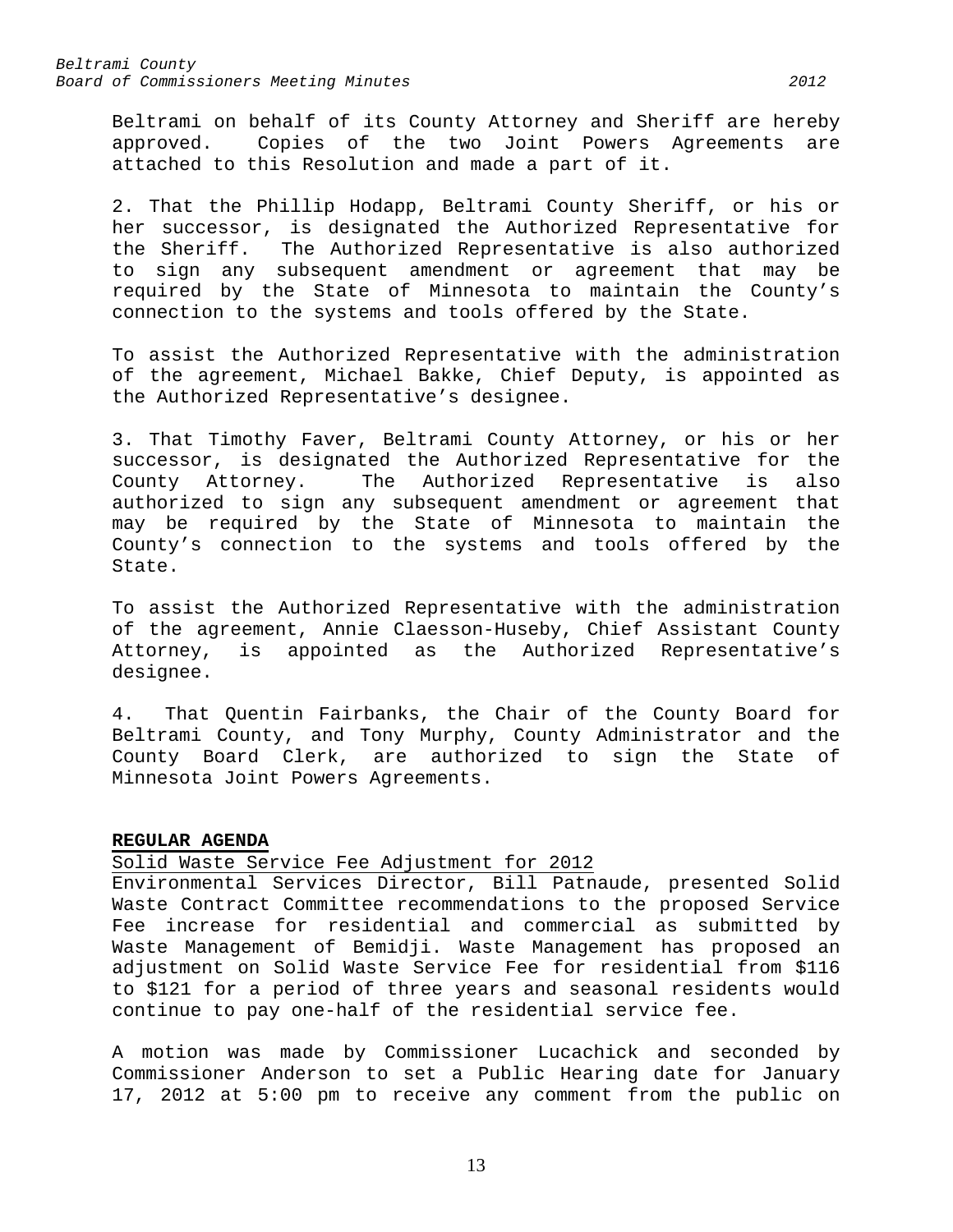the proposed Solid Waste Service Fee adjustment for 2012. Unanimously carried.

# Consider Appointment of Chair for Airport Authority Board

The Bemidji Regional Airport Board is recommending that Marshall Froyd be reappointed to a new term as the Chair of the Airport Authority Board. The appointment requires concurrence by both the County Board and the Bemidji City Council.

A motion was made by Commissioner Vene, and seconded by Commissioner Lucahcick, to conduct an advertised search for interested applicants for the position of Airport Authority Board Chair. Unanimously carried.

# <span id="page-13-0"></span>**COMMISSIONERS' BUSINESS**

# Legislative/Lobbying Issues

- Commissioner Vene gave an AMC conference update
- Commissioner Lucachick requested a Resolution be drafted and reviewed at the next Work Session Meeting regarding the child labor law changes.

Commissioners' Reports

• Commissioner Lucachick presented a letter from the Northome newspaper requesting the County publish their minutes and agendas in their newspaper. The County's budget does not allow for additional publication beyond our selected newspaper for legal publications.

## Review Upcoming Meeting Schedule

Next regular meeting of the County Board will be January 17, 2012, in the Board Room of the County Administration Building.

## <span id="page-13-1"></span>**MEETING ADJOURNMENT**

A motion to adjourn the Board meeting at 5:30 p.m. was made by Commissioner Lucachick, seconded by Commissioner Vene, and unanimously carried.

> \_\_\_\_\_\_\_\_\_\_\_\_\_\_\_\_\_\_\_\_\_\_\_\_\_\_\_\_\_\_\_\_\_ Quentin Fairbanks, Chair

\_\_\_\_\_\_\_\_\_\_\_\_\_\_\_\_\_\_\_\_\_\_\_\_\_\_\_\_\_\_\_\_\_ Tony Murphy, County Administrator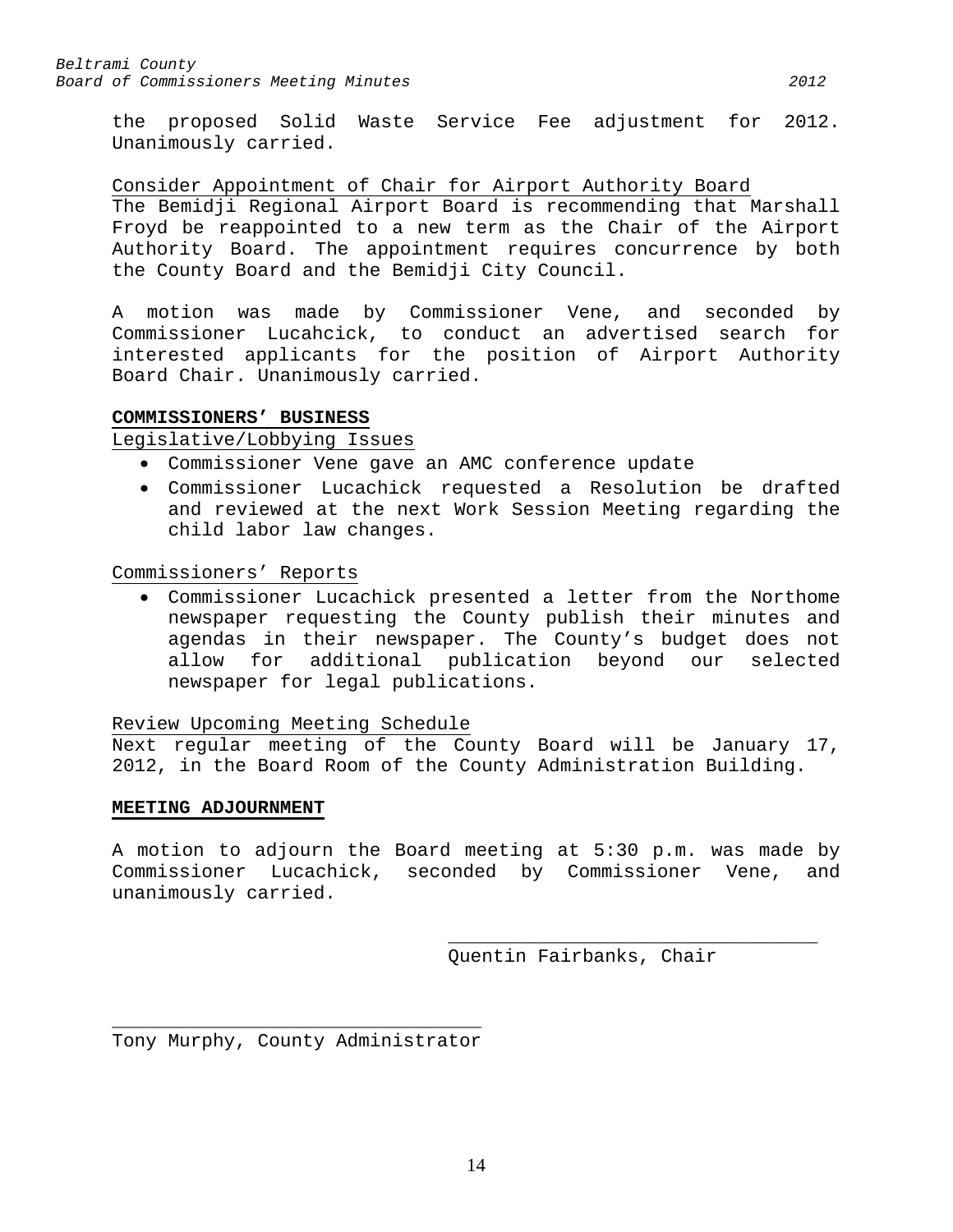# **TRANSCRIPT OF THE PROCEEDINGS OF THE BELTRAMI COUNTY BOARD OF COMMISSIONERS January 17, 2012**

<span id="page-14-0"></span>The Beltrami County Board of Commissioners met in regular session on January 17, 2012, at the County Board Room, County Administration Building, Bemidji, Minnesota.

#### <span id="page-14-1"></span>**CALL TO ORDER, ROLL CALL AND PLEDGE OF ALLEGIANCE**

Chair Quentin Fairbanks called the meeting to order at 5:00 p.m. Commissioners Jack Frost, Joe Vene, Jim Lucachick and Richard Anderson were present.

#### <span id="page-14-2"></span>**GENERAL COMMENTS – BOARD CHAIR**

None.

#### <span id="page-14-3"></span>**CITIZENS ADDRESSING THE BOARD**

None.

#### <span id="page-14-4"></span>**APPROVAL OF AGENDA**

The following items were added to the Consent Agenda:

- Approval of extending the Chair of the Airport Authority Board to March 31<sup>st</sup>, 2012.
- Approval of a ConCon Grant Request from the City of Kelliher for The Old Kelliher School

#### <span id="page-14-5"></span>**GENERAL BUSINESS**

#### Approved Agenda and Amendments

A motion to approve the Agenda and Amendments was made by Commissioner Vene, seconded by Commissioner Anderson, and unanimously carried.

#### Approved Consent Agenda

A motion to approve the Consent Agenda was made by Commissioner Frost, seconded by Commissioner Anderson, and unanimously carried.

#### <span id="page-14-6"></span>**CONSENT ITEMS**

#### Approved Minutes

The Board, by adoption of its Consent Agenda, approved the Minutes of the Board of Commissioners Work Meeting held January 3, 2012, and the Minutes of the Board of Commissioners Regular Meeting held January 3, 2012, as submitted.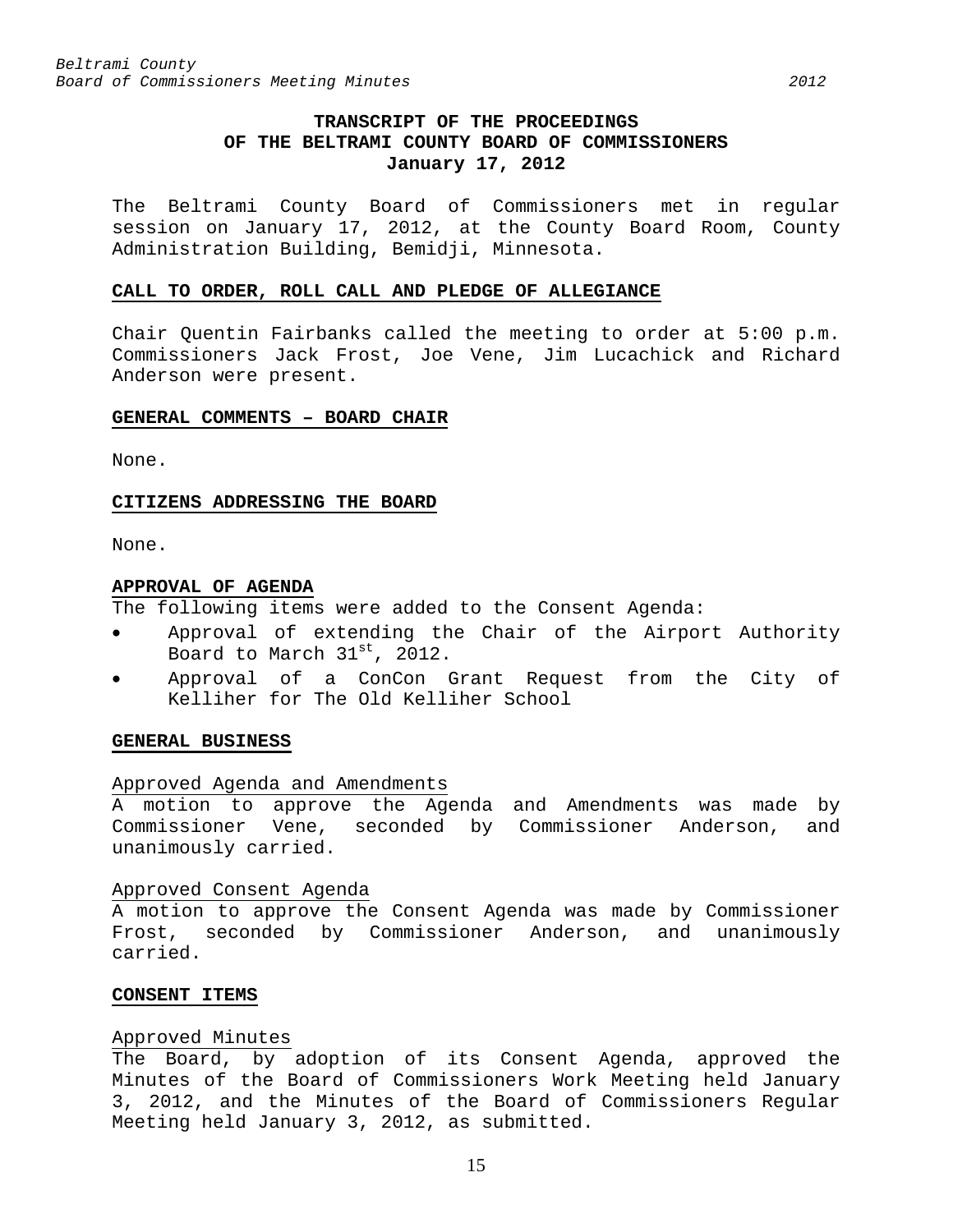## Approved Auditor/Treasurer Warrant Payment Listing

The Board, by adoption of its Consent Agenda, received and approved the warrant payment listing submitted by the Auditor/Treasurer's Office.

### Approved Payment of Auditor/Treasurer Bills

The Board, by adoption of its Consent Agenda, approved payment of Auditor/Treasurer bills, as submitted.

Approved 2012 Association of MN Counties Delegates

The Board, by adoption of its Consent Agenda, approved the 2012 Association of MN Counties Delegates, as submitted.

## Approved 2012 Court Appointed Counsel Contracts

The Board, by adoption of its Consent Agenda, approved the court appointed counsel contracts for 2012, as submitted.

# Approved Resolution of Support for City of Blackduck LRIP Funding

The Board, by adoption of its Consent Agenda, approved the Resolution of Support for the City of Blackduck LRIP Funding:

WHEREAS, MnDot State Aid for Local Transportation will be soliciting counties, cities, townships and other local agencies to submit projects eligible for funding under The Routes of Regional Significance Account of the Local Road Improvement Program (LRIP) for the FY 12/13 biennium beginning November 22, 2012; and

WHEREAS, the criteria set forth for eligible projects include the ability to be approved for construction letting by June of 2013, road improvement must qualify as regionally significant, must correct a transportation deficiency and incorporate a safety strategy as part of the proposed improvement project, and funding is capped at \$500,000; and

WHEREAS, the Blackduck City Council has adopted a City Resolution supporting a Local Road Improvement Program (LRIP) application for City streets that meet LRIP qualifications.

NOW THEREFORE, BE IT RESOLVED, the Beltrami County Board of Commissioners hereby agrees to sponsor a City of Blackduck application for funding under the "Routes of Regional Significance Account" of the LRIP: and

BE IT FURTHER RESOLVED, in the event that the City of Blackduck receives LRIP funding, Beltrami County and the City of Blackduck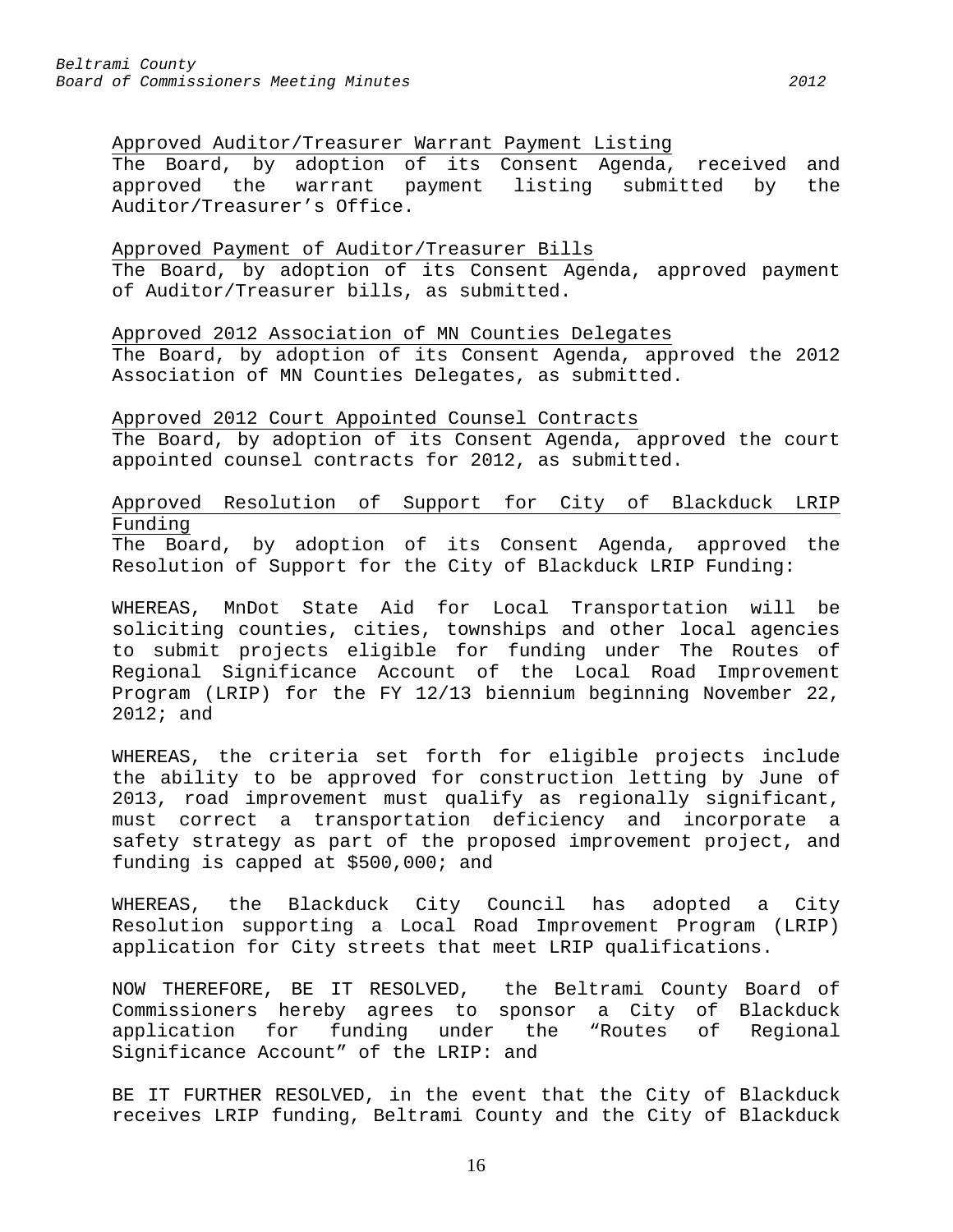will enter into a Memorandum of Agreement that further specifies the responsibilities of county sponsorship of the LRIP funding.

# Approved 2012 Seasonal Highway Summer Laborer Positions

The Board, by adoption of its Consent Agenda, approved filling seven (7) 2012 Seasonal Highway Summer Laborer Positions, as submitted.

## Approved MN/DOT Detour Agreement and Resolution

The Board, by adoption of its Consent Agenda, approved the MN/DOT Detour Agreement and Resolution:

IT IS RESOLVED that Beltrami County enter into MnDOT Agreement<br>No. 00490 with the State of Minnesota, Department of No. 00490 with the State of Minnesota, Department of Transportation for the following purposes:

To provide for payment by the State to the County for the use of C.S.A.H. 15, C.S.A.H. 23 and C.S.A.H. 32 as a detour route during the contract construction to be performed upon, along and adjacent to Trunk Highway No.1 at 0.5 miles and 10.4 miles east of Redby under State Projects No. 0404-23 and No. 0404-28 (T.H.1  $= 160$ .

IT IS FURTHER RESOLVED that the County Board Chair and the County Administrator are authorized to execute the Agreement and any amendments to the Agreement.

# Approved Parent Support Outreach Grant 2012-2016

The Board, by adoption of its Consent Agenda, approved the parent support outreach grant from the MN Department of Human Services, for calendar years 2012 – 2016, as submitted.

# Approved Change in Ownership – Long Lake Loon Lodge Waiver Contract

The Board, by adoption of its Consent Agenda, approved the change in ownership for Long Lake Loon Lodge and update to the Waiver Contract to reflect the change, as submitted.

Approved Health & Human Services Annual Contract Renewals The Board, by adoption of its Consent Agenda, approved the Health & Human Services Annual Contract Renewals, as submitted.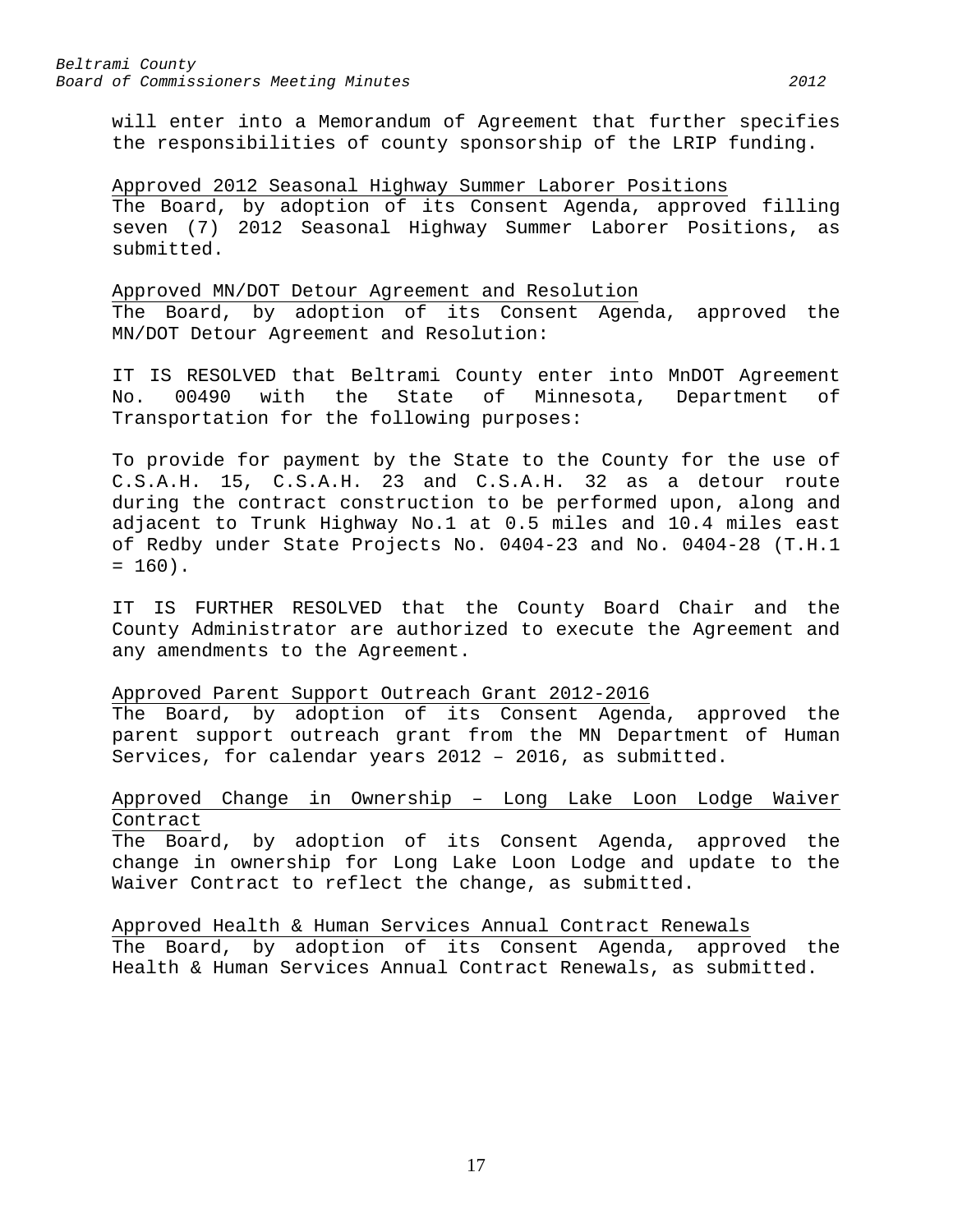Approved Health and Human Services Monthly Child Protection Reports The Board, by adoption of its Consent Agenda, reviewed and approved Human Services Monthly Child Protection Reports, as submitted.

Approved Health and Human Services Family Child Care Licenses The Board, by adoption of its Consent Agenda, approved Human Services Family Child Care Licenses, as submitted.

Approved Health and Human Services Family Foster Care Licenses The Board, by adoption of its Consent Agenda, approved Human Services Family Foster Care Licenses, as submitted.

Approved Health & Human Services Warrant Payment List The Board, by adoption of its Consent Agenda, received and approved the warrant payment listing submitted by Health & Human Services Department.

Approved Extending the Chair of the Airport Authority Board to March  $31^\text{st}$ , 2012.

The Board, by adoption of its Consent Agenda, approved extending Marshal Froyd's term of office as Chair of the Airport Authority Board until March 31<sup>st</sup> to allow time to advertise for and screen candidates for the chair position.

Approval of a ConCon Grant Request from the City of Kelliher The Board, by adoption of its Consent Agenda, approved the \$10,000 economic development initiative ConCon Grant Request from the City of Kelliher for improvements to the Old Kelliher School.

# <span id="page-17-0"></span>**REGULAR AGENDA**

Update on "Beyond the Yellow Ribbon" Community Effort

Aaron Yliniemi and Brent Steinmetz gave an update to the Board on the progress of the "Beyond the Yellow Ribbon" community programs and requested a letter of support or resolution of support from the Board.

Resolution of Support of the "Beyond the Yellow Ribbon" Campaign:

WHEREAS, a Beyond the Yellow Ribbon campaign has been initiated in the greater Bemidji community in an effort to assist local military service members and their families to connect with a community network of support that is understood and trusted by military families; and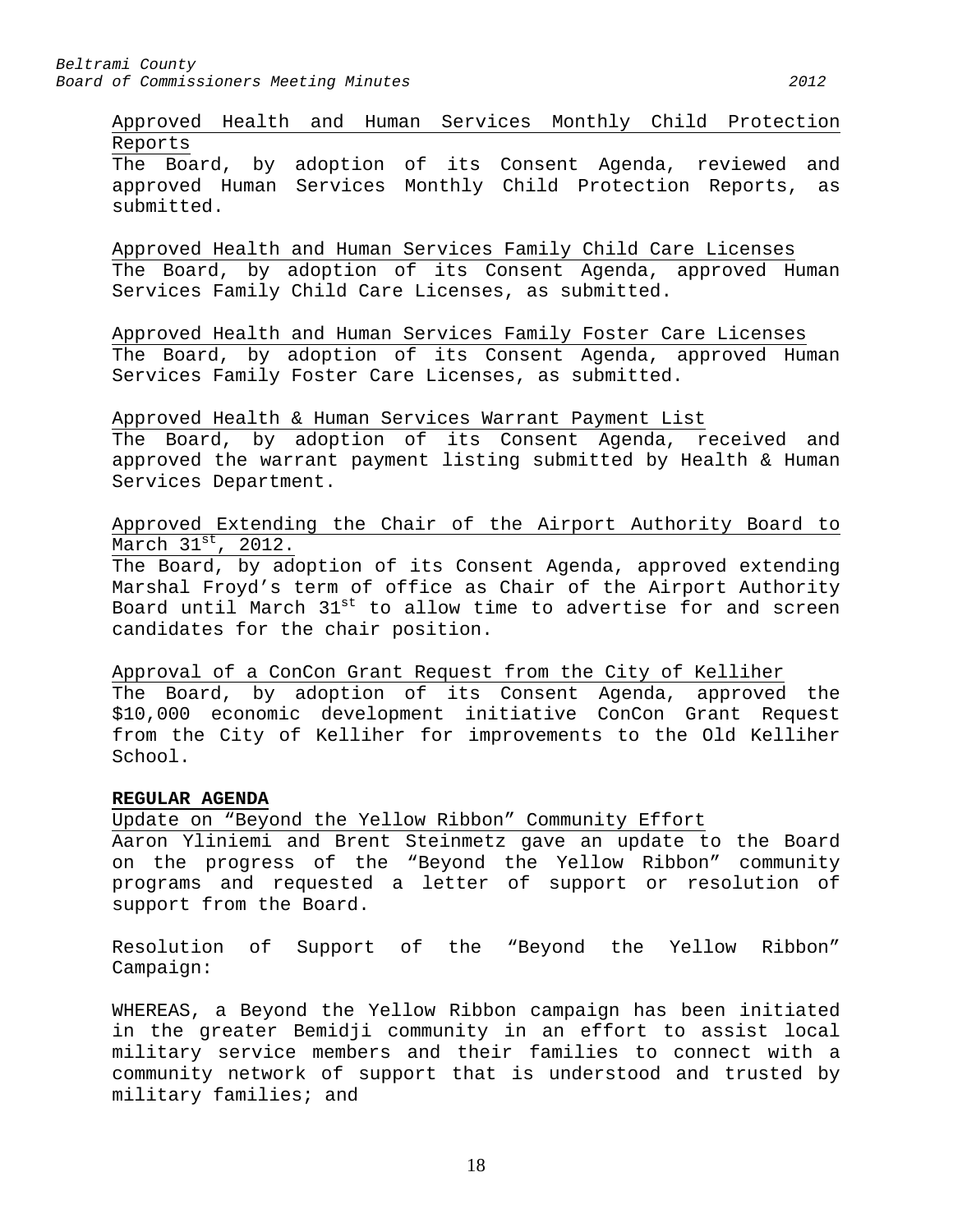WHEREAS, this Beyond the Yellow Ribbon community partnership builds upon the existing strength of our community and community organizations by continuing to support awareness and to address the needs of service members, spouses and children throughout the deployment, deployment-reintegration and through extended periods after homecoming; and

WHEREAS, the Beyond the Yellow Ribbon community partnership encourages and organizes key community groups and individuals to be proactive and work in harmony to develop a program which empowers community synchronization of effort and to build upon an enduring and sustainable network of support.

THEREFORE, BE IT RESOLVED on behalf of all Beltrami County residents, the Beltrami County Board of Commissioners is proud to recognize and to express appreciation to our military service members and their families for the sacrifices they make to uphold our nation's security and democratic values; and

BE IT FURTHUR RESOLVED, that the Beltrami County Board of Commissioners hereby expresses support for the "Beyond the Yellow Ribbon" community campaign for the greater Bemidji area and encourage all citizens and organizations to support our military members and their families by recognizing and supporting the ongoing efforts of the Beyond the Yellow Ribbon campaign.

A motion was made by Commissioner Anderson, and seconded by Commissioner Frost, to approve the Resolution of Support of the "Beyond the Yellow Ribbon" Campaign. Unanimously carried.

Resolution in Opposition to Proposed US Department of Labor Regulations Affecting Family Farms

Ervin Blom had attended an earlier Board Meeting and shared a copy of a resolution adopted by the Eckles Town Board in opposition to a US Dept of Labor regulation affecting family farms.

The Beltrami County Board has also prepared a resolution in opposition to the proposed regulation.

WHEREAS, The U.S. Secretary of Labor is charged with regulating employment of youth in occupations which may be considered hazardous; and

WHEREAS, on September 2, 2011, the U.S. Department of Labor published a notice of proposed rulemaking to upgrade child labor regulations; and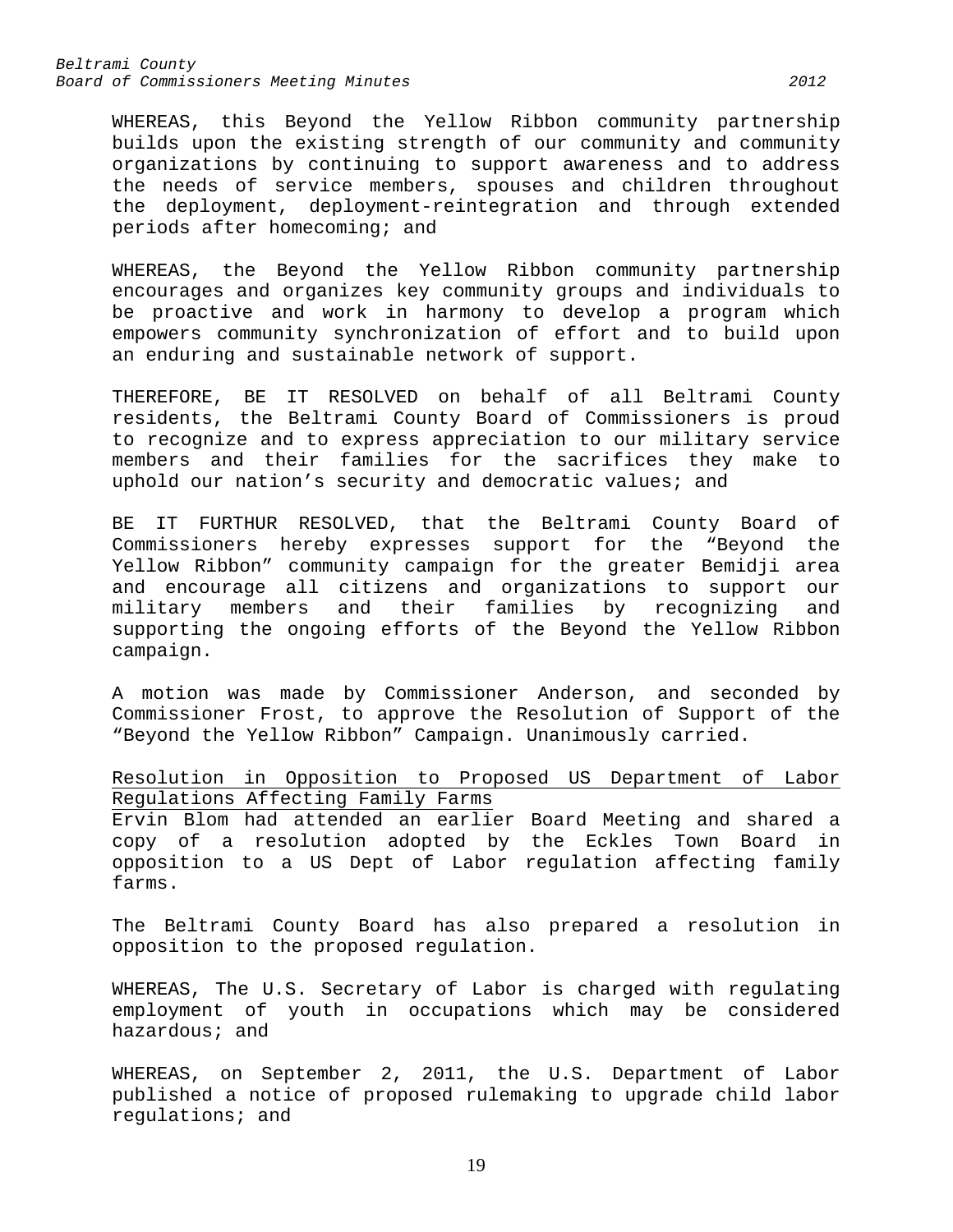WHEREAS, the proposed regulations severely restrict non-family persons under the age of 16 from operating machinery and power equipment; and

WHEREAS, the proposed regulations appear to prohibit relatives, including grandchildren and nieces and nephews, from working on family farms; and

WHEREAS, the proposed regulations may cause the abandonment of common farming practices due to a lack of adequate short term help during planting and harvest time thereby increasing costs and disruptions thereby increasing the potential for losing the "family" farm concept; and

WHEREAS, the proposed regulation updates potentially contribute to the further demise of small non-corporate farms in rural America.

THEREFORE, BE IT RESOLVED that the Beltrami County Board of Commissioners hereby expresses support for family farms and urges the U. S. Department of Labor to retain the integrity of the family farm exemption as previously established by the United State Congress.

BE IT FURTHUR RESOLVED, the Beltrami County Board of Commissioners hereby directs the Beltrami County Administrator to provide comment to the U.S. Department of Labor in opposition to the proposed child labor rules.

A motion was made by Commissioner Lucachick, and seconded by Commissioner Vene, to approve the Resolution in opposition to proposed US Department of Labor Regulations affecting Family Farms. Unanimously carried.

# Public Hearing: Solid Waste Fee Schedule<br>Environmental Services Director, Bil

Services Director, Bill Patnaude, presented information regarding what Waste Management has proposed in adjustments to the Solid Waste Service Fee for residential units. Fees would increase from \$116 to \$121 and seasonal residents to continue to pay one-half of the residential service fee in their three-year contract; 2012-2014, as presented.

20

Chairman Fairbanks opened the Public Hearing. No public comment was received.

Chairman Fairbanks closed the Public Hearing.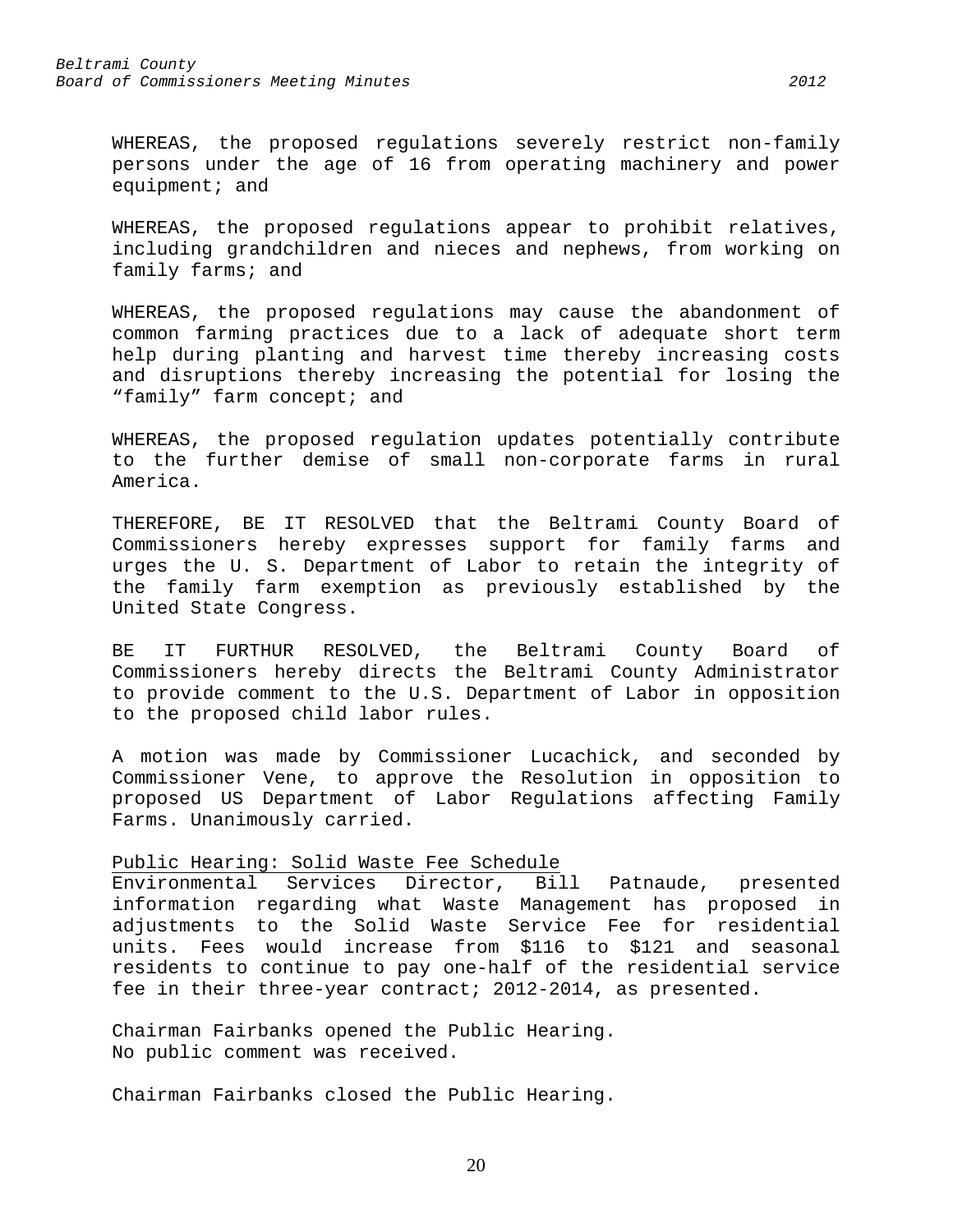It was noted by Board members that for the future, the County would be looking to the possibility of having a scanable card verification for access to the solid waste facility and also exploring the possibility of pursuing a request for proposal (RFP) process for the next contract.

A motion was made by Commissioner Frost, and seconded by Commissioner Lucachick, to approve the adjusted Solid Waste Service Fee for residential units as part of a three year contract extension. Unanimously carried.

Update on Eckles Recreational Area (Shooting Sports Park) and Resolution for Support of State Bonding

Natural Resource Management Director, Richard Moore, introduced Mark Farabee, representative for the park user groups, to explain that has been happening with the park development. Among the updates, was renaming the park to: Northland Regional Sports Center, to more accurately reflect the diversity of the park.

Susan Safstrom, a resident of Eckles Township addressed the Board at this time, with her concerns about the effect of all the shooting on the neighborhood and the use/abuse of public funds and public property by a small group of citizens.

The Natural Resource Management Department met with user groups,<br>Senator Carlson and Representative Hancock regarding the Carlson and Representative Hancock regarding the recreational area and the following Resolution of Support was drafted to support a \$1.7 million bonding request:

WHEREAS, Beltrami County has developed and adopted the Recreational Facilities Plan on January 8, 2008 which provides the county with a long-term vision for recreational development;

WHEREAS, The County supports the development of the Shooting Sports Park, which includes providing opportunities for a recreational trailhead that connects to the multi-use Soo Line Trail (horseback riding, ATV, snowmobile, mountain bike); training center for law enforcement; training and education center for hunter, ATV, and snowmobile education; shooting range, trap range, and an archery area;

NOW, THEREFORE, BE IT RESOLVED, the Beltrami County Board of Commissioners supports the recreational users to pursue a 2012 State Bonding request through local legislators.

A motion was made by Commissioner Vene, and seconded by Commissioner Lucachick, to provide a Resolution of Support for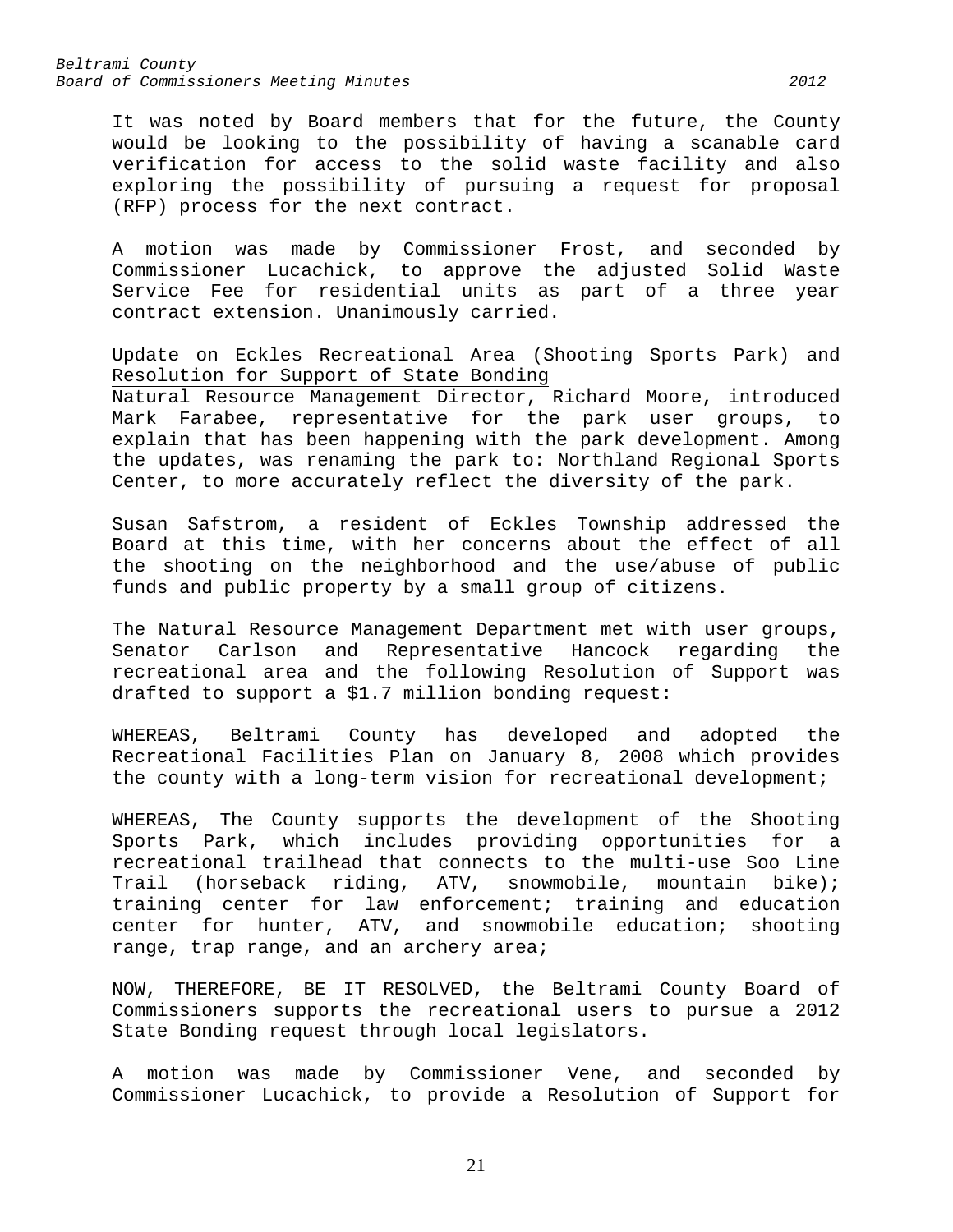State Bonding for Section 17 Eckles Township Recreational Area. Unanimously carried.

Commissioner Lucachick gave his personal assurance that the County will do all due-diligence necessary to protect the citizens and taxpayers of Beltrami County.

# Review Two Year Collective Bargaining Agreement between Beltrami County and IUOE Local #49

Negotiations have begun with all 7 bargaining units within the County. Administrator, Tony Murphy, informed the Board that Negotiators for Beltrami County and IUOE, Local #49 (Highway Department) have reached a tentative agreement for a new two year agreement. Assuming the union ratifies the agreement, the County Administrator is seeking Board Approval and signature to the contract.

A motion was made by Commissioner Anderson, and seconded by Commissioner Frost, to agree to the terms of a two year collective bargaining agreement between Beltrami County and IUOE Local #49. Unanimously carried.

# <span id="page-21-0"></span>**COMMISSIONERS' BUSINESS**

Legislative/Lobbying Issues

- Commissioner Vene gave an AMC update.
- Commissioner Lucachick mentioned upcoming Township Officer Meeting.

Commissioners' Reports

• Commissioner Fairbanks reported on the completion of the Waskish warning system. Siren can be heard from 4 miles away.

## Review Upcoming Meeting Schedule

Next regular meeting of the County Board will be February 7, 2012, in the Board Room of the County Administration Building.

## <span id="page-21-1"></span>**MEETING ADJOURNMENT**

A motion to adjourn the Board meeting at 6:00 p.m. was made by Commissioner Vene, seconded by Commissioner Frost, and unanimously carried.

> \_\_\_\_\_\_\_\_\_\_\_\_\_\_\_\_\_\_\_\_\_\_\_\_\_\_\_\_\_\_\_\_\_ Quentin Fairbanks, Chair

\_\_\_\_\_\_\_\_\_\_\_\_\_\_\_\_\_\_\_\_\_\_\_\_\_\_\_\_\_\_\_\_\_ Tony Murphy, County Administrator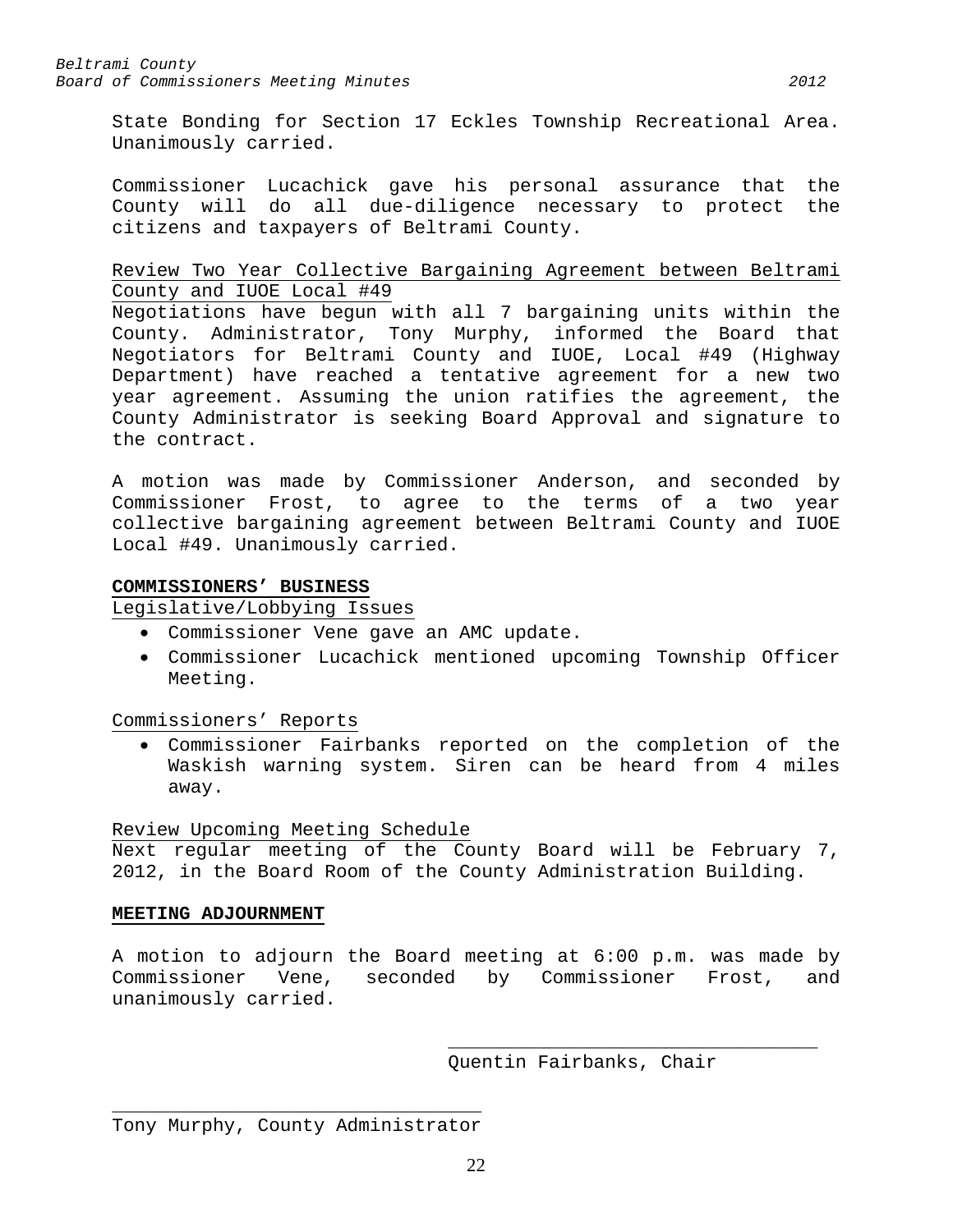# **TRANSCRIPT OF THE PROCEEDINGS OF THE BELTRAMI COUNTY BOARD OF COMMISSIONERS February 7, 2012**

<span id="page-22-0"></span>The Beltrami County Board of Commissioners met in regular session on February 7, 2012, at the County Board Room, County Administration Building, Bemidji, Minnesota.

#### <span id="page-22-1"></span>**CALL TO ORDER, ROLL CALL AND PLEDGE OF ALLEGIANCE**

Chair Quentin Fairbanks called the meeting to order at 5:04 p.m. Commissioners Joe Vene, Jim Lucachick and Richard Anderson were present. Commissioner Jack Frost was excused.

#### <span id="page-22-2"></span>**GENERAL COMMENTS – BOARD CHAIR**

None.

#### <span id="page-22-3"></span>**CITIZENS ADDRESSING THE BOARD**

None.

#### <span id="page-22-4"></span>**APPROVAL OF AGENDA**

The following item was added to the Consent Agenda:

• Approval of \$250 Sponsorship of Bemidji Day at the Capitol Reception

The following items were added to the Regular Agenda:

- Approval to Fill One Full-Time Legal Secretary II
- Approval to Fill One Full-Time Female Corrections Officer

#### <span id="page-22-5"></span>**GENERAL BUSINESS**

#### Approved Agenda and Amendments

A motion to approve the Agenda and Amendments was made by Commissioner Vene, seconded by Commissioner Anderson, and unanimously carried.

#### Approved Consent Agenda

A motion to approve the Consent Agenda was made by Commissioner Anderson, seconded by Commissioner Lucachick, and unanimously carried.

## <span id="page-22-6"></span>**CONSENT ITEMS**

#### Approved Minutes

The Board, by adoption of its Consent Agenda, approved the Minutes of the Board of Commissioners Work Meeting held January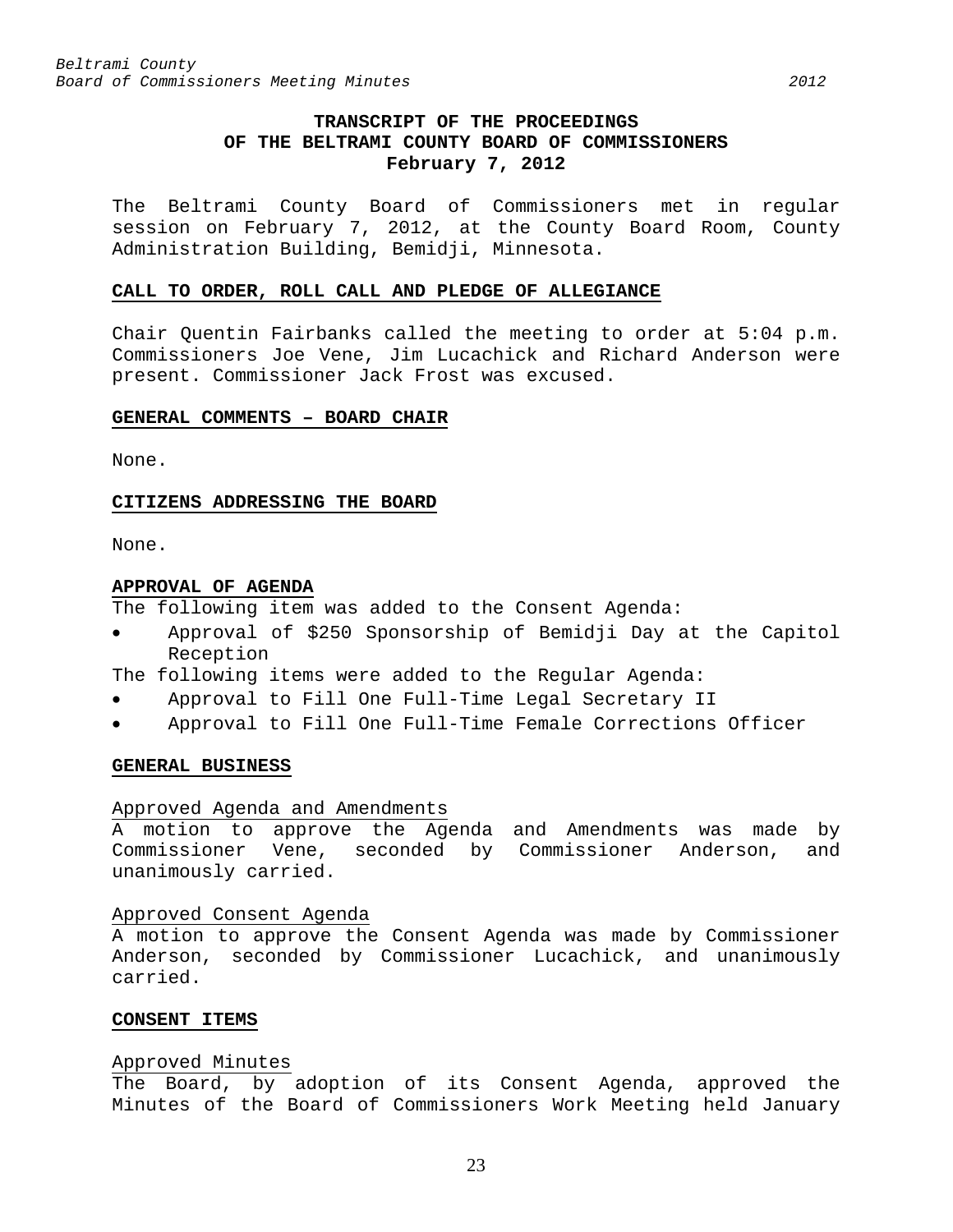17, 2012, 2012, and the Minutes of the Board of Commissioners Regular Meeting held January 17, 2012, as submitted.

## Approved Auditor/Treasurer Warrant Payment Listing

The Board, by adoption of its Consent Agenda, received and<br>approved the warrant payment listing submitted by the approved the warrant payment listing submitted by the Auditor/Treasurer's Office.

## Approved Payment of Auditor/Treasurer Bills

The Board, by adoption of its Consent Agenda, approved payment of Auditor/Treasurer bills, as submitted.

# Approved Off-Site Gambling Permit for Blackduck Fire Relief Association

The Board, by adoption of its Consent Agenda, approved the application for Off-Site Gambling Permit for Blackduck Fire Relief Association to conduct a raffle February 25, 2012 on the ice of Blackduck Lake, as submitted.

# Approved Snowmobile & Cross Country Ski Trail Sponsorship Resolution

The Board, by adoption of its Consent Agenda, approved the Snowmobile & Cross Country Ski Trail Sponsorship Resolution:

**Whereas**: Beltrami County supports the applications for Grant in Aid funding for Snowmobile/Cross Country Ski/OHV Trails operated as Beltrami County Ski Trails, Big Red Lake Bog, Border Trails, Lost River Trails, Fourtown-Grygla OHV, North Country Trail, Northland Trail, Paul Bunyan Trail, Becida Trail, North Country Snowmobile Club ( Paul Bunyan State Trail) and Wapita WMA Trail and

**Whereas**: Beltrami County will enter into grant agreements with the state for each trail project and will serve as fiscal agent in each grant,<br>Therefore Be

It Resolved that Beltrami County endorses applications made for maintenance, capital equipment or other projects applied for by each club to the Trails and Waterways Division of the Minnesota Department of Natural Resources for Grant in Aid Funding.

# Approved Consumer Scale Agreement between Beltrami County and FutureWood Corp

The Board, by adoption of its Consent Agenda, approved the Consumer Scale Agreement between Beltrami County and FutureWood Corporation, as submitted.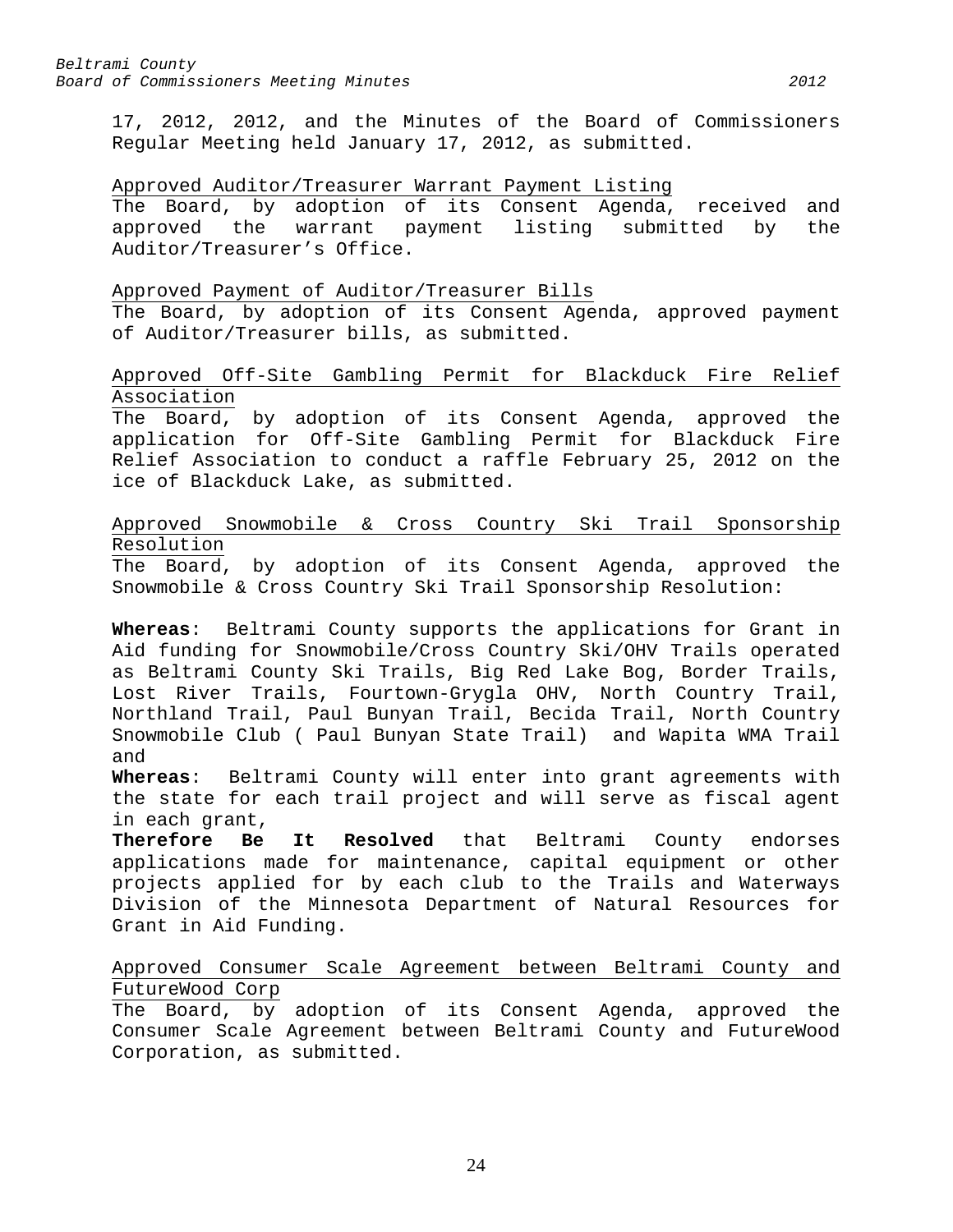## Approved Public Meeting Date for Road Revocation

The Board, by adoption of its Consent Agenda, approved the public meeting regarding revocation of a section of Ball Park Lane E to the City of Kelliher for March 20, 2012 during Regular Board Meeting, as submitted.

#### Approved Special Use Permit – Lost Acres Snowmobile Club

The Board, by adoption of its Consent Agenda, approved the Lost Acres Snowmobile Club Special User Permit request to construct, maintain and operate a snowmobile trail on specified County State Aid Highways and County Roads, as submitted.

# Approved Health & Human Services Warrant Payment List

The Board, by adoption of its Consent Agenda, received and approved the warrant payment listing submitted by Health & Human Services Department.

# Approved \$250 Sponsorship of Bemidji Day at the Capitol Reception

The Board, by adoption of its Consent Agenda, approved the \$250 sponsorship of the Bemidji Day at the Capitol Reception, as submitted.

## <span id="page-24-0"></span>**REGULAR AGENDA**

Fill One Summer Student Worker Position in the License Center Auditor/Treasurer Kay Mack, made the request to fill the summer intern position in the License Center.

Commissioner Lucachick stated that for all position vacancies, he encourages the County to post externally as well as internally.

A motion was made by Commissioner Anderson, and seconded by Commissioner Vene, to fill the summer student intern position in the License Center. Unanimously carried.

#### Fill One Full-Time Sheriff's Office Records Tech Position

Sheriff Hodapp presented the request to fill one full-time Records Tech position internally and any subsequent part-time vacancies externally.

A motion was made by Commissioner Vene, and seconded by Commissioner Anderson, to fill one full-time Records Tech Position internally and any subsequent part-time vacancies that may occur externally. Unanimously carried.

## Fill One Full-Time Supervisor for Child Support Enforcement Unit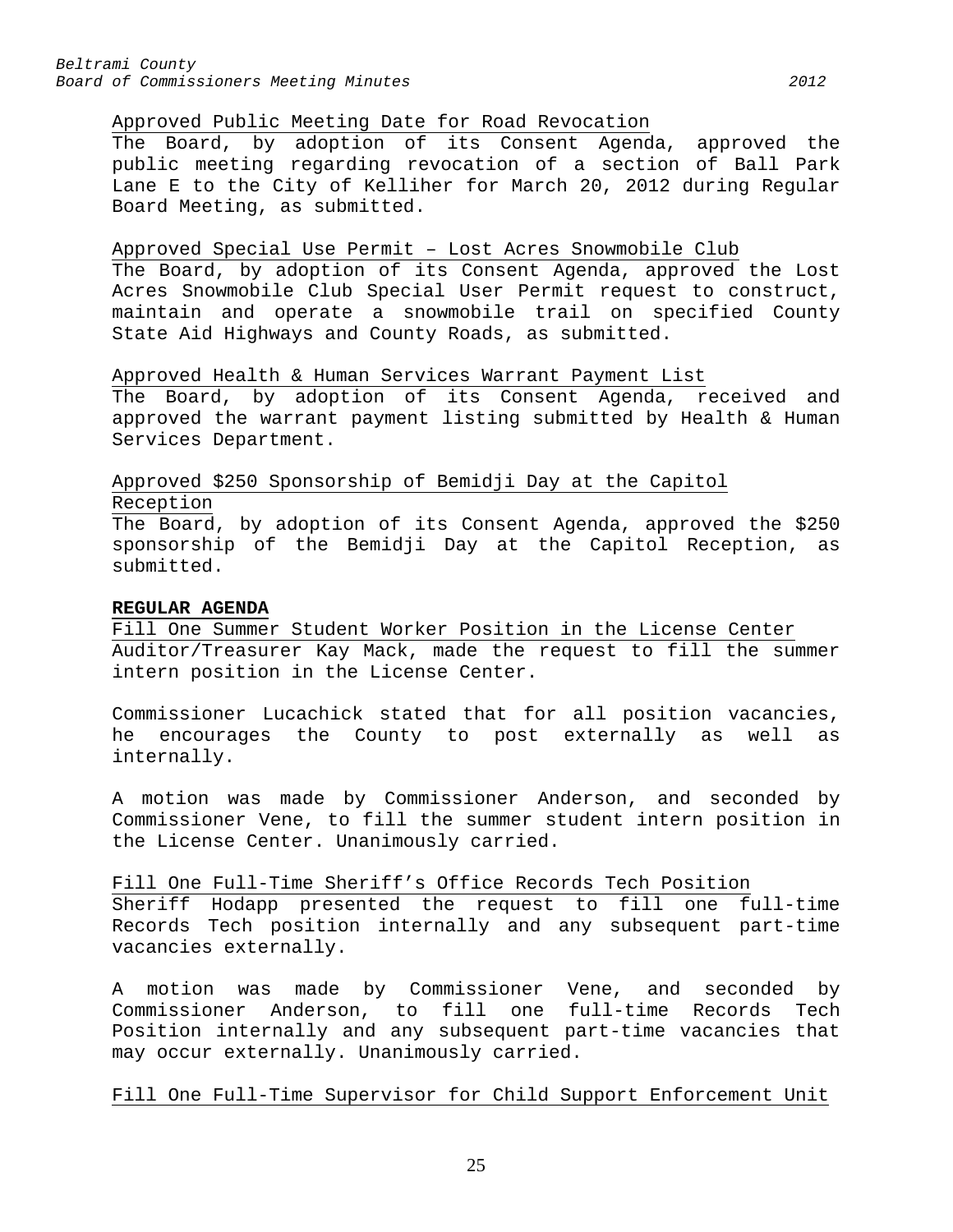John Pugleasa, due to a resignation there is position to fill for a Child Support Enforcement Supervisor.

A motion was made by Commissioner Anderson, and seconded by Commissioner Lucachick, to fill one full-time Child Support Enforcement Supervisor Position with posting both internally and externally. Unanimously carried.

#### Rural Minnesota CEP Contract

John Pugleasa, Economic Assistance Director, provided details and answered questions regarding the Rural Minnesota CEP Contract and the BeltramiWorks! Program for 2012.

A motion was made by Commissioner Vene, and seconded by Commissioner Lucachick to approve the Rural Minnesota CEP 2012 Contract and prepare a comprehensive Request for Proposals (RFP) for these services that will reflect the outcome based service objectives of the County. Unanimously carried.

Fill One Full-Time Environmental Resource Specialist Position Environmental Services Director, Bill Patnaude presented the request to fill a vacancy due to resignation.

A motion was made by Commissioner Lucachick, and seconded by Commissioner Anderson, to fill one full-time Environmental Services Specialist Position with posting both internally and externally. Unanimously carried.

## Fill One Full-Time Legal Secretary II Position

Time Faver, County Attorney, presented the request to fill one full-time Legal Secretary II Position due to a resignation.

A motion was made by Commissioner Lucachick, and seconded by Commissioner Vene, to fill one full-time Legal Secretary II Position with posting both internally and externally. Unanimously carried.

## Fill One Full-Time Female Corrections Officer Position

Sheriff Hodapp presented the request to fill one full-time female corrections officer position with internal posting and any subsequent vacancies with both internal and external posting.

A motion was made by Commissioner Anderson, and seconded by Commissioner Vene, to fill one full-time female Corrections Officer Position internally and fill any subsequent vacancies externally. Unanimously carried.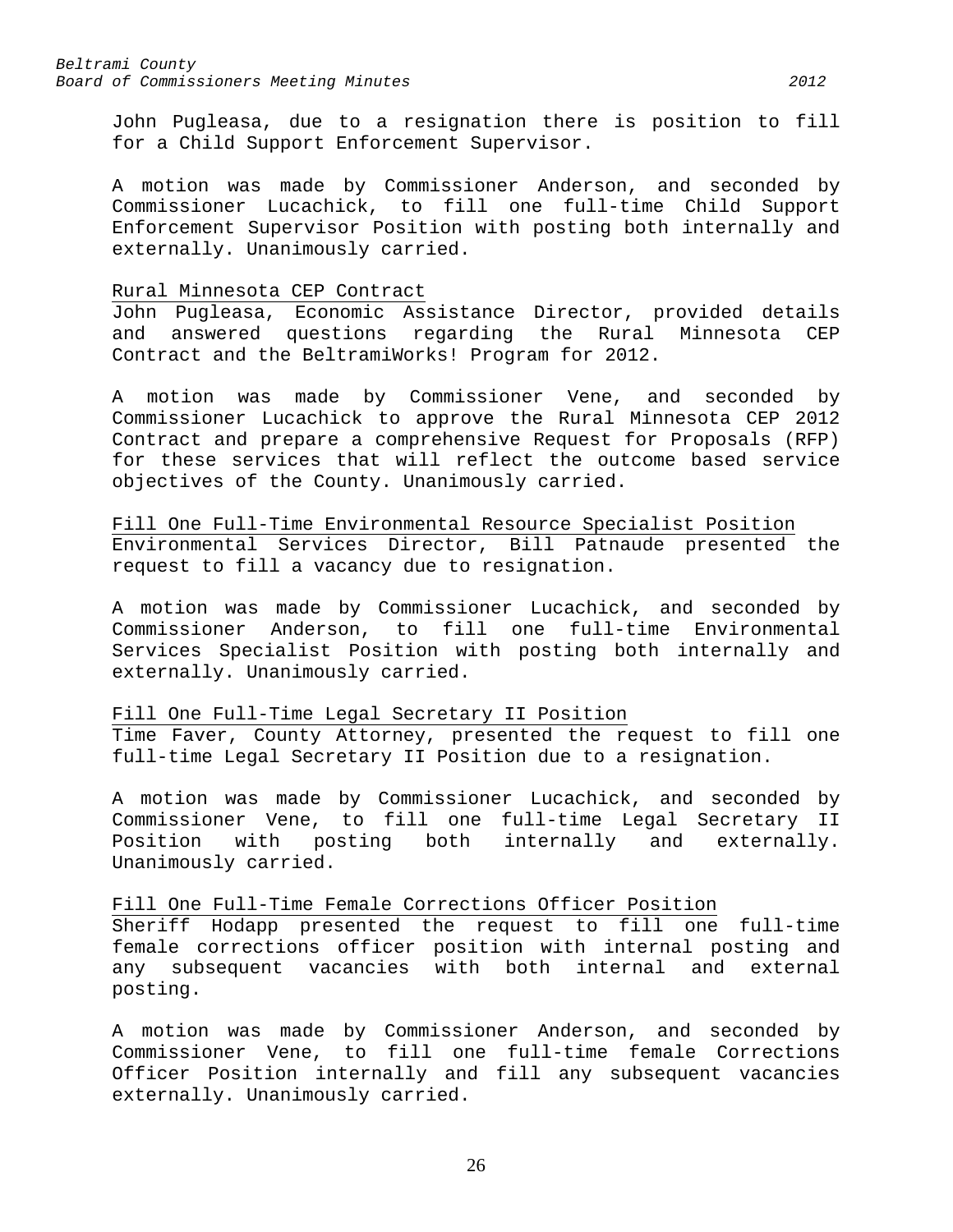<span id="page-26-0"></span>Legislative/Lobbying Issues

None.

## Commissioners' Reports

• Commissioner Vene reported on the Leadership Academy

Review Upcoming Meeting Schedule

Next regular meeting of the County Board will be February 21, 2012, at the Kelliher Old School.

# <span id="page-26-1"></span>**MEETING ADJOURNMENT**

A motion to adjourn the Board meeting at 5:31 p.m. was made by Commissioner Lucachick, seconded by Commissioner Vene, and unanimously carried.

> \_\_\_\_\_\_\_\_\_\_\_\_\_\_\_\_\_\_\_\_\_\_\_\_\_\_\_\_\_\_\_\_\_ Quentin Fairbanks, Chair

\_\_\_\_\_\_\_\_\_\_\_\_\_\_\_\_\_\_\_\_\_\_\_\_\_\_\_\_\_\_\_\_\_ Tony Murphy, County Administrator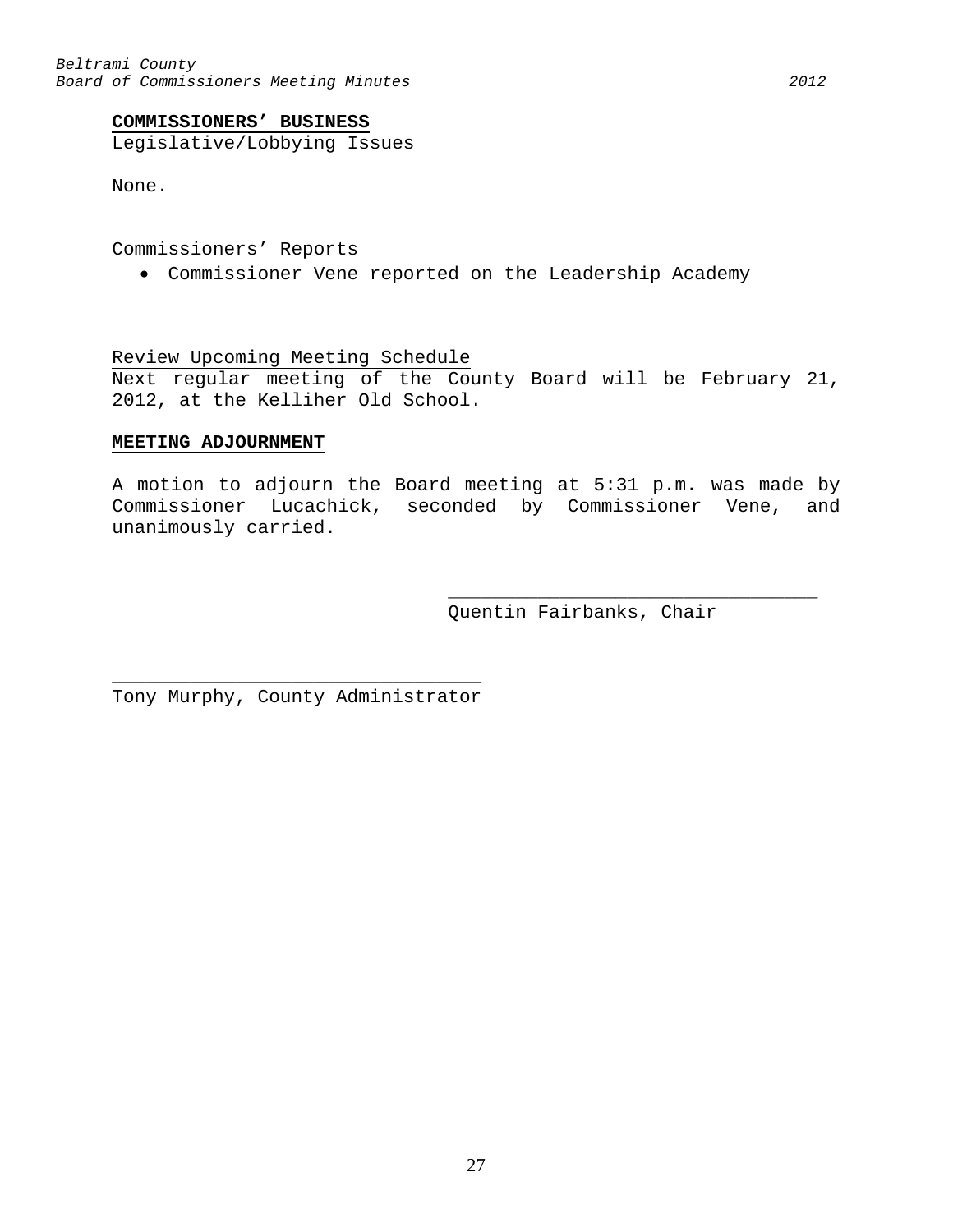# **TRANSCRIPT OF THE PROCEEDINGS OF THE BELTRAMI COUNTY BOARD OF COMMISSIONERS February 21, 2012**

<span id="page-27-0"></span>The Beltrami County Board of Commissioners met in regular session on February 21, 2012, at the County Board Room, County Administration Building, Bemidji, Minnesota.

#### <span id="page-27-1"></span>**CALL TO ORDER, ROLL CALL AND PLEDGE OF ALLEGIANCE**

Chair Quentin Fairbanks called the meeting to order at 5:00 p.m. Commissioners Jack Frost, Joe Vene, Jim Lucachick and Richard Anderson were present.

#### <span id="page-27-2"></span>**GENERAL COMMENTS – BOARD CHAIR**

None.

#### <span id="page-27-3"></span>**CITIZENS ADDRESSING THE BOARD**

None.

#### <span id="page-27-4"></span>**APPROVAL OF AGENDA**

The following item was added to the Consent Agenda:

• Approval to Fill Full-Time Corrections Officer Position

The following items were added to the Regular Agenda:

- Approval of "Fourth Attorney" Public Defender Contract
- Approval of Appointment of Citizen Chair to Regional Airport Authority Board

#### <span id="page-27-5"></span>**GENERAL BUSINESS**

### Approved Agenda and Amendments

A motion to approve the Agenda and Amendments was made by Commissioner Vene, seconded by Commissioner Anderson, and unanimously carried.

## Approved Consent Agenda

A motion to approve the Consent Agenda was made by Commissioner Anderson, seconded by Commissioner Lucachick, and unanimously carried.

#### <span id="page-27-6"></span>**CONSENT ITEMS**

#### Approved Minutes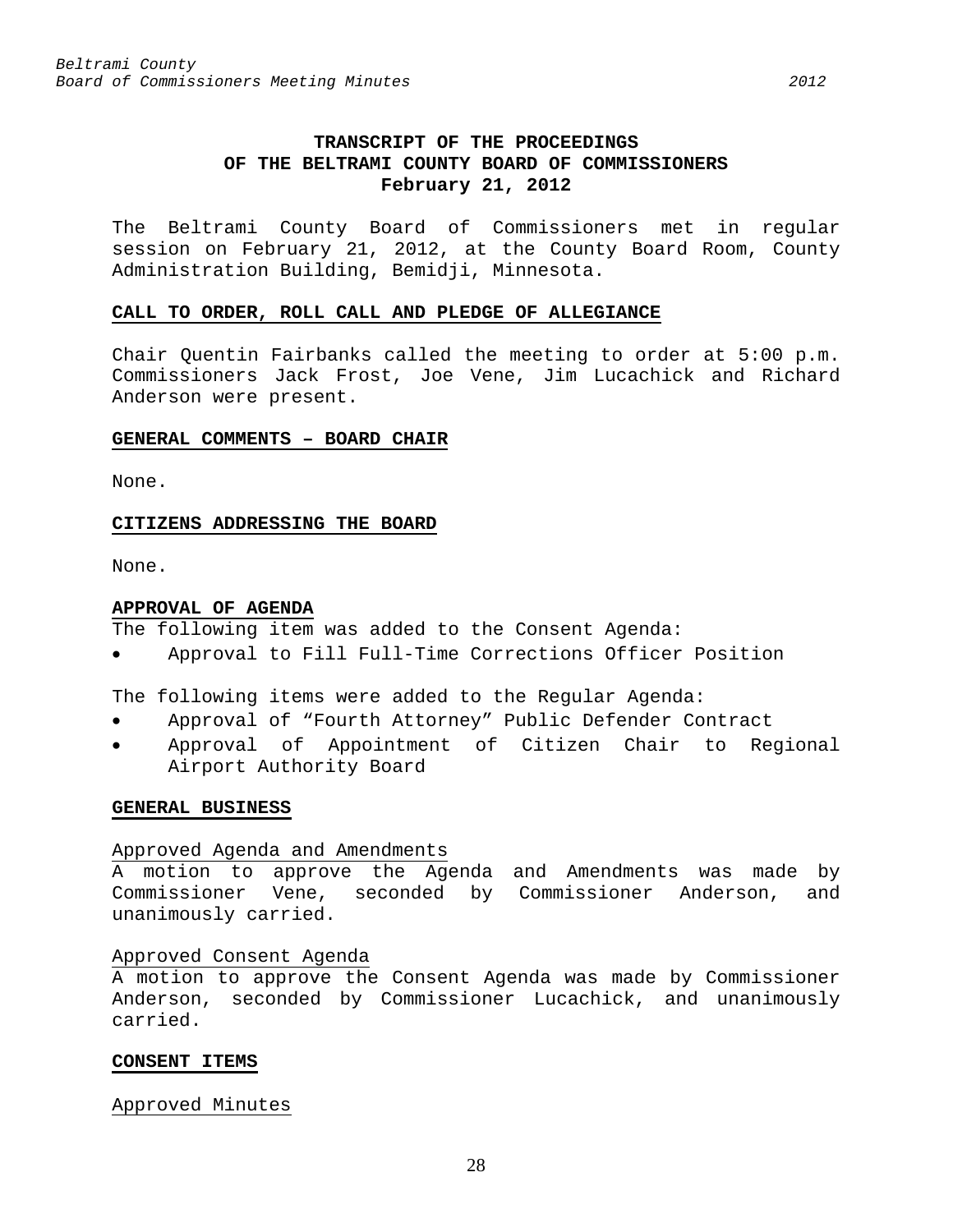The Board, by adoption of its Consent Agenda, approved the Minutes of the Board of Commissioners Work Meeting held February 7, 2012, and the Minutes of the Board of Commissioners Regular Meeting held February 7, 2012, as submitted.

# Approved Auditor/Treasurer Warrant Payment Listing

The Board, by adoption of its Consent Agenda, received and approved the warrant payment listing submitted by the Auditor/Treasurer's Office.

Approved Payment of Auditor/Treasurer Bills

The Board, by adoption of its Consent Agenda, approved payment of Auditor/Treasurer bills, as submitted.

## Approved Contract for VCALL Tower Rent

The Board, by adoption of its Consent Agenda, approved the 2012 contract for VCALL tower rent with Paskvan Industries, as submitted.

Approved Resolution Authorizing Narcotics & Gang Task Force Grant Agreement for 2012

The Board, by adoption of its Consent Agenda, approved the Resolution Authorizing Narcotics & Gang Task Force Grant Agreement for 2012:

WHEREAS, Beltrami County Sheriff's Office is the financial agent for the Paul Bunyan Task Force;

BE IT RESOLVED, that Beltrami County formally agrees to enter into a cooperative agreement with the State of Minnesota/ Department of Public Safety, Office of Justice Programs.

Sheriff Phil Hodapp and Chief Deputy Mike Bakke are hereby authorized to execute such agreements and amendments as are necessary to implement the project on behalf of the Beltrami County Sheriff's Office.

## Approved Easement for CSAH 39 Road Improvements

The Board, by adoption of its Consent Agenda, approved three permanent easements and one temporary easement across taxforfeited land for a road improvement project on the Scenic Highway NE (CSAH 39) with easement language approval per Beltrami County Attorney.

Approved Special Use Permit – Fourtown-Grygla Sportsman Club The Board, by adoption of its Consent Agenda, approved the Fourtown-Grygla Sportsman Club special use permit to maintain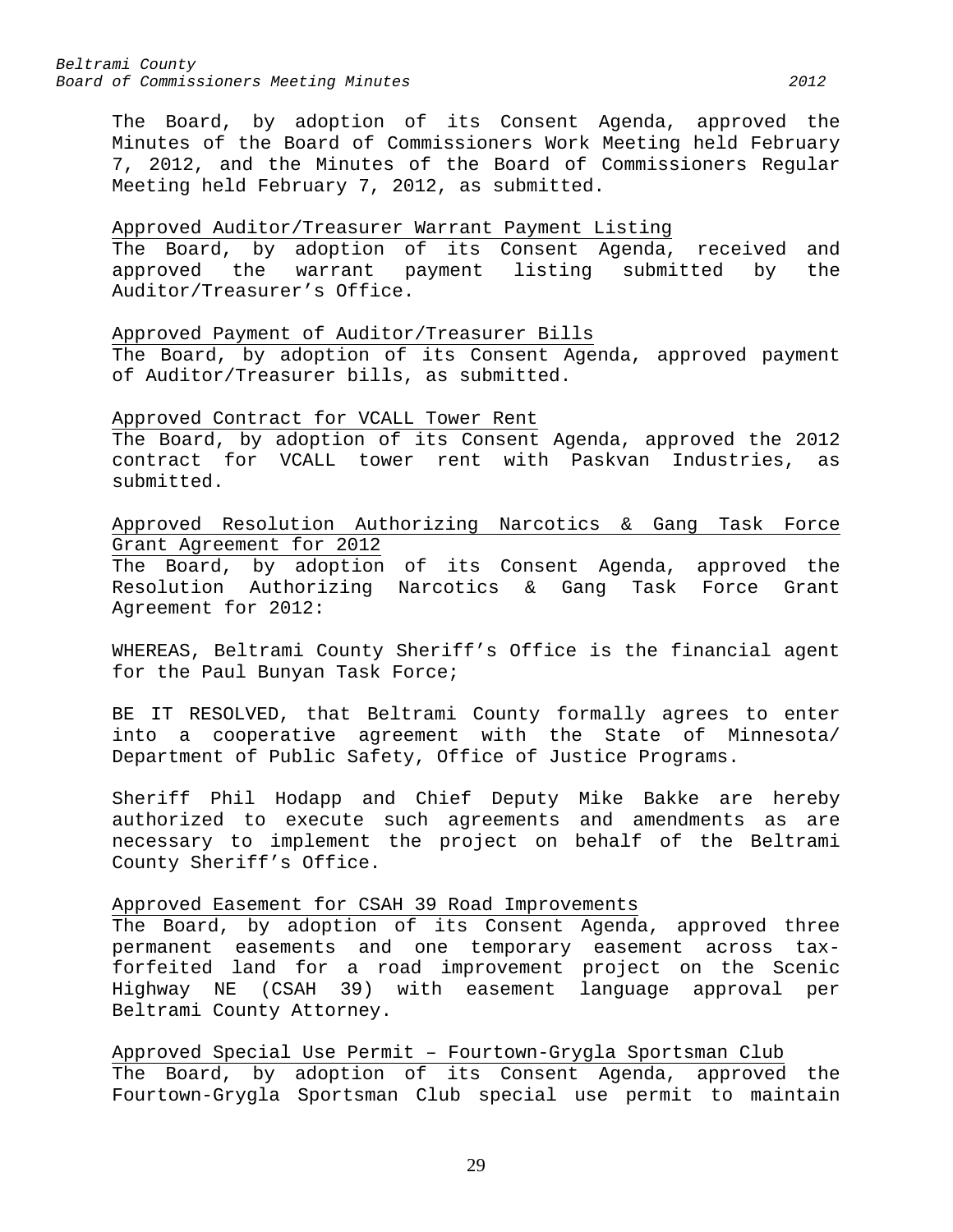and operate a snowmobile trail on County State Aid Highways and County Roads, as submitted.

Approved Nursing Services Compliance with Accepted Professional Standards and Principles Statement

The Board, by adoption of its Consent Agenda, approved the Nursing Services compliance with accepted professional standards and principles statement, as submitted.

Approved Contract Renewal with White Earth Reservation dba Oshki Manidoo

The Board, by adoption of its Consent Agenda, approved the Contract Renewal with White Earth Reservation dba Oshki Manidoo, as submitted.

Approved Contracts for MN Health Care Programs Access Transportation and Social Service Transportation

The Board, by adoption of its Consent Agenda, approved the contracts for Minnesota Health Care Programs (MHCP) Access Transportation and Social Service Transportation with Paul Bunyan Transit, as submitted.

Approved Health and Human Services Monthly Child Protection Reports

The Board, by adoption of its Consent Agenda, reviewed and approved Human Services Monthly Child Protection Reports, as submitted.

Approved Health and Human Services Family Child Care Licenses The Board, by adoption of its Consent Agenda, approved Human Services Family Child Care Licenses, as submitted.

Approved Health and Human Services Family Foster Care Licenses The Board, by adoption of its Consent Agenda, approved Human Services Family Foster Care Licenses, as submitted.

Approved Health & Human Services Warrant Payment List The Board, by adoption of its Consent Agenda, received and

approved the warrant payment listing submitted by Health & Human Services Department.

Approved Jail to Fill One Full-Time Corrections Officer Position The Board, by adoption of its Consent Agenda, approved filling one full-time male Corrections Officer position and any subsequent vacancies that occur.

# <span id="page-29-0"></span>**REGULAR AGENDA**

Establish Process to Fill Three Vacant Positions on Beltrami County Park and Trail Advisory Council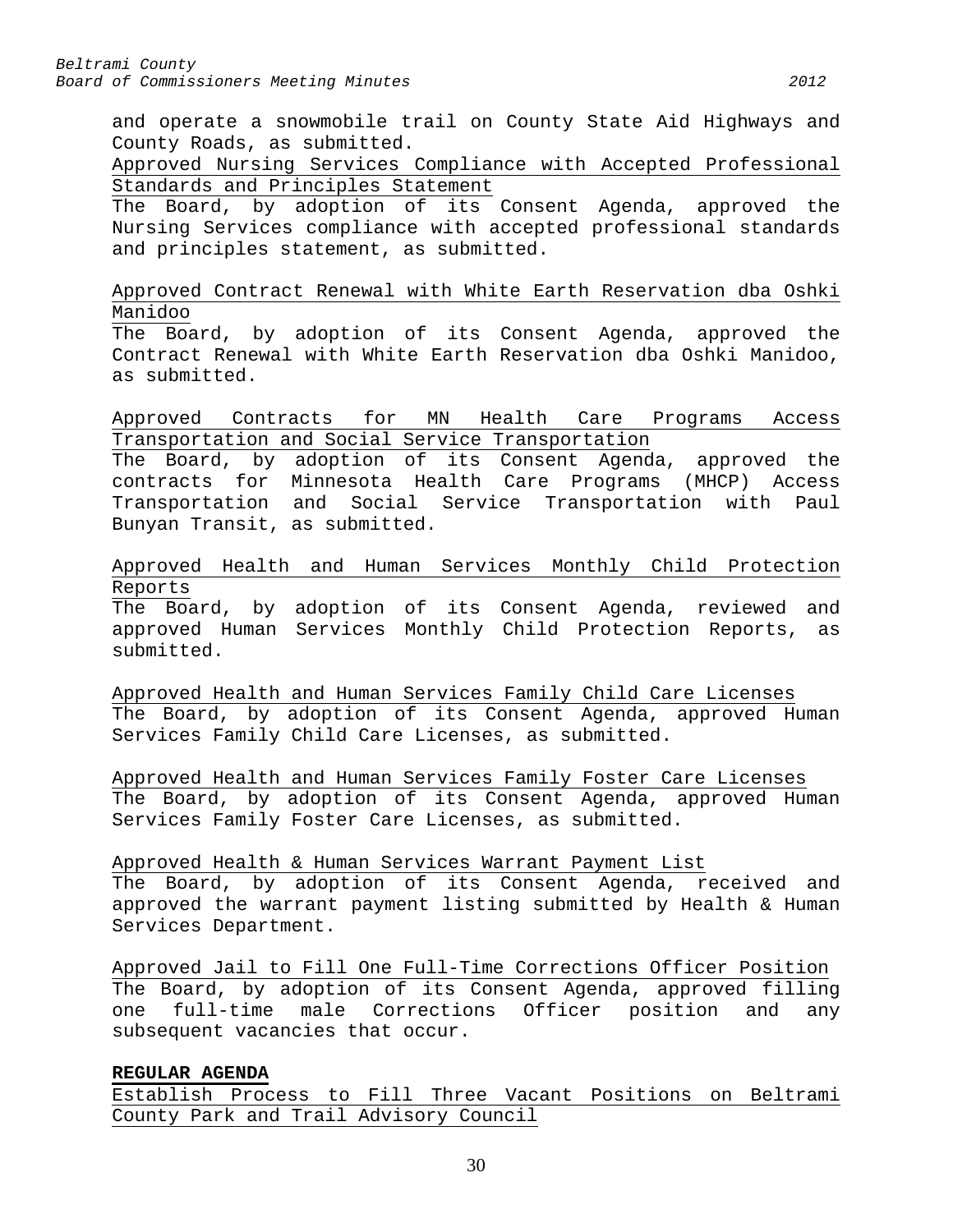Richard Moore, Director of Natural Resource Management, requested direction from the Board on the process to appoint applicants to fill three vacancies on the Beltrami County Park and Trail Advisory Council (PTAC) due to term expirations. There are eleven application for the three open positions of 1)General At Large 2) Parks/Recreation and 3) Tourism.

A motion was made by Commissioner Vene, and seconded by Commissioner Frost, to assemble a committee of the two Commissioners on the PTAC Council (Commissioners Frost & Lucachick) and the NRM Director (Richard Moore), to review the applicants and recommend the appointment of the best candidate to the vacancies of General At Large, Parks/Recreation and Tourism for a three-year term. Unanimously carried.

Review Three Year Collective Bargaining Agreement between Beltrami County and Law Enforcement Labor Services (LELS) Negotiators for Beltrami County and LELS have reached a tentative agreement for a new three year agreement for Sheriff's Office Sergeants. Administrator Murphy presented the tentative agreement and recommended the Board's approval.

A motion was made by Commissioner Anderson, and seconded by Commissioner Vene, to approve and ratify the new three-year agreement for Sheriff's Office Sergeants (LELS) which will include 2011, 2012 and 2013. Unanimously carried.

Update on Northern Minnesota Veterans Home Task Force Activities Administrator Tony Murphy, updated the Board regarding the announcement of the land pledge made by Sanford Health of Northern Minnesota for the location of a Veterans Home in Beltrami County.

A motion was made by Commissioner Vene, and seconded by Commissioner Frost, to enter into a contract for preliminary design and architectural renderings from M J Architects in the amount of \$5,000.00 utilizing Development Fund Reserves and cost sharing with Sanford Health. Unanimously carried.

It was discussed that other groups and organizations, including the Veteran's Community, expressed interest in contributing to this project.

Approve the "Fourth Attorney" Public Defender Contract for 2012 It is sometimes necessary to have a fourth public defender in certain cases. Historically, the county has had one additional attorney under contract at an hourly rate for such situations.

31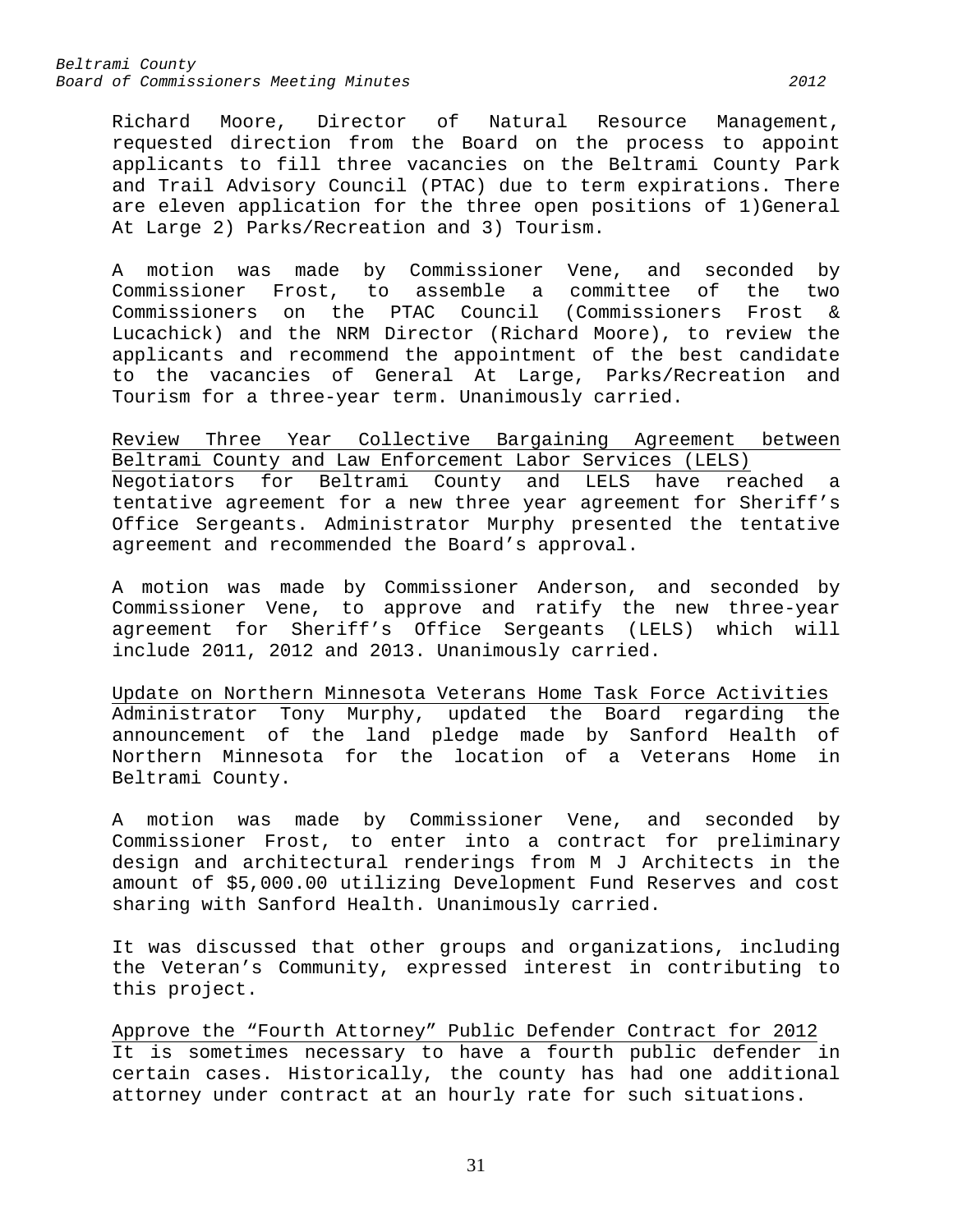A motion was made by Commissioner Vene, and seconded by Commissioner Frost, to approve a "Fourth Attorney" Public Defender Contract with Margaret Dow for services in 2012. Unanimously carried.

# Approve Appointment of Citizen Chair to the Regional Airport Authority Board

The Bemidji Regional Airport Board is recommending that Marshall Froyd be reappointed to a new three year term as Chair of the Airport Authority Board.

A motion was made by Commissioner Frost, and seconded by Commissioner Anderson, to reappoint Marshal Froyd to a three year term as the Citizen Chair of the Bemidji Regional Airport Authority Board. Carried 3/1. Commissioners Frost, Anderson, Vene voting Yes. Commissioner Lucachick voting No. Chairman Fairbanks did not vote.

## <span id="page-31-0"></span>**COMMISSIONERS' BUSINESS**

Legislative/Lobbying Issues

- Commissioner Vene reported on testimony he provided before a legislative committee relating to the consolidation of MN Counties.
- Administrator Murphy presented the new redistricting maps being distributed by Minnesota Courts representing the new boundaries for congressional and legislative districts.

Commissioners' Reports None.

# Review Upcoming Meeting Schedule

Next regular meeting of the County Board will be March 6, 2012, in the Board Room of the County Administration Building.

## <span id="page-31-1"></span>**MEETING ADJOURNMENT**

A motion to adjourn the Board meeting at 5:48 p.m. was made by Commissioner Lucachick, seconded by Commissioner Anderson, and unanimously carried.

> \_\_\_\_\_\_\_\_\_\_\_\_\_\_\_\_\_\_\_\_\_\_\_\_\_\_\_\_\_\_\_\_\_ Quentin Fairbanks, Chair

\_\_\_\_\_\_\_\_\_\_\_\_\_\_\_\_\_\_\_\_\_\_\_\_\_\_\_\_\_\_\_\_\_ Tony Murphy, County Administrator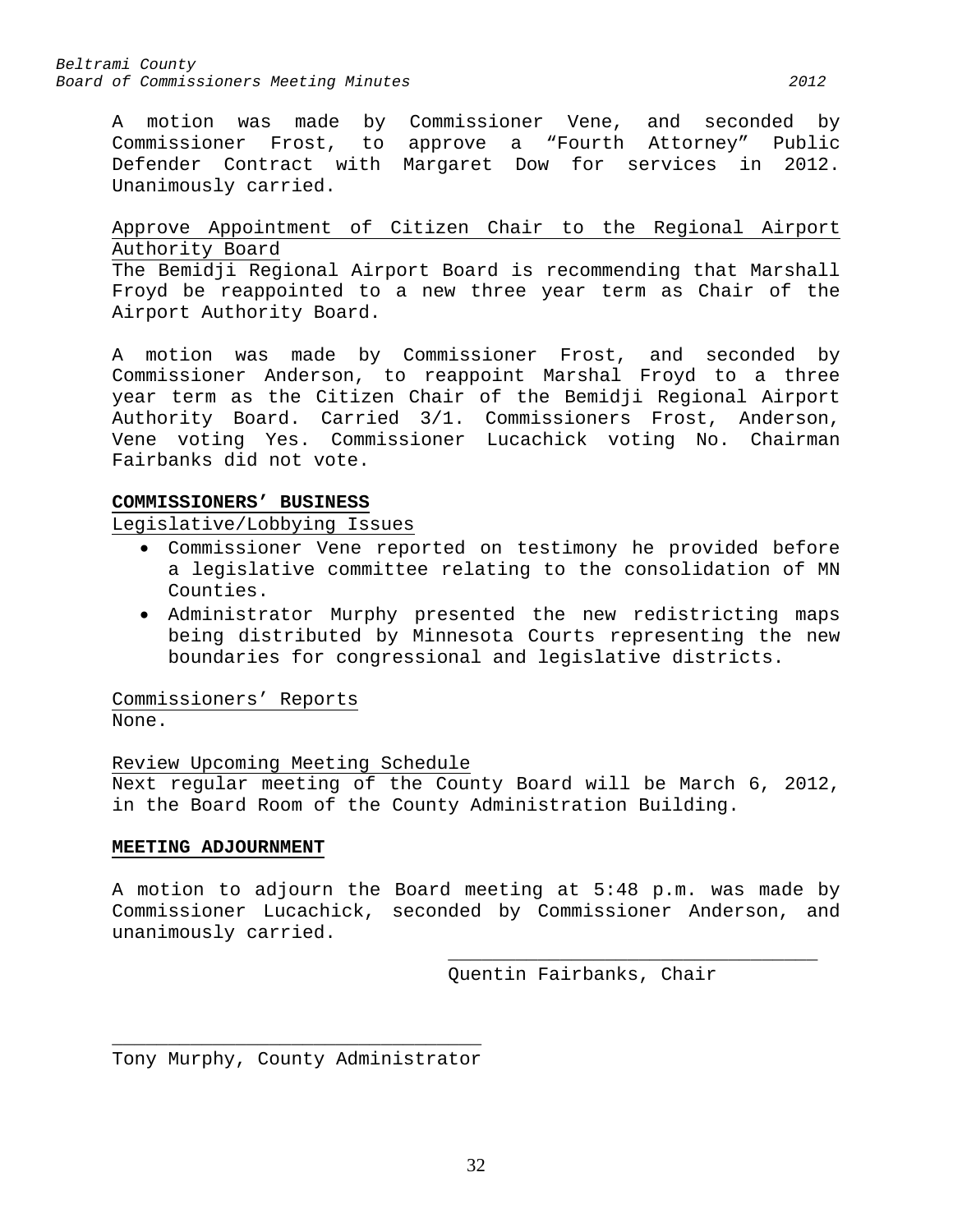# **TRANSCRIPT OF THE PROCEEDINGS OF THE BELTRAMI COUNTY BOARD OF COMMISSIONERS March 6, 2012**

<span id="page-32-0"></span>The Beltrami County Board of Commissioners met in regular session on March 6, 2012, at the County Board Room, County Administration Building, Bemidji, Minnesota.

#### <span id="page-32-1"></span>**CALL TO ORDER, ROLL CALL AND PLEDGE OF ALLEGIANCE**

Chair Quentin Fairbanks called the meeting to order at 5:03 p.m. Commissioners Jack Frost, Jim Lucachick and Richard Anderson were present. Commissioner Joe Vene was excused.

#### <span id="page-32-2"></span>**GENERAL COMMENTS – BOARD CHAIR**

None.

### <span id="page-32-3"></span>**CITIZENS ADDRESSING THE BOARD**

None.

#### <span id="page-32-4"></span>**APPROVAL OF AGENDA**

The following item was removed from the Consent Agenda:

Approval to Certify Special Assessment

The following items were added to the Consent Agenda:

• Approval of Health & Human Services to Pay Bills

• Approval of Job Evaluation Ratings for Environmental Services Director and Environmental Services Support Tech I Positions

The following items were added to the Regular Agenda:

- Approval to Fill Vacant Assistant Jail Administrator Position
- Approval to Start New Payroll Financial Tech at Step 6 of Pay Grade

#### <span id="page-32-5"></span>**GENERAL BUSINESS**

#### Approved Agenda and Amendments

A motion to approve the Agenda and Amendments was made by Commissioner Frost, seconded by Commissioner Lucachick, and unanimously carried.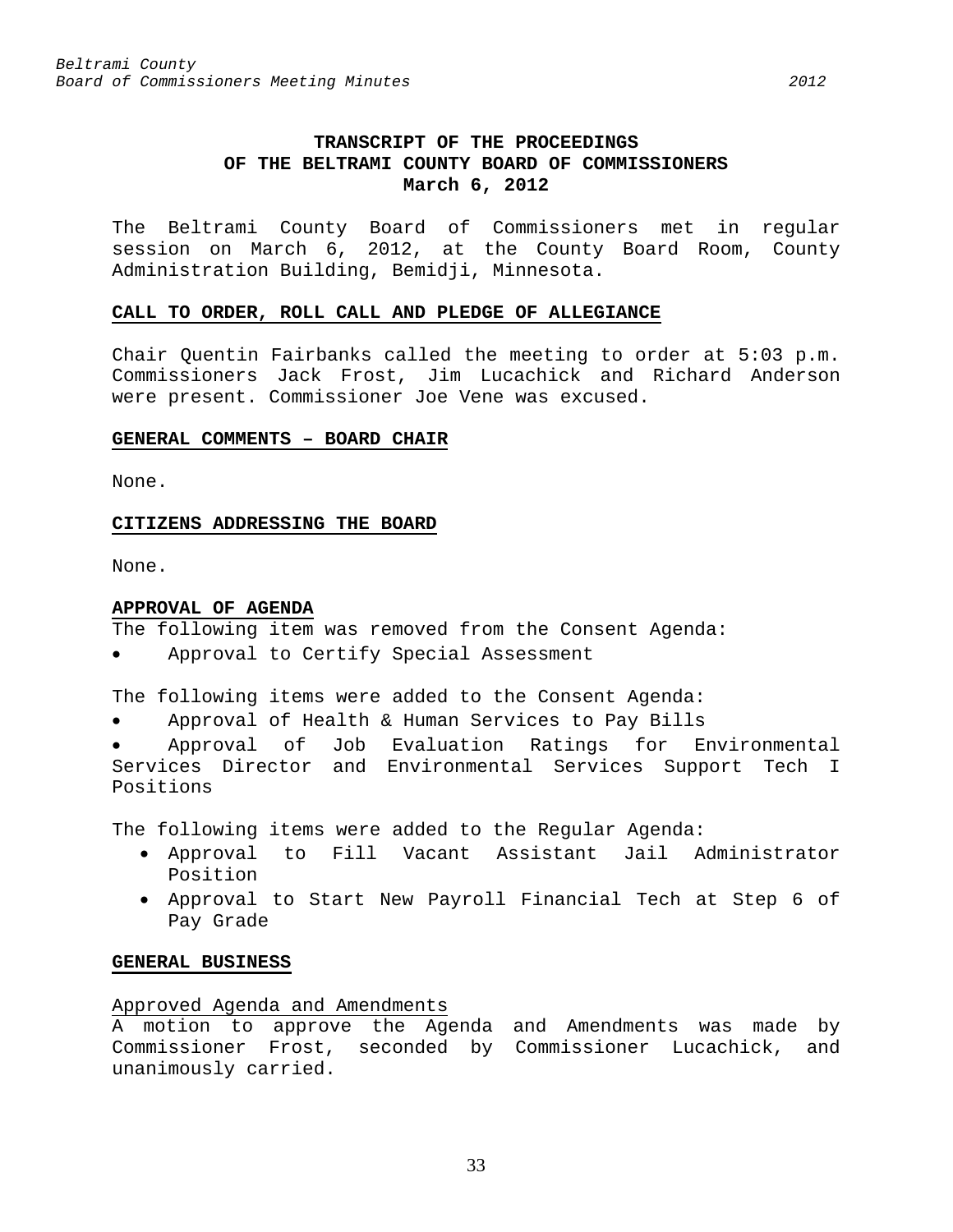## Approved Consent Agenda

A motion to approve the Consent Agenda was made by Commissioner Lucachick, seconded by Commissioner Frost, and unanimously carried.

#### <span id="page-33-0"></span>**CONSENT ITEMS**

# Approved Minutes

The Board, by adoption of its Consent Agenda, approved the Minutes of the Board of Commissioners Work Meeting held February 21, 2012, and the Minutes of the Board of Commissioners Regular Meeting held February 21, 2012, as submitted.

## Approved Auditor/Treasurer Warrant Payment Listing

The Board, by adoption of its Consent Agenda, received and approved the warrant payment listing submitted by the Auditor/Treasurer's Office.

## Approved Payment of Auditor/Treasurer Bills

The Board, by adoption of its Consent Agenda, approved payment of Auditor/Treasurer bills, as submitted.

## Approved Payment of Contracts for Tree Planting

The Board, by adoption of its Consent Agenda, approved payment to tree planting contractor as projects are completed per contract specifications and approved by NRM staff, as submitted.

## Approved Health & Human Services to Pay Bills

The Board, by adoption of its Consent Agenda, received and approved the warrant payment listing submitted by Health & Human Services Department.

Approved Job Evaluation Ratings for Environmental Services Director and Environmental Services Support Tech I Positions The Board, by adoption of its Consent Agenda, approved job evaluation ratings for Environmental Services Director and Environmental Services Support Tech I positions incorporating the additional duties assigned due to the Soil and Water Conservation District merger with Beltrami County Environmental Services, placing the Environmental Services Director in pay grade 16 and the Environmental Services Support Tech I position in pay grade 7.

## <span id="page-33-1"></span>**REGULAR AGENDA**

2012 Forest Development Bid Awards

Natural Resource Management Director, Richard Moore, presented 2012 Forest Development Bid results from the February 27, 2012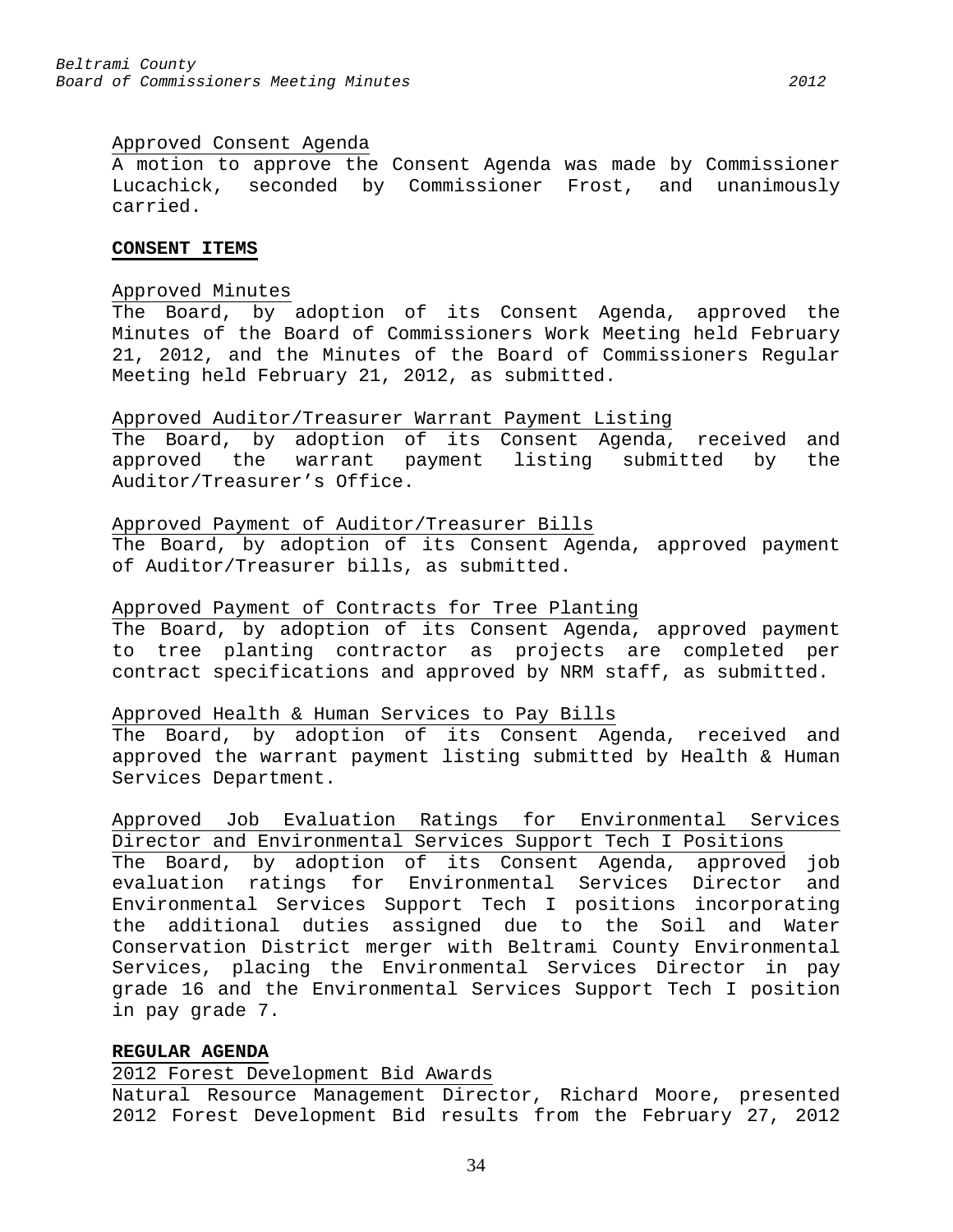bid opening. Total of contract values exceed 2012 total budgeted amount by \$1,241.85.

| Forest Inventory        | Edward Koski                       |
|-------------------------|------------------------------------|
| Tree Planting           | Star forestry; Monte Draper        |
| Site Preparation        | Future Forests                     |
| Release (Microsite)     | Grant Neilsen                      |
| Beaver Flowage Projects | Buchholz Blasting                  |
| Bud Capping             | Gracia Forest Services, LLC; Monte |
|                         | Draper                             |
| Deer Browse Repellent   | Grant Nielsen                      |

Bid Awards Recommended by Natural Resource Management:

A motion was made by Commissioner Lucachick, and seconded by Commissioner Anderson to approve the 2012 Forest Development Bids as presented. Unanimously carried.

# Designation of Site in Three Island Park for National Register of Historic Places

John Winter, from Natural Resource Management Department, presented the information and notice from the State Review Board of the MN Historical Society of their consent to review the county's application to designate a site in the Three Island Park on the National Register of Historic Places. Mr. Winter is recommending that the County submit a written testimony with additional comments related to the designation.

A motion was made by Commissioner Frost, and seconded by Commissioner Anderson, to submit written testimony and letter of support to the State Review Board of the MN Historical Society in regard to the designation of a site in the Three Island Park on the National Register of Historic Places. Unanimously carried.

# Jail Boiler Replacement/Engineering Services

Facilities Manager, Steve Shadrick, provided a summary of the three Request for Qualifications (RFQ's) received for the jail boiler replacement/engineering services project. Mr. Shadrick's recommendation is to award the bid to Engineering Design Initiative, the lowest responsible bidder.

A motion was made by Commissioner Lucachick, and seconded by Commissioner Anderson, to award the bid for Jail Boiler Replacement Engineering Services to Engineering Design Initiative in the amount of \$18,000. Unanimously carried.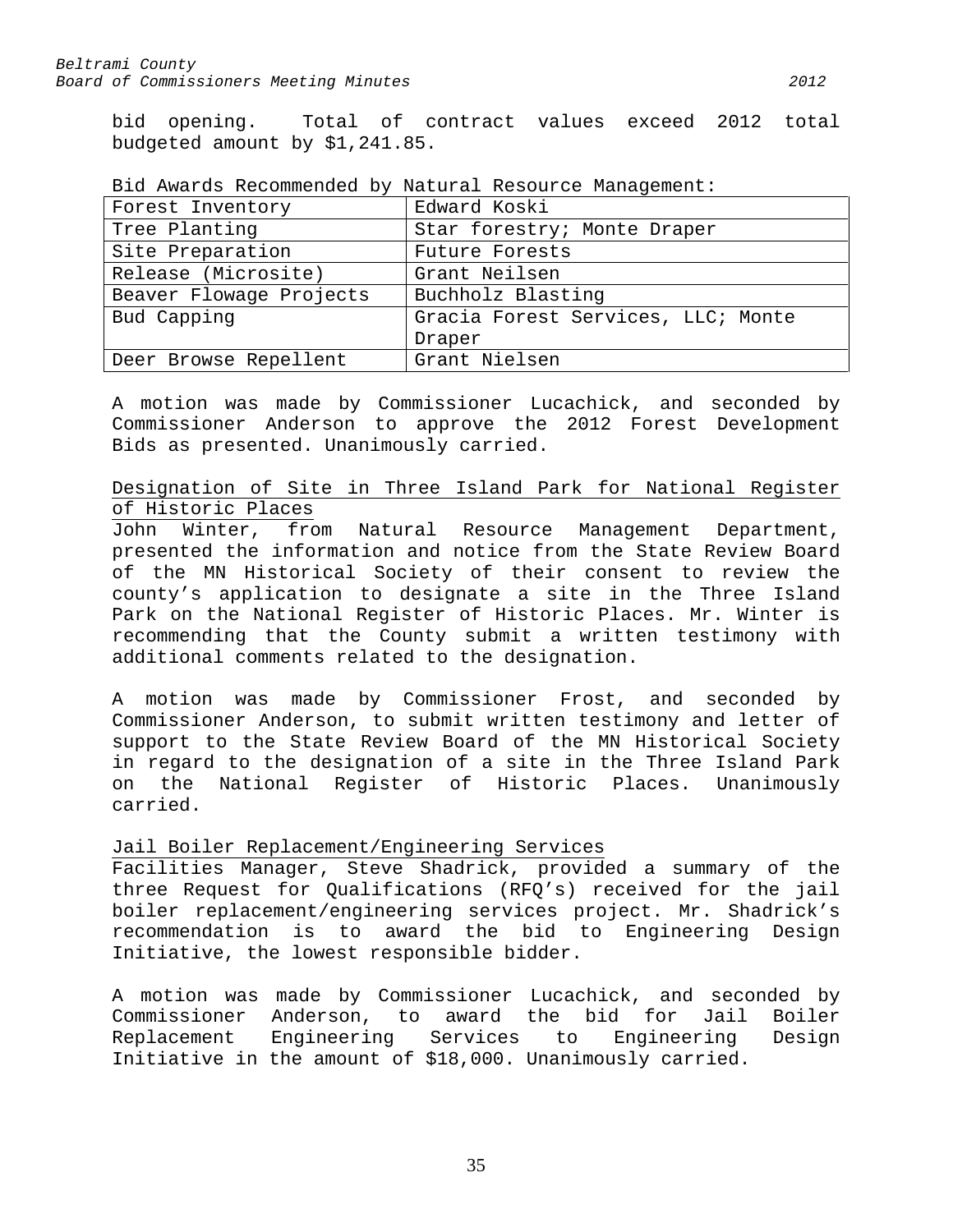Pilot Project with MN/PCA, NW MN Foundation, Minnesota Waters, and Friends of Lake Bemidji

Environmental Services Department Director, Bill Patnaude, presented a summary of the Pilot Project for Lake Bemidji Watershed Assessment. The project calls for combining efforts with the MN Pollution Control Agency, NW Minnesota Foundation, Minnesota Waters group and the Friends of Lake Bemidji group.

A motion was made by Commissioner Frost, and seconded by Commissioner Anderson, to approve participation in the pilot project for Lake Bemidji Watershed Assessment and Environmental Services Department staff to exercise due diligence on staff time and cost commitments. Unanimously carried.

# Beltrami SWCD Request for Con Con Funds for Project on Moose River

Environmental Services Department Director, Bill Patnaude, on behalf of the SWCD presented a Grant Application for Con Con funds from Beltrami County for erosion repair and bank stabilization on the Moose River occurring in Section 5, Twp 157N, Range 38W. The project would be overseen by the Beltrami County Highway Department.

A motion was made by Commissioner Lucachick, and seconded by Commissioner Frost, to approve the request for funds from the Beltrami County Consolidated Conservation Fund (Con Con) in the amount of \$19,948.96 to Holthusen Construction, Inc. of Grygla, MN, to provide erosion repair and stream bank stabilization on the Moose River in the area of Section 5, Twp 157N, Range 38W. Marshall County will be billed their portion of the project upon completion in the amount of \$8,736 (43.75%). Unanimously carried.

Approval to Fill Vacant Assistant Jail Administrator Position Jail Administrator, Cindy Borowski, presented the request to fill the vacant Assistant Jail Administrator Position from within and fill any subsequent vacancies by posting both internal and externally.

A motion was made by Commissioner Anderson, and seconded by Commissioner Lucachick, to fill the Assistant Jail Administrator Position by posting internally and filling any subsequent vacancies with an internal/external posting. Unanimously carried.

36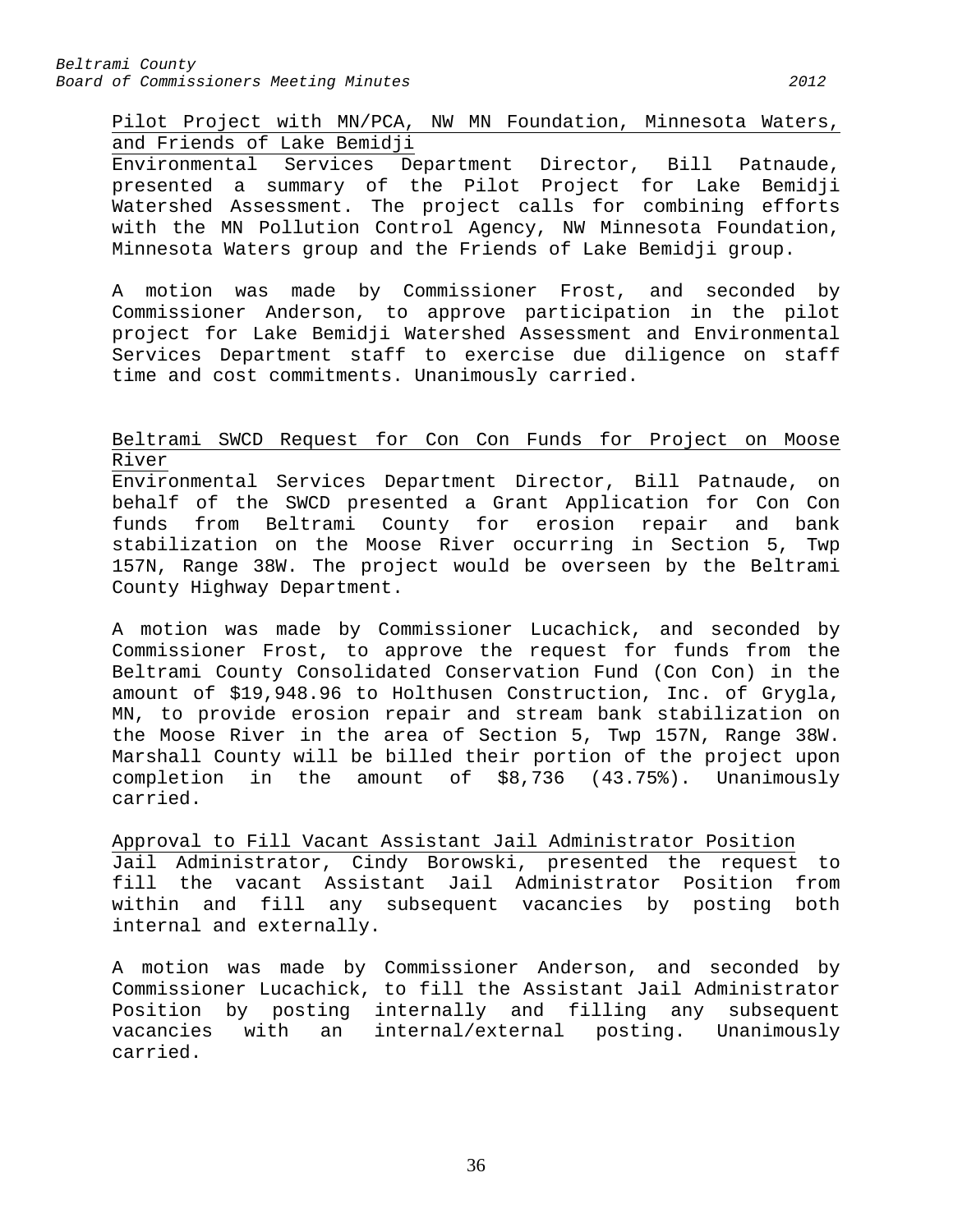Request to Start New Payroll Financial Tech at Step 6 of Pay Grade

Administrator Murphy presented the request on behalf of the Auditor/Treasurer to offer the Payroll Financial Tech position to the top applicant at step 6 of the pay scale for Payroll Tech.

A motion was made by Commissioner Frost, and seconded by Commissioner Anderson, to offer the Payroll Financial Technician position to the top applicant at Step 6 of the pay scale for Payroll Technician. Unanimously carried.

# **COMMISSIONERS' BUSINESS** Legislative/Lobbying Issues

None.

Commissioners' Reports

• Commissioner Anderson extended/distributed an Evergreen Conference invitation to the Board

Review Upcoming Meeting Schedule

Next regular meeting of the County Board will be March 20, 2012, at the Old School in Kelliher, MN.

# **MEETING ADJOURNMENT**

A motion to adjourn the Board meeting at 5:45 p.m. was made by Commissioner Frost, seconded by Commissioner Anderson, and unanimously carried.

> \_\_\_\_\_\_\_\_\_\_\_\_\_\_\_\_\_\_\_\_\_\_\_\_\_\_\_\_\_\_\_\_\_ Quentin Fairbanks, Chair

\_\_\_\_\_\_\_\_\_\_\_\_\_\_\_\_\_\_\_\_\_\_\_\_\_\_\_\_\_\_\_\_\_ Tony Murphy, County Administrator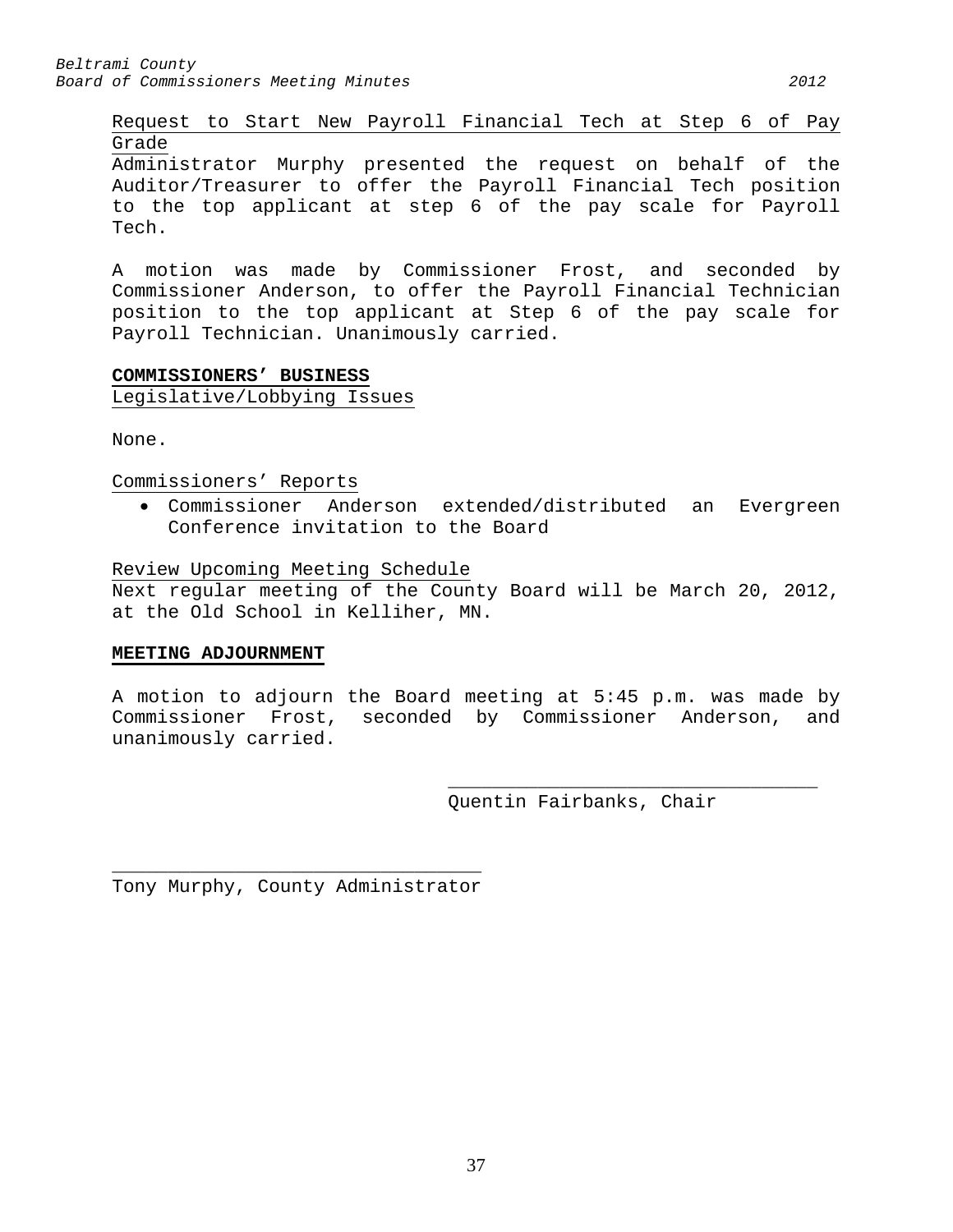The Beltrami County Board of Commissioners met in regular session on March 20, 2012, at the Kelliher Old School, Kelliher, Minnesota.

#### **CALL TO ORDER, ROLL CALL AND PLEDGE OF ALLEGIANCE**

Chair Quentin Fairbanks called the meeting to order at 5:00 p.m. Commissioners Jack Frost, Joe Vene, Jim Lucachick and Richard Anderson were present.

## **GENERAL COMMENTS – BOARD CHAIR**

Chair Fairbanks expressed appreciation to the Kelliher/Waskish communities for hosting the County Board meeting and for providing food.

## **CITIZENS ADDRESSING THE BOARD**

Concerns were raised during the citizen portion of the meeting related to the condition of county roads and the need for road repairs/maintenance in northern Beltrami County. County Engineer Hasbargen explained the process of rating pavement conditions and the limited budget to keep up with all road needs. Mr. Hasbargen agreed to take another look at the roads identified by the citizens as needing the most attention.

# **APPROVAL OF AGENDA**

The following items were added to the March 20<sup>th</sup> Consent Meeting Agenda:

- Approval of Acknowledgement of Public Authority Responsibility with the Red Lake Nation and Bureau of Indian Affairs
- Appointments to the Park and Trail Advisory Council

The following items were added to the March 20th Regular Meeting Agenda:

- Appointment of Scotty Allison as Beltrami County Veteran Service Officer
- Public Hearing: Small Cities Development Program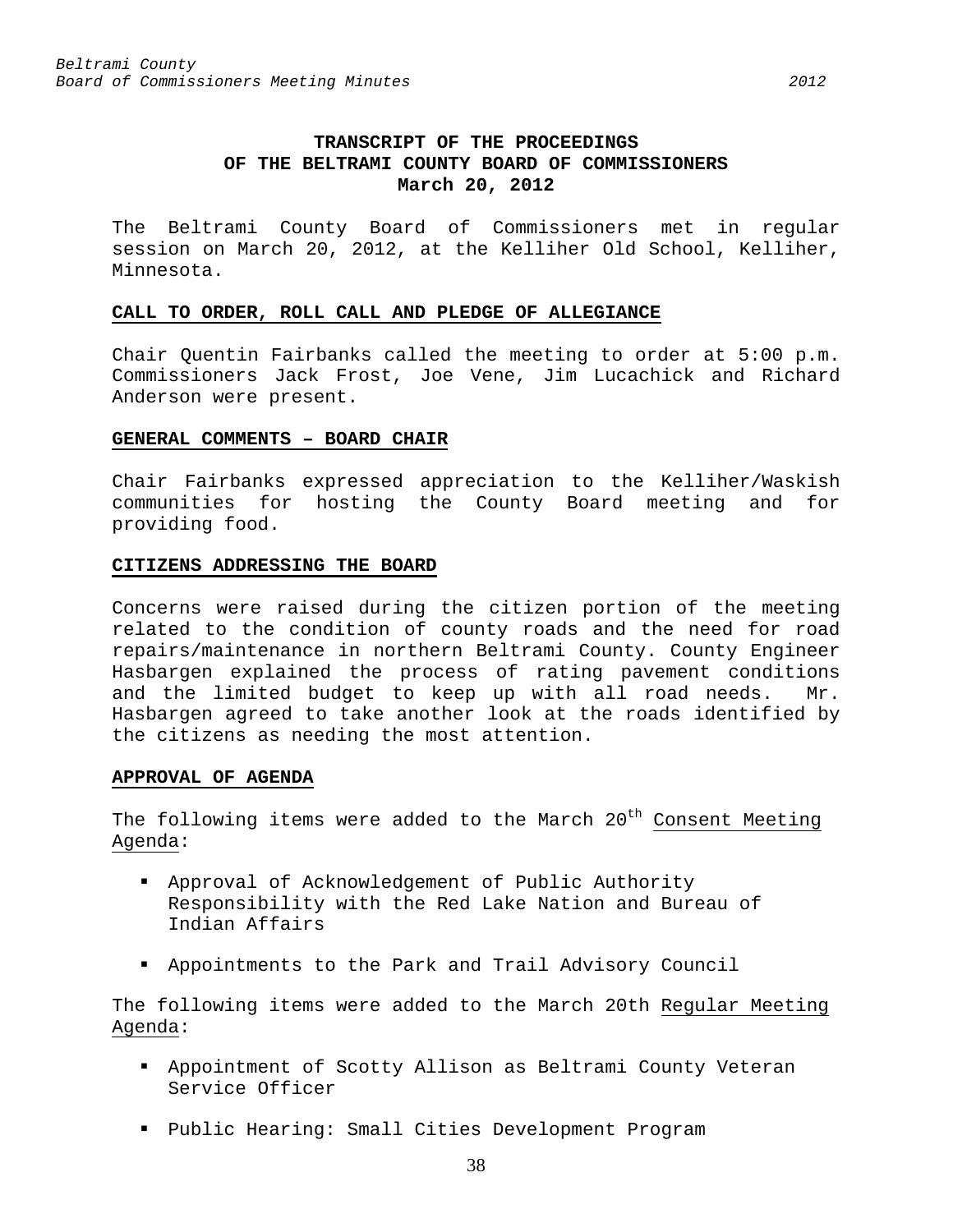Application for Housing Rehabilitation

#### **GENERAL BUSINESS**

# Approved Agenda and Amendments

A motion to approve the Agenda and Amendments was made by Commissioner Frost, seconded by Commissioner Lucachick, and unanimously carried.

#### Approved Consent Agenda

A motion to approve the Consent Agenda was made by Commissioner Lucachick, seconded by Commissioner Anderson, and unanimously carried.

## **CONSENT ITEMS**

#### Approved Minutes

The Board, by adoption of its Consent Agenda, approved the Minutes of the Board of Commissioners Work Meeting held March 6, 2012, and the Minutes of the Board of Commissioners Regular Meeting held March 6, 2012, as submitted.

## Approved Auditor/Treasurer Warrant Payment Listing

The Board, by adoption of its Consent Agenda, received and approved the warrant payment listing submitted by the Auditor/Treasurer's Office.

#### Approved Payment of Auditor/Treasurer Bills

The Board, by adoption of its Consent Agenda, approved payment of Auditor/Treasurer bills, as submitted.

# Approved Advertising for Bids on Snowmobile Trail Grooming Equipment

The Board, by adoption of its Consent Agenda, authorized the Auditor/Treasurer's Office to advertise for bids for snowmobile grooming equipment to be purchased through the state contract and be used by Lost River Trails Snowmobile Club for trail grooming in the NE region of Beltrami County, as submitted.

# Approved Re-Appointments Beltrami County Personnel Board of Appeals

The Board, by adoption of its Consent Agenda, approved the reappointment of Cliff Tweedale, Lorena Cook and Steve Young to serve three-year terms of office on the Personnel Board of Appeals, as submitted.

Approved Health and Human Services Monthly Child Protection Reports

39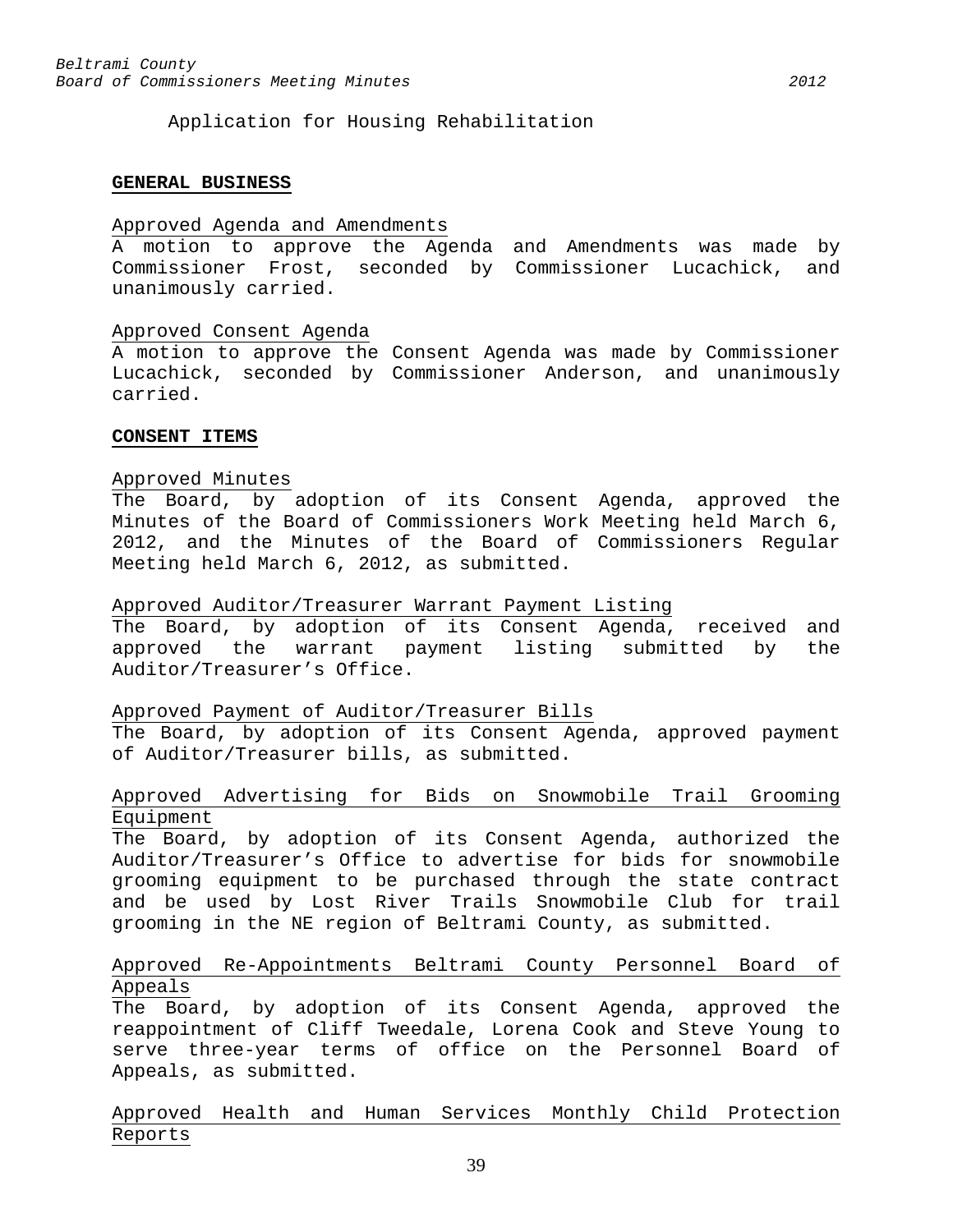The Board, by adoption of its Consent Agenda, reviewed and approved Human Services Monthly Child Protection Reports, as submitted.

Approved Health and Human Services Family Child Care Licenses The Board, by adoption of its Consent Agenda, approved Human Services Family Child Care Licenses, as submitted.

Approved Health and Human Services Family Foster Care Licenses The Board, by adoption of its Consent Agenda, approved Human Services Family Foster Care Licenses, as submitted.

Approved Health & Human Services Warrant Payment List The Board, by adoption of its Consent Agenda, received and approved the warrant payment listing submitted by Health & Human Services Department.

Approved Resolution Authorizing Boat & Water Grant Participation The Board, by adoption of its Consent Agenda, approved the Resolution authorizing the Boat & Water Grant Participation covering January 1, 2012-June 30, 2013, as submitted:

WHEREAS, Beltrami County Sheriff's Office is responsible to patrol the lakes and waterways of the county; and

WHEREAS, Grant dollars are available from the Minnesota Department of Natural Resources through the 2012 Annual County Boat and Water Safety Grant; and

WHEREAS, this grant money is available for reimbursement for the cost of officer patrol hours for salaries and fringe benefits for boating safety patrol activities, maintenance of Buoys and markers, Issuing Permits, Information and Education, Search and Rescue, Rental Boat Inspections, Resort Inspections, supplies and expenses; and

WHEREAS, Beltrami County Sheriff's Office has successfully participated in this grant for several years in the past;

NOW THEREFORE BE IT RESOLVED, that Beltrami County formally agrees to enter into a grant agreement with the State of Minnesota/ Department of Natural Resources, known as the "2012 Annual County Boat and Water Safety Grant."

Approval of Acknowledgement of Public Authority Responsibility with the Red Lake Nation and Bureau of Indian Affairs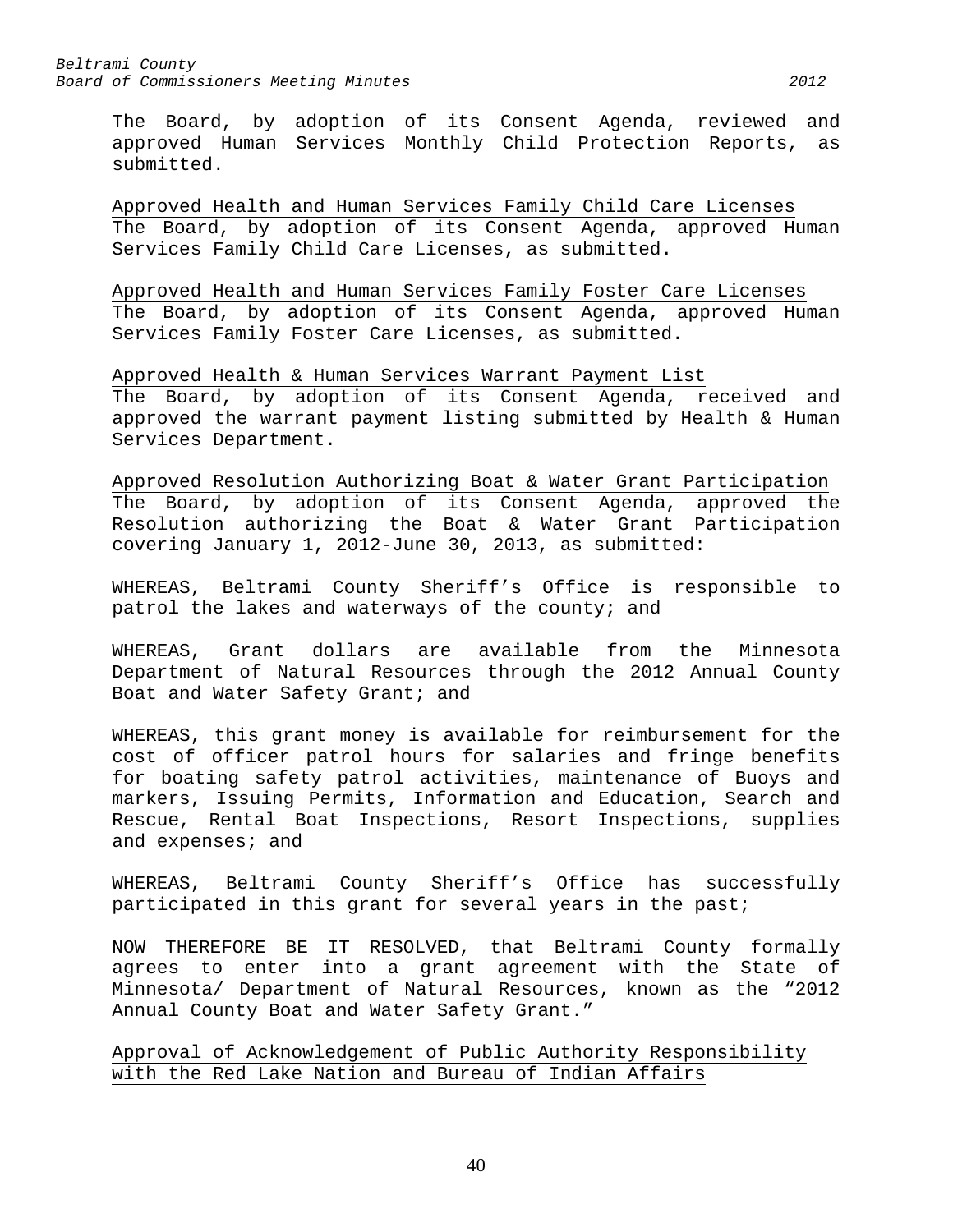The Board, by adoption of its Consent Agenda, approved the signature of the Road Authority Agreement conditioned upon legal review and approval by the County Attorney, as submitted.

Acknowledgement of Public Authority Responsibility

**WHEREAS,** This Acknowledgement is between Red Lake Nation, Beltrami County, and the Bureau of Indian Affairs.

**WHEREAS,** the routes in Beltrami County are important to the Red Lake Nation. They serve as access to the Red Lake Reservation and as cultural access roads. The routes under discussion are listed below:

| Rte# | Sections | Length         | Route Name                      | Owner           | Location                    |
|------|----------|----------------|---------------------------------|-----------------|-----------------------------|
| 0325 | 10       | 2.0            | Shotley<br>Rd. (Co. Rd.<br>108) | Beltrami<br>Co. | T 153 N R 32 W<br>sec 25    |
| 0334 | 10       | $\overline{2}$ | North Shore<br>Trail            | Beltrami<br>Co. | T 153 N R 32 W<br>26<br>sec |
| 0335 | 10       | $\overline{4}$ | Cty Rd 110                      | Beltrami<br>Co. | T 153 N R 30 W<br>sec 04    |
| 0603 | 10       | 21.3           | N. Boundary<br>Rd.              | Beltrami<br>Co. | T 155 N R 36 W<br>23<br>sec |
| 0605 | 10       | 2.5            | N. Shore Rd.                    | Beltrami<br>Co. | T 155 N R 35 W<br>sec 21    |
| 0606 | 810      | $\overline{3}$ | N. Central Rd.                  | Beltrami<br>Co. | T 155 N R 34 W<br>sec 22    |
| 0612 | 810      | 1.0            | The Pass Rd.                    | Beltrami<br>Co. | T 000 N R 00 W<br>sec 00    |
| 0613 | 810      | 1.3            | East Round<br>lake Rd.          | Beltrami<br>Co. | T 150 N R 35 W<br>sec 21    |
| 0614 | 820      | 2.4            | West Round<br>lake Rd.          | Beltrami<br>Co. | T 150 N R 35 W<br>sec 20    |
| 5015 | 810      | 2.4            | Nebish Rd.<br>(Co. Rd. 15)      | Beltrami<br>Co. | T 150 N R 33 W<br>sec 23    |
| 0621 | 10       | 2.4            | Irvine Ave.                     | Beltrami<br>Co. | T 150N R 33 W<br>sec 23     |
| 6047 | 10       | 14.0           | West Rapid<br>River Rd.         | Beltrami<br>Co. | T 156 N R 36 W<br>sec 18    |
| 6047 | 20       | 8.2            | W. Rapid River<br>Rd.           | Beltrami<br>Co. | T 156 N R 36 W<br>sec 18    |
| 6051 | 810      | $1.0$          | Blue Kettle<br>Road             | Beltrami<br>Co. | T 158 N R 36 W<br>sec 05    |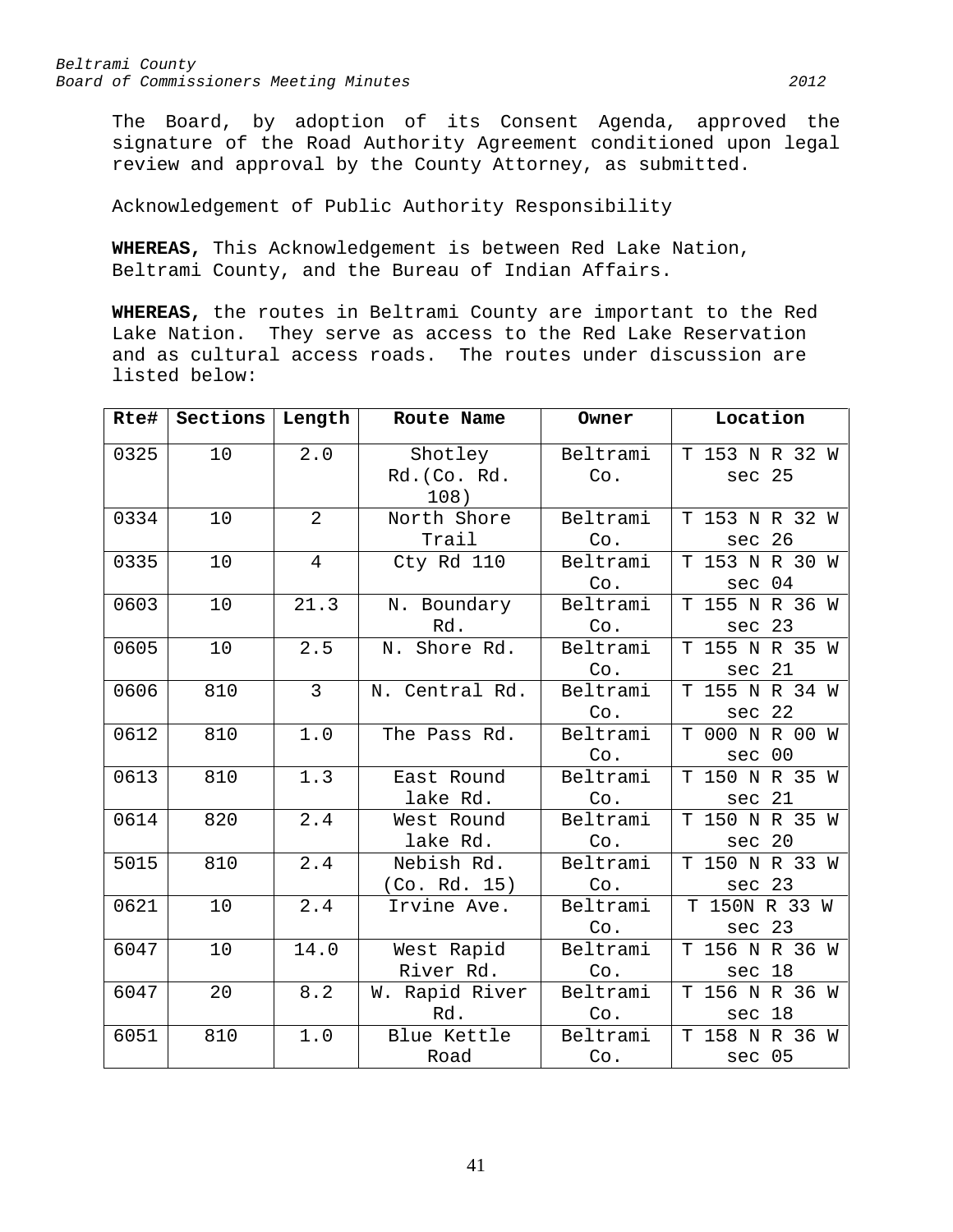**AND WHEREAS**, The routes listed above will continue to be owned and maintained by Beltrami County and be open to the public for travel.

**AND WHEREAS,** Red Lake Nation has an interest in ensuring that the routes listed are properly maintained and kept in good working condition.

**THEREFORE BE IT RESOLVED**, Red Lake Nation, Beltrami County, and the Bureau of Indian Affairs agree when funding becomes available for improvements on any of the listed above routes, any of the County's listed roadways becomes an approved project for Red Lake Nation.

**BE IT FURTHER RESOLVED,** the Tribe will enter a subsequent MOA with the County to jointly determine the type, scope, and limits of improvements that could be considered on the routes owned by Beltrami County.

**BE IT FURTHER RESOLVED,** the BIA will contract with Red Lake Nation for needed improvements in accordance with 25 CFR 170 under a separate account.

**BE IT FURTHER RESOLVED,** if needed improvements are made to any of the routes listed above, Beltrami County will continue to own the route and be responsible for maintenance

Appointments to the Park and Trail Advisory Council

The Board, by adoption of its Consent Agenda, approved the appointment of Jim Gallagher (General At-Large), Charles Cole (Parks/Recreation), and Denelle Hilliard (Tourism) to two-year terms on the Beltrami County Park and Trail Advisory Committee, as submitted.

#### **REGULAR AGENDA**

Public Hearing and Resolution for Revocation of Ball Park Lane E to the City of Kelliher

County Engineer, Bruce Hasbargen, presented the information and explained that all but one section of Ball Park Lane E is under the jurisdiction of the City of Kelliher and that it would be more appropriate to place the rest of the lane under their jurisdiction rather than that of the Beltrami County Highway Department.

Chairman Fairbanks Opened the Public Hearing.

County Engineer Hasbargen reviewed the maps indicating the location of the road. He explained that the road proposed to be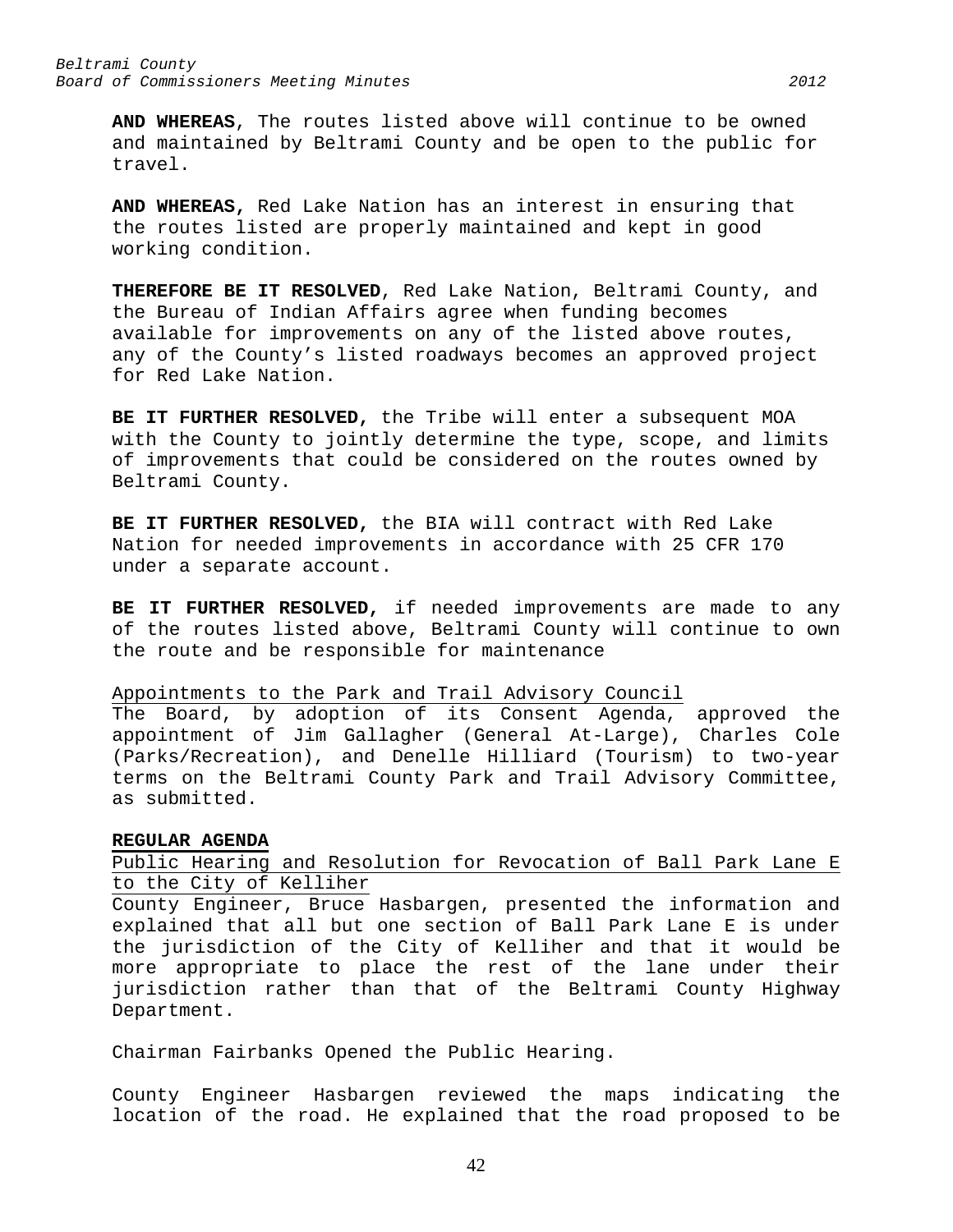revoked does not meet the criteria to be included as a County State Aid Highway.

There being no one else expressing a desire to speak to the issue, Chairman Fairbanks closed the Public Hearing.

Resolution for Revocation of a portion of Ball Park Lane E to the City of Kelliher:

WHEREAS: The section of Ball Park Lane referred to is within the city limits of the City of Kelliher.

WHEREAS: The City of Kelliher already has jurisdiction over the rest of Ball Park Lane.

WHEREAS: Beltrami County does not require this section of road in order to maintain the County road system.

WHEREAS: Minnesota Statutes 163.11 provides for the revocation and reversion of road jurisdiction to the city in which it is located.

NOW THEREFORE, BE IT RESOLVED: by the County Board of Commissioners of the County of Beltrami that the following described road shall be and is hereby revoked and shall revert directly to the City of Kelliher, as provided by Minnesota Statutes 163.11, subd. 5:

THAT PART OF BALL PARK LANE E DESCRIBED AS FOLLOWS

All that portion of land lying between the parallel lines 40 feet right and 40 feet left of the following described center line: Beginning at a point 576.5 feet north of the quarter section corner between Sections 35 and 36, Township 152 north, of Range 30 west; thence due east for a distance of 129.5 feet, thence to the right along a 18° curve, intersection angle of 87°00' for a distance of 483.3 feet to the point of tangent; thence on a line south 87°00' east, for a distance of 4 feet to the point of the following described curve; thence to the left along a 20° curve, intersection angle 86°07' for a distance of 430.6 feet to the point of tangent, which is located on the east-west quarter line through Section 36, Township 152 north, of Range 30 west, a distance of 731 feet east of the quarter section corner between Sections 35 and 36, Township 152 north, of Range 30 west. Excepting that portion of the above described land that lies within the limits of the following described property: The 4.86 acres described as follows: commencing at a point 16 ½ feet north and 33 feet east of the quarter section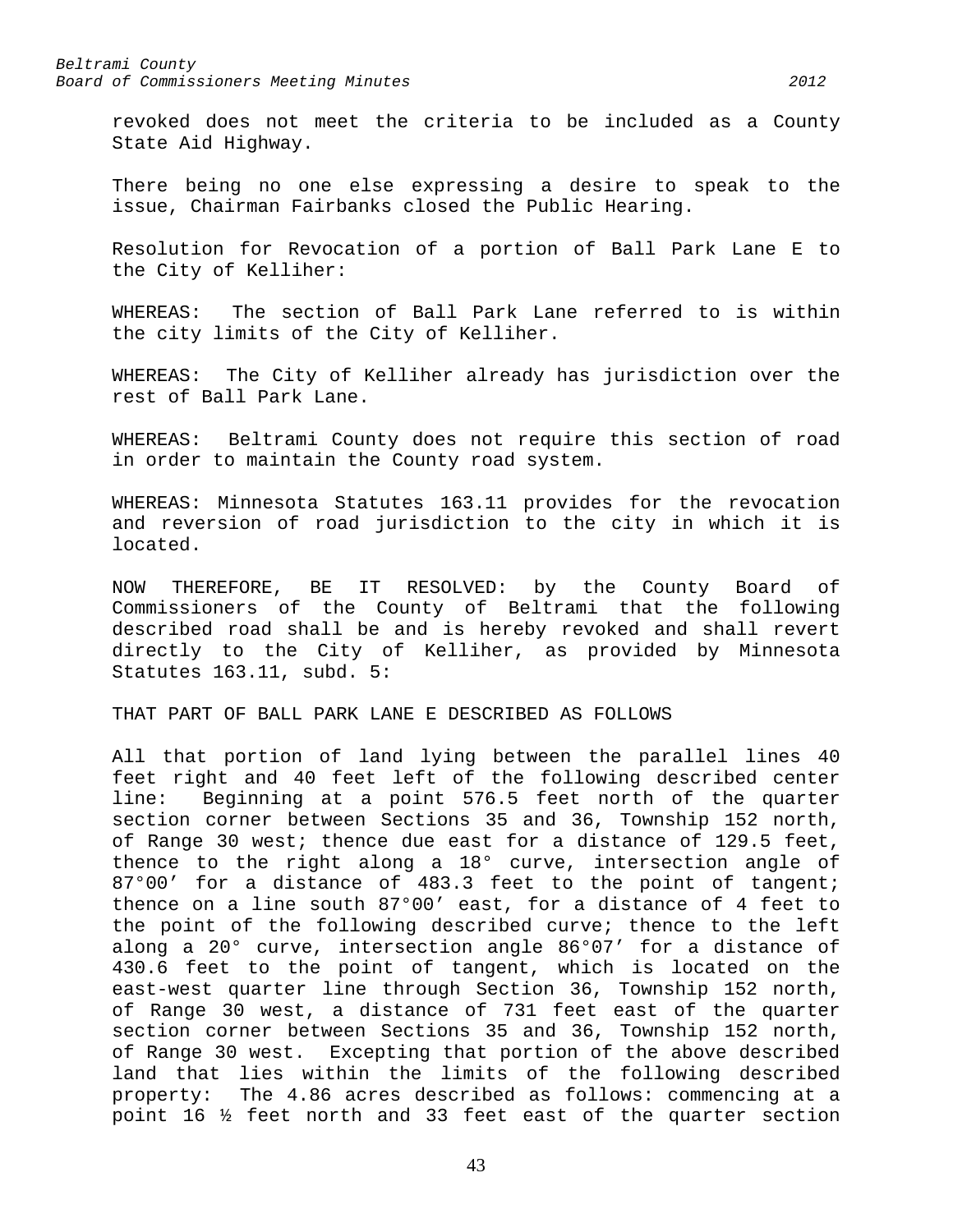*Beltrami County Board of Commissioners Meeting Minutes 2012*

corner between Sections 35 and 36, Township 152 north, of Range 30 west; thence running north parallel with the section line, 530 feet, thence east 400 feet, thence south 530 feet, thence west 400 feet to the point of beginning.

A motion was made by Commissioner Lucachick and seconded by Commissioner Vene to approve the revocation of a portion of Ball Park Lane E to the City of Kelliher as indicated in the Resolution authorizing the revocation. The motion passed by unanimous vote.

Public Hearing and Resolution for Redistricting Plans of County Commissioner Districts

Auditor/Treasurer, Kay Mack, presented the redistricting plan and Resolution to the Board.

Chairman Fairbanks Opened the Public Hearing.

County Auditor/Treasurer Kay Mack briefly reviewed the impacts of the proposed redistricting of County Commissioner districts. She noted that the proposed map meets the 10 percent rule of having commissioner districts roughly equal in population and the 5 percent rule will require that County Commissioner District 2 will be on the 2012 ballot, along with previously scheduled elections for District 4 and District 5.

There being no one else expressing a desire to speak on the subject, Chairman Fairbanks closed the Public Hearing.

Redistricting Resolution:

WHEREAS, county governments must redistrict county commissioner districts after every census to meet the requirements of Minnesota Statute 204B.135,

WHEREAS, redistricting may take the form of drawing new county commissioner districts or reestablishing existing county commissioner districts.

WHEREAS, current county commissioner district lines, when incorporating the 2010 census as well as adjustments to City of Bemidji Ward lines, fall within the requirements of M S 204B.135,

THEREFORE BE IT RESOLVED that the Beltrami County Board of Commissioners reestablishes the existing county commissioner districts as the official 2012 Redistricting Plan,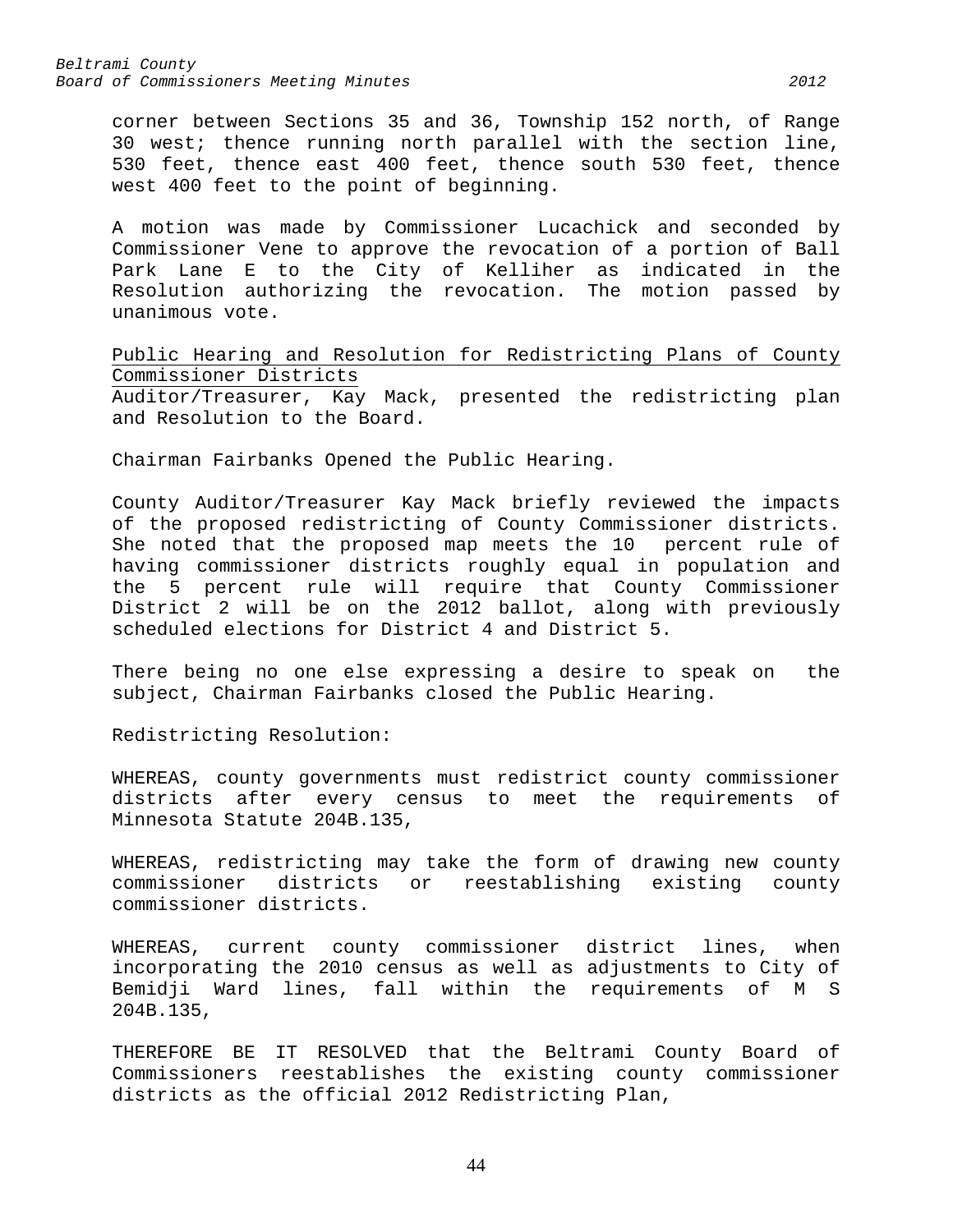*Beltrami County Board of Commissioners Meeting Minutes 2012*

BE IT FURTHER RESOLVED that Beltrami County Commissioner Districts 2, 4 and 5 are required to file for election in 2012 for a four year term, with Districts 1 and 3 filing in 2014 for a four year term.

A motion was made by Commissioner Frost and seconded by Commissioner Anderson to approve the 2012 Beltrami County Redistricting Plan and Resolution. The motion passed by unanimous vote.

Authorization to Fill One Full-Time Records Technician Position in Sheriff's Office Sheriff Hodapp presented the request to fill a full-time Records Technician Position in the Sheriff's Office.

A motion was made by Commissioner Anderson and seconded by Commissioner Frost to approve filling one Full-Time Records Technician Position and any subsequent vacancies that may occur. The motion passed by unanimous vote.

Authorization to Fill One Full-Time Deputy Sheriff Position Sheriff Hodapp presented the request to fill a full-time Deputy Sheriff Position in the Sheriff's Office.

A motion was made by Commissioner Frost and seconded by Commissioner Lucachick to approve filling one Full-Time Deputy Sheriff Position and any subsequent vacancies that may occur. The motion passed by unanimous vote.

Authorization to Fill One Full-Time Child Protection Social Worker Position

H&HS Director Mary Marchel presented a request to fill one fulltime Child Protection Social Worker Position that will be vacated on March 20, 2012. There was a general discussion of the number of child protection cases in the county and trends.

A motion was made by Commissioner Anderson and seconded by Commissioner Frost to approve filling one Full-time Child Protection Social Worker Position. The motion passed by unanimous vote.

# Appointment of Scotty Allison as Beltrami County Veteran Service Officer

A motion was made by Commissioner Vene and seconded by Commissioner Lucachick to appoint Scottie Allison to a four-year term of office, the first year serving as a probationary period,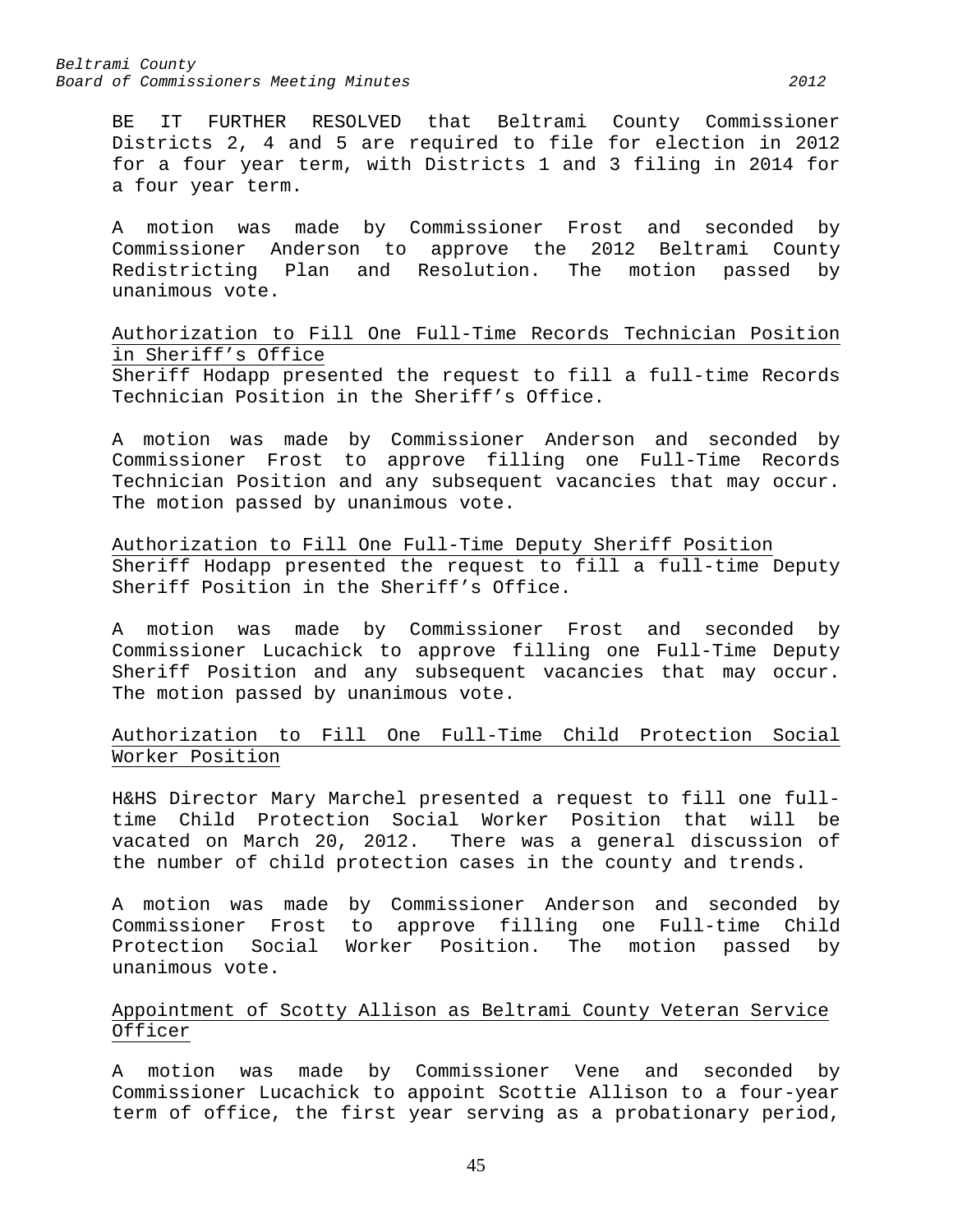as the Beltrami County Veteran Service Officer. The motion passed by unanimous vote.

# Public Hearing: Small Cities Development Program Application for Housing Rehabilitation

Headwaters Redevelopment Commission Community Development Director Tim Flathers shared information pertaining to the Small Cities Development Program. He noted that the program is federal HUD funding administered by the State of Minnesota. Typically, the grant funds are used for low income housing rehabilitation. Mr. Flather proposed that Beltrami County submit a grant application in the amount of approximately \$540,000 for a housing rehabilitation grant for work in the Solway, Wilton, Lammers and Eckles Township.

Chairman Fairbanks Opened the Public Hearing.

Loren Lossing, Kelliher, shared his experienced as a contractor demolishing a government assisted housing rehabilitation project after a small house fire.

There being no one else expressing a desire to speak on the subject, Chairman Fairbanks closed the Public Hearing.

BE IT RESOLVED that Beltrami County act as the legal sponsor for project contained in the Application to be submitted on or before April 12, 2012 and that the County Board Chair is hereby authorized to apply to the Department of Employment and Economic Development for funding of this project on behalf of Beltrami County.

BE IT FURTHER RESOLVED that Beltrami County has the legal authority to apply for financial assistance, and the institutional, managerial, and financial capability to ensure adequate construction, operation, maintenance and replacement of the proposed project for its design life.

BE IT FURTHER RESOLVED that Beltrami County has not incurred any costs, has not entered into any written agreements to purchase property.

BE IT FURTHER RESOLVED that Beltrami County has not violated any Federal, State, or local laws pertaining to fraud, bribery, graft, kickbacks, collusion, conflict of interest or other unlawful or corrupt practice.

BE IT FURTHER RESOLVED that upon approval of its application by the State, Beltrami County may enter into an agreement with the

46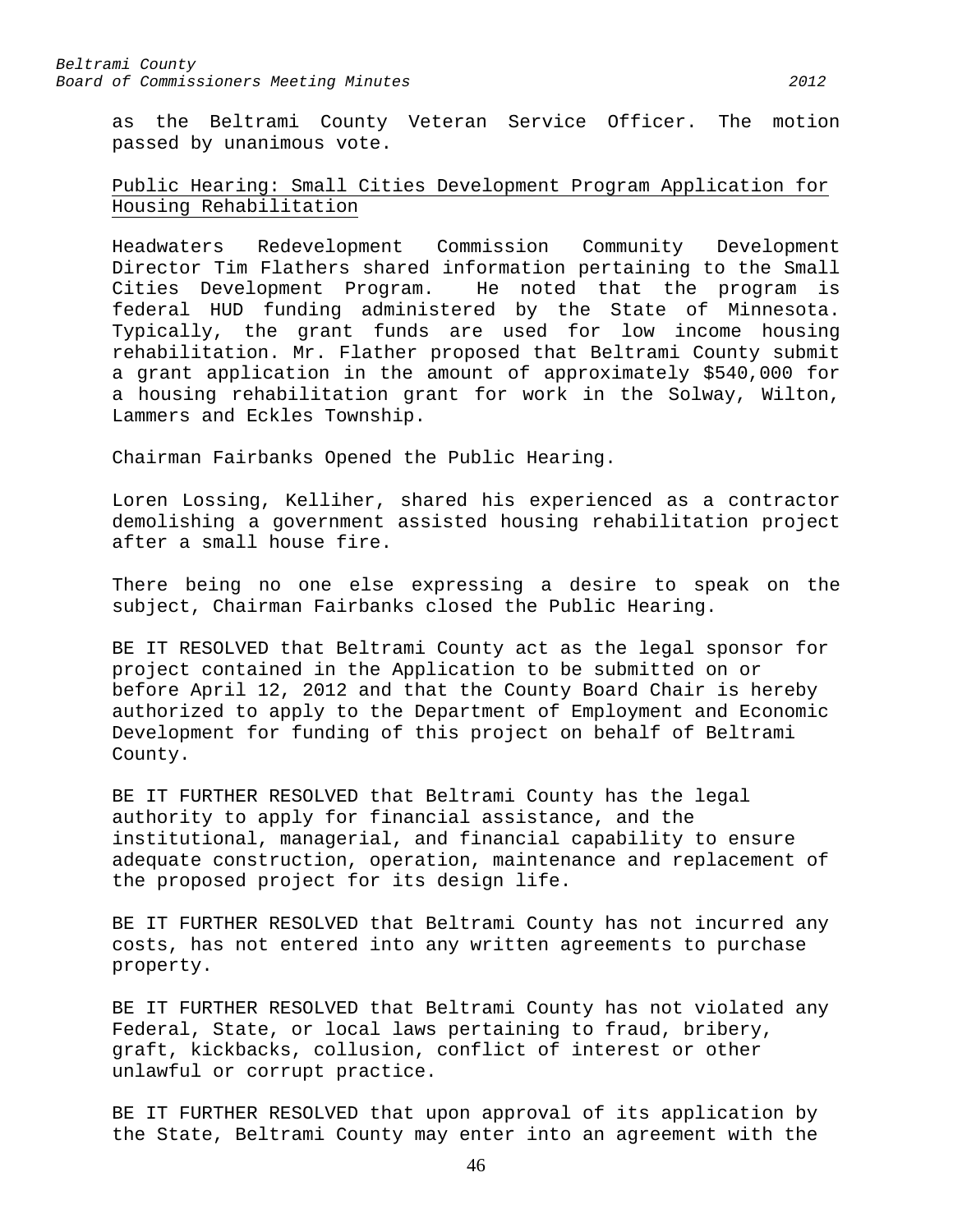*Beltrami County Board of Commissioners Meeting Minutes 2012*

State of Minnesota for the above-referenced project, and that Beltrami County certifies that it will comply with all applicable laws and regulations as stated in the contract agreement.

NOW, THEREFORE BE IT RESOLVED that the County Board Chair, a County Commissioner, and the County Administrator are hereby authorized to execute such agreements as are necessary to implement the project on behalf of the applicant.

A motion was made by Commissioner Frost and seconded by Commissioner Anderson to approve the Small Cities Development grant Resolution. The motion passed by unanimous vote.

## **COMMISSIONERS' BUSINESS**

## Legislative/Lobbying Issues

Commissioner Vene shared the good news that \$250,000 had been included in the House bonding bill for predesign work on the Northern Minnesota Veterans Home.

#### Commissioners' Reports

Commissioner Vene noted that the AMC Legislative Committee will be held on March 21<sup>st</sup> and 22<sup>nd</sup> in St. Paul.

Commissioner Frost shared a constituent concern regarding the results of the MN-DOT speed study and the posted speed limit on 15<sup>th</sup> Street in Bemidji.

#### Review Upcoming Meeting Schedule

A joint meeting with the Bemidji School District will be held on Monday, March 26, 2012, at 5:00 pm in the Board Room of the County Administration Building. Next regular meeting of the County Board will be April 3, 2012, in the Board Room of the County Administration Building.

#### **MEETING ADJOURNMENT**

A motion to adjourn the Board meeting at 6:02 p.m. was made by Commissioner Vene, seconded by Commissioner Lucachick, and unanimously carried.

Quentin Fairbanks, Chair

\_\_\_\_\_\_\_\_\_\_\_\_\_\_\_\_\_\_\_\_\_\_\_\_\_\_\_\_\_\_\_\_\_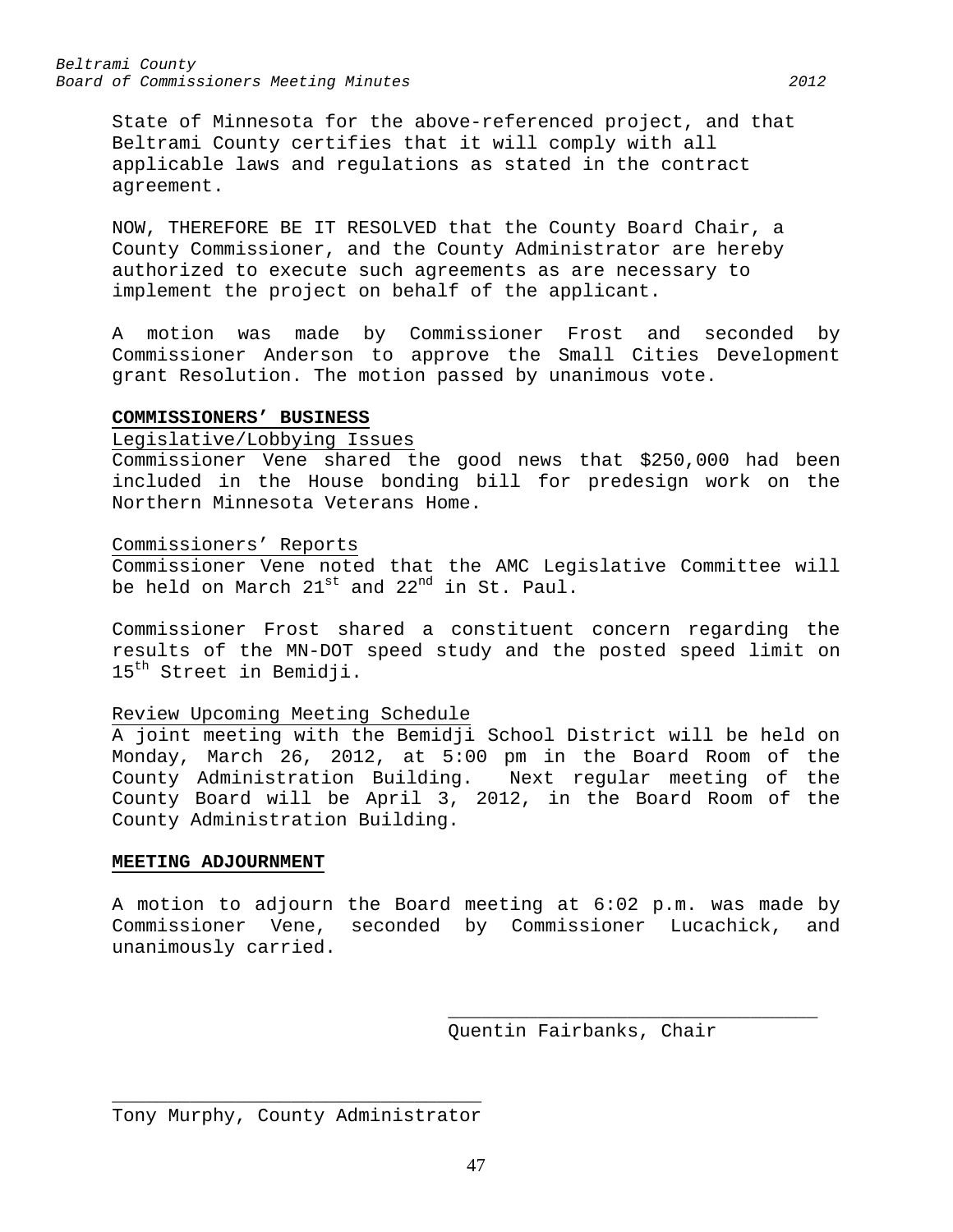# **TRANSCRIPT OF THE PROCEEDINGS OF THE BELTRAMI COUNTY BOARD OF COMMISSIONERS April 3, 2012**

The Beltrami County Board of Commissioners met in regular session on April 3, 2012, at the County Board Room, County Administration Building, Bemidji, Minnesota.

#### **CALL TO ORDER, ROLL CALL AND PLEDGE OF ALLEGIANCE**

Chair Quentin Fairbanks called the meeting to order at 5:00 p.m. Commissioners Jack Frost, Joe Vene, Jim Lucachick and Richard Anderson were present.

#### **GENERAL COMMENTS – BOARD CHAIR**

None.

#### **CITIZENS ADDRESSING THE BOARD**

Sue Safstrom, a resident of Eckles Township, addressed the Board with her concerns for the Board's practice of allowing County employees to resign from their positions when there are questions relating to their performing of the duties required of that position. Her opinion is that the issues should be dealt with openly and corrected.

# **APPROVAL OF AGENDA**

The following amendment was made to the Consent Agenda:

• Highway Bids awards and amounts were added to the approval of the Highway Project Bid Awards

#### **GENERAL BUSINESS**

#### Approved Agenda and Amendments

A motion to approve the Agenda and Amendments was made by Commissioner Vene, seconded by Commissioner Anderson, and unanimously carried.

#### Approved Consent Agenda

A motion to approve the Consent Agenda was made by Commissioner Anderson, seconded by Commissioner Frost, and unanimously carried.

## **CONSENT ITEMS**

#### Approved Minutes

The Board, by adoption of its Consent Agenda, approved the Minutes of the Board of Commissioners Work Meeting held March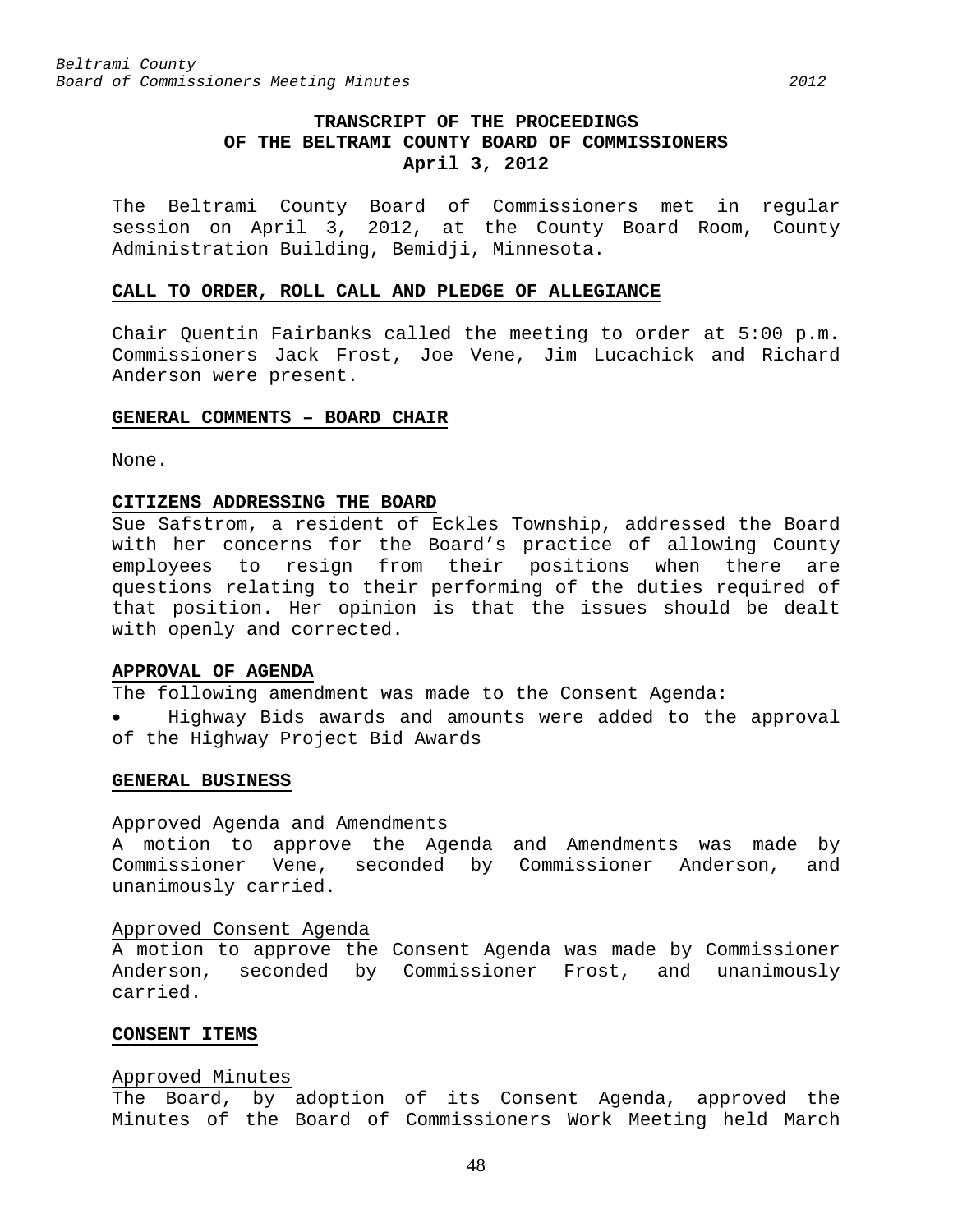20, 2012, and the Minutes of the Board of Commissioners Regular Meeting held March 20, 2012, as submitted.

## Approved Auditor/Treasurer Warrant Payment Listing

The Board, by adoption of its Consent Agenda, received and<br>approved the warrant payment listing submitted by the approved the warrant payment listing submitted by the Auditor/Treasurer's Office.

## Approved Payment of Auditor/Treasurer Bills

The Board, by adoption of its Consent Agenda, approved payment of Auditor/Treasurer bills, as submitted.

Approved Resolution for Snowmobile Trail Permits The Board, by adoption of its Consent Agenda, approved the Resolution for Snowmobile Trail Permits:

Whereas, Beltrami County acts as sponsor for Grant In Aid trails and provides for maintenance and use of snowmobile and OHV trails in Beltrami County, and

Whereas, the Minnesota Department of Transportation maintains jurisdiction over Trunk Highway right of ways:

Whereas the Beltrami County Board wishes to enter into a permit with the Minnesota Department of Transportation providing for limited use of certain right of way on Trunk Highways located in Beltrami County,

THEREFORE BE IT RESOLVED that the Beltrami County Board does hereby authorize the county to enter into a permit with the Commissioner of Transportation of the State of Minnesota providing for the limited use, under the terms and conditions set forth therein, of certain right of way of trunk highways.

BE IT FURTHER RESOLVED that the Beltrami County Board does hereby authorize the Board Chair and County Auditor to sign any and all documents associated with the limited use permit.

# Approved On-Sale Seasonal Liquor License for Kitchi Landing Resort

The Board, by adoption of its Consent Agenda, approved the On-Sale Seasonal Liquor License for Kitchi Landing Recort in Moose Lake Township, as submitted.

# Approved Purchase of Trail Grooming Equipment

The Board, by adoption of its Consent Agenda, approved the purchase of a tractor and grooming attachments at a cost of \$116,488.44 from Holte Implement of Baudette, MN to be used by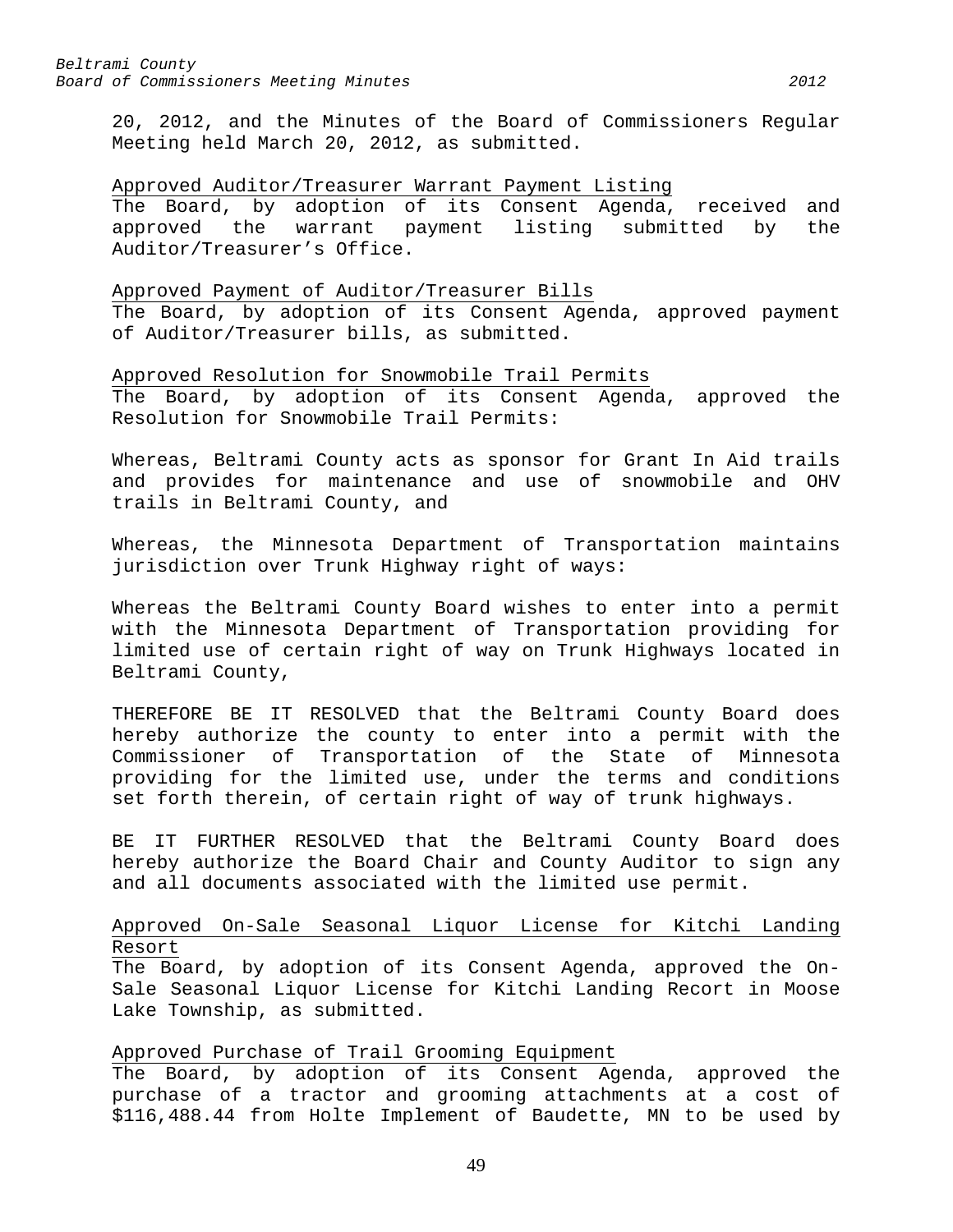Lost River Tails Snowmobile Club, bid through the state contract.

## Approved Out-of-State Training for Sheriff's Deputy

The Board, by adoption of its Consent Agenda, approved Out-of-State training for Deputy Scott Wherley to attend Lifesavers Conference in Orlando, FL, as submitted.

## Approved Highway Project Bid Awards

The Board, by adoption of its Consent Agenda, approved bid awards to the lowest responsible bidders on the following projects:

CP 004-012-002 Dust Control to EnviroTech Services Inc of Greeley, CO, in the amount of \$861,113.00.

SAP 004-648-002 & 029-603-010, Beltrami CSAH 48/Hubbard CSAH3 to Knife River Materials Inc. of Bemidji, MN, in the amount of \$809,551.96.

Approved Waiver Services Contract with the State of Minnesota The Board, by adoption of its Consent Agenda, approved the Waiver Services Contract with the State of Minnesota for state operated adult foster care homes, as submitted.

# Approved Health & Human Services Warrant Payment List

The Board, by adoption of its Consent Agenda, received and approved the warrant payment listing submitted by Health & Human Services Department.

# **REGULAR AGENDA**

Fill One Full-Time Communications Officer Position Sheriff Phil Hodapp, presented a request to fill one full time Communications Officer position with a current part time employee and then fill the resulting part time position with an external job posting.

A motion was made by Commissioner Frost, and seconded by Commissioner Anderson, to fill one full-time Communications Officer Position by internal promotion of a part-time position and post externally to fill the part-time Communications Officer position prior to the retirement of the current full time Communications Officer. Unanimously carried.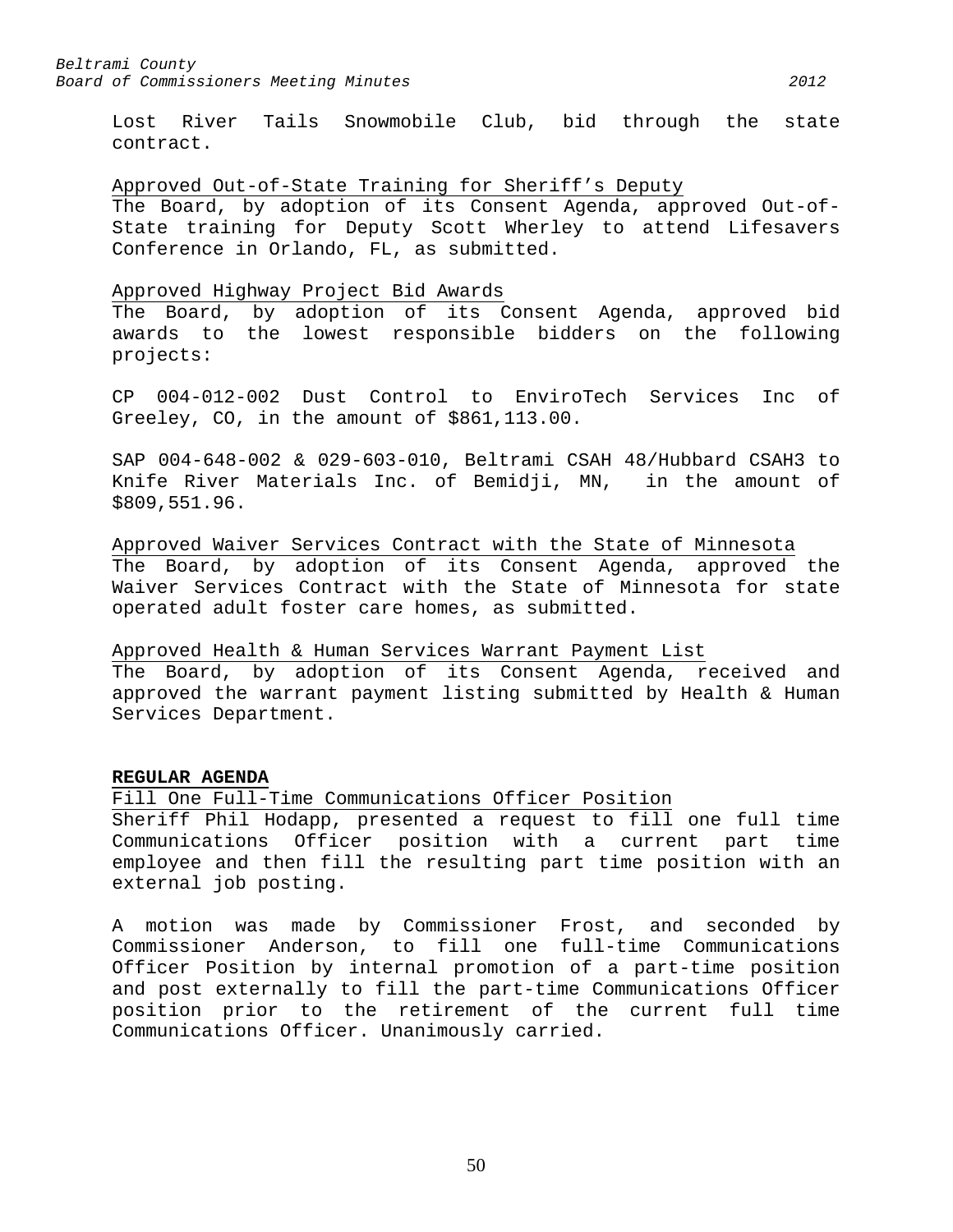#### Fill One Full-Time Highway Maintenance III Position

Highway Engineer, Bruce Hasbargen, presented the request to fill a vacancies for a Maintenance III position in the Grygla shop location.

A motion was made by Commissioner Lucachick, and seconded by Commissioner Vene, to fill one full-time Maintenance III Position in the Grygla shop and any subsequent vacancies that may occur. Unanimously carried.

## 2012 Resident Survey

Administrator Tony Murphy, presented a written proposal from the National Research Center to conduct a 2012 resident perception survey to continue the process of tracking citizen perception changes over time in the County.

A motion was made by Commissioner Frost to conduct a 2012 resident perception survey. There was no second for the motion; motion expired.

A motion was made by Commissioner Lucachick and seconded by Commissioner Vene to conduct the Citizen Perception Survey on a 2-year basis, with the next survey to be conducted in 2013. Carried 3/1 vote. Lucachick, Vene and Anderson: Yes. Frost: No.

Acceptance of Resignation of Beltrami County Administrator County Administrator, Tony Murphy has submitted a letter of resignation to the County Board with a last day of employment of May 1, 2012.

A motion was made by Commissioner Vene, and seconded by Commissioner Anderson, to accept the letter of resignation from County Administrator, Tony Murphy. Unanimously carried.

Commissioners commented on their aspiration to see Mr. Murphy succeed in the future and their thanks and gratitude for the work and accomplishments he has made at Beltrami County.

Commissioners discussed on how to proceed to the next phase of hiring a new County Administrator and continuing business smoothly over the next few months.

A motion was made by Commissioner Lucachick and seconded by Commissioner Vene to request the Human Resources Director, Linda Tran, to begin the process of gathering information and developing options as to how the County may proceed with the hiring process for a new County Administrator and present her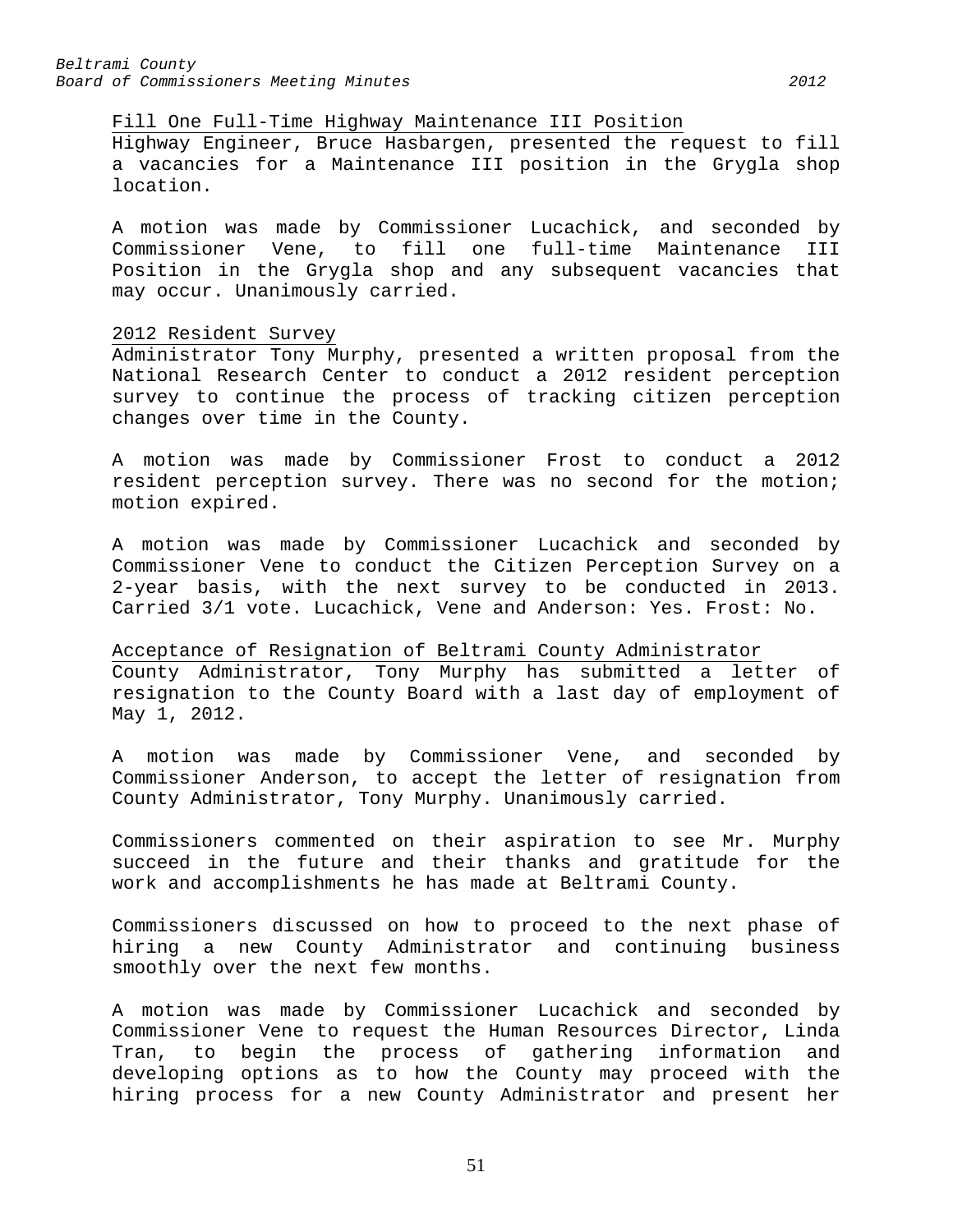finding at the April 17, 2012 Work Session meeting. Unanimously carried.

A motion was made by Commissioner Lucachick and seconded by Commissioner Vene to appoint Auditor/Treasurer, Kay Mack as the interim Administrator beginning May 1, 2012. Ms. Mack will also make recommendations to the Board as to how to proceed with daily operations of County business during the interim period. Unanimously carried.

# **COMMISSIONERS' BUSINESS**

Legislative/Lobbying Issues

- Commissioner Vene updated the Board on a public forum to be 11 in the County Boardroom conducted by Representative Persell discussing legislative issues.
- Commissioner Vene reported on the progress of the bonding bill for the veterans home.

Commissioners' Reports

• Commissioner Lucachick requested clarification has to how many acres the Three Island Park actually contains. Attorney Faver will get that information.

# Review Upcoming Meeting Schedule

Next regular meeting of the County Board will be April 17, 2012, in the Board Room of the County Administration Building.

# **MEETING ADJOURNMENT**

A motion to adjourn the Board meeting at 5:42 p.m. was made by Commissioner Anderson, seconded by Commissioner Frost, and unanimously carried.

> \_\_\_\_\_\_\_\_\_\_\_\_\_\_\_\_\_\_\_\_\_\_\_\_\_\_\_\_\_\_\_\_\_ Quentin Fairbanks, Chair

\_\_\_\_\_\_\_\_\_\_\_\_\_\_\_\_\_\_\_\_\_\_\_\_\_\_\_\_\_\_\_\_\_ Tony Murphy, County Administrator

52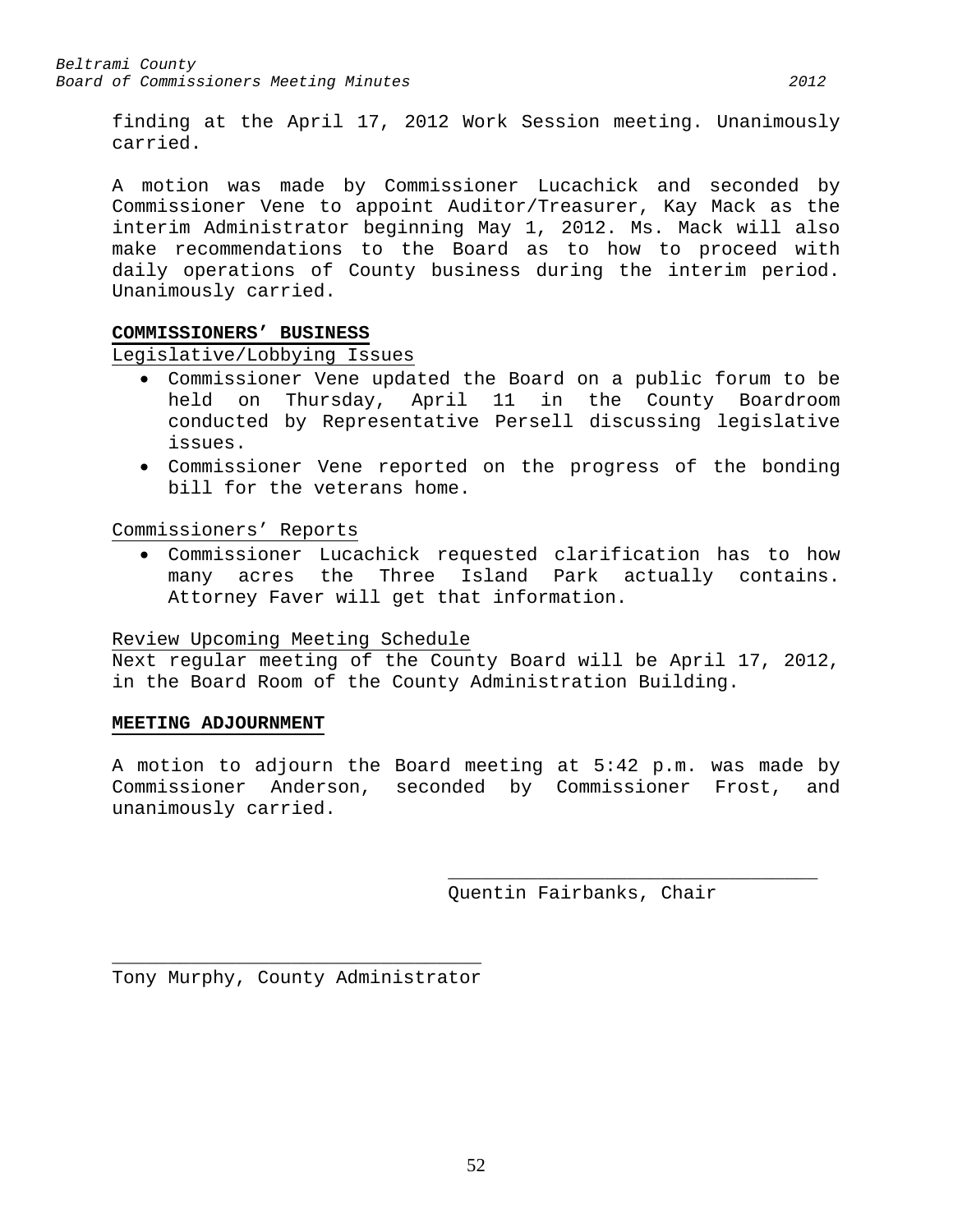# **TRANSCRIPT OF THE PROCEEDINGS OF THE BELTRAMI COUNTY BOARD OF COMMISSIONERS April 17, 2012**

The Beltrami County Board of Commissioners met in regular session on April 17, 2012, at the County Board Room, County Administration Building, Bemidji, Minnesota.

#### **CALL TO ORDER, ROLL CALL AND PLEDGE OF ALLEGIANCE**

Chair Quentin Fairbanks called the meeting to order at 5:03 p.m. Commissioners Jack Frost, Joe Vene, Jim Lucachick and Richard Anderson were present.

#### **GENERAL COMMENTS – BOARD CHAIR**

None.

## **CITIZENS ADDRESSING THE BOARD**

None.

#### **APPROVAL OF AGENDA**

- The following item was added to the Consent Agenda:
- Approval of 2012 Giziibii Membership

## **GENERAL BUSINESS**

#### Approved Agenda and Amendments

A motion to approve the Agenda and Amendments was made by Commissioner Vene, seconded by Commissioner Anderson, and unanimously carried.

#### Approved Consent Agenda

A motion to approve the Consent Agenda was made by Commissioner Frost, seconded by Commissioner Anderson, and unanimously carried.

## **CONSENT ITEMS**

#### Approved Minutes

The Board, by adoption of its Consent Agenda, approved the Minutes of the Board of Commissioners Regular Meeting held April 3 2012, as submitted. No Board of Commissioners Work Session was held.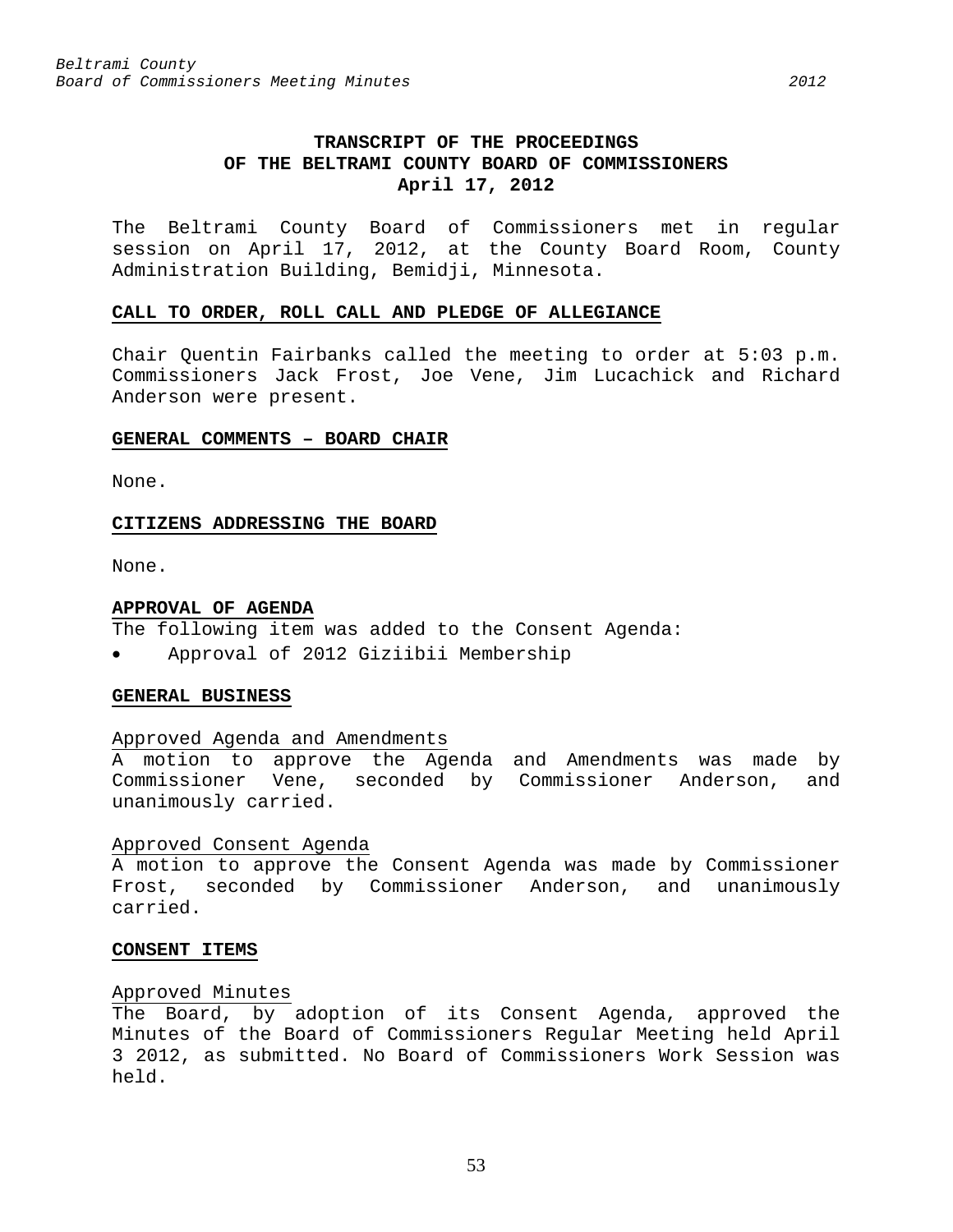# Approved Auditor/Treasurer Warrant Payment Listing

The Board, by adoption of its Consent Agenda, received and<br>approved the warrant payment listing submitted by the approved the warrant payment listing submitted by Auditor/Treasurer's Office.

## Approved Payment of Auditor/Treasurer Bills

The Board, by adoption of its Consent Agenda, approved payment of Auditor/Treasurer bills, as submitted.

# Approved Letter of Support for LCCMR Grant

The Board, by adoption of its Consent Agenda, approved the letter of support for "Realizing Our Forests Full Potential Through Inventory" grant application to the Legislative-Citizen Commission on Minnesota Resources (LCCMR), as submitted.

# Approved Federal Boating Safety Supplement Resolution and Grant Agreement

The Board, by adoption of its Consent Agenda, approved the Resolution to enter an agreement with MN/DNR "2012" Federal Boating Safety Supplemental Grant":

WHEREAS, Beltrami County Sheriff's Office is responsible to patrol the lakes and waterways of the county; and

WHEREAS, Grant dollars are available from the Minnesota Department of Natural Resources through the 2012 Federal Boating Safety Grant; and

WHEREAS, this grant money is available for reimbursement for the cost of patrol hours related to boating safety enforcement, patrolling, buoy deployment etc.; and

WHEREAS, Beltrami County Sheriff's Office has successfully participated in this grant for several years in the past;

NOW THEREFORE BE IT RESOLVED, that Beltrami County formally agrees to enter into a grant agreement with the State of Minnesota/ Department of Natural Resources, known as the "2012 Federal Boating Safety Supplemental Grant."

# Approved Health and Human Services Monthly Child Protection Reports

The Board, by adoption of its Consent Agenda, reviewed and approved Human Services Monthly Child Protection Reports, as submitted.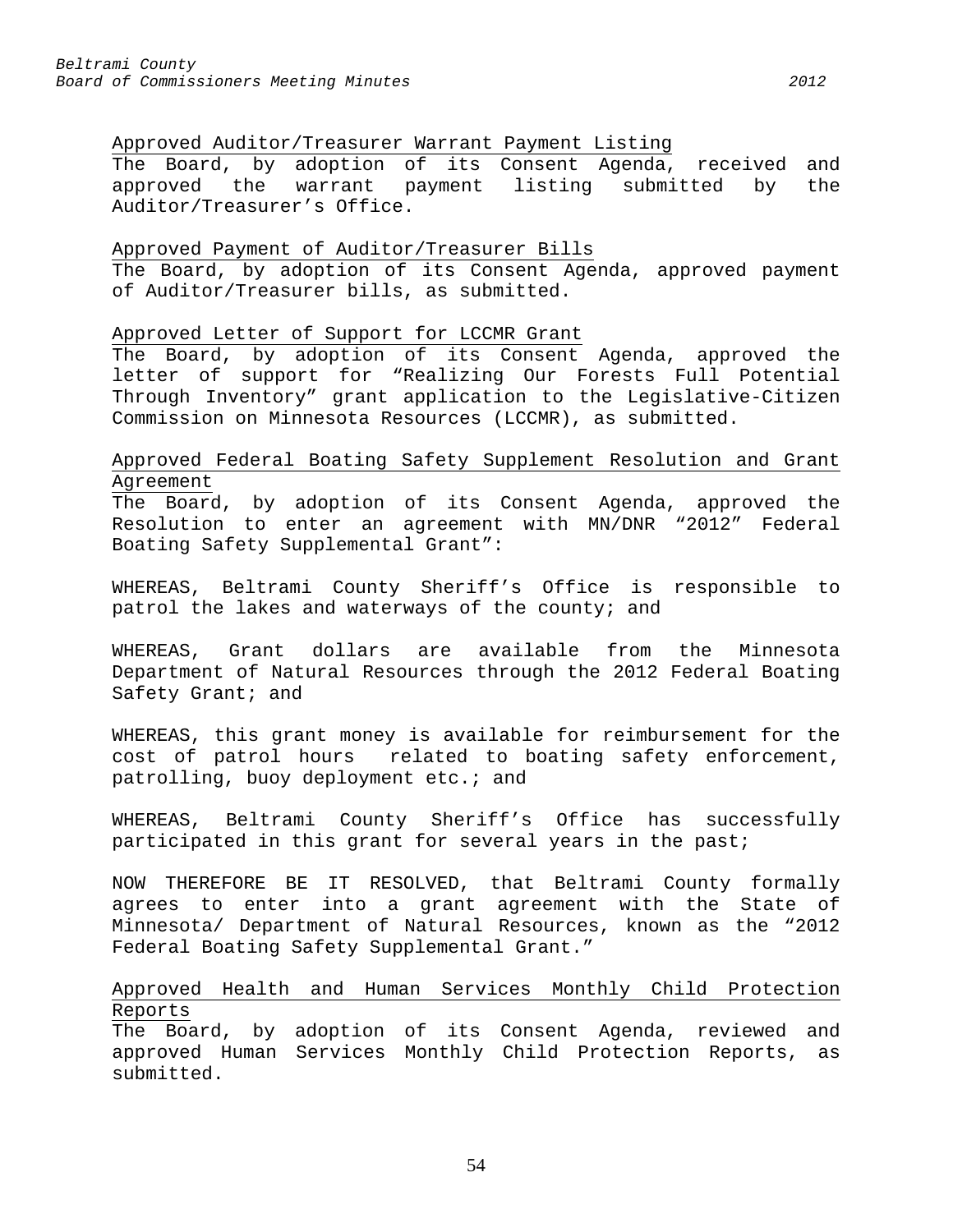Approved Health and Human Services Family Child Care Licenses The Board, by adoption of its Consent Agenda, approved Human Services Family Child Care Licenses, as submitted.

## Approved Health & Human Services Warrant Payment List

The Board, by adoption of its Consent Agenda, received and approved the warrant payment listing submitted by Health & Human Services Department.

# Approved 2012 Giziibii Membership

The Board, by adoption of its Consent Agenda, approved the 2012 Giziibii membership for Beltrami County in the amount of \$300.00.

## **REGULAR AGENDA**

Highway Engineer to Attend 5th International Conference on "Sustainability of Road Infrastructures"

As a member of the MN Local Road Research Board, Highway Engineer, Bruce Hasbargen has been invited to attend the 5<sup>th</sup><br>International Conference on "Sustainability of Road Conference on "Sustainability of Road Infrastructures" in Rome, Italy on October 29-31, 2012.

A motion was made by Commissioner Anderson, and seconded by Commissioner Frost, to approve Highway Engineer, Bruce Hasbargen, attendance to the 5<sup>th</sup> International Conference on "Sustainability of Road Infrastructures" on October 29-31, 2012 in Rome, Italy at no cost to Beltrami County. Unanimously carried.

# Fill One Part-Time Land Records Office Support Specialist Position

GIS Director, Jane Mueller, presented a request to fill a parttime Land Records Office Support position vacancy.

A motion was made by Commissioner Vene, and seconded by Commissioner Lucachick, to fill One Part-Time Land Records Office Support Specialist Position. Unanimously carried.

# Fill One Full-Time PHN or RN Position

Nursing Services Director, Linda Yourczek, presented a request to fill one full-time PHN/RN Position to provide home care services to families and individuals.

A motion was made by Commissioner Anderson, and seconded by Commissioner Vene, to Fill One Full-Time PHN or RN Position. Unanimously carried.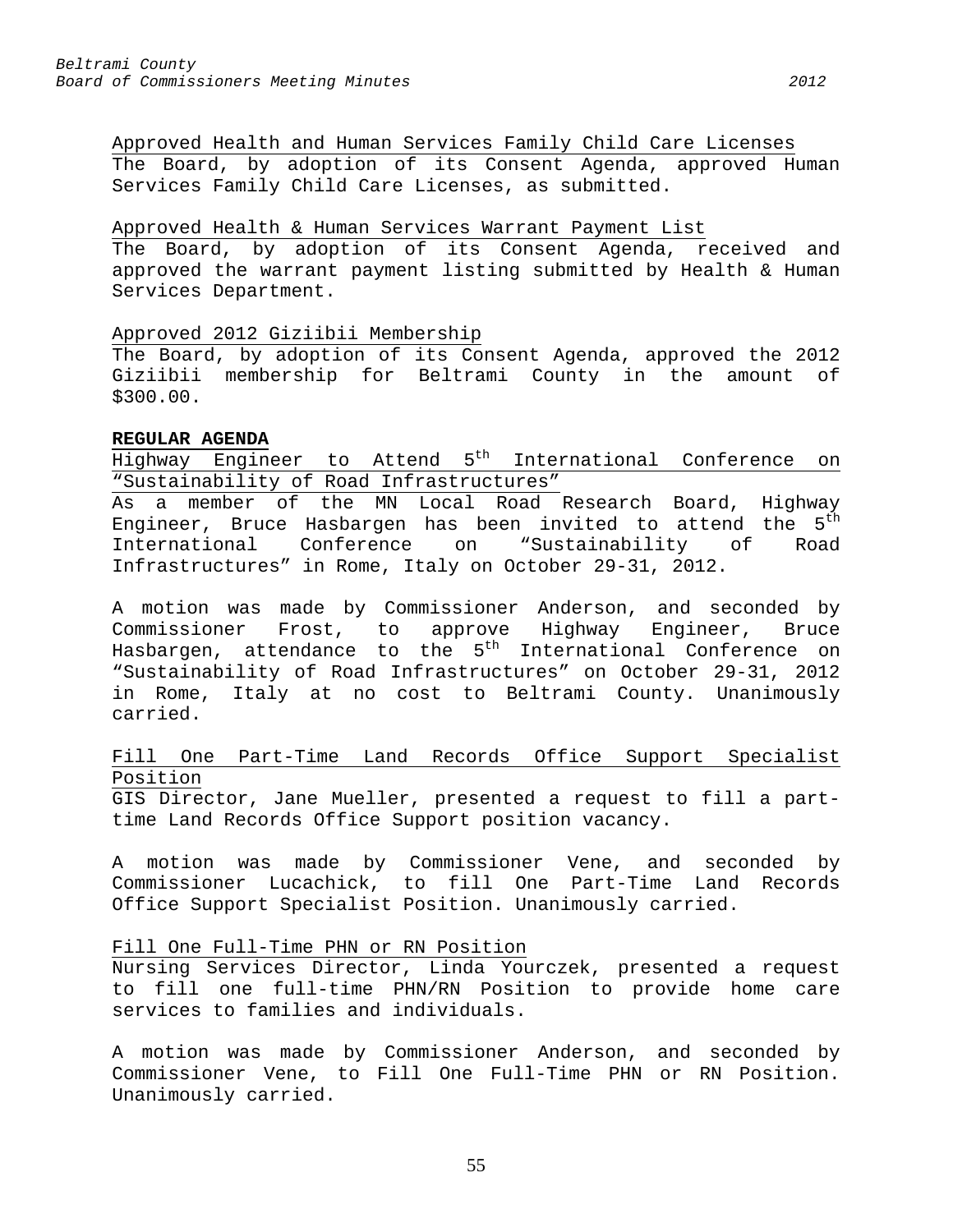#### Fill One Full-Time Case Aide Position

Nursing Services Director, Linda Yourczek, presented a request to fill one full-time Case Aide Position.

A motion was made by Commissioner Lucachick, and seconded by Commissioner Vene, to fill One Full-Time Case Aide Position. Unanimously carried.

## Fill One Full-Time Office Support Specialist Position

Finance Division Director, Deb Steigauf, presented a request to fill one full-time Office Support Specialist Position.

A motion was made by Commissioner Vene, and seconded by Commissioner Lucachick, to fill one Full-Time Office Support Specialist Position. Unanimously carried.

#### Fill One Full-Time Account Technician II Position

Finance Division Director, Deb Steigauf, presented a request to fill one full-time Account Technician II Position.

A motion was made by Commissioner Anderson, and seconded by Commissioner Frost, to fill one Full-Time Account Technician II Position. Unanimously carried.

Fill One Full-Time Custodial Position<br>Facilities Management Director, Steve Shadrick, presented a Facilities Management Director, request to fill one full-time Custodial Position.

A motion was made by Commissioner Frost, and seconded by Commissioner Anderson, to fill one Full-Time Custodial Position. Unanimously carried.

## Annex Restroom Remodel

Facilities Management Director, Steve Shadrick, presented the preliminary future annex restroom floor plan designed by MJ<br>Architectural Studios, Inc. Mr. Shadrick is requesting Architectural Studios, Inc. Mr. authorization to accept design work and proceed with bidding process.

A motion was made by Commissioner Lucachick, and seconded by Commissioner Anderson, to approve the design services bid of \$2,300.00 and preliminary Annex Restroom Floor Plan presented by MJ Architectural Studios, Inc. and proceed with the bidding process. Unanimously carried.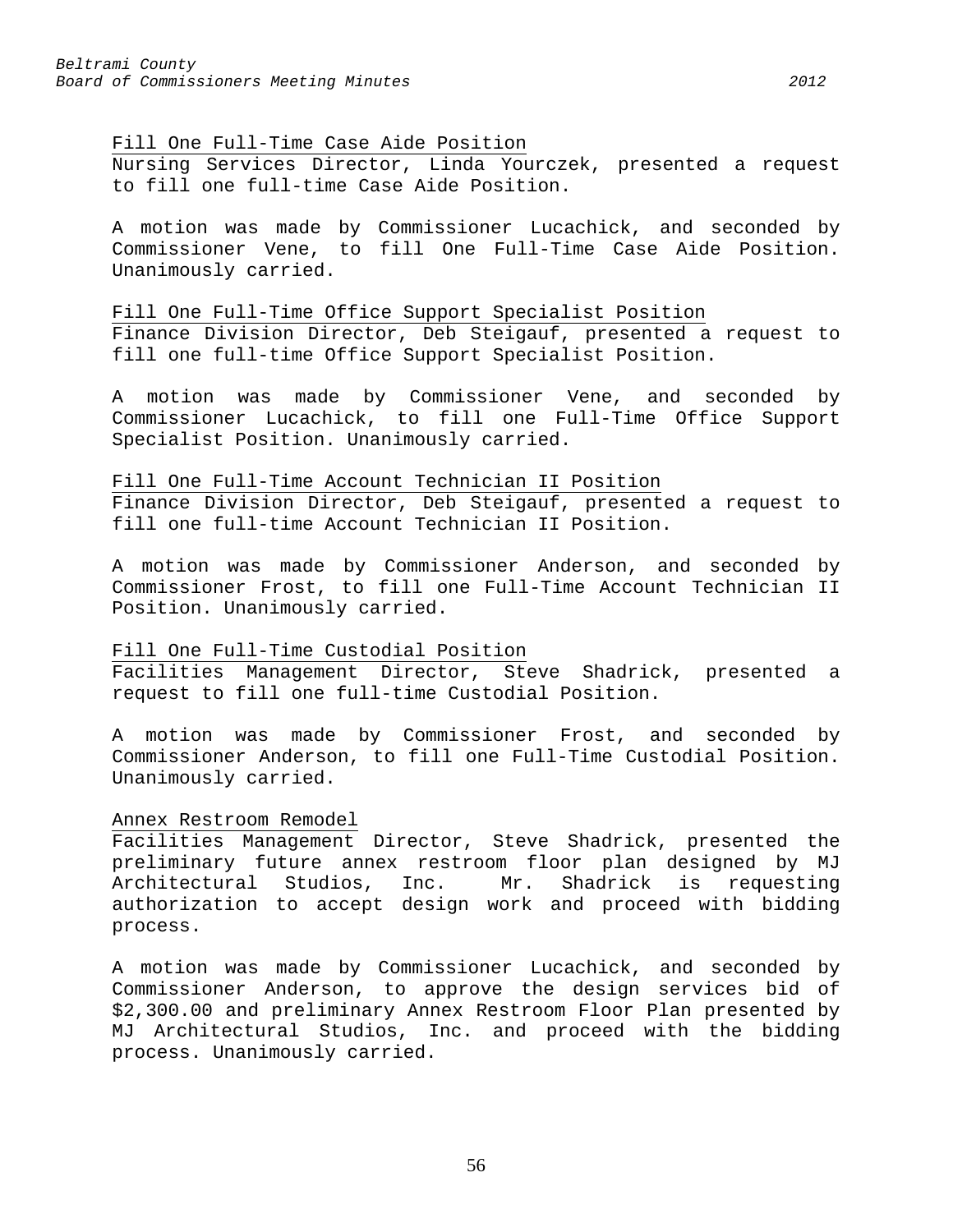## **COMMISSIONERS' BUSINESS**

# Legislative/Lobbying Issues

- Commissioner Vene reported no news or progress at legislative level on veterans home project.
- Commissioner Frost gave an update on the MCOA conference in Rochester, MN.

Commissioners' Reports

- Commissioner Lucachick reported on local airport negotiations.
- Commissioner Lucachick reported on JEDC meeting. Commissioner Fairbanks will attend the upcoming meeting.
- Commissioner Vene gave positive feedback on new Veterans Service Officer, Scotty Allison.

## Review Upcoming Meeting Schedule

Next regular meeting of the County Board will be May 1, 2012, in the Board Room of the County Administration Building.

## **MEETING ADJOURNMENT**

A motion to adjourn the Board meeting at 5:29 p.m. was made by Commissioner Lucachick, seconded by Commissioner Frost, and unanimously carried.

> \_\_\_\_\_\_\_\_\_\_\_\_\_\_\_\_\_\_\_\_\_\_\_\_\_\_\_\_\_\_\_\_\_ Quentin Fairbanks, Chair

\_\_\_\_\_\_\_\_\_\_\_\_\_\_\_\_\_\_\_\_\_\_\_\_\_\_\_\_\_\_\_\_\_ Tony Murphy, County Administrator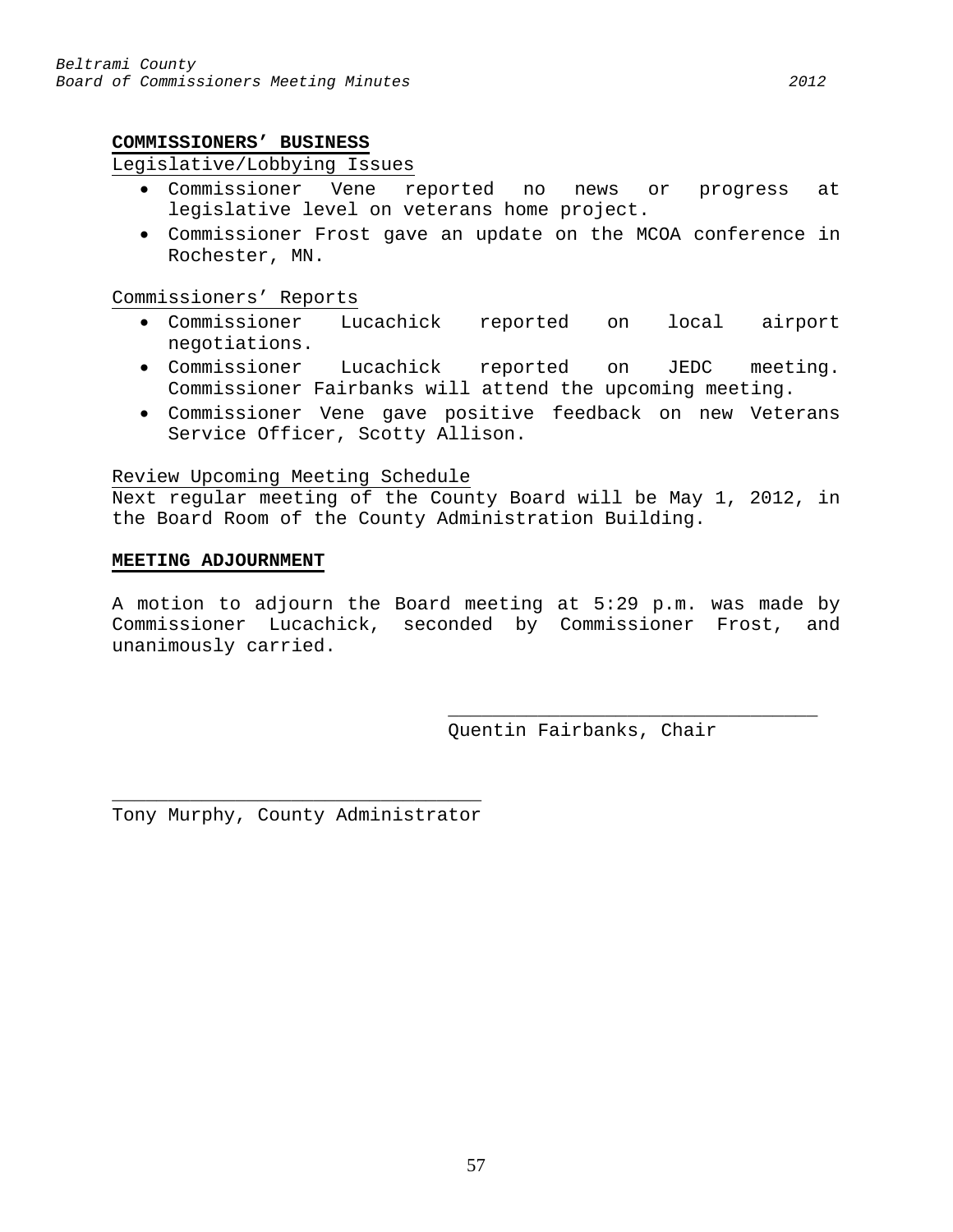The Beltrami County Board of Commissioners met in regular session on May 1, 2012, at the County Board Room, County Administration Building, Bemidji, Minnesota.

#### **CALL TO ORDER, ROLL CALL AND PLEDGE OF ALLEGIANCE**

Chair Quentin Fairbanks called the meeting to order at 5:02 p.m. Commissioners Jack Frost, Joe Vene, Jim Lucachick and Richard Anderson were present.

#### **GENERAL COMMENTS – BOARD CHAIR**

None.

# **CITIZENS ADDRESSING THE BOARD**

Dennis Berglund, Bemidji area resident addressed the board with a wetland issue he has been working on and trying to resolve on his property through the Environmental Services Department. Mr. Berglund cited his issues and attempts at resolution with the Environmental Services Office dating back to 2009. Mr. Berglund is seeking any kind of assistance in resolving the issues on his property.

Commissioner Lucachick volunteered to investigate the situation and provide mediation between the land owner and the Environmental Services Department.

# **APPROVAL OF AGENDA**

The following item was added to the Consent Agenda:

• Approval to provide \$2,000 Grant from ConCon funds for Beaver Control

#### **GENERAL BUSINESS**

#### Approved Agenda and Amendments

A motion to approve the Agenda and Amendments was made by Commissioner Vene, seconded by Commissioner Frost, and unanimously carried.

## Approved Consent Agenda

A motion to approve the Consent Agenda was made by Commissioner Anderson, seconded by Commissioner Lucachick, and unanimously carried.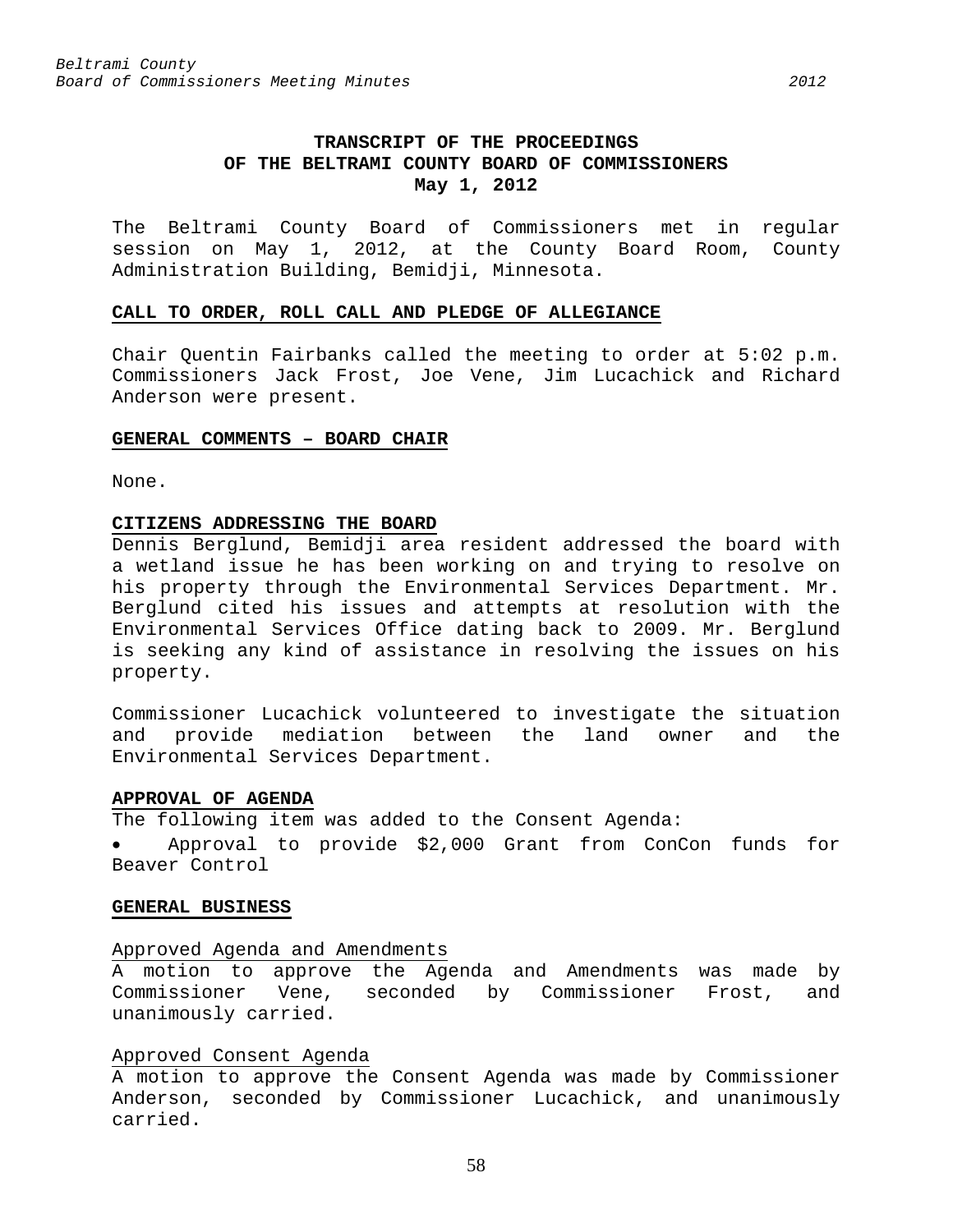#### **CONSENT ITEMS**

#### Approved Minutes

The Board, by adoption of its Consent Agenda, approved the Minutes of the Board of Commissioners Work Meeting held April 17, 2012, the Minutes of the Board of Commissioners Regular Meeting held April 17, 2012, and the Minutes of the Special Meeting held on April 25, 2012, as submitted.

Approved Auditor/Treasurer Warrant Payment Listing

The Board, by adoption of its Consent Agenda, received and approved the warrant payment listing submitted by the Auditor/Treasurer's Office.

Approved Payment of Auditor/Treasurer Bills

The Board, by adoption of its Consent Agenda, approved payment of Auditor/Treasurer bills, as submitted.

Approved Trail Assistance Capital Improvement Projects Resolution for North Country Snowmobile Club Grant Applications to MN/DNR

The Board, by adoption of its Consent Agenda, approved the Resolution for Trail Assistance Capital Improvement Projects for North Country Snowmobile Club Grant Applications to the MN/DNR:

WHEREAS, North Country Snowmobile Club provides recreational trail maintenance in Beltrami County,

WHEREAS, the North Country Snowmobile Club has identified capital improvement projects: School Craft Reroute \$2,938 Little Mississippi Bridge \$3,276<br>Rail Road Grade Rehab \$6,500 Rail Road Grade Rehab Debs Trail Rehabilitation \$1,482

NOW,THEREFORE, BE IT RESOLVED, that the County Board of the County of Beltrami authorizes sponsorship of and approves application for any Capital Improvement Project Grant and further agrees to act as fiscal agent for the grant.

BE IT FURTHER RESOLVED, that upon notification of grant award, the Beltrami County Board will accept the grant with the standard state conditions and will support the work of the North Country Snowmobile Club in completing the stated projects.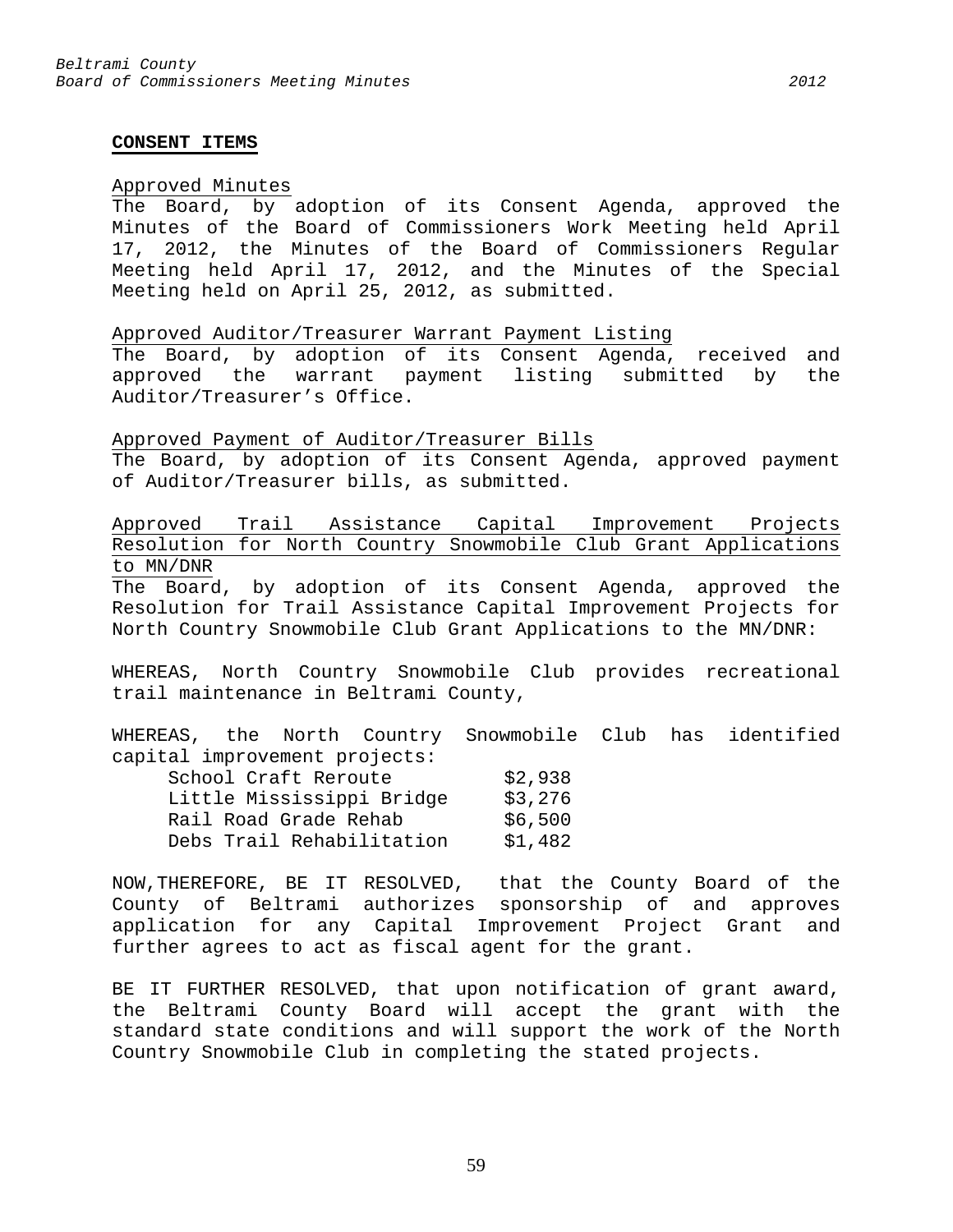Approved Trail Assistance Capital Improvement Projects Resolution for Future Snowmobile and Ski Club Grant Applications to MN/DNR The Board, by adoption of its Consent Agenda, approved the Resolution for Future Snowmobile and Ski Club Projects for Grant Application to the MN/DNR: WHEREAS, Multiple Snowmobile and Ski Clubs provide recreational trail maintenance in different areas of Beltrami County,

WHEREAS, the clubs will identify capital improvement projects, with the intent of applying for Trail Assistance Program Capital Improvement Project grants,

NOW,THEREFORE, BE IT RESOLVED, that the County Board of the County of Beltrami authorizes sponsorship of and approves application for any Capital Improvement Project Grant and further agrees to act as fiscal agent for the grant.

BE IT FURTHER RESOLVED, that upon notification of grant award, the Beltrami County Board will accept the grant with the standard state conditions and will support the work of the Clubs for which we serve as Sponsor in trail maintenance in completing the stated projects.

Approved Fire Protection Agreement with City of Grygla

The Board, by adoption of its Consent Agenda, approved the agreement for Fire Projection with the City of Grygla for one year ending March 31, 2013, for the unorganized townships of Big Grass and Northwood. Also approved combining four unorganized townships; Winner, Yale, Township 157 Range 36 and Township 157 Range 37 into one contract, as submitted.

# Approved NW Beltrami County Entry Cost Assistance Program Policy and Procedure Changes

The Board, by adoption of its Consent Agenda, approved recommended changes to the NW Beltrami Entry Cost Assistance Program policies and procedures and authorizes the Beltrami Housing and Redevelopment Authority to administer the program, as submitted.

# Approved 2012 Agricultural Leases

The Board, by adoption of its Consent Agenda, approved thirteen 2012 agricultural leases, as submitted.

# Approved Highway Contract Bid Award on Projects CP-004-012-005 and CP-004-012-004

The Board, by adoption of its Consent Agenda, approved Contract awards to the lowest responsible bidders as follows: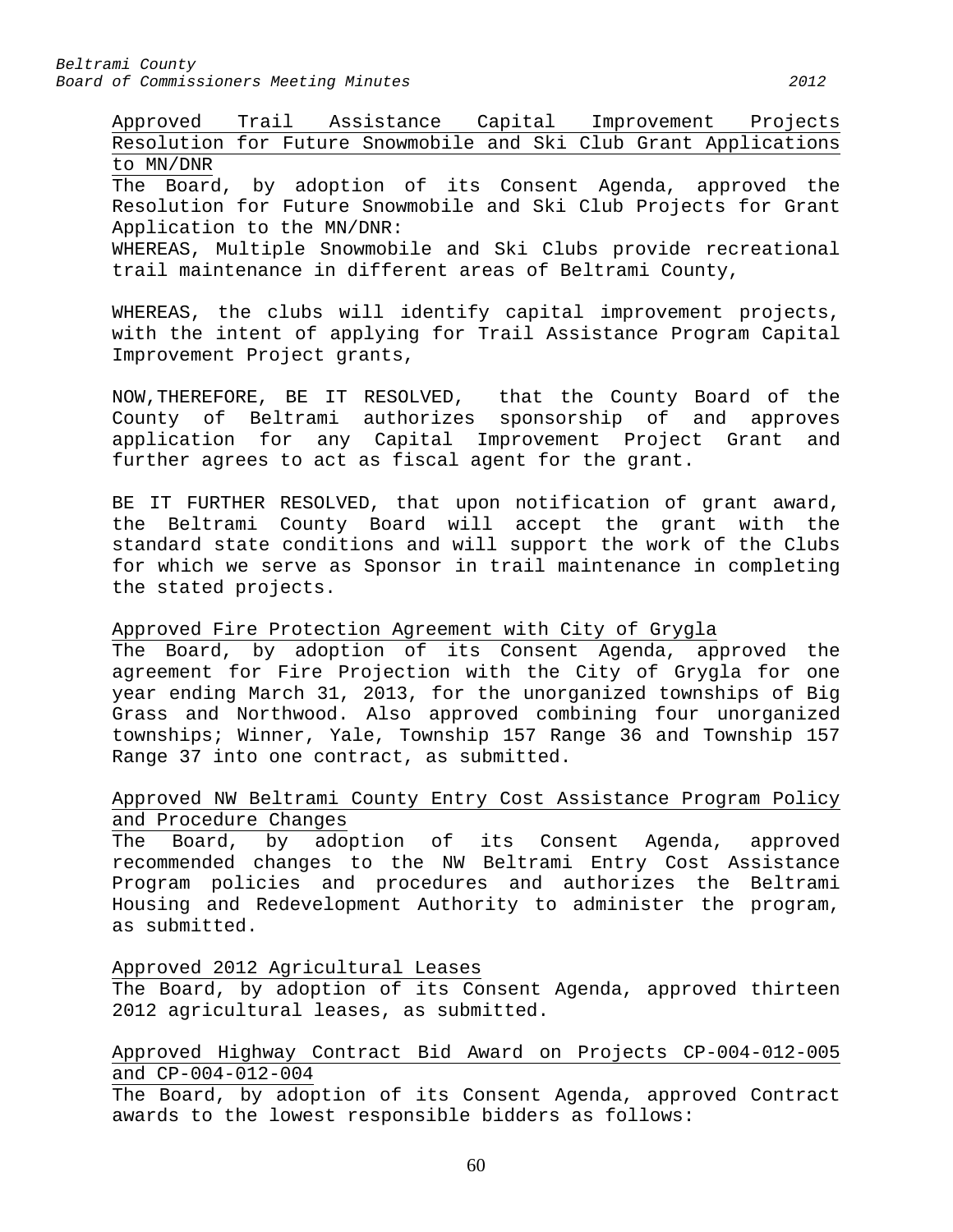Project CP-004-012-005 – Aggregate Surfacing and Shouldering County Wide to Mark Sand & Gravel Co. of Fergus Falls, MN in the amount of \$924,539.95. Project CP-00r-012-004 – Pavement Markings to AAA Striping Services Company of St. Michael, MN in the amount of \$103,582.65.

#### Approved DOC Work Release Contract

The Board, by adoption of its Consent Agenda, approved renewal of the Joint Powers Agreement with the MN Dept. of Corrections for boarding of inmates in the DOC Work Release program for fiscal year 2013, as submitted.

Approved Health & Human Services Warrant Payment List The Board, by adoption of its Consent Agenda, received and approved the warrant payment listing submitted by Health & Human Services Department.

Approved \$2,000 Grant from ConCon Funds for Beaver Control The Board, by adoption of its Consent Agenda, approved a \$2,000 from ConCon Funds to provide beaver control in the waskish area.

#### **REGULAR AGENDA**

Fill One Full-Time In-Home Skills Provider Position Health & Human Services Social Services Division Director, Diane Boben, presented the request to fill one full-time In-Home Skills Provider Position created by the promotion of an

employee. A motion was made by Commissioner Anderson, and seconded by Commissioner Lucachick, to fill one full-time In-Home Skills Provider Position. Unanimously carried.

#### MN GreenCorps Letter of Support

Facilities Manager, Steve Shadrick, introduced Ericka Johnson from Bemidji State Unviersity, and Bret Cease, of GreenCorp. Ms. Johnson explained the MN GreenCorps Green Living Project that Bemidji State University, as the program host, has invited Beltrami County to participate in. BSU is requesting a "letter of support" from Beltrami County to include with their application to MN GreenCorps to become the host site for MN GreenCorps members for the 2012-2013 program year.

A motion was made by Commissioner Vene, and seconded by Commissioner Frost, to approve a letter of support to the Bemidji State University for participation in the MN GreenCorps Green Living Project. Unanimously carried.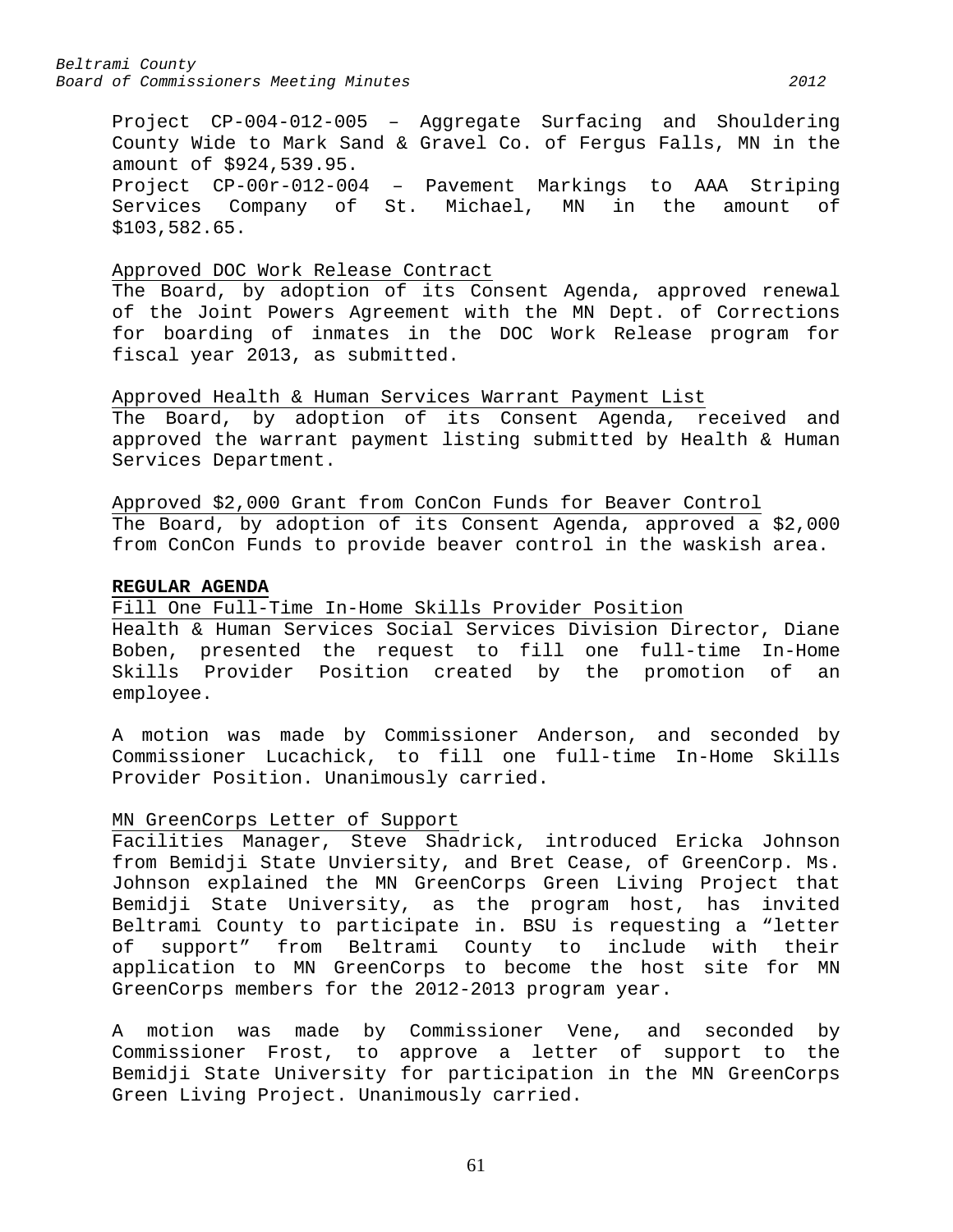Beltrami County Citizen Lake Monitoring Program Proposal Environmental Services Director, Bill Patnaude, presented the Beltrami County Citizen Lake Monitoring Program Proposal prepared by the Resource Excellence Program.

The Resource Excellence Team Program is proposing to implement an aggressive surface water quality sampling program that will accelerate the high priority issue identified in the Beltrami County Comprehensive Local Water Management Plan. The request is that \$20,000 per year be allocated to the Environmental Services Department to implement and continue work on this project.

A motion was made by Commissioner Lucachick, and seconded by Commissioner Anderson, to approve implementation of the Citizen Lake Monitoring Program and provide the \$20,000 to the annual budget for Environmental Services.

Aaron Chirpich and Ryan Zemek from the HRDC stepped up at this point to discuss the involvement of the HRDC, along with BSU and Greater Bemidji, in the 'grander vision' that begins with the<br>Beltrami County Citizen Lake Monitoring Program and the Beltrami County Citizen Lake Monitoring Program and the development of the lab at BSU. Mr. Chirpich and Mr. Zemek requested that the Board provide a one time contribution of \$10,000 to pursue the development of the Water Resource Institute Study. Funds are also being requested from other potential partners in the project.

A motion was made by Commissioner Frost and seconded by Commissioner Anderson, to provide a one-time grant of \$10,000 to the HRDC for the Water Resource Institute Study. Unanimously carried.

Appoint County Administrator Selection Committee

A committee to work with Springsted Incorporated in the recruitment process to fill the County Administrator Position was discussed.

A motion was made by Commissioner Frost and seconded by Commissioner Anderson to appoint Commissioners Anderson and Vene, HR Director Linda Tran, Interim Administrator Kay Mack and (as needed) Attorney Tim Faver, to the committee. Roll call vote was: YES – Commissioners Anderson, Frost. NO – Commissioner Lucachick Abstaining – Commissioner Vene. Motion failed.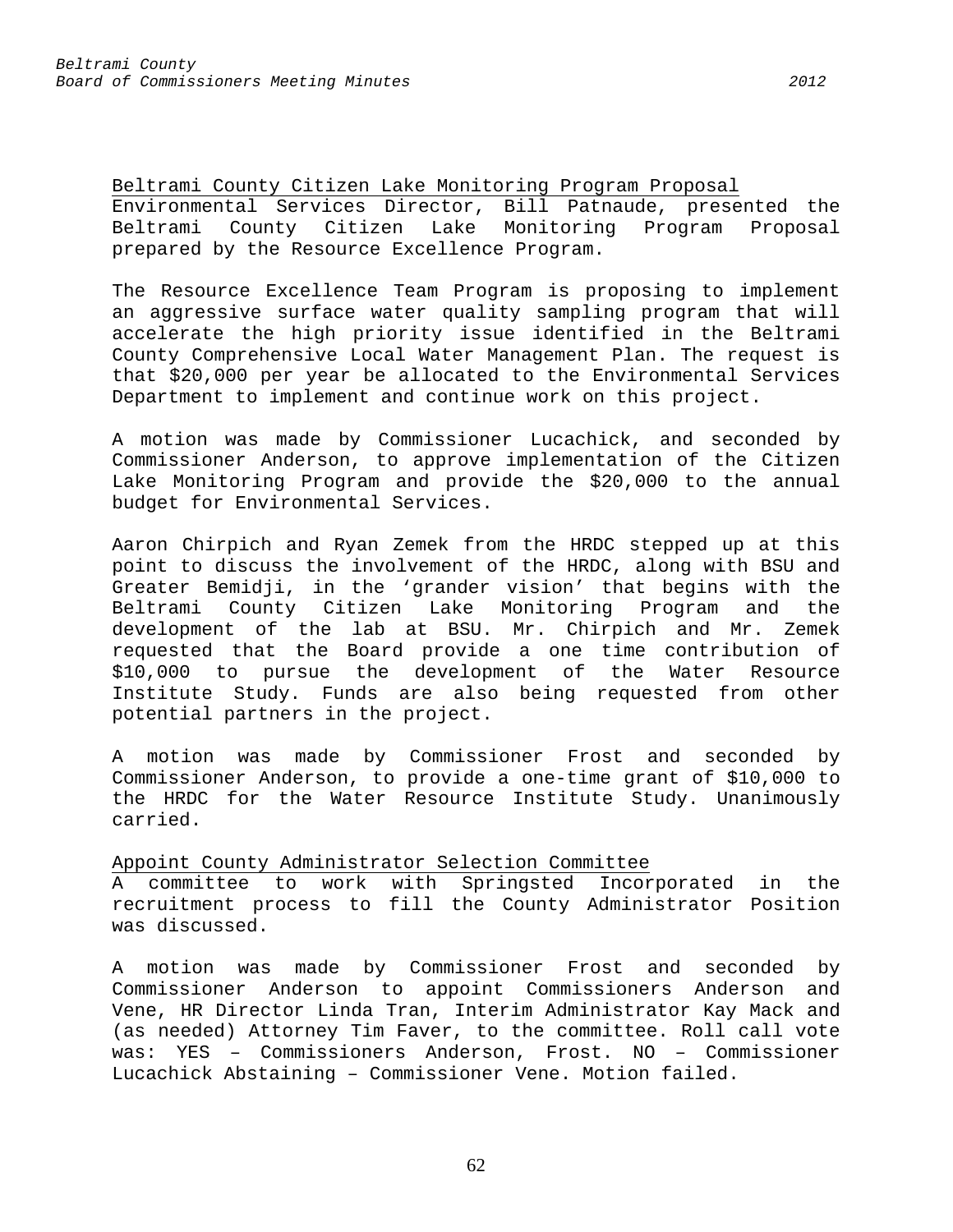*Beltrami County Board of Commissioners Meeting Minutes 2012*

A motion was made by Commissioner Anderson and seconded by Commissioner Frost to appoint Commissioners Vene and Frost, HR Director Linda Tran, Interim Administrator Kay Mack and (as needed) Attorney Tim Faver, to the committee. Roll call vote was: YES – Commissioners Anderson, Frost. NO – Commissioner Lucachick Abstaining – Commissioner Vene. Motion failed.

A motion was made by Commissioner Frost and seconded by Commissioner Anderson to appoint Commissioners Lucachick and Vene, HR Director Linda Tran, Interim Administrator Kay Mack and (as needed) Attorney Tim Faver, to the committee. Roll call vote<br>was: YES - Commissioners Anderson, Frost and Lucachick. was: YES - Commissioners Anderson, Abstaining – Commissioner Vene. Motion carried.

# **COMMISSIONERS' BUSINESS**

Legislative/Lobbying Issues

• Commissioner Vene gave an AMC update relating to an action of the legislature on the MAGIC (MN Accountable Government Innovation and Collaboration) Act.

Commissioners' Reports

• Commissioner Frost reported on the township officers meeting. Noxious Weeds were discussed and Mr. Frost inquired as to the status of Beltrami County Policy on noxious weeds.

Review Upcoming Meeting Schedule

Next regular meeting of the County Board will be May 15, 2012, in the Board Room of the County Administration Building.

## **MEETING ADJOURNMENT**

A motion to adjourn the Board meeting at 6:12 p.m. was made by Commissioner Frost, seconded by Commissioner Anderson, and unanimously carried.

> \_\_\_\_\_\_\_\_\_\_\_\_\_\_\_\_\_\_\_\_\_\_\_\_\_\_\_\_\_\_\_\_\_ Quentin Fairbanks, Chair

\_\_\_\_\_\_\_\_\_\_\_\_\_\_\_\_\_\_\_\_\_\_\_\_\_\_\_\_\_\_\_\_\_ Kay Mack, Interim County Administrator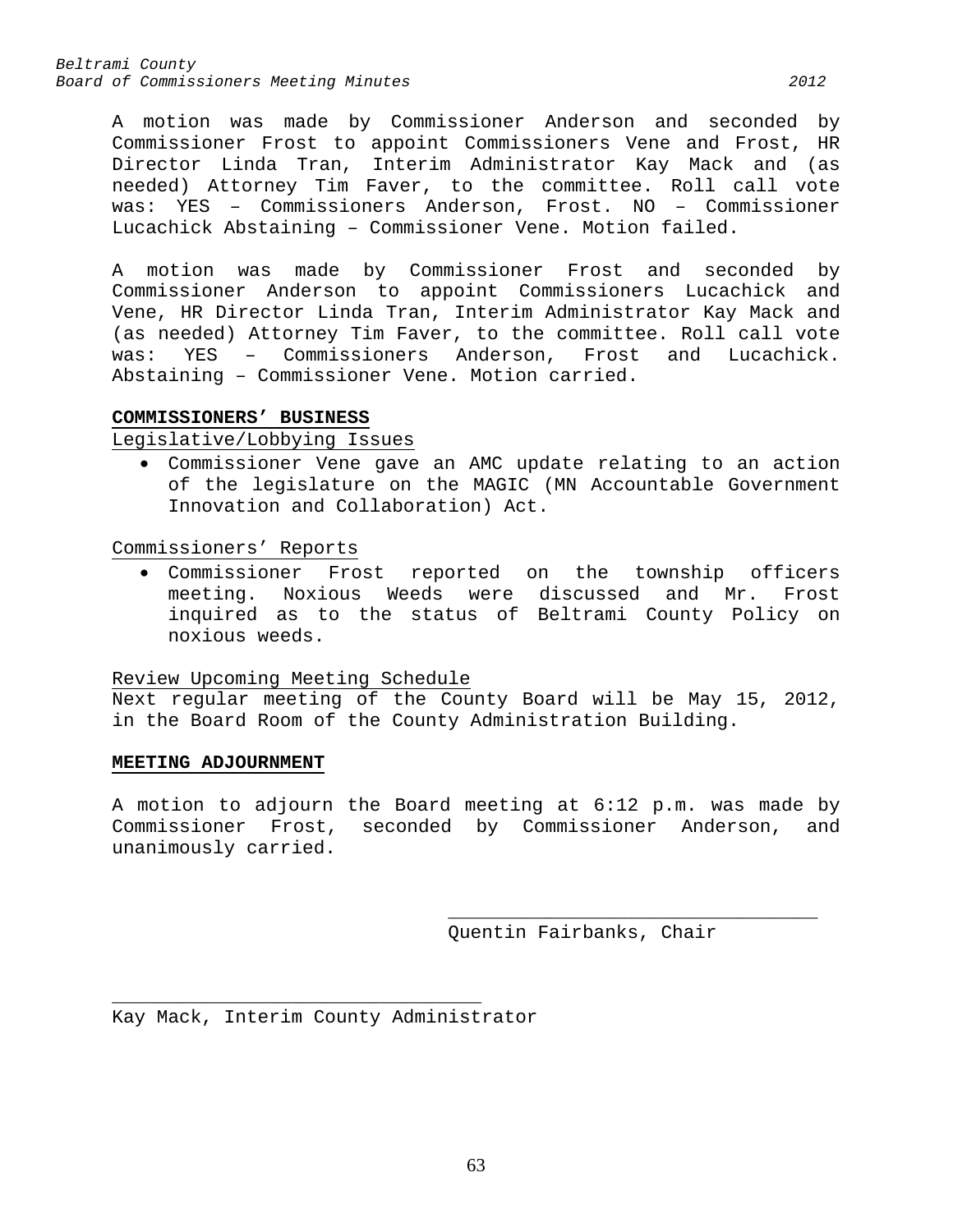# **TRANSCRIPT OF THE PROCEEDINGS OF THE BELTRAMI COUNTY BOARD OF COMMISSIONERS May 15, 2012**

The Beltrami County Board of Commissioners met in regular session on May 15, 2012, at the County Board Room, County Administration Building, Bemidji, Minnesota.

## **CALL TO ORDER, ROLL CALL AND PLEDGE OF ALLEGIANCE**

Chair Quentin Fairbanks called the meeting to order at 5:00 p.m. Commissioners Jack Frost, Joe Vene, Jim Lucachick and Richard Anderson were present.

## **GENERAL COMMENTS – BOARD CHAIR**

None.

# **CITIZENS ADDRESSING THE BOARD**

None.

## **APPROVAL OF AGENDA**

The following items were added to the Consent Agenda:

- Approval to Revise Land Sale Resolution
- Approval to adopt Revised Land Asset Management Policy
- Approval to Appoint Richard Anderson to BASC Board
- Approval of Resolution to add Deputy to PERA Police and Fire Plan

The following item was removed from the Regular Agenda:

Correctional Healthcare Contract

#### **GENERAL BUSINESS**

# Approved Agenda and Amendments

A motion to approve the Agenda and Amendments was made by Commissioner Vene, seconded by Commissioner Lucachick, and unanimously carried.

# Approved Consent Agenda

A motion to approve the Consent Agenda was made by Commissioner Frost, seconded by Commissioner Anderson, and unanimously carried.

# **CONSENT ITEMS**

Approved Minutes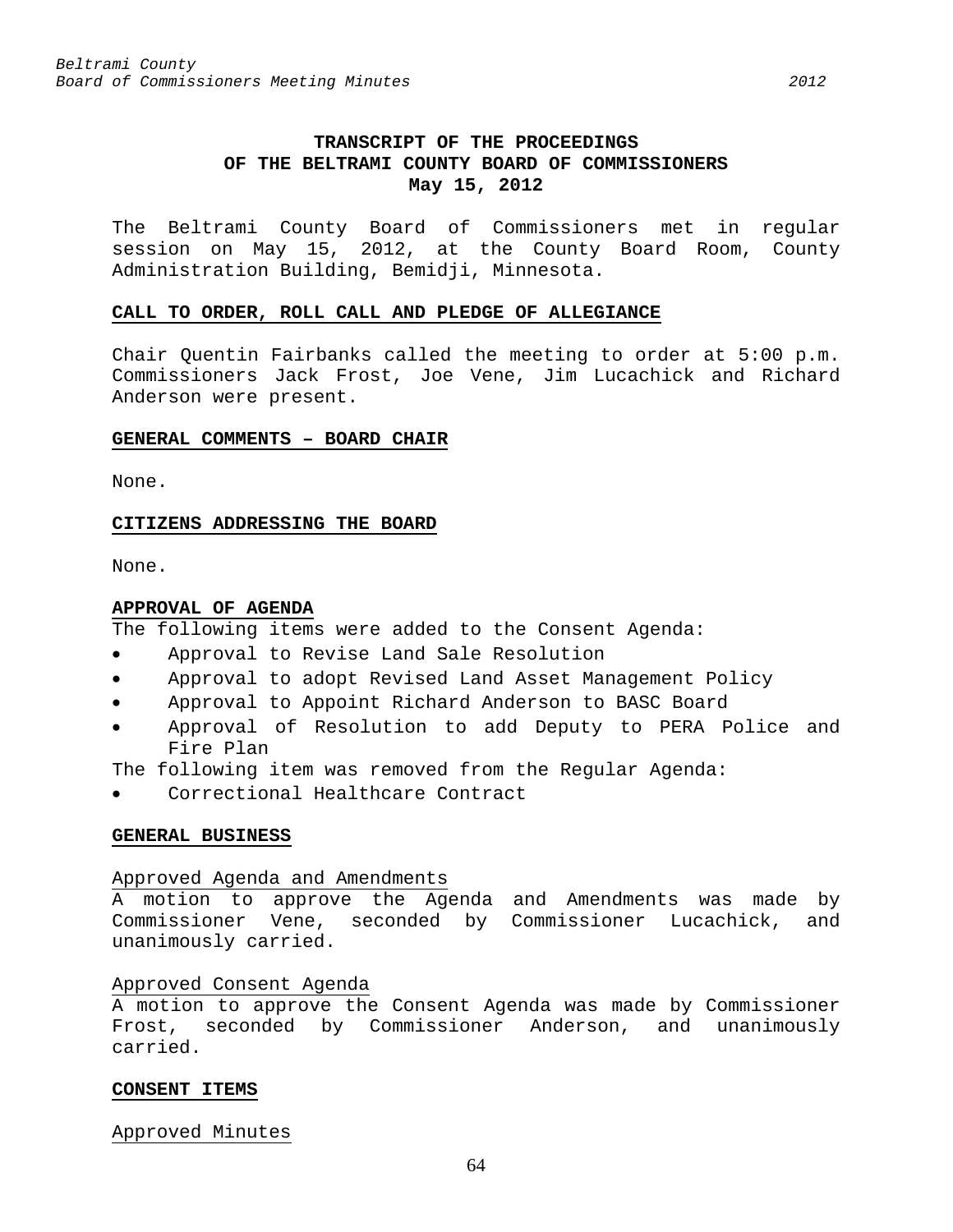*Beltrami County Board of Commissioners Meeting Minutes 2012*

The Board, by adoption of its Consent Agenda, approved the Minutes of the Board of Commissioners Work Meeting held May 1, 2012, and the Minutes of the Board of Commissioners Regular Meeting held May 1, 2012, as submitted.

## Approved Auditor/Treasurer Warrant Payment Listing

The Board, by adoption of its Consent Agenda, received and approved the warrant payment listing submitted by the Auditor/Treasurer's Office.

Approved Payment of Auditor/Treasurer Bills

The Board, by adoption of its Consent Agenda, approved payment of Auditor/Treasurer bills, as submitted.

#### Approved DOC Letter of Support for "Smart Probation"

The Board, by adoption of its Consent Agenda, approved the letter of support to the Department of Corrections for their application for a "Smart Probation: Reducing Prison Populations, Saving Money, and Creating Safer Communities" grant which would access federal dollars.

Approved Soo Line Grant-in-Aid ATV Trail Resolution The Board, by adoption of its Consent Agenda, approved the Soo Line Grant-in-Aid ATV Trail Resolution:

Whereas, the Beltrami County Board adopted the Beltrami County Recreational Facilities Plan (Plan) on January 8, 2008 and,

Whereas, the Plan identifies the need for an area with a formal and signed ATV/multiple-use trail system and,

Whereas: Beltrami County supports the application for Grant-in-Aid funding for ATV Trails operated as the Soo Line Trail and designated loop trails and,

Whereas: Beltrami County would enter into a grant agreement with the State for this trail funding and will serve as fiscal agent and,

Therefore, Be It Resolved that Beltrami County endorses an application made by the Northwoods Riders OHV Club to the Parks and Trails Division of the Minnesota Department of Natural Resources for Grant in Aid Funding.

# Approved Beltrami Electric Utility Easements

The Board, by adoption of its Consent Agenda, approved the Beltrami Electric Utility Easements to cross County managed land, as submitted.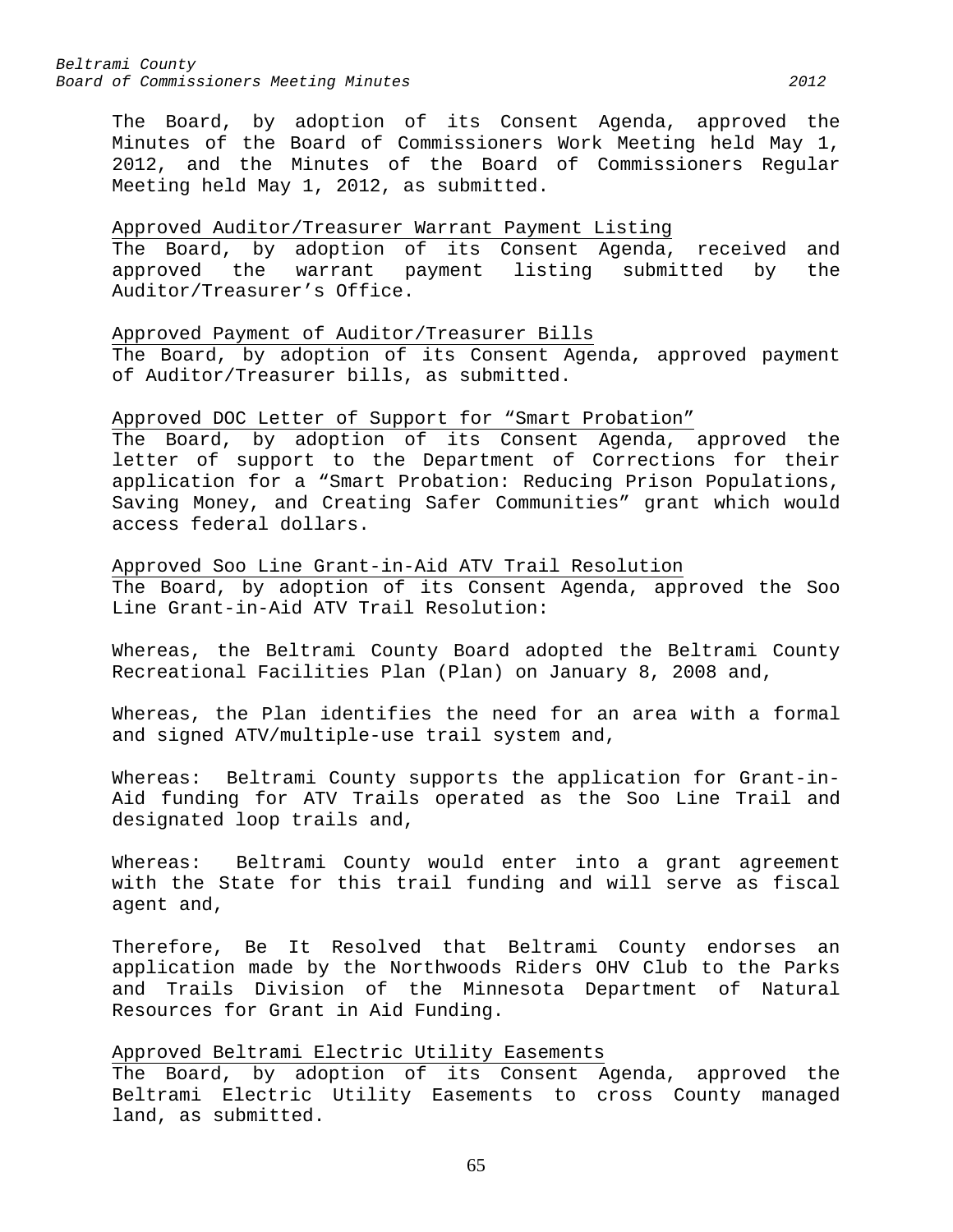Approved Tax Forfeited Land Sale Resolution

The Board, by adoption of its Consent Agenda, approved the Tax Forfeited Land Sale Resolution as revised; removing parcel 80.02394.00:

**WHEREAS**, Chapter 282.01 to 282.12, Minnesota Statutes 1941, as amended, provides for the classification and sale of such lands forfeited to the State for delinquent taxes, and whereas such classification has been made by the County Board and the classification and sale have been reviewed by the Town Board of the town or by the governing body of the municipality in which they lie in so far as the lands located within said town or municipality are concerned; and,

**WHEREAS**, The County Board will provide appraisal of such lands as provided by law, and a list of such lands will be filed with the County Auditor for the purpose of offering such lands for sale at not less than their appraised value; and,

**WHEREAS,** Said parcels have been approved for sale by the Minnesota Department of Natural Resources, Beltrami Sale Review No. 04-11-02; and,

**WHEREAS**, Parcels that have been offered and not sold at previous land sales, and,

**WHEREAS**, The County Board is by law designated with authority to provide for the sale of such lands on terms and whereas the County Board has considered the advisability of selling on terms and has considered the accessibility of such lands, their proximity to existing public improvements and the effect of their sale and occupancy on the public burdens; and,

**NOW, THEREFORE, BE IT RESOLVED**, Those parcels shall be sold on the following terms, to-wit: That all sales shall be paid in full in cash within three business days of the auction. Special assessments and the appraised price of any standing timber or timber products must be paid for in cash within three business days of the auction; in the case any parcel of land bearing standing timber or timber products is sold at auction for more than the appraised value, the amount bid in excess of the appraised value shall be allocated between the land and the timber in proportion to the respective original appraised values thereof.

**BE IT FURTHER RESOLVED**, That all purchasers of land shall pay 3 percent surcharge of the total sale price to be paid into the state assurance account as provided by Chapter 383, Laws of

66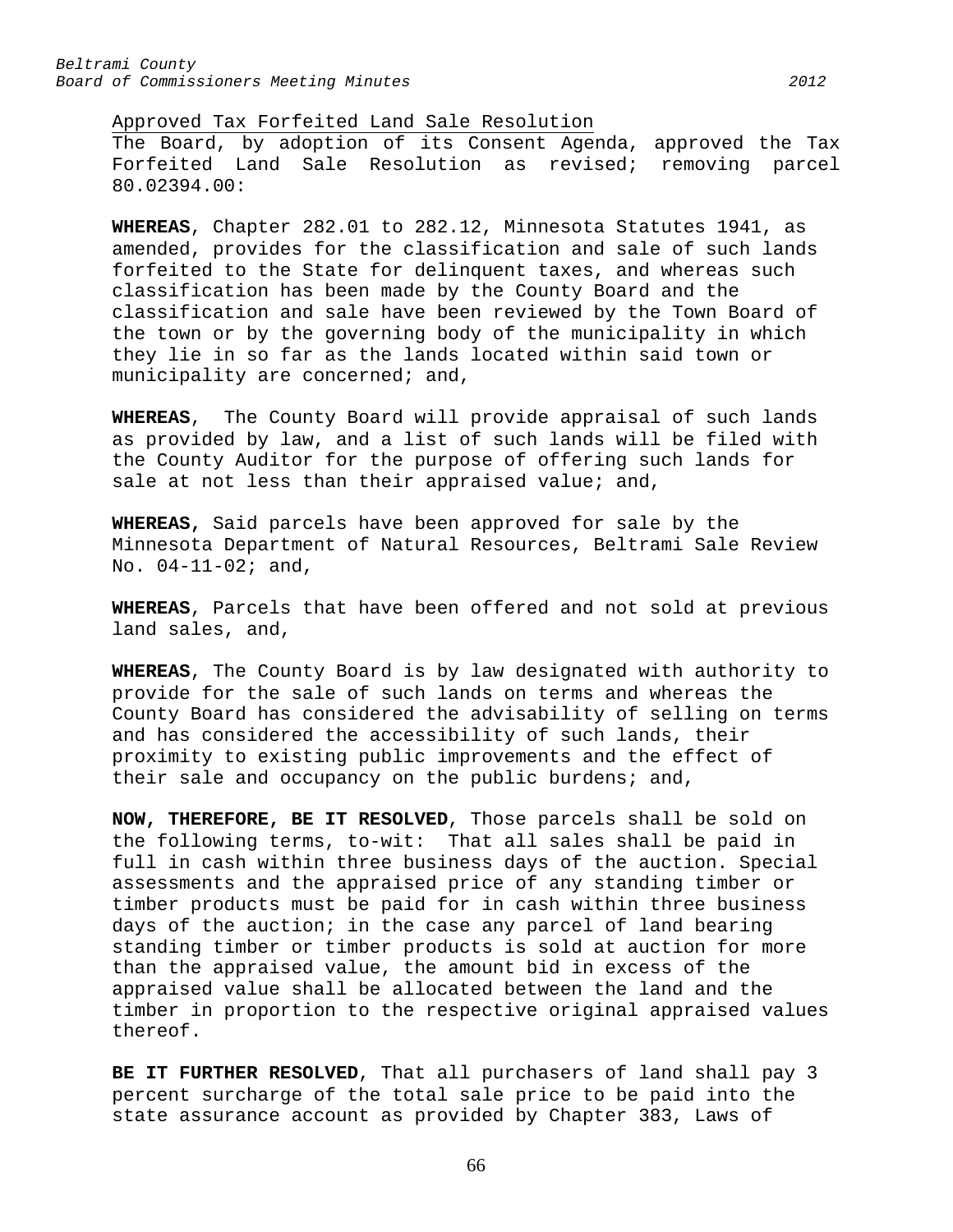1969, a state deed fee of \$25.00, a deed filing fee of \$46.00, and a state deed tax equal to the greater of \$1.65 or 0.33% of the basic sale price.

**BE IT FURTHER RESOLVED**, That where any lands herein offered for sale do not adjoin or are not located on a suitable legally established and maintained public highway or road, the township wherein said lands may be located, nor any other municipality shall not for a period of five years be obligated to the establishment, construction or additional maintenance of any public roads or the expenditure of any public funds for the benefit of the owner or occupant of any lands herein purchased by reason of the ownership or occupancy of any of this land; provided further, that nothing herein shall be construed to create any obligation, directly or indirectly, on the part of any municipality for the expenditure of any money for the benefit of said parcel after the expiration of said five-year period. Responsibility for determining boundary lines of parcels purchased rests with the purchaser.

**BE IT FURTHER RESOLVED**, That the right is reserved in the interest of the public to withdraw from sale, any parcel, at any time prior to its sale.

**BE IT FURTHER RESOLVED**, That all lands sold hereunder are sold subject to any ordinances adopted by the County Board, and all lands are sold subject to railroad and highway easements, power and pipeline easements and subject to all flowage rights, and

**BE IT FURTHER RESOLVED**, That a notice of sale of such lands to be given by publication in the official newspaper of the County, as provided by law, that the County Auditor of Beltrami County offer such parcels of land for sale in the order in which they appear in said notice of sale and that such sales to be to the highest bidder, but not for less than the appraised value and that such sale shall be held on July 27, 2012.

|               |             | Lands for Sale                                                                                             |                                      |                                                                                          |          |
|---------------|-------------|------------------------------------------------------------------------------------------------------------|--------------------------------------|------------------------------------------------------------------------------------------|----------|
| Parcel Number |             | Description, township and comments/notes                                                                   | Appraisal and Special<br>Assessments | <b>Comm District</b>                                                                     |          |
|               | 03.01075.00 | <b>Outlot A Putter Park</b><br><b>Olympic Hills Estates</b><br>Twp<br>Rng<br><b>Sec</b><br>33<br>146<br>11 | Bemidji Township<br>3.4 deeded acres | Before assessments: 0<br>Appraised: \$1,000<br>After assessments:<br>Total: \$1,000      | Anderson |
|               | 03.00454.00 | N 10 rods of S 20 rods of E 16 rods of $SE\frac{1}{4}$<br>of NW½<br>Twp<br>Sec<br>Rng<br>33<br>23<br>146   | Bemidji Township<br>deeded acre      | Before assessments: 0<br>Appraised: \$500<br>After assessments: 0<br><b>Total: \$500</b> | Anderson |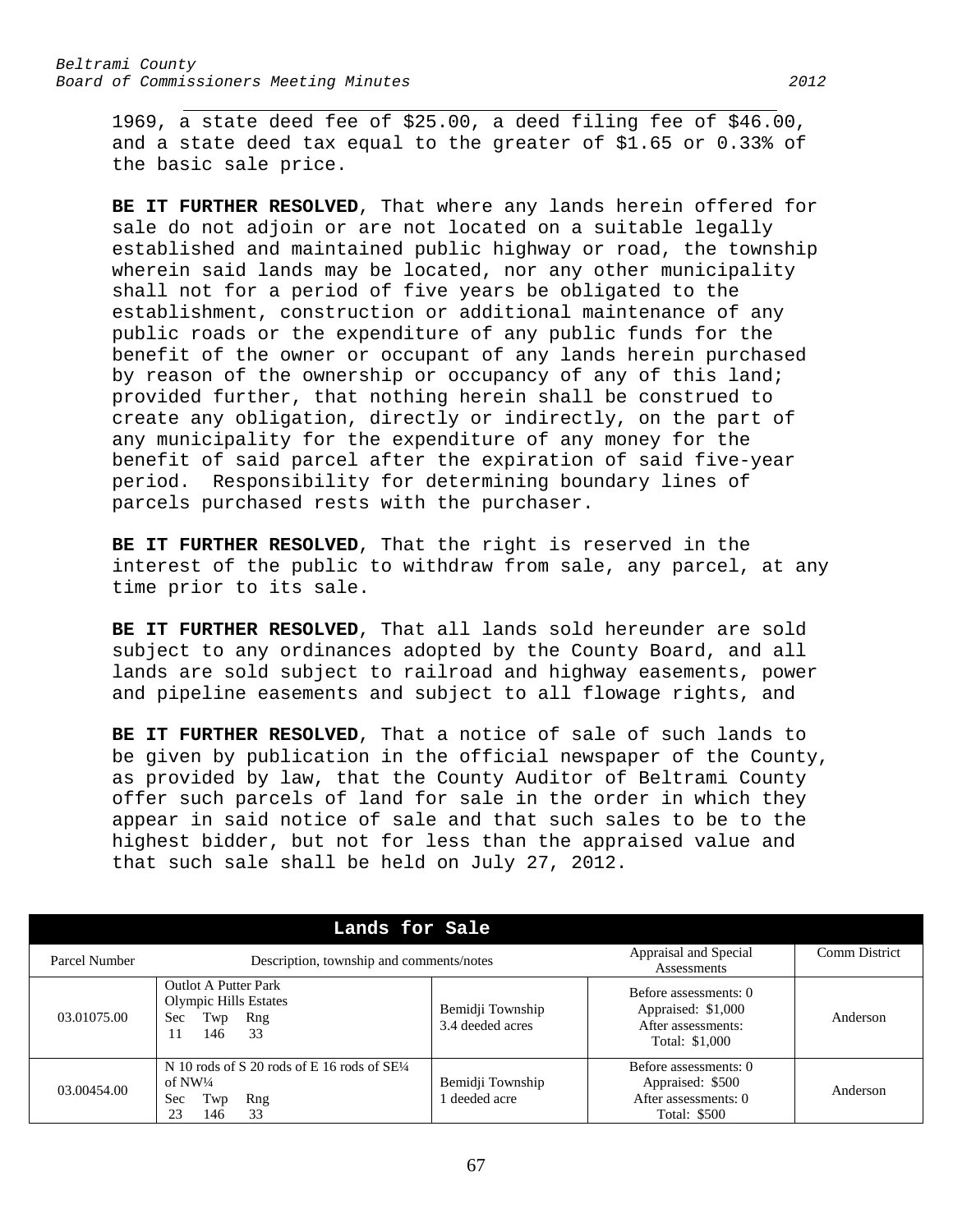| Lands for Sale |                                                                                                                                                                                                                                                                                          |                                                                               |                                                                                                          |           |  |  |
|----------------|------------------------------------------------------------------------------------------------------------------------------------------------------------------------------------------------------------------------------------------------------------------------------------------|-------------------------------------------------------------------------------|----------------------------------------------------------------------------------------------------------|-----------|--|--|
| Parcel Number  | Description, township and comments/notes                                                                                                                                                                                                                                                 | Appraisal and Special<br>Assessments                                          | Comm District                                                                                            |           |  |  |
| 08.00112.01    | E 764' of $S\frac{1}{2}$ of $SE\frac{1}{4}$ of NE $\frac{1}{4}$ less E 264'<br>Sec<br>Twp<br>Rng<br>30<br>09<br>146                                                                                                                                                                      | <b>Unorganized Brook</b><br>Lake<br>Consider combining<br>with 08.00114.00    | Before assessments: \$453.31<br>Appraised: \$1,000<br>After assessments: \$4,794.29<br>Total: \$5,794.29 | Frost     |  |  |
| 08.00114.00    | E 264' of S 330' of SE1/4 of NE1/4 less E 50'<br>Less $S$ 330'<br>Rng<br>Sec<br>Twp<br>30<br>09<br>146                                                                                                                                                                                   | <b>Unorganized Brook</b><br>Lake township<br>Beltrami County owned<br>2 acres | Before assessments: 0<br>Appraised: \$500<br>After assessments: 0<br>Total: \$500                        | Frost     |  |  |
| 10.00215.00    | Lot 2 W of N & S $\frac{1}{4}$ line<br>Rng<br>Sec<br>Twp<br>20<br>151<br>31                                                                                                                                                                                                              | Cormant Township<br>1.41 acres                                                | Before assessments: 0<br>Appraised: \$100<br>After assessments: 0<br>Total: \$100                        | Fairbanks |  |  |
| 11.00160.00    | Part of Lot 3 beg on S line of LT 3 direct W<br>of RY running TH W 14.5 rods, N 18 rods E<br>to RY, thence S'rly along RY to beg<br>Twp<br>Sec<br>Rng<br>32<br>149<br>33                                                                                                                 | Durand Township<br>2.23 acres                                                 | Before assessments: 0<br>Appraised: \$500<br>After assessments: 0<br>Total: \$500                        | Anderson  |  |  |
| 11.00238.00    | Lot 011 Block 001 and Lot 12<br>Puposky<br>Rng<br>Sec<br>Twp<br>32<br>33<br>149                                                                                                                                                                                                          | Durand Township<br>.32 acre                                                   | Before assessments: 0<br>Appraised: \$100<br>After assessments: 0<br>Total: \$100                        | Anderson  |  |  |
| 14.00002.00    | Sec Twp. Rng<br>01 146 32<br>PART OF LOT 1 DESC AS FOLLOWS:<br>BEG AT PT ON E LINE OF LOT 1<br>WHICH PT IS 200' S OF NE<br>CORNER THEREOF, THENCE RUNNING<br>N200' TO NE CORNER, THENCE W350',<br>THENCE S ON LINE PARALLEL TO E<br>LINE OF LOT 1 100' THENCE SE'RLY<br><b>TO BEG</b>    | Frohn Township                                                                | Before assessments: 0<br>Appraised: \$200<br>After assessments: 0<br>Total: \$200                        | Frost     |  |  |
| 14.00413.00    | S <sup>1</sup> / <sub>2</sub> of SW <sup>1</sup> / <sub>4</sub> of SE <sup>1</sup> / <sub>4</sub> less parcels 414-420<br>Sec<br>Twp<br>Rng<br>22<br>146<br>32                                                                                                                           | Frohn Township<br>Township has zoning<br>$.12$ acre                           | Before assessments: 0<br>Appraised: \$100<br>After assessments: 0<br>Total: \$100                        | Frost     |  |  |
| 15.00657.01    | Lot 002 Block 001<br><b>Mattison Addition</b><br>1.15 acres N 273' as measured parallel to N<br>boundary of said Lot 2<br>Sec<br>Twp<br>Rng<br>34<br>01<br>146                                                                                                                           | <b>Grant Valley</b><br>$1.15$ acres                                           | Before assessments: \$240<br>Appraised: \$500<br>After assessments: 0<br>Total: \$500                    | Anderson  |  |  |
| 30.00259.00    | S 1/2 of NW1/4 of NW1/4<br>Sec<br>Twp<br>Rng<br>150<br>33<br>23                                                                                                                                                                                                                          | Nebish Township<br>20 acres; mostly<br>wetlands per Assessor's<br>office      | Before assessments: 0<br>Appraised: \$500<br>After assessments: 0<br><b>Total: \$500</b>                 | Anderson  |  |  |
| 46.00165.00    | SE1/4 of SW1/4 of SW1/4<br>Sec<br>Twp<br>Rng<br>146<br>31<br>12                                                                                                                                                                                                                          | Ten Lake Township<br>10 deeded acres<br>Ten Lake Township has<br>zoning       | Before assessments: 0<br>Appraised: \$1,000<br>After assessments: 0<br>Total: \$1,000                    | Frost     |  |  |
| 46.00368.02    | Part of Lot 3 desc as follows: comm. At SW<br>corner of Lot 3 thence on an assumed brg of<br>N0°11'20" W along W line of Lot 3 a dis of<br>936.08' to pt of beg of parcel thence<br>N48°38'14" E a dis of 79.49' thence<br>$N27^{\circ}36'28" E$<br>Twp<br>Sec<br>Rng<br>30<br>146<br>31 | Ten Lake Township<br>5.1 deeded acres<br>Ten Lake Township has<br>zoning      | Before assessments: 0<br>Appraised: \$1,000<br>After assessments: 0<br>Total: \$1,000                    | Frost     |  |  |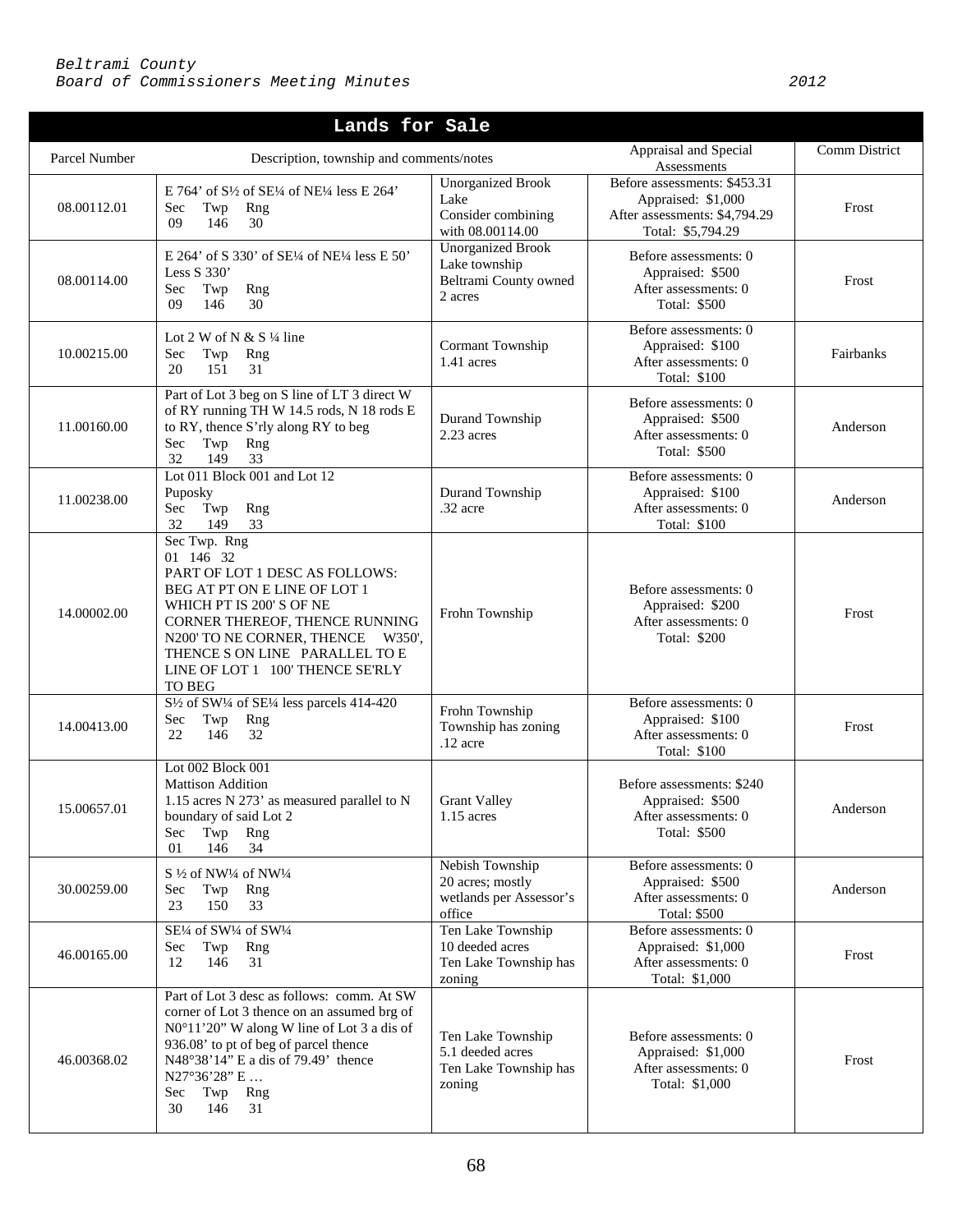| 47.00039.00 | Lot 5 W of HY S of Enright Brook $(?)$ , N of<br>County Beltrami Campsite less parcel 40<br>Twp<br>Rng<br>Sec.<br>148<br>33<br>04                      | Turtle Lake Township<br>This parcel was<br>discussed at length with<br>Murray Surveying as a<br>means to resolve<br>boundary lines<br>associated with the<br><b>Burnham Estate</b><br>property on Lake Julia | Before assessments: 0<br>Appraised: \$500<br>After assessments: 0<br>Total: \$500        | Lucachick |
|-------------|--------------------------------------------------------------------------------------------------------------------------------------------------------|--------------------------------------------------------------------------------------------------------------------------------------------------------------------------------------------------------------|------------------------------------------------------------------------------------------|-----------|
| 81.00120.01 | Lot $016$ Block $007$<br>Plat of Blackduck<br>Sec<br>Twp<br>Rng<br>149<br>12<br>31                                                                     | City of Blackduck; this<br>parcel has special<br>assessments against it.<br>Env Svcs working to<br>have personal items<br>within dwelling<br>removed; for Crown D<br>Enterprises (a)<br>consignment store)   | Before assessments: 0<br>Appraised: \$500<br>After assessments: \$650<br>Total: \$1,150  | Fairbanks |
| 82.00028.00 | Plat of Funkley<br>Lots $1-8$ Block 4<br>Twp<br>Rng<br><b>Sec</b><br>25<br>150<br>30                                                                   | City of Funkley                                                                                                                                                                                              | Before assessments: 0<br>Appraised: \$100<br>After assessments: 0<br>Total: \$100        | Fairbanks |
| 84.00027.00 | W 16 rods of S 20 rods of that part of<br>unplatted $N\frac{1}{2}$ of SE $\frac{1}{4}$ lying N of Hwy 2<br>Rng<br><b>Sec</b><br>Twp<br>28<br>147<br>35 | Located within the City<br>of Solway; 2 deeded<br>acres                                                                                                                                                      | Before assessments: 0<br>Appraised: \$100<br>After assessments: 0<br><b>Total: \$100</b> | Anderson  |

# Approved Health & Human Services Waiver Services Contract Amendments

The Board, by adoption of its Consent Agenda, approved the Health & Human Services Waiver Services Contract Amendments, as submitted.

# Approved Health and Human Services Monthly Child Protection Reports

The Board, by adoption of its Consent Agenda, reviewed and approved Human Services Monthly Child Protection Reports, as submitted.

Approved Health and Human Services Family Foster Care Licenses The Board, by adoption of its Consent Agenda, approved Human Services Family Foster Care Licenses, as submitted.

Approved Health & Human Services Warrant Payment List

The Board, by adoption of its Consent Agenda, received and approved the warrant payment listing submitted by Health & Human Services Department.

# Approved Revised Land Asset Management Policy

The Board, by adoption of its Consent Agenda, approved the revisions and updates to the Beltrami County Land Asset Management Policy, as submitted.

69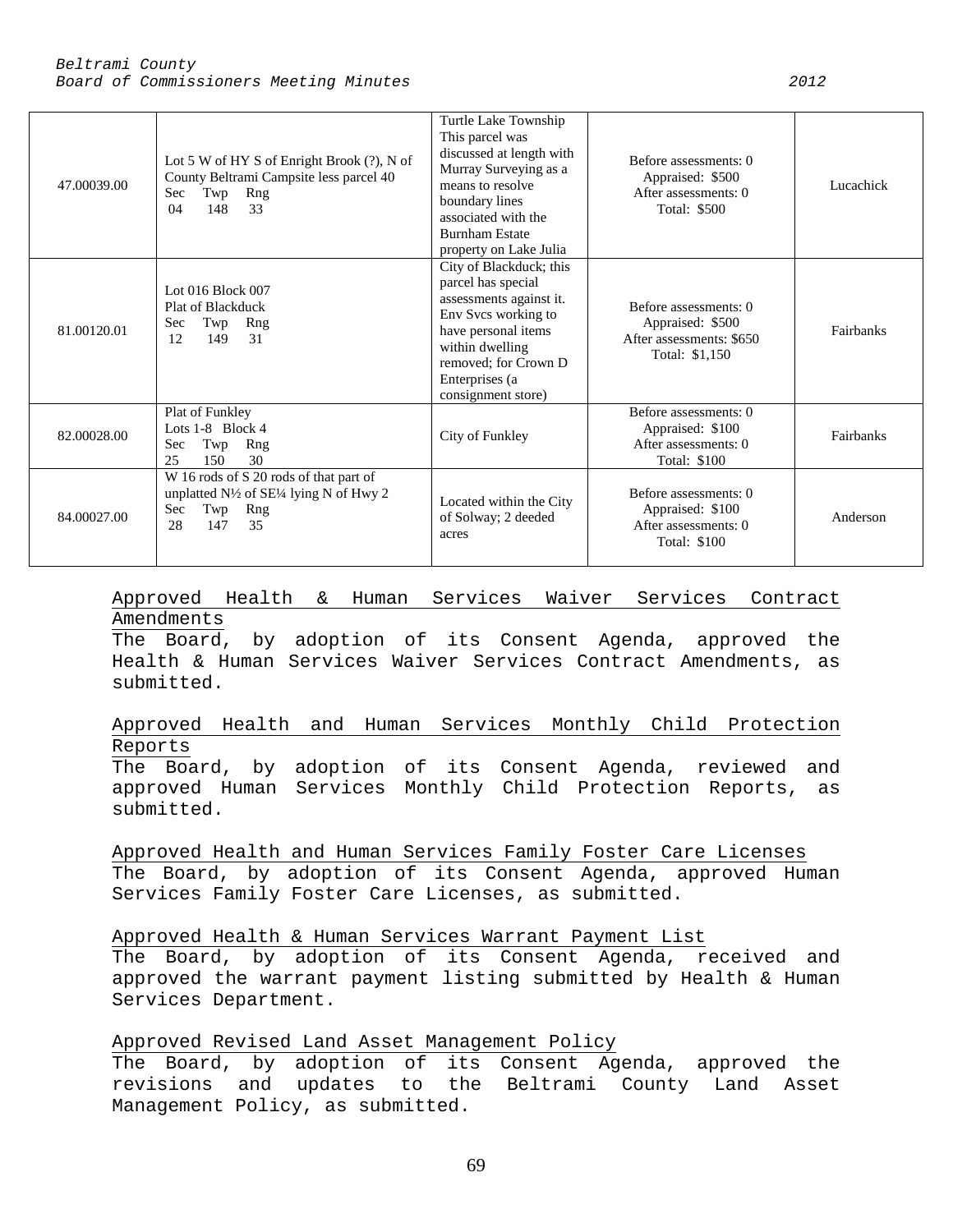subdivision.

Approved Appointment of Richard Anderson to BASC Board

The Board, by adoption of its Consent Agenda, approved the appointment of Commissioner Richard Anderson to the Beltrami Area Service Collaborative (BASC) Board, to fill the vacated position previously held by Tony Murphy.

# Approved the Resolution to add Deputy to PERA Police and Fire Plan

The Board, by adoption of its Consent Agenda, approved the Resolution to add Deputy Joshua J. Cook to the PERA Police and Fire Plan:

BE IT RESOLVED the policy of the State of Minnesota as declared in Minnesota Statutes 353.63 is to give special consideration to employees who perform hazardous work and devote their time and skills to protecting the property and personal safety of others; and

BE IT RESOLVED Minnesota Statutes Section 353.64 permits governmental subdivisions to request coverage in the Public Employees Police and Fire plan for eligible employees of police or sheriff departments whose position duties meet the requirements stated therein and listed below.

BE IT FURTHER RESOLVED that the Beltrami County Sheriff's Office, of Beltrami County hereby declares that the position of Licensed Bailiff, currently held by Joshua Joe Cook, meets all of the following Police and Fire Plan membership requirements:

1. Said position requires a license by the Minnesota peace officer standards and training board under sections 626.84 to 626.863 and this employee is so licensed;

2. Said position's primary (over 50%) duty is to enforce the<br>general criminal laws of the state; general criminal laws of the

3. Said position charges this employee with the prevention and detection of crime;

4. Said position gives this employee the full power of arrest, and

5. Said position is assigned to a designated police or sheriff's department.

BE IT FURTHER RESOLVED that this governing body hereby requests that the named Employee be accepted as a member of the Public Employees Police and Fire Plan effective the date of this employee's initial Police and Fire Plan salary deduction by the governmental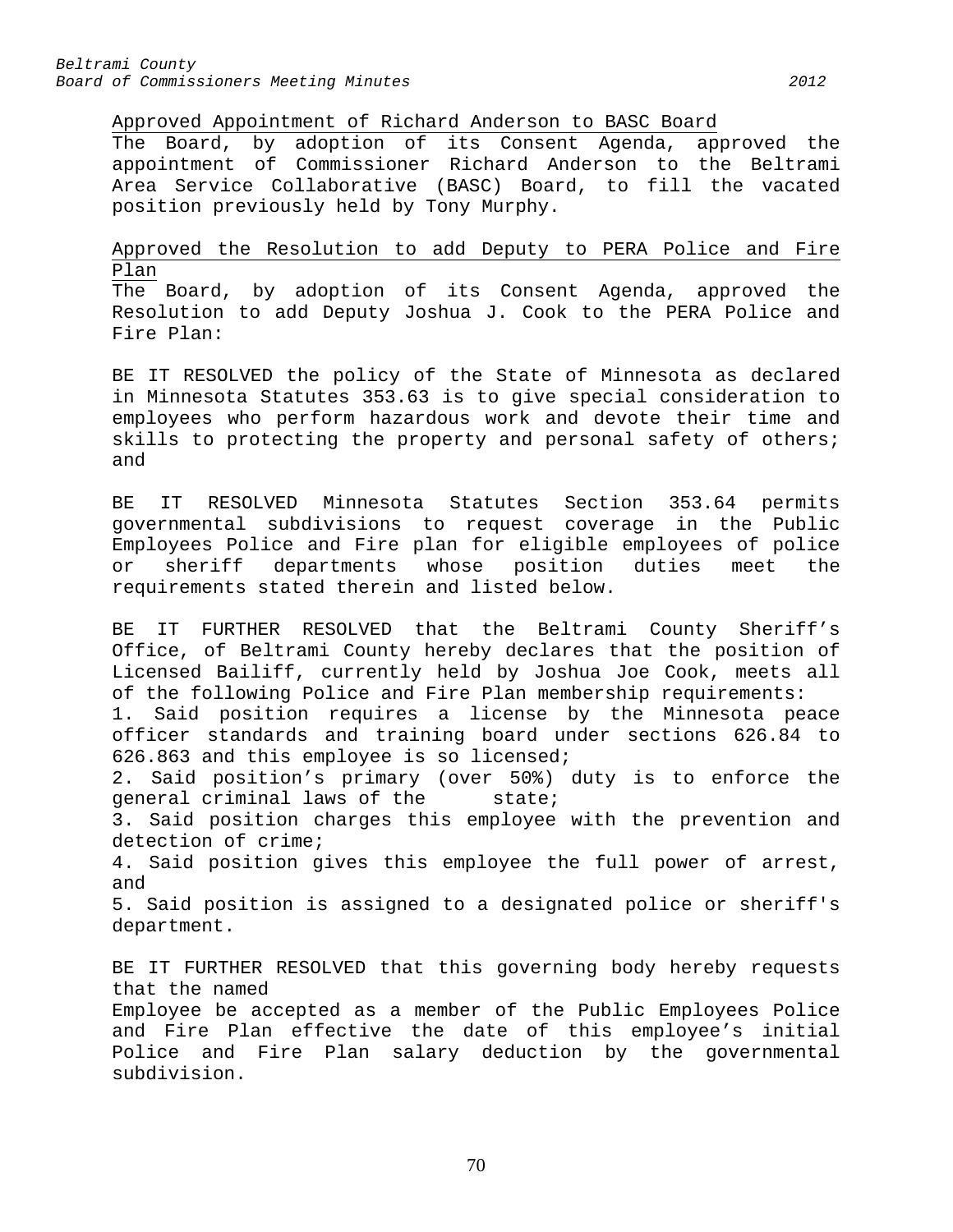NOW, THEREFORE, BE IT RESOLVED that County Board Chair Quentin Fairbanks and his successor, are hereby authorized to execute such agreements and amendments thereto, as are necessary to implement the project(s).

# **REGULAR AGENDA**

Fill One Full-Time Child Support Specialist Position

Health & Human Services Economic Assistance Division Director, John Pugleasa presented the request to fill one full-time Child Support Specialist Position.

A motion was made by Commissioner Anderson and seconded by Commissioner Frost, to fill one full-time Child Support Specialist Position. Unanimously carried.

# **COMMISSIONERS' BUSINESS**

Legislative/Lobbying Issues

- Commissioner Vene announced the upcoming AMC District 2 meeting.
- Commissioner Frost reminded the Board of the May 22 election deadline for candidates to file for County Commissioner positions.

Commissioners' Reports

• Commissioner Lucachick requested Health & Human Services Department discussions be scheduled for Sessions (but NOT June 19, 2012).

Review Upcoming Meeting Schedule

Next regular meeting of the County Board will be June 5, 2012, in the Board Room of the County Administration Building.

# **MEETING ADJOURNMENT**

A motion to adjourn the Board meeting at 5:13 p.m. was made by Commissioner Lucachick, seconded by Commissioner Frost, and unanimously carried.

> \_\_\_\_\_\_\_\_\_\_\_\_\_\_\_\_\_\_\_\_\_\_\_\_\_\_\_\_\_\_\_\_\_ Quentin Fairbanks, Chair

 $\overline{\phantom{a}}$  , and the contract of the contract of  $\overline{\phantom{a}}$ Kay Mack, Interim County Administrator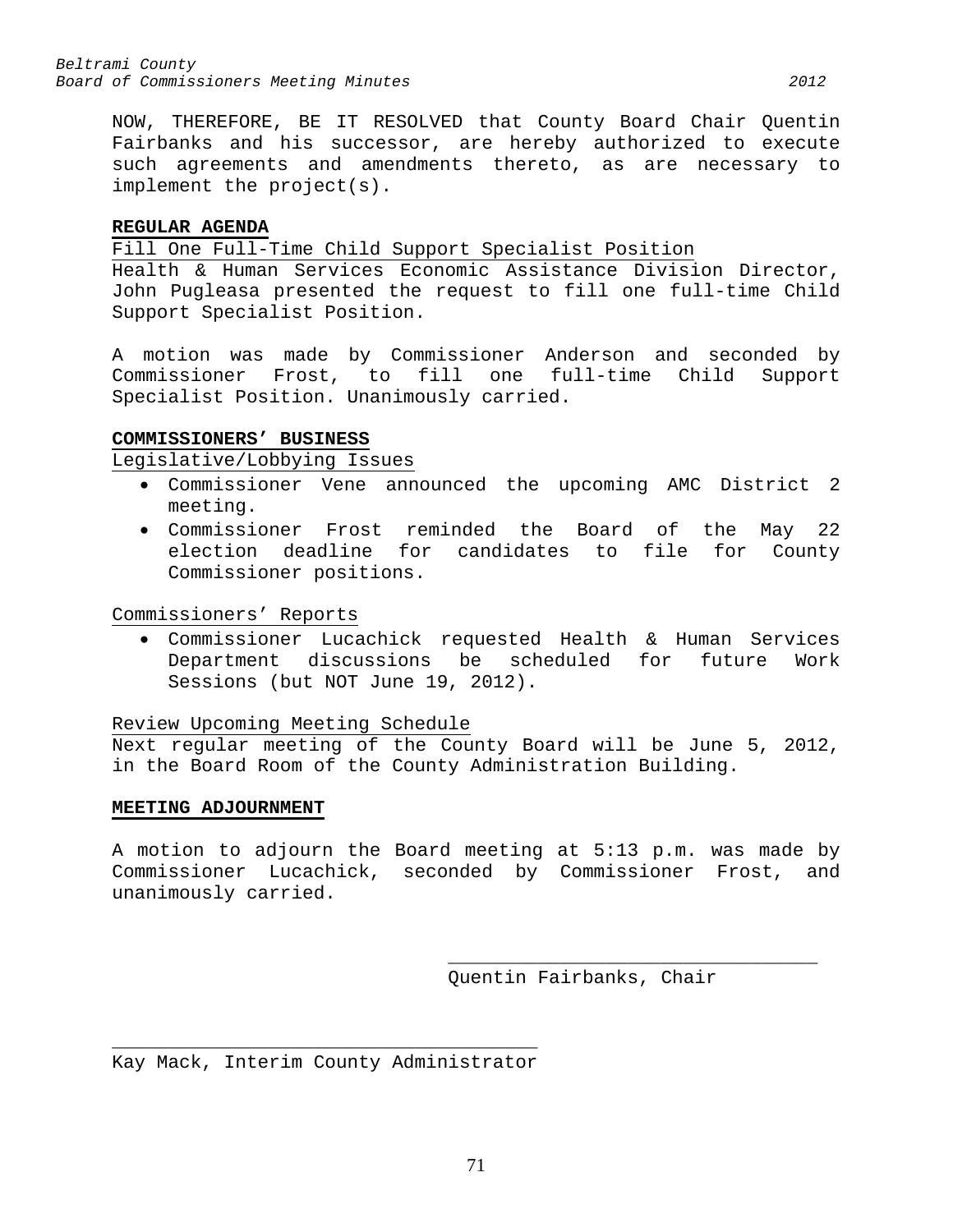The Beltrami County Board of Commissioners met in regular session on June 5, 2012, at the County Board Room, County Administration Building, Bemidji, Minnesota.

## **CALL TO ORDER, ROLL CALL AND PLEDGE OF ALLEGIANCE**

Chair Quentin Fairbanks called the meeting to order at 5:02 p.m. Commissioners Jack Frost, Jim Lucachick and Richard Anderson were present. Commissioner Joe Vene was excused.

## **GENERAL COMMENTS – BOARD CHAIR**

None.

# **CITIZENS ADDRESSING THE BOARD**

Audrey Thayer and John Chattin, representing the Shared Visions group, addressed the Board regarding the cross burning incident that occurred on a resident's lawn in Northern Township last week. They are requesting the County Board's support in their public statement strongly condemning this heinous act. A joint City/County letter will be drafted and Chairman Fairbanks has agreed to sign it on the Boards behalf. There will be a public presentation made by elected officials on Thursday, June 7, 2012.

# **APPROVAL OF AGENDA**

The following items were added to the Consent Agenda:

- Approval to permit Natural Resource Management Department to use Area Estimate method for timber sales as needed.
- Approval of letter of support and fiscal agent for Neilson Foundation Grant Application for Northland Regional Sports Center
- Approval to Develop Policy for Employee Recognition/Honor
- Approval of Turn Key Video Visitations Proposal and Agreement

The following item was removed from the Regular Agenda:

• Update on MN RCC Activities & Greater MN Regional Park & Trail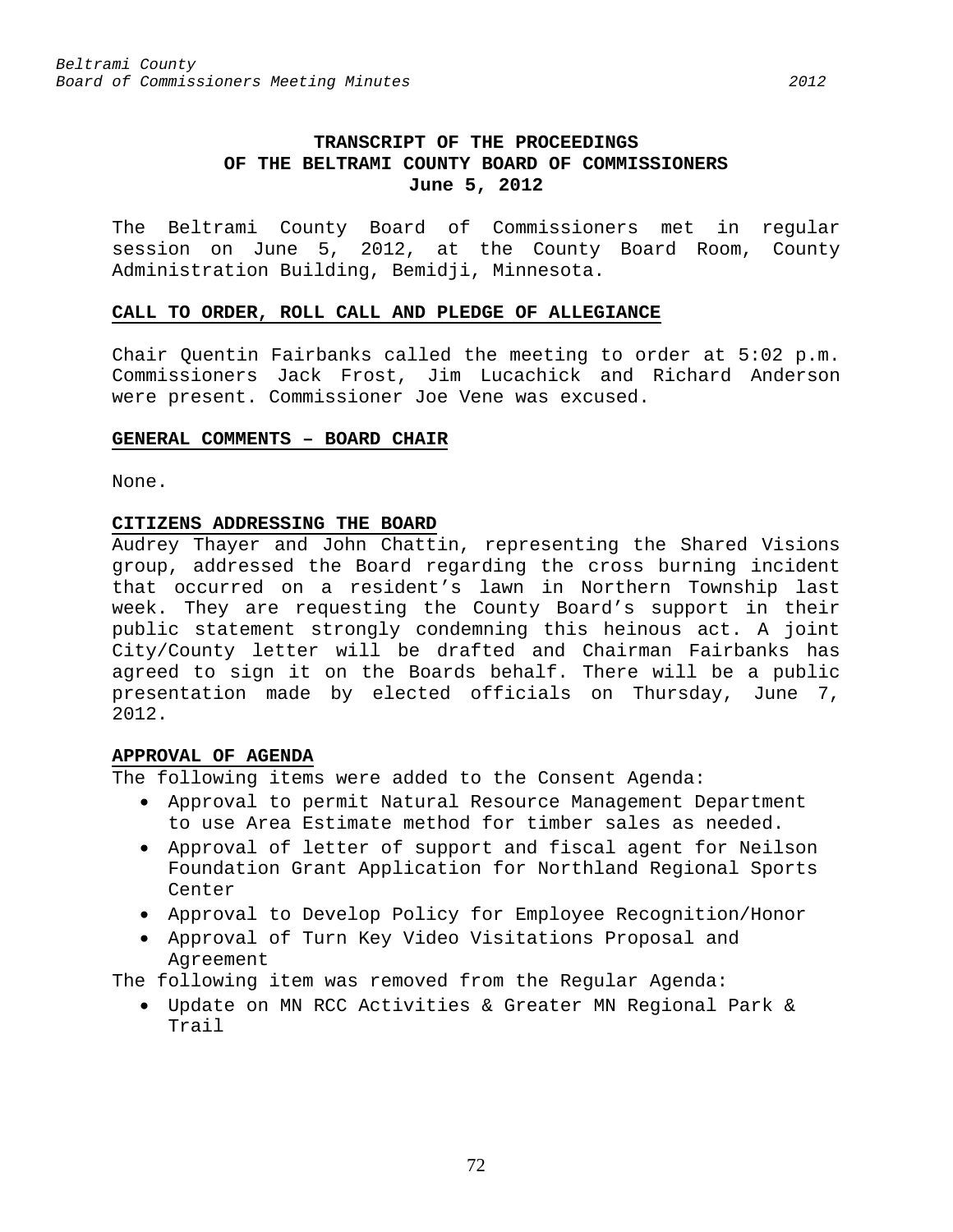### Approved Agenda and Amendments

A motion to approve the Agenda and Amendments was made by Commissioner Frost, seconded by Commissioner Anderson, and unanimously carried.

#### Approved Consent Agenda

A motion to approve the Consent Agenda was made by Commissioner Lucachick, seconded by Commissioner Frost, and unanimously carried.

### **CONSENT ITEMS**

# Approved Minutes

The Board, by adoption of its Consent Agenda, approved the Minutes of the Board of Commissioners Work Meeting held May 15, 2012, and the Minutes of the Board of Commissioners Regular Meeting held May 15, 2012, as submitted.

#### Approved Auditor/Treasurer Warrant Payment Listing

The Board, by adoption of its Consent Agenda, received and approved the warrant payment listing submitted by the Auditor/Treasurer's Office.

#### Approved Payment of Auditor/Treasurer Bills

The Board, by adoption of its Consent Agenda, approved payment of Auditor/Treasurer bills, as submitted.

# Approved Auctioneer License for Jan Kern

The Board, by adoption of its Consent Agenda, approved the application made by Jan Kern, for an auctioneer license, as submitted

#### Approved 2012 Giziibii Board Appointments

The Board, by adoption of its Consent Agenda, approved the appointments of Richard Moore and Mel Milender to the Giziibii Board for the calendar year 2012, as submitted.

#### Approved MN Public Radio Tower Lease

The Board, by adoption of its Consent Agenda, approved the MN Public Radio (MPR) ten year tower lease renewal, as submitted.

# Approved Beltrami Electric Utility Easements

The Board, by adoption of its Consent Agenda, approved the Beltrami Electric Utility Easements to cross County managed land, as submitted.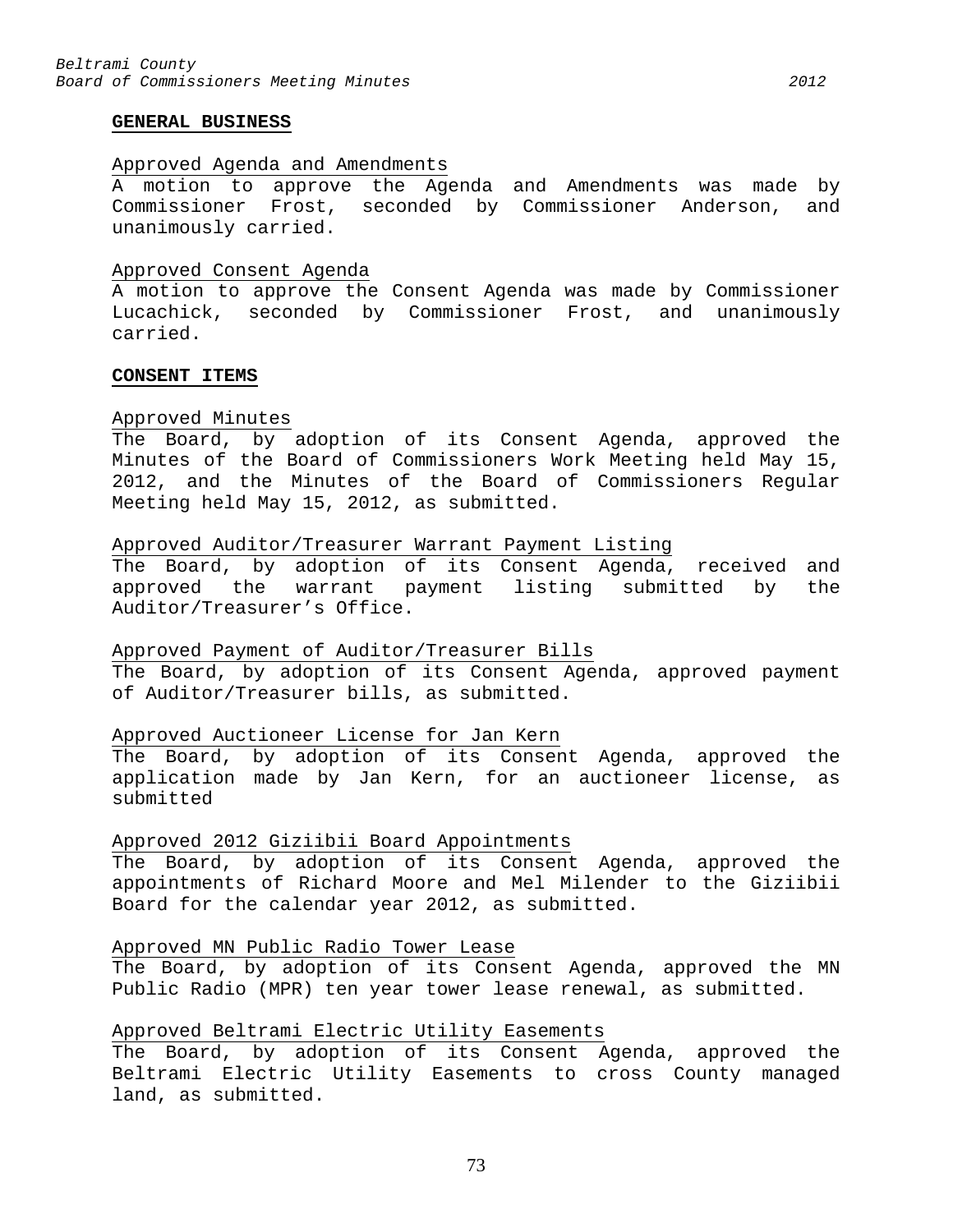#### Approved Highway Seal Coating Bids

The Board, by adoption of its Consent Agenda, approved bid awards to the lowest responsible bidders for bituminous seal coating on sections of CSAH 6, CSAH 7, CSAH 11 and CSAH 21 for a total of 22.83 miles as follows:

|              | Project Nos: SAP 004-604-004, SAP 004-611-014, SAP 004-621-005 |
|--------------|----------------------------------------------------------------|
| Name         | Bid Amount                                                     |
| Pearson Bros | 5532,727.93                                                    |
| Hanover, MN  |                                                                |

Approved Public Defender's Office Lease Amendment

The Board, by adoption of its Consent Agenda, approved the Public Defender's office lease agreement for additional space in the Beltrami County Judicial Annex Building, as submitted.

Approved Resolution to Authorize PrimeWest as Beltrami County's Managed Care Plan Provider

The Board, by adoption of its Consent Agenda, approved the Resolution recommending a single source, PrimeWest, as Beltrami County's Managed Care Plan provider:

WHEREAS, the Minnesota Department of Human Services has published a Request For Proposals to provide health care services to recipients of Medical Assistance and MinnesotaCare residing in Big Stone, Clearwater, Douglas, Grant, Hubbard, McLeod, Meeker, Pipestone, Pope, Renville, Stevens and Traverse counties, including Beltrami County; and

WHEREAS, the Minnesota Department of Human Services has requested County evaluations and recommendations regarding the managed care organization proposals from each respective county; and

WHEREAS, Prime West, Medica, and Blue Plus, submitted proposals to provide managed health care services in Beltrami County; and

WHEREAS, representatives of Beltrami County Health and Human Services have reviewed and evaluated the proposals of Prime West, Medica, and Blue Plus, who did submit proposals in Beltrami County, and

WHEREAS, Prime West has submitted a proposal suitable to best meet our needs,

THEREFORE, BE IT RESOLVED that the Beltrami County Board of Commissioners supports the recommendation of Beltrami County Health and Human Services approving Prime West as the managed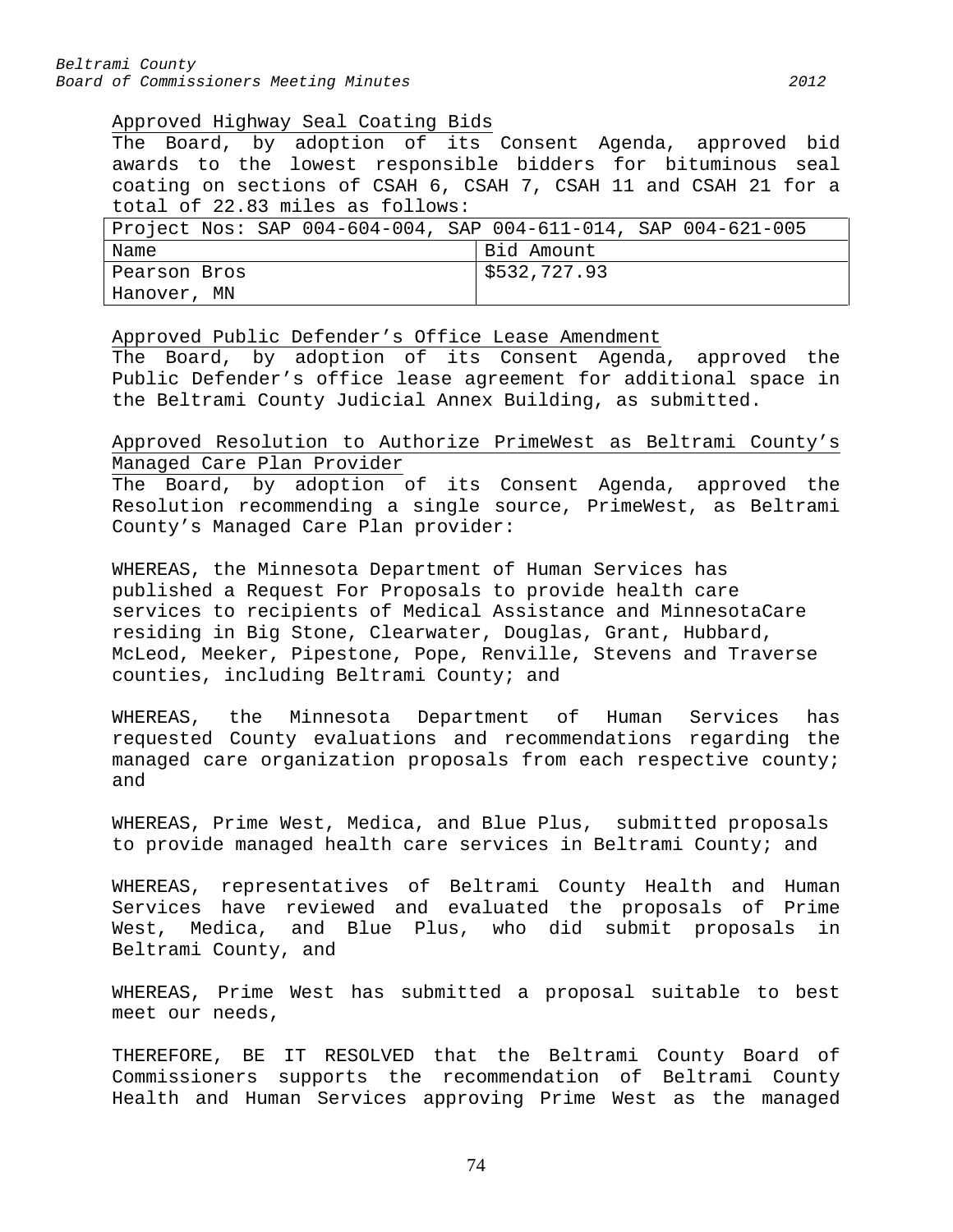care organization providing managed health care services in Beltrami County.

# Approved Natural Resource Management Department to use Area Estimate method for timber sales

The Board, by adoption of its Consent Agenda, approved the Natural Resource Management Department to use the area estimate method for timber sales as needed.

# Approved Letter of Support/Fiscal Agent for Neilson Foundation Grant Application

The Board, by adoption of its Consent Agenda, approved a letter of support and fiscal agent responsibilities for a Neilson Foundation Grant Application to be submitted for the Northland Regional Sports Center

# Approved Development of a Policy for Employee Recognition/Honor The Board, by adoption of its Consent Agenda, approved the development of a policy for employee recognition and honor at retirement for twenty years or more of service to Beltrami County and for a memorial for an employee who passes away while currently employed by Beltrami County.

Approved TurnKey Video Visitations Proposal and Agreement The Board, by adoption of its Consent Agenda, approved the proposal and agreement from TurnKey Corrections for vidio visitation services, as submitted.

Approved Health & Human Services Warrant Payment List The Board, by adoption of its Consent Agenda, received and approved the warrant payment listing submitted by Health & Human Services Department.

# **REGULAR AGENDA**

#### Fill One Full-Time PHN or RN Position

Nursing Services Division Director, Linda Yourczek, presented the request to fill one full-time PHN/RN Position vacancy to conduct managed care services from PrimeWest Health members.

A motion was made by Commissioner Lucachick, and seconded by Commissioner Anderson, to fill one full-time PHN or RN Position and any subsequent vacancies that may occur. Unanimously carried

# Jail Boiler Replacement Project Bid Award

Facilities Manager, Steve Shadrick, presented the bids results for the June 1, 2012 bid opening for the jail boiler replacement project. Mr. Shadrick recommends awarding the bid to the lowest responsible bidder, Dick's Plumbing & Heating of Bemidji.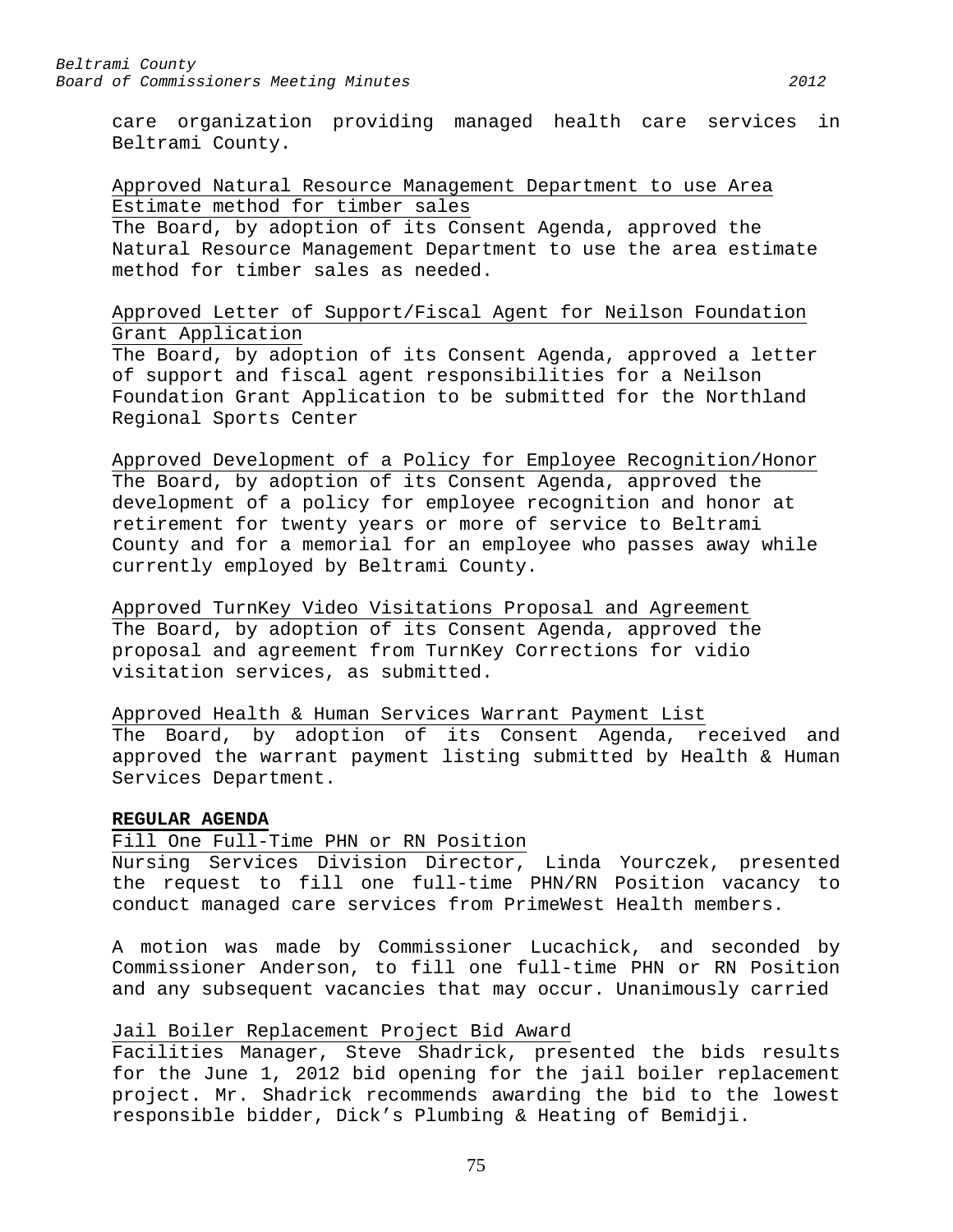A motion was made by Commissioner Lucachick, and seconded by Commissioner Anderson, to award the bid for the Beltrami County jail boiler replacement project to the lowest responsible bidder, Dick's Plumbing & Heating, in the amount of \$197,500.00, which includes the Alternate option. Unanimously carried.

#### Ratification of Teamsters Licensed Contract 2012-2013

Human Resources Director, Linda Tran, presented the tentative agreement with the Teamsters Licensed Essential – Deputies Unit Contract for approval by the Board.

A motion was made by Commissioner Frost, and seconded by Commissioner Lucachick, to approve the Teamsters Licensed Essential – Deputies Union Contract for 2012 and 2013. Unanimously carried.

#### Request Proposals for Comparable Worth/Pay Equity Study

Human Resources Director, Linda Tran, requested authorization to do a Request for Proposals for a Comparable Worth/Pay Equity<br>Study to be completed in 2013. The current system was be completed in 2013. The current system was implemented in 2006 and has been updated as needed since then. Due to the number of significant changes in duties and responsibilities, there is a need to review and evaluate the existing system.

A motion was made by Commissioner Lucachick, and seconded by Commissioner Anderson, to move forward with a request for proposals for a Comparable Worth/Pay Equity Study to be completed in 2013. Unanimously carried.

# Sheriff Office Leadership Transition Plan

Chief Deputy, Mike Bakke, explained to the Board, that due to unanticipated personal health issues, he will be retiring sometime this summer. Sheriff Hodapp is requesting to appoint Sgt. Ernie Beitel as the new Chief Deputy upon Mr. Bakke's departure. This appointment will create a vacancy in the Sergeants position, which Sheriff Hodapp is also requesting permission to fill.

A motion was made by Commissioner Anderson, and seconded by Commissioner Frost, to allow the promotion from the rank of Sergeant to the position of Chief Deputy upon the departure of the current Chief Deputy and post to fill the vacancy for one full-time Sergeant Position and any subsequent vacancies that may occur. Unanimously carried.

# Temporary Contract for Correctional Healthcare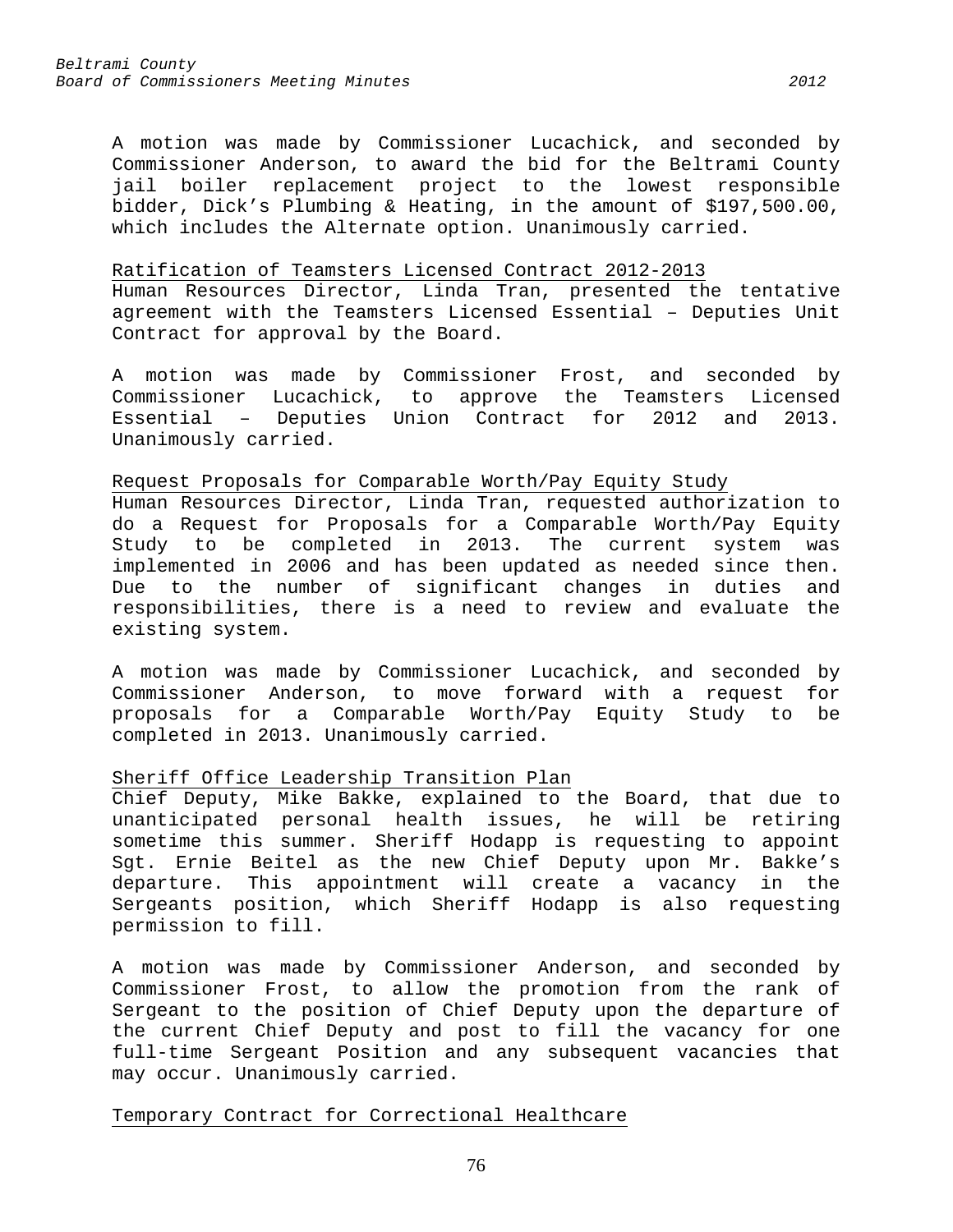Jail Administrator, Cindy Borowski, presented the temporary contract with MEnD Correctional Healthcare to provide temporary healthcare services at the jail while the county goes through the Request for Proposal process to hire a professional correctional healthcare provider.

A motion was made by Commissioner Anderson, and seconded by Commissioner Lucachick, to enter into a temporary contract for services with MEnD for correctional healthcare services. Unanimously carried.

Request for Proposals for Correctional Healthcare at Jail Jail Administrator, Cindy Borowski requested authorization to do a Request for Proposals for correctional health care at the<br>Beltrami County Jail. Due to the dramatic changes in Beltrami County Jail. Due to the dramatic changes in correctional healthcare rules, demands by inmates and the number of inmates since Beltrami County Public Health began providing these services in 1989, it has become evident that volume increase coupled with the serious health issues of many inmates, is overloading the current system's ability to provide adequate healthcare services and meet standards set forth by the MN DOC.

A motion was made by Commissioner Lucachick, and seconded by Commissioner Frost, to move forward with a request for proposals for correctional healthcare services at the Beltrami County Jail. Unanimously carried.

# **COMMISSIONERS' BUSINESS**

Legislative/Lobbying Issues

None.

Commissioners' Reports

None.

Review Upcoming Meeting Schedule Next regular meeting of the County Board will be June 19, 2012, in the Board Room of the County Administration Building.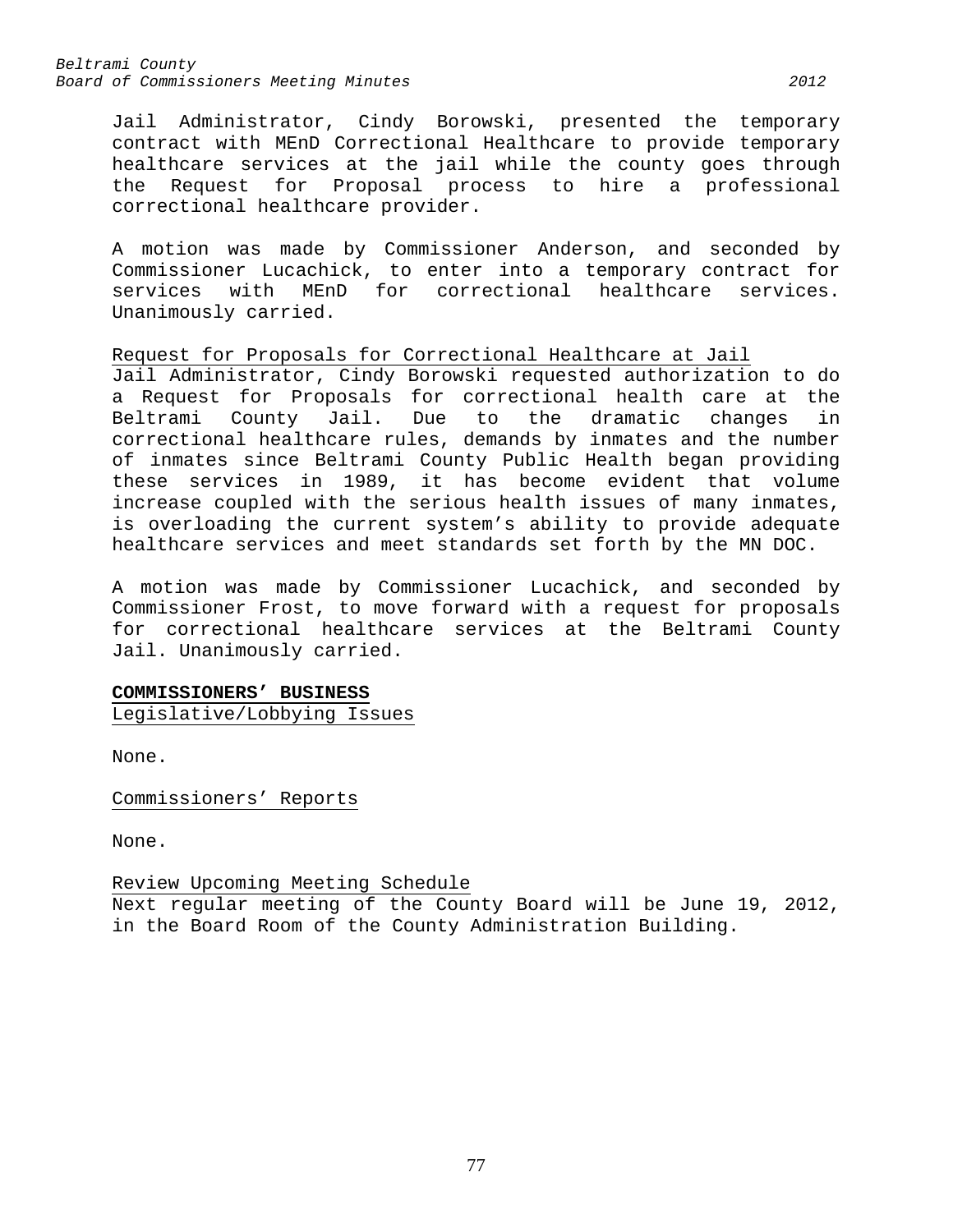# **MEETING ADJOURNMENT**

A motion to adjourn the Board meeting at 5:30 p.m. was made by Commissioner Frost, seconded by Commissioner Lucachick, and unanimously carried.

> \_\_\_\_\_\_\_\_\_\_\_\_\_\_\_\_\_\_\_\_\_\_\_\_\_\_\_\_\_\_\_\_\_ Quentin Fairbanks, Chair

\_\_\_\_\_\_\_\_\_\_\_\_\_\_\_\_\_\_\_\_\_\_\_\_\_\_\_\_\_\_\_\_\_\_\_\_\_\_ Kay Mack, Interim County Administrator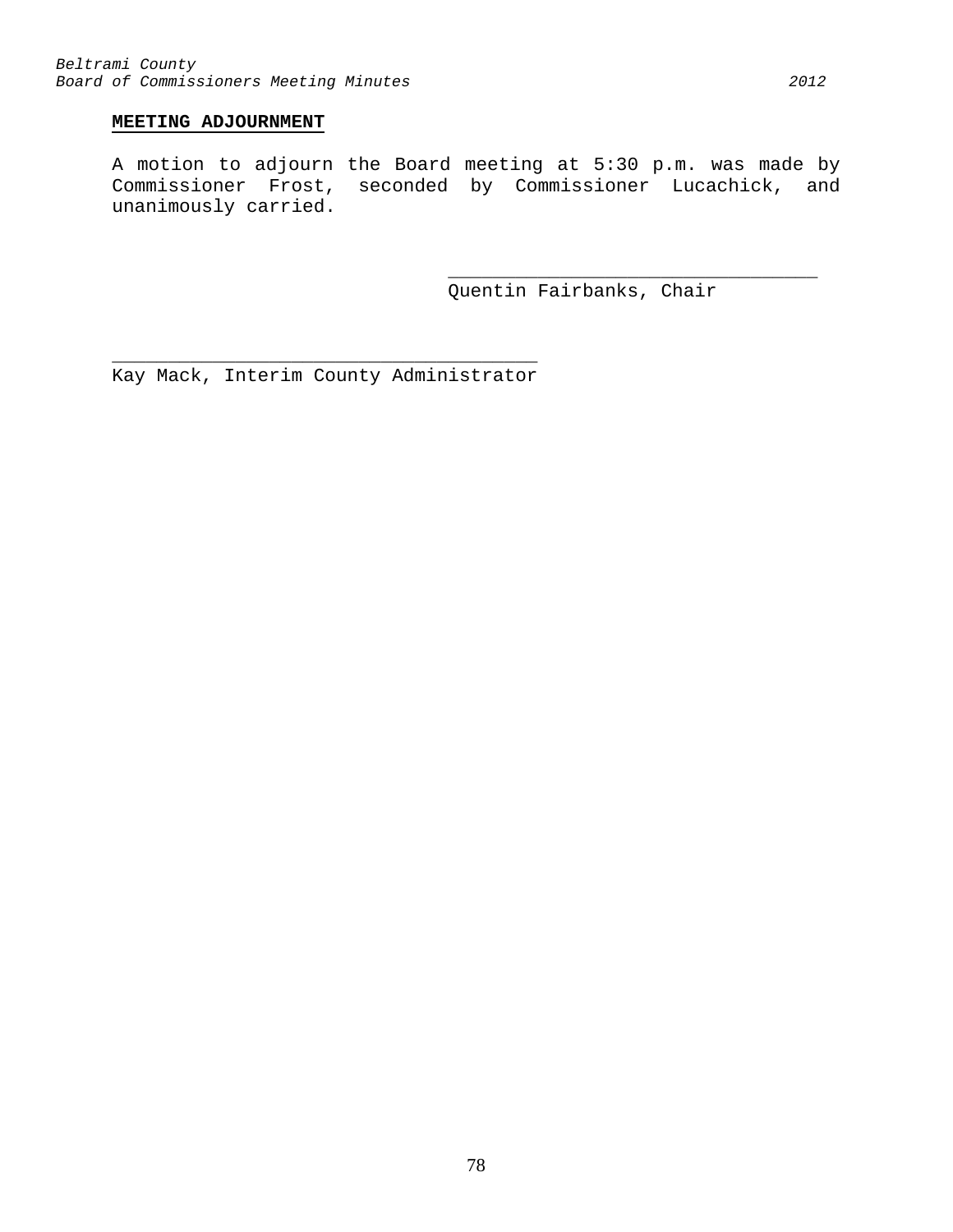# **TRANSCRIPT OF THE PROCEEDINGS OF THE BELTRAMI COUNTY BOARD OF COMMISSIONERS June 19, 2012**

The Beltrami County Board of Commissioners met in regular session on June 19, 2012, at the County Board Room, County Administration Building, Bemidji, Minnesota.

#### **CALL TO ORDER, ROLL CALL AND PLEDGE OF ALLEGIANCE**

Chair Quentin Fairbanks called the meeting to order at 5:00 p.m. Commissioners Jack Frost, Joe Vene, and Jim Lucachick were present. Commissioner Richard Anderson was excused.

#### **GENERAL COMMENTS – BOARD CHAIR**

None.

# **CITIZENS ADDRESSING THE BOARD**

None.

# **APPROVAL OF AGENDA**

The following items were added to the Consent Agenda:

- Approval to appoint Commissioner Anderson to the BASC Board
- Approval to appoint Commissioners Vene and Lucachick to the DWI Court Steering Committee
- Approval to appoint Commissioners Lucachick and Anderson to a Beltrami County/Evergreen work group
- Approval to set-aside \$300,000 development fund loan monies
- Approval of Prosecution Services Agreement with the City of Bemidji

# **GENERAL BUSINESS**

# Approved Agenda and Amendments

A motion to approve the Agenda and Amendments was made by Commissioner Vene, seconded by Commissioner Frost, and unanimously carried.

# Approved Consent Agenda

A motion to approve the Consent Agenda was made by Commissioner Lucachick, seconded by Commissioner Frost, and unanimously carried.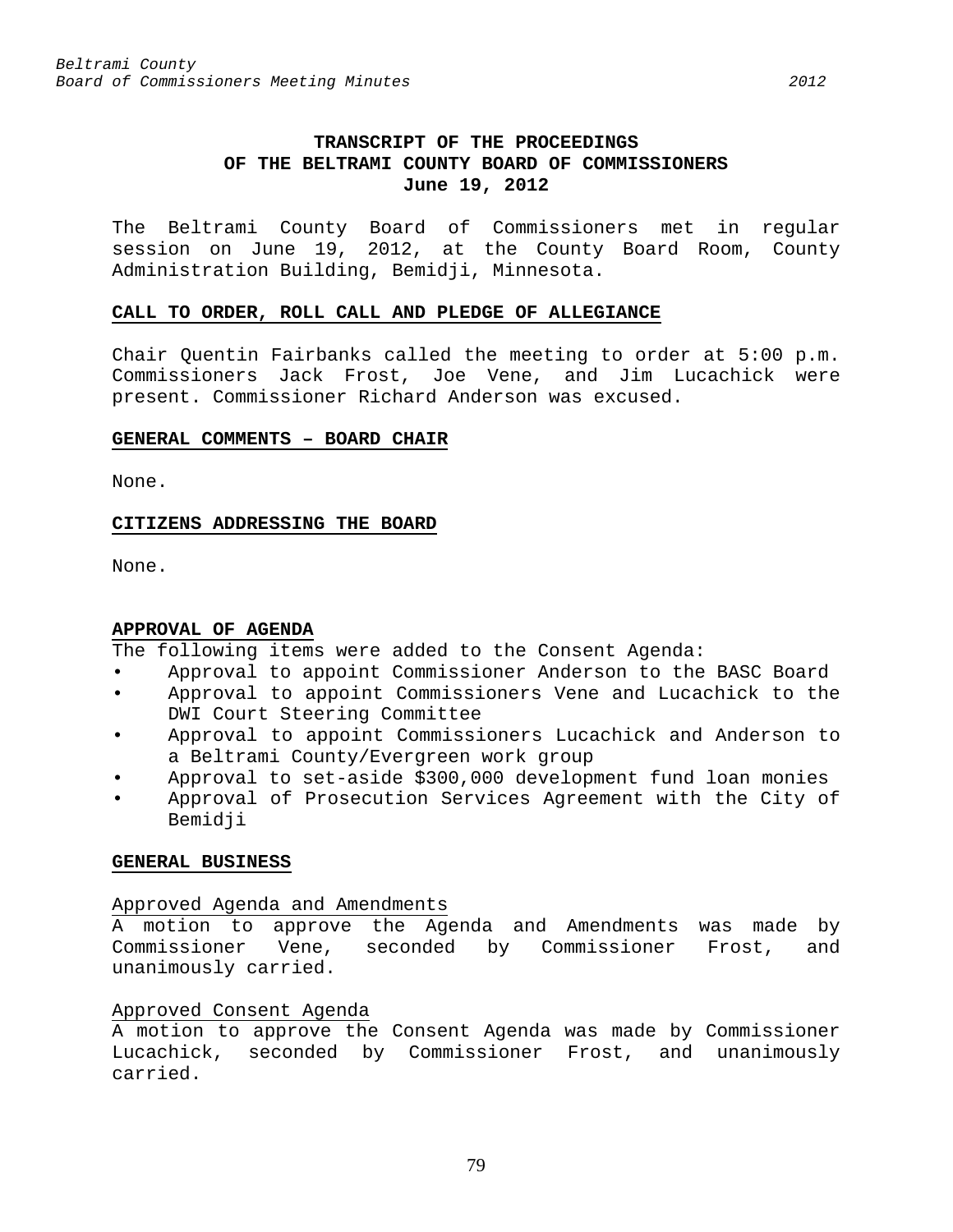#### **CONSENT ITEMS**

#### Approved Minutes

The Board, by adoption of its Consent Agenda, approved the Minutes of the Board of Commissioners Work Meeting held June 5, 2012, and the Minutes of the Board of Commissioners Regular Meeting held June 5, 2012, as submitted.

#### Approved Auditor/Treasurer Warrant Payment Listing

The Board, by adoption of its Consent Agenda, received and approved the warrant payment listing submitted by the Auditor/Treasurer's Office.

#### Approved Payment of Auditor/Treasurer Bills

The Board, by adoption of its Consent Agenda, approved payment of Auditor/Treasurer bills, as submitted.

#### Approved 2012 Agricultural Leases

The Board, by adoption of its Consent Agenda, approved two 2012 Agricultural Leases, as submitted.

### Approved Consumer Scale Agreement with NewPage WI Systems

The Board, by adoption of its Consent Agenda, approved the Consumer Scale Agreement between Beltrami County and NewPage WI Systems, Inc., as submitted.

# Approved Health and Human Services Monthly Child Protection Reports

The Board, by adoption of its Consent Agenda, reviewed and approved Human Services Monthly Child Protection Reports, as submitted.

Approved Health and Human Services Family Foster Care Licenses The Board, by adoption of its Consent Agenda, approved Human Services Family Foster Care Licenses, as submitted.

#### Approved Health & Human Services Warrant Payment List

The Board, by adoption of its Consent Agenda, received and approved the warrant payment listing submitted by Health & Human Services Department.

Approved Appointment of Commissioner Anderson to the BASC Board The Board, by adoption of its Consent Agenda, approved the appointment of Commissioner Anderson to the Beltrami Area Service Collaborative (BASC) Board, as submitted.

# Approved Appointment of Commissioners Vene and Lucachick to the DWI Court Steering Committee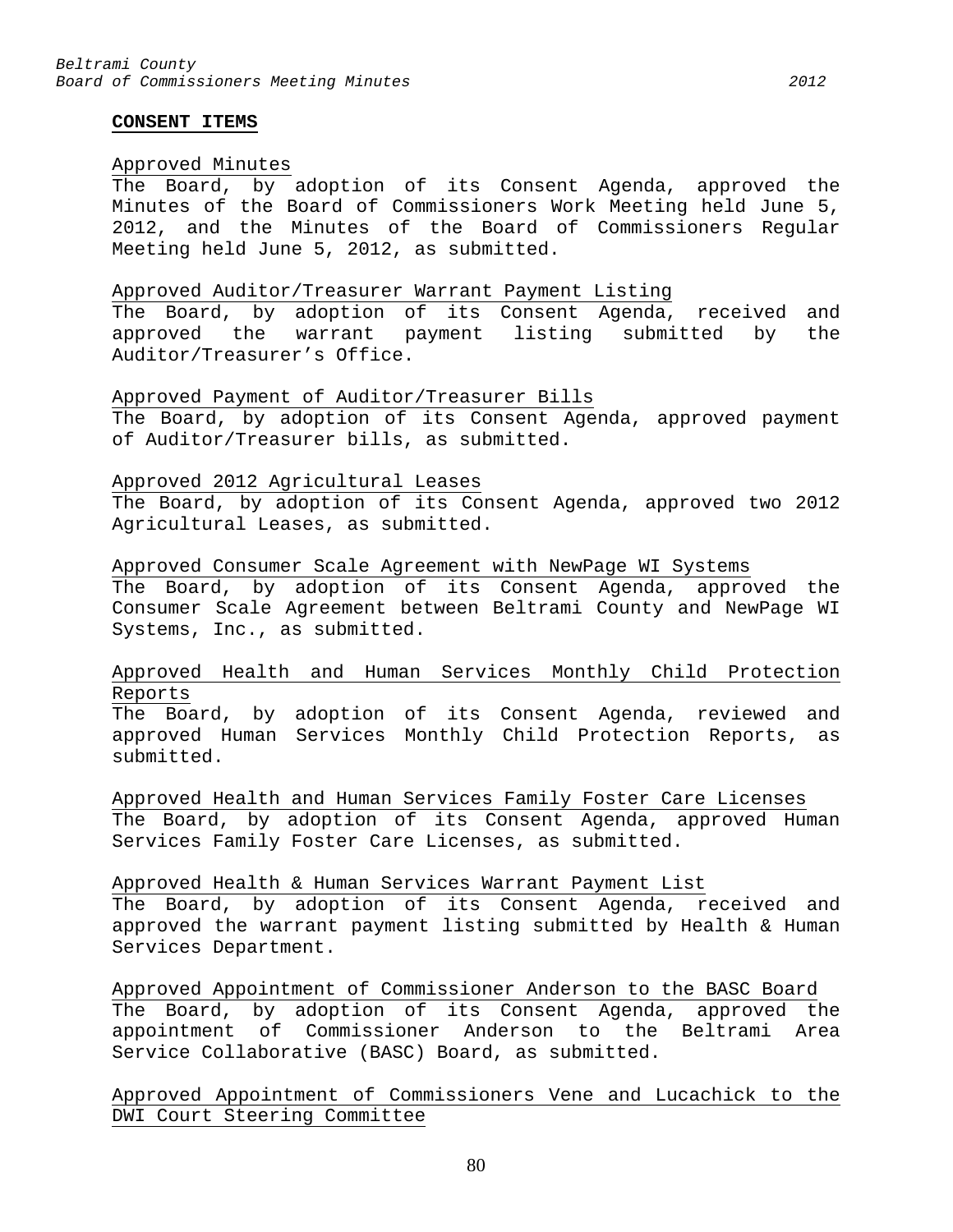The Board, by adoption of its Consent Agenda, approved the appointment of Commissioners Vene and Lucachick to the DWI Court Steering Committee, as submitted.

# Approved the Appointment of Commissioners Lucachick and Anderson to a Beltrami County/Evergreen work group

The Board, by adoption of its Consent Agenda, approved the creation of a joint Beltrami County/Evergreen 'work group' and appointed Commissioners Lucachick and Anderson to serve.

# Approved Set-aside of \$300,000 from Development Fund for Loan Program

The Board, by adoption of its Consent Agenda, approved the setaside of \$300,000 from the Development Fund for a loan program; yet to be developed and approved by the County Attorney, as submitted.

Approved Prosecution Services Agreement with the City of Bemidji The Board, by adoption of its Consent Agenda, approved the Prosecution Services Agreement with the City of Bemidji, as submitted.

# **REGULAR AGENDA**

Implement PERA Phased Retirement Program for One Full-Time Office Support Specialist

Economic Assistance Division Director, John Pugleasa, presented the request to allow Susan Schultz a Child Support Office Support Specialist scheduled to retire at the end of June, 2012, to continue working postretirement through the PERA Phased Retirement Option. Ms. Schultz will work approximately 14 hours per week to allow for training of a new employee to assume her responsibilities.

A motion was made by Commissioner Lucachick, and seconded by Commissioner Frost, to allow Susan Schultz to continue working postretirement through the PERA Phased Retirement Option. Unanimously carried.

Fill One Full-Time Child Support Enforcement Aide Position Economic Assistance Division Director, John Pugleasa, presented a request to fill one Full-Time Child Support Enforcement Aide. This vacancy has occurred due to a retirement.

A motion was made by Commissioner Frost, and seconded by Commissioner Lucachick, to fill one full-time Child Support Enforcement Aide Position. Unanimously carried.

County Administrator Search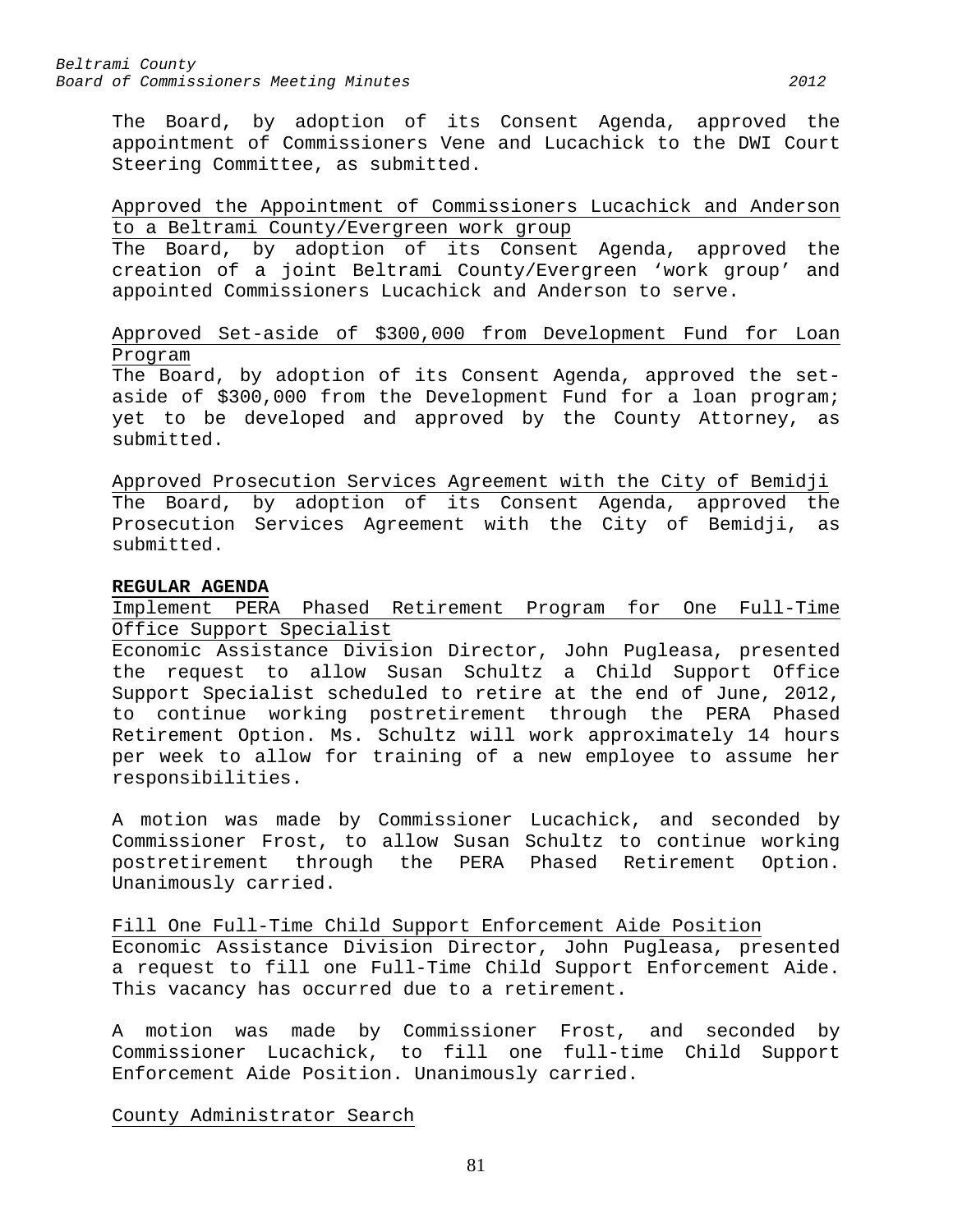Dave Unmacht of Springsted Inc., presented a Draft Administrator<br>Position Profile, proposed timeline options and draft job Position Profile, proposed timeline options and draft posting, to the Board.

Position Profile was fined tuned and edited by Mr. Unmacht with great participation from County staff.

A motion was made by Commissioner Frost, and seconded by Commissioner Lucachick, to approve the Position Profile and time line with a job posting date of July 6 or 9, 2012. Unanimously carried.

# High Resolution Aerial Photography for GIS

GIS Director, Jane Mueller, presented a proposal to enter into a partnership with the State of MN and other interested agencies to acquire high resolution aerial photography for Beltrami County. Photography to be flown in the spring of 2014 prior to leaf out conditions.

This request is for 1-ft high resolution photography at a total project cost of \$157,455 instead of the lower resolution photography provided at no additional cost to the county. Ms. Mueller has been working to lower the cost to Beltrami County be developing partnerships with other organizations that would also benefit from these higher quality aerial photos. Monies for this project would come from unallocated recorders fees that are currently being used for remonumentation. This would slow down the schedule for the remonumentation project.

Greater Bemidji Joint Planning Board Director, Mayana Rice, addressed the Board indicating her support of the project.

County Assessor, Duane Ebbighausen, also addressed the board in support of acquiring the 1-ft resolution aerial photography.

A motion was made by Commissioner Vene, and seconded by Commissioner Frost, to approve the purchase of 1 ft resolution aerial photography of the entire county utilizing unallocated records fees and slowing the progress of the remonumentation project. Motion carried 3/1. Commissioners Vene, Frost and Fairbainks voted Yes. Commissioner Lucachick voted No.

# **COMMISSIONERS' BUSINESS**

Legislative/Lobbying Issues

• Commissioner Vene gave an update on AMC activities

82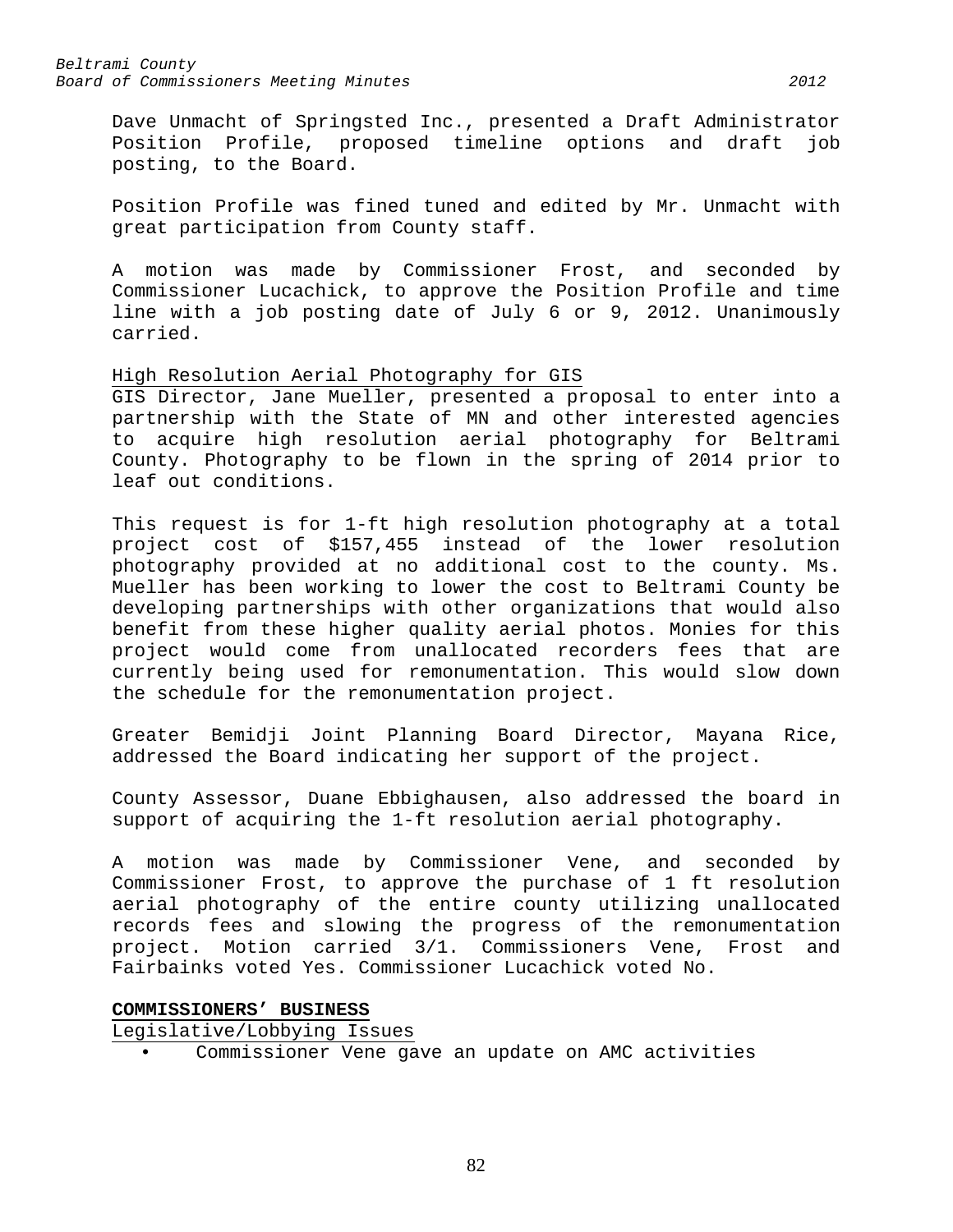Commissioners' Reports

None.

# Review Upcoming Meeting Schedule

Next regular meeting of the County Board will be July 3, 2012, in the Board Room of the County Administration Building.

### **MEETING ADJOURNMENT**

A motion to adjourn the Board meeting at 5:55 p.m. was made by Commissioner Vene, seconded by Commissioner Frost, and unanimously carried.

Quentin Fairbanks, Chair

\_\_\_\_\_\_\_\_\_\_\_\_\_\_\_\_\_\_\_\_\_\_\_\_\_\_\_\_\_\_\_\_\_

 $\overline{\phantom{a}}$  , and the contract of the contract of  $\overline{\phantom{a}}$ Kay Mack, Interim County Administrator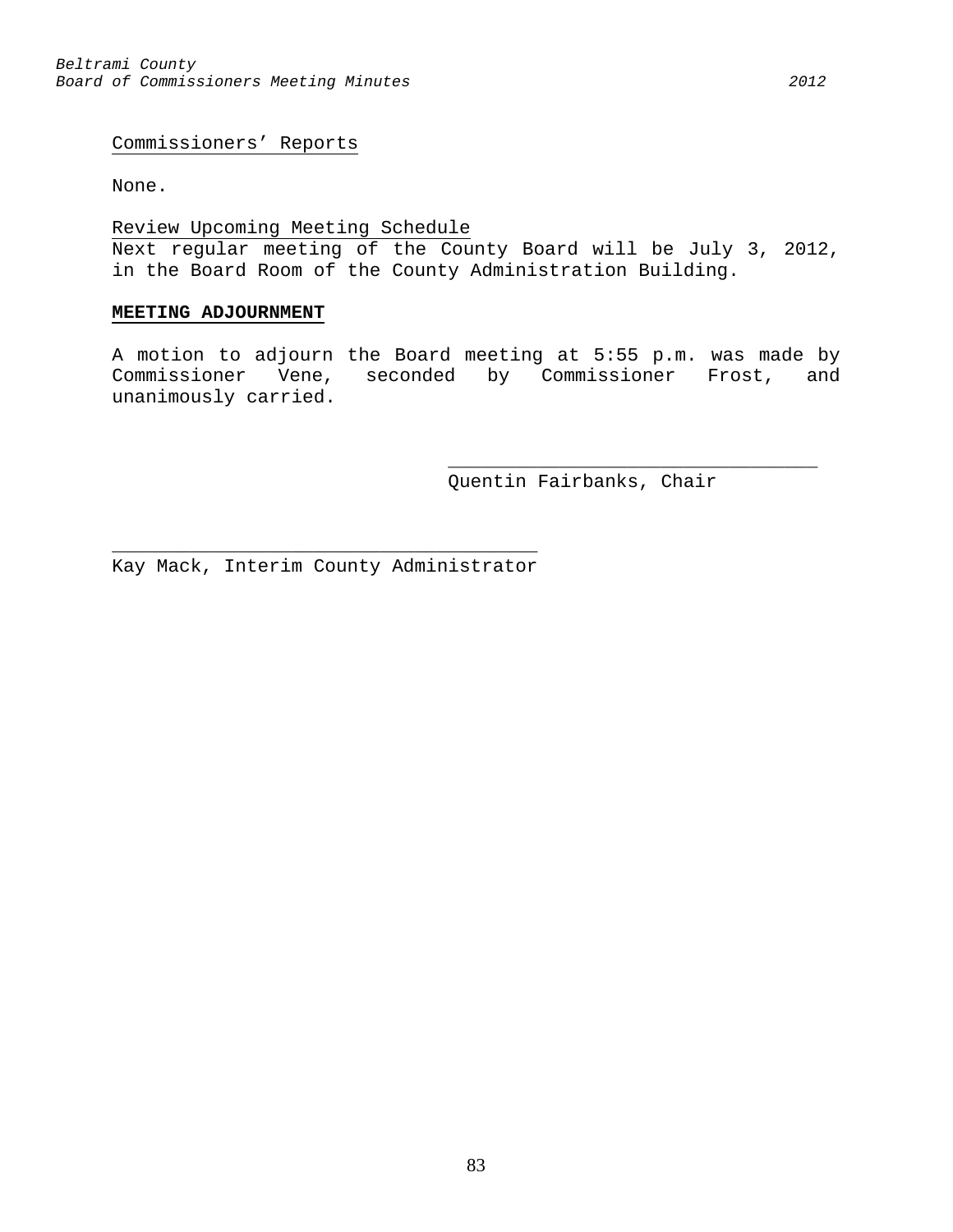The Beltrami County Board of Commissioners met in regular session on July 3, 2012, at the County Board Room, County Administration Building, Bemidji, Minnesota.

#### **CALL TO ORDER, ROLL CALL AND PLEDGE OF ALLEGIANCE**

Chair Quentin Fairbanks called the meeting to order at 5:05 p.m. Commissioners Jack Frost, Joe Vene, Jim Lucachick and Richard Anderson were present.

# **Recognition Ceremony for BCA Law Enforcement Supervision & Management Program Graduates**

Sheriff Hodapp and Commissioner Vene on behalf of the County Board, presented awards and diplomas to Sgt. Jarrett Walton and Task Force Officer Robert Billings for graduation from the BCA Law Enforcement Supervision and Management Program

#### **GENERAL COMMENTS – BOARD CHAIR**

None.

# **CITIZENS ADDRESSING THE BOARD**

Allen Foley, County resident from Northern Township, addressed the Board regarding a statement in the June 5, 2012 Work Session Minutes stating "….Staff were advised to handle all situations according to Policy." He was questioning that the Board would only **advise** staff to follow policy rather than require it.

# **APPROVAL OF AGENDA**

The following items were added to the Consent Agenda:

- Approved \$150 Registration fee for Veterans Service Office to participate in an Expo at the Sanford Center
- Approved Resolution to be legal sponsor for Business Development Capital Projects Grant Program Application

The following item was added to the Regular Agenda:

• Approved \$10,000 to LMC on Employee Development to provide career focused training opportunities

#### **GENERAL BUSINESS**

#### Approved Agenda and Amendments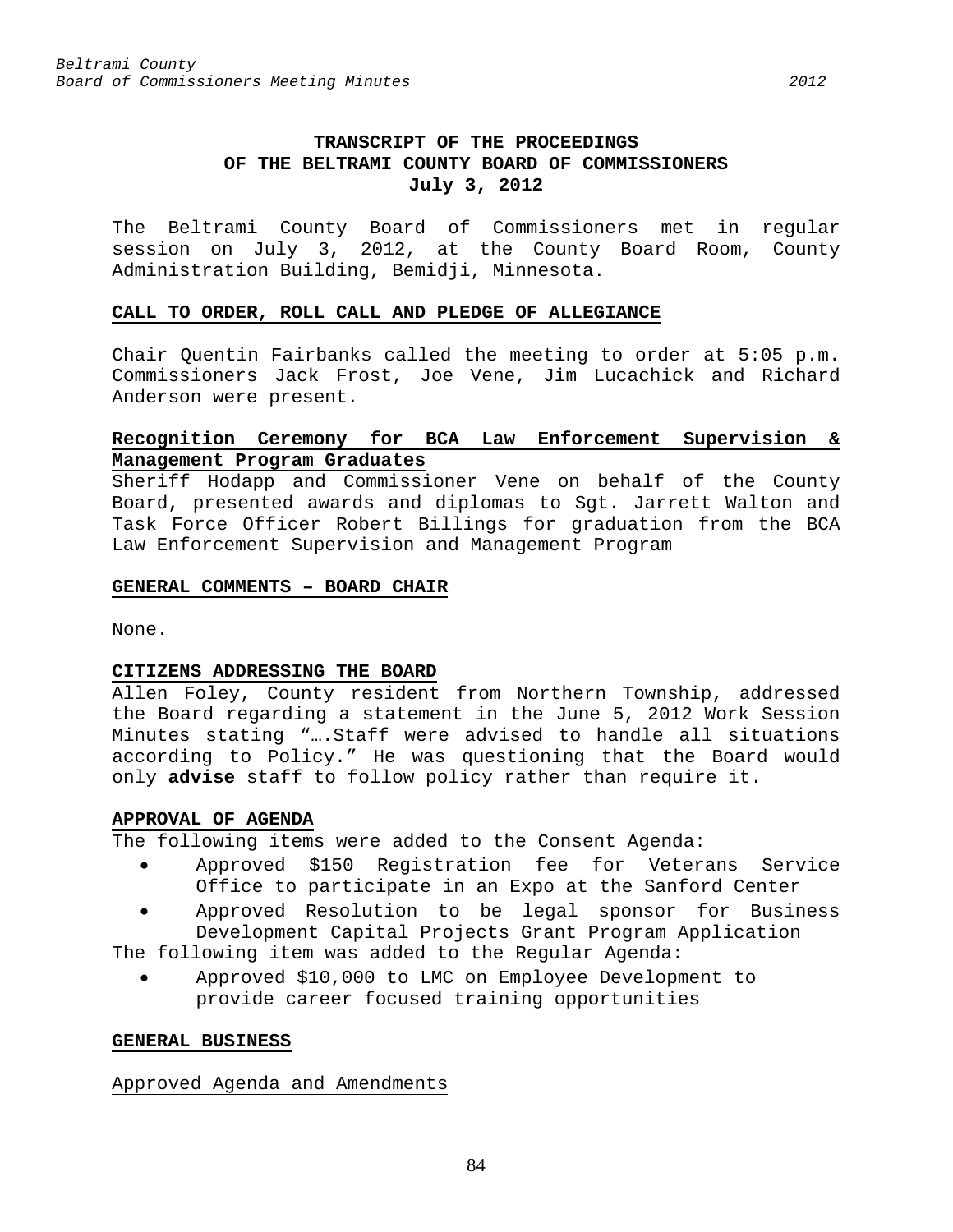A motion to approve the Agenda and Amendments was made by Commissioner Vene, seconded by Commissioner Anderson, and unanimously carried.

#### Approved Consent Agenda

A motion to approve the Consent Agenda was made by Commissioner Frost, seconded by Commissioner Anderson, and unanimously carried.

#### **CONSENT ITEMS**

#### Approved Minutes

The Board, by adoption of its Consent Agenda, approved the Minutes of the Board of Commissioners Work Meeting held June 19, 2012, and the Minutes of the Board of Commissioners Regular Meeting held June 19, 2012, as submitted.

#### Approved Auditor/Treasurer Warrant Payment Listing

The Board, by adoption of its Consent Agenda, received and<br>approved the warrant payment listing submitted by the approved the warrant payment listing submitted by the Auditor/Treasurer's Office.

#### Approved Payment of Auditor/Treasurer Bills

The Board, by adoption of its Consent Agenda, approved payment of Auditor/Treasurer bills, as submitted.

# Approved Forfeiture Cancellation in S17 T146 R33

The Board, by adoption of its Consent Agenda, approved the application for cancellation of forfeiture made on a parcel in Lot 1, Section 17, Township 146 Range 33 that consists of a parcel created in error during a vacation of alleys in Carson's Addition in 1903.

# Approved Certification of Special Assessment

The Board, by adoption of its Consent Agenda, approved and<br>certified the special assessment of \$6,489 to Parcel the special assessment of \$6,489 to Parcel 80.02056.00.

Approved Greater MN Parks & Trails Legacy Funding Resolution The Board, by adoption of its Consent Agenda, approved the Greater Minnesota Parks & Trails Legacy Funding Resolution:

**Whereas, t**he state Parks and Trails Legacy plan calls for a statewide system of parks and trails, and

**Whereas,** Greater MN Regional Parks and Trails have been underfunded for decades when compared to investments in the metro park system over that same time period, and

85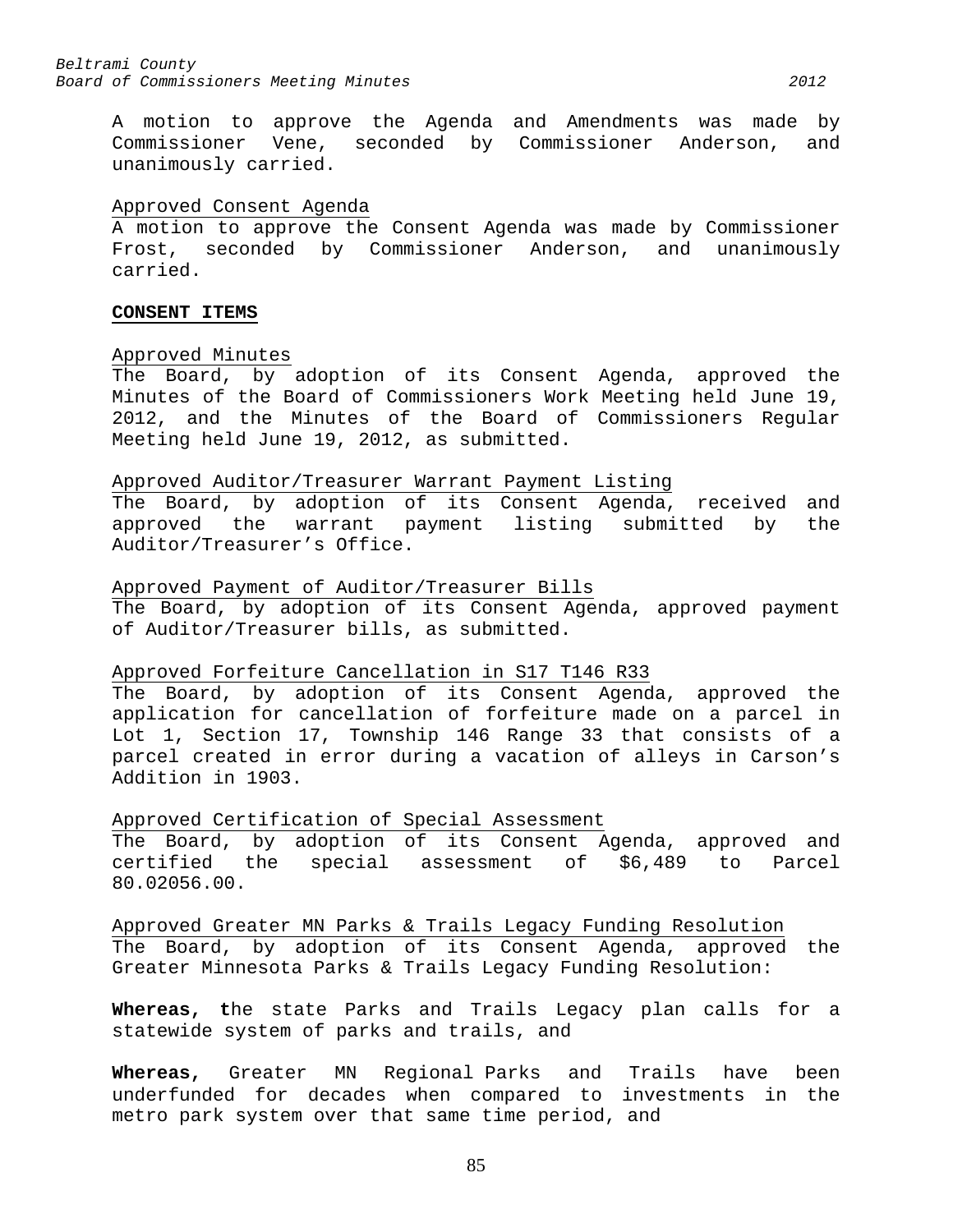**Whereas**, the public expressed overwhelming support at 17 statesponsored public meetings for the highest quality statewide regional projects possible as a preferred outcome of the 25 year plan, and

**Whereas**, the first round of park and trail legacy funding in 2009 was unfair to Greater Minnesota - with 43% of the funding dedicated to metro park needs, 43% dedicated to DNR park and trail needs and projects, while leaving only 14% funding for a statewide grants program which included Metro Parks. Of that 14%, 20% of those funds were given to the Metro Park Area, and

**Whereas, t**he second round of park and trail legacy funding in 2011, produced better but still lopsided results with Greater Minnesota receiving 20% in dedicated legacy funding, while metro parks received 43% and DNR received 37%, and

**Whereas,** a 2011 inventory of Greater Minnesota park and trail needs resulted in \$76 million in projects, and over \$33 million in grant request - or more than four times the amount of the 2011 legacy grants awarded to Greater Minnesota, and

**Whereas,** Greater Minnesota pre-legacy park and trail funding was spotty and scarce, and

**Whereas,** the Legacy Act has resulted in Greater Minnesota being charged by both the public and the state plan to build the highest quality statewide regional projects possible;

**Therefore, Be It Resolved** that Beltrami County believes Greater Minnesota should receive adequate funding to carry out the state plan and the public sentiment for high quality projects, and,

**Therefore, Be It Resolved** Beltrami County believes the current Park and Trail Legacy splits of 43% metro, 37% DNR and 20% to Greater Minnesota are inherently unfair to Greater Minnesota and not enough to carry out the state plan or meet public expectations, and

**Therefore, Be It Resolved** Beltrami County believes the legacy funding splits at 43% metro, 37% DNR and 20% for the remaining 80 non-metro counties is not fair and will not provide the funding to allow Greater Minnesota to succeed in carrying out expectations of either the public or the state plan, and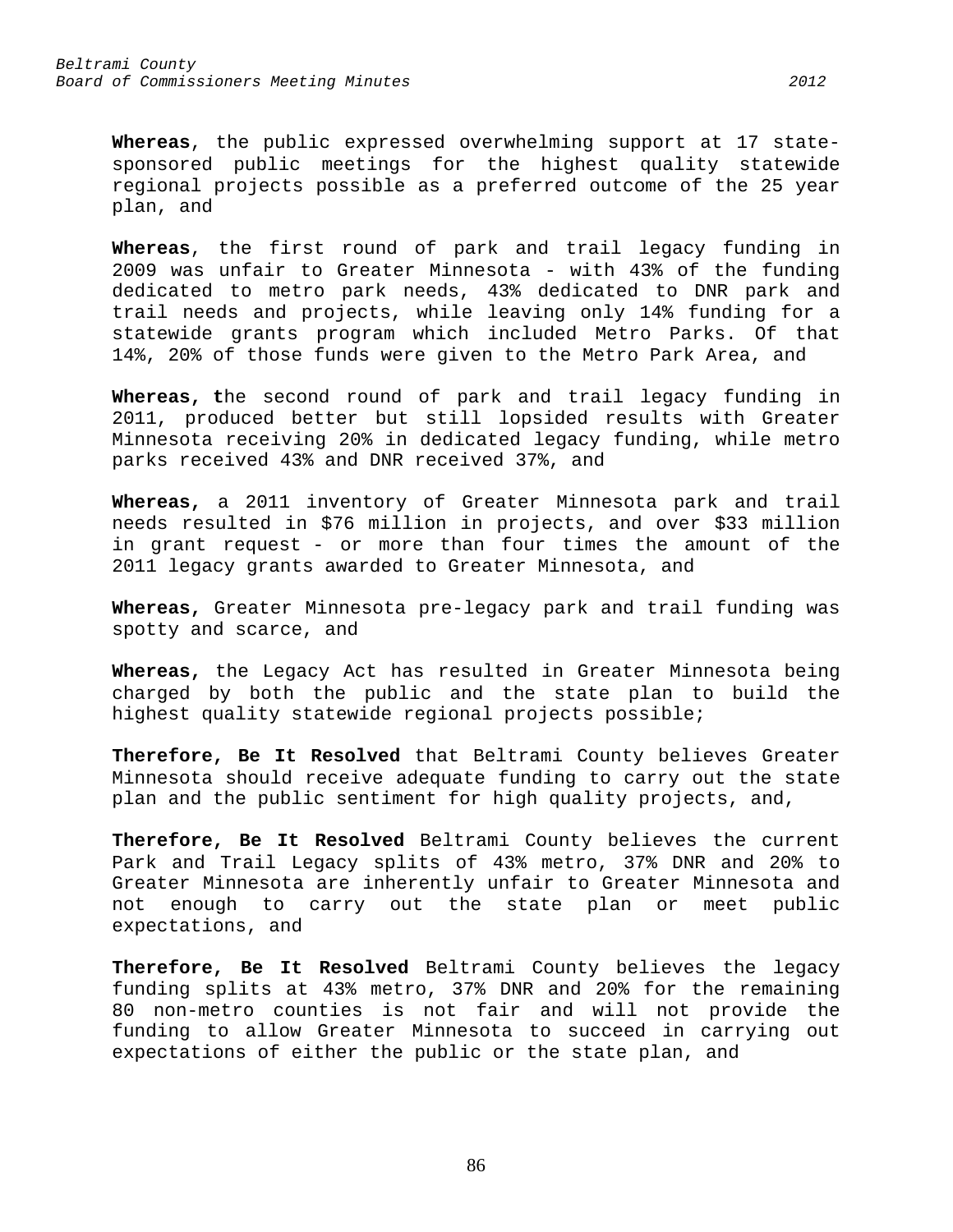**Therefore, Be It Further Resolved** Beltrami County believes the Greater Minnesota percentage of Legacy funding should increase to a level more equal to those of the metro area and DNR.

### Approved Brakner Right-of-Way Easement

The Board, by adoption of its Consent Agenda, approved the right-of-way easement across tax forfeited lands to Gunter and Jane Brakner, as submitted.

Approved Attendance to National Pavement Preservation Conference The Board, by adoption of its Consent Agenda, approved Highway Engineer, Bruce Hasbargen, to attend National Pavement Preservation Conference in Nashville, TN at no cost to Beltrami County, as submitted.

Approved Health & Human Services Warrant Payment List The Board, by adoption of its Consent Agenda, received and approved the warrant payment listing submitted by Health & Human Services Department.

Approved MCCC Ratification Agreement for Computer Support System The Board, by adoption of its Consent Agenda, approved the MCAPS support agreement for rewrite and installation of upgraded computer support system, as submitted.

Approved Registration fee for Veterans Service Office to participate in an Expo at the Sanford Center

The Board, by adoption of its Consent Agenda, approved fee for the Veterans Service Office to participation in the 2012 Boomers and Beyond Expo on August 22, 2012 at the Sanford Center, Bemidji.

Approved Resolution to be Legal Sponsor for Business Development Capital Projects Grant Program Application

The Board, by adoption of its Consent Agenda, approved the Resolution to make Beltrami County legal sponsor for business development capital projects grant program application:

BE IT RESOLVED that Beltrami County act as the legal sponsor for project(s) contained in the Business Development Capital<br>Projects Grant Program Application to be submitted on Projects Grant Program Application to be submitted on \_\_\_\_\_\_\_\_\_\_\_\_\_\_\_\_\_\_ and that Richard Anderson, Board Vice-Chair and Kay L. Mack, Auditor-Treasurer are hereby authorized to apply to the Department of Employment and Economic Development for funding of this project on behalf of Beltrami County.

BE IT FURTHER RESOLVED that Beltrami County has the legal authority to apply for financial assistance, and the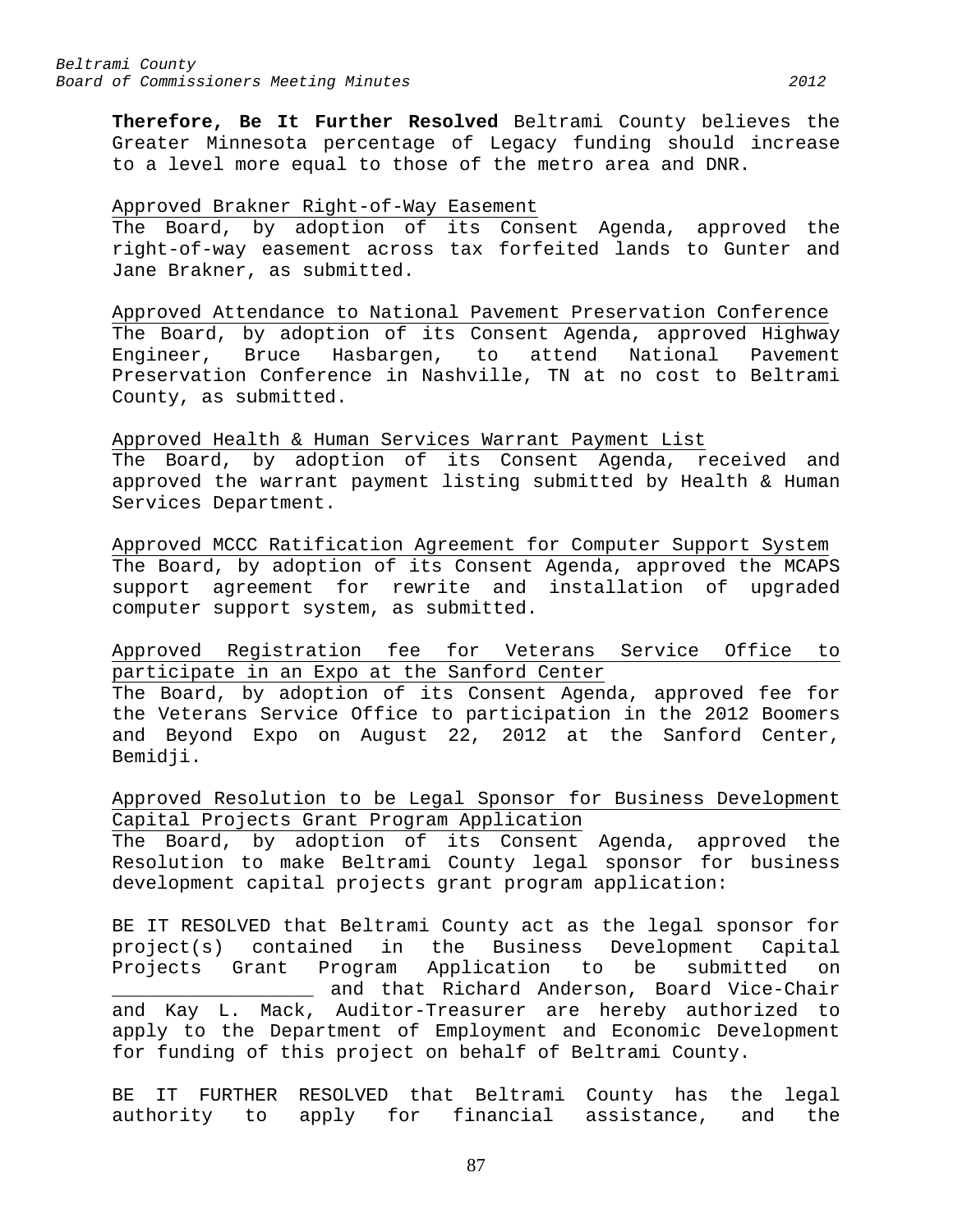institutional, managerial, and financial capability to ensure adequate construction, operation, maintenance and replacement of the proposed project for its useful life.

BE IT FURTHER RESOLVED that Beltrami County has not violated any federal, state, or local laws pertaining to fraud, bribery, kickbacks, collusion, conflict of interest or other unlawful or corrupt practice.

BE IT FURTHER RESOLVED that upon approval of its application by the state, Beltrami County may enter into an agreement with the State of Minnesota for the above-referenced project(s), and<br>Beltrami County certifies that it will comply with all it will comply with all applicable laws and regulations as stated in all contract agreements.

BE IT FURTHER RESOLVED that all nonstate funding is committed and available and meets or exceeds the requirement that the nonstate match equal or exceed the state funding.

BE IT FURTHER RESOLVED that Beltrami County certifies that it will comply with all applicable laws, regulations, and rules of General Obligation bond funds.

NOW, THEREFORE BE IT RESOLVED that Richard Anderson, County Board Vice-Chair and Kay L. Mack, Auditor-Treasurer, or their successors in office, are hereby authorized to execute such agreements, and amendments thereto, as are necessary to implement the project(s) on behalf of the applicant.

#### **REGULAR AGENDA**

Fill Four Seasonal Highway Summer Laborer Positions

Highway Engineer, Bruce Hasbargen, presented a request to fill four additional Seasonal Highway Laborer Positions for the summer. Primary duties would be bituminous patching. positions are not in the budget and would cost approximately \$20,000.

A motion was made by Commissioner Vene, and seconded by Commissioner Frost, to fill four additional Summer Highway Laborer Positions. Unanimously carried

# Correctional Health Care Contract

Sheriff Phil Hodapp, presented the results of the RFP's to provide correctional health care services at the jail. The review committee is recommending approval of the proposal from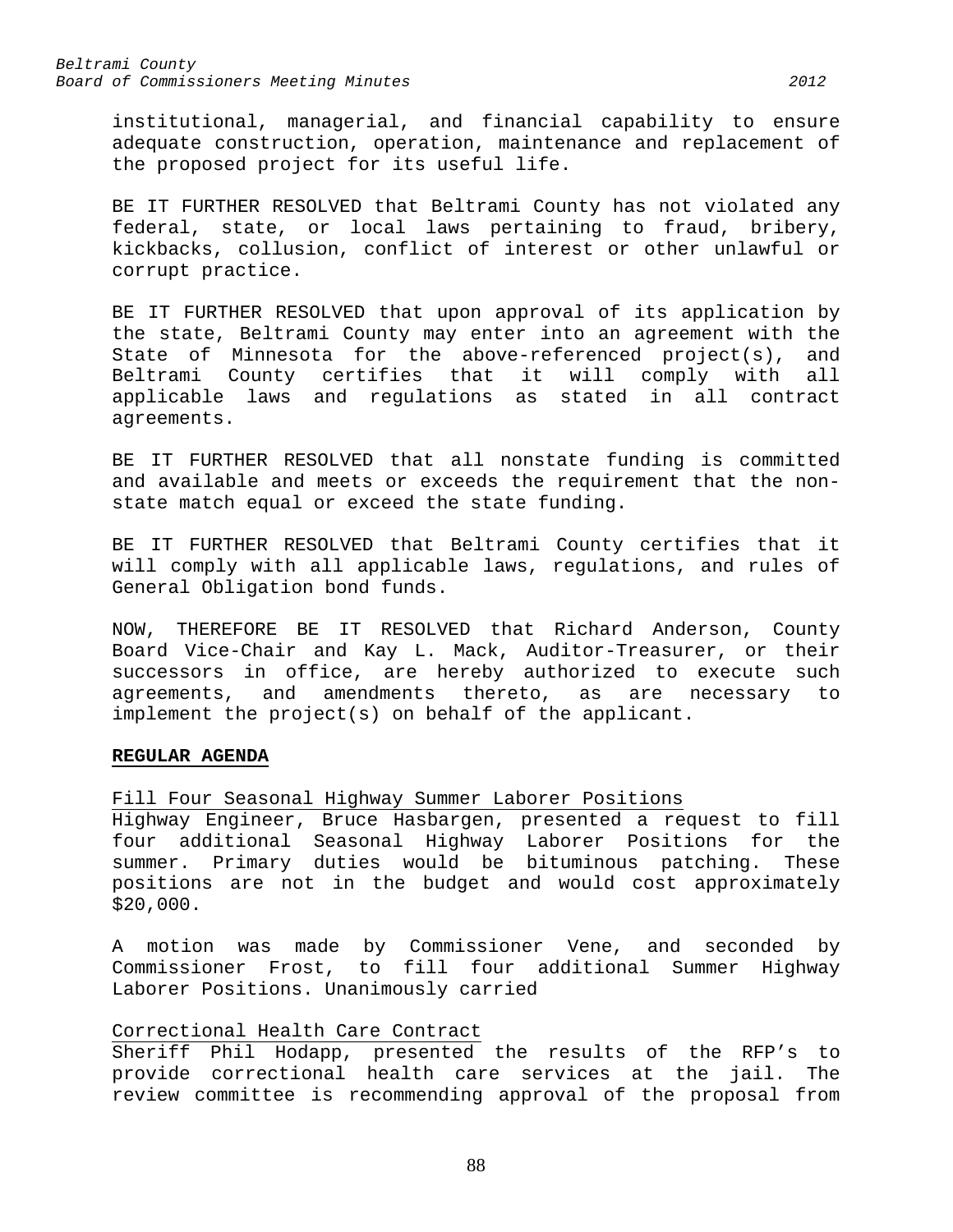MEnD Correctional Healthcare in the amount of \$204,900/year, as submitted.

A motion was made by Commissioner Lucachick, and seconded by<br>Commissioner Anderson, to accept the proposal from MEnD Commissioner Anderson, to accept the proposal Correctional Healthcare to provide health care services at the Beltrami County Jail in the amount of \$204,900/year. Unanimously carried.

# Approved \$10,000 to LMC on Employee Development to provide career focused training opportunities

Human Resource Director, Linda Tran, presented the request on behalf of the Results Oriented Government Team and the LMC on Employee Development for \$10,000 from the SAM Initiative Funds to secure professional training in the areas of service excellence and leadership effectiveness.

A motion was made by Commissioner Vene, and seconded by Commissioner Anderson to approve up to \$10,000 from the SAM Initiative Fund to provide relevant training opportunities through  $E^3$  to County Staff. Carried 3/1 Vote. Frost, Anderson & Vene: Yes. Lucachick: No. Motion carried.

# **COMMISSIONERS' BUSINESS**

Legislative/Lobbying Issues

• Commissioner Vene gave an AMC update

Commissioners' Reports

• In response to a citizen addressing the Board, Commissioners requested future Work Sessions to include information on various county policies.

# Review Upcoming Meeting Schedule

Next regular meeting of the County Board will be July 17, 2012, in the Board Room of the County Administration Building.

# **MEETING ADJOURNMENT**

A motion to adjourn the Board meeting at 5:45 p.m. was made by Commissioner Anderson, seconded by Commissioner Frost, and unanimously carried.

> \_\_\_\_\_\_\_\_\_\_\_\_\_\_\_\_\_\_\_\_\_\_\_\_\_\_\_\_\_\_\_\_\_ Quentin Fairbanks, Chair

 $\overline{\phantom{a}}$  , and the contract of the contract of  $\overline{\phantom{a}}$ Kay Mack, Interim County Administrator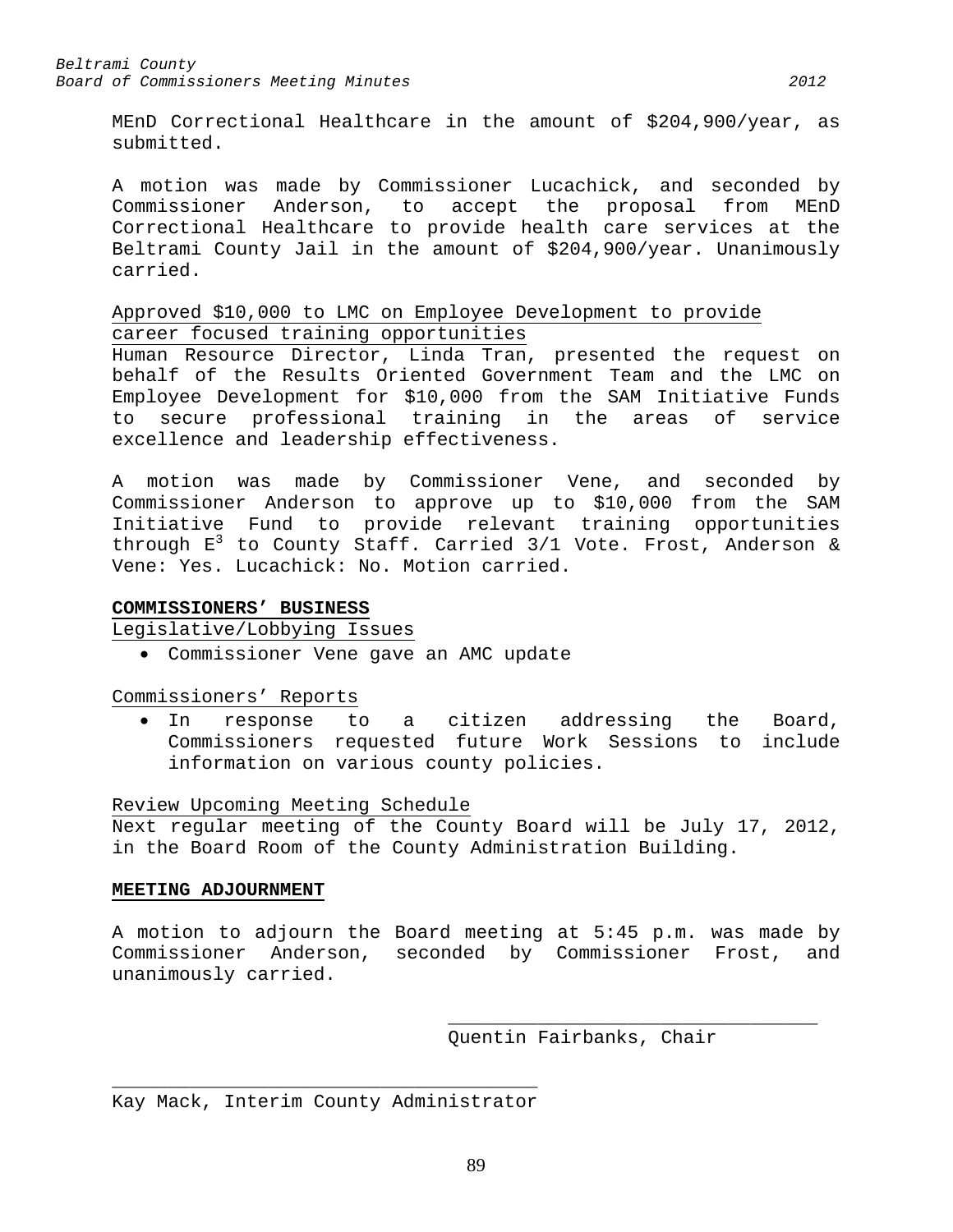# **TRANSCRIPT OF THE PROCEEDINGS OF THE BELTRAMI COUNTY BOARD OF COMMISSIONERS July 17, 2012**

The Beltrami County Board of Commissioners met in regular session on July 17, 2012, at the County Board Room, County Administration Building, Bemidji, Minnesota.

#### **CALL TO ORDER, ROLL CALL AND PLEDGE OF ALLEGIANCE**

Chair Quentin Fairbanks called the meeting to order at 5:00 p.m. Commissioners Jack Frost, Jim Lucachick and Richard Anderson were present.

### **GENERAL COMMENTS – BOARD CHAIR**

None

# **CITIZENS ADDRESSING THE BOARD**

None

# **APPROVAL OF AGENDA**

- Added to the Consent Agenda:
	- o 7l Authorization to hire casual/temporary Dispatcher
	- o 7m Appointment of Commissioners Lucachick and Anderson to the County Budget Committee
	- Added to the Regular Agenda:
		- o 11 Adopt Guidelines to the Con Con Revolving Loan Fund
		- o 11A Approve Contract for Service with HRDC for Revolving Loan Fund Administration

# **GENERAL BUSINESS**

# Approved Agenda and Amendments

A motion to approve the Agenda and Amendments was made by Commissioner Anderson, seconded by Commissioner Frost, and unanimously carried.

# Approved Consent Agenda

A motion to approve the Consent Agenda was made by Commissioner Lucachick, seconded by Commissioner Anderson, and unanimously carried.

# **CONSENT ITEMS**

# Approved Minutes

The Board, by adoption of its Consent Agenda, approved the Minutes of the Board of Commissioners Work Meeting held July 3, 2012, and the Minutes of the Board of Commissioners Regular Meeting held July 3, 2012, as submitted.

# Approved Auditor/Treasurer Warrant Payment Listing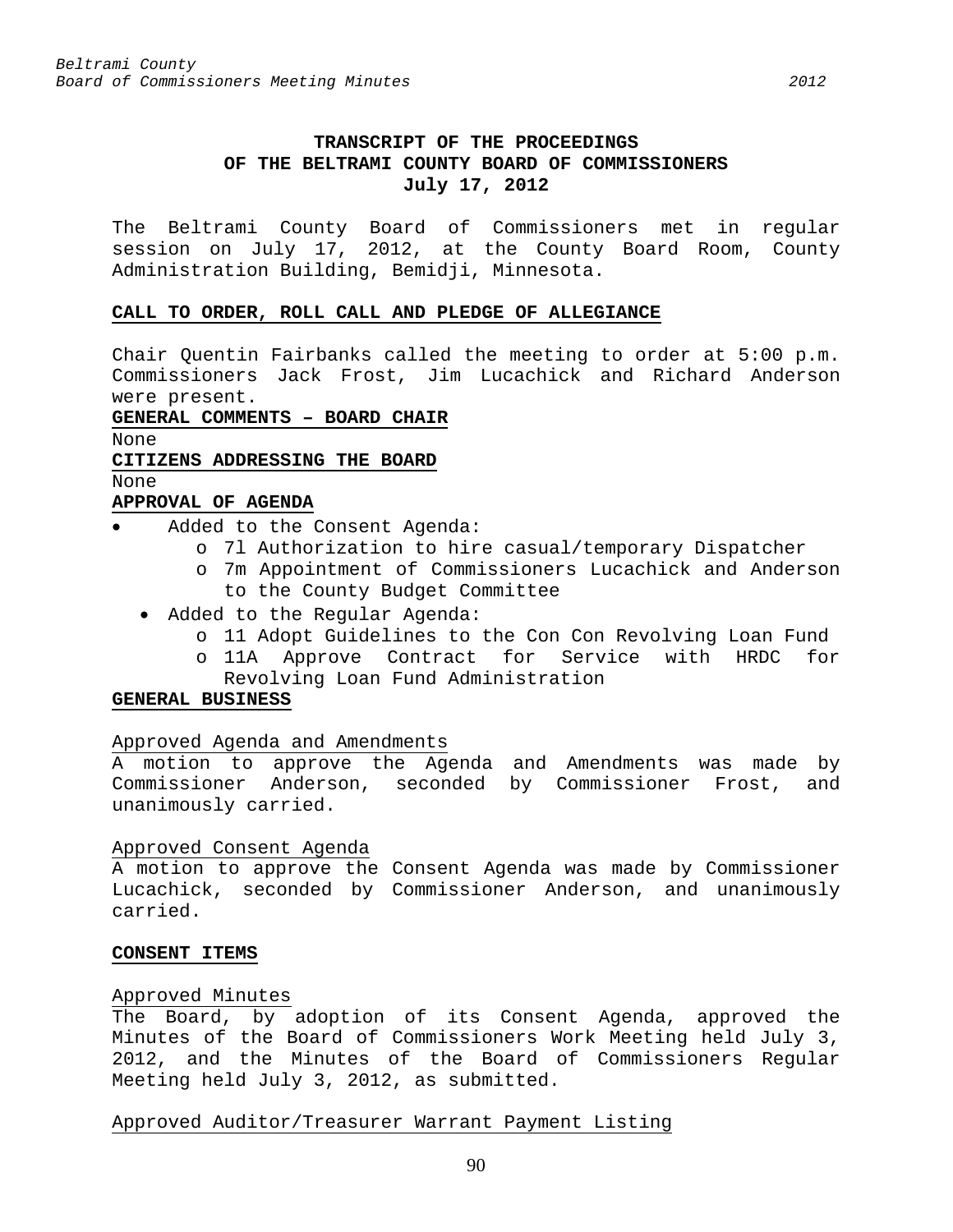The Board, by adoption of its Consent Agenda, received and approved the warrant payment listing submitted by the Auditor/Treasurer's Office.

# Approved Payment of Auditor/Treasurer Bills

The Board, by adoption of its Consent Agenda, approved payment of Auditor/Treasurer bills, as submitted.

# Approved On-Sale Intoxicating Liquor License – Bemidji Jaycees

The Board, by adoption of its Consent Agenda, approved the temporary On-Sale liquor license for the Bemidji Jaycees to conduct business at the Beltrami County Fairgrounds during the County Fair. This year they have proposed changing their business model from a 3.2 Beer license to an On-Sale liquor license.

# Approved VHF Interoperable Frequency Agreement

The Board, by adoption of its Consent Agenda, approved the VHF Interoperable Frequency Agreement between the State of Minnesota and Beltrami County to allow for interoperable communications with all local, regional, state and federal partners, as submitted.

# Approved Final Pay Voucher on Project SP 004-626-005

The Board, by adoption of its Consent Agenda, approved the final pay voucher and certificate of final acceptance on Project SP 004-626-005 to Knife River Materials, Inc., as submitted.

# Approved Contract with BASC for Child Welfare Services to Youth Considered Truant and/or Delinquent

The Board, by adoption of its Consent Agenda, approved the contract with Beltrami Area Service Collaborative (BASC) for Child Welfare Targeted Case Management Services to youth considered truant and/or delinquent, as submitted.

# Approved Health and Human Services Monthly Child Protection Reports

The Board, by adoption of its Consent Agenda, reviewed and approved Human Services Monthly Child Protection Reports, as submitted.

Approved Health and Human Services Family Child Care Licenses The Board, by adoption of its Consent Agenda, approved Human Services Family Child Care Licenses, as submitted.

Approved Health and Human Services Family Foster Care Licenses The Board, by adoption of its Consent Agenda, approved Human Services Family Foster Care Licenses, as submitted.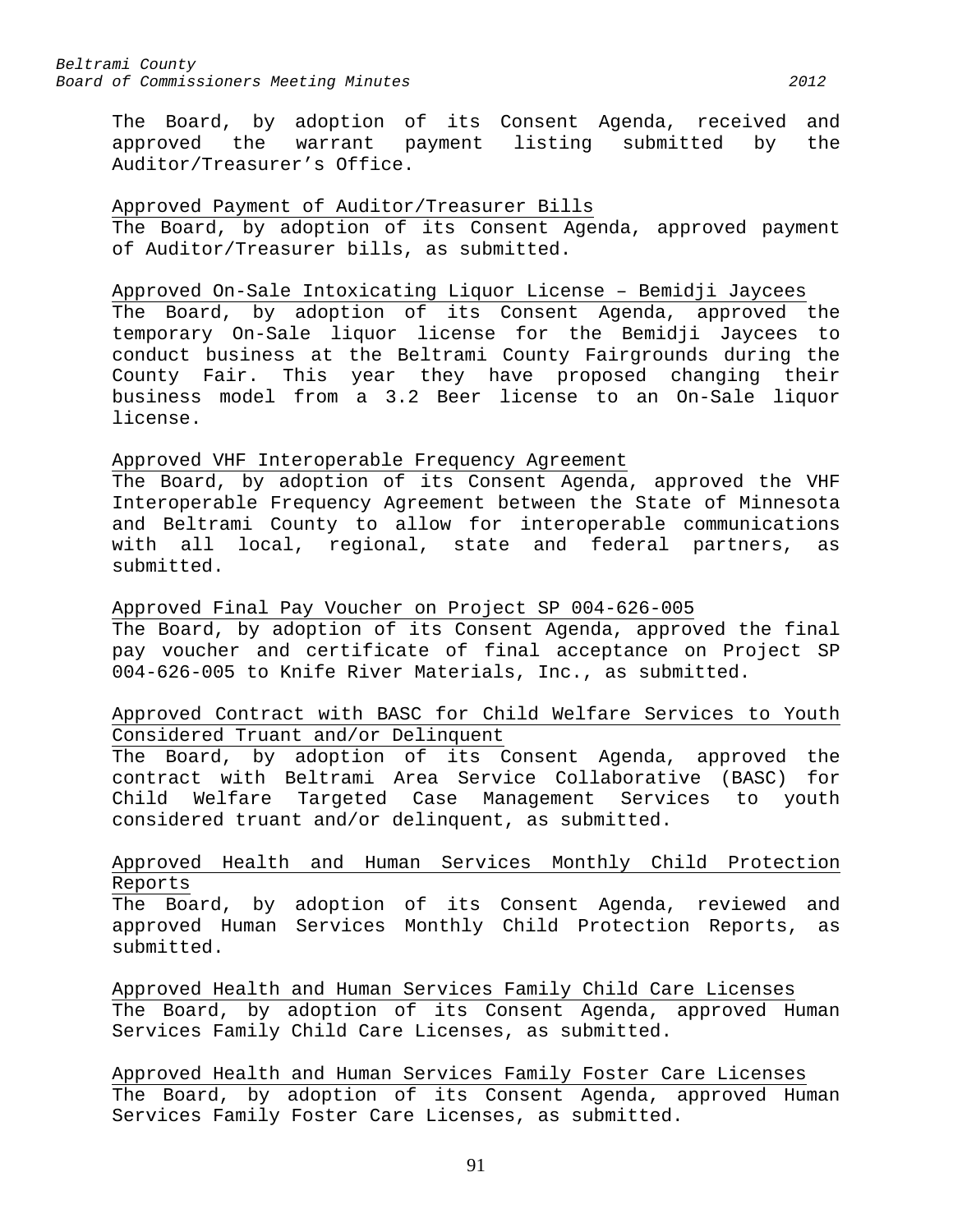Approved Health & Human Services Warrant Payment List The Board, by adoption of its Consent Agenda, received and approved the warrant payment listing submitted by Health & Human Services Department.

#### Authorization to hire casual/temporary Dispatcher

The Board, by adoption of its Consent Agenda, approved the hire of a casual, temporary dispatcher to fill the gap during a medical leave.

Appointment of Budget Committee Members

The Board, by adoption of its Consent Agenda, appointed Commissioners Lucachick and Anderson to the Budget Committee.

#### **REGULAR AGENDA**

Add One Part-Time Court Security Deputy Position and Promote One Part-Time Deputy Position to Full-Time

Sheriff Hodapp presented a request to add one additional parttime licensed deputy position to the Court Security staff and promote on of the existing part-time Licensed Deputy Positions to full-time.

A motion was made by Commissioner Lucachick and seconded by Commissioner Anderson to add one part-time court security Deputy Position and promote one part-time Deputy Position to full-time. Vote carried 4 – 0.

Fill One Full-Time Children's Social Worker Position and One Full-Time Adult Social Worker Position

Mary Marchel presented a request to add two full-time Social Work Positions. One in Children's Services and one in Adult Intake and Investigations.

A motion was made by Commissioner Lucachick and seconded by Commissioner Anderson to add two Social Worker Positions; one in Children's Services and one in Adult Intake and Investigations and fill any subsequent vacancies that may occur. Vote carried 4 – 0.

# Formal Agreement to Provide SSIS Access to Red Lake Family and Children's Services

Diane Boben and Jeff Lind presented the request to provide SSIS access for Red Lake Tribal Family and Children's Services through a formal agreement.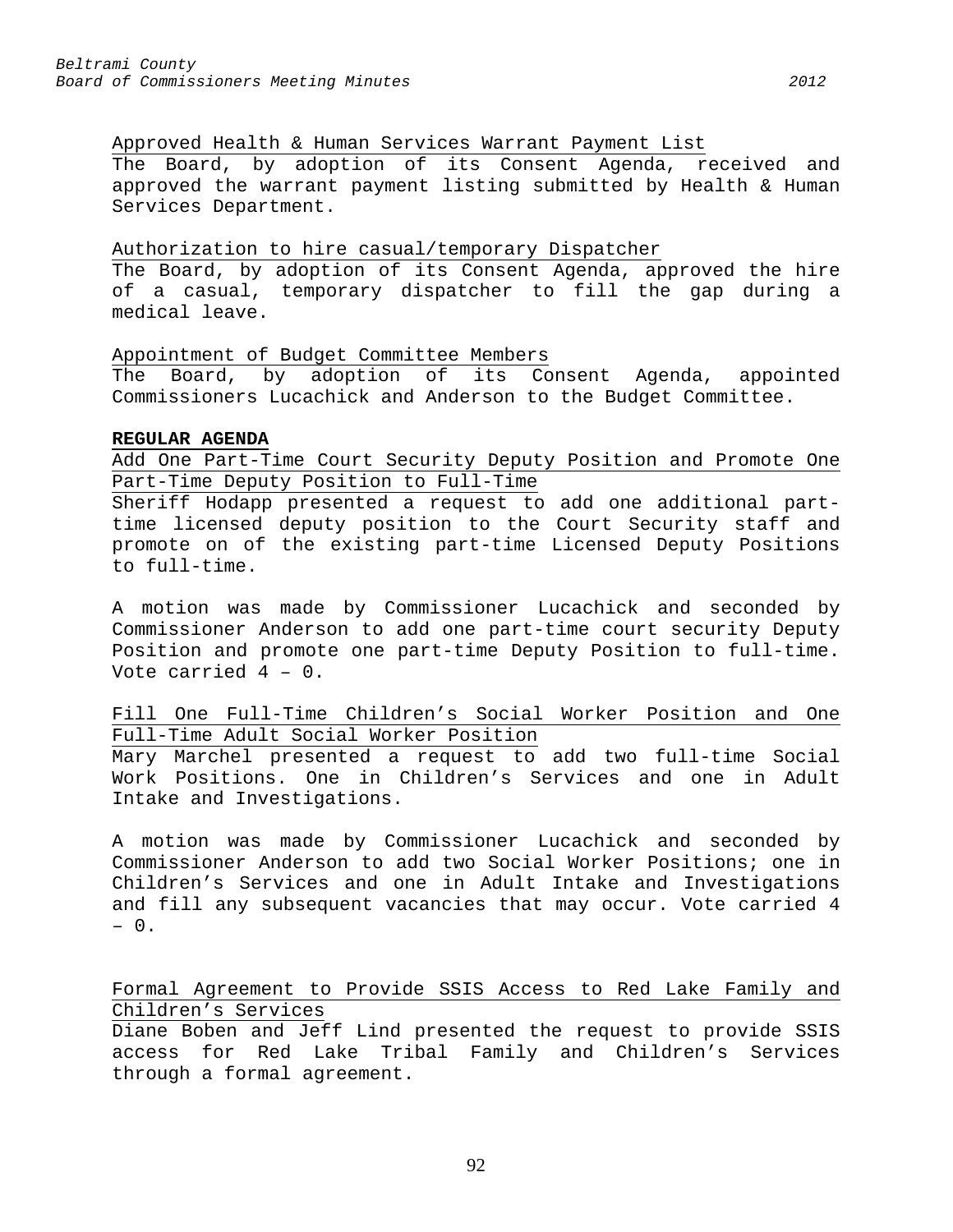The SSIS computer system is the primary method by which payments to most children's services providers are processed. Currently Red Lake Family and Children's Services does not have access to the system and process for collecting Red Lake data is convoluted, duplicative and requires extra time to accomplish. Red Lake is requesting access to SSIS through Beltrami County's SSIS system. This would allow Red Lake Family and Children's Services (RLFCS) staff to enter their own data, assist Red Lake in better tracking their children in placement across the state, and eliminate much of the duplication. Training for RLFCS would be provided primarily by MN Dept of Human Services with additional mentoring furnished by one of the County's child protection social workers who works out of the RLFCS offices. The board provided input strongly supporting the work of Red Lake Family and Children's Services and the need for all of their cases to be counted in SSIS.

A motion was made by Commissioner Frost and seconded by Commissioner Anderson to provide SSIS access for Red Lake Tribal Family and Children's Services through a Formal Agreement. Vote carried 4 – 0.

Adopt Guidelines to the Con Con Revolving Loan Fund The board provided support for the document as presented at the July 17 Work Session, and clarified the make-up of the loan committee.

A motion was made by Commissioner Anderson and seconded by Commissioner Lucachick to adopt the guidelines for the Con Con Revolving Loan Fund and to direct the HRDC to select the loan committee of five members to come out of the current Con Con Grant Committee. Vote carried 4 – 0

# Approve Contract for Service with HRDC for Revolving Loan Fund Administration

Commissioners supported the provision of administrative services by HRDC, voicing a concern that a cap might be placed on the total annual cost. Commissioners agreed that they would review the annual cost after the first year and then discuss whether a cap would need to be negotiated.

A motion was made by Commissioner Frost, seconded by Commissioner Anderson to approve the contract with HRDC to provide administrative services for the Con Con Revolving Loan Fund.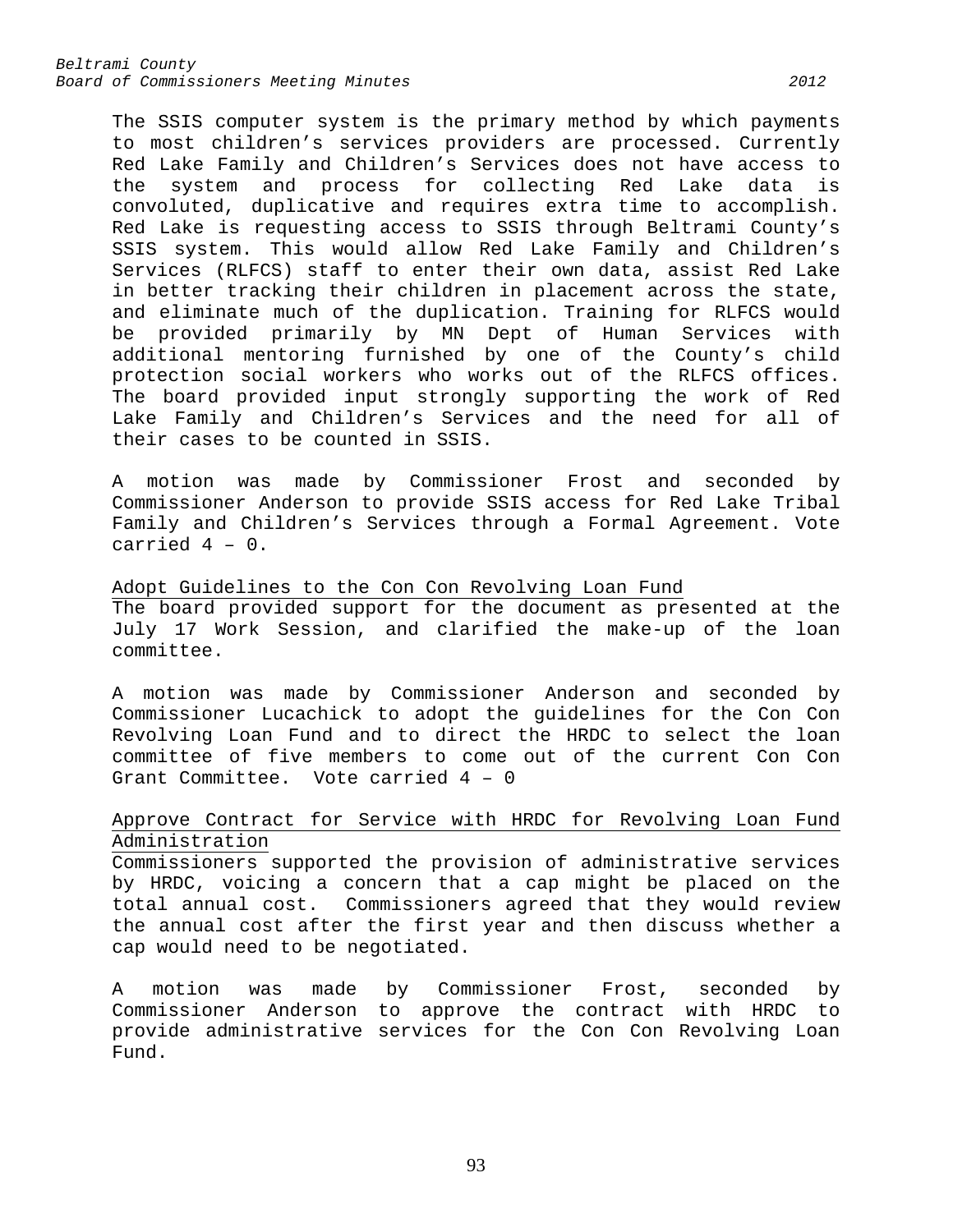*Beltrami County Board of Commissioners Meeting Minutes 2012*

### **COMMISSIONERS' BUSINESS**

Legislative/Lobbying Issues None

Commissioners' Reports None

### Review Upcoming Meeting Schedule

Next regular meeting of the County Board will be August 7, 2012, in the Board Room of the County Administration Building.

#### **MEETING ADJOURNMENT**

A motion to adjourn the Board meeting at 5:35 p.m. was made by Commissioner Frost, seconded by Commissioner Lucachick, and unanimously carried.

> \_\_\_\_\_\_\_\_\_\_\_\_\_\_\_\_\_\_\_\_\_\_\_\_\_\_\_\_\_\_\_\_\_ Quentin Fairbanks, Chair

 $\overline{\phantom{a}}$  , and the contract of the contract of  $\overline{\phantom{a}}$ Kay Mack, Interim County Administrator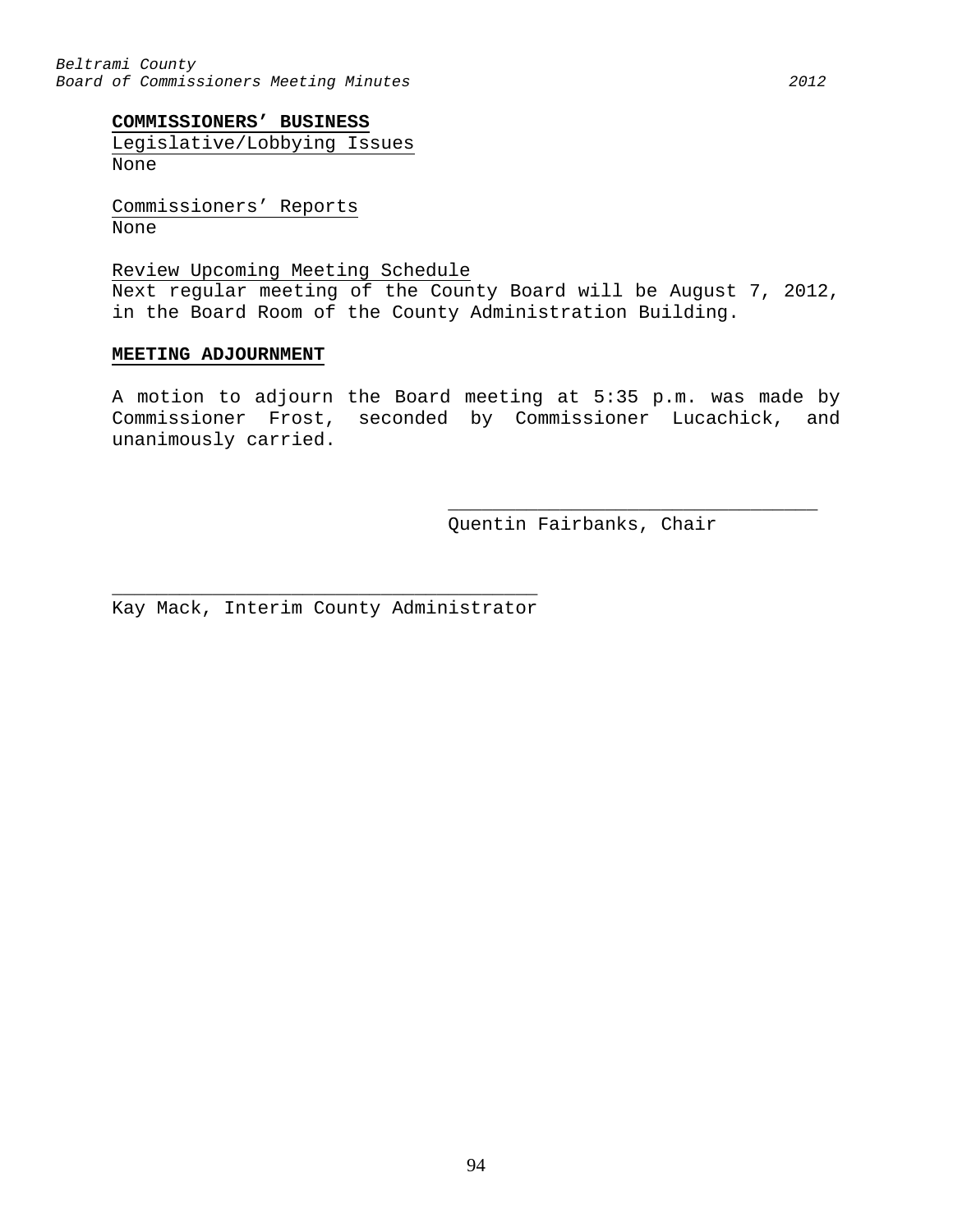# **TRANSCRIPT OF THE PROCEEDINGS OF THE BELTRAMI COUNTY BOARD OF COMMISSIONERS August 7, 2012**

The Beltrami County Board of Commissioners met in regular session on August 7, 2012, at the County Board Room, County Administration Building, Bemidji, Minnesota.

#### **CALL TO ORDER, ROLL CALL AND PLEDGE OF ALLEGIANCE**

Chair Quentin Fairbanks called the meeting to order at 5:02 p.m. Commissioners Jack Frost, Joe Vene, Jim Lucachick and Richard Anderson were present.

#### **GENERAL COMMENTS – BOARD CHAIR**

None.

#### **CITIZENS ADDRESSING THE BOARD**

None.

#### **APPROVAL OF AGENDA**

The following items were added to the Consent Agenda:

- Approval of a Temporary On-Sale Liquor License for Elks Lodge
- Approval of Developing a One-year County Budget
- Approval of Land Exchange Committee Appointments

#### **GENERAL BUSINESS**

#### Approved Agenda and Amendments

A motion to approve the Agenda and Amendments was made by Commissioner Vene, seconded by Commissioner Anderson, and unanimously carried.

#### Approved Consent Agenda

A motion to approve the Consent Agenda was made by Commissioner Frost, seconded by Commissioner Vene, and unanimously carried.

# **CONSENT ITEMS**

#### Approved Minutes

The Board, by adoption of its Consent Agenda, approved the Minutes of the Board of Commissioners Work Meeting held July 17,

95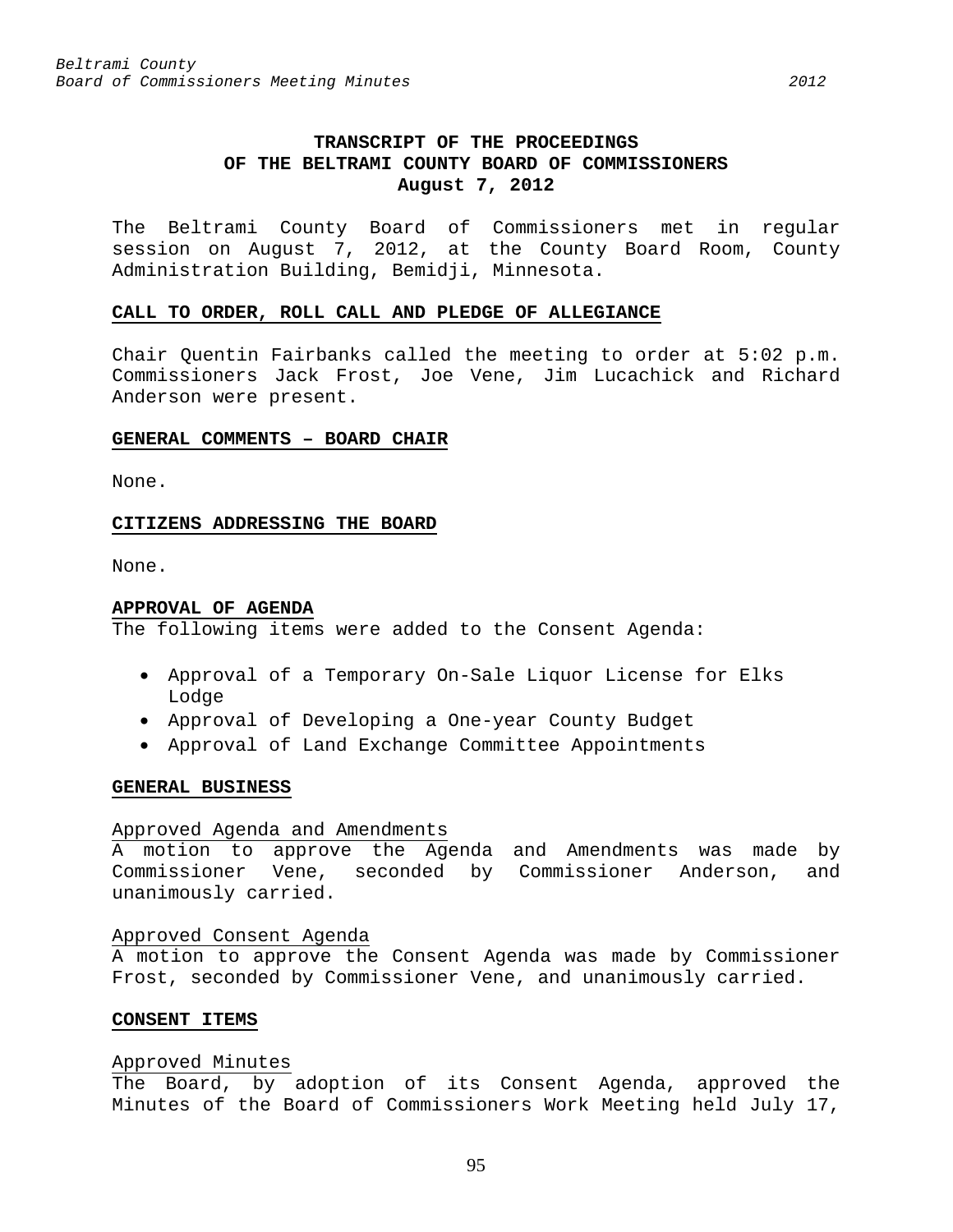2012, and the Minutes of the Board of Commissioners Regular Meeting held July 17, 2012, as submitted.

### Approved Auditor/Treasurer Warrant Payment Listing

The Board, by adoption of its Consent Agenda, received and approved the warrant payment listing submitted by the Auditor/Treasurer's Office.

#### Approved Payment of Auditor/Treasurer Bills

The Board, by adoption of its Consent Agenda, approved payment of Auditor/Treasurer bills, as submitted.

# Approved Job Evaluation Rating Update for Real Estate and Tax Services Division Director

The Board, by adoption of its Consent Agenda, approved the job evaluation rating by Springsted, Inc., of the Real Estate and Tax Services Division Director which places the position up to pay grade 13.

# Approved the Memorandum of Understanding with Moose Lake Township for Bridge Replacement

The Board, by adoption of its Consent Agenda, approved the Memorandum of Understanding between Beltrami County and Moose Lake Township for the replacement of bridge #L6352 located on Birchmont Beach Road, over Sucker Creek, as submitted.

# Approved Bid Award on Projects SP 004-595-002 & SP 004-639-009 & SP 004-639-013

The Board, by adoption of its Consent Agenda, conditionally approved award to the lowest responsible bidder on Hwy Projects SP 004-595-002, SP 04-639-009 & SP 004-639-013, all along CSAH 39, pending approval from the Office of Civil Rights and Federal Highway Administration, to Gladen Construction, Inc in the amount of \$4,504,966.98, as submitted.

# Approved Easement Request from Turtle River Township

The Board, by adoption of its Consent Agenda, approved the easement request from Turtle River Township for re-alignment of Pincherry Road NE, as submitted.

# Approved Resolution for Tax-Forfeited Parcel Sale Process for 2012

The Board, by adoption of its Consent Agenda, approved the support Resolution to seek DNR review for the sale of certain tax forfeited lands:

**WHEREAS**, the Board of Commissioners of Beltrami County, Minnesota, desires to offer for sale certain parcels of land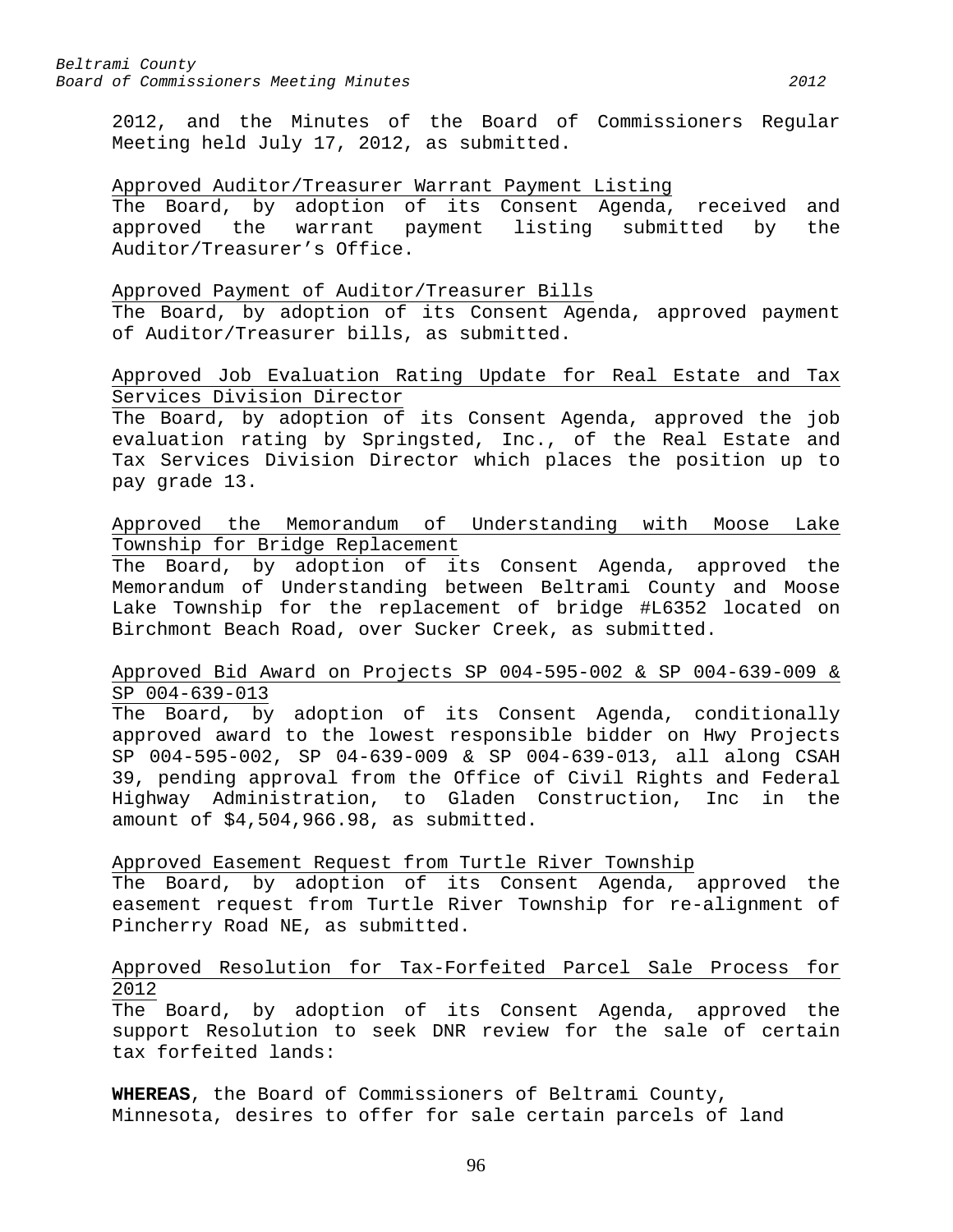that have forfeited to the State of Minnesota for non-payment of taxes; and,

**WHEREAS**, said parcels of land have been viewed by the Beltrami County Board of Commissioners and have been classified as nonconservation lands as provided for in Minnesota Statutes 282.01;

**WHEREAS,** said parcels on the proposed list have been examined and wetland/marginal land determinations have been made with regards to same by all appropriate parties in accordance with the requirements of 1991 Laws of Minnesota, Chapter 354, Article 10, Section 9d;

**NOW, THEREFORE, BE IT** RESOLVED that the Beltrami County Board of Commissioners hereby certify that all parcels of land on the attached list have been viewed and comply with the provisions of Minnesota Statutes 85.012; 92.461; 282.01, Subd. 8; and 282.018; and other statutes that require withholding of tax-forfeited lands from sale;

**BE IT FURTHER RESOLVED** that the Beltrami County Board of Commissioners hereby request approval from the Minnesota Department of Natural Resources for the sale of said lands.

| Parcel Number | Description, township and comments/notes                                                                                                                                |                                                                                                                                          |  |
|---------------|-------------------------------------------------------------------------------------------------------------------------------------------------------------------------|------------------------------------------------------------------------------------------------------------------------------------------|--|
| 80.00057.00   | N 50' OF W 50' OF NE1/4 OF<br>SE1/4<br>Sec<br>Twp<br>Rge<br>02<br>33<br>146                                                                                             | City of Bemidji<br>Forfeited 10-01-1947                                                                                                  |  |
| 80.00200.00   | A TRACT IN SW1/4 OF NE1/4 140'<br>N & S X 150' E & W LOCATED<br>60' W of Lot 7 Block 7<br>Heffron's Addition to Bemidji<br>Sec<br>Twp<br>Rge<br>08<br>146<br>33         | City of Bemidji<br>Forfeited 08-12-2008                                                                                                  |  |
| 80.00201.00   | A TRACT IN SW1/4 OF NE1/4 140'<br>N & S X 150' E & W, E LINE OF<br>WHICH IS 210' W OF LOT 7, BLK<br>7, HEFFRON'S ADD TO BEMIDJI<br>Sec<br>Twp<br>Rge<br>08<br>146<br>33 | City of Bemidji<br>Forfeited 08-12-2008                                                                                                  |  |
| 80.00227.00   | N 139' OF W 400' OF SE1/4 OF<br>SE1/4<br>Sec<br>Twp<br>Rge<br>33<br>08<br>146                                                                                           | City of Bemidji<br>Forfeited 12-01-1988                                                                                                  |  |
| 80.00240.00   | Lot $2 W of RY$<br>Sec<br>Twp<br>Rge<br>146<br>33<br>10                                                                                                                 | City of Bemidji<br>DNR checking on this<br>parcel as it is a long<br>strip that lays adjacent<br>to Lake Bemidji<br>Forfeited 06-17-1937 |  |
| 80.00298.00   | NE <sup>1</sup> / <sub>4</sub> of SW <sup>1</sup> / <sub>4</sub> less deeded tracts<br>Sec<br>Twp<br>Rge<br>146<br>15<br>33                                             | City of Bemidji<br>Forfeited 11-01-1965                                                                                                  |  |
| 80.01232.00   | Lot 023 Block 007<br>First Addition to Bemidji                                                                                                                          | City of Bemidji<br>Forfeited 12-06-2006                                                                                                  |  |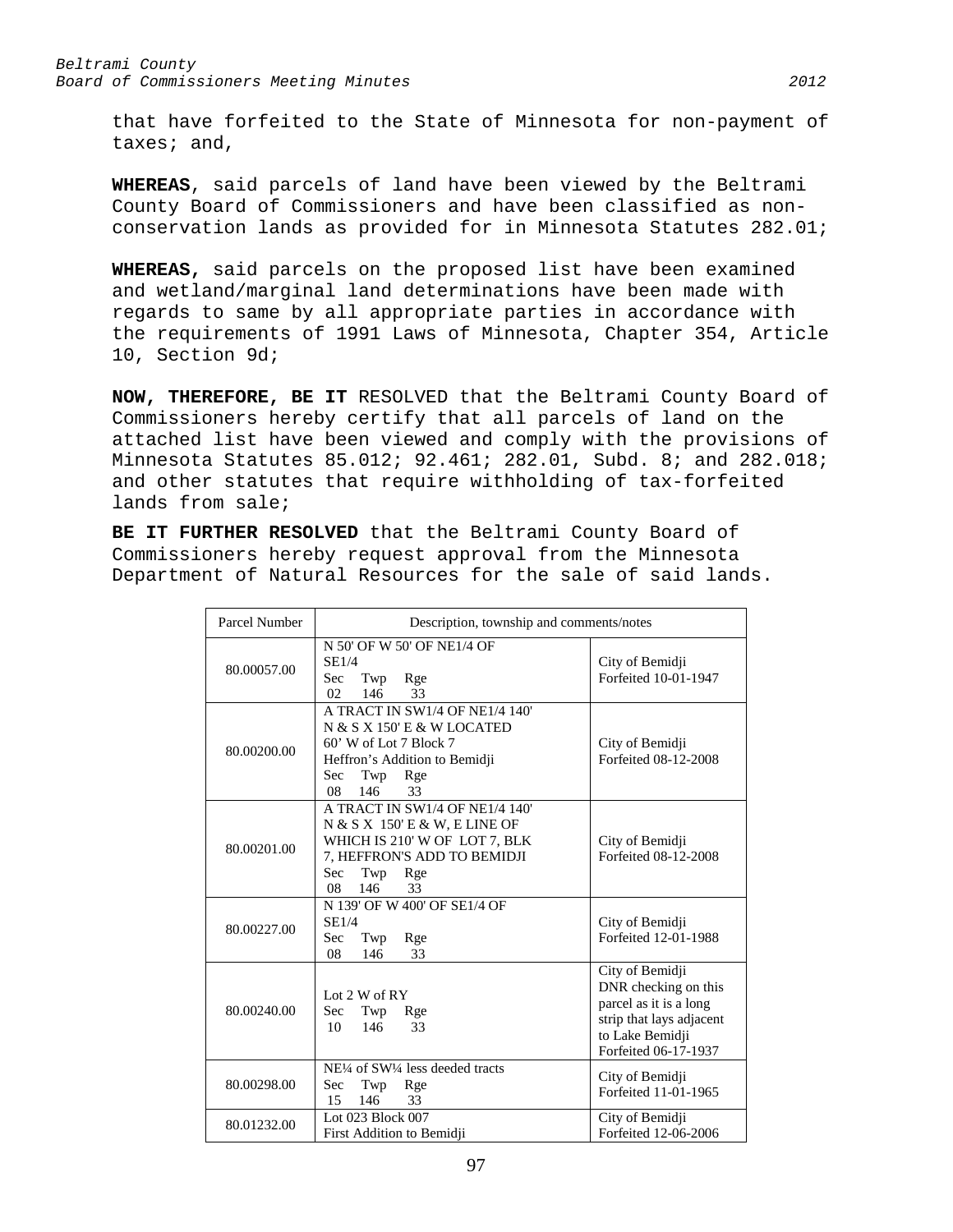| Parcel Number | Description, township and comments/notes                                                                                                                                                                                                   |                                                                                                       |
|---------------|--------------------------------------------------------------------------------------------------------------------------------------------------------------------------------------------------------------------------------------------|-------------------------------------------------------------------------------------------------------|
|               | W1/2 OF LOTS 23 & 24<br>Sec<br>Rge<br>Twp<br>09<br>146<br>33                                                                                                                                                                               |                                                                                                       |
| 80.01874.00   | Lot 009 Block 009 E½ Lots 9 & 10<br>Bailey's Second Addition<br>Twp<br>Sec<br>Rge<br>33<br>08<br>146                                                                                                                                       | City of Bemidji<br>Forfeited 09-18-2001                                                               |
| 80.01901.00   | Lot 008 Block 011<br>Bailey's Re-Subdivision<br>Sec<br>Twp<br>Rge<br>08<br>146<br>33                                                                                                                                                       | City of Bemidji<br>At one time interest in<br>low income housing<br>potential<br>Forfeited 12-28-2005 |
| 80.01975.00   | Lot 013 Block 002<br>Carson's Addition to Bemidji<br>Sec<br>Twp<br>Rge<br>146<br>33<br>08                                                                                                                                                  | City of Bemidji<br>Forfeited 12-06-2006                                                               |
| 80.01987.00   | Lot 007 Block 005<br>Carson's Addition to Bemidji<br>THAT PART OF LOT 7 E OF A LINE<br>EXT DUE N FROM W LINE OF<br>ALLEY RUNNING N & S IN BLK 5<br><b>LESS RY</b><br>Carson's Addition to Bemidji<br>Twp<br>Sec:<br>Rge<br>33<br>17<br>146 | City of Bemidji<br>Forfeited 09-16-1936                                                               |
| 80.02002.00   | Carson's Add to Bemidji<br>Lot 004 Block 006<br>S of RY<br>Sec<br>Twp<br>Rge<br>33<br>17<br>146                                                                                                                                            | City of Bemidji<br>Forfeited 10-20-1959                                                               |
| 80.02007.00   | Lot 004 Block 006 68' of MRL & M RY<br>R/W across Lots 4, 5, & 6<br>Carson's Addition to Bemidji<br>Sec<br>Twp<br>Rge<br>146<br>17<br>33                                                                                                   | City of Bemidji<br>Parcel consists of two<br>non-contiguous lots<br>Forfeited 09-19-1967              |
| 80.02165.00   | Lot 012 Block 001<br>Elwell's Addition to Bemidji<br>Sec<br>Twp<br>Rge<br>146<br>33<br>04                                                                                                                                                  | City of Bemidji<br>Forfeited 12-06-2006                                                               |
| 80.02304.00   | Lot 013 Block 002<br>Heffron's Addition to Bemidji<br>Twp<br>Rge<br>Sec<br>08<br>146<br>33                                                                                                                                                 | City of Bemidji<br>Forfeited 11-09-1998                                                               |
| 80.03280.00   | Lot 008 Block 004 E 139'<br>Wagner's Second Addition<br>Twp<br>Sec<br>Rge<br>05<br>146<br>33                                                                                                                                               | City of Bemidji<br>Forfeited 11-08-1997                                                               |
| 80.03529.00   | Lot 013 Block 004 and Lots 14-16<br>Nymore<br>Sec<br>Twp<br>Rge<br>15<br>146<br>33                                                                                                                                                         | City of Bemidji<br>Requested for possible<br>"green space"<br>Forfeited 05-10-1997                    |
| 80.04443.00   | Outlot A<br>Lind's Addition to Bemidji<br>Twp<br>Rge<br>Sec<br>02<br>146<br>33                                                                                                                                                             | City of Bemidji<br>Long narrow strip that<br>lies adjacent to Lake<br>Bemidji<br>Forfeited 05-31-1983 |
| 83.00255.00   | Lot 002 Block 002<br>Third Addition to Kelliher<br>Twp<br>Sec<br>Rge<br>35<br>152<br>30                                                                                                                                                    | City of Kelliher<br>Forfeited 06-21-2011                                                              |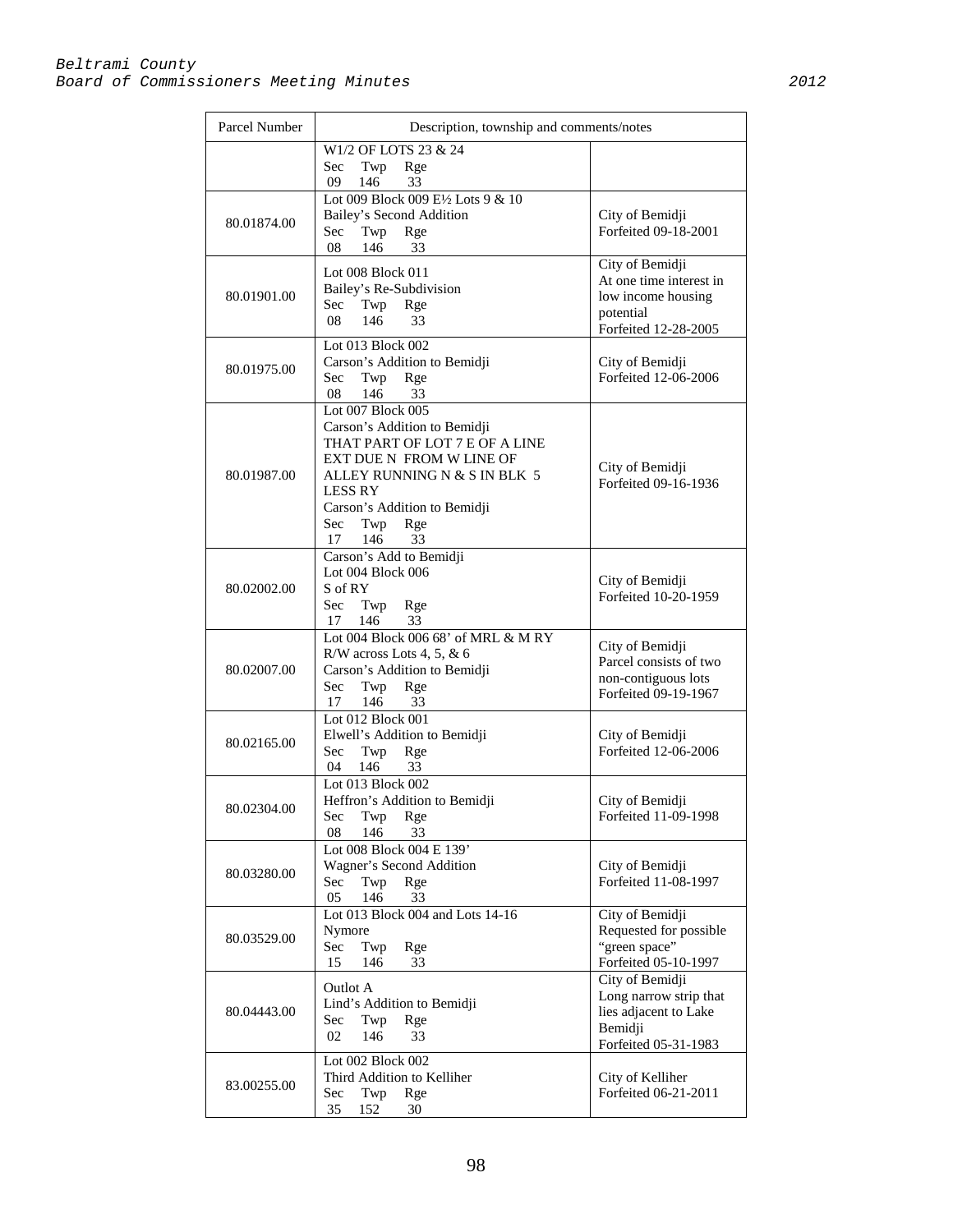| Parcel Number | Description, township and comments/notes                                                                                                                                                                                                                                                                                                                                                                                                                                                                                                              |                                                 |
|---------------|-------------------------------------------------------------------------------------------------------------------------------------------------------------------------------------------------------------------------------------------------------------------------------------------------------------------------------------------------------------------------------------------------------------------------------------------------------------------------------------------------------------------------------------------------------|-------------------------------------------------|
| 86.00010.00   | W84' OF E150' OF N15 RODS<br>OF NE1/4 OF NE1/4<br>Sec<br>Twp<br>Rge<br>32<br>148<br>32                                                                                                                                                                                                                                                                                                                                                                                                                                                                | City of Turtle River<br>Forfeited 09-20-2000    |
| 86.00012.00   | PART OF NE1/4 OF NE1/4 DESC AS<br>FOLLOWS: BEG AT NE CORNER OF<br>NE1/4 OF NE1/4 THENCE W ALONG<br>N BDRY 150' TO PT OF BEG OF<br>PARCEL BEING DESC, THENCE<br>DEFLECT LEFT AT ANGLE OF 90*<br>- 247.5' TO IM, THENCE DEFELCT<br>R AT ANGLE OF 90* - 153' TO<br>IM, THENCE DEFLECT TO RAT<br>ANGLE OF 47*40' APPROX 334.6'<br>TO BDRY LINE OF HWY 71,<br>THENCE DEFLECT R ALONG BDRY<br>OF HWY 71 TO INTERS WITH N<br>BDRY OF NE1/4 OF NE1/4, THENCE<br>DEFLECT TO R ALONG N BDRY OF<br>NE1/4 OF NE1/4 TO BEG<br>Sec<br>Twp<br>Rge<br>32<br>148<br>32 | City of Turtle River<br>Forfeited 05-31-1983    |
| 86.00034.00   | Lot $2 \text{ W of M} \& I RY R/W$<br>Sec<br>Twp<br>Rge<br>32<br>33<br>148                                                                                                                                                                                                                                                                                                                                                                                                                                                                            |                                                 |
| 12.00480.00   | Lot 003 Block 003<br><b>Memorial Forest Addition</b><br>Sec<br>Twp<br>Rge<br>147<br>17<br>34                                                                                                                                                                                                                                                                                                                                                                                                                                                          | Eckles Township<br>Forfeited 11-08-1997         |
| 49.00135.01   | THAT PART OF LOT 1 LYING E OF<br>HWY 72 & LYING W OF TAMARACK<br>RIVER LESS N 895' & LESS S 40'<br>Sec<br>Twp<br>Rge<br>17<br>154<br>30                                                                                                                                                                                                                                                                                                                                                                                                               | <b>Waskish Township</b><br>Forfeited 11-08-1997 |

Approved Consumer Scale Agreement with Land O'Lakes Wood Preserving

The Board, by adoption of its Consent Agenda, approved the Consumer Scale Agreement between Beltrami County and Land O' Lakes Wood Preserving, as submitted.

Approved Purchase of Veteran Claims Management Software System The Board, by adoption of its Consent Agenda, approved the allocation of \$1,397 to purchase and operate VETRASPEC, a Veteran Claims Management software system, as submitted.

# Approved Health and Human Services Contract Amendment with Autumn Hills of Bemidji

The Board, by adoption of its Consent Agenda, approved the contract amendment with Autumn Hills of Bemidji, Inc., to add a subsidiary, Autumn Hills Home Care, to provide Class A home care services, effective August 15, 2012, as submitted.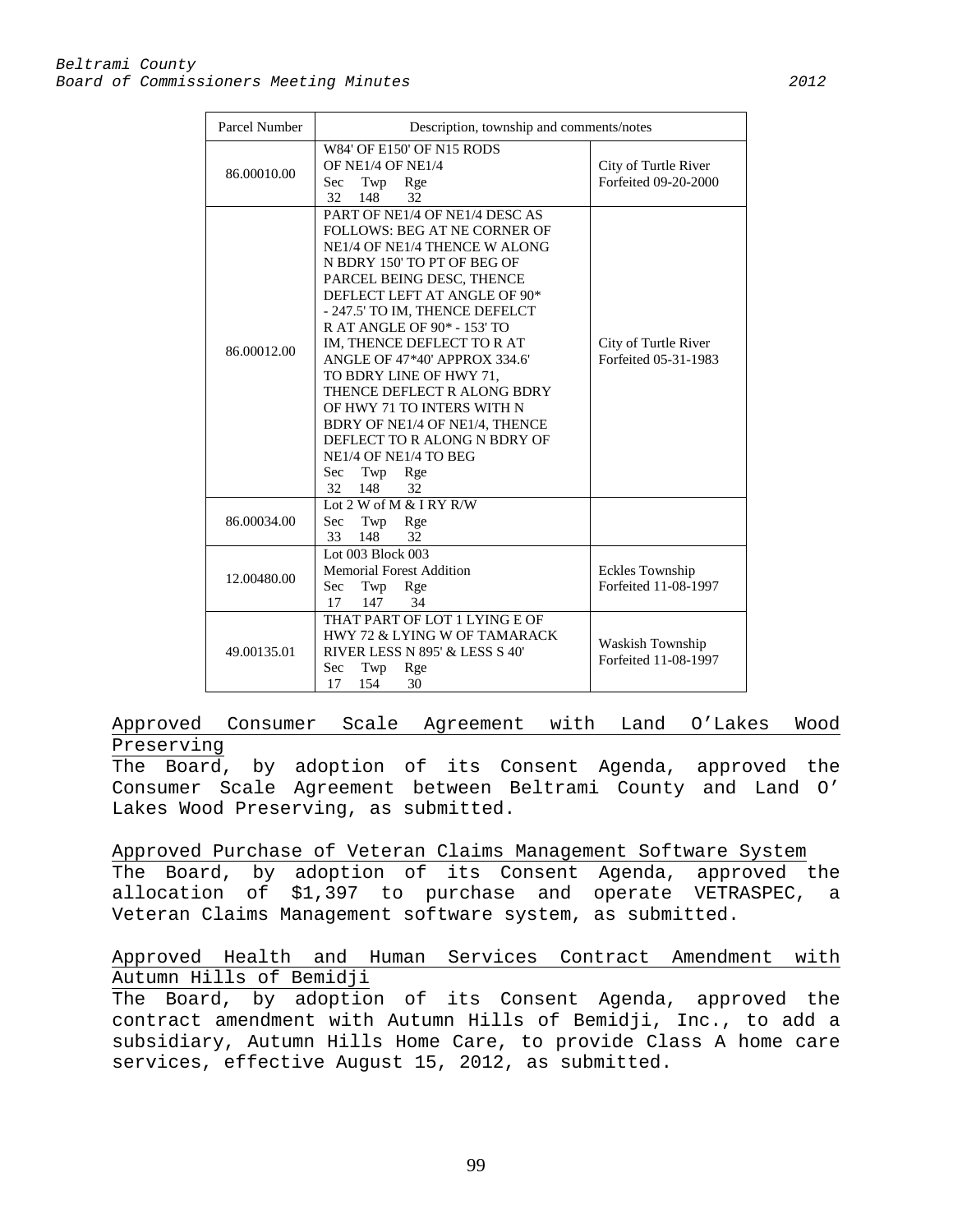#### Approved Health & Human Services Warrant Payment List

The Board, by adoption of its Consent Agenda, received and approved the warrant payment listing submitted by Health & Human Services Department.

# Approved Temporary On-Sale Liquor License for Elks Lodge

The Board, by adoption of its Consent Agenda, approved a one-day temporary liquor license to the Elks Lodge for the State Elks' Golf Tournament hosted at Castle's Golf Course, as submitted.

#### Approved Development of 2013 One-year County Budget

The Board, by adoption of its Consent Agenda, approved a oneyear County Budget for 2013, rather than a two-year budget.

#### Approved Land Exchange Committee Appointments

The Board, by adoption of its Consent Agenda, approved the appointment of Commissioners Anderson and Frost to the Land Review/Land Exchange Committee.

#### **REGULAR AGENDA**

#### July Storm Damage Salvage Timber Sale Update

Natural Resource Management Director, Richard Moore presented a summary of timber volumes and appraised values for selling damaged timber on Beltrami County tax-forfeited lands. An online only auction will be held in August for five sales totaling approximately \$28,063

# Results of July Tax Forfeited Land Sale

Natural Resource Management Director, Richard Moore presented the results of the July 27, 2012 tax-forfeited land sale. Revenue was a total gross of \$45,402 with 15 of the 17 tracts sold. Plans are to hold another auction in 2013 with approximately 20 tax forfeited parcels for sale.

# Set Public Meeting Date for Revocation of Road Right-of-Way in Waskish Township

Highway Engineer, Bruce Hasbargen, requested setting a Board Meeting date in Waskish to include a Public Meeting for the revocation of a portion of right-of-way from Old CSAH 40 (now known as part of Waskish Rd NE and Homestead Park Rd NE) to be realigned and re-designated as County Road 112.

The September 18, 2012 board meeting will be conducted at Waskish Town Hall and include a public meeting for the revocation of a portion of right-of-way from Old CSAH 40 to redesignate as County Road 112.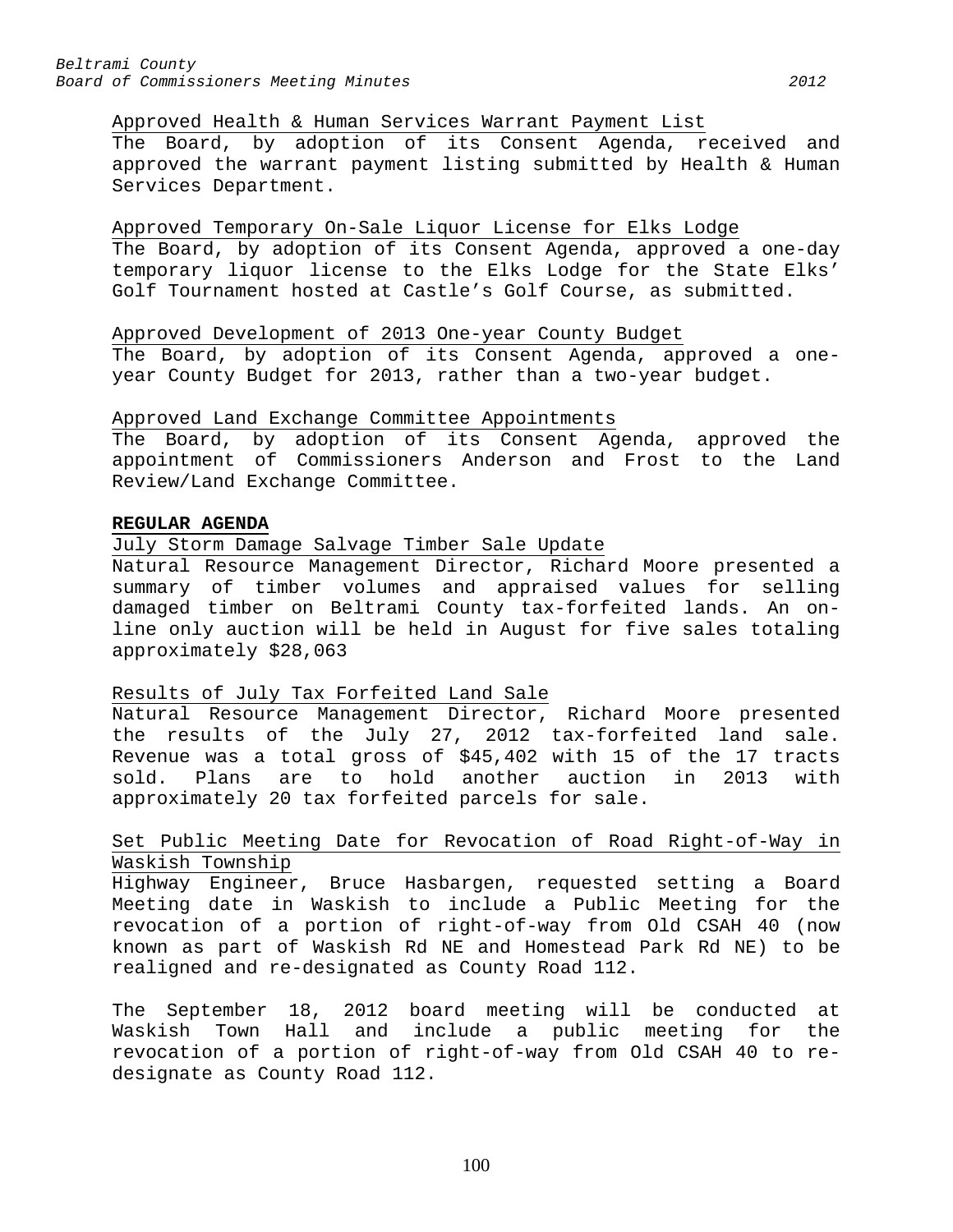*Beltrami County Board of Commissioners Meeting Minutes 2012*

### Upgrade Two Highway Maintenance II Positions

Highway Engineer, Bruce Hasbargen, is requesting to change two Maintenance II positions to Maintenance III Positons, one at Kelliher and one at Pinewood shops. Both shops have been generating many hours of work-out-of class for Maintenance II workers to perform Maintenance III duties.

A motion was made by Commissioner Anderson and seconded by Commissioner Frost to upgrade two Highway Maintenance II Positions (one in Kelliher, one in Pinewood) to Maintenance III Positions. Motion carried unanimously

# Fill One-Full-Time Maintenance II or III Position

Highway Engineer, Bruce Hasbargen presented a request to fill one vacant position, either Maintenance II or Maintenance III, depending on promotional requests as to which position will become vacant.

A motion was made by Commissioner Anderson and seconded by Commissioner Vene to fill one full-time Maintenance II or Maintenance III Position depending on promotional requests. Unanimously carried.

# Fill One Full-Time Eligibility Specialist Position

Economic Assistance Division Director, John Pugleasa presented a request to fill one full-time Eligibility Specialist Position vacancy due to a resignation.

A motion was made by Commissioner Vene and seconded by Commissioner Anderson to fill one full-time Eligibility Specialist Position. Unanimously carried.

# **COMMISSIONERS' BUSINESS**

Legislative/Lobbying Issues

- Commissioner Vene gave committee updates on AMC, NACO and Veterans Services
- Commissioner Frost questioned what the Board's stance on the MRCC update from the Work Session would be. It was the<br>consensus that the Board would take a "wait-and-see" consensus that the Board would take a approach to MRCC activities.

Commissioners' Reports

None.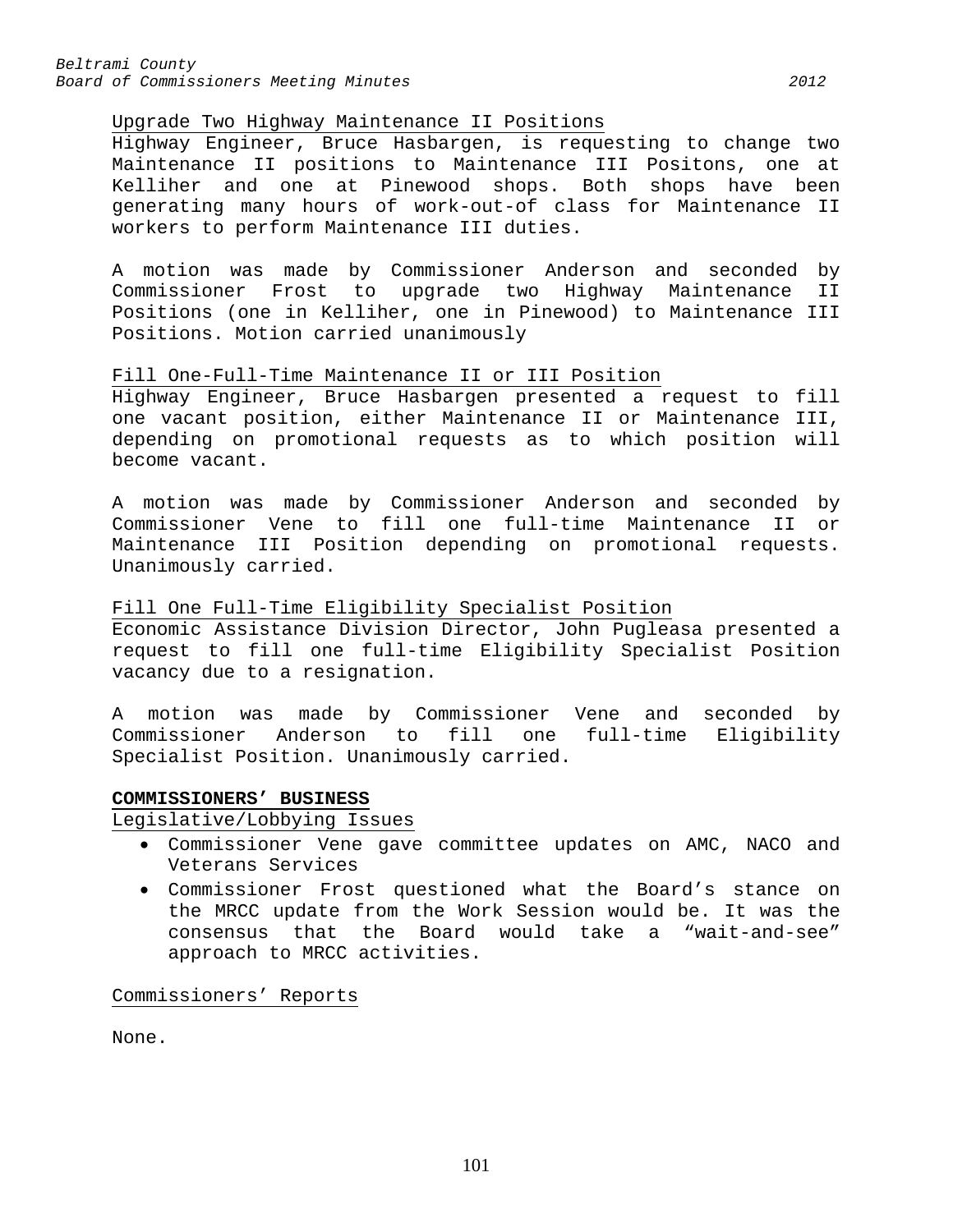### Review Upcoming Meeting Schedule

Next regular meeting of the County Board will be August 21, 2012, in the Board Room of the County Administration Building.

### **MEETING ADJOURNMENT**

A motion to adjourn the Board meeting at 5:38 p.m. was made by Commissioner Vene, seconded by Commissioner Lucachick, and unanimously carried.

> \_\_\_\_\_\_\_\_\_\_\_\_\_\_\_\_\_\_\_\_\_\_\_\_\_\_\_\_\_\_\_\_\_ Quentin Fairbanks, Chair

 $\overline{\phantom{a}}$  , and the contract of the contract of  $\overline{\phantom{a}}$ Kay Mack, Interim County Administrator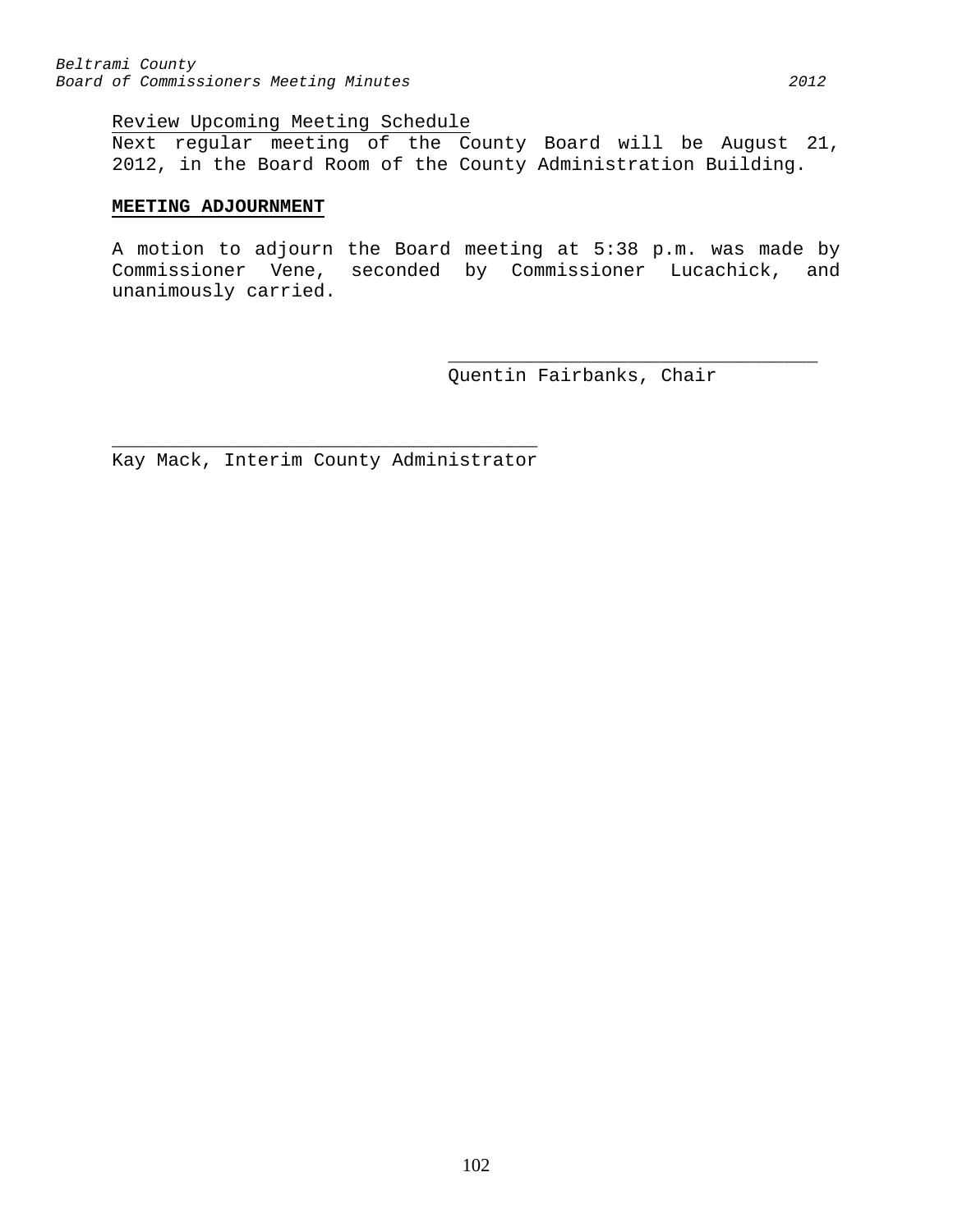# **TRANSCRIPT OF THE PROCEEDINGS OF THE BELTRAMI COUNTY BOARD OF COMMISSIONERS August 21, 2012**

The Beltrami County Board of Commissioners met in regular session on August 21, 2012, at the County Board Room, County Administration Building, Bemidji, Minnesota.

#### **CALL TO ORDER, ROLL CALL AND PLEDGE OF ALLEGIANCE**

Vice-Chair Richard Anderson called the meeting to order at 5:00 p.m. Commissioners Jack Frost, Joe Vene, Jim Lucachick were present. Commissioner Fairbanks was excused.

#### **GENERAL COMMENTS – BOARD CHAIR**

None.

# **CITIZENS ADDRESSING THE BOARD**

None.

#### **APPROVAL OF AGENDA**

The following item were added to the Consent Agenda:

• Approval of Jail Program Expansion into Courthouse Annex

# **GENERAL BUSINESS**

# Approved Agenda and Amendments

A motion to approve the Agenda and Amendments was made by Commissioner Vene, seconded by Commissioner Frost, and unanimously carried.

# Approved Consent Agenda

A motion to approve the Consent Agenda was made by Commissioner Lucachick, seconded by Commissioner Frost, and unanimously carried.

# **CONSENT ITEMS**

# Approved Minutes

The Board, by adoption of its Consent Agenda, approved the Minutes of the Board of Commissioners Work Meeting held August 7, 2012, and the Minutes of the Board of Commissioners Regular Meeting held August 7, 2012, as submitted.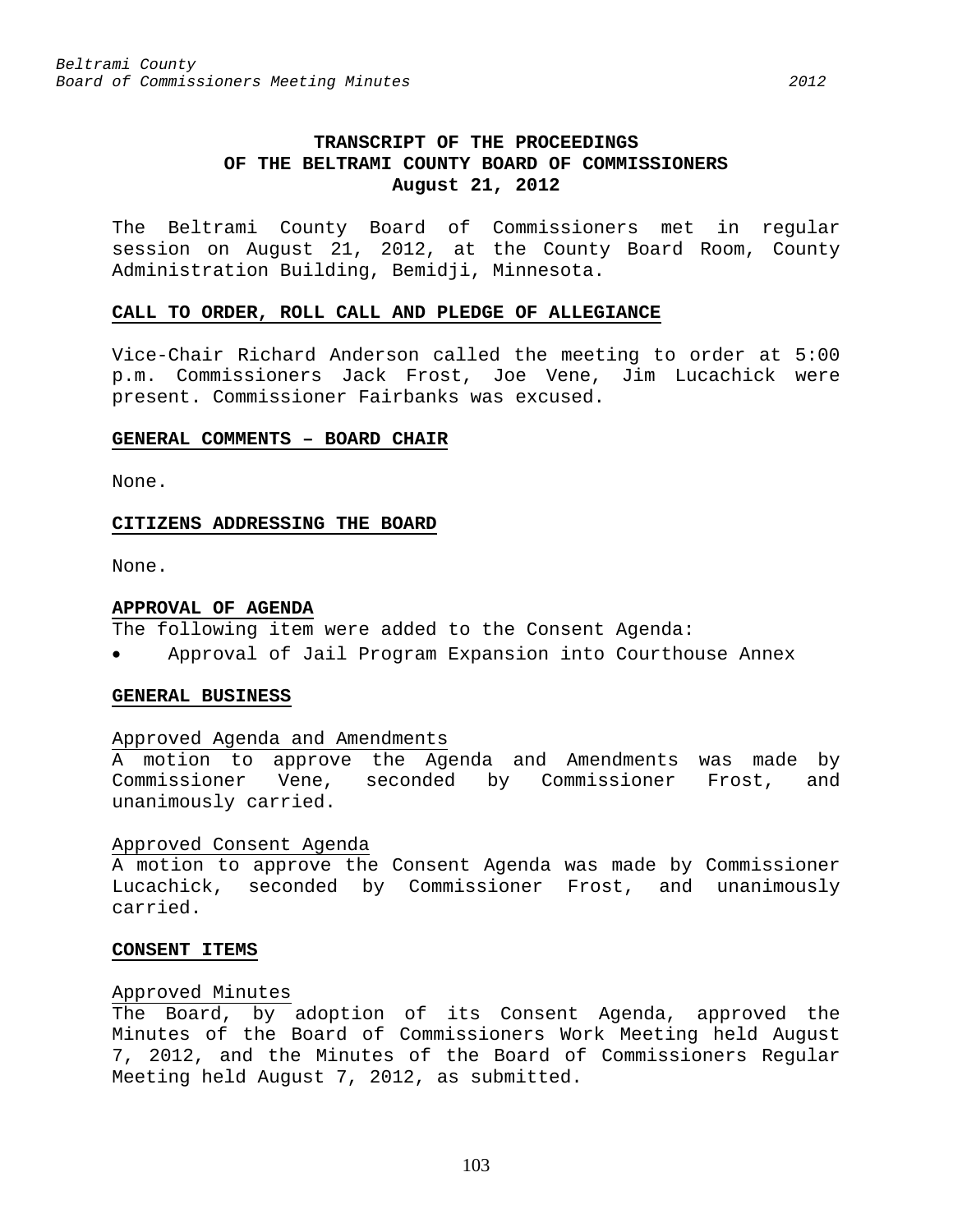### Approved Auditor/Treasurer Warrant Payment Listing

The Board, by adoption of its Consent Agenda, received and approved the warrant payment listing submitted by the Auditor/Treasurer's Office.

### Approved Payment of Auditor/Treasurer Bills

The Board, by adoption of its Consent Agenda, approved payment of Auditor/Treasurer bills, as submitted.

# Approved Grant to City of Kelliher from ConCon Funds

The Board, by adoption of its Consent Agenda, approved the Grant to the City of Kelliher for the cost of installation of electronic speed signs, amount not to exceed \$6,000, to come from ConCon Funds, as submitted.

# Approved Joint Resolution Requesting State Disaster Aide

The Board, by adoption of its Consent Agenda, approved Joint Resolution Requesting State of Minnesota Disaster Aid Assistance for Leech Lake Band of Ojibwe, Cass County, Itasca County and Beltrami County, as submitted.

#### Approved Memorandum of Understanding with Paul Bunyan Transit

The Board, by adoption of its Consent Agenda, approved the Memorandum of Understanding between Beltrami County and Paul Bunyan Transit for the utilization of the Beltrami County Highway Department fueling system, as submitted.

# Approved Bid Awards on SAP 004-598-018 & SAP 004-599-049

The Board, by adoption of its Consent Agenda, approved the award of bids to the Lowest responsible bidder for Highway projects SAP 004-598-018 & SAP 004-599-049 for bridge replacement and approach grading to Gladen Construction, Inc., in the amount of \$353,000.00, as submitted.

# Approved Federal Supplemental Boat & Water Equipment Grant Agreement

The Board, by adoption of its Consent Agenda, approved entering into a grant agreement with MN/DNR to receive funding from the Federal Supplemental Boat and Water Equipment Grant, as submitted.

# Approved Health and Human Services Monthly Child Protection Reports

The Board, by adoption of its Consent Agenda, reviewed and approved Human Services Monthly Child Protection Reports, as submitted.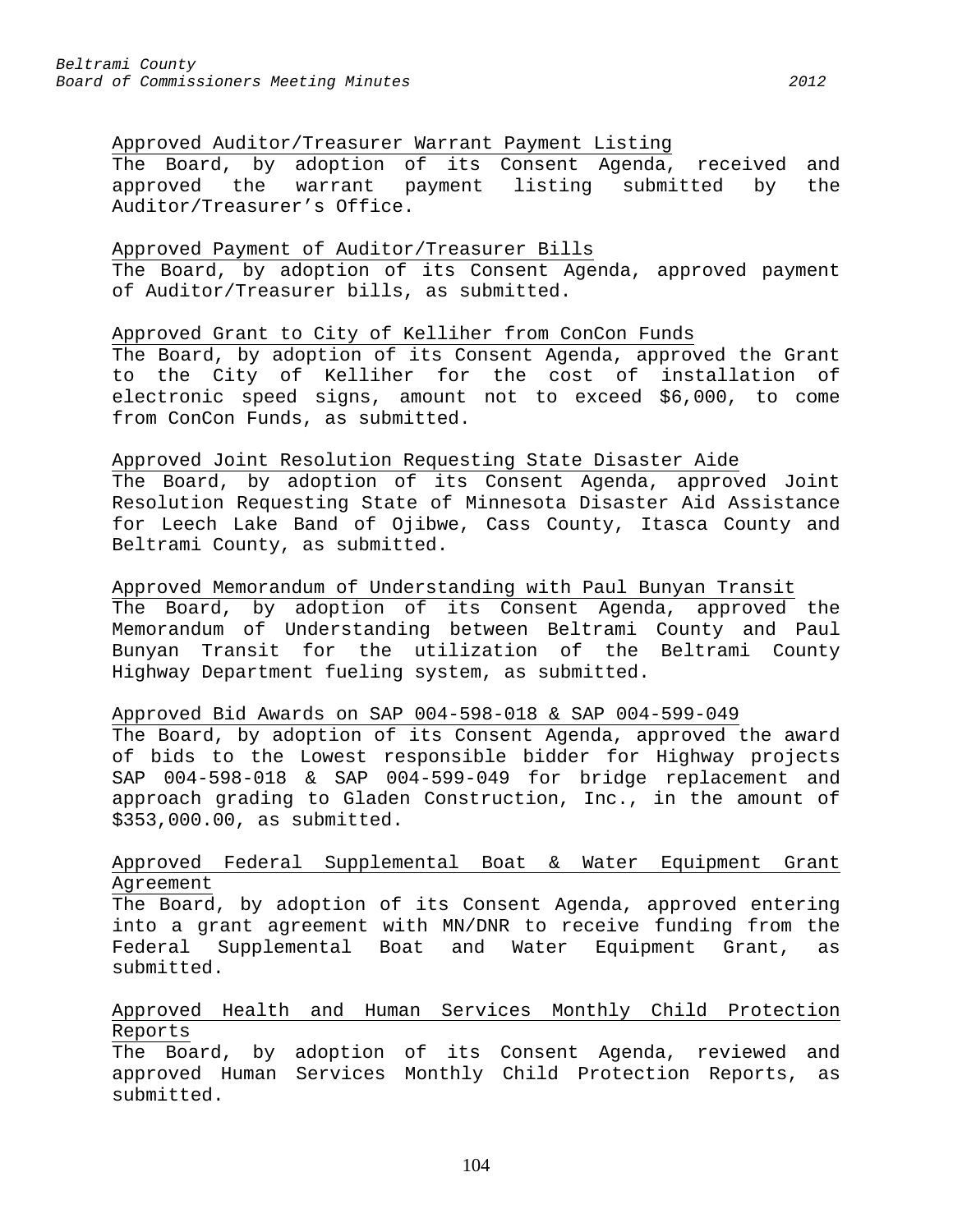Approved Health and Human Services Family Child Care Licenses The Board, by adoption of its Consent Agenda, approved Human Services Family Child Care Licenses, as submitted.

Approved Health and Human Services Family Foster Care Licenses The Board, by adoption of its Consent Agenda, approved Human Services Family Foster Care Licenses, as submitted.

Approved Health & Human Services Warrant Payment List The Board, by adoption of its Consent Agenda, received and approved the warrant payment listing submitted by Health & Human Services Department.

Approved Jail Program Expansion Into Courthouse Annex

The Board, by adoption of its Consent Agenda, approved the jail program, Bemidji Area Program for Recovery (BAPR), to expand its operations and hours of operation, into the Courthouse Annex. The Board also requested a detailed accounting of the expenses to retrofit and maintain the new space.

#### **REGULAR AGENDA**

# Revolving Loan Fund Request

Tiffany Fettig, from the Northern Beltrami County Revolving Loan Fund Committee, presented the recommendation for a loan to Kelliher Forest Products in an amount up to \$85,000 for working capital financing as they recover from a saw mill fire experienced last November.

A motion was made by Commissioner Vene, and seconded by Commissioner Frost, to approve a loan to Kelliher Forest Products in the amount not to exceed \$85,000 at a rate of 6% to mature November 1, 2017. Unanimously carried.

First Reading: Beltrami County 911 Ordinance – Revision of Ordinance #33 Locatable Road Naming and Structure Numbering GIS Director, Jane Mueller, presented the Current Ordinance #33, explained the proposed changes and revisions that were submitted plus additional proposed changes/additions that have been submitted most recently.

A motion was made by Commissioner Vene, and seconded by Commissioner Lucachick to set the Public Hearing and Second Reading for the Beltrami County 911 Ordinance during the Regular County Board Meeting on October 2, 2012 and the Third and Final Reading for October 16, 2012. Unanimously carried.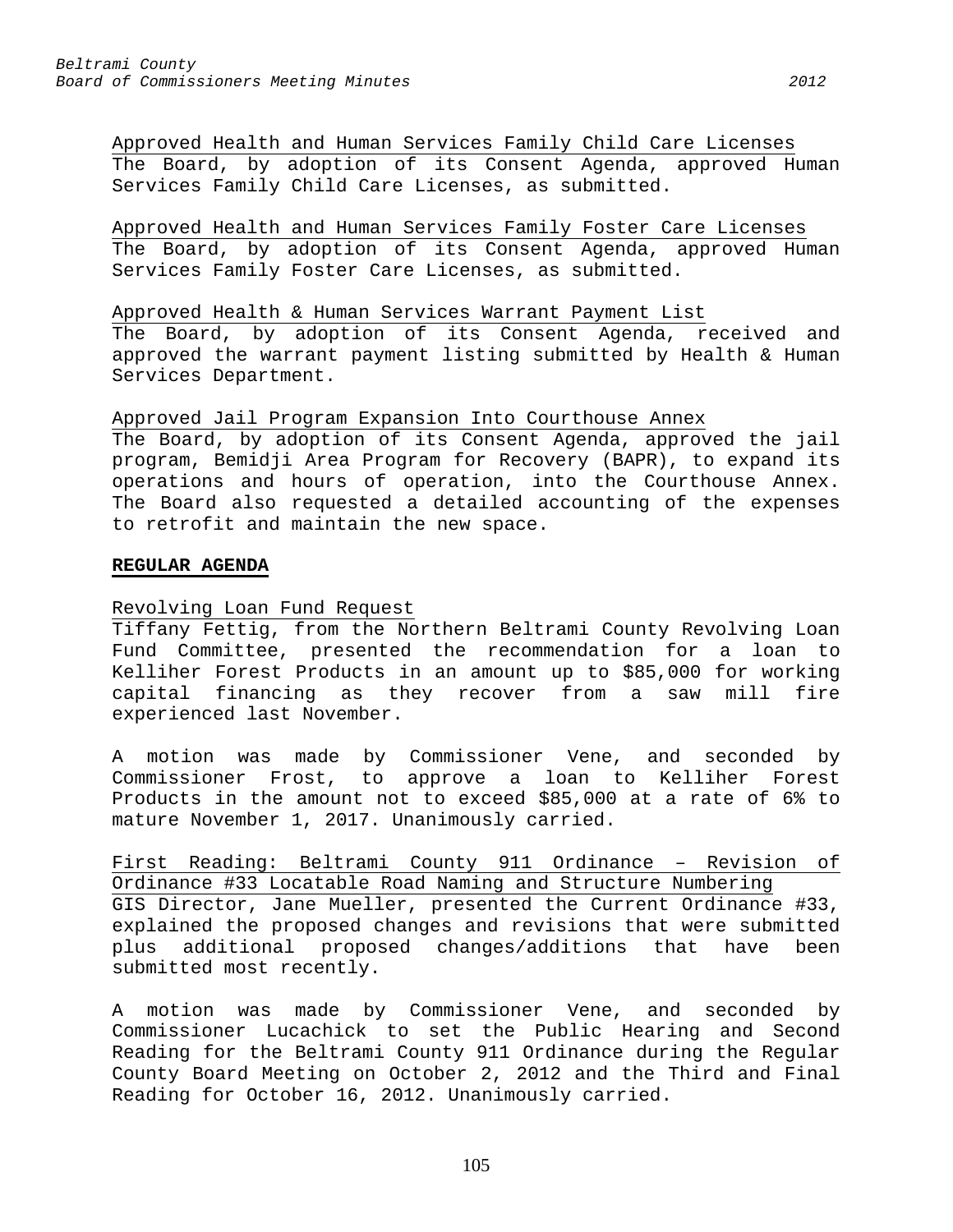# Audit Contract with CliftonLarsonAllen

Auditor-Treasurer, Kay Mack, presented a three year contract from CliftonLarsonAllen for conducting the annual Beltrami County Audit commencing with the 13-31-2012 audit.

A motion was made by Commissioner Vene, and seconded by Commissioner Frost, to approve the Request for Proposals (RFP) Process for conducting the annual Beltrami County Audit commencing 12-31-12, for a three-year contract. Unanimously carried.

Commissioner Lucachick volunteered to sit on the RFP selection committee.

#### Administrator Selection Committee

Attorney, Tim Faver, indicated that Auditor/Treasurer Kay Mack would be resigning from the Administrator Selection Committee and that the Board should elect at least one replacement.

A motion was made by Commissioner Vene, and seconded by Commissioner Frost, to appointed NRM Director, Richard Moore and Highway Engineer, Bruce Hasbargen to the Administrator Selection Committee. Unanimously carried

# **COMMISSIONERS' BUSINESS**

Legislative/Lobbying Issues

- Commissioner Frost reported on the upcoming AMC Policy Committee meetings.
- Commissioner Vene gave a legislative report; including there is now news from the state yet about granting storm damage relief for the July 4 storm in our area.

Commissioners' Reports

- Commissioner Vene indicated that his Board of Equalization Certification is due to expire. Commissioner Frost is the second Certified Commissioner. Two Commissioners need to be Board of Equalization Certified.
- Kitchigami Regional Library has indicated to Commissioners that they would like to add staff to the Bemidji library. Commissioners indicated that they would like the library to be put on the agenda to present at a Regular Board meeting.
- Commissioner Anderson reported that the Beltrami County Fair recorded record numbers and was overall a great success.
- Third Quarter Edition of the Beltrami County News & Highlights will be out in the Sept 2, 2012 edition of the Bemidji Pioneer.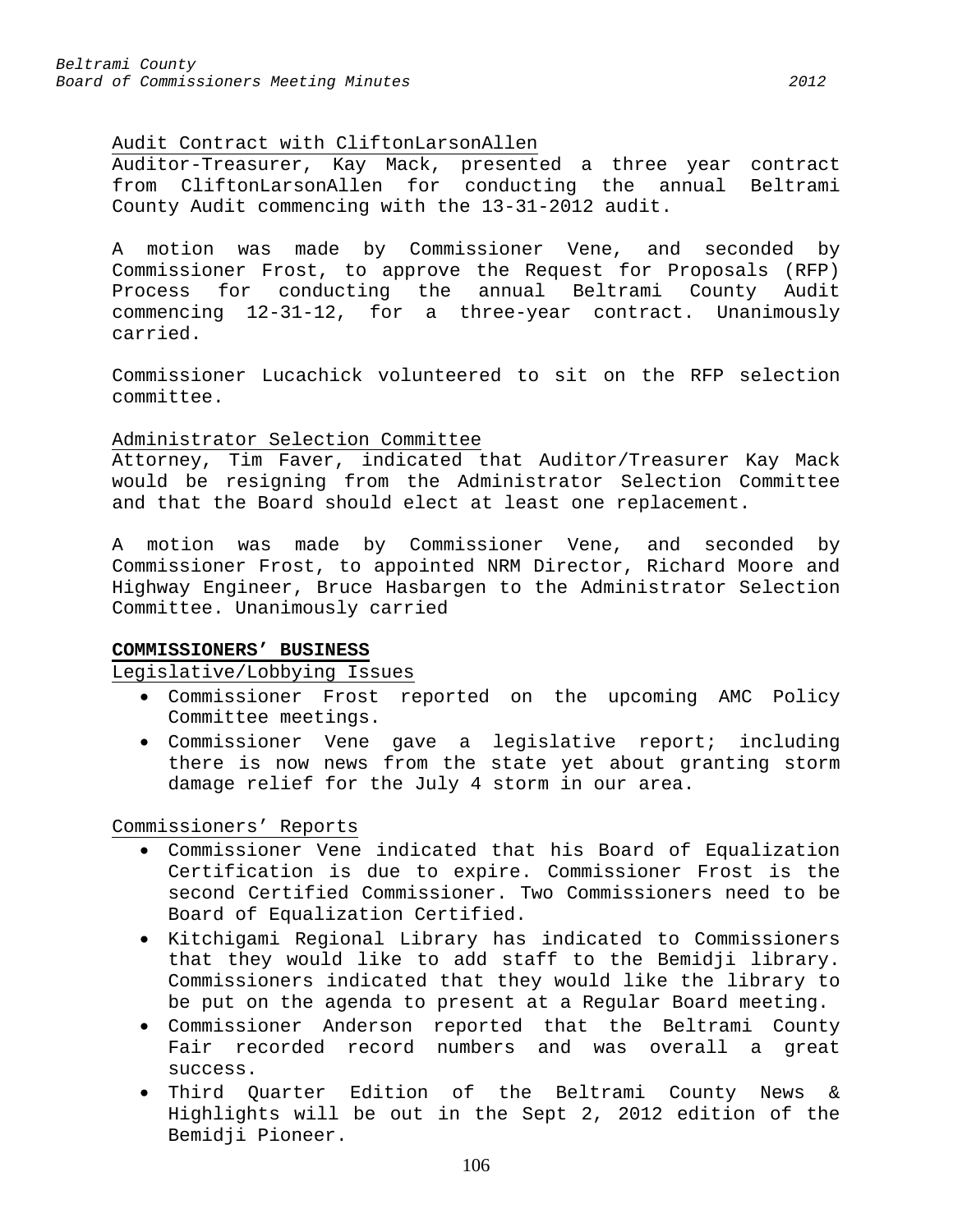Next regular meeting of the County Board will be September 4, 2012, in the Board Room of the County Administration Building.

### **MEETING ADJOURNMENT**

A motion to adjourn the Board meeting at 5:25 p.m. was made by Commissioner Frost, seconded by Commissioner Vene, and unanimously carried.

> \_\_\_\_\_\_\_\_\_\_\_\_\_\_\_\_\_\_\_\_\_\_\_\_\_\_\_\_\_\_\_\_\_ Quentin Fairbanks, Chair

 $\overline{\phantom{a}}$  , and the contract of the contract of  $\overline{\phantom{a}}$ Kay Mack, Interim County Administrator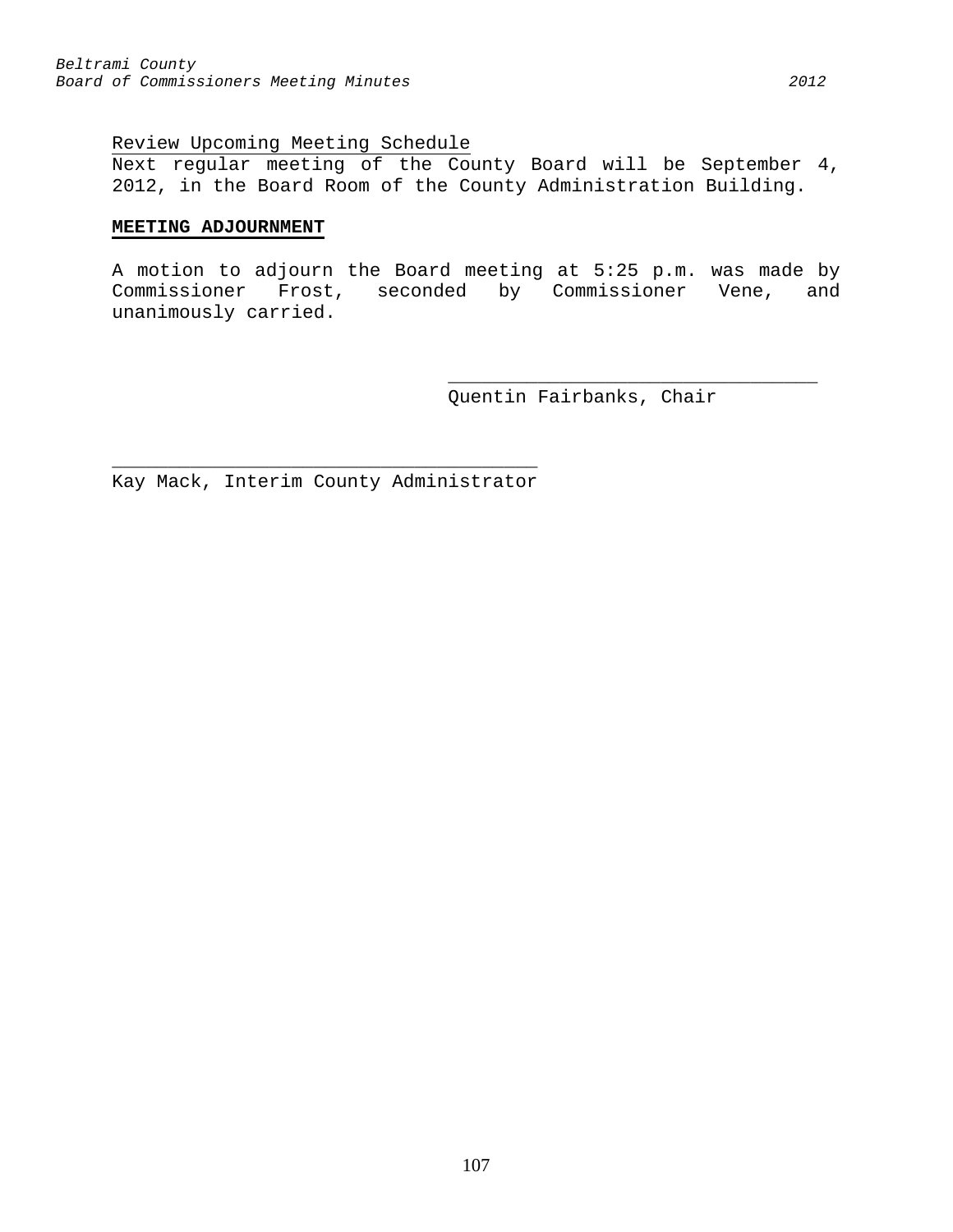# **TRANSCRIPT OF THE PROCEEDINGS OF THE BELTRAMI COUNTY BOARD OF COMMISSIONERS September 4, 2012**

The Beltrami County Board of Commissioners met in regular session on September 4, 2012, at the County Board Room, County Administration Building, Bemidji, Minnesota.

#### **CALL TO ORDER, ROLL CALL AND PLEDGE OF ALLEGIANCE**

Chair Quentin Fairbanks called the meeting to order at 5:02 p.m. Commissioners Jack Frost, Joe Vene, and Richard Anderson were present. Commissioner Jim Lucachick was excused.

#### **GENERAL COMMENTS – BOARD CHAIR**

None.

#### **CITIZENS ADDRESSING THE BOARD**

None.

### **APPROVAL OF AGENDA**

The following items were added to the Consent Agenda:

• Approve Additional Members to the County Administrator Selection Committee

• Approve letter to DNR Requesting Cooperation on Removing Obstruction in Waterway

#### **GENERAL BUSINESS**

### Approved Agenda and Amendments

A motion to approve the Agenda and Amendments was made by Commissioner Vene, seconded by Commissioner Frost, and unanimously carried.

#### Approved Consent Agenda

A motion to approve the Consent Agenda was made by Commissioner Anderson, seconded by Commissioner Frost, and unanimously carried.

### **CONSENT ITEMS**

#### Approved Minutes

The Board, by adoption of its Consent Agenda, approved the Minutes of the Board of Commissioners Work Meeting held August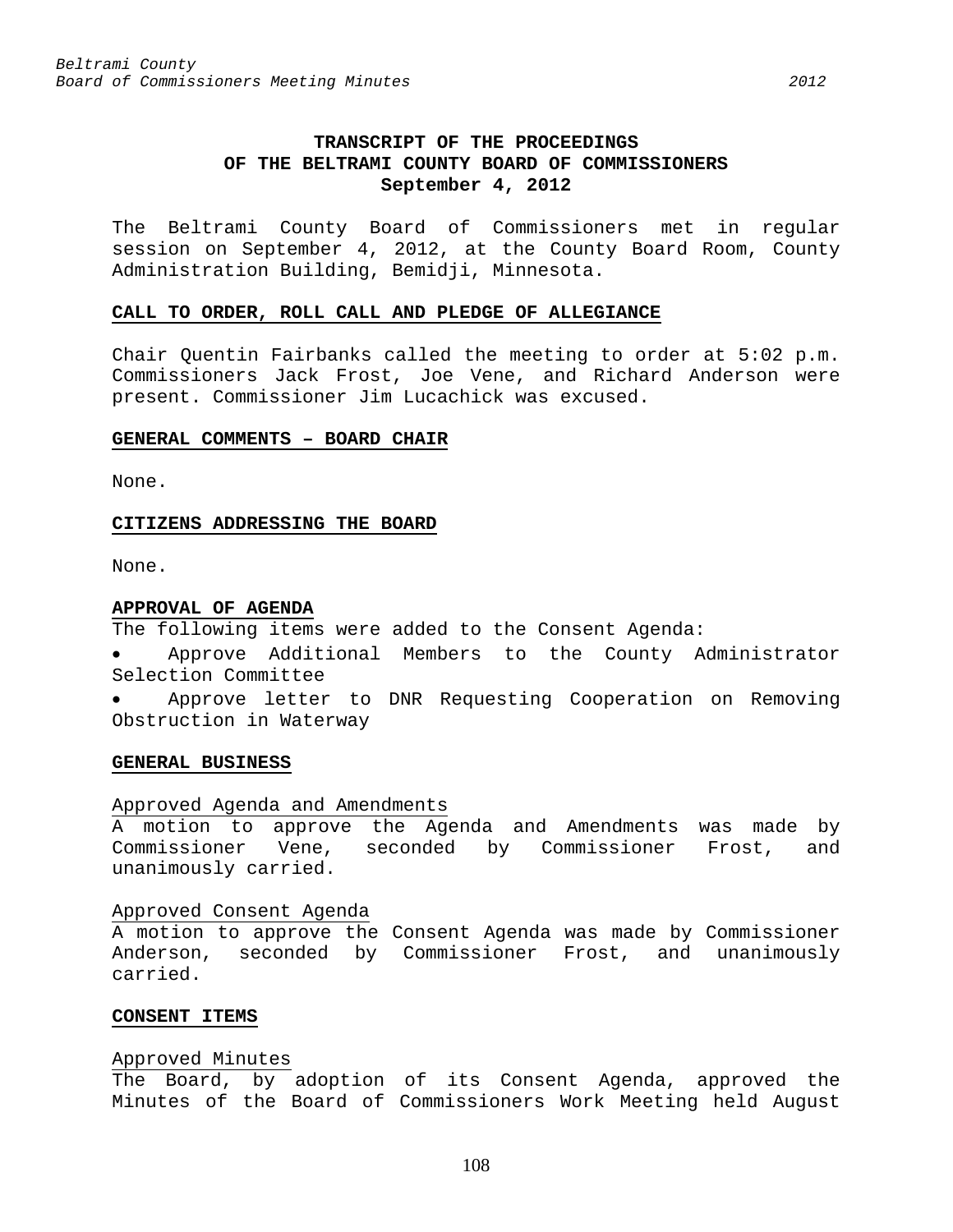21, 2012, and the Minutes of the Board of Commissioners Regular Meeting held August 21, 2012, as submitted.

#### Approved Auditor/Treasurer Warrant Payment Listing

The Board, by adoption of its Consent Agenda, received and approved the warrant payment listing submitted by the Auditor/Treasurer's Office.

### Approved Payment of Auditor/Treasurer Bills

The Board, by adoption of its Consent Agenda, approved payment of Auditor/Treasurer bills, as submitted.

Approved Consumer Scale Agreement with Pine Products, Inc. The Board, by adoption of its Consent Agenda, approved the Consumer Scale Agreement between Beltrami County and Pine Products, Inc., as submitted.

Approved Grant Agreement Resolution for SAP 004-598-018 The Board, by adoption of its Consent Agenda, approved the Resolution and Grant Agreement for SAP 004-598-018:

WHEREAS, Beltrami County has applied to the Commissioner of Transportation for a grant from the Minnesota State Transportation Fund for construction of Bridge No. 04J10 and

WHEREAS, the Commissioner of Transportation has given notice that funding for this bridge is available; and

WHEREAS, the amount of the grant has been determined to be \$ 193,253.80 by reason of the lowest responsible bid;

NOW, THEREFORE, be it resolved that Beltrami County does hereby agree to the terms and conditions of the grant consistent with Minnesota Statutes, section 174.50, subdivision 5, clause (3), and will pay any additional amount by which the cost exceeds the estimate, and will return to the Minnesota State Transportation Fund any amount appropriated for the bridge but not required. The proper county officers are authorized to execute a grant agreement with the Commissioner of Transportation concerning the above-referenced grant.

Approved Health & Human Services Warrant Payment List The Board, by adoption of its Consent Agenda, received and approved the warrant payment listing submitted by Health & Human Services Department.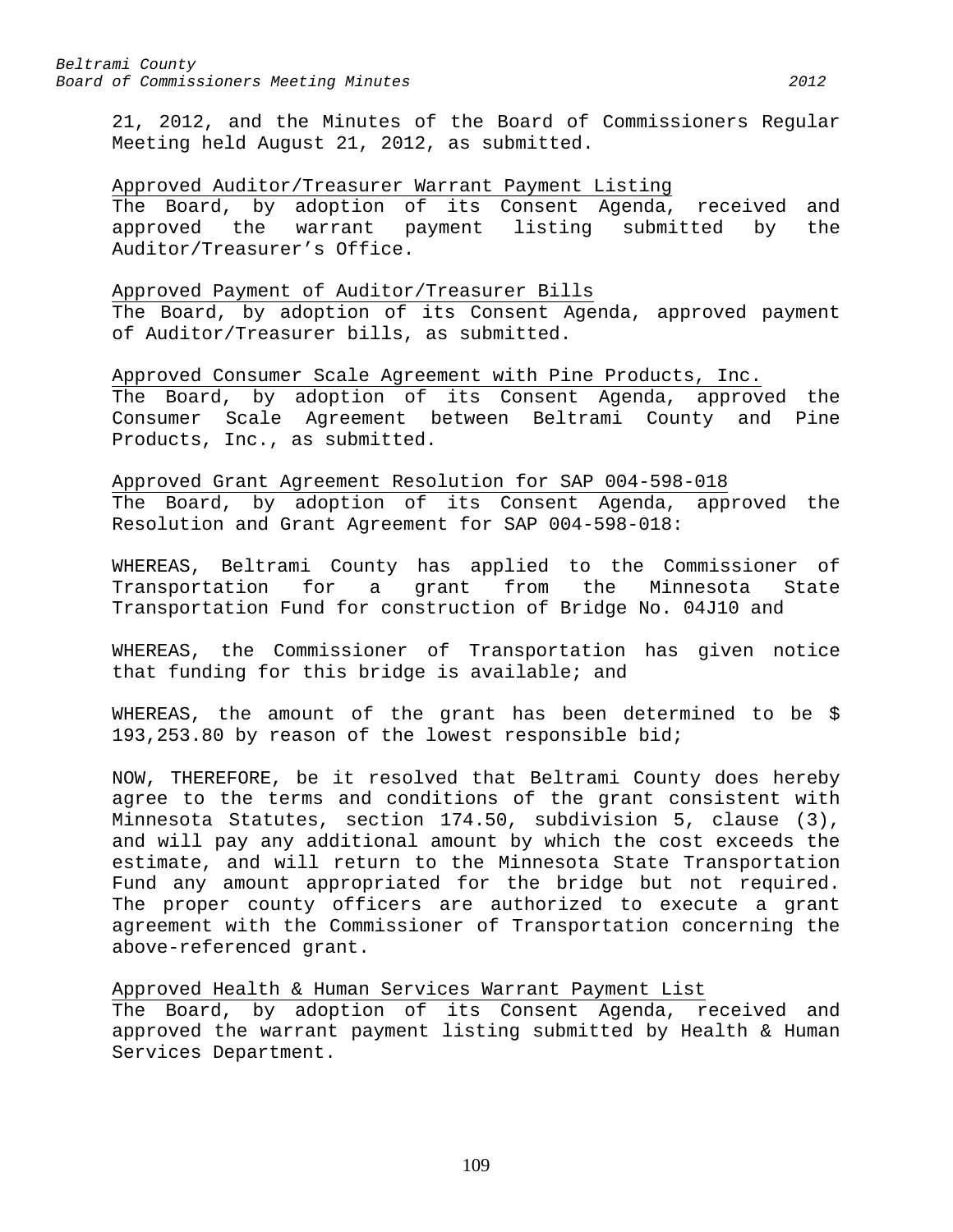# Approved Additional Members to the County Administrator Selection Committee

The Board, by adoption of its Consent Agenda, approved the addition of Ron Pula and Cindy Borowski to the County Administrator Selection Committee.

# Approved letter to DNR Requesting Cooperation on Removing Obstruction in Waterway

The Board, by adoption of its Consent Agenda, approved sending a letter to Lori Dowling, DNR NW Regional Director and a copy to the City of Bemidji, requesting cooperative efforts in the removal of structures in the Mississippi River between Lake Bemidji and South Lake Irving that are a hazard to boaters.

# **REGULAR AGENDA**

# Fill Casual Boat & Water Deputy Position

Sheriff Hodapp presented the request to fill a vacancy for a casual Boat & Water Deputy position.

A motion was made by Commissioner Anderson, and seconded by Commissioner Frost, to fill one Casual Boat and Water Deputy Position. Unanimously carried.

# Revised Court Security Staffing Plan

Sheriff Hodapp presented a request to make a revision to the original request to add one part-time licensed deputy position. Instead, they would like to hire a casual, non-benefitted, court security deputy

A motion was made by Commissioner Frost, and seconded by Commissioner Vene, to hire a casual court security deputy, and not a part time court security deputy.

# Park Legacy Grant Application Resolution

John Winter, Recreation Resource Manager, presented the Park Legacy Grant Application Resolution, which is necessary in order to apply for the \$1.7 million Park Legacy Grant for the Northland Regional Sports Park.

BE IT RESOLVED that Beltrami County act as legal sponsor for the project contained in the Park Legacy Application to be submitted in September 2012 and that Kay Mack, Beltrami County Auditor, is<br>hereby authorized to apply to the Department of Natural to apply to the Department of Natural Resources for funding of this project on behalf of Beltrami County.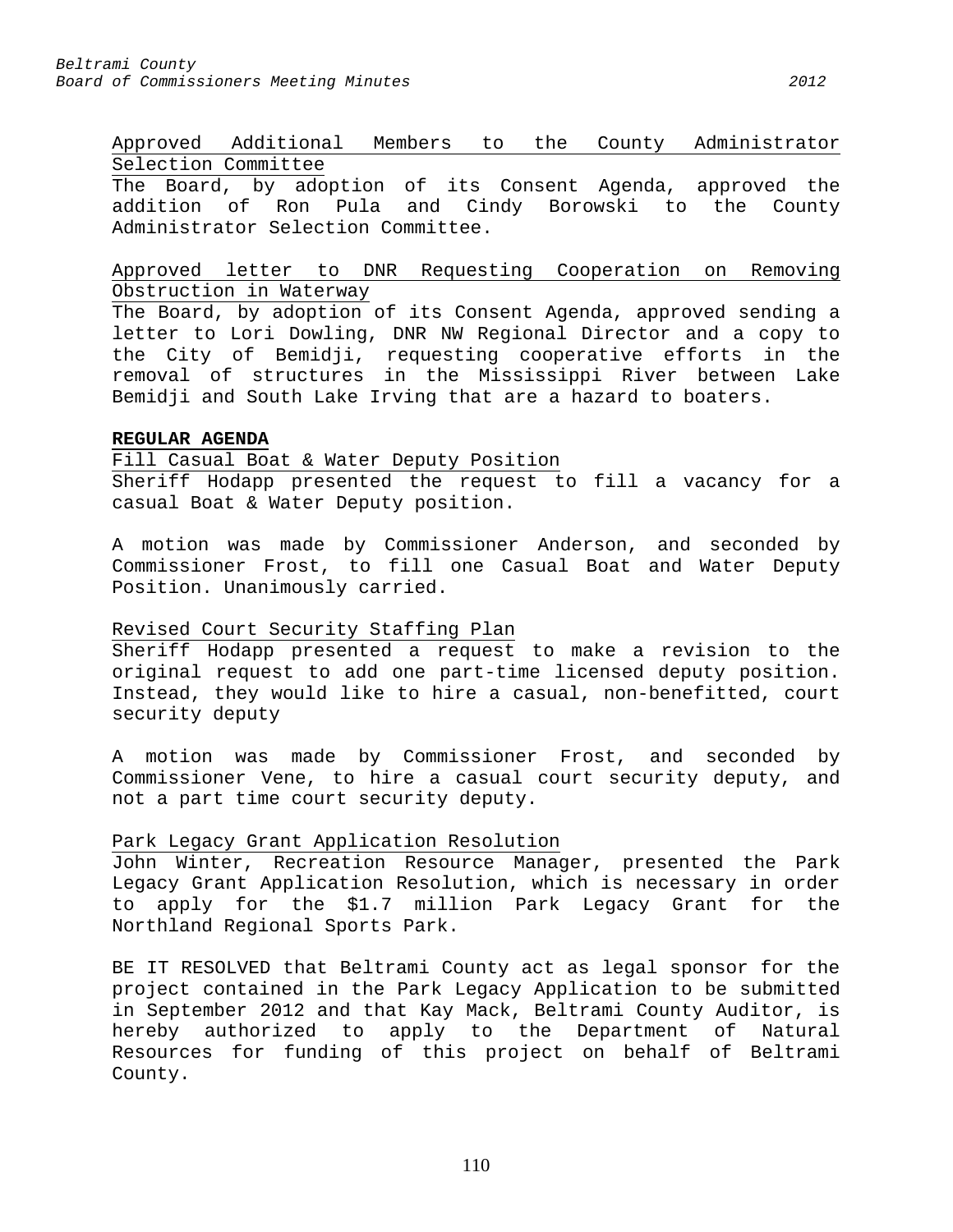*Beltrami County Board of Commissioners Meeting Minutes 2012*

BE IT FURTHER RESOLVED that Beltrami County has the legal authority to apply for financial assistance, and financial capability to meet the match requirement and ensure adequate construction, operation, maintenance, and replacement of the proposed project for its design life.

BE IT FURTHER RESOLVED that Beltrami County has not incurred any development costs and has not entered into a written purchase agreement to acquire the property.

BE IT FURTHER RESLOVED that Beltrami County has fee title over the land described in the site plan included in the application.

BE IT FURTHER RESOLVED that, upon approval of its application by the state, Beltrami County may enter into an agreement with the State of Minnesota

for the above-referenced project, and that Beltrami County certifies that it will comply with all applicable laws and<br>requlations as stated in the grant agreement including as stated in the grant agreement including dedicating the park property for uses consistent with the funding grant program into perpetuity.

NOW, THEREFORE BE IT RESOLVED that Kay Mack, Beltrami County Auditor, is hereby authorized to execute such agreements as are necessary to implement the project on behalf of the applicant.

A motion was made by Commissioner Anderson, and seconded by Commissioner Vene, to approve the Park Legacy Grant Application Resolution. Unanimously carried.

#### **COMMISSIONERS' BUSINESS**

Legislative/Lobbying Issues

• Commissioner Vene gave a reminder on the upcoming AMC Policy Meetings

Commissioners' Reports

• Commissioner Anderson gave a reminder regarding the September 18 Board Meeting to be held in Waskish with a shortened Work Session to begin at 4:00 pm.

# Review Upcoming Meeting Schedule

Next regular meeting of the County Board will be September 18, 2012, in the Board Room of the County Administration Building.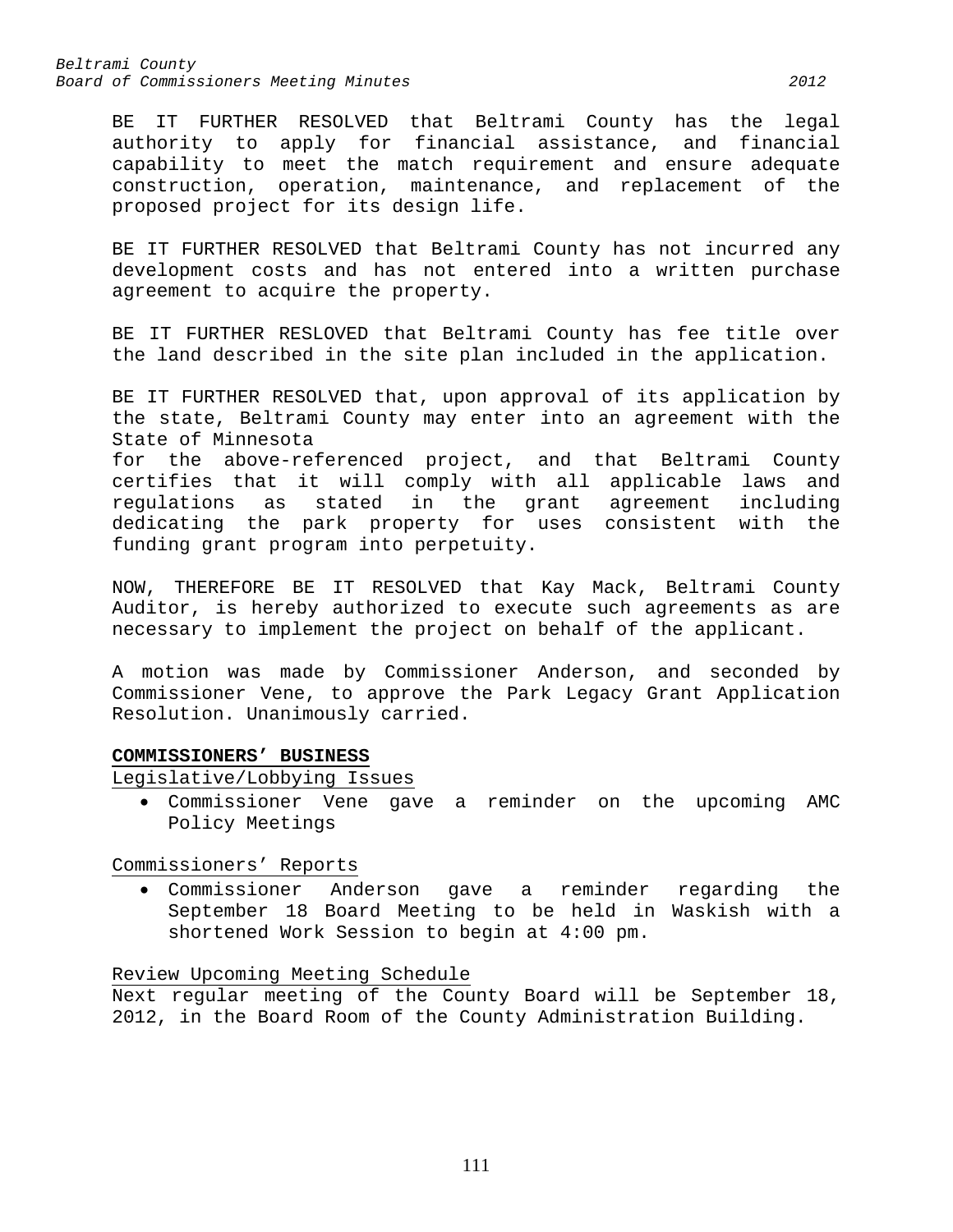# **MEETING ADJOURNMENT**

A motion to adjourn the Board meeting at 5:16 p.m. was made by Commissioner Vene, seconded by Commissioner Frost, and unanimously carried.

> \_\_\_\_\_\_\_\_\_\_\_\_\_\_\_\_\_\_\_\_\_\_\_\_\_\_\_\_\_\_\_\_\_ Quentin Fairbanks, Chair

Kay Mack, Interim County Administrator

\_\_\_\_\_\_\_\_\_\_\_\_\_\_\_\_\_\_\_\_\_\_\_\_\_\_\_\_\_\_\_\_\_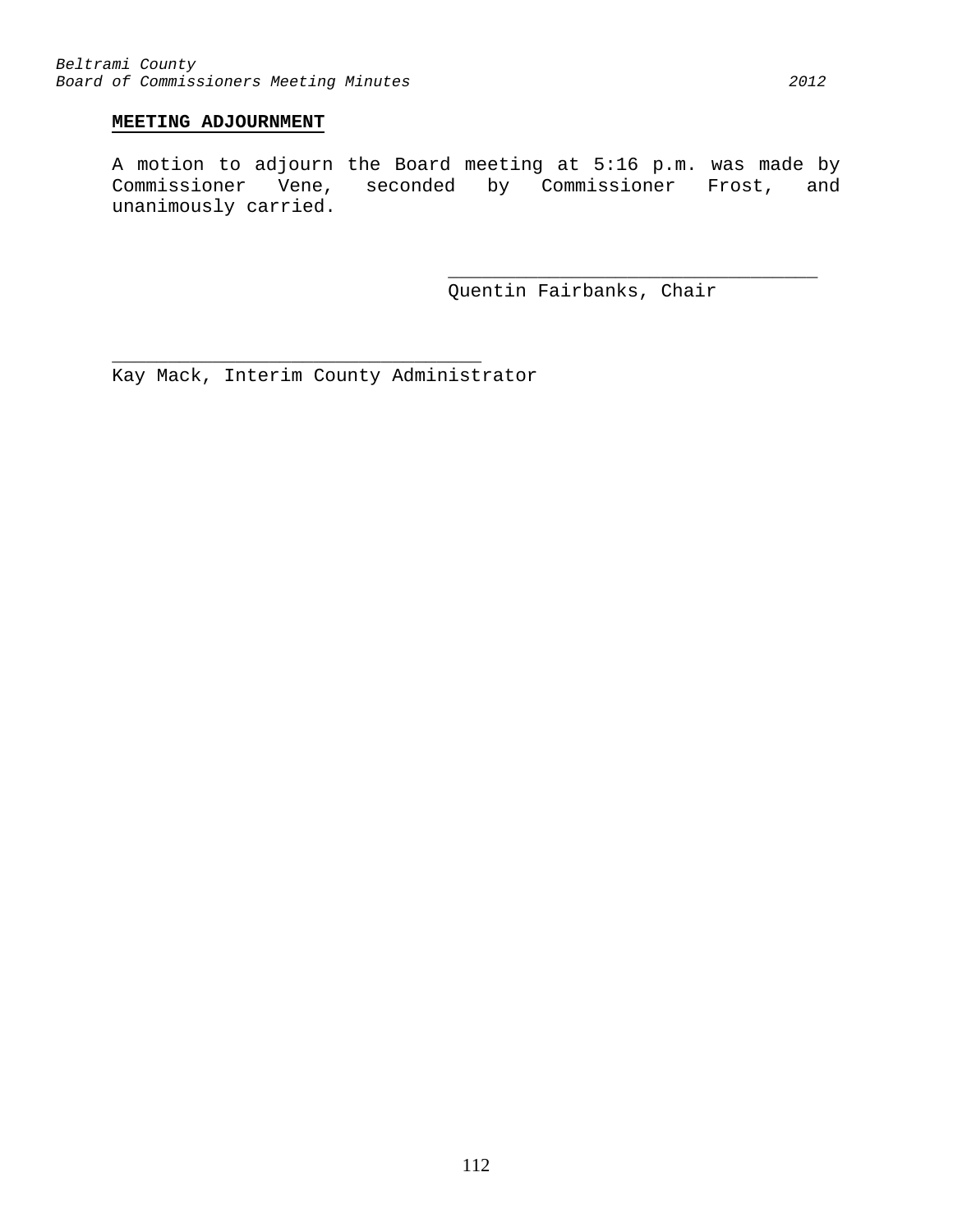The Beltrami County Board of Commissioners met in regular session on September 18, 2012, at the Waskish Town Hall, in Waskish, Minnesota.

#### **CALL TO ORDER, ROLL CALL AND PLEDGE OF ALLEGIANCE**

Chair Quentin Fairbanks called the meeting to order at 5:00 p.m. Commissioners Jack Frost, Joe Vene, Jim Lucachick and Richard Anderson were present.

#### **GENERAL COMMENTS – BOARD CHAIR**

None.

#### **CITIZENS ADDRESSING THE BOARD**

Roy Berger asked the Board to address issues of dust control/road saver. Bruce Hasbargen responded about Highway Department policy on dust control. Kay Mack responded to questions about use of Con Con funds for dust control. Suggestions were made about giving an equal share to all communities in the area.

## **APPROVAL OF AGENDA**

The following items were added to the Consent Agenda

- Approval of Date for Joint City/County Meeting
- Approval of PILT Grant Funding Recommendations

## **GENERAL BUSINESS**

#### Approved Agenda and Amendments

A motion to approve the Agenda and Amendments was made by Commissioner Vene, seconded by Commissioner Frost, and unanimously carried.

#### Approved Consent Agenda

A motion to approve the Consent Agenda was made by Commissioner Lucachick, seconded by Commissioner Anderson, and unanimously carried.

#### **CONSENT ITEMS**

# Approved Minutes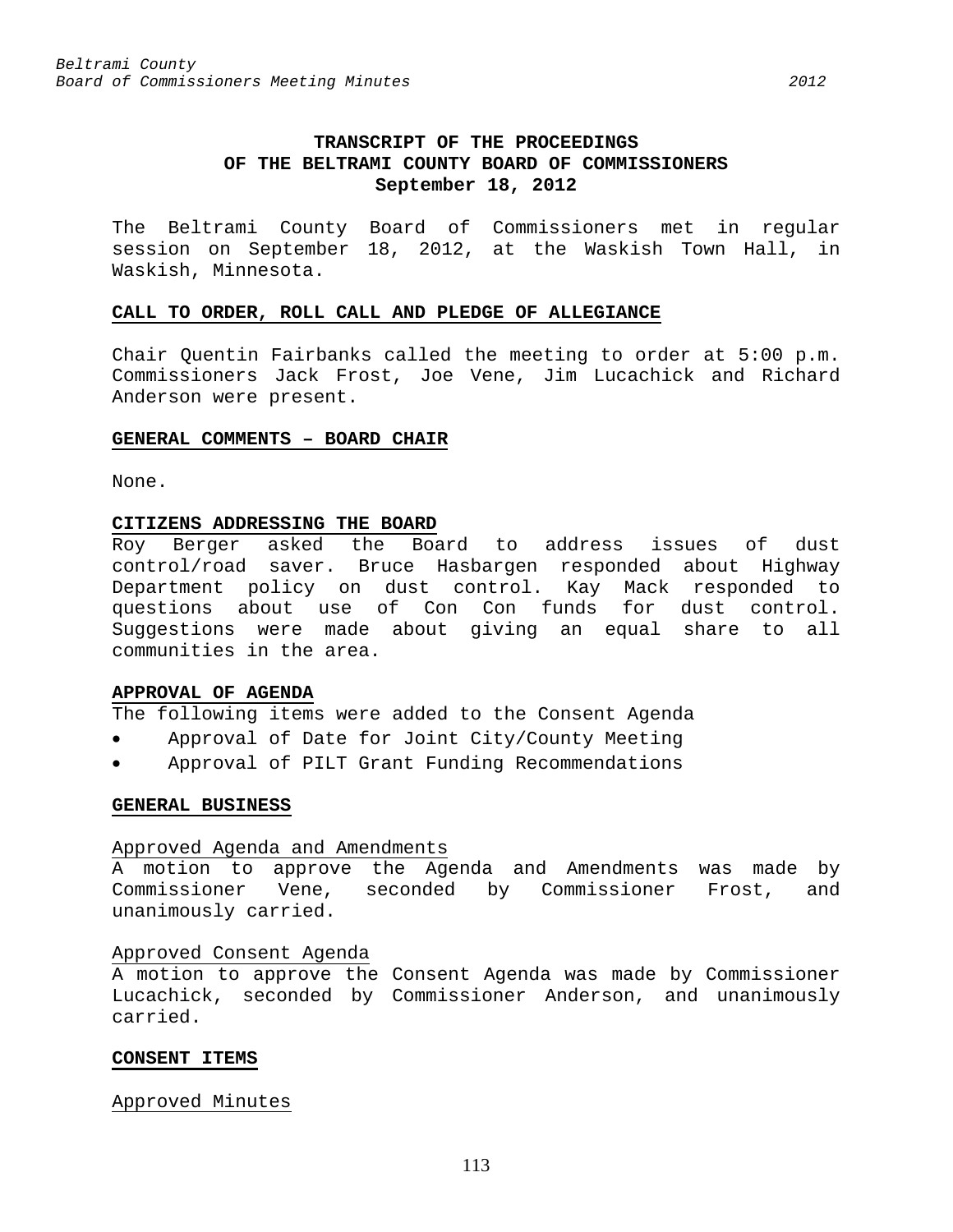The Board, by adoption of its Consent Agenda, approved the Minutes of the Board of Commissioners Work Meeting held September 4, 2012, and the Minutes of the Board of Commissioners Regular Meeting held September 4, 2012, as submitted.

## Approved Auditor/Treasurer Warrant Payment Listing

The Board, by adoption of its Consent Agenda, received and approved the warrant payment listing submitted by the Auditor/Treasurer's Office.

# Approved Payment of Auditor/Treasurer Bills

The Board, by adoption of its Consent Agenda, approved payment of Auditor/Treasurer bills, as submitted.

# Approved Temporary One-Day Liquor License

The Board, by adoption of its Consent Agenda, approved a oneday, temporary liquor license to Lazy Jacks to provide for a wedding reception at the Beltrami County Fairgrounds on September 21, 2012.

# Approved Unorganized Township Levies

The Board, by adoption of its Consent Agenda, approved the levies recommended by the Auditor/Treasurer, for unorganized townships, as submitted.

# Approved Towards Zero Deaths Grant and Resolution

The Board, by adoption of its Consent Agenda, approved the Towards Zero Deaths Resolution and accepted the Grant from the Office of Traffic Safety, MN Dept of Public Safety.

Be it resolved that Beltrami County Sheriff's Office on behalf of the Beltrami County Safe Neighborhoods Team enter into a grant agreement with the Minnesota Department of Public Safety, Office of Traffic Safety for the project entitled 2103 Toward Zero Deaths (TZD) Safe Roads during the period from October 1, 2012 through September 30, 2014.

The Sheriff, Phil Hodapp is hereby authorized to execute such agreements and amendments as are necessary to implement the project on behalf of the Beltrami County Safe Neighborhoods Team and to be the fiscal agent and administer the grant.

# Approved Final Pay Voucher SAP 004-648-001/029-603-009

The Board, by adoption of its Consent Agenda, approved the Final Pay Vouchers for SAP 004-648-001/029-603-009, a joint project with Hubbard County for grading and aggregate surfacing, as submitted.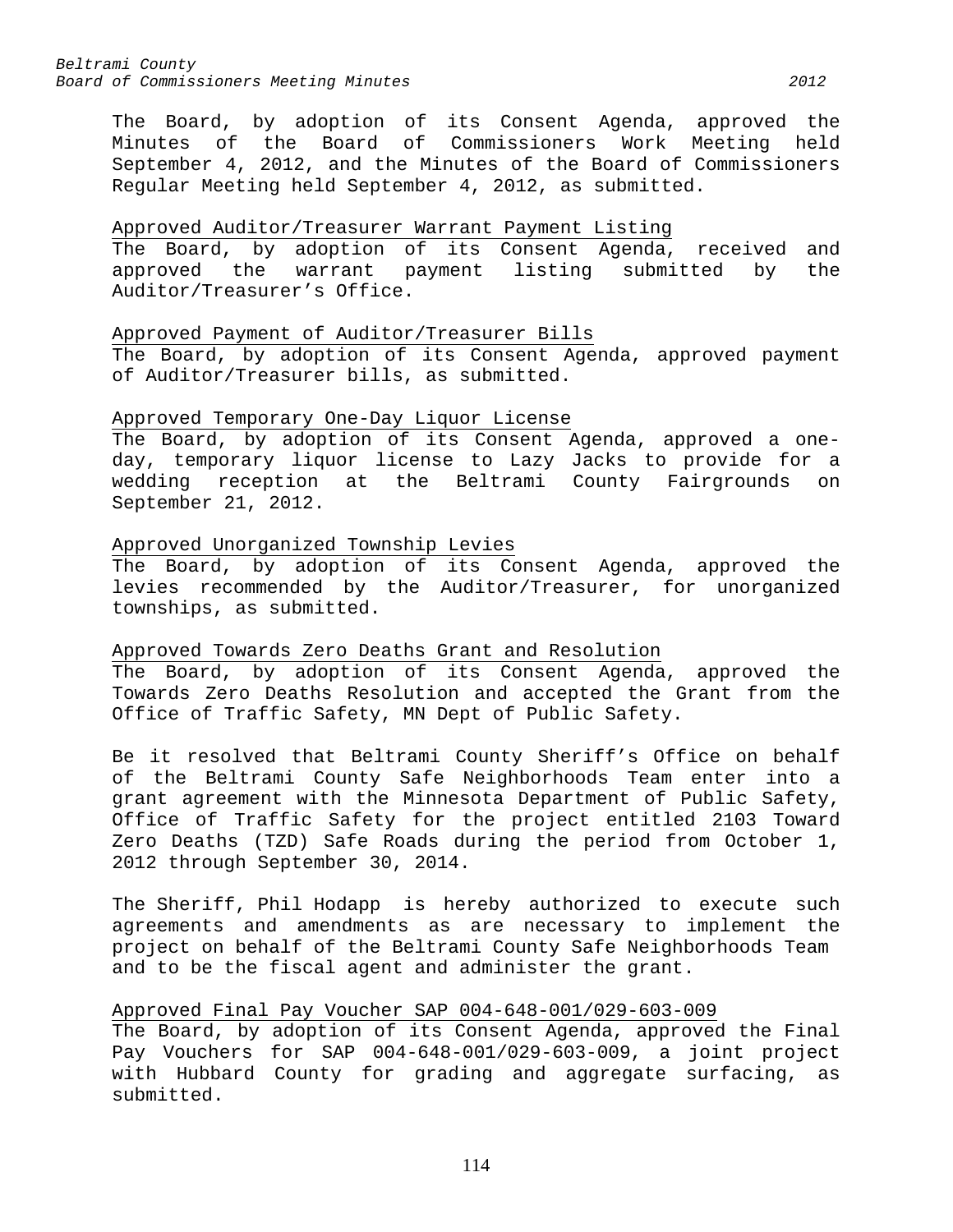# Approved Health & Human Services Family Child Care Licenses The Board, by adoption of its Consent Agenda, approved Family Child Care Licenses as submitted.

#### Approved Family Foster Care Licenses

The Board, by adoption of its Consent Agenda, approved Family Foster Care Licenses as submitted.

#### Approved Health & Human Services Warrant Payment List

The Board, by adoption of its Consent Agenda, received and approved the warrant payment listing submitted by Health & Human Services Department.

#### Approved Date for Joint City/County Meeting

The Board, by adoption of its Consent Agenda, approved the joint Beltrami County Board/Bemidji City Council meeting for October 2, 2012 at 5:30 pm.

#### Approved PILT Grant Funding Recommendations

The Board, by adoption of its Consent Agenda, approved the funding recommendations of \$161,450 made by the citizen committee for 2012/2013 distribution of the 15% PILT Fund, as submitted.

#### **REGULAR AGENDA**

Public Meeting & Resolution for Revocation of a Portion of Right-of-Way from Old CSAH #40 Chairman Fairbanks opened the public hearing at 5:12 pm

Township Board Chair, Ray Burger, commented on the condition of the road being turned over to the township. Mr. Burger agreed that the township would accept the road and maintain it.

Closed public hearing at 5:20 pm

Highway Engineer, Bruce Hasbargen, presented the Resolution to formally revoke a portion of a road previously known as CSAH 40. This section of CSAH 40 was part of a realignment and redesignated of County Road 112. The section to be formally reverted to Waskish Township is now known as a part of Waskish Rd and Homestead Park Rd.

WHEREAS: This section of road was previously part of what was known as County State Aid Highway 40.

WHEREAS: This section of road was revoked as a County State Aid Highway in 2002, County Resolution No. 02-02-07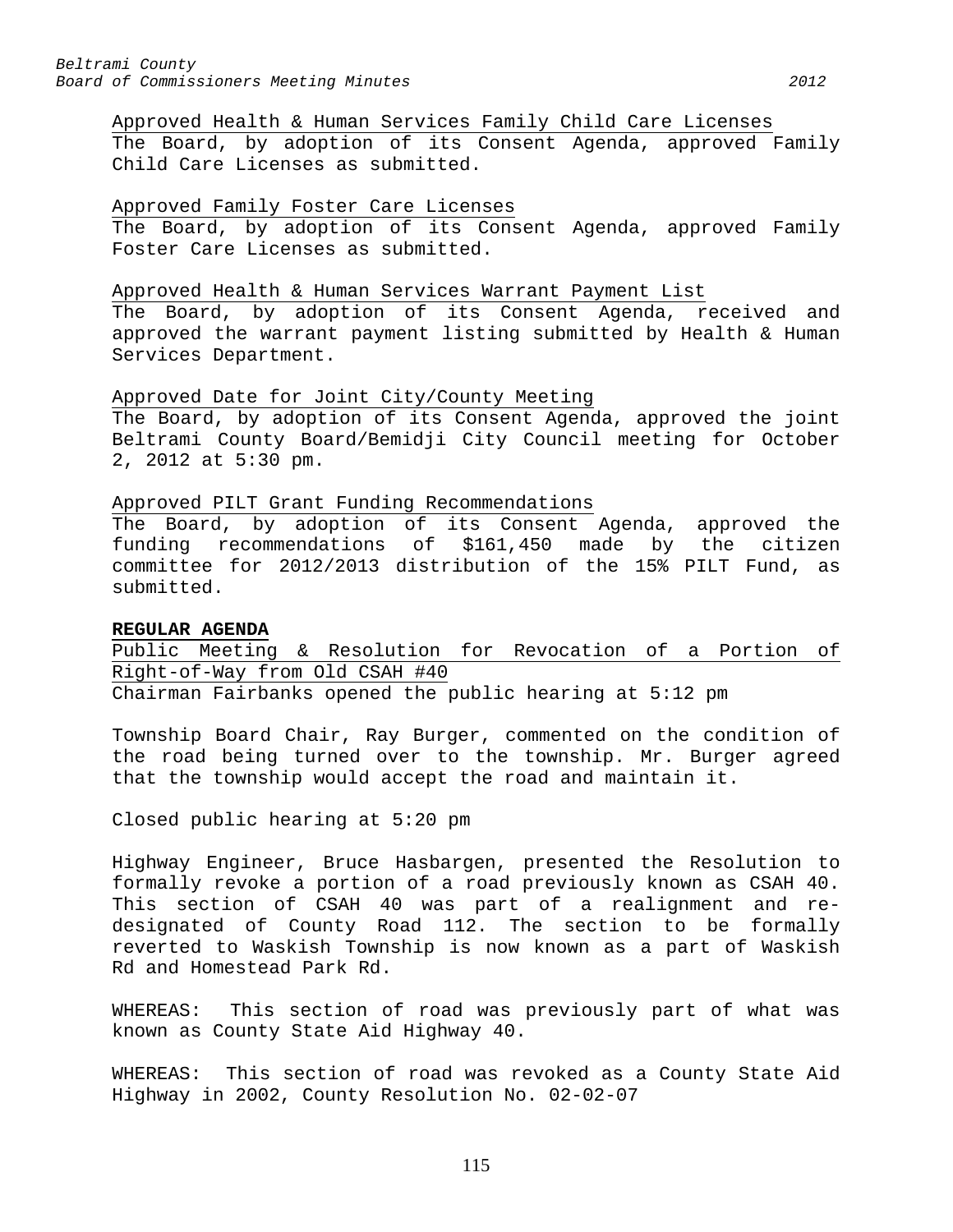WHEREAS: The remainder of County State Aid Highway 40 (excluding the description below) was re-designated in 2003 to County Road 112, County Resolution No. 03-12-50

WHEREAS: Beltrami County does not require this section of road in order to maintain the County road system.

WHEREAS: This section of road is within Waskish Township and is being maintained by Waskish Township.

WHEREAS: Minnesota Statutes 163.11 provides for the revocation and reversion of road jurisdiction to the township in which it is located.

NOW THEREFORE, BE IT RESOLVED: by the County Board of Commissioners of the County of Beltrami that the following described road shall be and is hereby revoked and shall revert directly to Waskish Township, as provided by Minnesota Statutes 163.11, subd. 5:

THAT PART OF OLD COUNTY STATE AID HIGHWAY 40 DESCRIBED AS FOLLOWS Beginning at a point, said point being the Northeast corner of Section 5, Township 154 North, Range 30 West; thence South along the East line of said Section 5 to the Southeast corner of said Section 5, Township 154 North, Range 30 West, said corner also being the Northeast corner of Section 8, Township 154 North, Range 30 West; thence continuing South along the East line of

Section 8 for an approximate distance of 730 feet; thence westerly for an approximate distance of 590 feet to the junction of State Highway No. 72, and there terminating; and

Beginning at a point on or near east line of Section 5, Township 154 North, Range 30 West at a distance of 357 feet, more or less, northerly of the Southeast corner of said Section 5; thence southerly, southwesterly and westerly a distance of 780 feet, more or less, to the easterly shoulder of State Highway No. 72 and there terminating; and

Beginning at a point on or near the east line of Section 8, Township 154 North, Range 30 West at a distance of 113 feet, more or less, southerly of the Northeast corner of said Section 8; thence northerly and northwesterly along a curve to the left and the northwesterly tangent of said curve a distance of 250 feet, more or less, to the intersection with the centerline of former County State Aid Highway No. 40 described above and there terminating.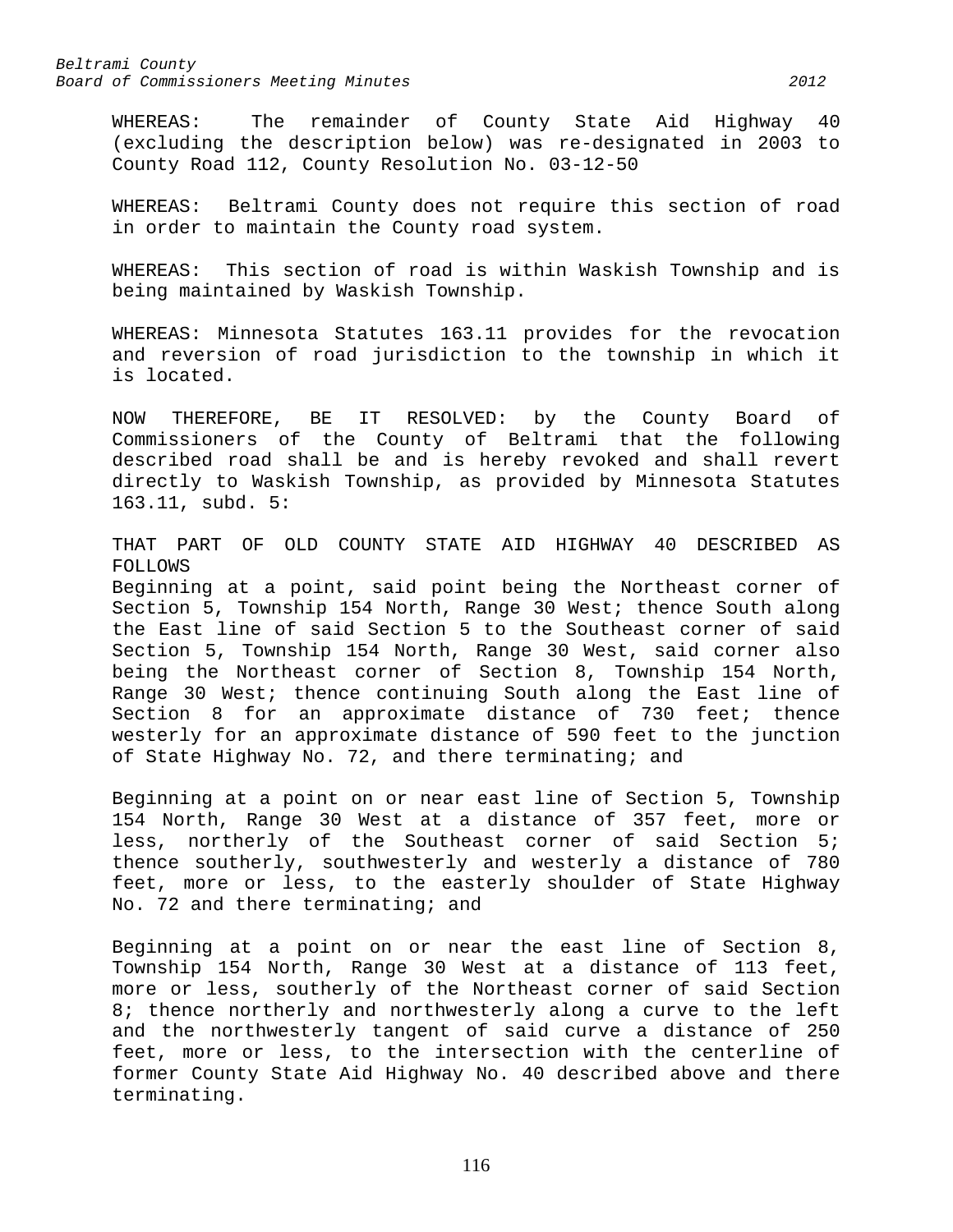A motion was made by Commissioner Vene, and seconded by Commissioner Lucachick, to approve the Resolution to revoke part of the Right-of-Way for Old CSAH 40 to Waskish Townnship (now known as a portion of Waskish Rd NE and Homestead Park Rd NE). Unanimously carried.

Set Date and Time for Abatement Hearings<br>Environmental Services Director, Bill Patnaude, presented information and request on behalf of Environmental Services Department and County Attorney's Office, to set a Public Hearing date for Public Health Abatements of Michael Bohan and Carol Schmidt.

A motion was made by Commissioner Lucachick, and seconded by Commissioner Anderson, to set the Public Hearing date and time of October 22, 2012, 5:10 pm & 5:30 pm for Public Health Abatements for the cost of cleanup to be a special assessment on real estate taxes of the individual parcels of Michael Bohan and Carol Schmidt. Unanimously carried.

# Approval of 2013 Employee Insurance Rates and Plans

Human Resource Director, Linda Tran, presented the 2013 employee insurance benefits from the Northwest Service Coop. Changes included in the 2013 plan are 1) Addition of a \$5000 deductible HSA/VEBA Health Insurance Plan 2) Health Insurance Rate increase of 20.1% 3) 2013 Group Senior Gold rate reduction t0 \$309.50/month 4) Dental rates at 8% increase 5) No change in short term disability and 6) no change to accidental death and disability.

A motion was made by Commissioner Anderson, and seconded by Commissioner Frost, to approve the 2013 employee insurance plan which includes 1) adding the \$5000 deductible HSA/VEBA Health Insurance Plan, 2) health insurance rate increase of 20.1% 3) Group Senior Gold rate of \$309.50/month and 4) dental rates at 8% increase. Unanimously carried.

Fill One Full-Time Eligibility Specialist Position

Economic Assistance Division Director, John Pugleasa, submitted a request to fill one full-time Eligibility Specialist Position vacated due to a retirement.

Commissioner Anderson suggested the County Board review the policy for having every position opening coming before the Board. Suggestion was that a policy review be brought before the Board at the next regular meeting.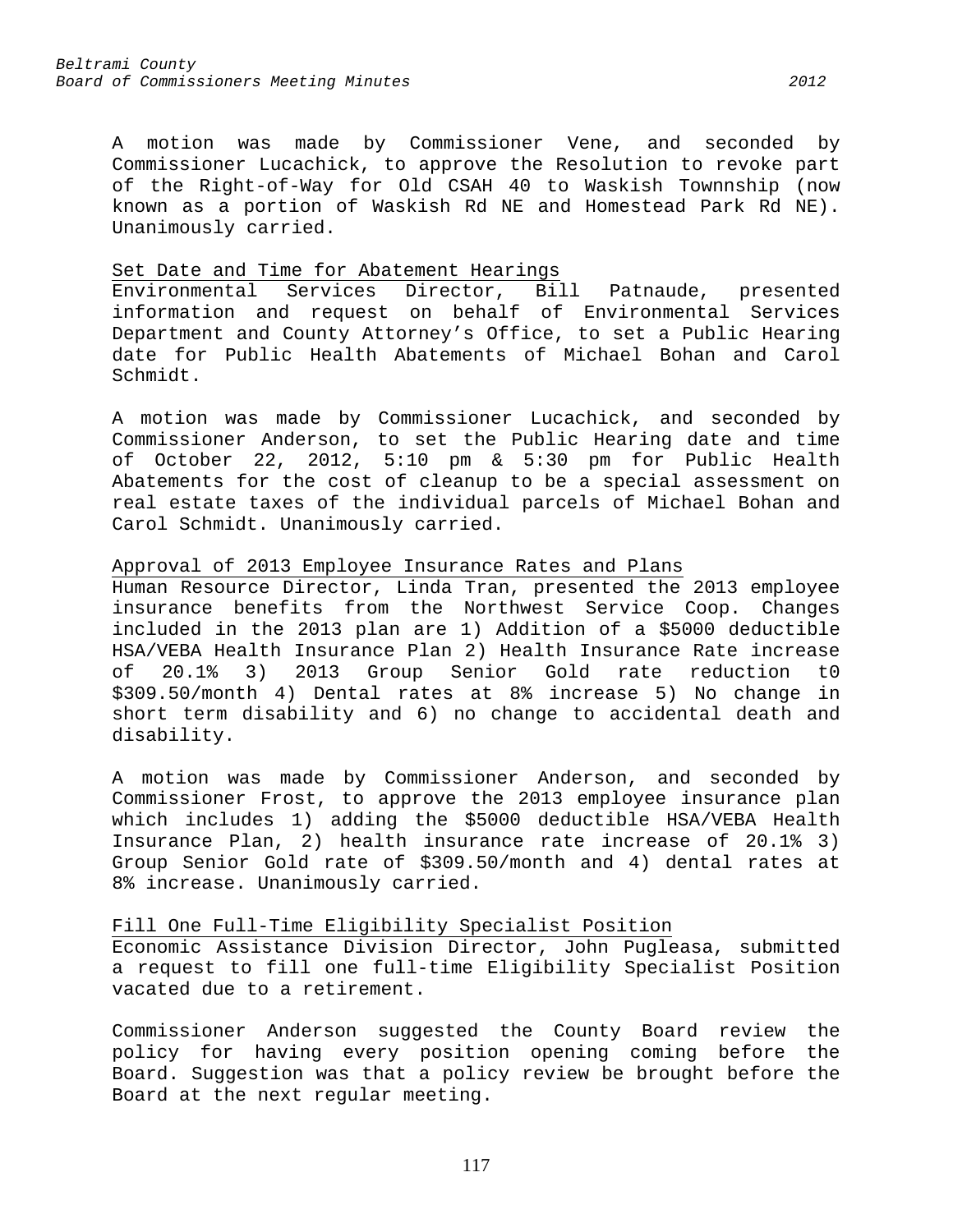*Beltrami County Board of Commissioners Meeting Minutes 2012*

A motion was made by Commissioner Vene, and seconded by<br>Commissioner Anderson, to fill one full-time Eligibility fill one full-time Eligibility Specialist Position by internal/external posting, and any subsequent vacancies that may occur as a result. Unanimously carried.

### Fill One Part-Time Home Health Aide Position

Public Health Division Director, Linda Yourczek, submitted a request to fill one part-time non-benefitted Home Health Aide Position vacated due to a retirement.

A motion was made by Commissioner Lucachick, and seconded by Commissioner Frost, to fill one part-time non-benefitted Home Health Aide Position by internal/external posting. Unanimously carried.

# Fill One Full-Time Highway Maintenance II Position

Highway Engineer, Bruce Hasbargen, presented a request to fill one full-time Maintenance II Position recently vacated.

A motion was made by Commissioner Frost, and seconded by Commissioner Anderson, to fill one full time Highway Maintenance II Position by internal/external posting, and any subsequent vacancies that may occur as a result. Unanimously carried.

# Fill One Casual Bailiff Position

Chief Deputy Ernie Beitel, submitted a request to fill one Casual Bailiff Position vacated due to a resignation.

A motion was made by Commissioner Vene, and seconded by Commissioner Lucachick, to fill one Casual Bailiff Position by internal/external posting. Unanimously carried.

Closed Session – Labor Negotiations Closed Session opened at 5:40 pm. Closed Session closed at 5:58 pm

# **COMMISSIONERS' BUSINESS**

Legislative/Lobbying Issues

- Commissioner Vene reported on status of Veteran's Home
- AMC Conference in December, will be attended by four commissioners and ESD Director, Bill Patnaude

Commissioners' Reports

- Commissioner Vene reported next Administrator Search Committee Meeting date is Sept. 20
- Commissioner Frost talked about invasive species forum being hosted by the Chamber of Commerce. Commissioner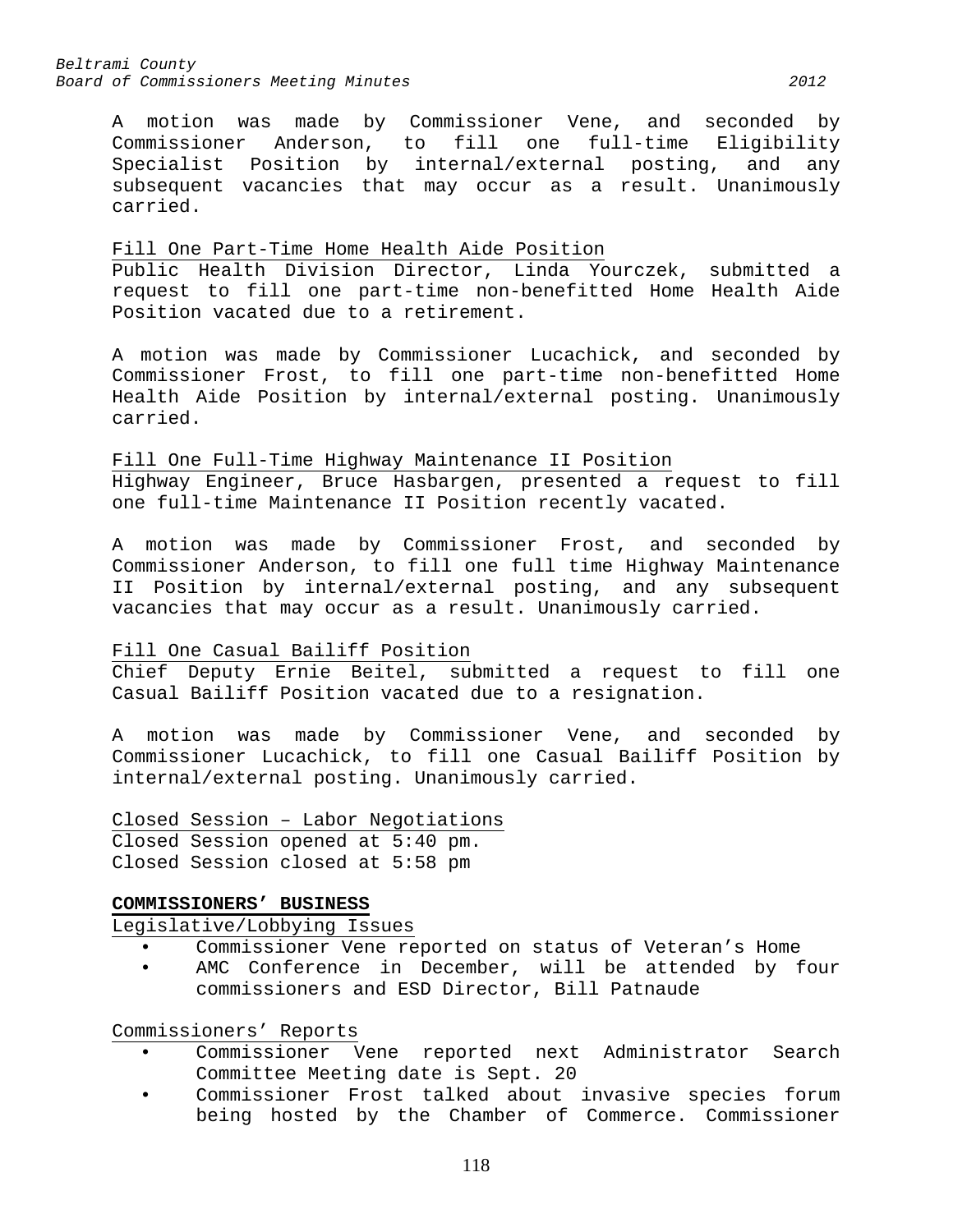Vene also noted that there will also be a forum on invasive species at the AMC annual conference

# Review Upcoming Meeting Schedule

Next regular meeting of the County Board will be October 2, 2012, in the Board Room of the County Administration Building.

### **MEETING ADJOURNMENT**

A motion to adjourn the Board meeting at 6:10 p.m. was made by Commissioner Vene, seconded by Commissioner Frost, and unanimously carried.

Quentin Fairbanks, Chair

\_\_\_\_\_\_\_\_\_\_\_\_\_\_\_\_\_\_\_\_\_\_\_\_\_\_\_\_\_\_\_\_\_

 $\overline{\phantom{a}}$  , and the contract of the contract of  $\overline{\phantom{a}}$ Kay Mack, Interim County Administrator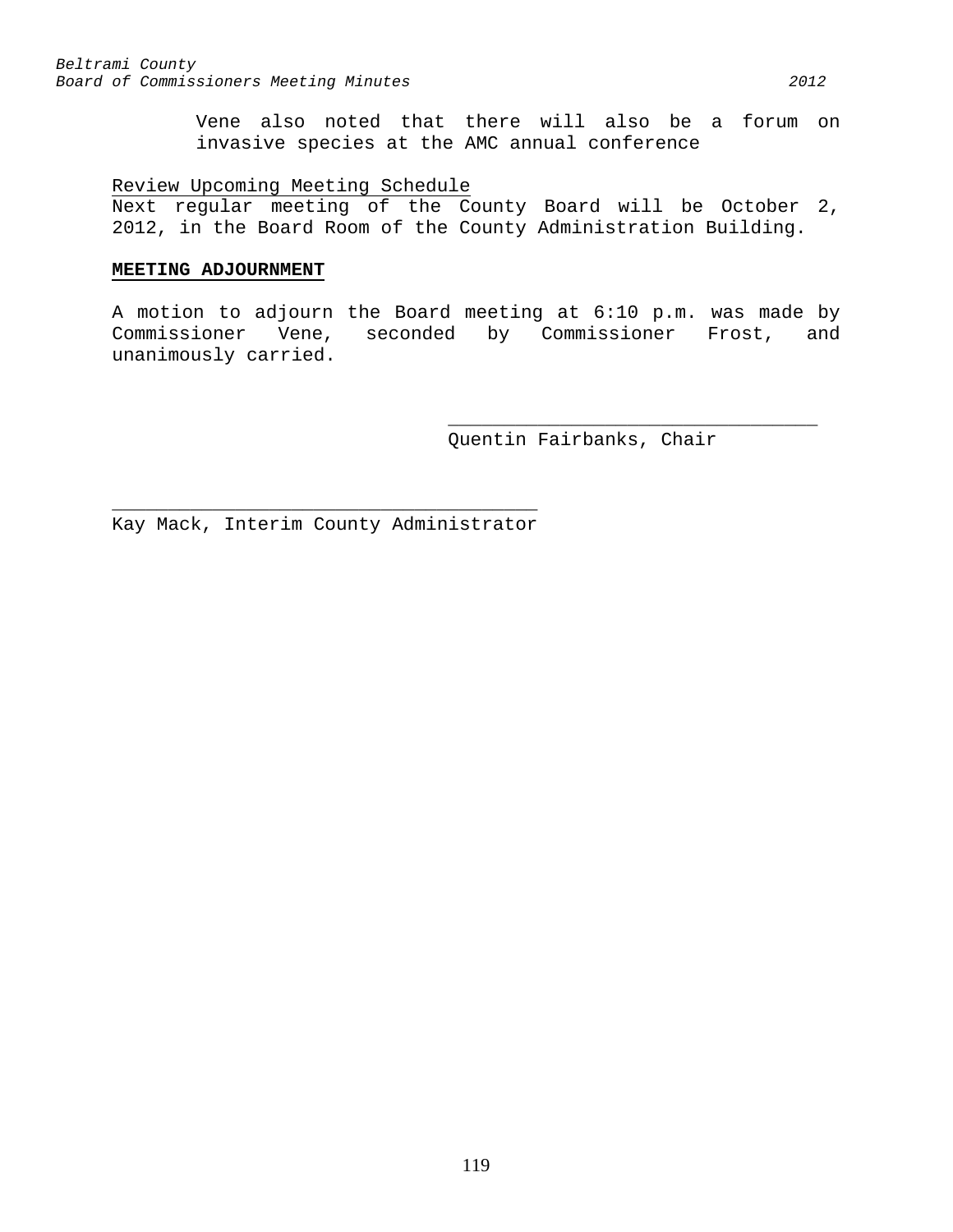# **TRANSCRIPT OF THE PROCEEDINGS OF THE BELTRAMI COUNTY BOARD OF COMMISSIONERS October 2, 2012**

The Beltrami County Board of Commissioners met in regular session on October 2, 2012, at the County Board Room, County Administration Building, Bemidji, Minnesota.

#### **CALL TO ORDER, ROLL CALL AND PLEDGE OF ALLEGIANCE**

Chair Quentin Fairbanks called the meeting to order at 5:00 p.m. Commissioners Jack Frost, Joe Vene, Jim Lucachick and Richard Anderson were present.

#### **GENERAL COMMENTS – BOARD CHAIR**

None.

### **CITIZENS ADDRESSING THE BOARD**

Duane Ebbighausen, County Assessor and resident of Port Hope Township updated the board on the mortgage fraud case brought against Ed Detwiler by the Criminal Division of the IRS approximately 4 years ago. Mr. Detwiler pleaded guilty this week, to mortgage fraud and is awaiting sentencing.

Representative for the Graciaschoir presented an invitation to Commissioners and all county residents, to the Cantata Christmas to be performed at the Bemidji High School on October 6, 2012.

# **APPROVAL OF AGENDA**

There were no additions or corrections to the agenda.

# **GENERAL BUSINESS**

#### Approved Agenda and Amendments

A motion to approve the Agenda and Amendments was made by Commissioner Vene, seconded by Commissioner Frost, and unanimously carried.

# Approved Consent Agenda

A motion to approve the Consent Agenda was made by Commissioner Frost, seconded by Commissioner Lucachick, and unanimously carried.

# **CONSENT ITEMS**

Approved Minutes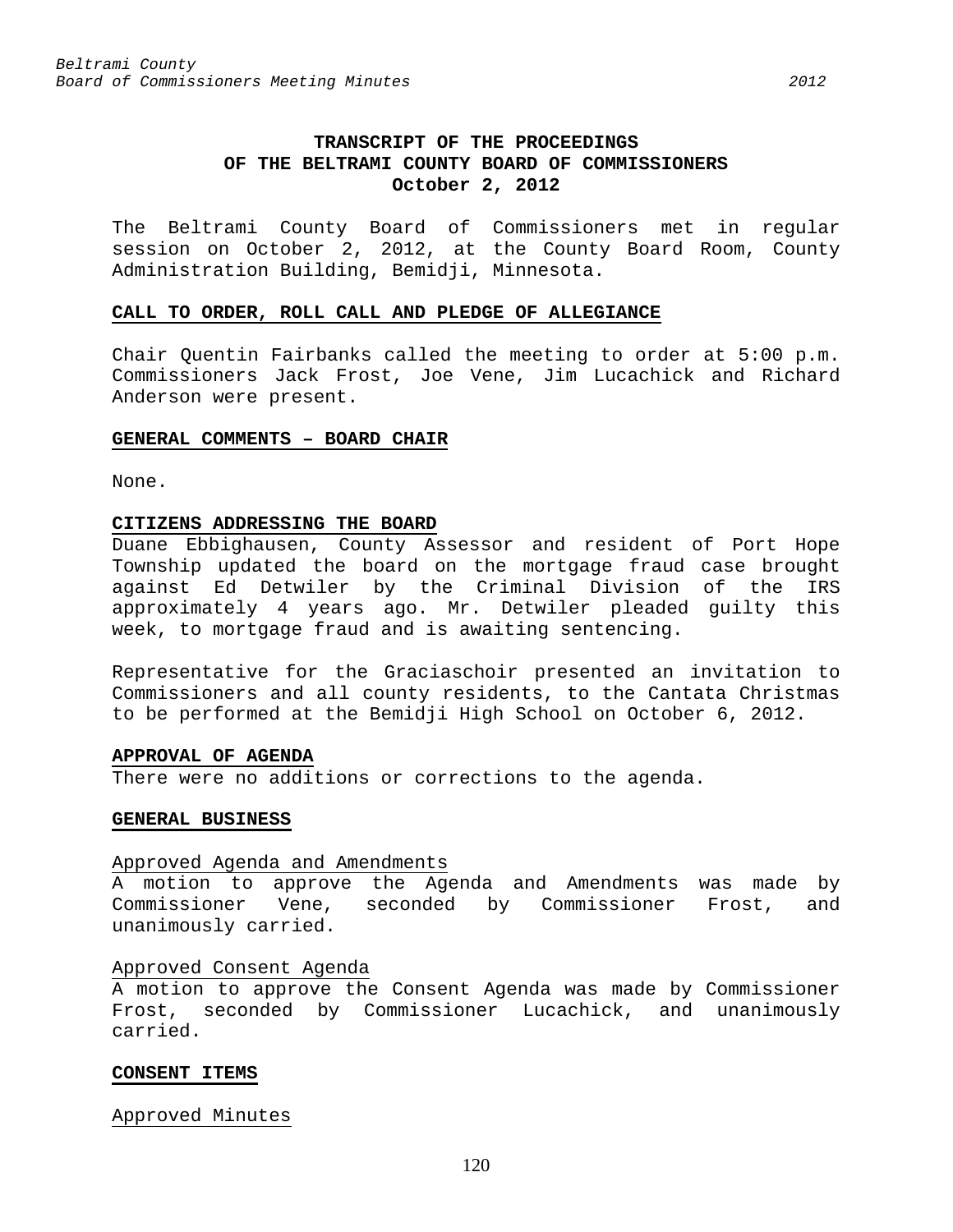The Board, by adoption of its Consent Agenda, approved the Minutes of the Board of Commissioners Work Meeting held August 21, 2012, and the Minutes of the Board of Commissioners Regular Meeting held August 21, 2012, as submitted.

## Approved Auditor/Treasurer Warrant Payment Listing

The Board, by adoption of its Consent Agenda, received and approved the warrant payment listing submitted by the Auditor/Treasurer's Office.

### Approved Payment of Auditor/Treasurer Bills

The Board, by adoption of its Consent Agenda, approved payment of Auditor/Treasurer bills, as submitted.

# Approved Attendance of Transportation Research Board in Washington DC

The Board, by adoption of its Consent Agenda, approved the Highway Engineer to attend the Transportation Research Board in Washington, D.C. All costs are paid by the Local Road Research Board.

Approved Revised Highway Drug and Alcohol Policy The Board, by adoption of its Consent Agenda, approved the revised Highway Drug and Alcohol Policy, as submitted.

# Approved Proposed 2013 Ditch Levies The Board, by adoption of its Consent Agenda, approved the 2013

ditch levies, as submitted.

Approved Bridge Bonding Funds Resolution for SP 004-639-013 The Board, by adoption of its Consent Agenda, approved the Bridge Bonding Funds Resolution for SP 004-639-013:

WHEREAS, Beltrami County has applied to the Commissioner of Transportation for a Bridge Bonding Grant for a bridge project over the Turtle River; and

WHEREAS, the Commissioner of Transportation has given notice that funding for this project is available; and

WHEREAS, the amount of the Bridge Bond has been determined to be \$ 157,305.65 by approval of funding;

NOW THEREFORE, be it resolved that Beltrami County does hereby agree to the terms and conditions of the grant, and will pay any additional amount by which the cost exceeds the estimate, and will return to the Minnesota State Transportation Fund any amount appropriated for the project but not required.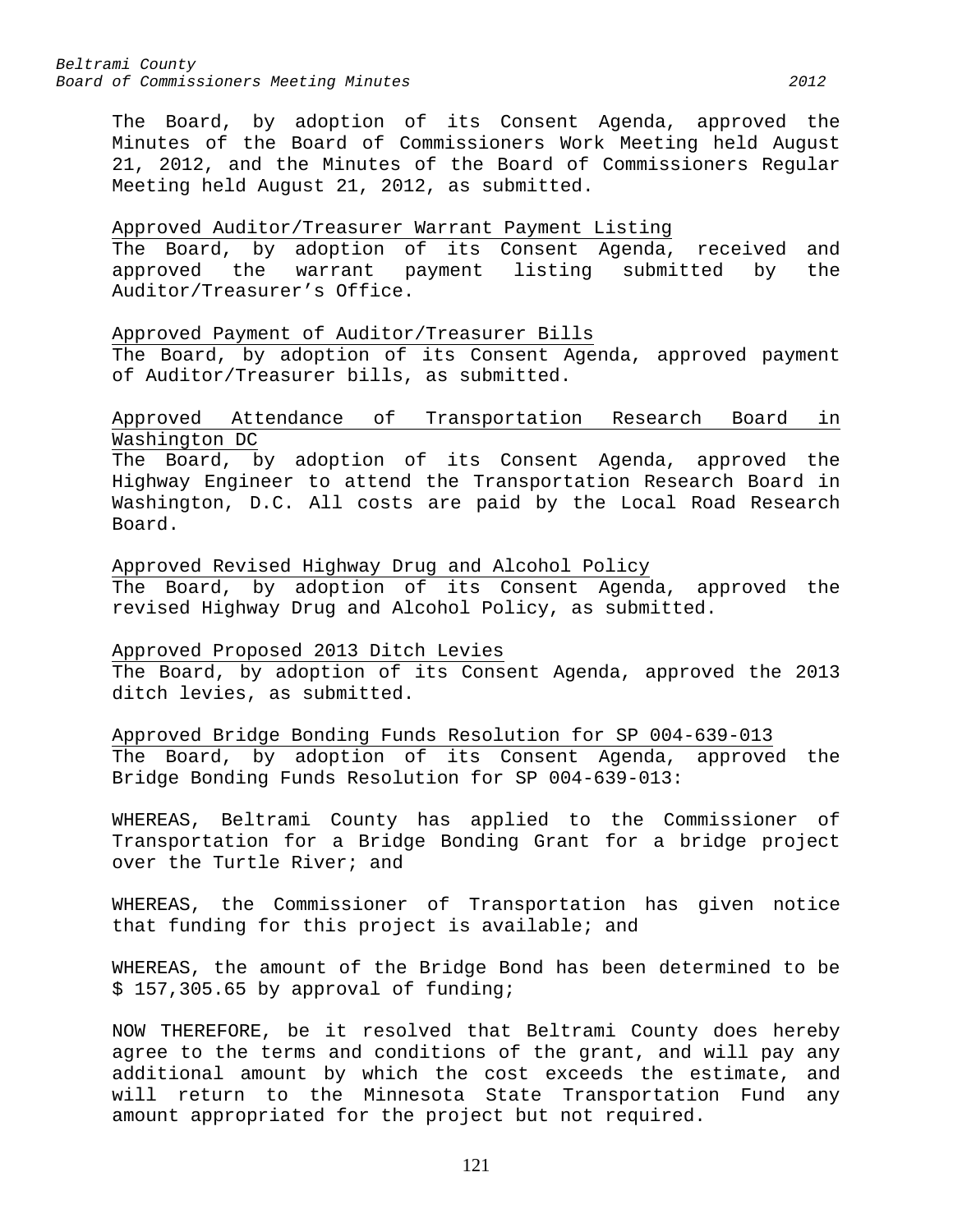# Approved Participation in NW Service Coop Wellness Institute Services Program

The Board, by adoption of its Consent Agenda, approved the Model Personnel Policy for the Wellness Pilot Program and authorized the Board to sign the letter of agreement for Wellness Institute Services, as submitted.

# Approved Contract Amendment with Eldercare of Bemidji, Inc.

The Board, by adoption of its Consent Agenda, approved the contract amendment – Eldercare of Bemidji, Inc., effective October 15, 2012, as submitted.

Approved Health & Human Services Warrant Payment List The Board, by adoption of its Consent Agenda, received and approved the warrant payment listing submitted by Health & Human Services Department.

# **REGULAR AGENDA**

Public Hearing: Beltrami County 911 Ordinance

GIS Director, Jane Mueller, presented the Revision of Ordinance #33, Locatable Road Naming and Structure Numbering. Revisions include the name change to Beltrami County 911 Ordinance to better reflect what the Ordinance pertains to.

Chairman Fairbanks opened the Public Hearing at 5:09 pm

Peggy Curtis of Liberty Township, spoke in support of the Beltrami County 911 Ordinance.

Chairman Fairbanks closed the Public Hearing at 5:11 pm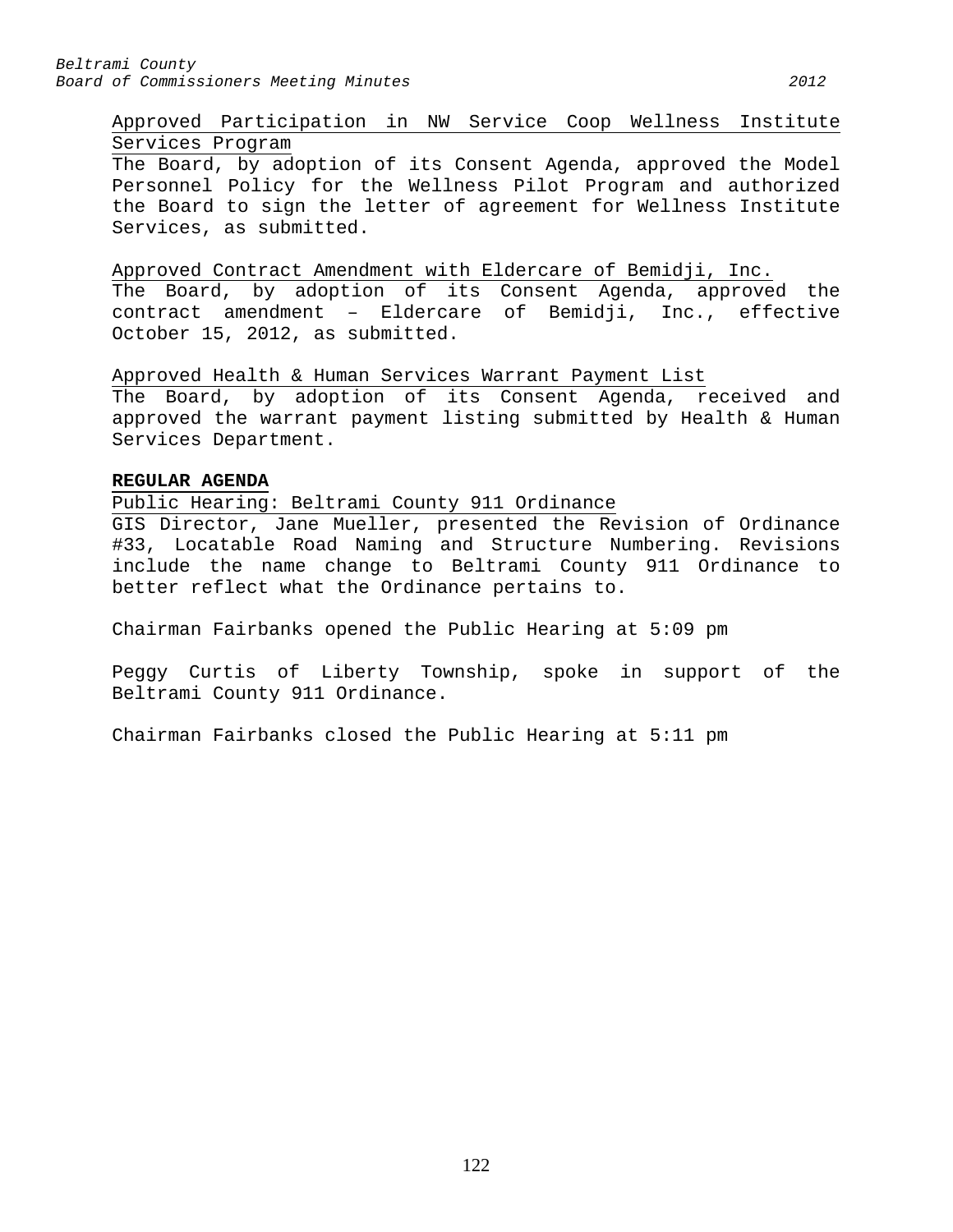2013 Proposed Tax Levy

Auditor/Treasurer, Kay Mack presented the 2013 Proposed Tax Levy Resolution:

**BE IT RESOLVED** that the Beltrami County Board of Commissioners do hereby approve the Preliminary 2013 County Budget, as submitted, and do hereby set the 2013 Proposed Property Tax Levy at a 0% increase, as follows:

|                         | 2010         | 2011         | 2012         | 2013         | \$ Change   | % Change    |
|-------------------------|--------------|--------------|--------------|--------------|-------------|-------------|
| <b>Regular Levies</b>   |              |              |              |              |             |             |
| (Operations)            |              |              |              |              |             |             |
| Revenue Fund            | \$7,466,840  | \$7,635,040  | \$8,240,040  | \$7,826,701  | $-5413,339$ | $-5.02%$    |
| <b>Human Services</b>   | \$5,465,000  | \$5,419,126  | \$5,419,126  | \$6,380,184  | \$961,058   | 17.73%      |
| Road a & Bridge         | \$2,173,186  | \$2,107,347  | \$2,107,347  | \$2,174,425  | \$67,078    | 3.18%       |
| PERA Increase Levy      | \$39,500     | \$39,500     | \$39,500     | \$39,500     | \$0         | 0.00%       |
|                         | \$15,144,526 | \$15,201,013 | \$15,806,013 | \$16,420,810 | \$614,797   | 3.89%       |
| Debt Service Levies:    |              |              |              |              |             |             |
| Jail Debt Service       | \$300,000    | \$0          |              |              |             |             |
| <b>LEC Debt Service</b> | \$300,000    | \$350,000    | \$330,000    | \$275,000    | $-$55,000$  | $-16.67\%$  |
| <b>Judicial Center</b>  | \$280,000    | \$350,000    | \$350,000    | \$340,203    | $-59,797$   | $-2.80%$    |
| <b>CSC Debt Service</b> | \$450,000    | \$450,000    | \$450,000    | \$450,000    | \$0         | 0.00%       |
| <b>CAB Debt Service</b> | \$500,000    | \$550,000    | \$550,000    | $\Omega$     | $-$550,000$ | $-100.00\%$ |
|                         | \$1,830,000  | \$1,700,000  | \$1,680,000  | \$1,065,203  | -\$614,797  | $-36.60%$   |
|                         |              |              |              |              |             |             |
|                         | \$16,974,526 | \$16,901,013 | \$17,486,013 | \$17,486,013 | \$0         | $0.00\%$    |

**BE IT FURTHER RESOLVED** that the Beltrami County Board of Commissioners do hereby schedule a Public Hearing to receive public comment on the 2012 Proposed Beltrami County Budget, said Public Hearing to be held on Tuesday, December 4, 2012, at 6:00 pm in the County Board Room.

A motion was made by Commissioner Vene, and seconded by Commissioner Anderson to approve the 2013 property tax levy, as submitted. Unanimously carried.

Commissioner Frost noted that to balance the levy at 0%, county reserves would be used and this may contribute to future levy increases.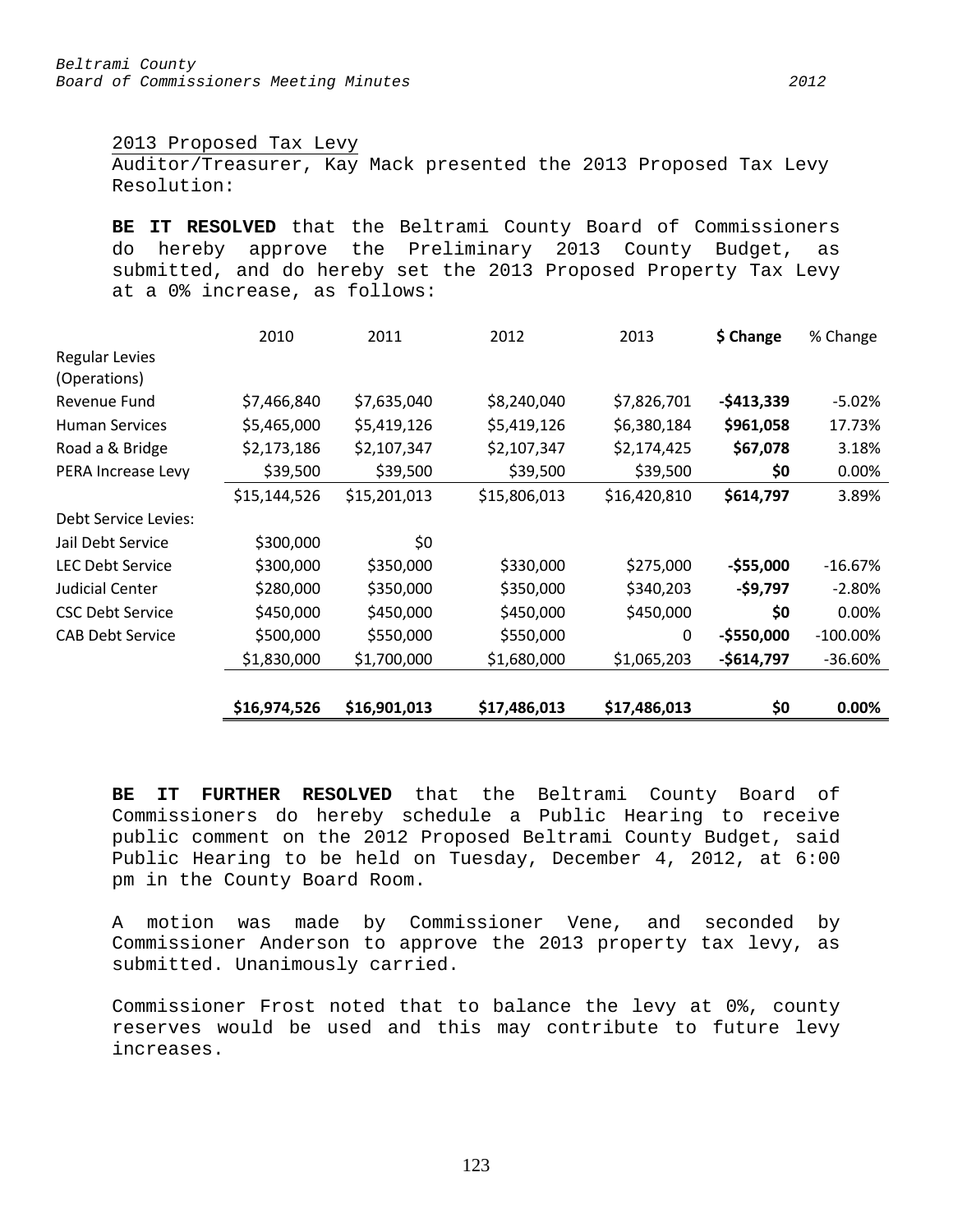# Legislative/Lobbying Issues

• Commissioner Vene gave an update on AMC policy committee meetings

Commissioners' Reports

- Commissioner Lucachick reported on the airport authority meeting and discussions regarding the lease renewal negotiations.
- Commissioner Fairbanks requested investigation into rumors he has heard regarding an upcoming Army Corps of Engineers project in our area. Commissioner Frost will investigate.

# Review Upcoming Meeting Schedule

Next regular meeting of the County Board will be October, 16, 2012, in the Board Room of the County Administration Building.

# **MEETING ADJOURNMENT**

A motion to adjourn the Board meeting at 5:24 p.m. was made by Commissioner Lucachick, seconded by Commissioner Vene, and unanimously carried.

> \_\_\_\_\_\_\_\_\_\_\_\_\_\_\_\_\_\_\_\_\_\_\_\_\_\_\_\_\_\_\_\_\_ Quentin Fairbanks, Chair

 $\overline{\phantom{a}}$  , and the contract of the contract of  $\overline{\phantom{a}}$ Kay Mack, Interim County Administrator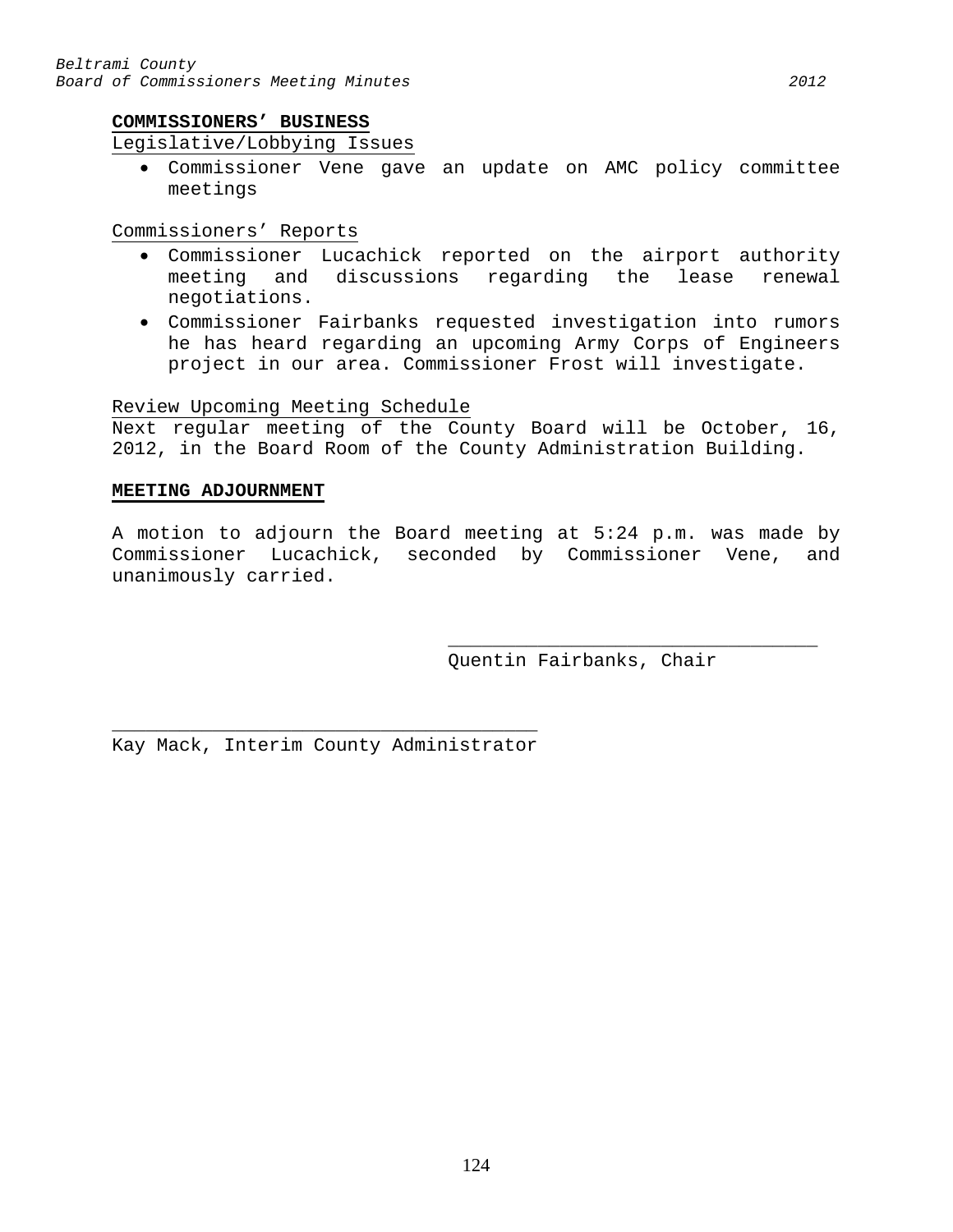# **TRANSCRIPT OF THE PROCEEDINGS OF THE BELTRAMI COUNTY BOARD OF COMMISSIONERS October 16, 2012**

The Beltrami County Board of Commissioners met in regular session on October 16, 2012, at the County Board Room, County Administration Building, Bemidji, Minnesota.

#### **CALL TO ORDER, ROLL CALL AND PLEDGE OF ALLEGIANCE**

Chair Quentin Fairbanks called the meeting to order at 5:00 p.m. Commissioners Jack Frost, Joe Vene, Jim Lucachick and Richard Anderson were present.

#### **GENERAL COMMENTS – BOARD CHAIR**

None.

# **CITIZENS ADDRESSING THE BOARD**

- Georgia Downwind, Redby resident and former Beltrami County employee addressed the Board with concerns regarding the Income Maintenance Division of Health & Human Services new case banking process and the closing of the Redby office. She stated that the Red Lake People are feeling a tremendous impact due to the closing of the Redby Office and they are being treated poorly in the Bemidji office. She would very much like to see the Board pursue the idea<br>of an independent audit/review of the division. an independent audit/review Commissioner Fairbanks suggested Ms Downwind get names and contact information to him for individuals in emergency need of assistance and he would look into their case.
- Carol Charnowsky, employee in Red Lake Health Division office located in Bemidji, spoke to the frustration she has encountered with clients trying to access program assistance and never getting through to a live person on the phone lines and never receiving calls back when messages are left. Also, long lines and waiting at the office in Bemidji.
- Audrey Thayer, County Resident and past employee of Beltrami County stated that in her opinion the new system (case banking) is being poorly handled and is a difficult and cumbersome system. She has been receiving many complaints from both clients and disgruntled County employees.
- Wendy Johnson, County Resident and former employee of Beltrami County said that she resigned from the County in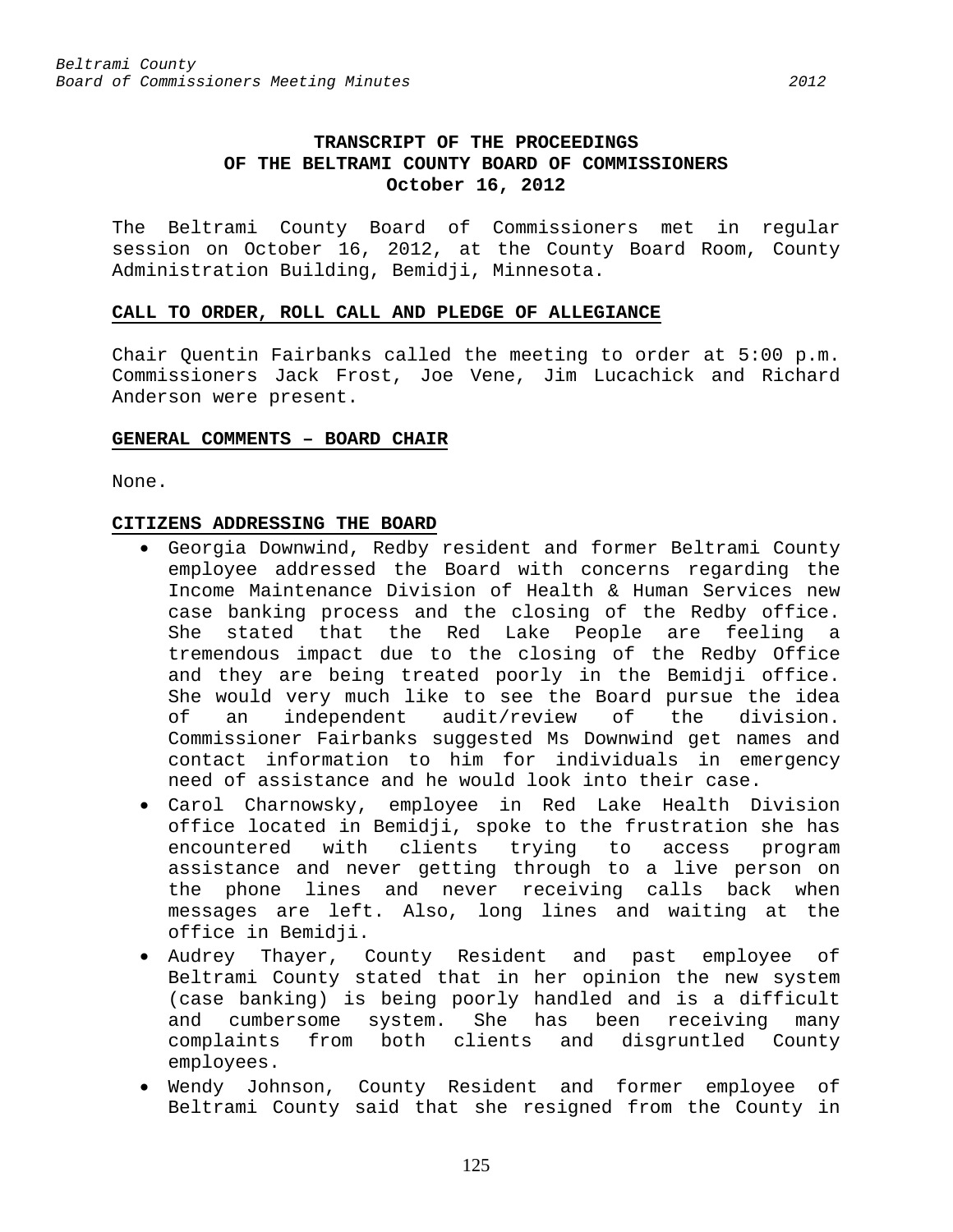July due to stress on the job working for the Health & Human Services Income Maintenance Division.

• Elsie Strong, current Beltrami County Employee who answers phone lines in Income Maintenance Division says she receives hundreds of calls every day. She does not see case banking getting any better in the future.

## **APPROVAL OF AGENDA**

The following Items were added to the Consent Agenda:

• Approval to set deadline for Development Fund Grant Applications to December 6, 2012

Approval of Resolution to set fair market price for MSW for 2013

The following item was added to the Regular Agenda:

Reinstate Sergeant Investigator Position in 2013 and fund the difference in pay from Deputy to Investigator from forfeiture revenues.

### **GENERAL BUSINESS**

# Approved Agenda and Amendments

A motion to approve the Agenda and Amendments was made by Commissioner Vene, seconded by Commissioner Frost, and unanimously carried.

#### Approved Consent Agenda

A motion to approve the Consent Agenda was made by Commissioner Lucachick, seconded by Commissioner Anderson, and unanimously carried.

#### **CONSENT ITEMS**

# Approved Minutes

The Board, by adoption of its Consent Agenda, approved the Minutes of the Board of Commissioners Work Meeting held October 2, 2012, and the Minutes of the Board of Commissioners Regular Meeting held October 2, 2012, as submitted.

# Approved Auditor/Treasurer Warrant Payment Listing

The Board, by adoption of its Consent Agenda, received and approved the warrant payment listing submitted by the Auditor/Treasurer's Office.

# Approved Payment of Auditor/Treasurer Bills

The Board, by adoption of its Consent Agenda, approved payment of Auditor/Treasurer bills, as submitted.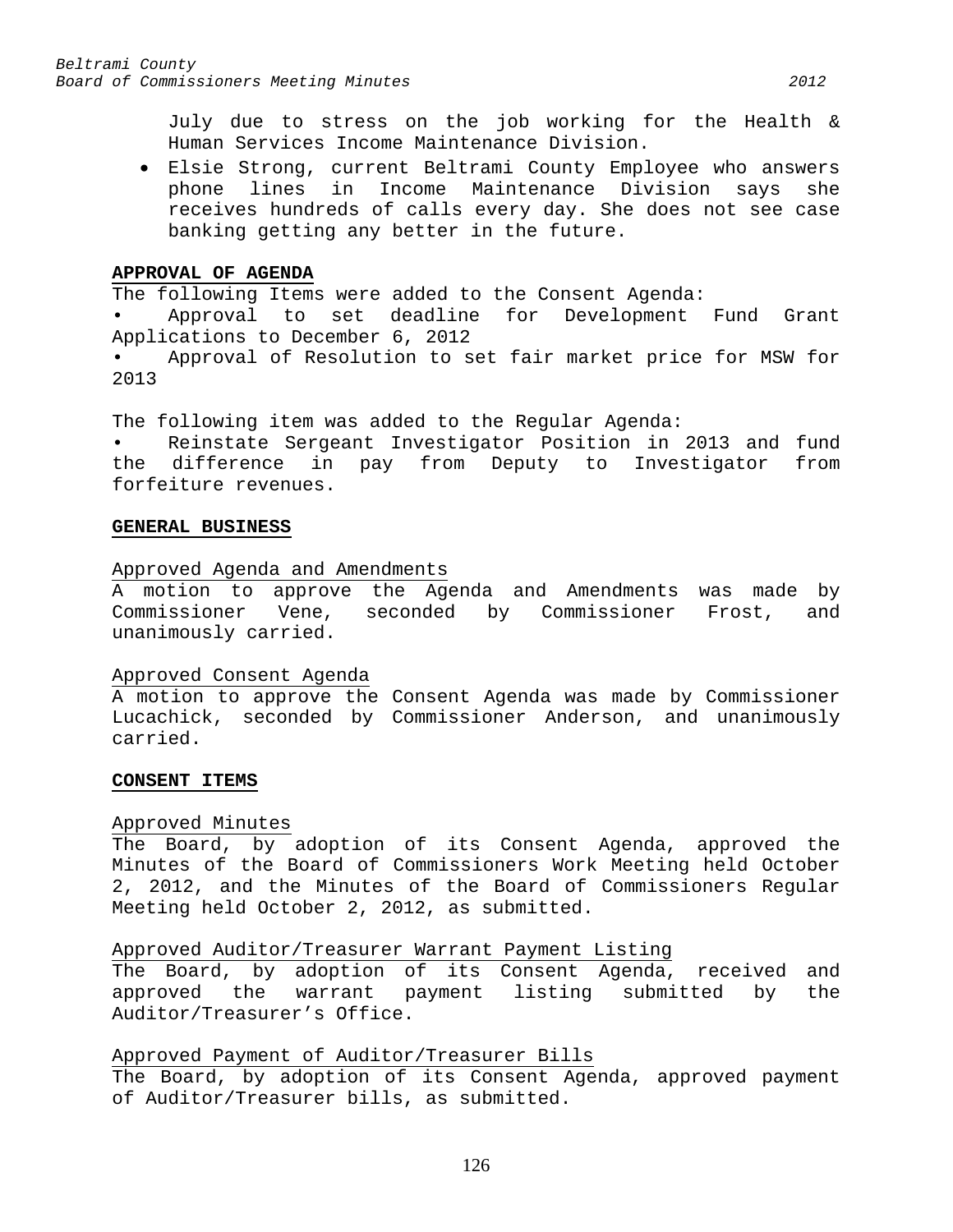#### Approved Per Diem List Updates

The Board, by adoption of its Consent Agenda, approved the additional committees listed be added to the Commissioners Per Diem list, as well as any future Commissioner appointments if designated as eligible for per diem.

# Approved Special Assessments on Commercial Delinquent Accounts for Solid Waste Management Program

The Board, by adoption of its Consent Agenda, certified the Commercial Delinquent Accounts list for Solid Waste Management Program as submitted by the Auditor/Treasurer.

# Approved Permanent Appointment Status to Leadership Transition Positions in Sheriff's Office

The Board, by adoption of its Consent Agenda, approved the permanent appointment status of the new Chief Deputy, and the subsequent promotions that occur. This means they will earn benefits from the time of the promotion, as submitted.

## Approved Public Hearing Date Change for Abatement Hearings

The Board, by adoption of its Consent Agenda, approved the new public hearing date for Public Health Abatement orders for Carol Schmidt and Michael Bohan to October 30, 2012, as submitted.

# Approved Health & Human Services Child Protection Reports

The Board, by adoption of its Consent Agenda, approved the Health & Human Services monthly child protection reports, as submitted

# Approved Health & Human Services Child Care Licenses

The Board, by adoption of its Consent Agenda, approved the Health & Human Services Child Care Licenses, as submitted.

# Approved Health & Human Services Family Foster Care Licenses

The Board, by adoption of its Consent Agenda, approved the Health & Human Services Family Foster Care Licensing, as submitted.

Approved Health & Human Services Warrant Payment List

The Board, by adoption of its Consent Agenda, received and approved the warrant payment listing submitted by Health & Human Services Department.

# Approved Deadline for Development Fund Grant Applications to December 6, 2012

The Board, by adoption of its Consent Agenda, approved changing the deadline for submission of Development Fund Grant Applications to December 6, 2012.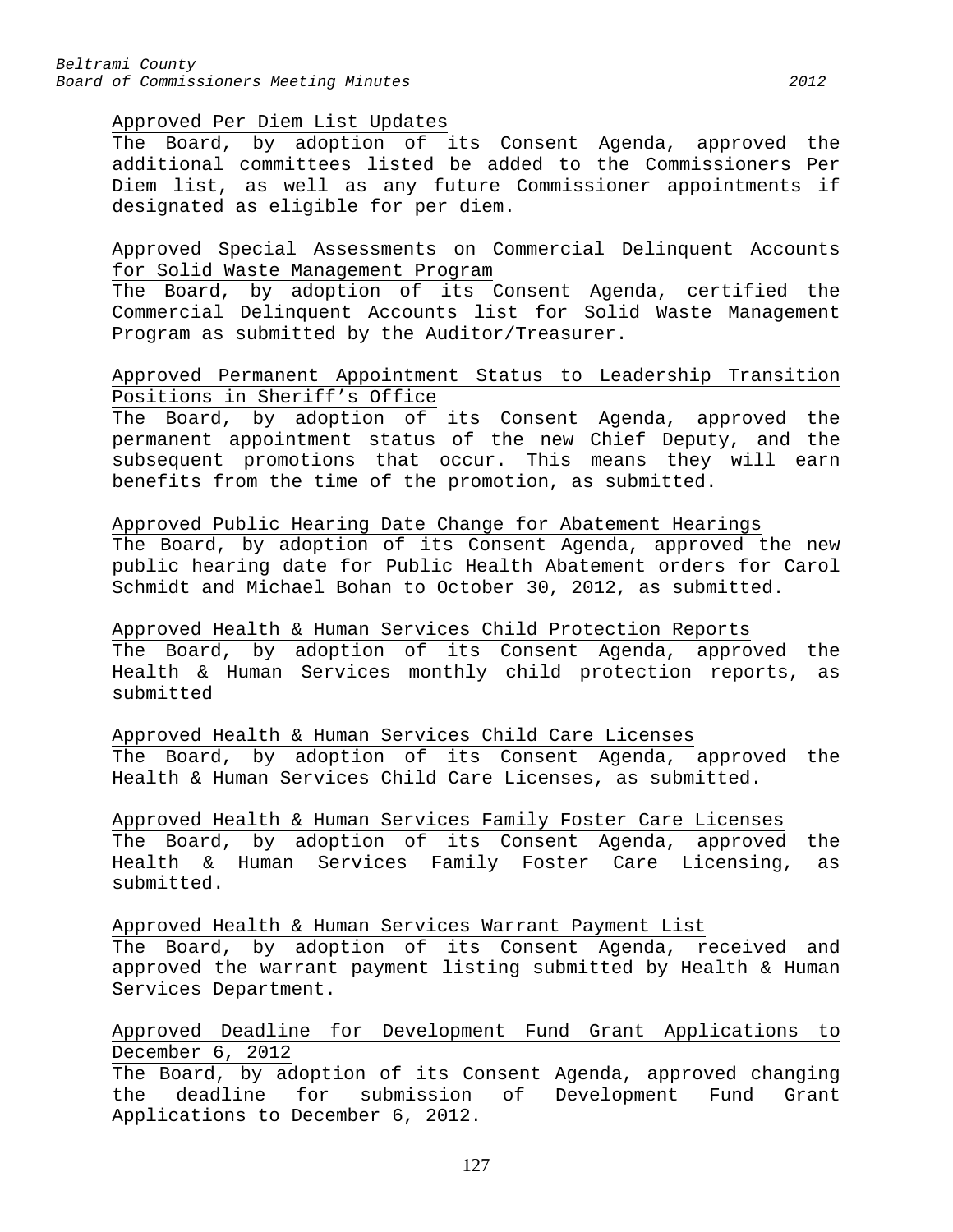Approved Resolution to Set Fair Market Price for MSW for 2013 The Board, by adoption of its Consent Agenda, approved the MSW Fair Price per ton for Solid Waste Management Tax (SWMT) Resolution for 2013:

WHEREAS, MS 297H.02 requires certain political subdivisions to identify by resolution a market price for solid waste management tax purposes if the political subdivision subsidizes the cost of Municipal Solid Waste (MSW) disposal at a facility or directly bills for organized collection of MSW on real estate property tax statements; and

WHEREAS, the political subdivision will be liable for any Solid Waste Management Tax (SWMT) base on the market price identified by Resolution; and

WHEREAS, market price is defined in State Statute as the lowest viable market price available in the area; and

WHEREAS, the County of Beltrami declares the market price for all MSW generated in Beltrami County to be \$39.72 per ton based upon the lowest price available in the area. Beltrami County's identified market price includes both cost per ton for transportation and the cost per ton for disposal, assuming disposal at the Fargo Landfill. All costs were calculated using current hauling and tip fee rates offered in the region.

Price is the same as 2012 and will be through 2014, however the County is still required to send a Board Resolution to MPCA each year.

# **REGULAR AGENDA**

Third Reading and Adoption of Beltrami County 911 Ordinance Chairman Fairbanks called for the 3<sup>rd</sup> Reading of Ordinance #33 Beltrami County 911 Ordinance.

GIS Director, Jane Mueller, presented the final draft of the revision of Ordinance #33 Locatable Road Naming and Structure Numbering.

A motion was made by Commissioner Vene, and seconded by Commissioner Anderson to approve the  $3^{rd}$  Reading of Ordinance #33 Beltrami County 911 Ordinance. Unanimously carried.

A motion was made by Commissioner Lucachick, and seconded by Commissioner Vene, to adopt the new Ordinance #33 Beltrami County 911 Ordinance. Unanimously carried.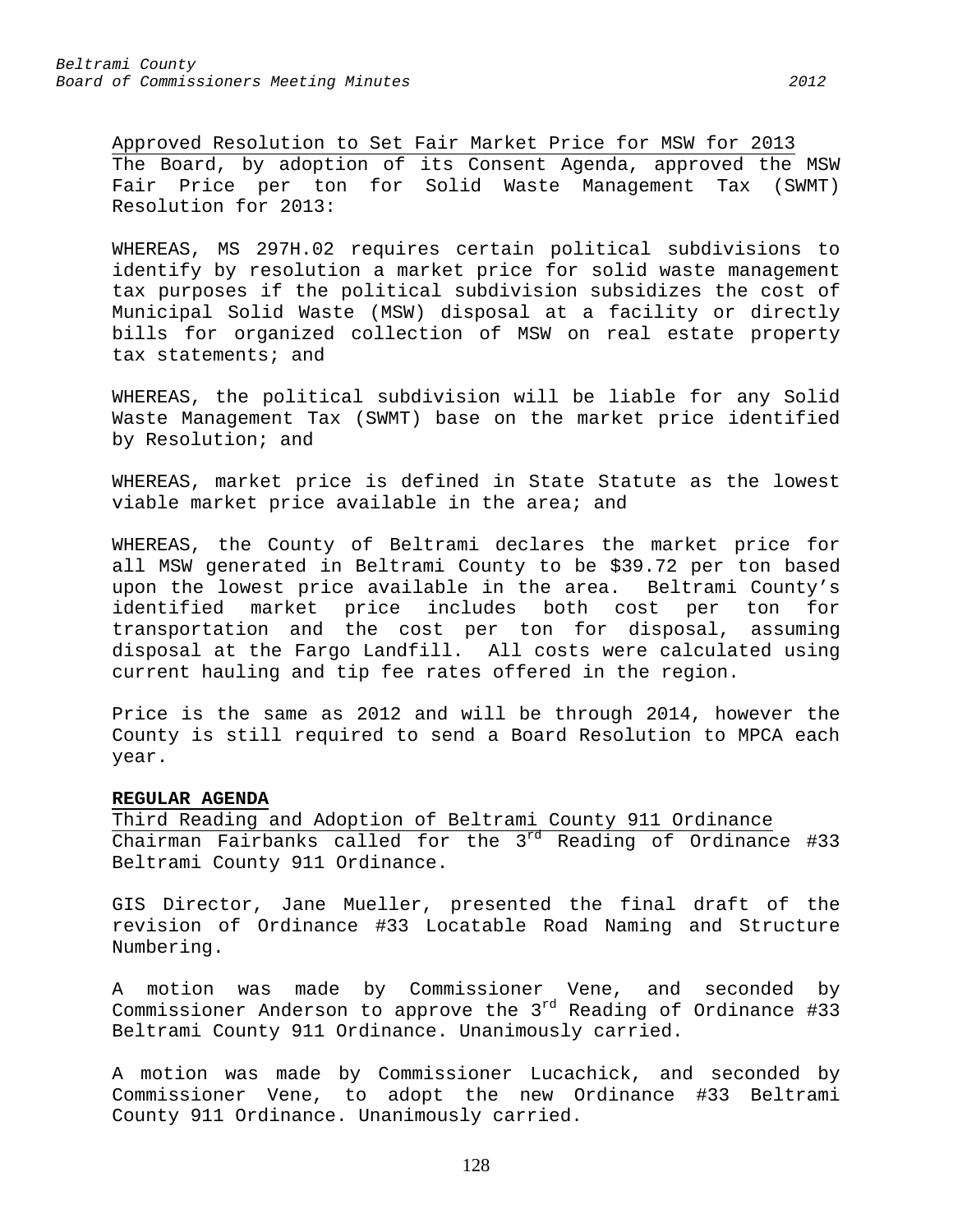# Emergency Management & Homeland Security EMPG Grant and Resolution

Emergency Management Director, Beryl Wernberg presented the Resolution authorizing execution of the grant agreement with the State of MN Office of Homeland Security and Emergency Management in the amount of \$31,819 to promote and sustain the emergency management program. This grant requires a 50% match that has been budgeted for.

BE IT RESOLVED that Beltrami County Sheriff's Office of Emergency Management Team enter into a grant agreement with the Minnesota Department of Public Safety, Homeland Security and Emergency Management for the EMPG 2012 Grant agreement Jan 1, 2012-December 31, 2012.

A motion was made by Commissioner Vene, and seconded by Commissioner Anderson to adopt the Resolution and EMPG Grant Agreement. Unanimously carried.

### Code Red Reverse 911 Emergency Notification System

Emergency Management Director, Beryl Wernberg and Sheriff Phil Hodapp, presented the request to purchase the Code Red emergency notification system, a web based system that will allow the Sheriff's Office to provide instant notifications regarding emergency evacuations, dangerous criminals in a neighborhood, hazardous materials spills, and weather notification to our citizens as well as to contact emergency personnel as necessary. Annual cost is \$16,538.00 to be budgeted from 911 funds.

A motion was made by Commissioner Frost, and seconded by Commissioner Anderson, to purchase the Code Red emergency notification system for an annual cost of \$16,538.00. Unanimously carried.

# Administrator Search Process Update

Human Resource Director, Linda Tran, presented an update on the administrator search process. Three of the four finalists will be scheduled to interview with the full County Board and present to a panel of County Department heads and leadership personnel. Ms. Tran will coordinate a date for these meetings with Commissioners, candidates and Dave Unmacht of Springsted.

# Reinstate Sergeant Investigator Position in 2013

Sheriff Hodapp presented his plans for restructuring within the Investigative Division which would include promote a deputy to Investigator in the Investigations Division, and reinstating the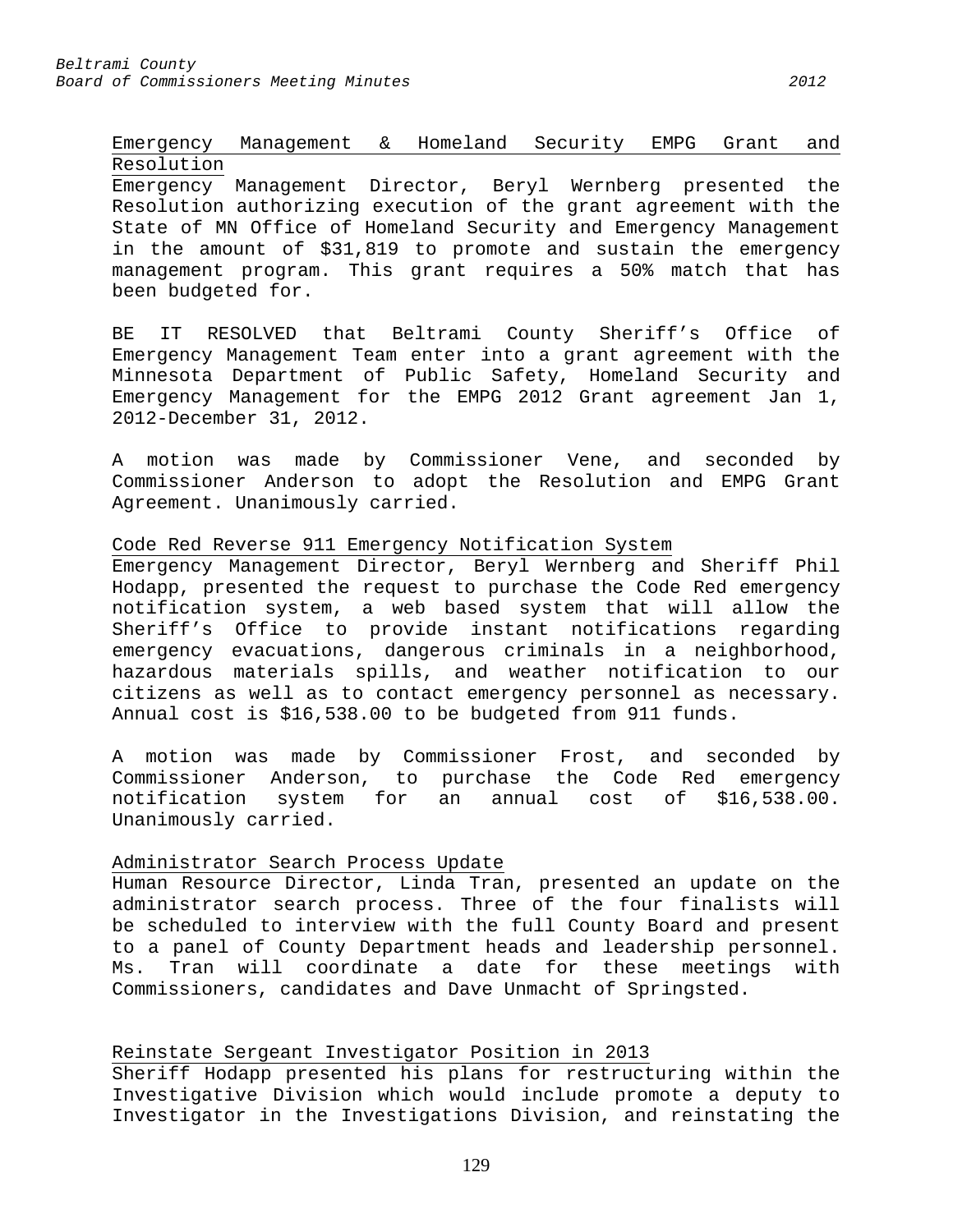*Beltrami County Board of Commissioners Meeting Minutes 2012*

Investigative Sergeant position that has been left vacant for several years. The budget does not include salary for this level, but does include the deputy position. Mr. Hodapp would like to fill the Investigator Sergeant position and fund the difference in pay from Deputy to Investigator from forfeiture revenues.

A motion was made by Commissioner Vene, and seconded by Commissioner Anderson, to reinstate the Investigations Sergeant position and funding the difference between a Deputy Position and Investigative Sergeant Position with funds from forfeitures, in the amount of \$8,257.60 for 2013. Carried 4:1 vote. Commissioners Vene, Frost, Fairbanks and Anderson voting Yes. Commissioner Lucachick voting No.

# **COMMISSIONERS' BUSINESS**

Legislative/Lobbying Issues

• Commissioner Vene gave an AMC Policy Committee Meeting update

Commissioners' Reports

• Upcoming AMC District 2 meeting

## Review Upcoming Meeting Schedule

Next regular meeting of the County Board will be October 30, 2012, in the Board Room of the County Administration Building.

# **MEETING ADJOURNMENT**

A motion to adjourn the Board meeting at 5:55 p.m. was made by Commissioner Frost, seconded by Commissioner Lucachick, and unanimously carried.

> \_\_\_\_\_\_\_\_\_\_\_\_\_\_\_\_\_\_\_\_\_\_\_\_\_\_\_\_\_\_\_\_\_ Quentin Fairbanks, Chair

 $\overline{\phantom{a}}$  , and the contract of the contract of  $\overline{\phantom{a}}$ Kay Mack, Interim County Administrator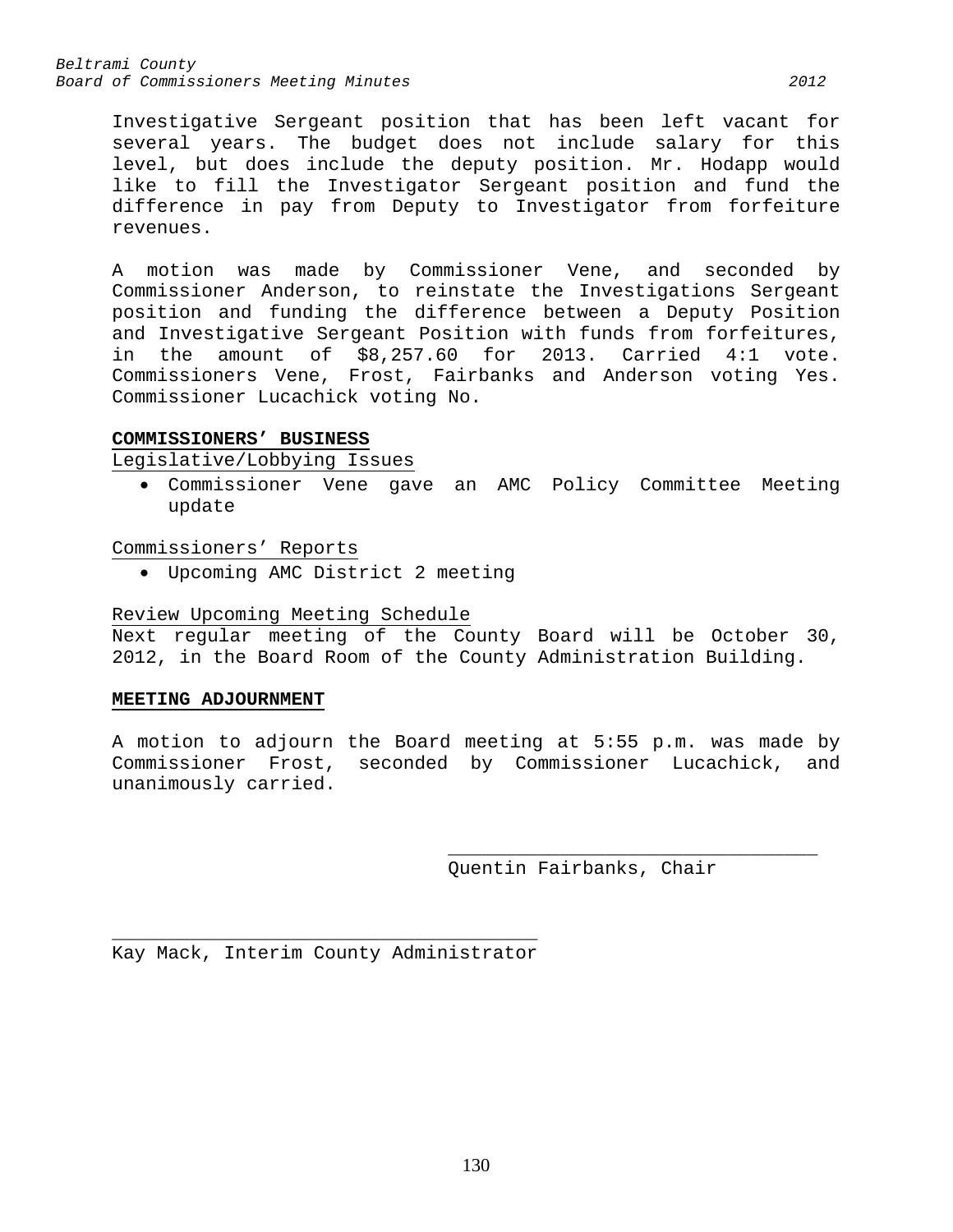# **TRANSCRIPT OF THE PROCEEDINGS OF THE BELTRAMI COUNTY BOARD OF COMMISSIONERS October 30, 2012**

The Beltrami County Board of Commissioners met in regular session on October 30, 2012, at the County Board Room, County Administration Building, Bemidji, Minnesota.

#### **CALL TO ORDER, ROLL CALL AND PLEDGE OF ALLEGIANCE**

Chair Quentin Fairbanks called the meeting to order at 5:00 p.m. Commissioners Jack Frost, Joe Vene, Jim Lucachick and Richard Anderson were present.

#### **GENERAL COMMENTS – BOARD CHAIR**

Welcome

#### **CITIZENS ADDRESSING THE BOARD**

Tom Kummrow from MN Department of Public Safety, Office of Traffic Safety, presented an award to the Beltrami County Sheriff's Department for their outstanding work on the Towards Zero Deaths Campaign. Accepting the radar equipment awarded, were Sheriff Phil Hodapp, Deputy Sheriff Ernie Beitel and Deputy Scott Winger.

Alfrieda Sayers, an employee from the Red Lake Hospital and Hilda Cook, a citizen receiving services from Beltrami County, addressed the board regarding Hilda's health care services Commissioners ask John Pugleasa, Economic Assistance Division Director of Health & Human Services, who was present in the audience, to look into the matter. He agreed.

#### **APPROVAL OF AGENDA**

The following items were added to the Consent Agenda:

• Approval of the equipment awarded by MN Dept of Public Safety to Sheriff's Dept for Towards Zero Deaths Campaign

• Approval of RFP for File Management Software for Health & Human Services Department.

# **GENERAL BUSINESS**

### Approved Agenda and Amendments

A motion to approve the Agenda and Amendments was made by Commissioner Vene, seconded by Commissioner Anderson, and unanimously carried.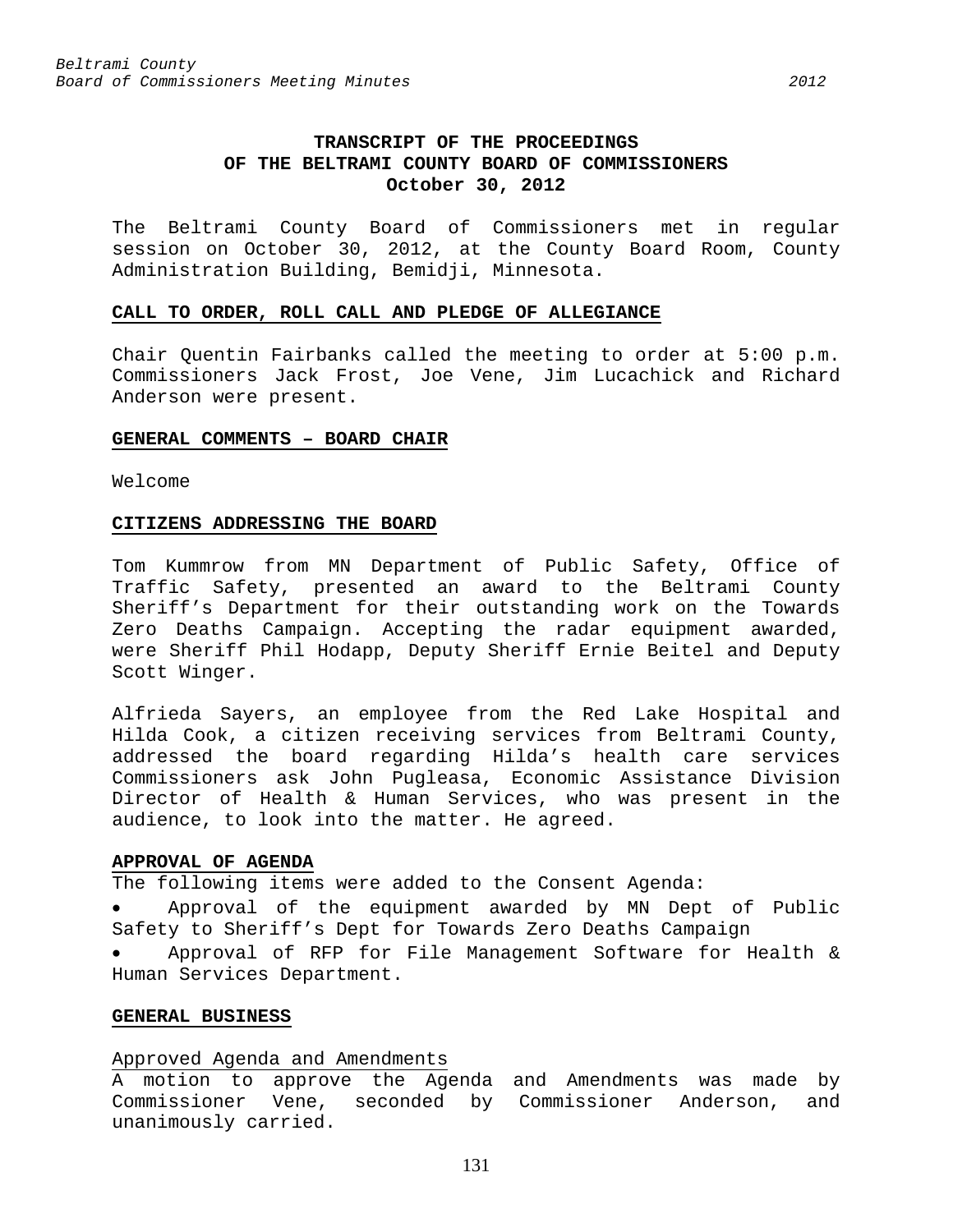## Approved Consent Agenda

A motion to approve the Consent Agenda was made by Commissioner Lucachick, seconded by Commissioner Frost, and unanimously carried.

#### **CONSENT ITEMS**

# Approved Minutes

The Board, by adoption of its Consent Agenda, approved the Minutes of the Board of Commissioners Work Meeting held October 16, 2012, and the Minutes of the Board of Commissioners Regular Meeting held October 16, 2012, as submitted.

#### Approved Auditor/Treasurer Warrant Payment Listing

The Board, by adoption of its Consent Agenda, received and approved the warrant payment listing submitted by the Auditor/Treasurer's Office.

# Approved Payment of Auditor/Treasurer Bills

The Board, by adoption of its Consent Agenda, approved payment of Auditor/Treasurer bills, as submitted.

## Approved Juvenile Center Host County Contract

The Board, by adoption of its Consent Agenda, approved the 2013 Host County Agreement with Northwestern Minnesota Juvenile Center, as submitted.

#### Approved County Assessor Re-Appointment

The Board, by adoption of its Consent Agenda, approved the Reappointment of Duane Ebbighausen to the position of Beltrami County Assessor for a term beginning January 1, 2013.

# Approved Bock Easement request in Maple Ridge Township

The Board, by adoption of its Consent Agenda, approved the easement request from Darren A. Bock for a right-of-way easement in Maple Ridge Township for ingress and egress to his property, as submitted.

# Approved Final Pay Voucher SP 004-608-009 The Board, by adoption of its Consent Agenda, approved the final pay vouchers for project on CSAH 8, SP 004-608-009, as submitted.

Approved Filling One Part-Time Home Health Aide Position The Board, by adoption of its Consent Agenda, approved filling of one Part-Time benefitted Home Health Aide Position.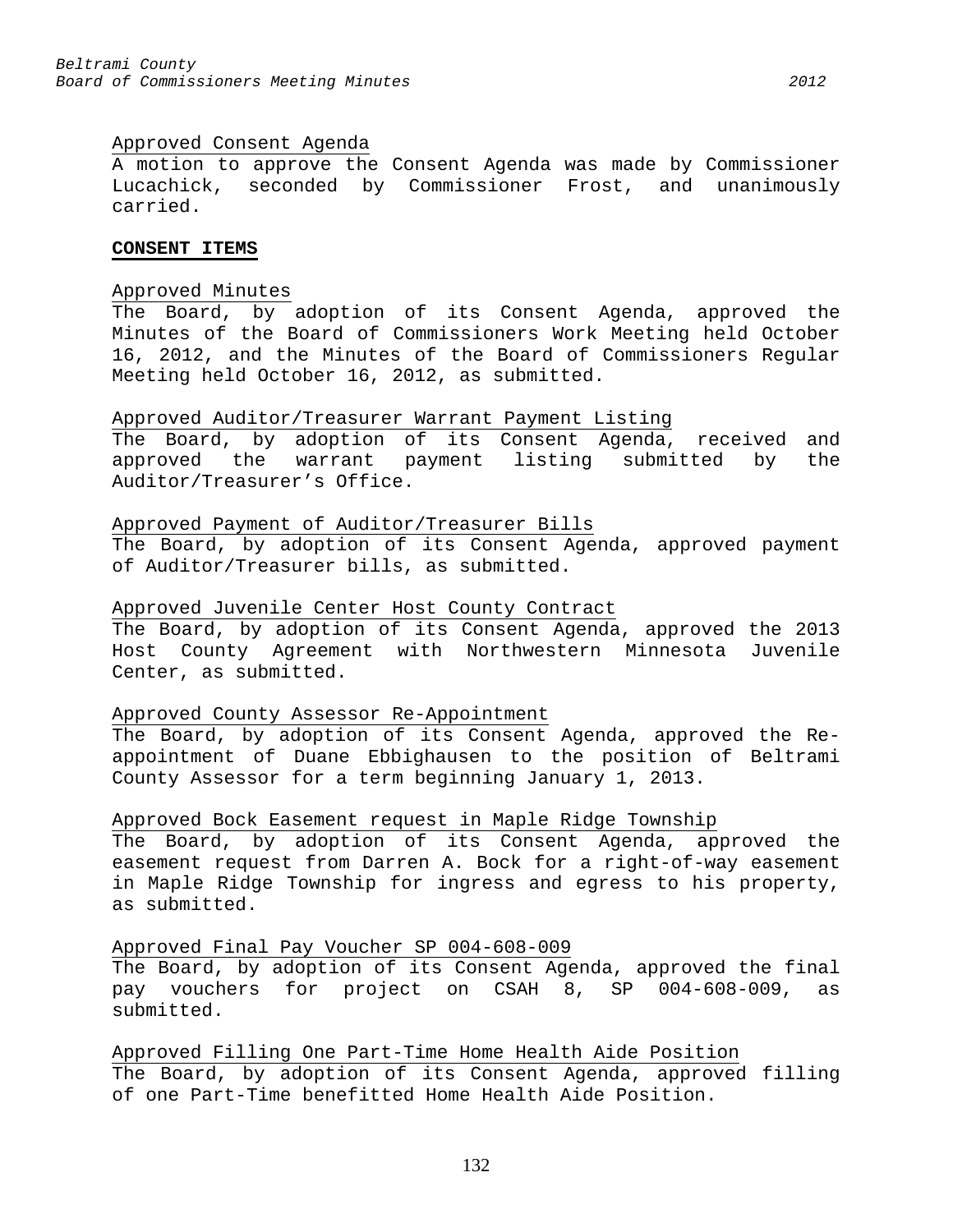Approved Health & Human Services Warrant Payment List

The Board, by adoption of its Consent Agenda, received and approved the warrant payment listing submitted by Health & Human Services Department.

Approved Equipment Awarded by MN Dept of Public Safety to Sheriff's Dept for Towards Zero Deaths Campaign

The Board, by adoption of its Consent Agenda, approved the acceptance of radar detection equipment from MN Department of Public Safety to the Beltrami County Sheriff's Office for their outstanding work on the Towards Zero Deaths Campaign.

Approved RFP for File Management Software for Health & Human Services Department

The Board, by adoption of its Consent Agenda, approved the Request For Proposals (RFP) for file management software that will provide much improved efficiencies for Case Banking and all human services functions.

#### **REGULAR AGENDA**

Public Hearing: Public Health Abatement Orders of Schmidt/Brown and Bohan

Board Chairman Fairbanks, opened the public hearing for the abatement order on parcel 15.00254.00 and submitted the testimony of Carol Schmidt, as stated during the Citizens Addressing the Board portion of the Board Meeting:

Carol Schmidt, property owner at 15.00254.00, requested the abatement be removed and she be allowed to move back onto her property and cleanup/fix-up herself. She stated that people have been stealing things since she was forced to evacuate. She stated that she was capable of cleaning up and fixing up her property and it wasn't that bad.

The Public Hearing was closed.

Environmental Services Director, Bill Patnaude presented the abatement order on Carol Schmidt and Janice Brown, tax parcel 15.00254.00, Grant Valley Township, and provided background information and photographs of the property and its condition. Several thousand dollars have already been spent on starting to clean up the property and removal of over 100 dogs. There is also no running water or sewer system in working condition on the property.

A motion was made by Commissioner Anderson, and seconded by Commissioner Frost, to proceed with the abatement order on 4584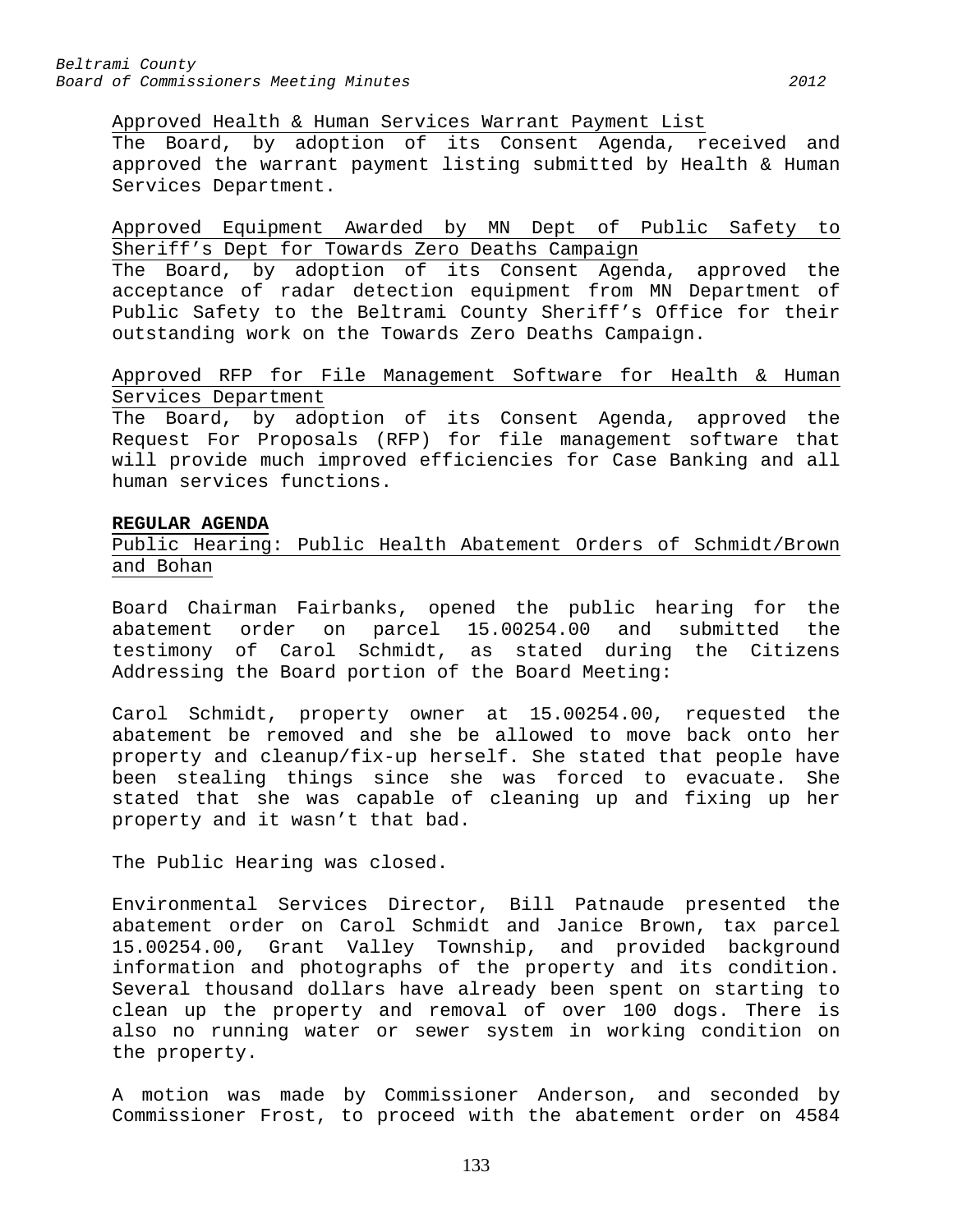Grant Valley Rd NW, Bemidji, MN, Parcel 15.00254.00. Unanimously carried.

Abatement order on Michael Bohan, tax parcel 16.00337.00, Hagali Township was removed from the agenda.

Disbursement of 2009 County Aid Payment to Red Lake Band of Chippewa Indians, Red Lake Nation for Implementation of Fostering Connections to Success & Increasing Adoption Act of 2008

Health & Human Services Director, Mary Marchel, and Red Lake Family and Children's Services Executive Director, Paula Woods, presented the Agreement between Red Lake Nation and Beltrami County for the transfer of one-time County Aid funding from Beltrami County to The Red Lake Nation for the purpose of bringing the Red Lake Family and Children Services program into compliance with IV-E State Requirements in the amount of \$500,000.

Upon Commissioner's request, Paula Woods elaborated on the IV-E funding services and requirements.

A motion was made by Commissioner Vene, and seconded by Commissioner Anderson, to authorize disbursement of the \$500,000 payment to the Red Lake Band of Chippewa Indians, Red Lake Nation per State Law and Regulation. Unanimously carried.

# **COMMISSIONERS' BUSINESS**

Legislative/Lobbying Issues

• Commissioners gave updates on their AMC Policy Committee assignments

Commissioners' Reports None at this time.

Review Upcoming Meeting Schedule

Next regular meeting of the County Board will be November 20 2012, in the Board Room of the County Administration Building.

# **MEETING ADJOURNMENT**

A motion to adjourn the Board meeting at 5:45 p.m. was made by Commissioner Frost, seconded by Commissioner Vene, and unanimously carried.

> \_\_\_\_\_\_\_\_\_\_\_\_\_\_\_\_\_\_\_\_\_\_\_\_\_\_\_\_\_\_\_\_\_ Quentin Fairbanks, Chair

\_\_\_\_\_\_\_\_\_\_\_\_\_\_\_\_\_\_\_\_\_\_\_\_\_\_\_\_\_\_\_\_\_\_\_\_\_\_ Kay Mack, Interim County Administrator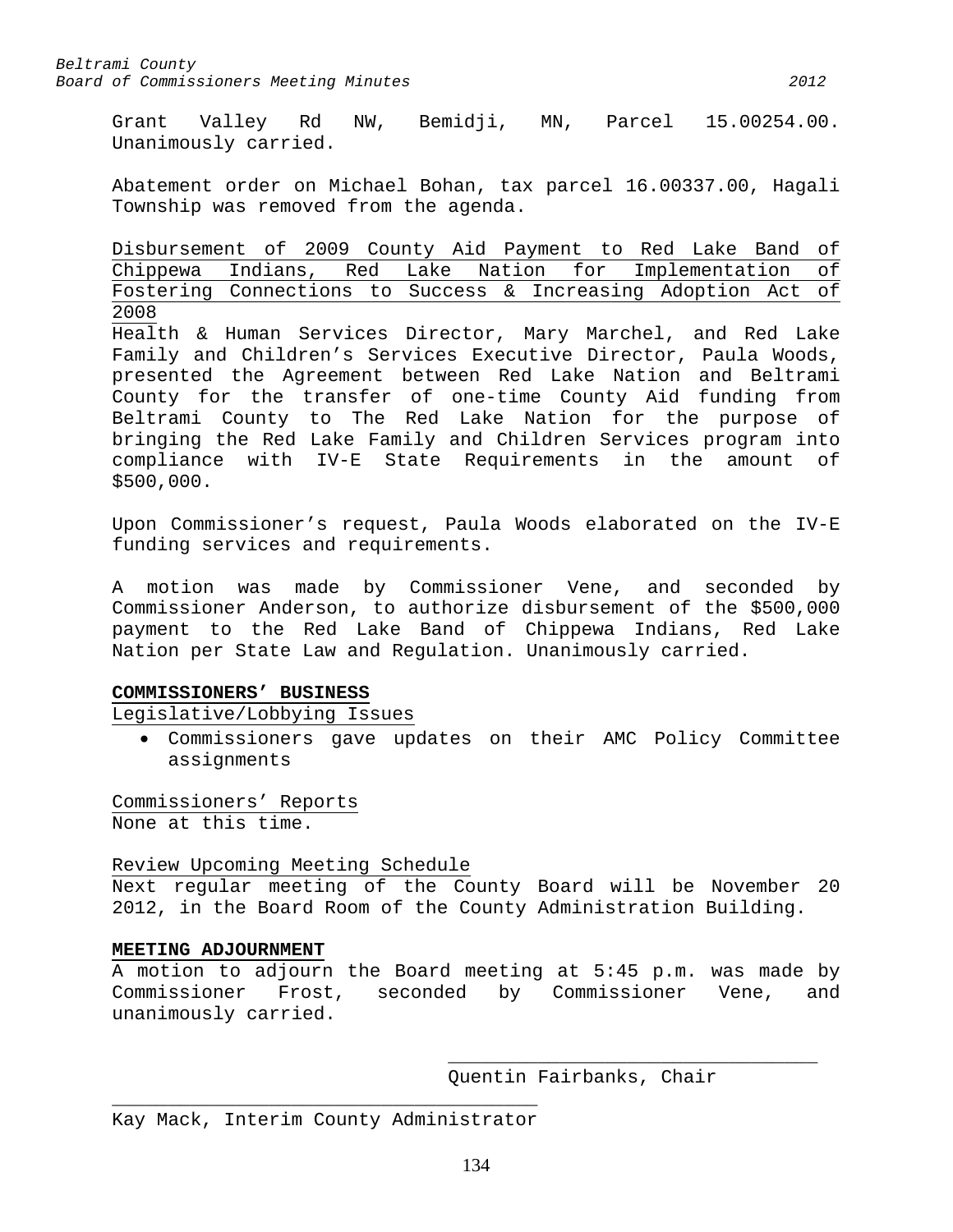# **TRANSCRIPT OF THE PROCEEDINGS OF THE BELTRAMI COUNTY BOARD OF COMMISSIONERS November 11, 2012**

The Beltrami County Board of Commissioners met in special session on November 11, 2012, at the County Commissioners Conference Room, County Administration Building, Bemidji, Minnesota.

CLOSED SESSION to discuss labor negotiation strategies held at 10:30 am.

## **CALL TO ORDER, ROLL CALL AND PLEDGE OF ALLEGIANCE**

Chair Quentin Fairbanks called the regular session meeting to order at 11:00 a.m. Commissioners Jack Frost, Joe Vene, Jim Lucachick and Richard Anderson were present.

### **GENERAL COMMENTS – BOARD CHAIR**

None.

### **CITIZENS ADDRESSING THE BOARD**

None.

# **REGULAR AGENDA**

Chairman Fairbanks stated the purpose of the meeting: to discuss the applicants for County Administrator and then entertain a motion to offer the job to one of the candidates, conditioned on passing the usual background checks and agreeing to terms of employment. Commissioner Fairbanks also stated his hope that the board could make a unanimous decision if at all possible.

Chairman Fairbanks then opened the floor for discussion. Each Commissioner stated his opinion on the candidates and why he felt that way.

Commissioner Anderson made a motion and Commissioner Frost Seconded to make a conditional offer to Kay Mack for the position of County Administrator, pending background checks and terms of employment. Unanimously carried on roll call vote.

Commissioners Vene and Lucachick will work with staff to negotiate the contract and salary agreement with Kay Mack to be presented at the November 20, 2012 Regular Board Meeting.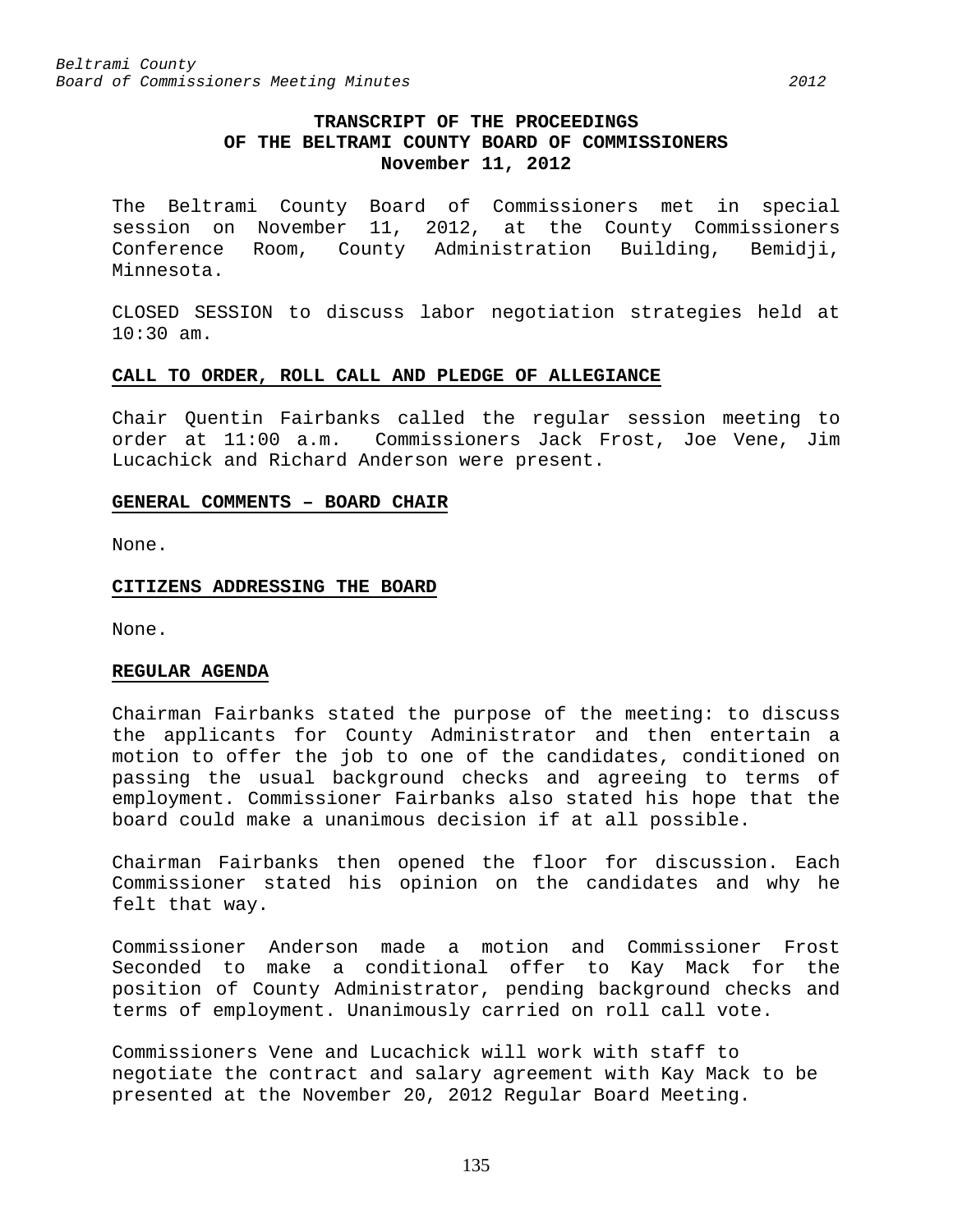# **MEETING ADJOURNMENT**

A motion to adjourn the Board meeting at 11:14 p.m. was made by Commissioner Vene, seconded by Commissioner Frost, and unanimously carried.

> \_\_\_\_\_\_\_\_\_\_\_\_\_\_\_\_\_\_\_\_\_\_\_\_\_\_\_\_\_\_\_\_\_ Quentin Fairbanks, Chair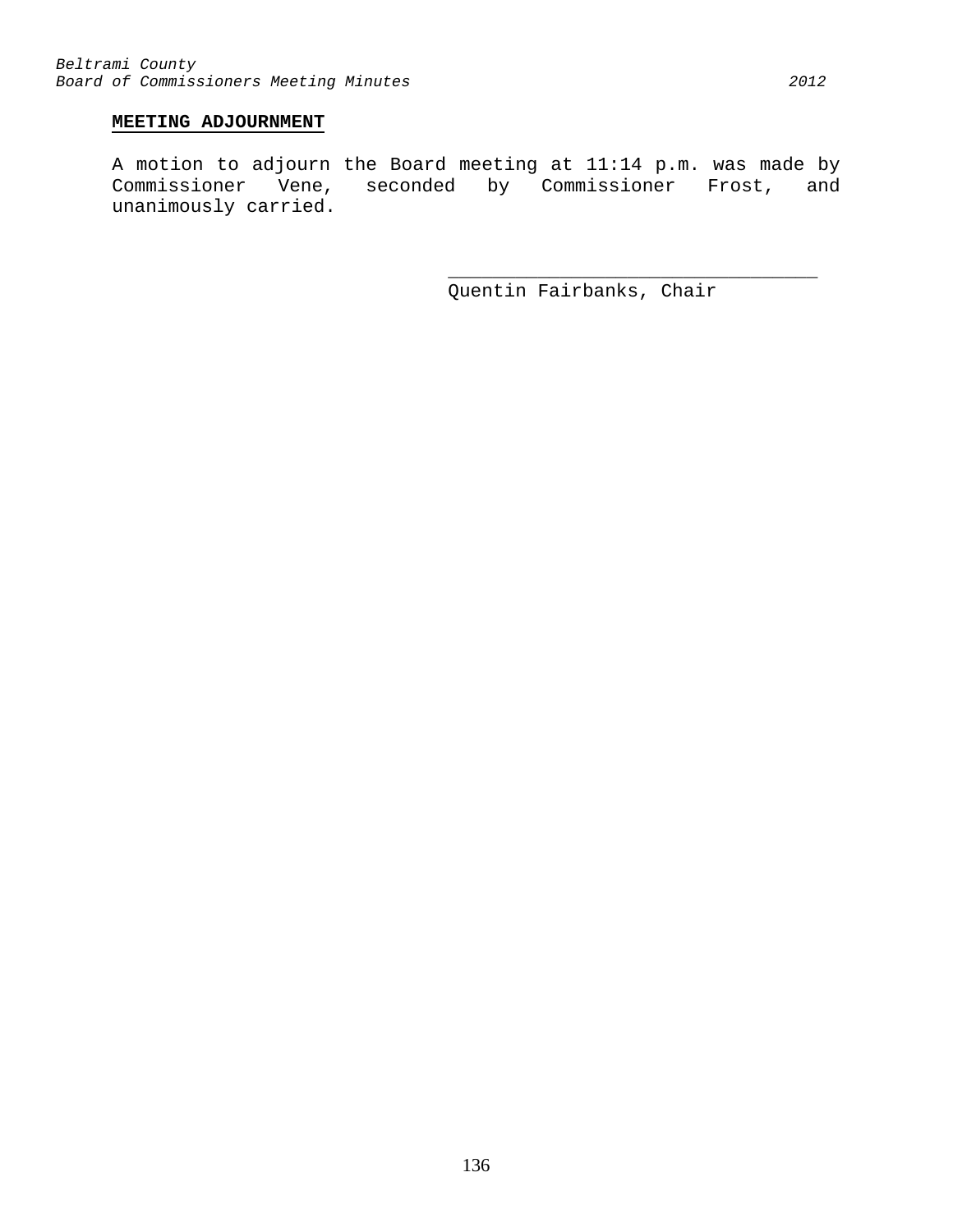# **TRANSCRIPT OF THE PROCEEDINGS OF THE BELTRAMI COUNTY BOARD OF COMMISSIONERS November 20, 2012**

The Beltrami County Board of Commissioners met in regular session on November 20, 2012, at the County Board Room, County Administration Building, Bemidji, Minnesota.

#### **CALL TO ORDER, ROLL CALL AND PLEDGE OF ALLEGIANCE**

Chair Quentin Fairbanks called the meeting to order at 5:00 p.m. Commissioners Jack Frost, Joe Vene, Jim Lucachick and Richard Anderson were present.

### **GENERAL COMMENTS – BOARD CHAIR**

Welcome to AFSME employees in the audience.

#### **CITIZENS ADDRESSING THE BOARD**

None.

#### **APPROVAL OF AGENDA**

The following item was added to the Consent Agenda:

- Approval of 2013 Remonumentation Project and RFP's
- The following item was added to the Regular Agenda:
- Approval of County Administrator Employment Agreement

#### **GENERAL BUSINESS**

#### Approved Agenda and Amendments

A motion to approve the Agenda and Amendments was made by Commissioner Vene, seconded by Commissioner Anderson, and unanimously carried.

#### Approved Consent Agenda

A motion to approve the Consent Agenda was made by Commissioner Frost, seconded by Commissioner Anderson, and unanimously carried.

### **CONSENT ITEMS**

#### Approved Minutes

The Board, by adoption of its Consent Agenda, approved the Minutes of the Board of Commissioners Work Meeting held October 30 21, 2012, the Minutes of the Board of Commissioners Regular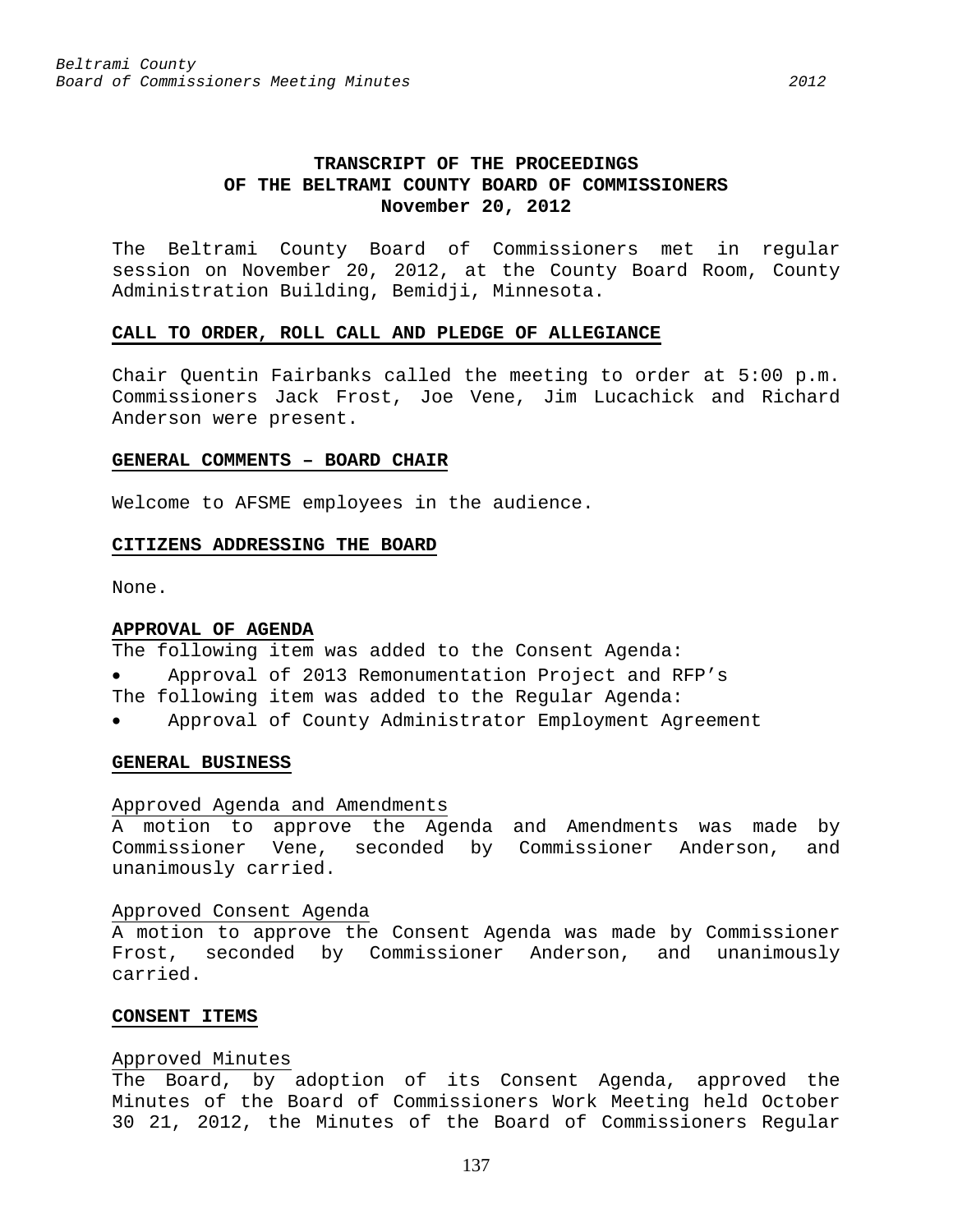Meeting held October 30, 2012, and the minutes of the Special Meeting held November 11, 2012, as submitted.

#### Approved Auditor/Treasurer Warrant Payment Listing

The Board, by adoption of its Consent Agenda, received and approved the warrant payment listing submitted by the Auditor/Treasurer's Office.

#### Approved Payment of Auditor/Treasurer Bills

The Board, by adoption of its Consent Agenda, approved payment of Auditor/Treasurer bills, as submitted.

# Approved Snowmobile & Cross Country Ski Trail Sponsorship Resolution for 2013

The Board, by adoption of its Consent Agenda, approved the Snowmobile & Cross Country Ski Trail Sponsorship Resolution 2013:

WHEREAS, Beltrami County supports the applications for Grant in Aid funding for Snowmobile/Cross Country Ski/OHV Trails operated as Beltrami County Ski Trails, Big Red Lake Bog, Border Trails, Lost River Trails, Fourtown-Grygla OHV, North Country Trail, Northland Trail, Paul Bunyan Trail, Becida Trail, North Country S Club (Paul Bunyan State Trail) and Wapita WMA Trail and

WHEREAS, Beltrami County will enter into grant agreements with the state for each trail project and will serve as fiscal agent in each grant,

THEREFORE BE IT RESOLVED that Beltrami County endorses applications made for maintenance, capital equipment or other projects applied for by each club to the Trails and Waterways Division of the Minnesota Department of Natural Resources for Grant in Aid Funding for 2013.

# Approved Liquor, Pawn and Tobacco License Renewals The Board, by adoption of its Consent Agenda, approved the renewal of liquor, pawn and tobacco licenses as submitted by the Auditor/Treasurer.

Approved Forest Certification Audit Contract

The Board, by adoption of its Consent Agenda, approved the PricewaterhouseCoopers/Rainforest Alliance Forest Audit Contract for five years (2013-2017), in the amount of \$26,084, as submitted.

# Approved Filling One Full-Time Recreation Resource Manager Position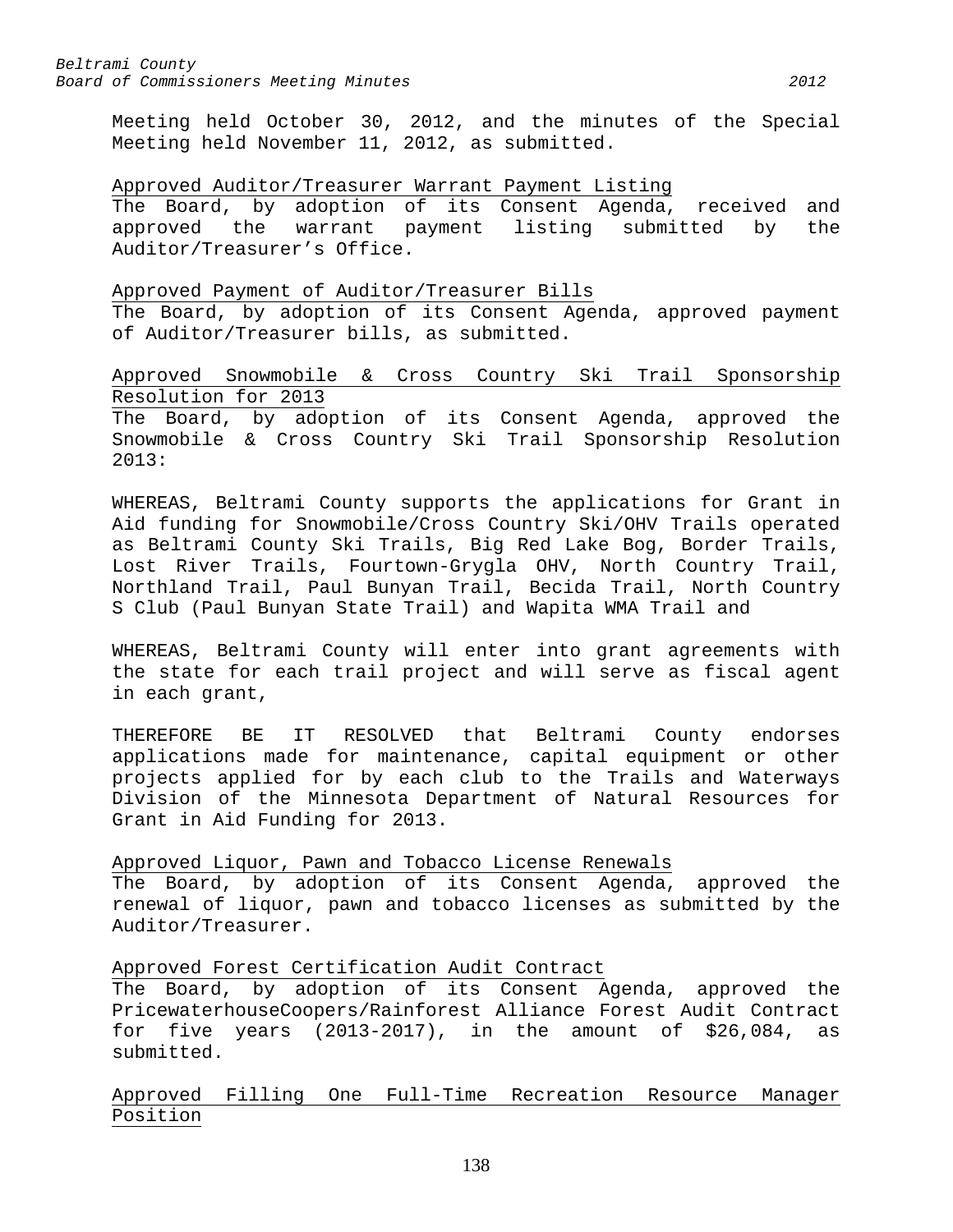The Board, by adoption of its Consent Agenda, approved the Natural Resource Management Department, to fill one Full-Time Recreation Resource Manager Position.

Approved Filling One Full-Time Custodian Position The Board, by adoption of its Consent Agenda, approved the Maintenance Department to fill one Full-Time Custodian Position.

#### Approved Victim Assistance Program Grant Contract

The Board, by adoption of its Consent Agenda, approved the Victim Assistance Program Services Grant Contract for the period October 1, 2012-September 30, 2013, as submitted.

# Approved Memorandum of Understanding with City of Bemidji

The Board, by adoption of its Consent Agenda, approved the Memorandum of Understanding between Beltrami County and the City of Bemidji in response to the new 911 Ordinance.

Approved Master Partnership Contract and Resolution with MnDOT The Board, by adoption of its Consent Agenda, approved the Master Partnership Contract and Resolution with MnDOT for construction projects:

WHEREAS, The Minnesota Department of Transportation wishes to cooperate closely with local units of government to coordinate the delivery of transportation services and maximize the efficient delivery of such services at all levels of government; and

WHEREAS, MnDOT and local governments are authorized by Minnesota Statutes sections 471.59, 174.02, and 161.20, to undertake collaborative efforts for the design, construction, maintenance and operation of state and local roads; and

WHEREAS, the parties wish to respond quickly and efficiently to such opportunities for collaboration, and have determined that having the ability to write "work orders" against a master contract would provide the greatest speed and flexibility in responding to identified needs:

THEREFORE, BE IT RESOLVED:

1. That the County of Beltrami enter into a Master Partnership Contract with the Minnesota Department of Transportation, a copy of which was before the Board of County Commissioners.

2. That the proper County officers are authorized to execute such contract and any amendments thereto.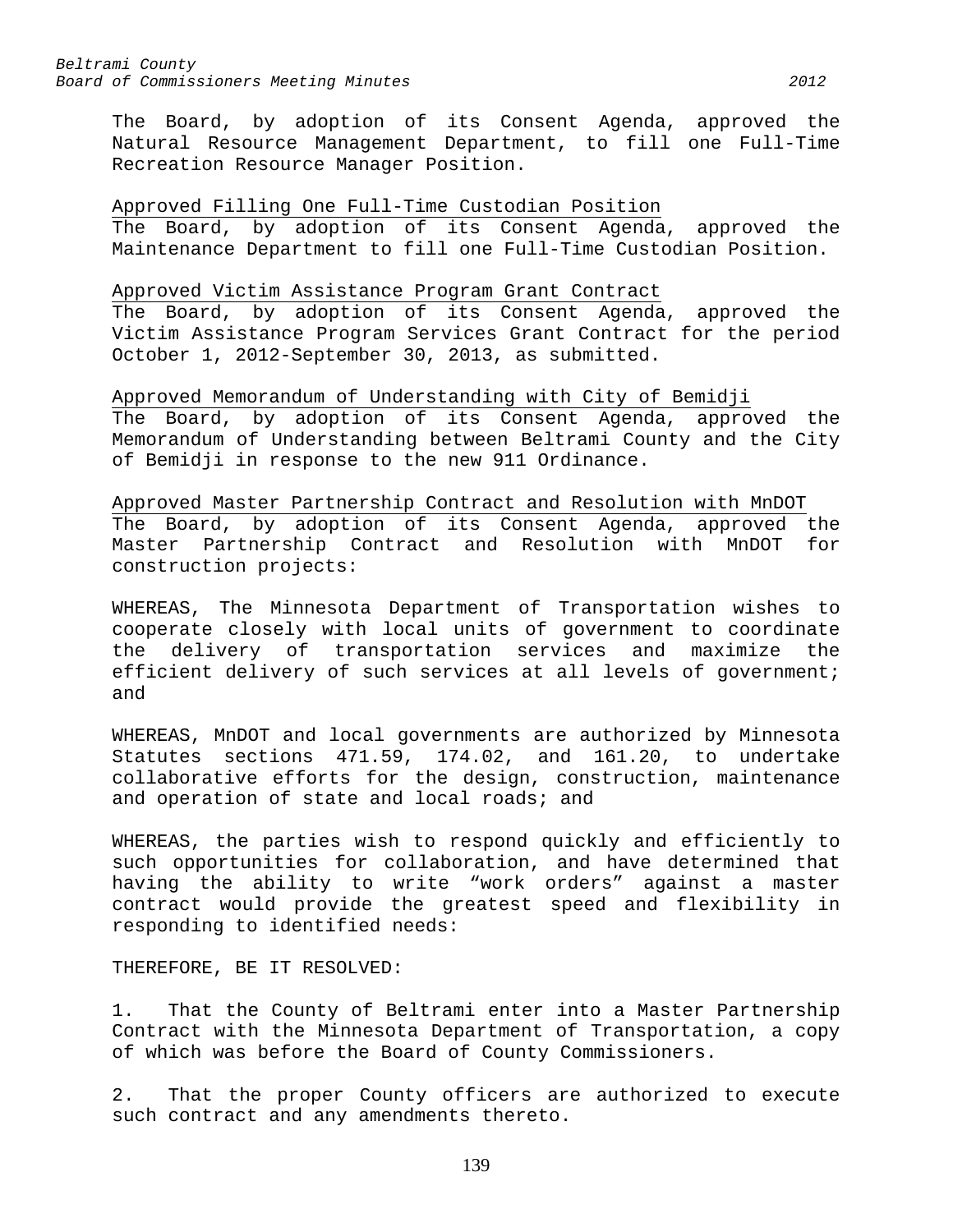3. That the Beltrami County Engineer is authorized to negotiate work order contracts pursuant to the Master Contract, which work order contracts may provide for payment to or from MnDOT, and that the Beltrami County Engineer may execute such work order contracts on behalf of the County without further approval by this Board.

# Approved Special Use Permits for North Country Snowmobile Club The Board, by adoption of its Consent Agenda, approved the Special Use Permit for North Country Snowmobile Club to construct, maintain and operate a snowmobile trail on specified County State Aid Highways and County Roads, as submitted.

Approved Final Pay Vouchers for SP 004-639-008 The Board, by adoption of its Consent Agenda, approved the Final Pay Vouchers for SP 004-639-008, as submitted.

Approved Health & Human Services Waiver Services Contract with Candace Edland Foster Care

The Board, by adoption of its Consent Agenda, approved the Waiver Services Contract with Candace Edland Foster Care , as submitted.

Approved Health & Human Services Monthly Child Protection Reports

The Board, by adoption of its Consent Agenda, approved the monthly child protection reports, as submitted.

Approved Health & Human Services Family Child Care Licenses The Board, by adoption of its Consent Agenda, approved the family child care licenses, as submitted.

Approved Health & Human Services Family Foster Care Licenses The Board, by adoption of its Consent Agenda, approved the family foster care licenses, as submitted.

Approved Health & Human Services Warrant Payment List

The Board, by adoption of its Consent Agenda, received and approved the warrant payment listing submitted by Health & Human Services Department.

# Approval of 2013 Remonumentation Project and RFP's

The Board, by adoption of its Consent Agenda, approved the 2013 remonumentation project, which includes the five townships of Benville, Lammers, Jones, Brook Lake and Ten Lake, along with the funding source and periodic updates on the project.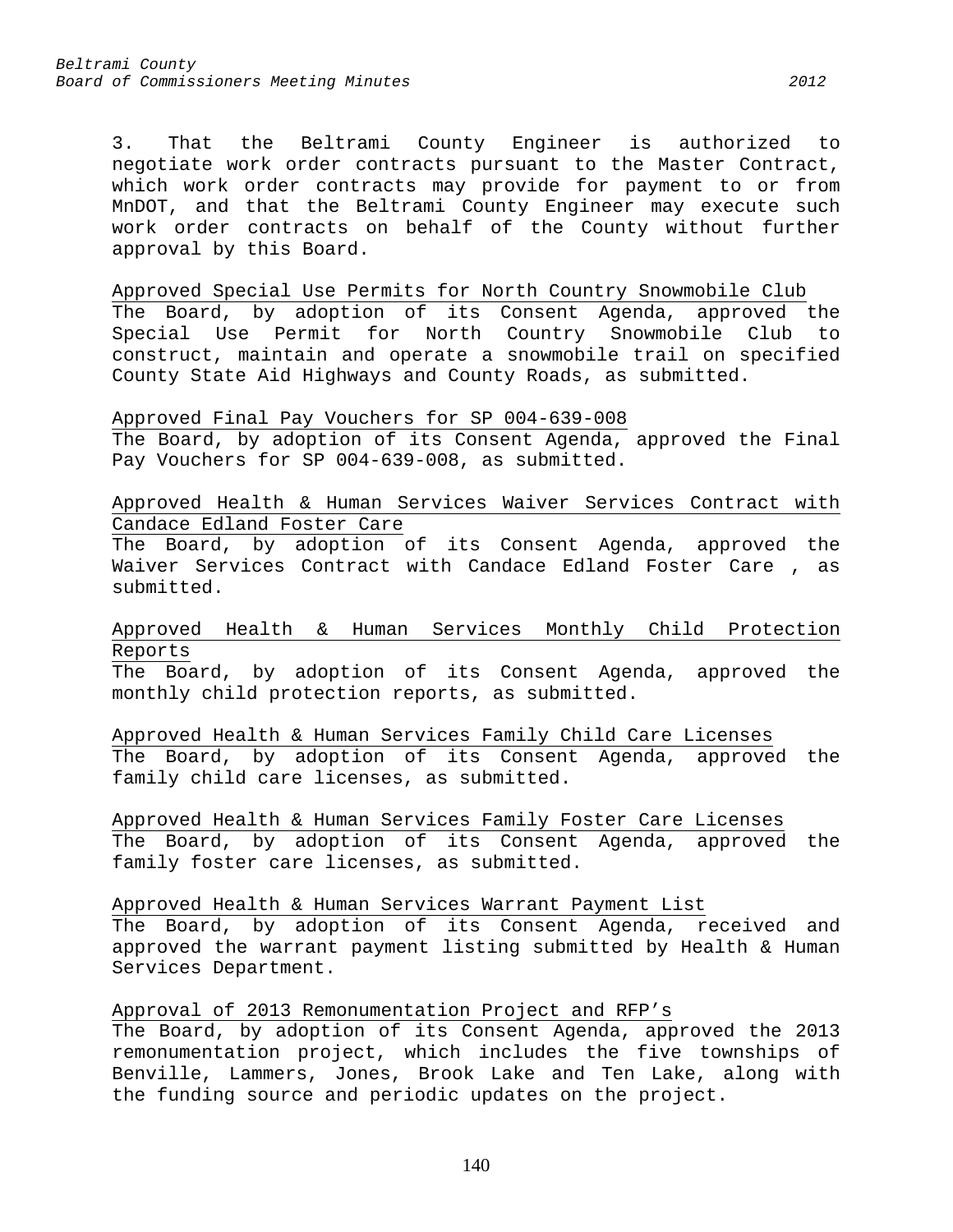## **REGULAR AGENDA**

#### Veterans Services Resolution & Grant Approvals

Veterans Services Officer, Scotty Allison, presented two Grants awarded to Beltrami County for FY 2013 from the MN Department of Veterans Affairs to support Veterans Services in our County.

The First Grant, which is available every three years, is for Operational Improvements in the amount of \$4200, and includes the following resolution:

BE IT RESOLVED by Beltrami County, that the County enter into the attached Grant Contract with the Minnesota Department of Veterans Affairs (MDVA) to conduct the following Program: **County Veterans Service Office Operational Improvement Grant Program.**  The grant must be used to enhance the operations of the County Veterans Service Office under Minn. Statute 197.608 Subd.4(a), and should not be used to supplant or replace other funding.

BE IT FURTHER RESOLVED by the Beltrami County Board, that Campbell D. Allison, the County Veterans Service Officer, be authorized to execute the Grant Contract for the above mentioned Program on behalf of the County.

WHEREAS upon the above Resolution was adopted at a Regular County Meeting on December 20, 2012.

The second Grant is for Outreach Services in the amount of \$2,298 and includes the following resolution:

BE IT RESOLVED by Beltrami County, that the County enter into a Grant Contract with the Minnesota Department of Veterans Affairs (MDVA) to conduct the following Program: County Veterans Service Office Community Outreach Grant Program. The grant must be used for community outreach as defined in Minnesota Statutes, section 197.608, to all eligible veterans regarding the availability of benefits they have earned and especially those relating to posttraumatic stress disorder for all veterans, including World War II, Korean War and Vietnam War era veterans, and should not be used to supplant or replace other funding.

BE IT FURTHER RESOLVED by the Beltrami County Board, that Campbell D. Allison, the County Veterans Service Officer, be authorized to execute the Grant Contract for the above mentioned Program on behalf of the County.

WHEREAS upon the above Resolution was adopted at a Regular County Meeting on December 20, 2012.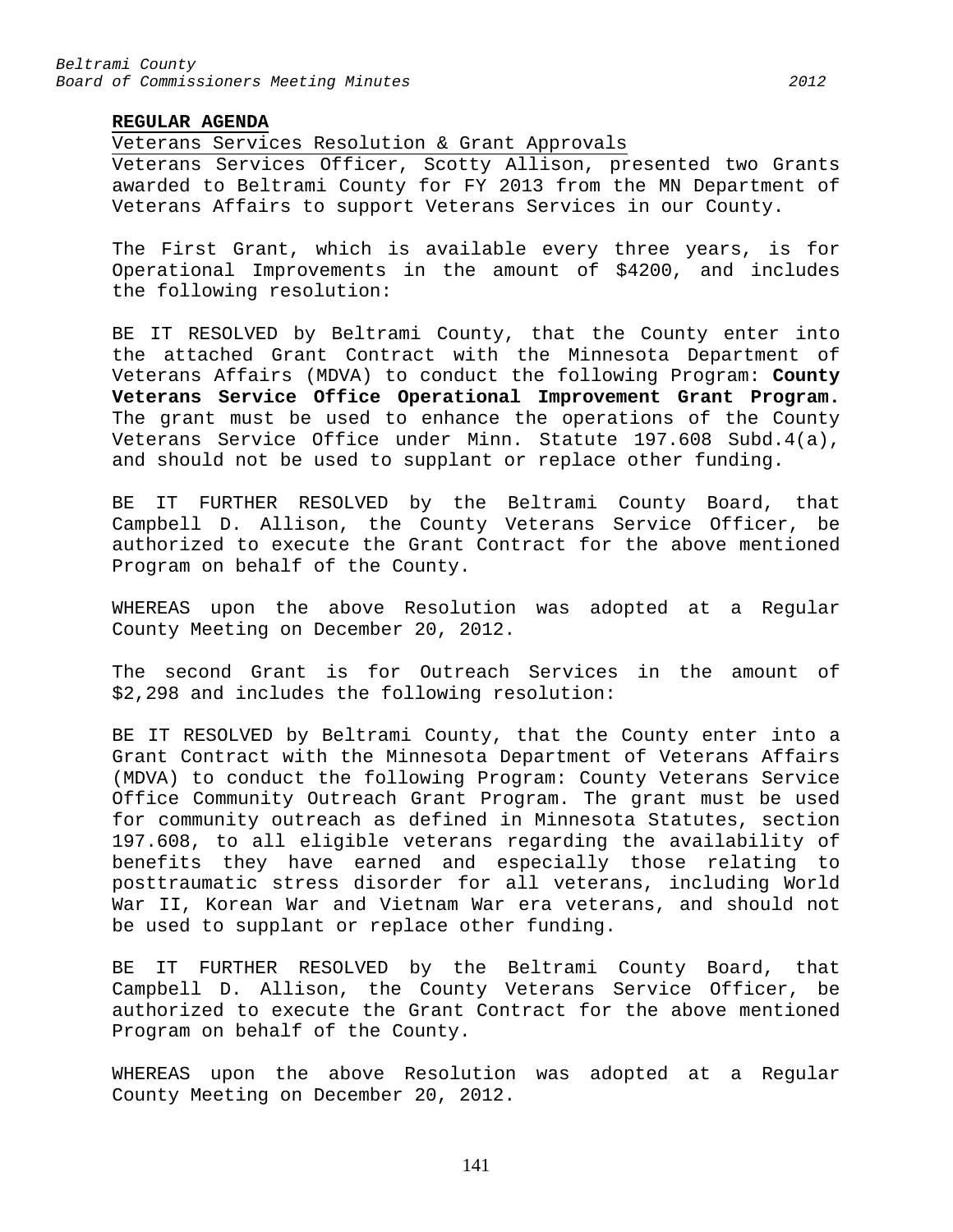A motion was made by Commissioner Vene, and seconded by Commissioner Lucachick, to approve Grant Agreements and Resolutions for 1) Operational Improvements, \$4,200 and 2) Outreach Services, \$2,298. Unanimously carried.

# PERA Phased Retirement for County Assessor

Human Resource Director, Linda Tran, presented the PERA Phased Retirement request for Assessor, Duane Ebbighausen, to continue employment at approximately 20 hours per week plus benefits, under PERA PRO.

A motion was made by Commissioner Lucachick, and seconded by Commissioner Anderson, to approve PERA Phased Retirement for Assessor, Duane Ebbighausen with benefits, on a yearly basis. Unanimously carried.

County Administrator Employment Agreement<br>Attorney Faver distributed to the Board, copies of the Attorney Faver distributed to the Board, copies of the<br>Employment Agreement that was reviewed by Commissioners Employment Agreement that was Lucachick and Vene as part of the selection committee. The contract included a starting salary at paygrade 21, Step 5 plus a PTO accrual balance of 400 hours.

A motion was made by Commissioner Vene, and seconded by Commissioner Anderson to approve the Employment Agreement for County Administrator Kay Mack. Carried 4:1 vote. Commissioners Frost, Vene, Fairbanks & Anderson – Yes. Commissioner Lucachick – No.

# **COMMISSIONERS' BUSINESS**

# Legislative/Lobbying Issues

- Commissioner Vene reported on AMC and the veterans home project status.
- Commissioner Frost reported on AMC Policy Committee assignments, in particular PILT discussions.

Commissioners' Reports

• Commissioner Lucachick discussed a joint effort with Greater Bemidji for a Development Fund Grant Project.

# Review Upcoming Meeting Schedule

Next regular meeting of the County Board will be December 11, 2012, in the Board Room of the County Administration Building.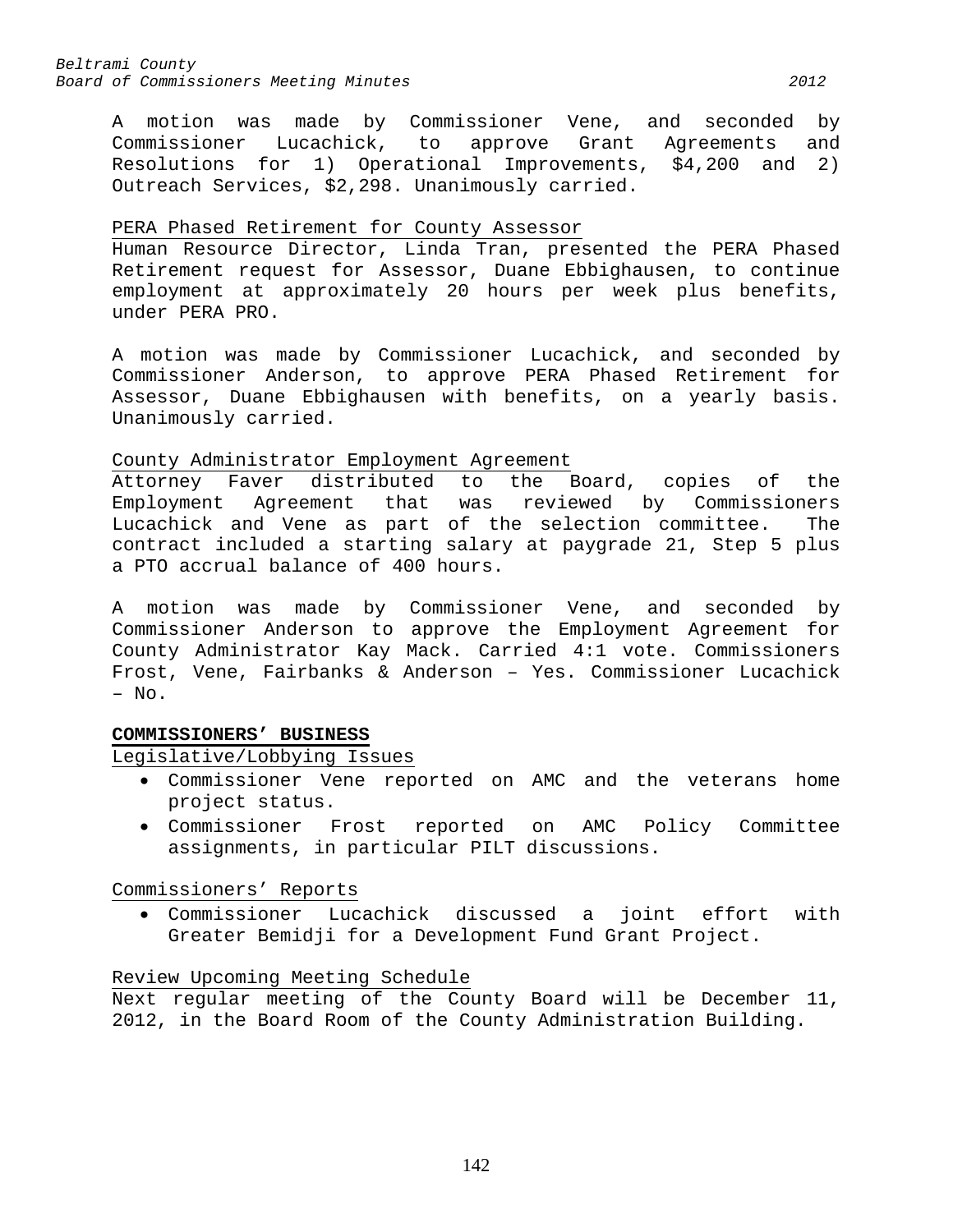# **MEETING ADJOURNMENT**

A motion to adjourn the Board meeting at 5:20 p.m. was made by Commissioner Vene, seconded by Commissioner Anderson, and unanimously carried.

> \_\_\_\_\_\_\_\_\_\_\_\_\_\_\_\_\_\_\_\_\_\_\_\_\_\_\_\_\_\_\_\_\_ Quentin Fairbanks, Chair

\_\_\_\_\_\_\_\_\_\_\_\_\_\_\_\_\_\_\_\_\_\_\_\_\_\_\_\_\_\_\_\_\_ Kay Mack, Interim County Administrator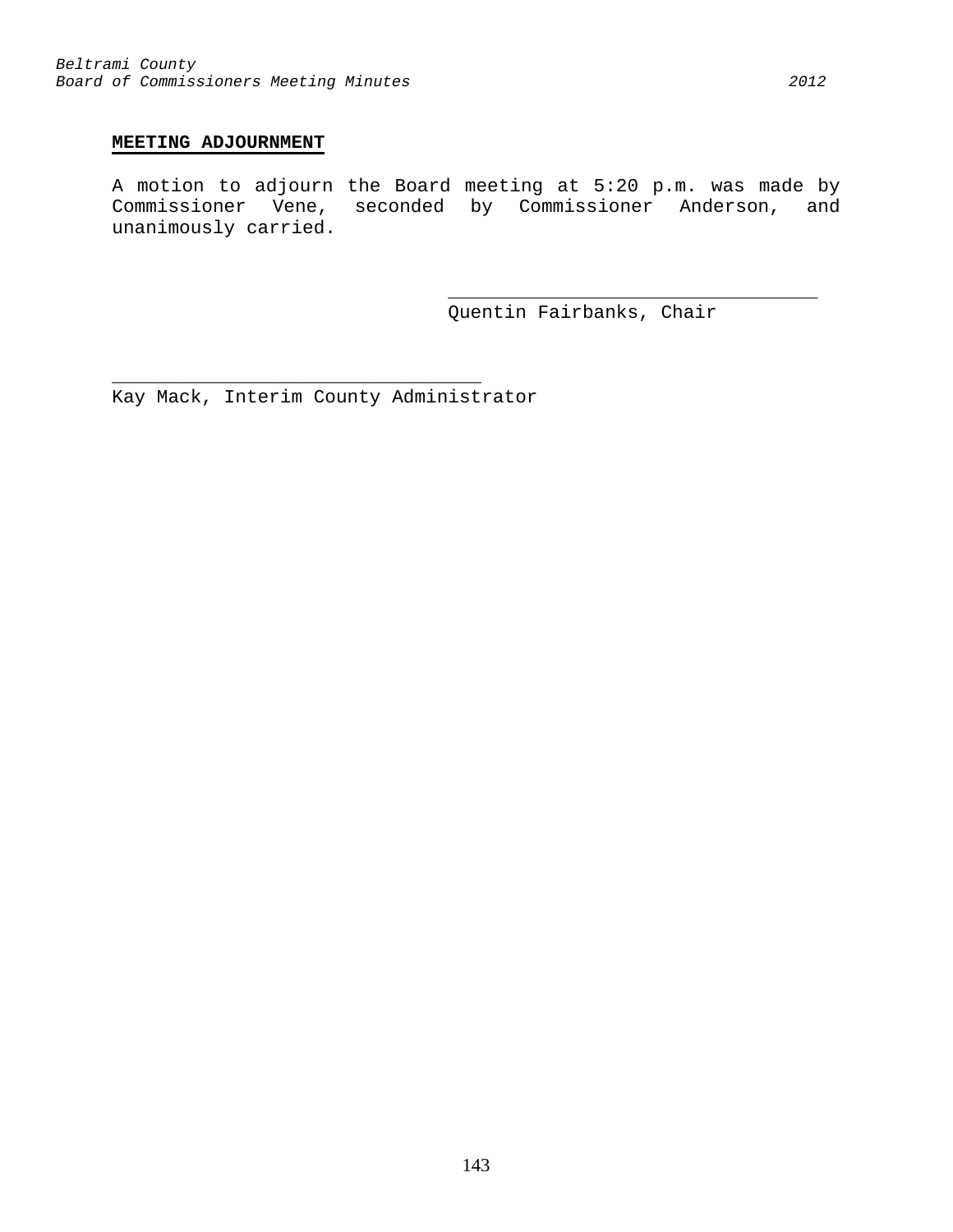# **TRANSCRIPT OF THE PROCEEDINGS OF THE BELTRAMI COUNTY BOARD OF COMMISSIONERS December 11, 2012**

The Beltrami County Board of Commissioners met in a Truth in Taxation session on December 11, 2012, at 6:00 pm in the County Board Room, County Administration Building, Bemidji, Minnesota.

### **CALL TO ORDER, ROLL CALL AND PLEDGE OF ALLEGIANCE**

Vice-Chair Richard Anderson called the meeting to order at 6:00 p.m. Commissioners Joe Vene, Jim Lucachick and Jack Frost were present. Commissioner Quentin Fairbanks was excused.

### **GENERAL COMMENTS – BOARD CHAIR**

None.

### **PROPERTY VALUATION QUESTIONS**

County Assessor Duane Ebbighausen offered to meet privately with anyone who had assessment concerns.

# **CITIZENS ADDRESSING THE BOARD**

There were no citizens in attendance at the Truth in Taxation Hearing. Five County staff were in attendance.

# **MEETING ADJOURNMENT**

The Truth in Taxation Hearing was closed at 6:03 pm.

\_\_\_\_\_\_\_\_\_\_\_\_\_\_\_\_\_\_\_\_\_\_\_\_\_\_\_\_\_\_\_\_\_ Richard Anderson, Vice-chair

\_\_\_\_\_\_\_\_\_\_\_\_\_\_\_\_\_\_\_\_\_\_\_\_\_\_\_\_\_\_\_\_\_ Kay Mack, County Administrator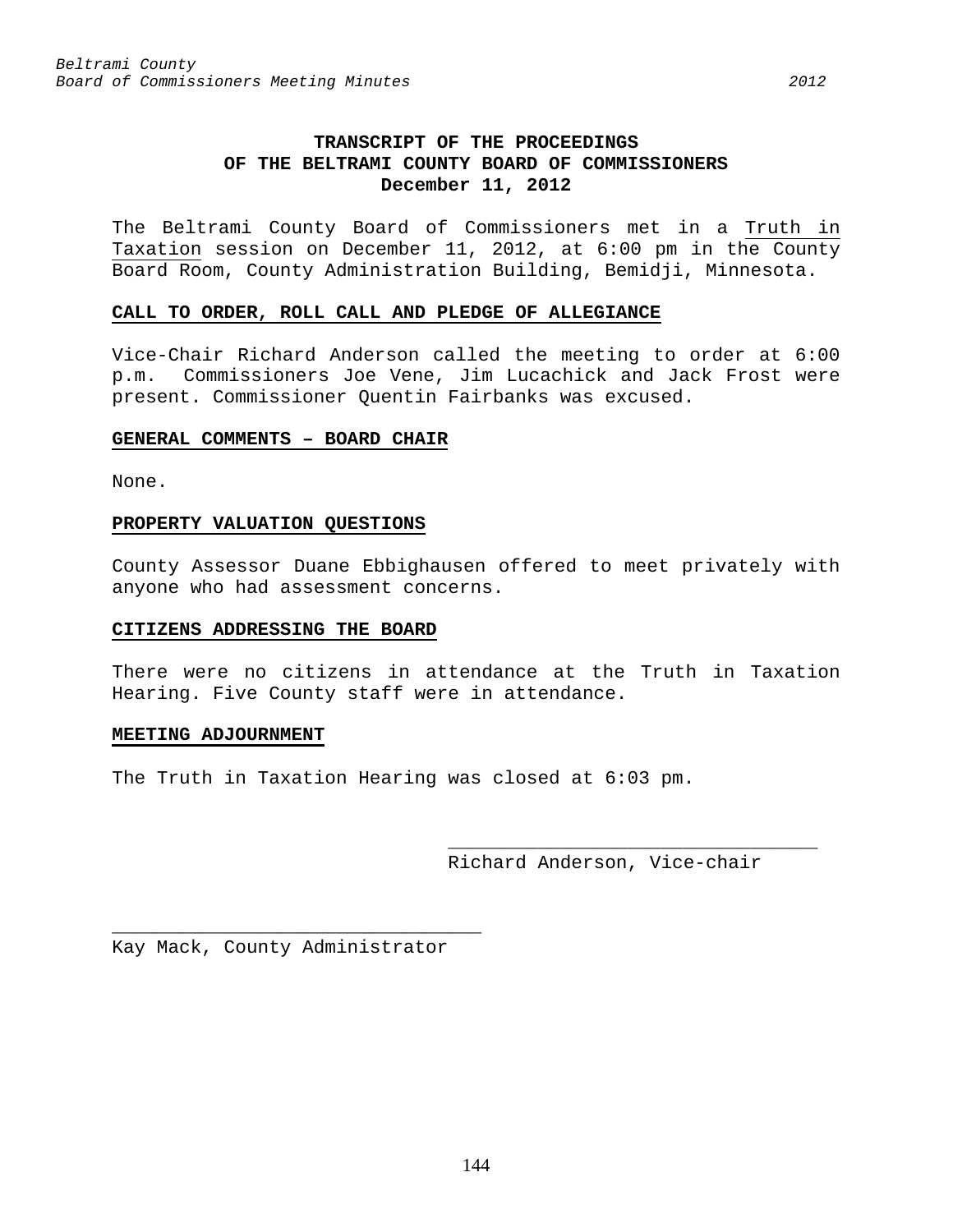The Beltrami County Board of Commissioners met in regular session on December 11, 2012, at the County Board Room, County Administration Building, Bemidji, Minnesota.

## **CALL TO ORDER, ROLL CALL AND PLEDGE OF ALLEGIANCE**

Vice-Chair Richard Anderson called the meeting to order at 5:00 p.m. Commissioners Jack Frost, Joe Vene, Jim Lucachick were present and Commissioner Quentin Fairbanks was excused.

## **GENERAL COMMENTS – BOARD CHAIR**

None.

# **CITIZENS ADDRESSING THE BOARD**

Paul Ericcson, Director of the Bemidji Library explained to the board how their proposed 2013 budget included an increase for one full time employee; which they understand will not happen. However, there are other budget increase that will happen which include increased insurance costs and technology expenditures. These increases amount to approximately \$21,844 over the 2012 budget and will need to be covered. The alternative would be to cut staff and hours of service at the library. The City of Bemidji has voted to provide a 6% increase to the library budget with the understanding that Beltrami County pick up the other half of the increase. The requested amount to be added to the budget is approximately \$307,134.

# **APPROVAL OF AGENDA**

The following additions were made to the Consent Agenda:

- Approve Commissioner Appointment to the Remonumentation RFQ Selection Committee
- Approve Commissioner Appointment to the Audit Firm Selection Committee
- Approve Resolution to Call Bonds for the County Administration Building
- Approve Resolution for 2012 Tax Forfeited Apportionment

The following addition was made to the Regular Agenda:

• Appointment of Auditor/Treasurer and subsequent vacancies in conjunction with the resignation of current Auditor/Treasurer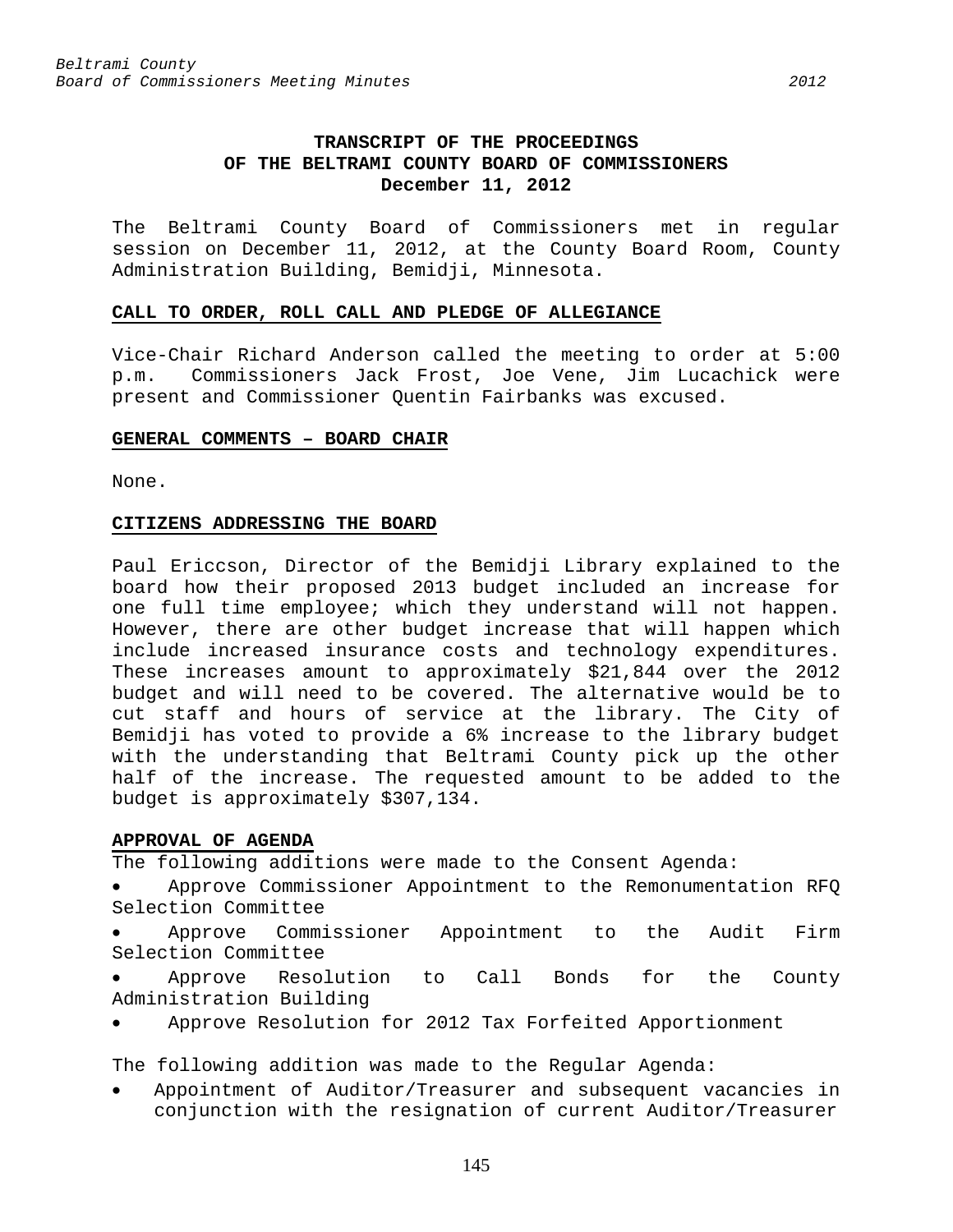#### **GENERAL BUSINESS**

### Approved Agenda and Amendments

A motion to approve the Agenda and Amendments was made by Commissioner Vene, seconded by Commissioner Lucachick, and unanimously carried.

#### Approved Consent Agenda

A motion to approve the Consent Agenda was made by Commissioner Frost, seconded by Commissioner Lucachick, and unanimously carried.

#### **CONSENT ITEMS**

### Approved Minutes

The Board, by adoption of its Consent Agenda, approved the Minutes of the Board of Commissioners Work Meeting held November 20, 2012, and the Minutes of the Board of Commissioners Regular Meeting held November 20, 2012, as submitted.

#### Approved Auditor/Treasurer Warrant Payment Listing

The Board, by adoption of its Consent Agenda, received and approved the warrant payment listing submitted by the Auditor/Treasurer's Office.

### Approved Payment of Auditor/Treasurer Bills

The Board, by adoption of its Consent Agenda, approved payment of Auditor/Treasurer bills, as submitted.

## Approved Authorized Signature on Jail Inmate Accounts

The Board, by adoption of its Consent Agenda, approved authorizing the signature of Jail Administrator, Cynthia Tobey-Borowski on checks written out of the Beltrami County Jail Inmate account held with First National Bank of Bemidji.

# Approved Date Set for Public Hearings on County Fee Schedule and Capital Improvement Plan

The Board, by adoption of its Consent Agenda, approved setting December 18, 2012, as the date for public hearings on our 1013 Fee Schedule and the Capital Improvement Plan, as submitted.

# Approved Resolution on Sex Trafficking

The Board, by adoption of its Consent Agenda, approved the Resolution on Sex Trafficking: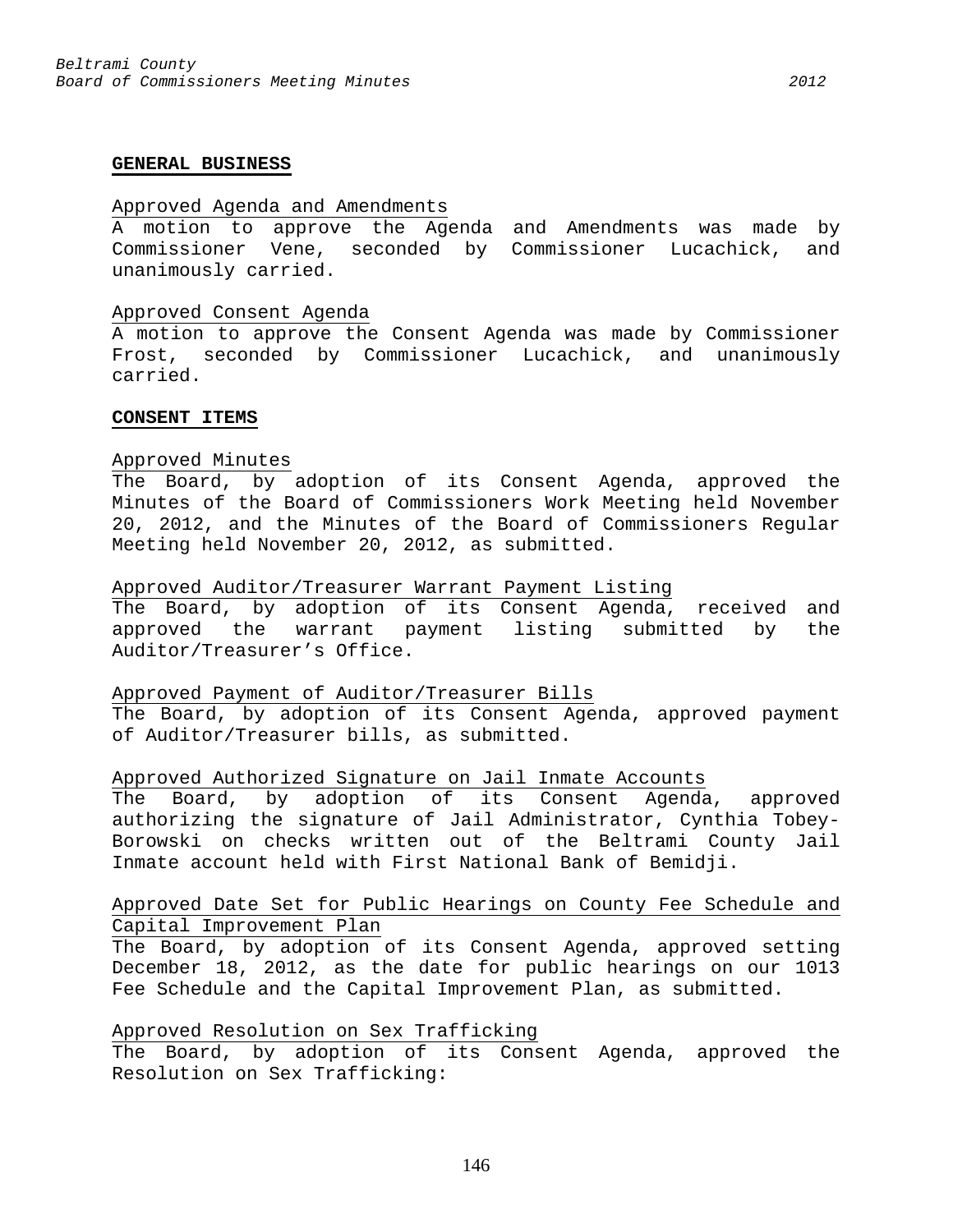WHEREAS, Sex trafficking is a heinous crime that occurs throughout Minnesota and impacts Minnesota children from diverse geographic and socio-economic backgrounds; and

WHEREAS, The State of Minnesota and all 87 Minnesota Counties have long been committed to the protection of children and the prevention of sexual violence and exploitation; and

WHEREAS, According to the United States' Trafficking Victims Protection Act of 2000, human trafficking is defined as the "recruitment, harboring, transportation, provision, or obtaining of a person to perform labor or a commercial sex act through force, fraud, or coercion;" and

WHEREAS, In addition, according to the United States Department of Justice, the Trafficking Victims Protection Act further states that "any commercial sex act performed by a person under age 18 is considered human trafficking, regardless of whether force, fraud, or coercion is involved;" and

WHEREAS, A Department of Justice, Office of Justice Programs, Fact Sheet on Human Trafficking states that as many as 300,000 children are at risk for sexual exploitation each year in the United States; and

WHEREAS, In a recent speech at the Clinton Global Initiative, President Barack Obama called human trafficking "by its true name – modern slavery;" and

WHEREAS, According to data compiled by both The Advocates for Human Rights and the Minnesota Office of Justice Programs of the Minnesota Department of Public Safety, the scope of sex trafficking in Minnesota includes the following:

\* Over a three-year period ending in 2008, service providers identified 731 sex trafficking

124 girls were sold on the internet in the month of August 2010 alone, which is a 55% increase since February 2010;

\* The average age of a girl's entry into prostitution/sex trafficking is 12 to 14 years old;

\* According to Breaking Free, 8,000 to 12,000 people are<br>ated to be involved in the prostitution/sex estimated to be involved in trafficking in Minnesota every day; and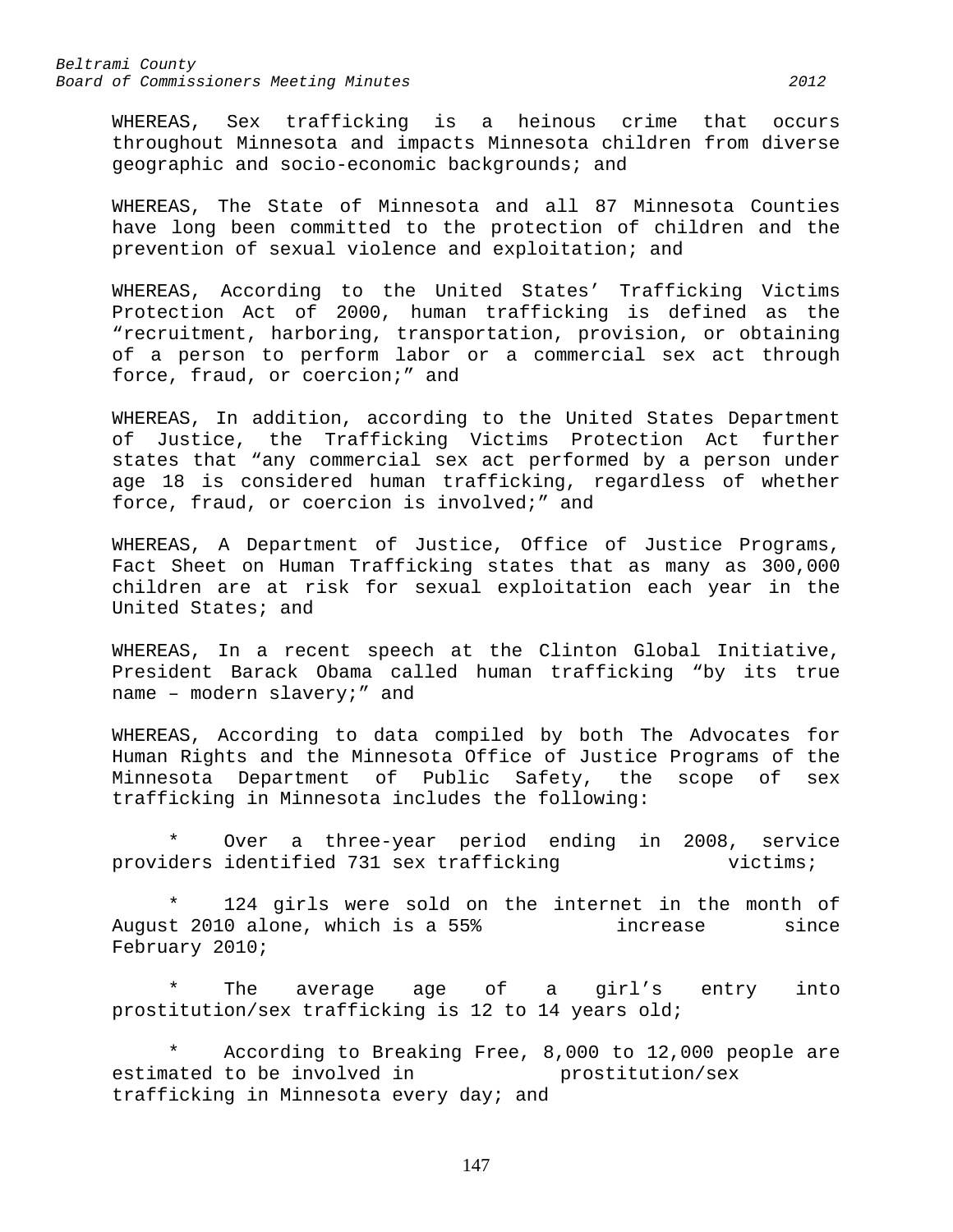WHEREAS, To bolster actions by law enforcement, society should assist in eradicating such crimes by altering practices to make it more difficult for criminals to engage in sex trafficking in the state of Minnesota; and

WHEREAS, County Prosecutors in Minnesota have committed to treating children who are trafficked as victims and not as delinquents; and

WHEREAS, in 2011, the Minnesota Legislature and Governor Mark Dayton enacted the Safe Harbor for Sexually Exploited Youth Act, which identified prostituted children as victims of sexual exploitation and called upon the State to create a framework for implementation of the changes inherent in the new law by August 1, 2014; and

WHEREAS, Minnesota Counties can play a leading role in the fight against sex trafficking in Minnesota through their efforts around child protection, public health, human services, housing, law enforcement and prosecution and local county corrections and probation services; and

WHEREAS, Studies have shown that sexual exploitation – survival sex, prostitution, gang rape – affects as many as 40% of all runaway youth; and

WHEREAS, In Ramsey County, the Runaway Intervention Project has gained national attention as a "best results-oriented model" for working with runaway girls 15 and younger, including teen girls who have been prostituted. The Ramsey County Attorney's Office refers those girls who have been prostituted to the intensive services component of the Runaway Intervention Project at Midwest Children's Resource Center. The Ramsey County Attorney's Office has found that using a victim-centered public health model with this population– rather than treating them as delinquents – provides an environment for children who have been trafficked as prostitutes to rebuild their self esteem, their family life, and their future; and

WHEREAS, As part of a Women's Foundation grant entitled MN Girls Are Not for Sale, the Ramsey County Attorney's Office (RCAO) and Saint Paul Police Department (SPPD) are conducting independent and coordinated systems audits to determine whether policies and practices comply with principles to ensure victim safety and intervention and offender accountability; and

148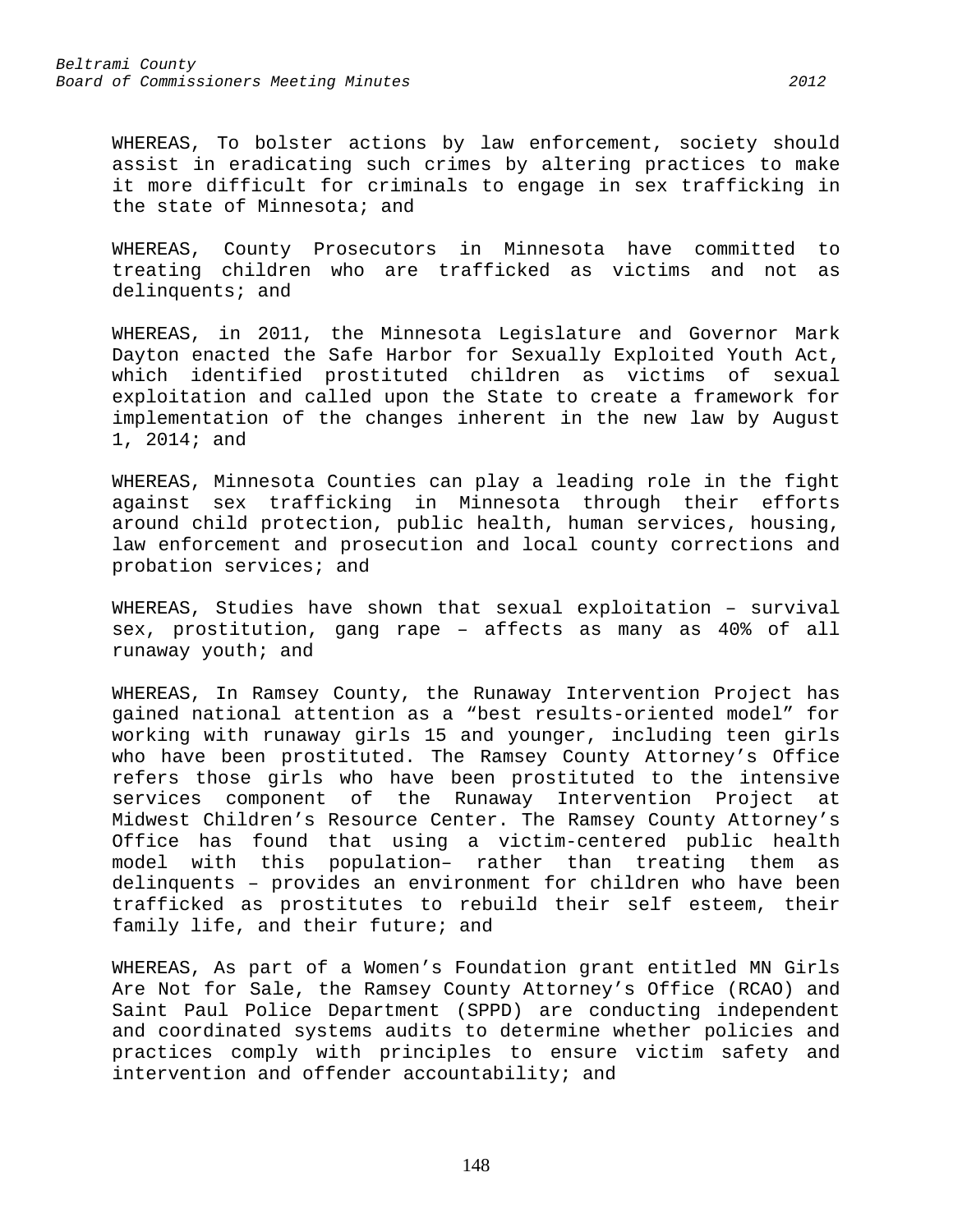WHEREAS, The MN Girls Are Not for Sale campaign has garnered statewide support and national coverage for its efforts to identify and stop the sexual exploitation of girls in our communities;

NOW THEREFORE BE IT RESOLVED THAT: The Association of Minnesota Counties and Beltrami County as an AMC member, takes a leadership role in convening a statewide summit of County leaders around this issue to develop a victim-centered response to eliminate sex trafficking of our children, and

BE IT FURTHER RESOLVED THAT: Beltrami County supports the provision of state and federal resources to implement a comprehensive statewide "No Wrong Door" intervention model including shelter, housing, and services for child sextrafficking victims, as well as training for law enforcement and other frontline personnel; and

BE IT FURTHER RESOLVED THAT: Beltrami County supports amending Minnesota's Safe Harbor Act to define all sex-trafficked children under the age of 18 as crime victims, not as juvenile delinquents.

#### Approved Sanford Development Agreement

The Board, by adoption of its Consent Agenda, approved the development agreement with Greater Bemidji Area Joint Planning Board, the City of Bemidji, Sanford Health of Northern MN and Beltrami County, as submitted.

# Approved Resolution to Vacate a Portion of Right-of-Way on CSAH 48 to Property Owner

The Board, by adoption of its Consent Agenda, approved the Resolution to vacate a portion of right-of-way on CSAH 48 to the property owner:

WHEREAS, County State Aid Highway 48 was realigned during a recent construction project; and

WHEREAS, there are sections of right of way that are no longer needed to maintain the current County road system; and

WHEREAS, there is no valid reason for the portions of old right of way of County State Aid Highway 48 as described below to be maintained as public road right of way; and

WHEREAS, Minnesota Statutes 163.11 provides that the county board may vacate such portions of right of way to the adjacent property owners; and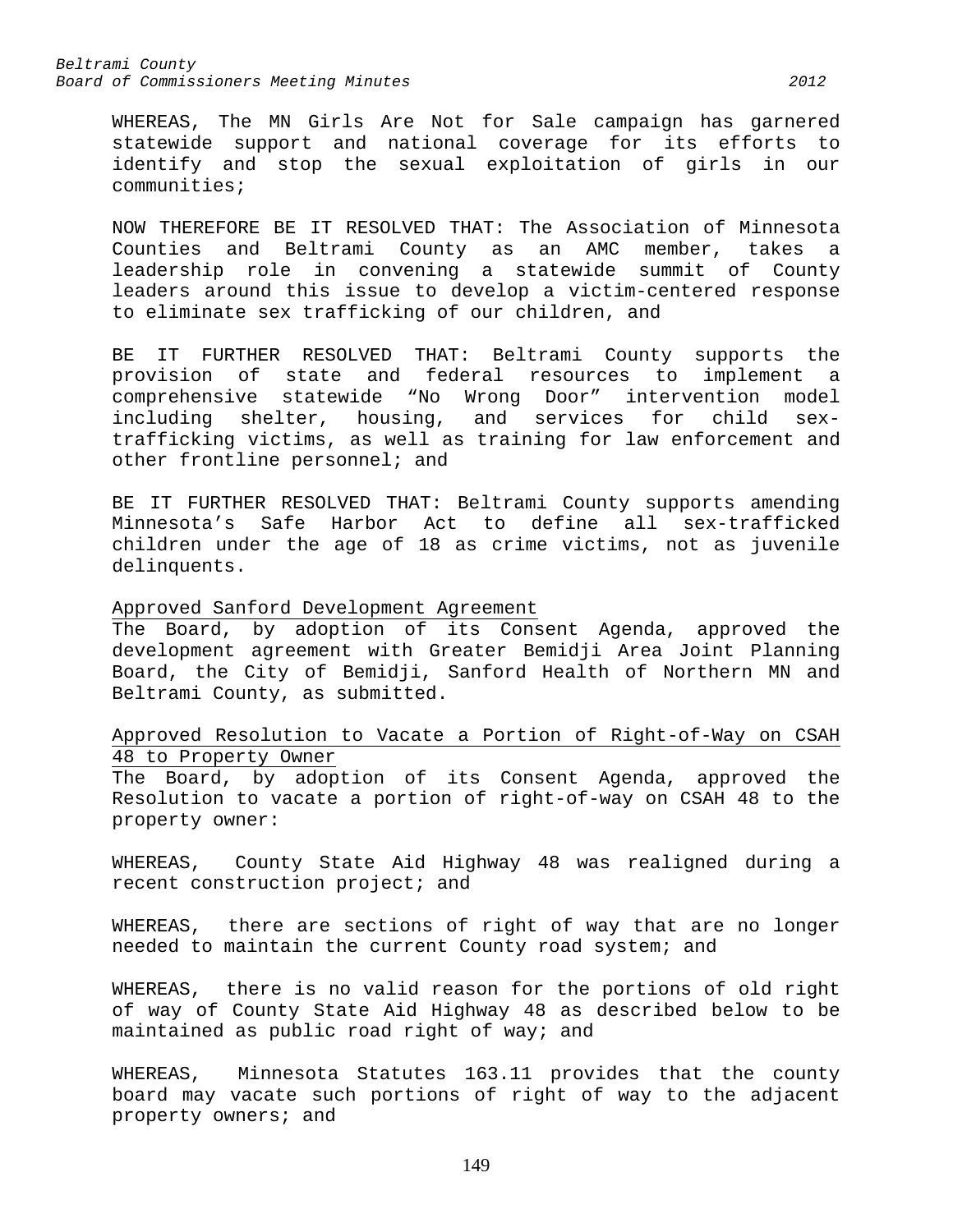NOW THEREFORE, BE IT RESOLVED by the County Board of Commissioners of the County of Beltrami that the following described right of way shall be vacated and revert directly to the adjacent property owners as provided by law;

CSAH 48 RIGHT OF WAY TO BE VACATED DIRECTLY TO THE ADJOINING PROPERTY OWNERS

#### PARCEL ID #15.00556.00

That part of the right of way of Beltrami CSAH 48, as it existed prior to 2011, which lies within the East Half of the Southeast Quarter of Section 33, Township 146 North, Range 34 West and which lies northerly of the 66 foot wide right of way described and illustrated in the instrument recorded as Document No. A000512864 in the office of the Beltrami County Recorder. The attached illustration of the right of way being vacated is considered to be a part of this document. With the exclusion that Beltrami County will retain rights for utility easement for existing utilities.

## PARCEL ID #15.00581.00

That part of the right of way of Beltrami CSAH 48, as it existed prior to 2011, which lies within the Southwest Quarter of the Southwest Quarter of Section 35, Township 146 North, Range 34 West and which lies northerly of the 66 foot wide Highway Easement described as the South 66 feet of the South Half of the Southwest Quarter of said Section 35 in the instrument recorded by Microfilm No. 225496 in the office of the Beltrami County Recorder. The attached illustration of the right of way being vacated is considered to be a part of this document. With the exclusion that Beltrami County will retain rights for utility easement for existing utilities.

# PARCEL ID #15.00581.01

That part of the right of way of Beltrami CSAH 48, as it existed prior to 2011, which lies within the Southeast Quarter of the Southwest Quarter of Section 35, Township 146 North, Range 34 West and which lies northerly of the 66 foot wide Highway Easement described as the South 66 feet of the South Half of the Southwest Quarter of said Section 35 in the instrument recorded by Microfilm No. 225496 in the office of the Beltrami County Recorder. The attached illustration of the right of way being vacated is considered to be a part of this document. With the exclusion that Beltrami County will retain rights for utility easement for existing utilities.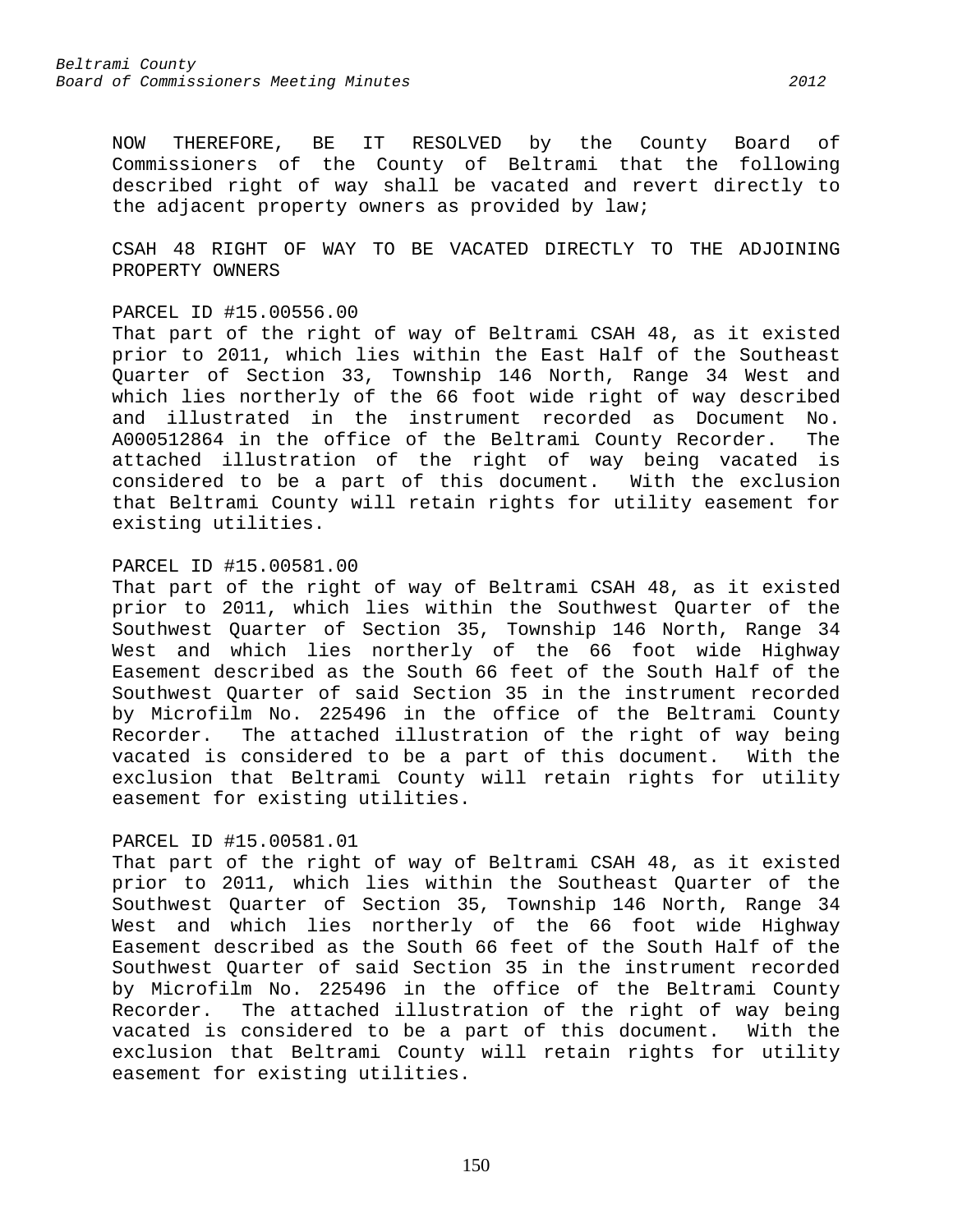#### PARCEL ID #15.00584.00

That part of the right of way of Beltrami CSAH 48, as it existed prior to 2011, which lies within the Southwest Quarter of the Southwest Quarter of the Southeast Quarter of Section 35, Township 146 North, Range 34 West and which lies northerly of the 66 foot wide Highway Easement described as the South 66 feet of the South Half of the Southeast Quarter of said Section 35 in the instrument recorded by Microfilm No. 225497 in the office of the Beltrami County Recorder. The attached illustration of the right of way being vacated is considered to be a part of this document. With the exclusion that Beltrami County will retain rights for utility easement for existing utilities.

Approved Resolutions to Vacate a Portion of CSAH 7: The Board, by adoption of its Consent Agenda, approved five (5) resolutions to vacate a 15 mile portion of CSAH 7:

#### **AUTHORIZATION TO ESTABLISH CSAH 50**

WHEREAS, it appears to the County Board of the County of Beltrami that the road hereinafter described as Paul Bunyan Drive SE should be designated County State Aid Highway 50 under the provisions of Minnesota Laws;

NOW THEREFORE, BE IT RESOLVED, by the County Board of the County of Beltrami that the road described as follows, to-wit:

Paul Bunyan Drive SE, to become part of CSAH 50

Beginning at a point on the centerline of Paul Bunyan Drive SE approximately 340 feet southeasterly of the intersection with Grant Ave. SE in the City of Bemidji, Minnesota, said point being on the East line of the Northwest Quarter of Section 22, Township 146 North, Range 33 West of the 5th Principal Meridian at a distance of approximately 2090 feet southerly of the Northeast corner of said Northwest Quarter; thence northwesterly along said centerline to the intersection with the North line of<br>said Northwest Ouarter of Section 22 at a distance of said Northwest Quarter of Section 22 at a distance of approximately 870 feet easterly of the Northwest corner of said Section 22, said point being at the intersection with Beltrami County State Aid Highway 8, and there terminating. Approximately 0.72 miles in length.

be, and hereby is established, located, and designated a County State Aid Highway of said County, subject to the approval of the Commissioner of Transportation of the State of Minnesota.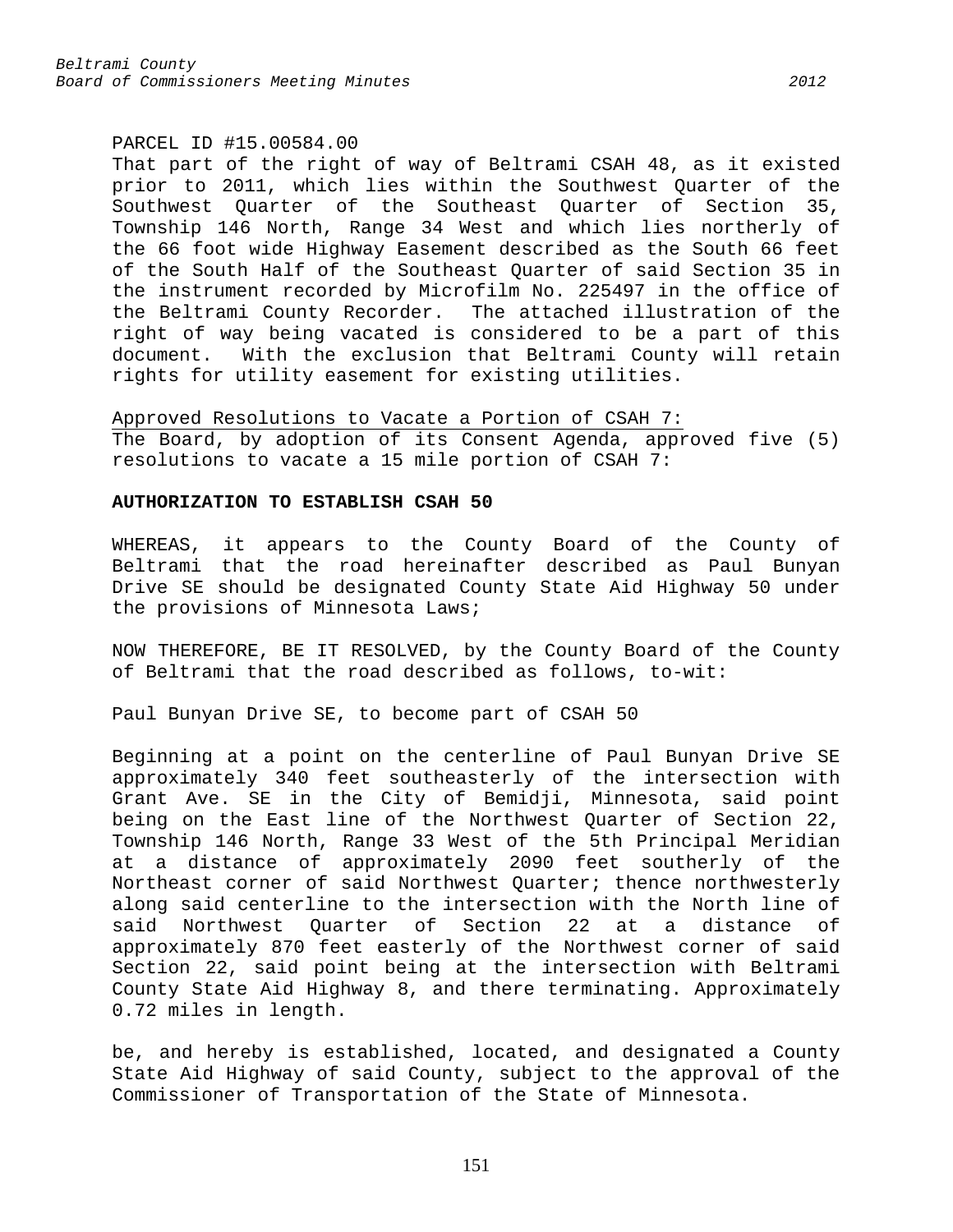BE IT FURTHER RESOLVED, that the County Auditor is hereby authorized and directed to forward two certified copies of this<br>resolution to the Commissioner of Transportation for Transportation for consideration, and that upon his approval of the designation of said road or portion thereof, that same be constructed, improved and maintained as a County State Aid Highway of the County of Beltrami, to be numbered and known as County State Aid Highway 50.

# **AUTHORIZATION TO REVOKE SECTION OF CSAH 7**

WHEREAS, It appears to the County Board of the County of Beltrami that the road hereinafter described as County State Aid Highways 7 Under the provisions of Minnesota Laws;

NOW THEREFORE, BE IT RESOLVED, by the County Board of the County of Beltrami that the road described as follows, to-wit:

CSAH 7, to become part of 5th Street NW

Beginning at a point on the centerline of Beltrami County State Aid Highway 7 at its intersection with Jefferson Ave. SW (Beltrami CSAH 11) in the City of Bemidji, Minnesota, at a point approximately 20 feet northerly of the Southwest corner of Section 8, Township 146 North, Range 33 West of the 5th<br>Principal Meridian, Beltrami County, Minnesota; thence Beltrami County, northeasterly and easterly to a point on said centerline at the intersection with Park Avenue, said point being approximately 1130 feet southerly and 750 feet westerly of the Northeast corner of the Southeast Quarter of said Section 8 and there terminating. Approximately 0.95 miles in length.

be, and hereby is revoked as a County State Aid Highway of said<br>County subject to the approval of the Commissioner of County subject to the approval of the Commissioner Transportation of the State of Minnesota.

BE IT FURTHER RESOLVED, that the County Auditor is hereby authorized and directed to forward two certified copies of this resolution to the Commissioner of Transportation for his consideration.

## **AUTHORIZATION TO ESTABLISH CSAH 21**

WHEREAS, it appears to the County Board of the County of Beltrami that the road hereinafter described as Bemidji Ave N, should be designated County State Aid Highway 21 under the provisions of Minnesota Laws;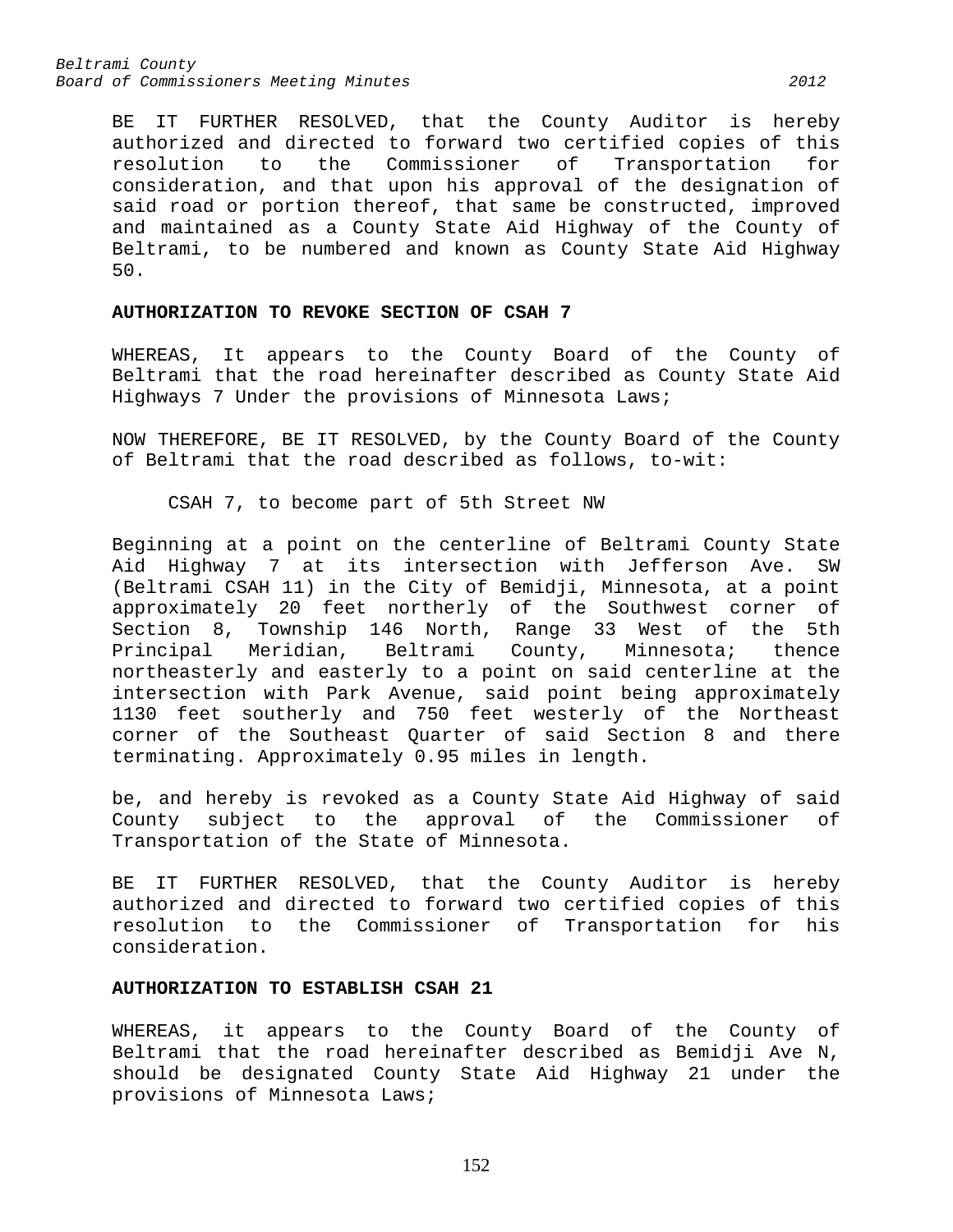NOW THEREFORE, BE IT RESOLVED, by the County Board of the County of Beltrami that the road described as follows, to-wit:

Bemidji Ave N, to become part of CSAH 21

Beginning at a point on the centerline of Bemidji Road North at its intersection with Paul Bunyan Drive NW in the City of Bemidji, Minnesota, said point being approximately 1385 feet easterly and 220 feet northerly of the Southwest corner of the Northwest Quarter of Section 4, Township 146 North, Range 33 West of the 5th Principal Meridian, Beltrami County, Minnesota; thence northerly along said centerline to the intersection with the North line of said Section 4 at a distance of approximately 1422 feet easterly of the Northwest corner of said Section 4, also being approximately 315 feet northerly of the intersection with 29th Street NE, and there terminating. Approximately 0.48 miles in length.

be, and hereby is established, located, and designated a County State Aid Highway of said County, subject to the approval of the Commissioner of Transportation of the State of Minnesota.

BE IT FURTHER RESOLVED, that the County Auditor is hereby authorized and directed to forward two certified copies of this resolution to the Commissioner of Transportation for consideration, and that upon his approval of the designation of said road or portion thereof, that same be constructed, improved and maintained as a County State Aid Highway of the County of Beltrami, to be numbered and known as County State Aid Highway 21.

## **AUTHORIZATION TO REVOKE SECTION OF CSAH 15**

WHEREAS, It appears to the County Board of the County of Beltrami that the road hereinafter described as County State Aid Highway 15 Under the provisions of Minnesota Laws;

NOW THEREFORE, BE IT RESOLVED, by the County Board of the County of Beltrami that the road described as follows, to-wit:

CSAH 15, to become part of Irvine Ave NW

Beginning at a point on the centerline of Beltrami County State Aid Highway 15 in the City of Bemidji, Minnesota, said point being at or near the Southwest corner of Section 33, Township 146 North, Range 33 West of the 5th Principal Meridian, Beltrami County, Minnesota; thence northerly along said centerline and along or near the West line of said Section 33 to the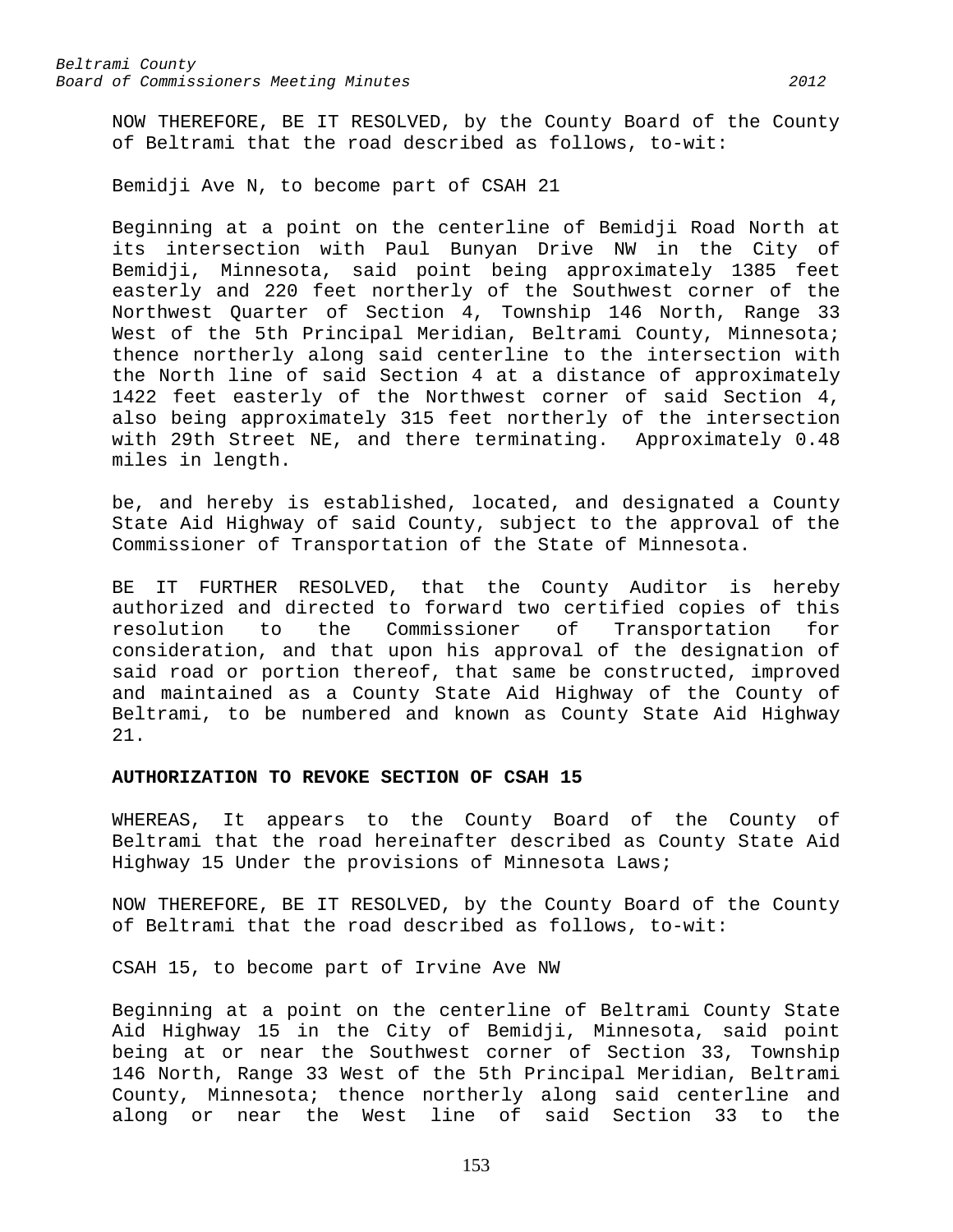intersection with the centerline of Beltrami County State Aid Highway 52 (Ann Street NW), at or near the Northwest corner of the Southwest Quarter of said Section 33 and there terminating. Approximately 0.50 miles in length.

be, and hereby is revoked as a County State Aid Highway of said County subject to the approval of the Commissioner of Transportation of the State of Minnesota.

BE IT FURTHER RESOLVED, that the County Auditor is hereby authorized and directed to forward two certified copies of this resolution to the Commissioner of Transportation for his consideration.

#### **AUTHORIZATION TO ESTABLISH CSAH 6**

WHEREAS, it appears to the County Board of the County of Beltrami that the road hereinafter described as 15th Street NW should be designated County State Aid Highway 6 under the provisions of Minnesota Laws;

NOW THEREFORE, BE IT RESOLVED, by the County Board of the County of Beltrami that the road described as follows, to-wit:

15th Street NW, to become part of CSAH 6

Beginning at a point on the centerline of 15th Street NW in the City of Bemidji, Minnesota, at the intersection with Wagner Ave. as shown on the plat of MICHAEL'S ADD. TO BEMIDJI, according to the recorded plat thereof in the office of the Beltrami County Recorder, said point being on the South line of the Southeast Quarter of Section 5, Township 146 North, Range 33 West of the 5th Principal Meridian, Beltrami County, Minnesota at a distance of approximately 330 feet easterly of the southwest corner of said Southeast Quarter of Section 5; thence easterly along said South line of the Southeast Quarter a distance of approximately 330 feet to the intersection with the centerline of Norton Ave. as shown on the plat of MICHAEL'S ADD. TO BEMIDJI, according to the recorded plat thereof in the office of the Beltrami County Recorder and there terminating. Approximately 0.05 miles in length.

be, and hereby is established, located, and designated a County State Aid Highway of said County, subject to the approval of the Commissioner of Transportation of the State of Minnesota.

BE IT FURTHER RESOLVED, that the County Auditor is hereby authorized and directed to forward two certified copies of this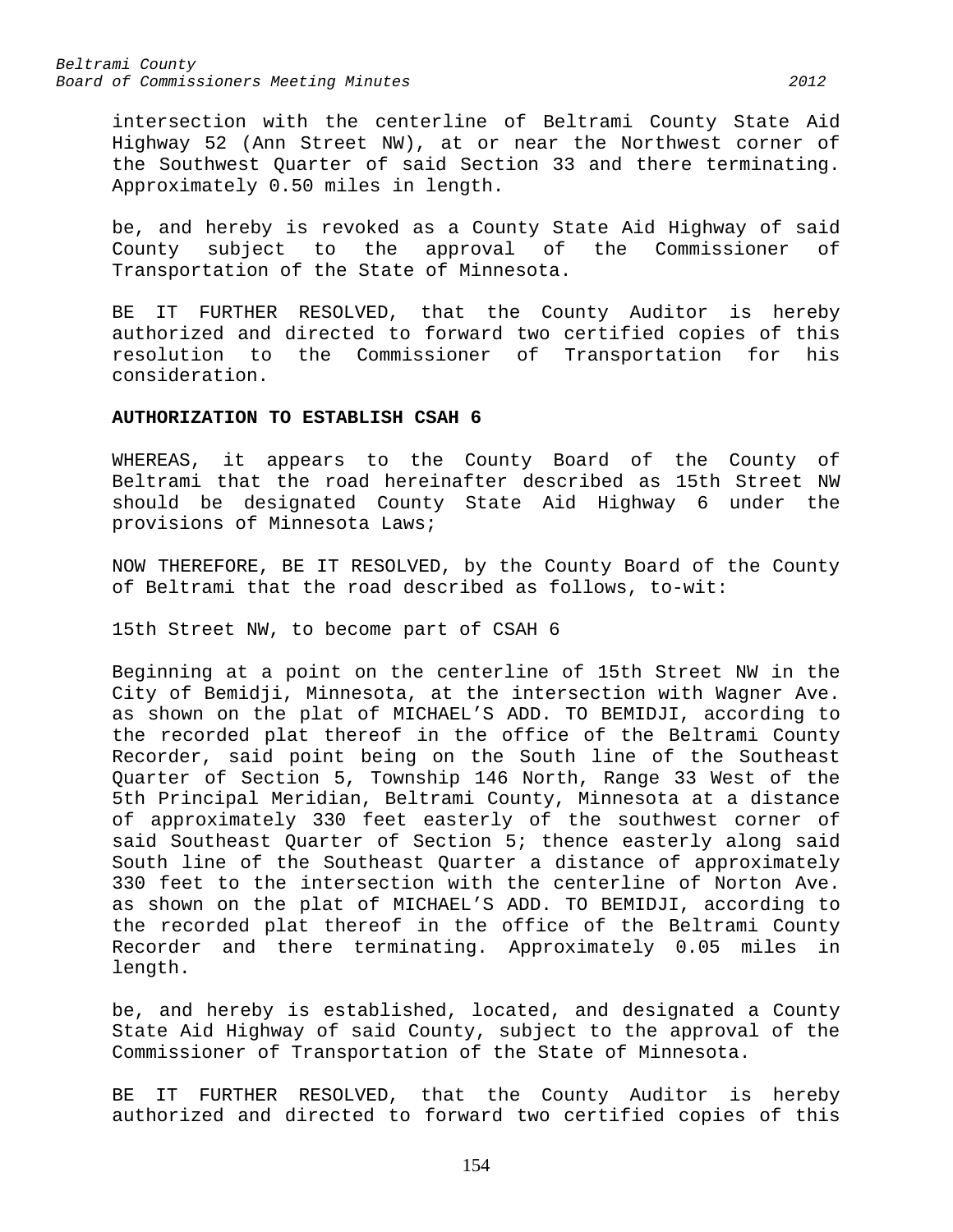resolution to the Commissioner of Transportation for consideration, and that upon his approval of the designation of said road or portion thereof, that same be constructed, improved and maintained as a County State Aid Highway of the County of Beltrami, to be numbered and known as County State Aid Highway 6.

Approved Final Pay Vouchers for Project SAP 004-606-004 The Board, by adoption of its Consent Agenda, approved final pay vouchers for project SAP 004-606-004, as submitted.

Approved Health & Human Services Warrant Payment List The Board, by adoption of its Consent Agenda, received and approved the warrant payment listing submitted by Health & Human Services Department.

Approved Commissioner Appointment to the Remonumentation RFQ Selection Committee

The Board, by adoption of its Consent Agenda, approved the appointment of Commissioner Lucachick to the Remonumentation RFQ Selection Committee.

Approved Commissioner Appointment to the Audit Firm Selection Committee

The Board, by adoption of its Consent Agenda, approved the appointment of Commissioner Vene to the Audit Firm Selection Committee.

Approved Resolution to Call Bonds for the County Administration Building

The Board, by adoption of its Consent Agenda, approved the Resolution to Call Bonds for the County Administration Building, Series 2004:

Whereas, Beltrami County has reviewed the outstanding bonds owed by Beltrami County or the Beltrami HRA, and

Whereas, the Beltrami County Board has determined that county reserves have been built to a level that can support paying off the 2004 Callable debt,

Therefore be it resolved that the Beltrami County Board of<br>Commissioners authorizes that principal in the amount of Commissioners authorizes that principal in the amount \$960,000 plus any interest accrued since December 1, 2012 be called at the earliest possible date.

Be it further resolved that the Beltrami County Board of Commissioners authorizes the bond trustee to work directly with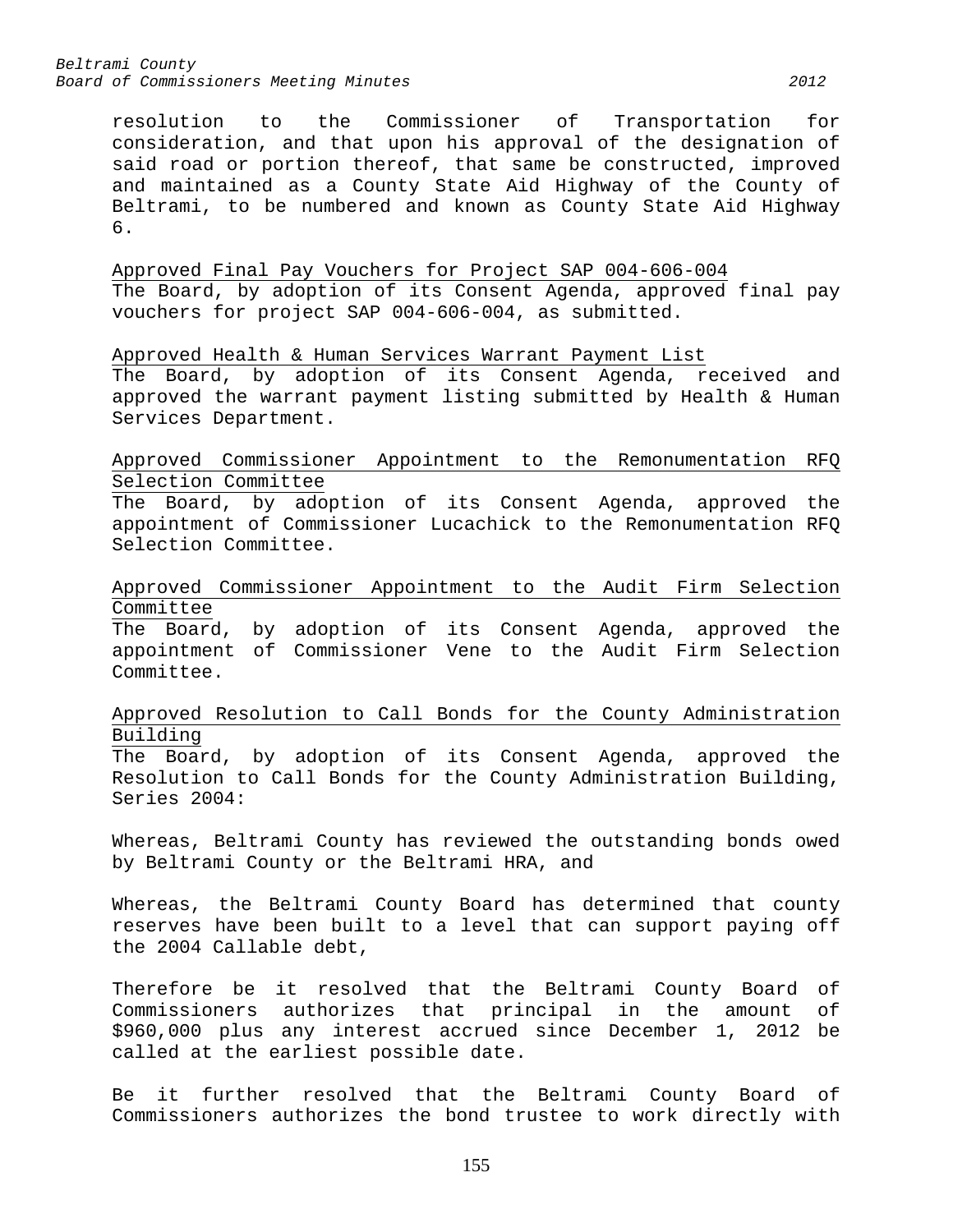Beltrami County Administrator in closing all debt associated with the Beltrami County Administration Building.

Approved Resolution for 2012 Tax Forfeited Apportionment The Board, by adoption of its Consent Agenda, approved the Resolution distributing 2012 Tax Forfeited Net Proceeds:

WHEREAS, 2003, Chapter 21 Article 10, Section 11, Subdivision 24; allows for promotion of tourist, agriculture, and industrial developments. The amount to be spent annually for the purposes of the subdivision shall not exceed five dollars per capita of the county's population; now,

WHEREAS, Minnesota Statutes 282.08, Subdivision 4, provides that the County Board of Beltrami, from the proceeds from the sale or rental of tax forfeited land or any product there from may, by resolution set aside no more than thirty (30) percent of the receipts remaining for the purposes of timber development,<br>acquisition and promotion of tourism, agricultural and and promotion of tourism, agricultural and industrial development, and no more than twenty (20) percent of the receipts remaining for the maintenance of County parks; and,

WHEREAS, those townships which include Three Island County Park and Movil Maze Recreation Area have an interest in timber revenues from those lands to help support township roads that are utilized for hauling timber.

NOW THEREFORE, BE IT RESOLVED by the County Board of Beltrami, that 20 percent of the receipts for the year of 2012 remaining after administration, special assessments and bond levy are paid, be set aside to be used for the purpose as specified in MS 282.08, Subdivision 4; of this, twenty (20) percent, up to \$200,000 (no more than five dollars per capita) is to be transferred to the County Development fund and ten (10) percent is to be used exclusively for timber development programs on tax forfeited lands; and,

BE IT FURTHER RESOLVED that 20 percent of the receipts remaining to be used for the acquisition and maintenance of county parks or recreational areas, and

BE IT FURTHER RESOLVED that any balance remaining must be apportioned as follows: county, 40 percent; town or city, 20 percent; and school district, 40 percent, provided,

BE IT FURTHER RESOLVED, that 60 percent of all revenues generated through timber harvest from Movil Maze Recreation Area and Three Island County Park shall be used for the maintenance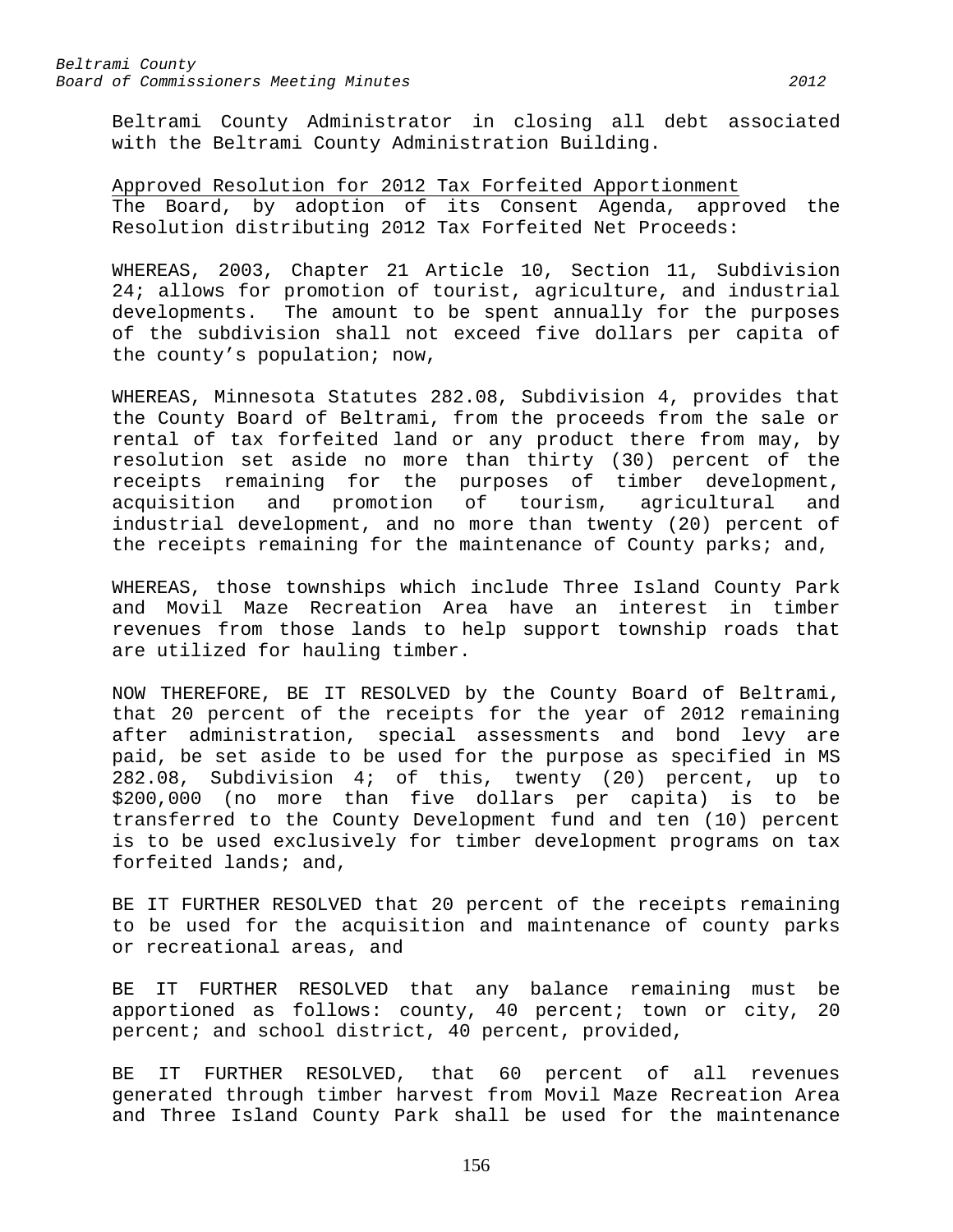of County Parks and Recreation areas within Beltrami County, 20% shall be used for reforestation of County Parks and Recreation areas and the remaining 20% of the revenues will be apportioned to the townships with direct interest for maintenance of township roads.

#### **REGULAR AGENDA**

Ratification of Tentative AFSCME Courthouse Contract for 2012 & 2013

Human Resource Director, Linda Tran, presented the tentative agreement with AFSCME Courthouse Contract for 2012 & 2013. Ms. Tran reviewed the contract and answered questions from the Board.

A motion was made by Commissioner Vene, and seconded by Commissioner Frost, to accept and ratify the AFSCME Courthouse Contract for 2012 & 2013 as presented. Unanimously carried.

Ratification of Tentative AFSCME Health & Human Services Contract for 2012 & 2013

Human Resource Director, Linda Tran, presented the tentative agreement with AFSCME Health & Human Services Contract for 2012 & 2013. Ms. Tran reviewed the contract and answered questions from the Board.

A motion was made by Commissioner Frost, and seconded by Commissioner Lucachick, to accept and ratify the AFSCME Health &<br>Human Services Contract for 2012 & 2013 as presented. for  $2012$  &  $2013$  as presented. Unanimously carried.

# Non-Union Compensation for 2012 & 2013

Human Resource Director, Linda Tran, presented the compensation and benefits for non-union employees to match the previously bargained package for represented employees.

A motion was made by Commissioner Vene, and seconded by Commissioner Frost, to accept the Non-Union Compensation agreement for 2012 & 2013 as presented. Unanimously carried.

# Auditor/Treasurer Resignation

Kay Mack was appointed County Administrator and has submitted her resignation as Auditor-Treasurer. Ms. Mack's recommendation to the Board is to appoint Deputy Auditor/Treasurer, Jodee Treat, to complete the remainder of her term, approximately 2 years, at which time the position will be open to election.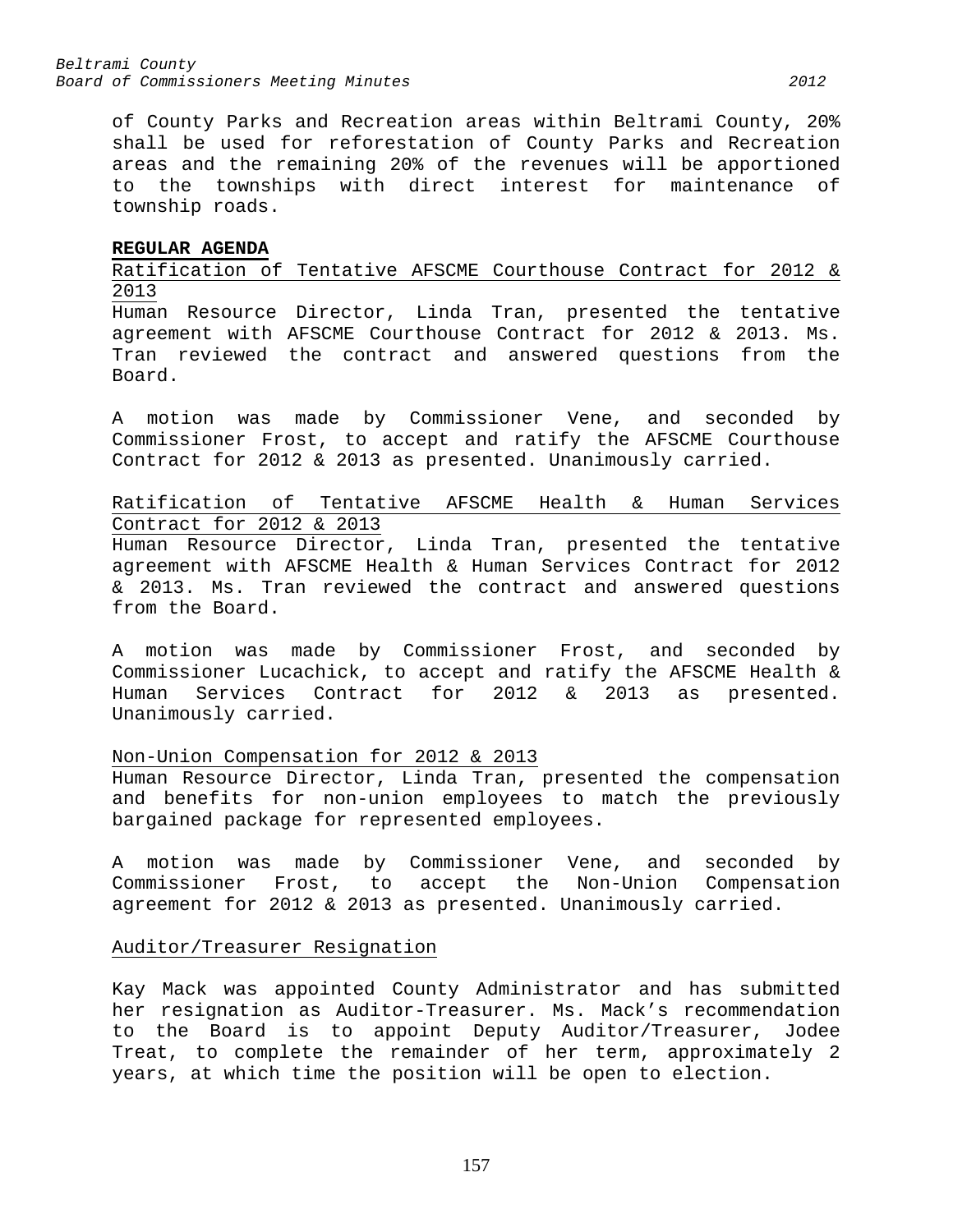A motion was made by Commissioner Vene, and seconded by Commissioner Frost, to appoint Jodee Treat as Auditor/Treasurer to complete the remaining two years of Ms Mack's appointment, and fill any subsequent vacancies that may occur. Unanimously carried.

# Discussion: Future County Bonds and Indebtedness

Commissioners would like to take a more in-depth look at the County's reserves balance and debt obligations.

Staff was requested to provide payment and amortization schedules for remaining debts and a breakdown of reserves.

# **COMMISSIONERS' BUSINESS**

Legislative/Lobbying Issues

• Commissioner Vene reported on the 2012 AMC Annual Conference. Mr. Vene was elected President of AMC

Commissioners' Reports

- Commissioner Lucachick reported on the PTAC Committee. He stated that he is personally NOT in favor of the current prescribed cuts in Movil Maze and Three Island Park. He also acknowledged that he was in the minority and that the PTAC committee unanimously voted to proceed with these cuts.
- Commissioner Frost, who also is on the PTAC Committee, reiterated that the cuts are following policy as set by the Board and that concession have been made, such as larger buffers were left along trails and selected trees are being left uncut.

# Review Upcoming Meeting Schedule

Next regular meeting of the County Board will be December 18, 2012, in the Board Room of the County Administration Building.

#### **MEETING ADJOURNMENT**

A motion to adjourn the Board meeting at 5:46 p.m. was made by Commissioner Lucachick, seconded by Commissioner Frost, and unanimously carried.

> \_\_\_\_\_\_\_\_\_\_\_\_\_\_\_\_\_\_\_\_\_\_\_\_\_\_\_\_\_\_\_\_\_ Richard Anderson, Vice-Chair

\_\_\_\_\_\_\_\_\_\_\_\_\_\_\_\_\_\_\_\_\_\_\_\_\_\_\_\_\_\_\_\_\_ Kay Mack, County Administrator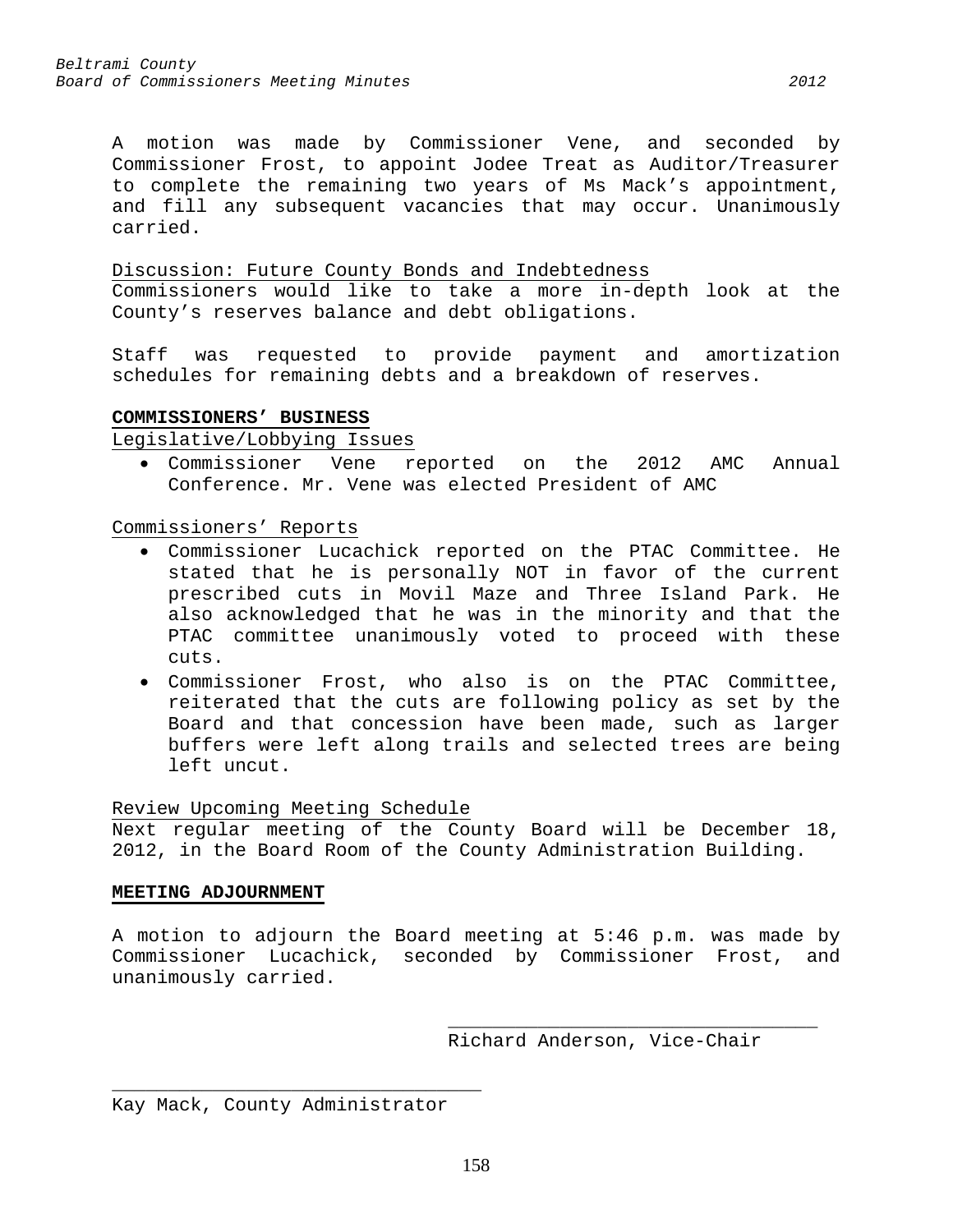# **TRANSCRIPT OF THE PROCEEDINGS OF THE BELTRAMI COUNTY BOARD OF COMMISSIONERS December 18, 2012**

The Beltrami County Board of Commissioners met in regular session on December 18, 2012, at the County Board Room, County Administration Building, Bemidji, Minnesota.

## **CALL TO ORDER, ROLL CALL AND PLEDGE OF ALLEGIANCE**

Chair Quentin Fairbanks called the meeting to order at 5:00 p.m. Commissioners Jack Frost, Joe Vene, Jim Lucachick and Richard Anderson were present.

# **GENERAL COMMENTS – BOARD CHAIR**

Commissioner Fairbanks stated this was his last board meeting as a County Commissioner and he has had twelve great years with Beltrami County. Mr. Fairbanks thanked everyone and commended the employees of Beltrami County as being of the highest quality and great to work with.

## **CITIZENS ADDRESSING THE BOARD**

None.

# **APPROVAL OF AGENDA**

The following items were added to the Consent Agenda:<br>• Approval and Ratification of Teamsters

- Approval and Ratification of Teamsters Non-Licensed Essential Contract 2012-2013
- Approval of the Public Defender Contract for 2013
- Approval of a Three Year Audit Contract with Larson Allen
- Approval of the Date to Award Development Fund Grants
- Approval to Call Bonds on the Community Services Center Building
- Approval of the Budget with Addition of Library Support Dollars

# **GENERAL BUSINESS**

# Approved Agenda and Amendments

A motion to approve the Agenda and Amendments was made by Commissioner Vene, seconded by Commissioner Lucachick, and unanimously carried.

Approved Consent Agenda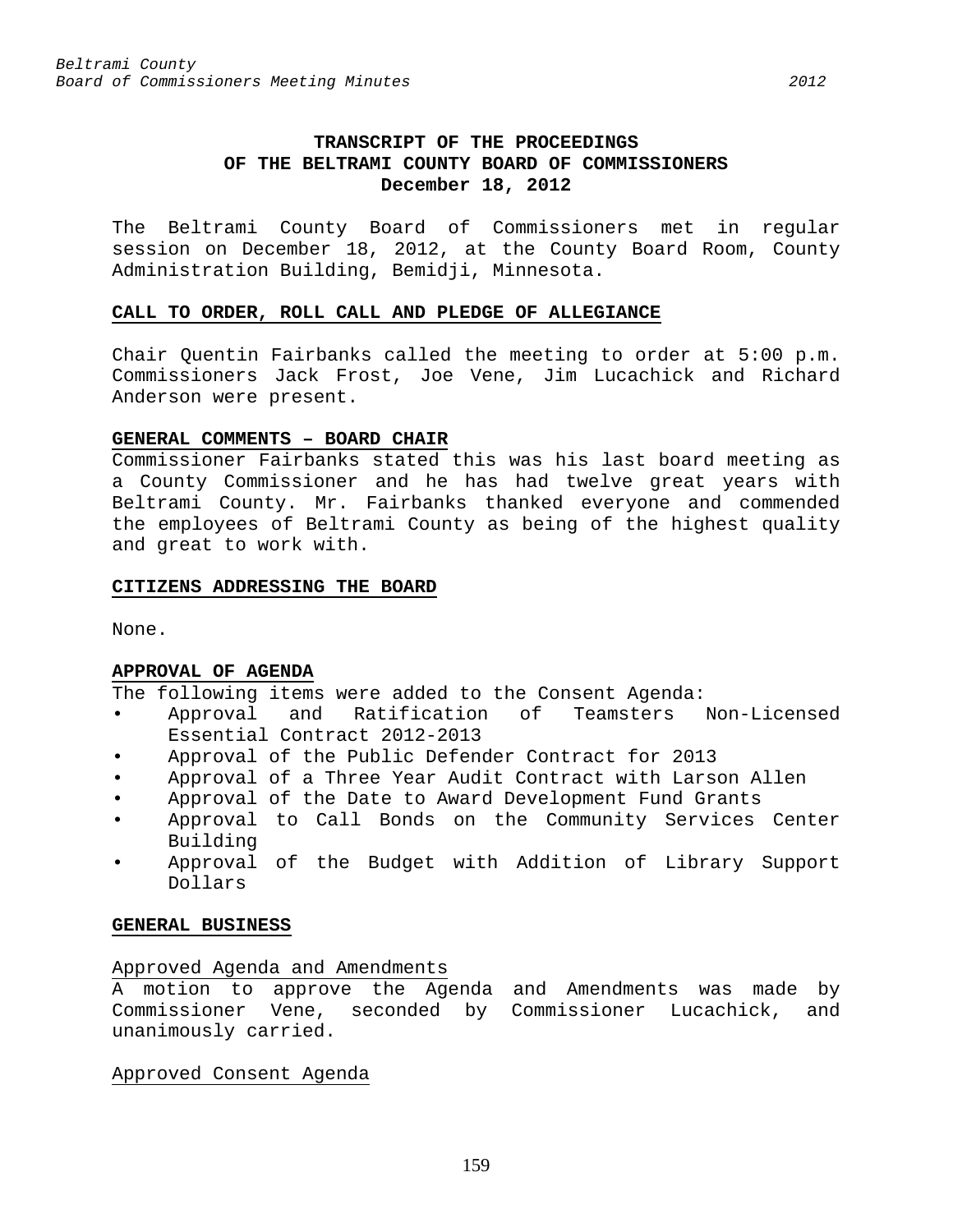A motion to approve the Consent Agenda was made by Commissioner Frost, seconded by Commissioner Anderson, and unanimously carried.

#### **CONSENT ITEMS**

#### Approved Minutes

The Board, by adoption of its Consent Agenda, approved the Minutes of the Board of Commissioners Work Meeting held December 11, 2012, and the Minutes of the Board of Commissioners Regular Meeting held December 11, 2012, and the Minutes of the Truth in Taxation Hearing held on December 11, 2012, as submitted.

#### Approved Auditor/Treasurer Warrant Payment Listing

The Board, by adoption of its Consent Agenda, received and approved the warrant payment listing submitted by the Auditor/Treasurer's Office.

#### Approved Payment of Auditor/Treasurer Bills

The Board, by adoption of its Consent Agenda, approved payment of Auditor/Treasurer bills, as submitted.

#### Approved University of MN Extension Agreement

The Board, by adoption of its Consent Agenda, approved the University of MN Extension Agreement, which includes a budget increase of \$10,000 in 2013 for additional staff hours, as submitted.

#### Approved Consumer Scale Agreement

The Board, by adoption of its Consent Agenda, approved the Consumer Scale Agreement between Beltrami County and Remer Cut Stock Lumber, as submitted.

Approved Beltrami County Emergency Operations Plan

The Board, by adoption of its Consent Agenda, approved the Beltrami County Emergency Operations Plan, as submitted.

# Approved Grant Resolution Adopting the Plan for Public Safety Communications within Beltrami County

The Board, by adoption of its Consent Agenda, approved the Resolution for Adopting a Plan for Public Safety Communication Within Beltrami County:

WHEREAS, it is a basic responsibility of the County to provide for the health and welfare of its citizens; and

WHEREAS, the Federal Communications Commission (FCC) has issued regulations which require the replacement of wideband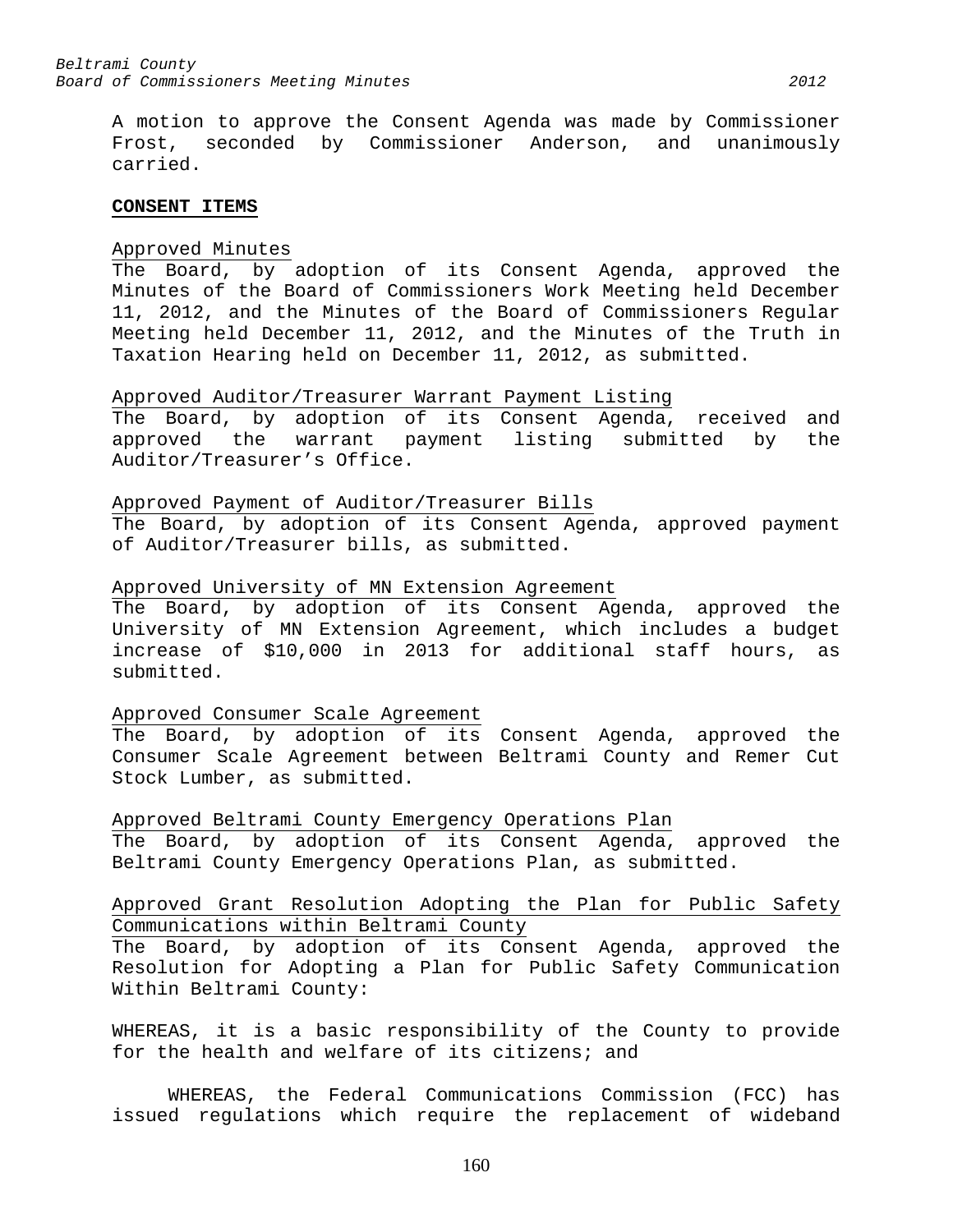Land Mobile Radio (LMR) systems operating in the Very High Frequency (VHF) and Ultra High Frequency (UHF) spectrum by January 1, 2013; and

WHEREAS, public safety agencies throughout the country, including public safety agencies within Beltrami County, have relied upon wideband LMR systems to provide vital public safety communications for law enforcement, fire, emergency medical services, public works, disaster response and other vital government services; and

WHEREAS, the County has worked with the Northwest Minnesota Regional Radio Board (NWRRB), of which it is a participating member, to complete a comprehensive assessment of public safety communication within the County; and

WHEREAS, the County has been presented with a public safety communication assessment (hereinafter "Assessment") conducted by Federal Engineering Incorporated, which included an assessment of the alternatives that exist for the County to replace the public safety communication infrastructure within the County.

NOW, THEREFORE, BE IT RESOLVED the Beltrami County Board of Commissioners hereby accepts the Assessment as an accurate assessment of public safety communication needs within the County and of the alternatives that reasonably exist to replace the public safety communication infrastructure within the County, and be it further;

RESOLVED, that the State of Minnesota believes the Allied<br>Radio Matrix for Emergency Response (ARMER) participation Matrix for Emergency Response (ARMER) participation alternative specified in the Assessment is an option for the County to replace the public safety communication infrastructure within the county, and be it further;

RESOLVED, that the Beltrami County Board of Commissioners urges all public safety service providers within the County to join together and seek grant funding opportunities to fund an ARMER participation plan within the County, and be it further;

RESOLVED, that the Beltrami County Sheriff (hereinafter "Sheriff) is requested to investigate the cost to migrate and participate in the ARMER public safety communication system for all county and local governments and public safety agencies located and operating within the County, and be it further;

RESOLVED, that the Sheriff is requested to determine the extent to which the County might take advantage of grants, tax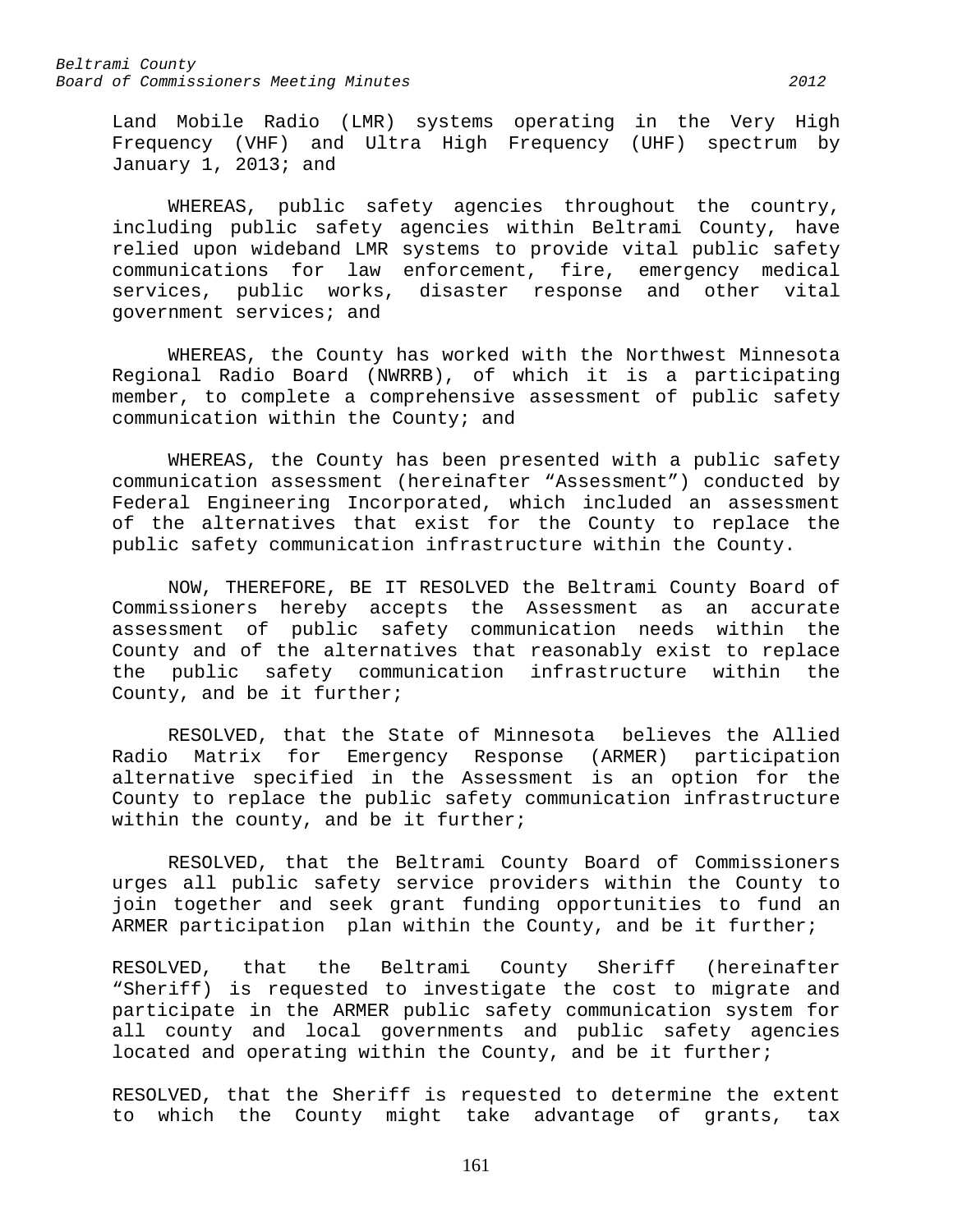exemptions and other incentives available through the state of Minnesota or through the United States government to offset the cost for the County to participate in the ARMER public safety communication system, and be it further;

RESOLVED, Assessment providing the basis of this action shall be submitted to the (Northwest Regional Radio Board) with a recommendation that the Assessment be incorporated into the (Northwest Regional Radio Board) regional public safety communication plan and that the Sheriff submit a plan for participation upon which the County Board of Commissioners might act, including a detail assessment of the costs including offsets.

Approved Resolution for Re-Designation of County Road 404 The Board, by adoption of its Consent Agenda, approved the Resolution for Re-designation of County Road 404:

WHEREAS, it appears to the County Board of the County of Beltrami that the road hereinafter described as a portion of County Road 404 should be designated County State Aid Highway 11 under the provisions of Minnesota Laws;

NOW THEREFORE, BE IT RESOLVED, by the County Board of the County of Beltrami that the road described as follows, to-wit:

County Road 404, to become part of CSAH 11

Beginning at a point at the intersection of the centerline of State Hwy 197 and County Road 404, at or near the Northwest corner of Section 27, Township 146 North, Range 33 West of the 5th Principal Meridian, Beltrami County, Minnesota; thence easterly along the centerline of said County Road 404 and along or near to the North line of said Section 27 to the intersection with the centerline of Beltrami County State Aid Highway 50 (Paul Bunyan Drive S.E.), approximately 30 feet east of the Northeast corner of said Section 27 and there terminating. Approximately 1.00 miles in length.

be, and hereby is established, located, and designated a County State Aid Highway of said County, subject to the approval of the Commissioner of Transportation of the State of Minnesota.

BE IT FURTHER RESOLVED, that the County Auditor is hereby authorized and directed to forward two certified copies of this resolution to the Commissioner of Transportation for consideration, and that upon his approval of the designation of said road or portion thereof, that same be constructed, improved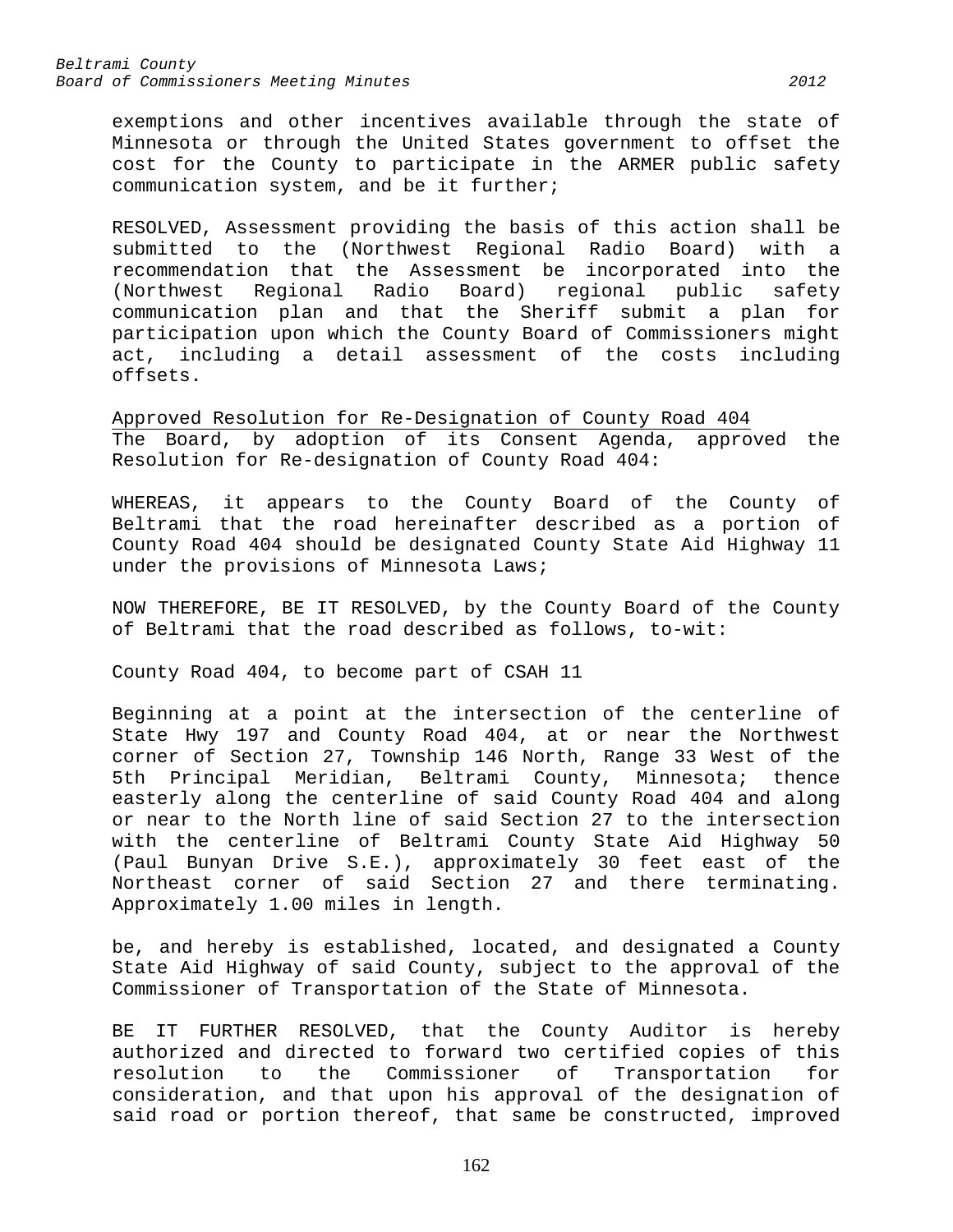and maintained as a County State Aid Highway of the County of Beltrami, to be numbered and known as County State Aid Highway 11.

Approved Health & Human Services Host County and Related Contracts The Board, by adoption of its Consent Agenda, approved the Health & Human Services Host County and Related Contracts

Effective January 1, 3013, as submitted.

Approved Health & Human Services Monthly Child Protection Reports

The Board, by adoption of its Consent Agenda, approved the monthly Child Protection Reports, as submitted.

Approved Health & Human Services Family Child Care Licenses The Board, by adoption of its Consent Agenda, approved the Family Child Care Licenses, as submitted.

Approved Health & Human Services Family Foster Care Licenses The Board, by adoption of its Consent Agenda, approved the Family Foster Care Licenses, as submitted.

Approved Health & Human Services Warrant Payment List The Board, by adoption of its Consent Agenda, received and approved the warrant payment listing submitted by Health & Human Services Department.

Approval and Ratification of Teamsters Non-Licensed Essential Contract 2012-2013

The Board, by adoption of its Consent Agenda, approved and<br>ratified the Teamsters Non-Licensed Essential ratified the Teamsters Non-Licensed Essential – Communications/Correctional Officer Unit Contract for 2012 and 2013, as submitted.

Approval of the Public Defender Contract for 2013 The Board, by adoption of its Consent Agenda, approved the Public Defenders Contracts for 2013, as submitted.

Approval of a Three Year Audit Contract with Larson Allen The Board, by adoption of its Consent Agenda, approved the three-year contract with Clifton Larson Allen for conducting the annual Beltrami County Audit commencing with the 12/31/2012 Audit.

Approval of the Date to Award Development Fund Grants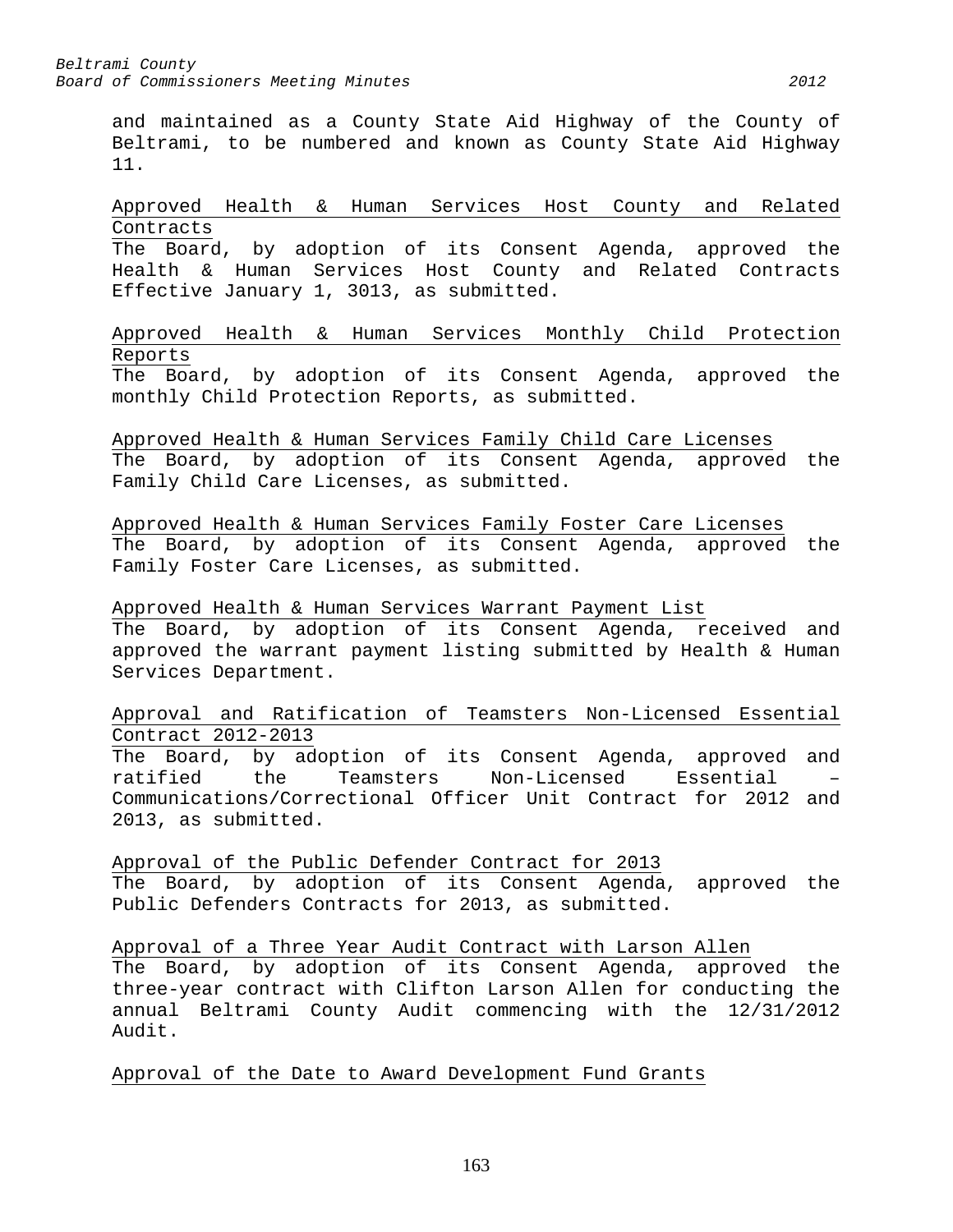The Board, by adoption of its Consent Agenda, approved the Board meeting date of January 15, 2013 as the time to award the Development Fund Grants.

Approval to Call Bonds on the Community Services Center Building The Board, by adoption of its Consent Agenda, approved calling the bonds on the Community Services Center Building.

# Approval of the Budget with Addition of Library Support Dollars

The Board, by adoption of its Consent Agenda, approved the addition of \$12,293 to Library Support as a part of the 2013 County Budget.

# **REGULAR AGENDA**

Recognition: Beltrami Works!

This program, championed by the Beltrami County Health & Human Services management and supported by the Beltrami County Board has received awards of excellence from the Association of MN Counties as well as the National Association of Counties.

Director of Health & Human Services, Mary Marchel reviewed the program, from its 2009 Pilot Project to its success stories of today. She also acknowledged Wanda Melgaard from Rural Minnesota CEP and Gary Dietrich from Northway Group, who have successfully completed the Beltrami Works! Program, were present to address the Board. Both Lacy and Marvin shared their stories and thanked the Board for supporting the program.

Ms Marchel accepted the awards from AMC and NAC as presented by Commissioner Fairbanks.

# Public Hearing & Resolution to Adopt: 2013 Beltrami County Fee Schedule

Departments reviewed and have made very few changes to the County Fee schedule for 2013.

Chairman Fairbanks opened the Public Hearing. There were no citizens who wished to comment on the Fee Schedule.

Chairman Fairbanks closed the Public Hearing.

Resolution to Adopt the 2013 Beltrami County Fee Schedule:

WHEREAS the Beltrami County Board of Commissioners held a Public Hearing on December 18, 2012, to receive public comment on any proposed changes to fees charged by Beltrami County.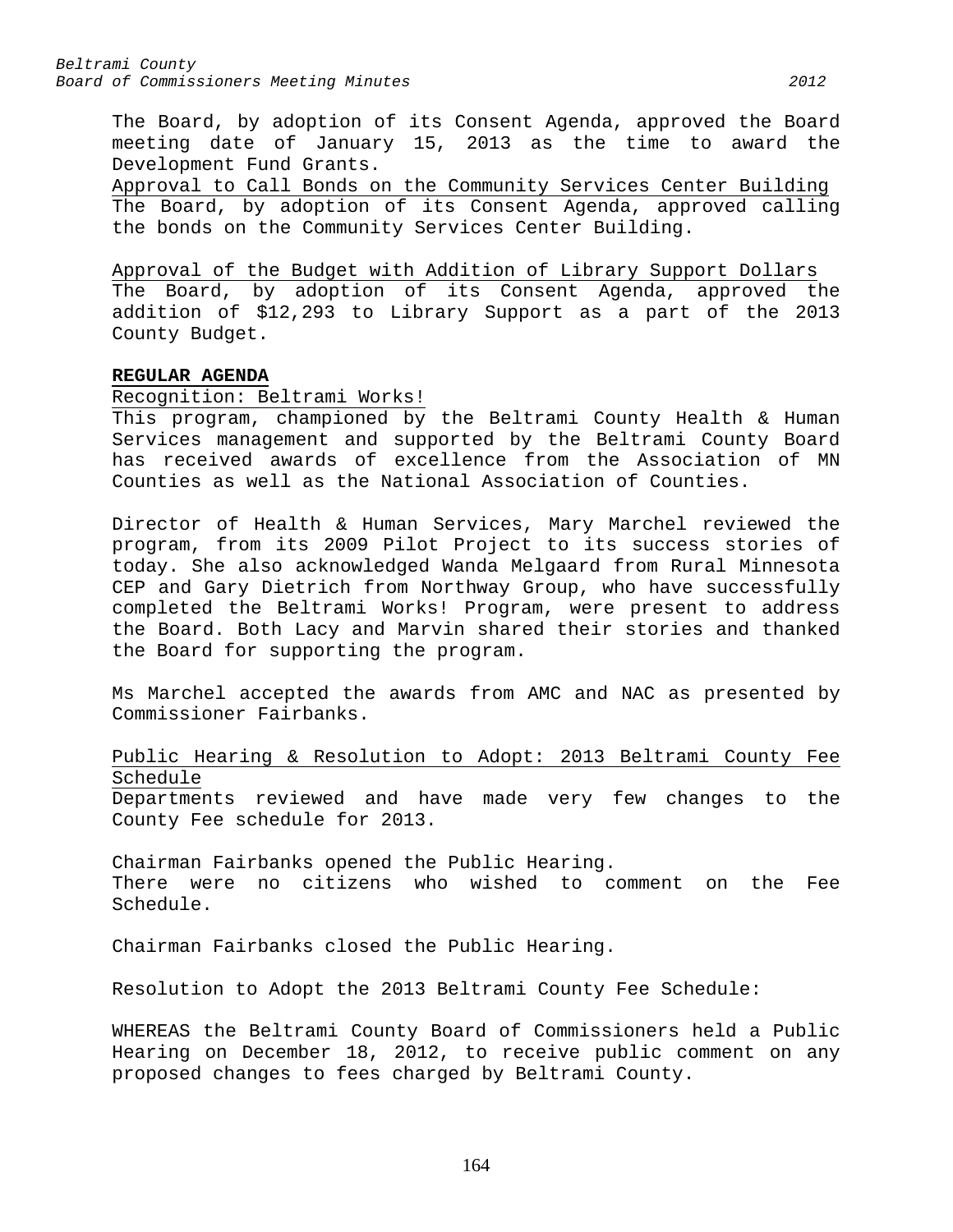THEREFORE, BE IT RESOLVED that the Beltrami County Board of Commissioners do hereby adopt the 2013 Beltrami County Fee Schedule.

A motion was made by Commissioner Anderson, and seconded by Commissioner Frost, to approve the Resolution to adopt the 2013 Beltrami County Fee Schedule. Unanimously carried

Public Hearing & Resolution to Adopt: Capital Improvement Plan The Capital Improvement Plan is updated each year, based on long term work plans. This year included the addition of the debt for the Judicial Center to the CIP. By including this component, the Board will have an additional option if they decide to refinance that debt issue.

Chairman Fairbanks opened the Public Hearing: Highway Engineer, Bruce Hasbargen, began by reviewing the Transportation Improvement Plan and projects scheduled for 2013- 2016. The County has approximately 400 miles of paved roads and another 400 miles of gravel. Approximately 30 miles of these roads are in poor condition.

Mr. Hasbargen explained the criteria for prioritizing roads in the five year plan. Number one being volume of traffic; two being the condition of the pavement and three, the cost of repair.

John Bailey, a County resident in the Balm Lake/Debs area addressed the Board concerning roads in this area; County Road #5 in particular. He expressed concern to the fact that CO Rd #5 is not on the TIP for improvement. This road is over 40 years old and in desperate need of repair. Roads such as this one are causing excess wear and tear on vehicles and in his opinion the public is ready and willing to pay a little more on their tax bills to get ALL Beltrami County roads fixed.

Mr. Bailey suggested that now might be a good time study the possibility of repairing all County roads in poor condition, what with the paying off of outstanding debts, low bond rates and a high reserve balance.

John Gilbertson of Puposky addressed the Board and thanked Mr. Hasbargen for the work his crews have been doing on the ditches in his area. He stated that he felt that the County Campus buildings were a bad idea for the County and now it is time to move on, take care of the people in the County and invest in the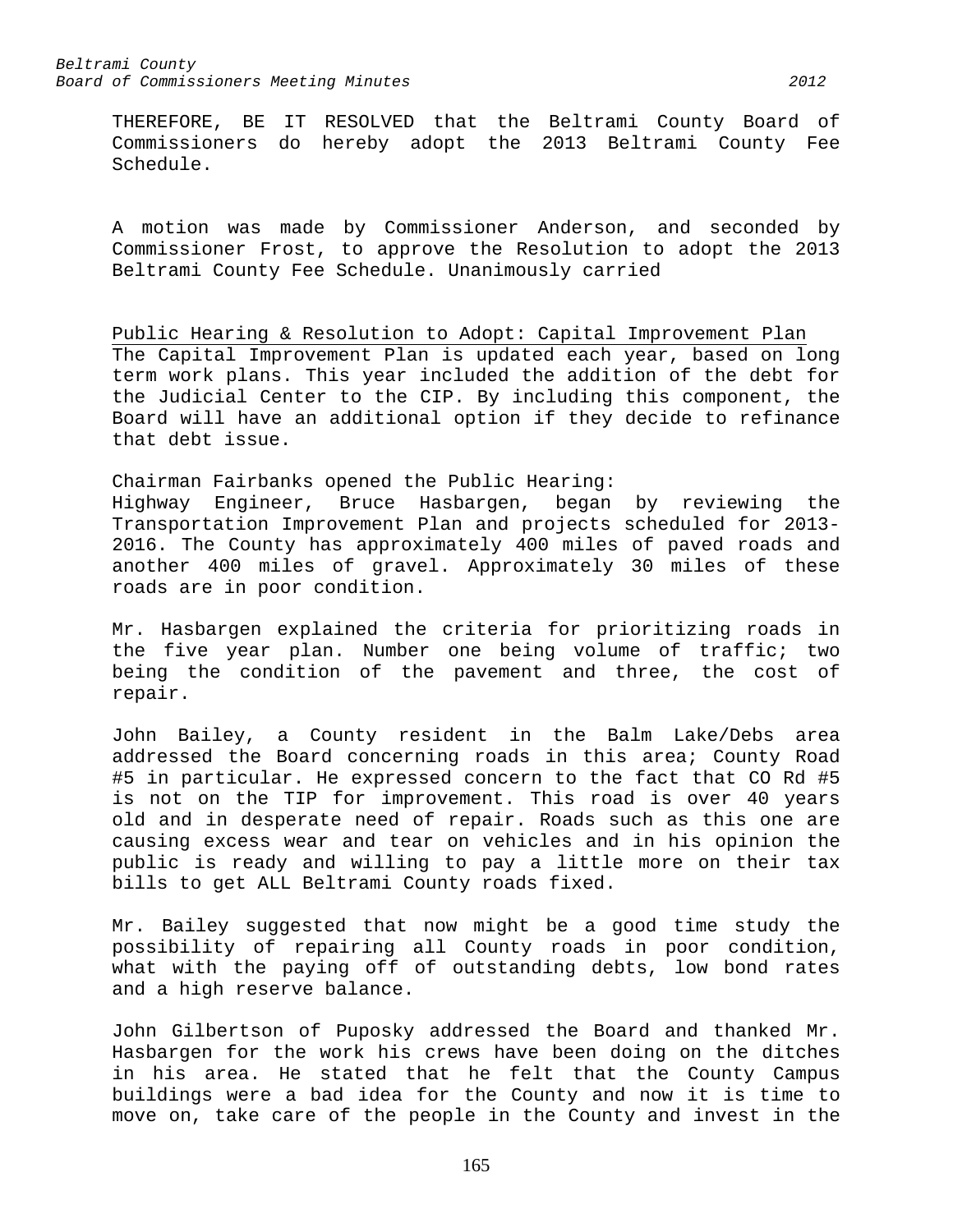roads. Mr. Gilbertson suggested that the Lake Ave project be taken off the TIP and Co Rd #5 be added. Lave Ave. will be annexed to the City soon and they can take care of it.

Larry Tolman of Solway lives along the first six miles of Co. Rd.5 and he agreed with Mr. Baily that the condition of this road is unacceptable. The County needs to get more roads fixed, even if it means increased taxes to County residents.

Chairman Fairbanks closed the Public Hearing.

The Resolution to Adopt the Capital Improvement Plan was revised to adopt only the 2013 road projects at this time:

WHEREAS the Beltrami County Board of Commissioners held a Public Hearing on December 18, 2012, to receive public comment on the 2012-2017 Capital Improvement Plan.

THEREFORE, BE IT RESOLVED that the Beltrami County Board of Commissioners do hereby adopt the 2013 Beltrami County Capital Improvement Plan and further review the 2014-2017 portion of the Plan will be done.

A motion was made by Commissioner Lucachick, and seconded by Commissioner Anderson, to approve the Resolution to adopt the 2013 Capital Improvement Plan. Unanimously carried.

HRDC Comprehensive Economic Development Strategy and Resolution HRDC's Director of Development, Ryan Zemek, presented the Comprehensive Economic Development Strategy and reviewed the Executive Summary. There are five counties in the planning district.

Mr. Zemek asked the County Board to approve a Resolution of Support to the HRDC for their economic development strategy in Beltrami County:

WHEREAS, Beltrami County is recognized by the Economic Development Administration as a redevelopment area with special needs for economic development assistance; and

WHEREAS, the Headwaters Regional Development Commission is an Economic Development District designated by the Economic Development Administration to provide planning and economic development assistance; and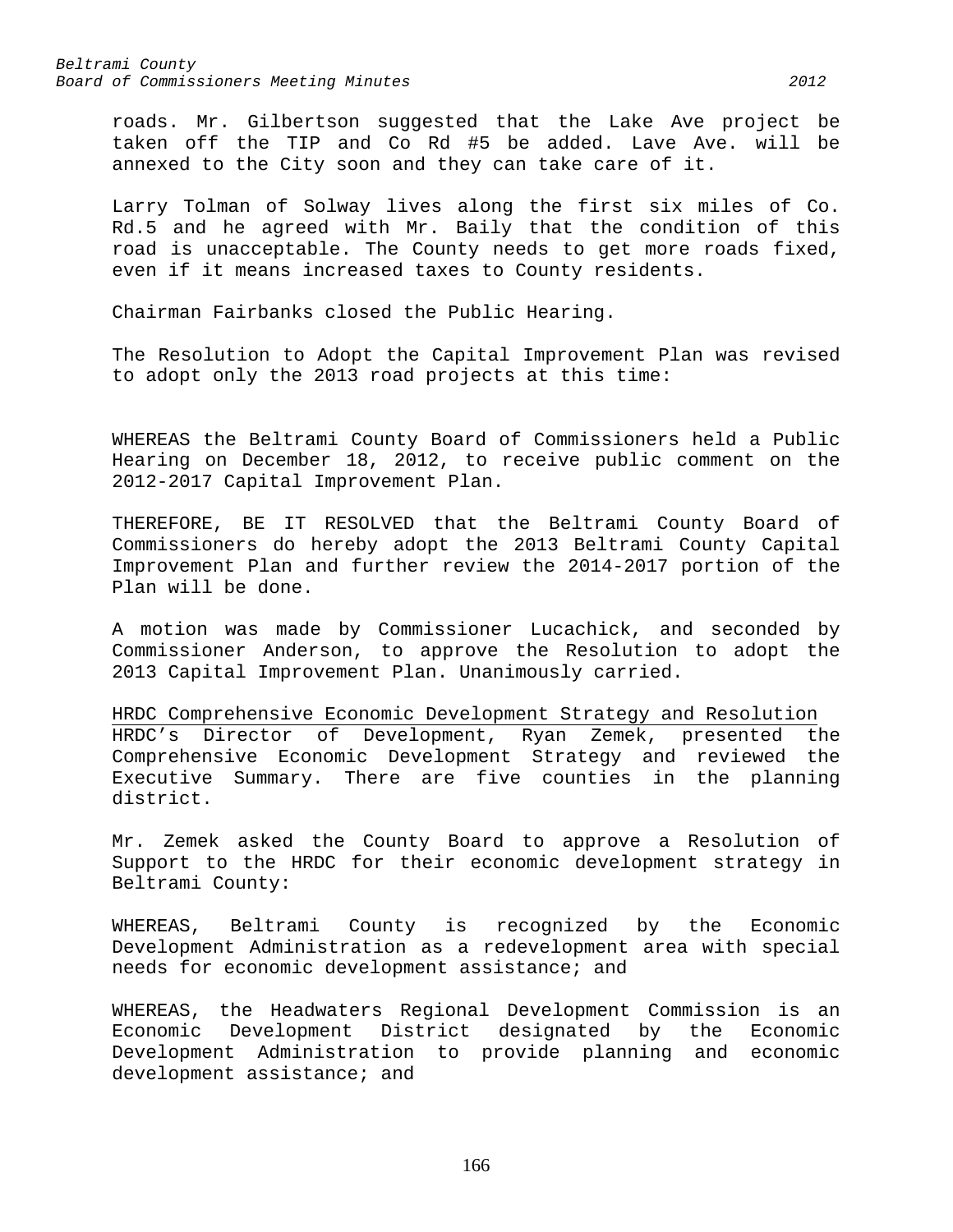WHEREAS, the Beltrami County Board of Commissioners actively supports and currently participates in the economic development district activities of the Headwaters Regional Development Commission; and

WHEREAS, the Headwaters Regional Development Commission has prepared a Comprehensive Economic Development Strategy in cooperation with businesses, communities, and economic development organizations in lieu of a separate county Comprehensive Economic Development Stragegy.

NOW THEREFORE BE IT RESOLVED, that the Beltrami County Board of Commissioners approves of the Comprehensive Economic Development Stragety as submitted on this date.

A motion was made by Commissioner Vene, and seconded by Commissioner Anderson, to approve the Resolution of Support to the HRDC for their Economic Development strategy. Unanimously carried.

# Resolution to Establish 2013 Commissioner Salary and Per Diem Payments

**WHEREAS**, the various members of the Beltrami County Board of Commissioners from time to time are obligated by law, appointment, or duty to attend several functions of their office at times other than regular Board meetings, and;

**WHEREAS**, Minnesota Statute 375.055 provides for establishment of a schedule of per diem payment for said activities, and;

**WHEREAS**, the following duties, committees, or commissions are deemed as eligible committees:

| Alternate on any Committee, Board or Commission           |
|-----------------------------------------------------------|
| Association of Minnesota Counties (AMC Policy Committees) |
| <b>Beltrami CHS Advisory Committee</b>                    |
| Beltrami County Board of Health                           |
| Beltrami County Budget Committee Meetings                 |
| Beltrami County Human Services Committee                  |
| <b>Beltrami County Township Officers Meetings</b>         |
| <b>Beltrami HRA</b>                                       |
| <b>Beltrami Soil &amp; Water Conservation District</b>    |
| Hope House Board                                          |
| Bemidji Area Chamber of Commerce                          |
| Bemidji Area Race Relations Council                       |
| Bemidji Area Service Collaborative                        |
| Bemidji Leads!                                            |
| Bemidji Leads! Committees                                 |
|                                                           |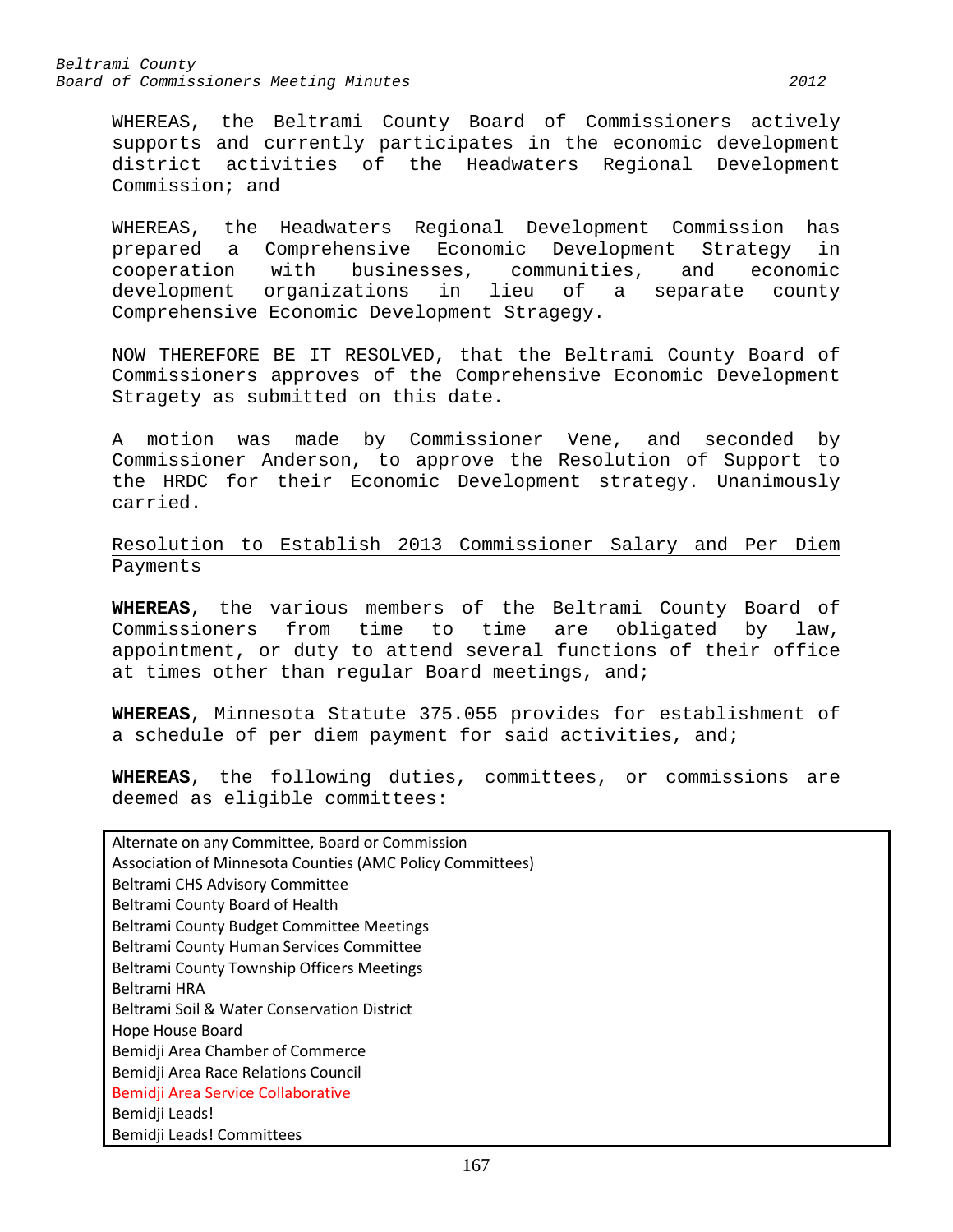Bi-CAP Housing Bi-County CAP Big Bog Citizen Advisory Board Blackduck Ambulance Blackduck EMS Joint Powers Board Cass Lake Fire Association Community Health Services Advisory Committee County Emergency Operations Committee County Extension Committee County Insurance Committee County Management Team County Newsletter Committee County Public Defender Committee Criminal Justice Committee Dept of Revenue Training DWI Court Steering Committee E-911 Committee Executive Search Committee Fair Board Land Exchange Committee Headwaters Regional Development Commission Greater Bemidji Housing Committees (FHPAP) Joint Airport Commission Joint Ditch Boards Joint Law Enforcement Center Board Joint Powers Natural Resource Board Kitchigami Regional Library Board Lake Bemidji Watershed Task Force Law Library Committee Local Water Quality Board Long Term Care Advisory Committee Mental Health Advisory Committee Minnesota Rural Counties Caucus Mississippi Headwaters Board Mississippi River Parkway Commission Northern Minn. Household Haz Waste Manage. Group Land of the Dancing Sky - Area Aging Board Northwest Juvenile Center Board Northwest Regional Radio Board Parks & Trails Advisory Committee Paul Bunyan Transit Joint Powers Board Personnel Committee change to Negotiation/Mediation Appointment (km) Pine Tree Park Joint Powers Planning Commission Polk County Incinerator Advisory Board Red Lake Game Fund Committee Red River Basin Joint Powers Board Solid Waste Advisory Board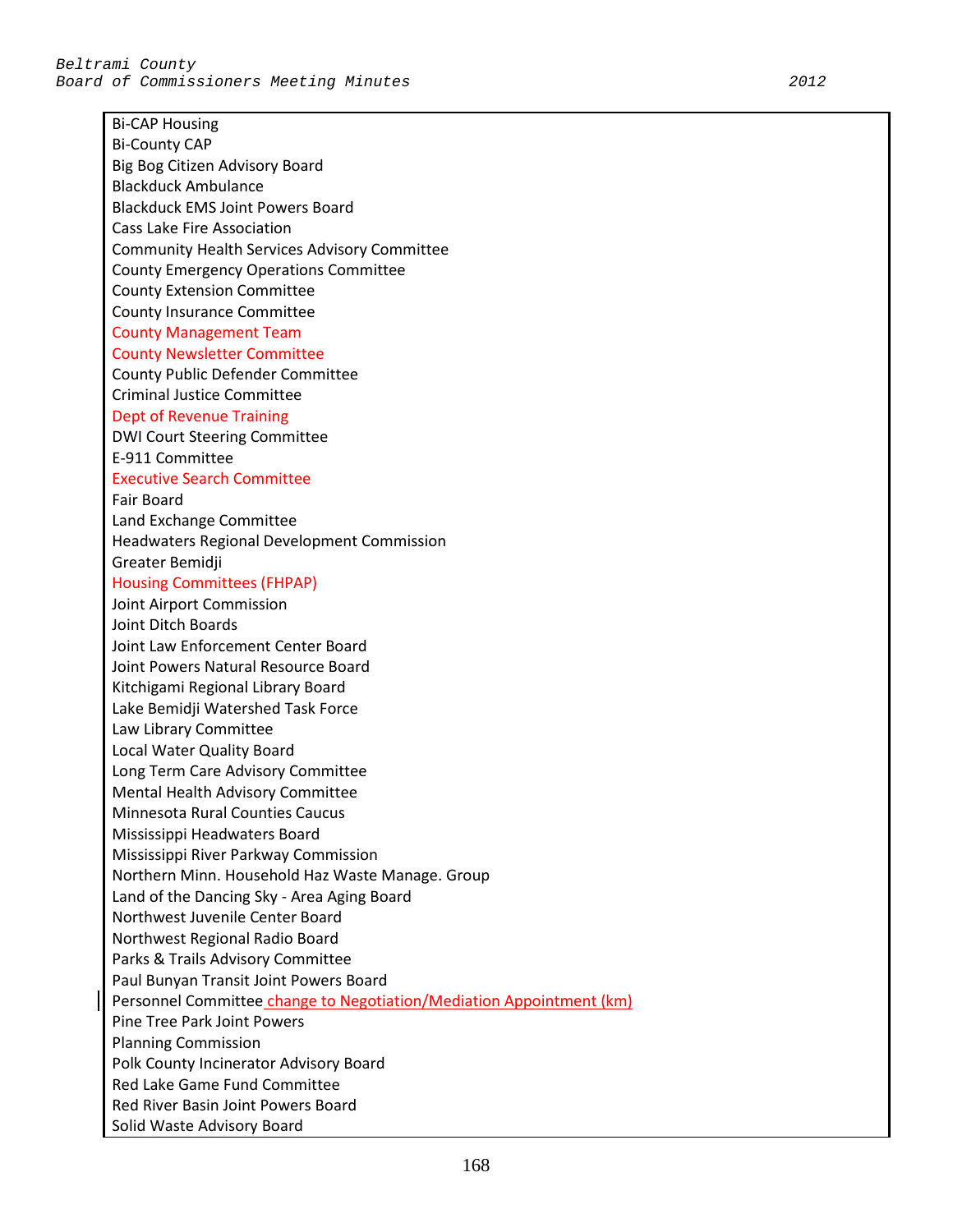State & Federal Legislative Activities (including meetings with individual legislators, members of congress or congressional staff) Turtle River Watershed Veterans Home Task Force

*Also, any subcommittee of listed eligible committees or any other official Committee, Board or Commission as appointed by the County Board of Commissioners through the course of the year.*

**NOW, THEREFORE, BE IT RESOLVED**, that members of the Beltrami County Board of Commissioners be permitted per diem payments of \$50.00 per day for attending eligible committee meetings plus mileage expense at the current County rate. This authorization is contingent on request for payment per diem and mileage being submitted within 60 days of the date of the meeting or meetings.

**BE IT FURTHER RESOLVED**, that, effective January 1, 2013 the annual salary exclusive of per diem payments for said Commissioners be, and is hereby established at \$20,753.67.

A motion was made by Commissioner Vene, and seconded by Commissioner Lucachick, to approve the 2013 Commissioner Salary and Per Diem Payments Resolution, keeping the same rates as 2012. Unanimously carried.

Resolutions Adopting 2013 Expenditure Budget and 2013 Property Tax Levy

**BE IT RESOLVED** that the Beltrami County Board of Commissioners do hereby approve the 2013 County Expenditure Budget in the amount of \$62,327,626.00.

| <b>Expenditures</b>       | 2011       | 2012         | 2013       |
|---------------------------|------------|--------------|------------|
| <b>General Government</b> | 8,925,905  | 9,150,427    | 9,109,292  |
| <b>Public Safety</b>      | 9,033,015  | 8,347,944    | 8,580,475  |
| Highway & Streets         | 14,385,396 | 15,630,918   | 13,773,535 |
| Sanitation                | 3,402,972  | 3,382,479    | 3,398,437  |
| <b>Human Services</b>     | 17,485,717 | 17, 137, 892 | 20,331,818 |
| Health                    | 2,148,315  | 2,223,689    | 2,186,734  |
| Culture & Recreation      | 1,076,967  | 1,067,971    | 1,112,645  |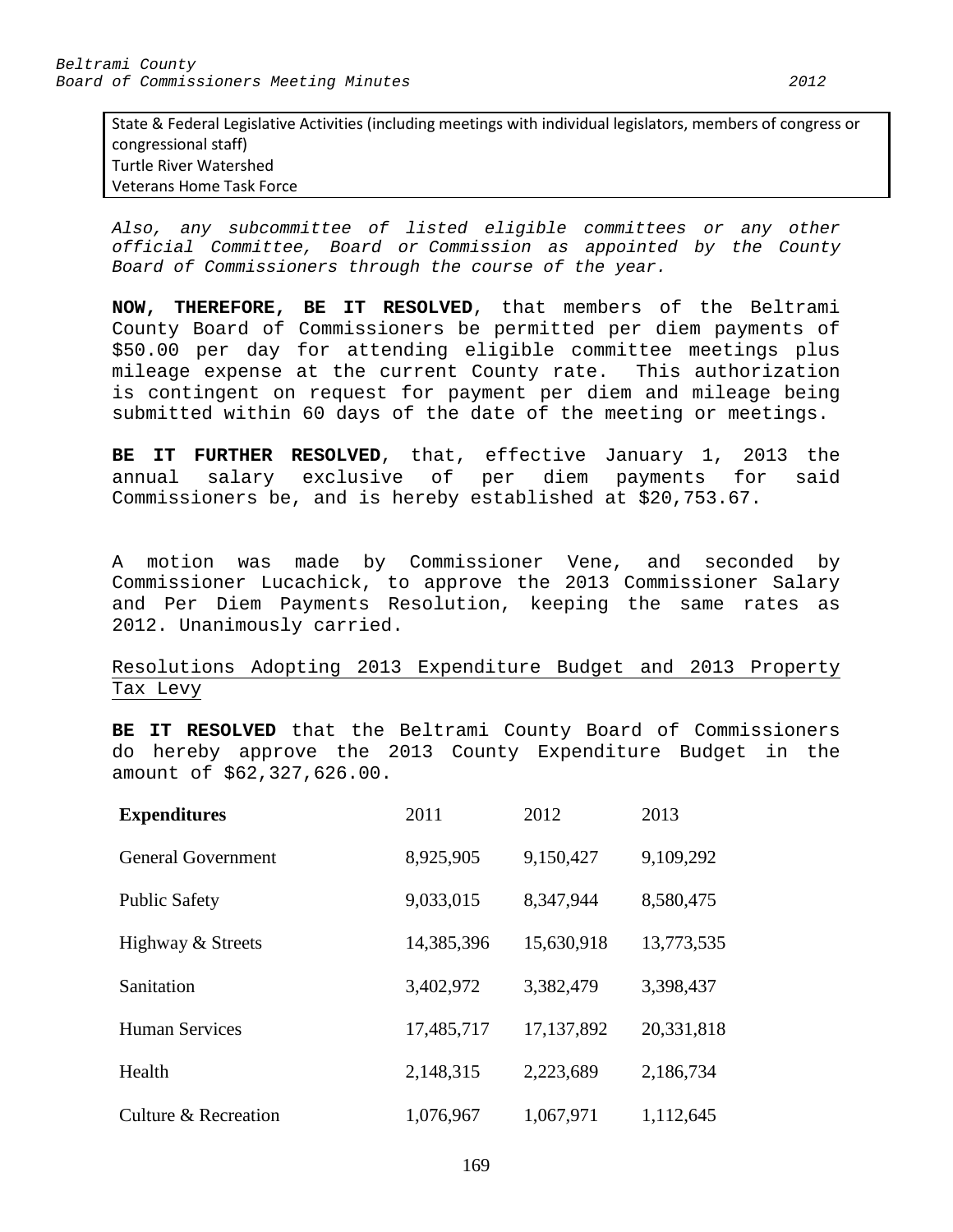| Conservation              | 1,417,415  | 1,339,592  | 1,232,344  |
|---------------------------|------------|------------|------------|
| Economic Development      | 356,251    | 286,229    | 310,000    |
| Capital Outlay            | 1,032,573  | 250,000    | 297,285    |
| Debt Service              | 2,075,595  | 2,010,530  | 1,995,061  |
| <b>Total Expenditures</b> | 61,340,121 | 60,827,671 | 62,327,626 |

A motion was made by Commissioner Anderson, and seconded by Commissioner Frost, to approve the Resolution to set the 2013 County Expenditure Budget in the amount of \$62,327,626.00. Unanimously carried.

**BE IT RESOLVED** that the Beltrami County Board of Commissioners do hereby approve the 2013 County Budget, as submitted, and do hereby set the 2013 Proposed Property Tax Levy at a 0% increase, as follows:

|                                       | 2010         | 2011         | 2012         | 2013         | \$ Change   | % Change    |
|---------------------------------------|--------------|--------------|--------------|--------------|-------------|-------------|
| <b>Regular Levies</b><br>(Operations) |              |              |              |              |             |             |
| Revenue Fund                          | \$7,466,840  | \$7,635,040  | \$8,240,040  | \$7,826,701  | $-5413,339$ | $-5.02%$    |
| <b>Human Services</b>                 | \$5,465,000  | \$5,419,126  | \$5,419,126  | \$6,380,184  | \$961,058   | 17.73%      |
| Road a & Bridge                       | \$2,173,186  | \$2,107,347  | \$2,107,347  | \$2,174,425  | \$67,078    | 3.18%       |
| PERA Increase Levy                    | \$39,500     | \$39,500     | \$39,500     | \$39,500     | \$0         | 0.00%       |
|                                       | \$15,144,526 | \$15,201,013 | \$15,806,013 | \$16,420,810 | \$614,797   | 3.89%       |
| Debt Service Levies:                  |              |              |              |              |             |             |
| Jail Debt Service                     | \$300,000    | \$0          |              |              |             |             |
| <b>LEC Debt Service</b>               | \$300,000    | \$350,000    | \$330,000    | \$275,000    | $-$55,000$  | $-16.67%$   |
| Judicial Center                       | \$280,000    | \$350,000    | \$350,000    | \$340,203    | -\$9,797    | $-2.80%$    |
| <b>CSC Debt Service</b>               | \$450,000    | \$450,000    | \$450,000    | \$450,000    | \$0         | 0.00%       |
| <b>CAB Debt Service</b>               | \$500,000    | \$550,000    | \$550,000    | $\Omega$     | $-$550,000$ | $-100.00\%$ |
|                                       | \$1,830,000  | \$1,700,000  | \$1,680,000  | \$1,065,203  | $-$614,797$ | $-36.60%$   |
|                                       |              |              |              |              |             |             |
|                                       | \$16,974,526 | \$16,901,013 | \$17,486,013 | \$17,486,013 | \$0         | 0.00%       |

A motion was made by Commissioner Anderson, and seconded by Commissioner Frost, to approve the Resolution to set the 2013 Property Tax Levy at a 0% increase. Unanimously carried.

170